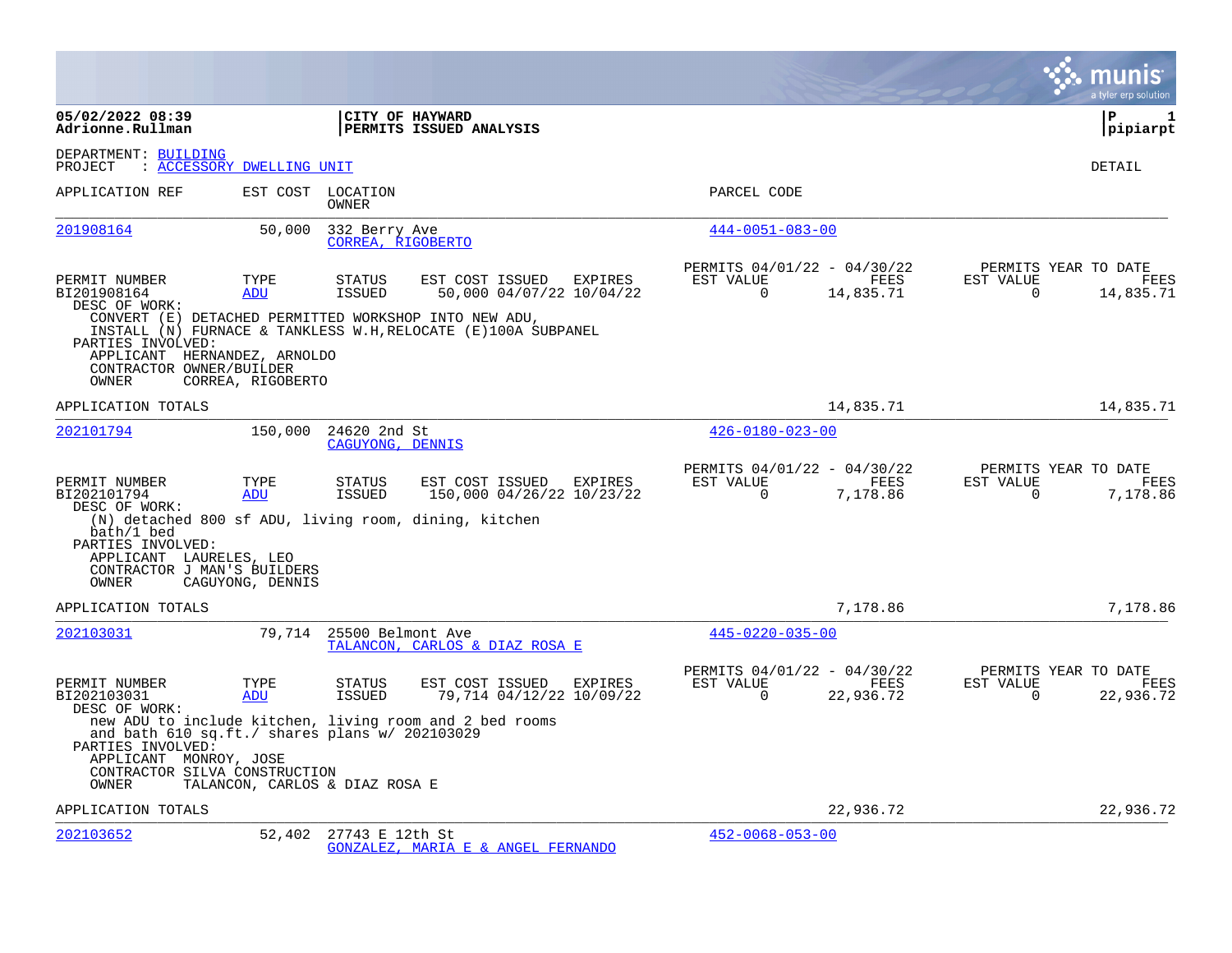|                                                                                                                                                                   |                        |                                                  |                         |                                             |                                                      |                    |                       | a tyler erp solution                                   |
|-------------------------------------------------------------------------------------------------------------------------------------------------------------------|------------------------|--------------------------------------------------|-------------------------|---------------------------------------------|------------------------------------------------------|--------------------|-----------------------|--------------------------------------------------------|
| 05/02/2022 08:39<br>Adrionne.Rullman                                                                                                                              |                        | CITY OF HAYWARD                                  | PERMITS ISSUED ANALYSIS |                                             | PERMITS 04/01/22 - 04/30/22                          |                    |                       | ΙP<br>$\mathbf{2}$<br>pipiarpt<br>PERMITS YEAR TO DATE |
| PERMIT NUMBER                                                                                                                                                     | TYPE                   | STATUS                                           | EST COST ISSUED         | EXPIRES                                     | EST VALUE                                            | FEES               | EST VALUE             | FEES                                                   |
| DEPARTMENT: BUILDING<br>: ACCESSORY DWELLING UNIT<br>PROJECT                                                                                                      |                        |                                                  |                         |                                             |                                                      |                    |                       | <b>DETAIL</b>                                          |
| APPLICATION REF                                                                                                                                                   | EST COST LOCATION      | OWNER                                            |                         |                                             | PARCEL CODE                                          |                    |                       |                                                        |
| BI202103652<br>DESC OF WORK:                                                                                                                                      | ADU                    | ISSUED                                           |                         | 52,402 04/06/22 10/03/22                    | $\mathbf 0$                                          | 8,151.86           | $\mathbf 0$           | 8,151.86                                               |
| convert existing detached garage into an ADU 1 bed & bath<br>401 sq.ft.<br>PARTIES INVOLVED:<br>APPLICANT MARIA E GONZALES<br>CONTRACTOR OWNER/, BUILDER<br>OWNER |                        | GONZALEZ, MARIA E & ANGEL FERNANDO               |                         |                                             |                                                      |                    |                       |                                                        |
| APPLICATION TOTALS                                                                                                                                                |                        |                                                  |                         |                                             |                                                      | 8,151.86           |                       | 8,151.86                                               |
| 202105653                                                                                                                                                         | 160,000                | 992 Torrano Ave UNIT 5<br>JAM NAVID & GLORIA TRS |                         |                                             | $445 - 0220 - 067 - 00$                              |                    |                       |                                                        |
| PERMIT NUMBER<br>BI202105653<br>DESC OF WORK:<br>Garage Conversion into 749SF Two Bedroom ADU 1 bathroom<br>(E) Soft story, proposing earthquake retrofit         | TYPE<br>ADU            | <b>STATUS</b><br>ISSUED                          | EST COST ISSUED         | <b>EXPIRES</b><br>160,000 04/20/22 10/17/22 | PERMITS 04/01/22 - 04/30/22<br>EST VALUE<br>$\Omega$ | FEES<br>8,721.68   | EST VALUE<br>$\Omega$ | PERMITS YEAR TO DATE<br>FEES<br>8,721.68               |
| PARTIES INVOLVED:<br>APPLICANT JAM NAVID & GLORIA TRS<br>CONTRACTOR MAJESTIC BUILDERS<br>OWNER                                                                    | JAM NAVID & GLORIA TRS |                                                  |                         |                                             |                                                      |                    |                       |                                                        |
| APPLICATION TOTALS                                                                                                                                                |                        |                                                  |                         |                                             |                                                      | 8,721.68           |                       | 8,721.68                                               |
| 202105692                                                                                                                                                         | 85,000                 | 367 Orchard Ave<br>VENEGAS, MARIA L              |                         |                                             | $444 - 0051 - 009 - 00$                              |                    |                       |                                                        |
| PERMIT NUMBER<br>BI202105692<br>DESC OF WORK:                                                                                                                     | TYPE<br>ADU            | <b>STATUS</b><br><b>ISSUED</b>                   | EST COST ISSUED         | EXPIRES<br>85,000 04/28/22 10/25/22         | PERMITS 04/01/22 - 04/30/22<br>EST VALUE<br>$\Omega$ | FEES<br>9,313.90   | EST VALUE<br>$\Omega$ | PERMITS YEAR TO DATE<br>FEES<br>9,313.90               |
| CONVERT EXISTING DETACHED GARAGE INTO NEW ADU<br>1 BED/ 1 BATH<br>PARTIES INVOLVED:<br>APPLICANT HERNANDEZ, ARNOLDO<br>CONTRACTOR OWNER/, BUILDER<br>OWNER        | VENEGAS, MARIA L       |                                                  |                         |                                             |                                                      |                    |                       |                                                        |
| APPLICATION TOTALS                                                                                                                                                |                        |                                                  |                         |                                             |                                                      | 9,313.90           |                       | 9,313.90                                               |
| 202105924                                                                                                                                                         | 130,680                | 25907 Bryn Mawr Ave<br>RODRIGUEZ, JEREMY         |                         |                                             | $445 - 0230 - 043 - 00$                              |                    |                       |                                                        |
| PERMIT NUMBER<br>BI202105924<br>DESC OF WORK:                                                                                                                     | TYPE<br>ADU            | STATUS<br>ISSUED                                 | EST COST ISSUED EXPIRES | 130,680 04/14/22 10/11/22                   | PERMITS 04/01/22 - 04/30/22<br>EST VALUE<br>$\Omega$ | FEES<br>24, 221.00 | EST VALUE<br>$\Omega$ | PERMITS YEAR TO DATE<br>FEES<br>24, 221.00             |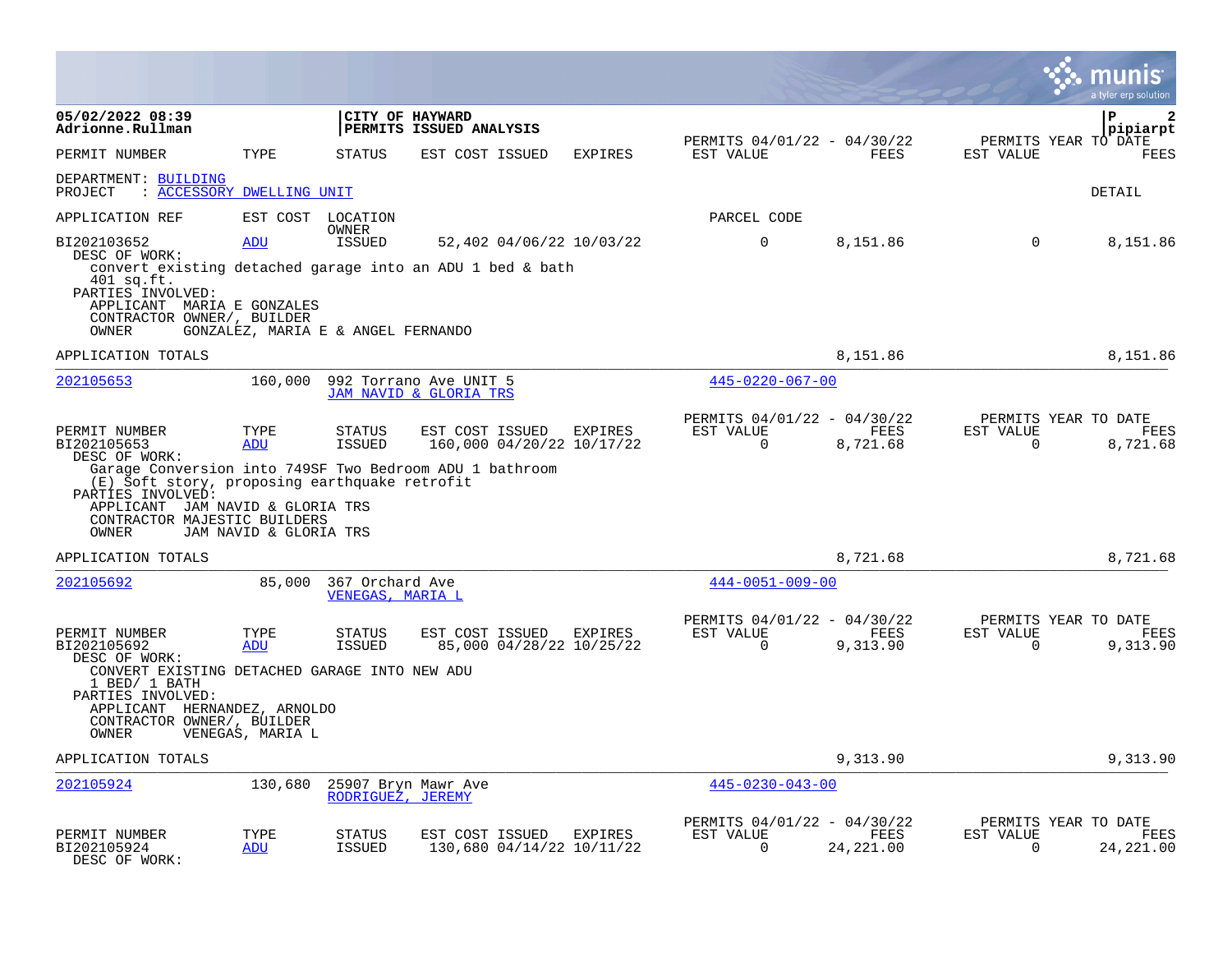|                                                                                                                                                                |                                        |                                       |                                                                                                                    |                                                            |                   | munis<br>a tyler erp solution                                            |
|----------------------------------------------------------------------------------------------------------------------------------------------------------------|----------------------------------------|---------------------------------------|--------------------------------------------------------------------------------------------------------------------|------------------------------------------------------------|-------------------|--------------------------------------------------------------------------|
| 05/02/2022 08:39<br>Adrionne.Rullman<br>new 1000 sq.ft. detached ADU                                                                                           |                                        | <b>CITY OF HAYWARD</b>                | PERMITS ISSUED ANALYSIS                                                                                            |                                                            |                   | l P<br>3<br> pipiarpt                                                    |
| DEPARTMENT: BUILDING<br>: ACCESSORY DWELLING UNIT<br>PROJECT                                                                                                   |                                        |                                       |                                                                                                                    |                                                            |                   | DETAIL                                                                   |
| APPLICATION REF<br>PARTIES INVOLVED:<br>APPLICANT RODRIGUEZ, JEREMY<br>CONTRACTOR OWNER/, BUILDER<br>OWNER                                                     | EST COST LOCATION<br>RODRIGUEZ, JEREMY | OWNER                                 |                                                                                                                    | PARCEL CODE                                                |                   |                                                                          |
| APPLICATION TOTALS                                                                                                                                             |                                        |                                       |                                                                                                                    |                                                            | 24, 221.00        | 24, 221.00                                                               |
| 202106177                                                                                                                                                      | 150,000                                | 759 Ellen Ave ADU<br>LAYFIELD, MARY A |                                                                                                                    | $444 - 0033 - 081 - 00$                                    |                   |                                                                          |
| PERMIT NUMBER<br>BI202106177<br>DESC OF WORK:                                                                                                                  | TYPE<br>ADU                            | STATUS<br><b>ISSUED</b>               | EST COST ISSUED EXPIRES<br>150,000 04/27/22 10/24/22                                                               | PERMITS 04/01/22 - 04/30/22<br>EST VALUE<br>$\Omega$       | FEES<br>24,828.86 | PERMITS YEAR TO DATE<br>EST VALUE<br>FEES<br>$\Omega$<br>24,828.86       |
| ADDING A NEW DETACHED 746 SF ADU TO REAR OF PROPERTY.<br>1 BED/ 1 BATH<br>PARTIES INVOLVED:<br>APPLICANT OATES, CLINTON<br>CONTRACTOR OWNER/, BUILDER<br>OWNER | LAYFIELD, MARY A                       |                                       |                                                                                                                    |                                                            |                   |                                                                          |
| APPLICATION TOTALS                                                                                                                                             |                                        |                                       |                                                                                                                    |                                                            | 24,828.86         | 24,828.86                                                                |
| 202200387                                                                                                                                                      |                                        | 149,618 448 B St                      | SANCHEZ, HORACIO & MARIA A                                                                                         | $431 - 0008 - 072 - 00$                                    |                   |                                                                          |
| PERMIT NUMBER<br>BI202200387<br>DESC OF WORK:                                                                                                                  | TYPE<br>ADU                            | STATUS<br>ISSUED                      | EST COST ISSUED<br>EXPIRES<br>149,618 04/25/22 10/22/22<br>CONSTRUCT (N) ADU, 987 SQ FT. WITH NEW DECK, 152 SQ.FT. | PERMITS 04/01/22 - 04/30/22<br>EST VALUE<br>$\Omega$       | FEES<br>24,288.81 | PERMITS YEAR TO DATE<br>EST VALUE<br>FEES<br>24,288.81<br>0              |
| PARTIES INVOLVED:<br>APPLICANT SANCHEZ, ARELI<br>CONTRACTOR OWNER/BUILDER<br>OWNER                                                                             | SANCHEZ, HORACIO & MARIA A             |                                       |                                                                                                                    |                                                            |                   |                                                                          |
| APPLICATION TOTALS                                                                                                                                             |                                        |                                       |                                                                                                                    |                                                            | 24, 288.81        | 24, 288.81                                                               |
| 202201065                                                                                                                                                      |                                        | 130,680 187 Lund Ave ADU              | ARNOLD, FILOMENA & WILLIE                                                                                          | $444 - 0069 - 061 - 02$                                    |                   |                                                                          |
| PERMIT NUMBER<br>BI202201065<br>DESC OF WORK:<br>1000 sq.ft.detached ADU                                                                                       | TYPE<br>ADU                            | <b>STATUS</b><br>ISSUED               | EST COST ISSUED<br>EXPIRES<br>130,680 04/26/22 10/23/22                                                            | PERMITS 04/01/22 - 04/30/22<br>EST VALUE<br>$\overline{0}$ | FEES<br>23,681.00 | PERMITS YEAR TO DATE<br>EST VALUE<br>FEES<br>$\overline{0}$<br>23,681.00 |
| PARTIES INVOLVED:<br>APPLICANT ARNOLD, WILLIE                                                                                                                  |                                        |                                       |                                                                                                                    |                                                            |                   |                                                                          |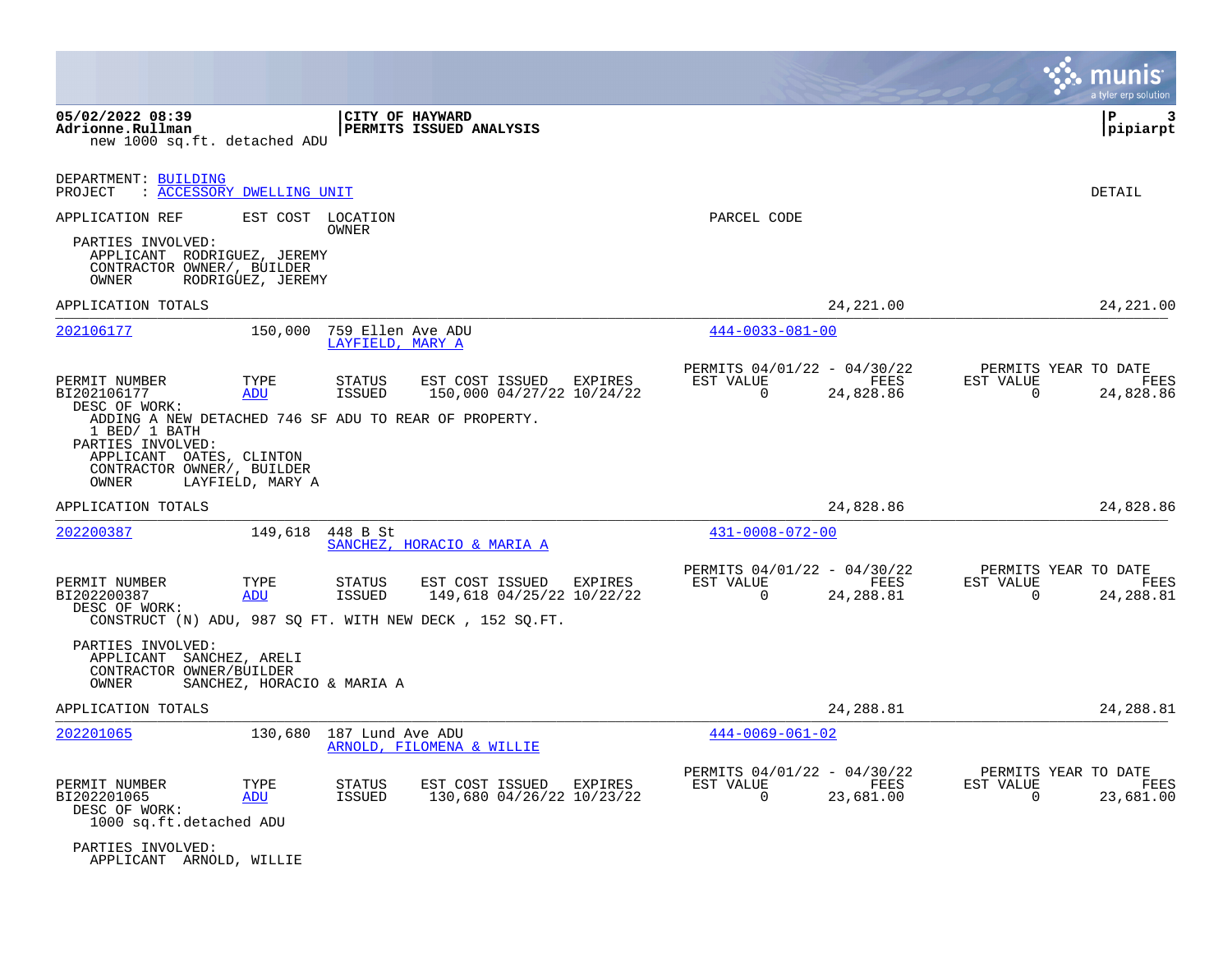|                                                                                                                     | $\ddot{\ddot{\phantom{a}}\mathbf{.}}$ munis<br>a tyler erp solution |                         |
|---------------------------------------------------------------------------------------------------------------------|---------------------------------------------------------------------|-------------------------|
| 05/02/2022 08:39<br>CITY OF HAYWARD<br>Adrionne.Rullman<br>PERMITS ISSUED ANALYSIS                                  | P                                                                   | 4<br> pipiarpt          |
| DEPARTMENT: BUILDING<br>: ACCESSORY DWELLING UNIT<br>PROJECT                                                        | DETAIL                                                              |                         |
| APPLICATION REF<br>EST COST<br>LOCATION<br>OWNER<br>CONTRACTOR ARNOLD, WILLIE<br>OWNER<br>ARNOLD, FILOMENA & WILLIE | PARCEL CODE                                                         |                         |
| APPLICATION TOTALS<br>PROJECT TOTALS                                                                                | 23,681.00<br>168, 158.40                                            | 23,681.00<br>168,158.40 |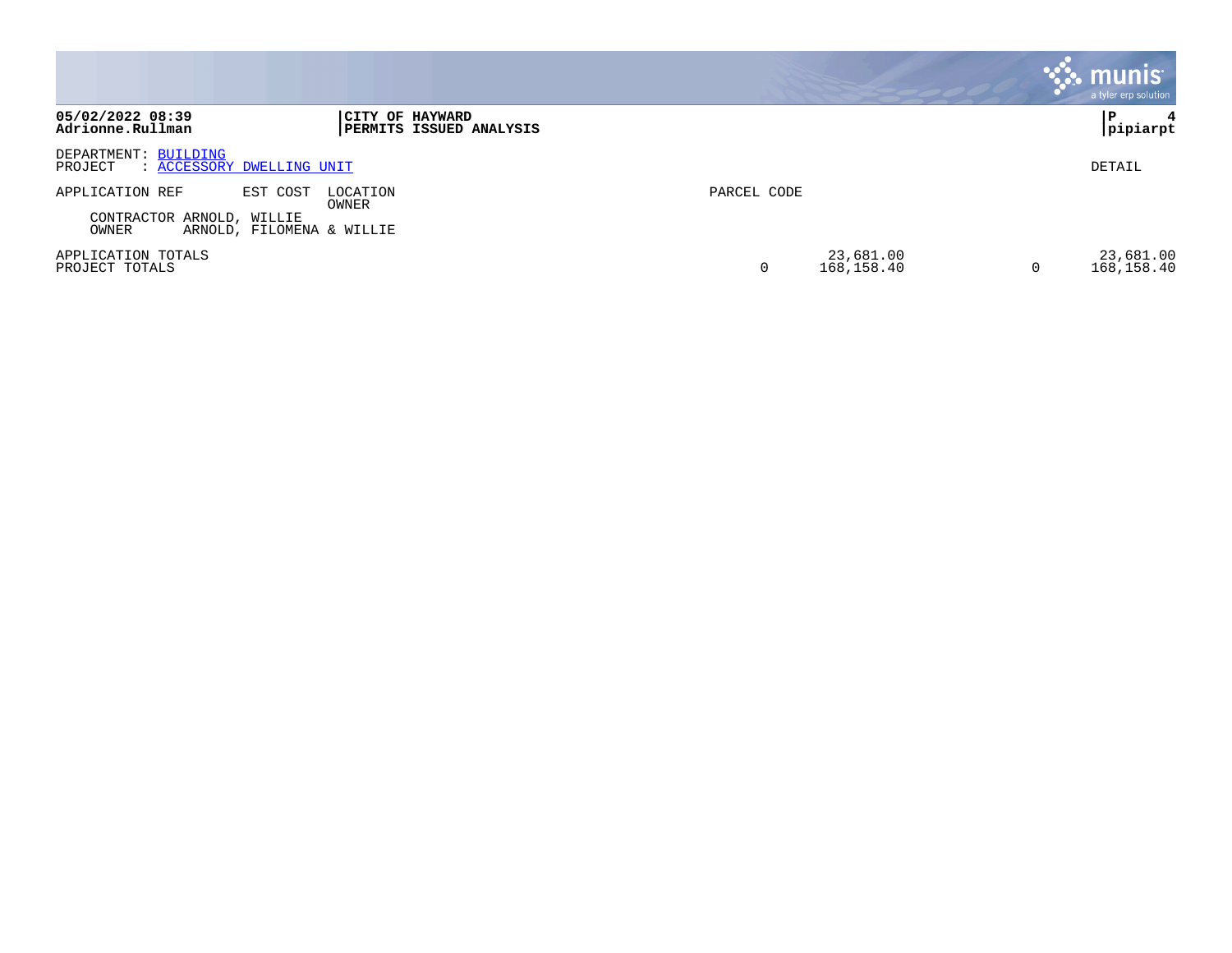|                                                                                                                                                               |                                                                                                                                                                              |                                                        |                                          |                      |           | <b>munis</b><br>a tyler erp solution     |
|---------------------------------------------------------------------------------------------------------------------------------------------------------------|------------------------------------------------------------------------------------------------------------------------------------------------------------------------------|--------------------------------------------------------|------------------------------------------|----------------------|-----------|------------------------------------------|
| 05/02/2022 08:39<br>Adrionne.Rullman                                                                                                                          |                                                                                                                                                                              | CITY OF HAYWARD<br>PERMITS ISSUED ANALYSIS             |                                          |                      |           | P<br> pipiarpt                           |
| DEPARTMENT: BUILDING<br>PROJECT                                                                                                                               | : JUNIOR ACCESSORY DWELLING UNIT                                                                                                                                             |                                                        |                                          |                      |           | DETAIL                                   |
| APPLICATION REF                                                                                                                                               | LOCATION<br>EST COST<br><b>OWNER</b>                                                                                                                                         |                                                        | PARCEL CODE                              |                      |           |                                          |
| 202200379                                                                                                                                                     | 70,000<br>NGUYEN, QUANG                                                                                                                                                      | 24777 Willimet Way                                     | $443 - 0035 - 008 - 00$                  |                      |           |                                          |
| PERMIT NUMBER<br>BI202200379<br>DESC OF WORK:<br>PARTIES INVOLVED:<br>APPLICANT NGUYEN, QUANG<br>CONTRACTOR TRAN, MINH<br>CONTRACTOR OWNER/, BUILDER<br>OWNER | TYPE<br>STATUS<br><b>JUNIOR ADU ISSUED</b><br>REMODELING EXISTING GARAGE INTO 1 JADU. PROJECT INCLUDES<br>CONSTRUCTION OF NON-STRUCT PARTITION NEW PLUMBING<br>NGUYEN, QUANG | EST COST ISSUED<br>EXPIRES<br>70,000 04/14/22 10/22/22 | PERMITS 04/01/22 - 04/30/22<br>EST VALUE | FEES<br>7,538.97     | EST VALUE | PERMITS YEAR TO DATE<br>FEES<br>7,538.97 |
| APPLICATION TOTALS<br>PROJECT TOTALS                                                                                                                          |                                                                                                                                                                              |                                                        | <sup>0</sup>                             | 7,538.97<br>7,538.97 | 0         | 7,538.97<br>7,538.97                     |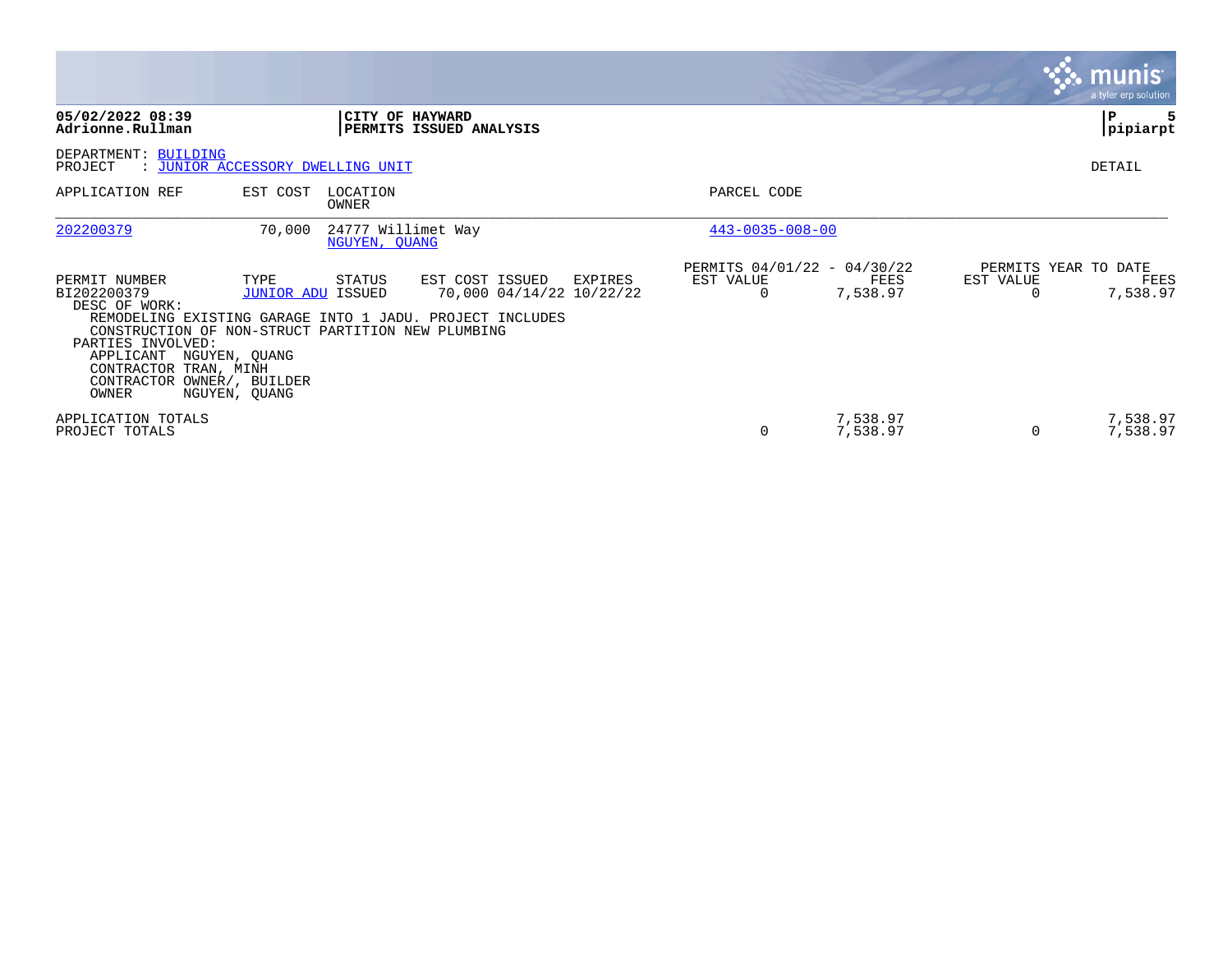|                                                                                                                                               |                                  |                          |                                                                                                                                                                           |                |                                                      |                  |                                               | a tyler erp solution  |
|-----------------------------------------------------------------------------------------------------------------------------------------------|----------------------------------|--------------------------|---------------------------------------------------------------------------------------------------------------------------------------------------------------------------|----------------|------------------------------------------------------|------------------|-----------------------------------------------|-----------------------|
| 05/02/2022 08:39<br>Adrionne.Rullman                                                                                                          |                                  |                          | CITY OF HAYWARD<br>PERMITS ISSUED ANALYSIS                                                                                                                                |                |                                                      |                  |                                               | l P<br>6<br> pipiarpt |
| DEPARTMENT: BUILDING<br>: MASTER PLAN REVIEW<br>PROJECT                                                                                       |                                  |                          |                                                                                                                                                                           |                |                                                      |                  |                                               | <b>DETAIL</b>         |
| APPLICATION REF                                                                                                                               | EST COST                         | LOCATION<br><b>OWNER</b> |                                                                                                                                                                           |                | PARCEL CODE                                          |                  |                                               |                       |
| 202103974                                                                                                                                     | 346,502                          |                          | 24765 Hesperian Blvd<br><b>JASON CREEK VENTURES LLC</b>                                                                                                                   |                | $441 - 0012 - 062 - 02$                              |                  |                                               |                       |
| PERMIT NUMBER<br>BI202103974<br>DESC OF WORK:                                                                                                 | TYPE<br><b>MASTER REV COMPLT</b> | <b>STATUS</b>            | EST COST ISSUED<br>346,502 04/25/22 10/22/22<br>Tract 8359- Master Plan- 2-story SFD-Plan 1A/1B-4bd/3ba<br>Plan 1A 2,377 Liv, 430 Gar, 73 Porch/1B por 58-Cal opt-190/181 | <b>EXPIRES</b> | PERMITS 04/01/22 - 04/30/22<br>EST VALUE<br>$\Omega$ | FEES<br>9,014.05 | PERMITS YEAR TO DATE<br>EST VALUE<br>0        | FEES<br>9,014.05      |
| PARTIES INVOLVED:<br>APPLICANT NUVERA CONSTRUCTION INC<br>CONTRACTOR NUVERA CONSTRUCTION INC<br>OWNER                                         | JASON CREEK VENTURES LLC         |                          |                                                                                                                                                                           |                |                                                      |                  |                                               |                       |
| APPLICATION TOTALS                                                                                                                            |                                  |                          |                                                                                                                                                                           |                |                                                      | 9,014.05         |                                               | 9,014.05              |
| 202103975                                                                                                                                     | 382,400                          |                          | 24765 Hesperian Blvd<br><b>JASON CREEK VENTURES LLC</b>                                                                                                                   |                | $441 - 0012 - 062 - 02$                              |                  |                                               |                       |
| PERMIT NUMBER<br>BI202103975<br>DESC OF WORK:<br>PARTIES INVOLVED:<br>APPLICANT NUVERA CONSTRUCTION INC<br>CONTRACTOR NUVERA CONSTRUCTION INC | TYPE<br><b>MASTER REV COMPLT</b> | <b>STATUS</b>            | EST COST ISSUED<br>382,400 04/25/22 10/22/22<br>Tract 8359- Master review- Plan 2A-2-story SFD-4bd/3.5ba<br>2,662 Living, 434 Gar, 60 Porch-Cal Opt-173sf(JADU-328sf)     | EXPIRES        | PERMITS 04/01/22 - 04/30/22<br>EST VALUE<br>$\Omega$ | FEES<br>8,410.52 | PERMITS YEAR TO DATE<br>EST VALUE<br>$\Omega$ | FEES<br>8,410.52      |
| OWNER<br>APPLICATION TOTALS                                                                                                                   | JASON CREEK VENTURES LLC         |                          |                                                                                                                                                                           |                |                                                      | 8,410.52         |                                               | 8,410.52              |
| 202103977                                                                                                                                     | 388,780                          |                          | 24765 Hesperian Blvd<br><b>JASON CREEK VENTURES LLC</b>                                                                                                                   |                | $441 - 0012 - 062 - 02$                              |                  |                                               |                       |
| PERMIT NUMBER<br>BI202103977<br>DESC OF WORK:<br>Tract 8359- Master Plan SFD-4bd/3.5ba-plan 2B                                                | TYPE<br><b>MASTER REV COMPLT</b> | <b>STATUS</b>            | EST COST ISSUED<br>388,780 04/25/22 10/22/22                                                                                                                              | <b>EXPIRES</b> | PERMITS 04/01/22 - 04/30/22<br>EST VALUE<br>$\Omega$ | FEES<br>9,404.15 | PERMITS YEAR TO DATE<br>EST VALUE<br>$\Omega$ | FEES<br>9,404.15      |
| PARTIES INVOLVED:<br>APPLICANT NUVERA CONSTRUCTION INC<br>CONTRACTOR NUVERA CONSTRUCTION INC<br>OWNER                                         | JASON CREEK VENTURES LLC         |                          | 2,672 Liv,434 Gar,158 Porch,Cal opt 173 sf-(JADU-338sf)                                                                                                                   |                |                                                      |                  |                                               |                       |
| APPLICATION TOTALS                                                                                                                            |                                  |                          |                                                                                                                                                                           |                |                                                      | 9,404.15         |                                               | 9,404.15              |
| 202103978                                                                                                                                     | 389,142                          |                          | 24765 Hesperian Blvd<br><b>JASON CREEK VENTURES LLC</b>                                                                                                                   |                | $441 - 0012 - 062 - 02$                              |                  |                                               |                       |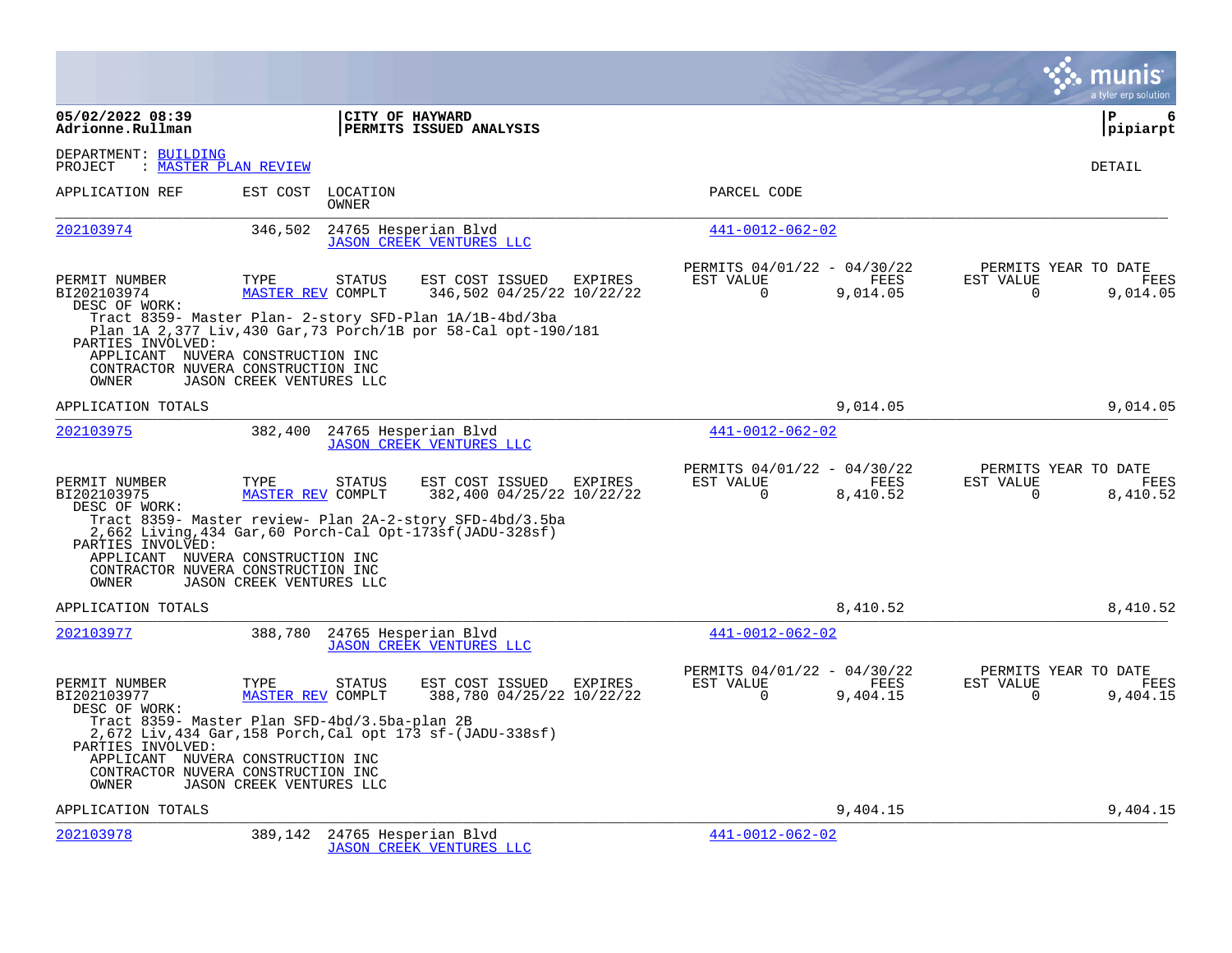|                                                                                                                                                                                                                   |                                                                                                     |                   |                           |                |                             |                       |           | a tyler erp solution                  |
|-------------------------------------------------------------------------------------------------------------------------------------------------------------------------------------------------------------------|-----------------------------------------------------------------------------------------------------|-------------------|---------------------------|----------------|-----------------------------|-----------------------|-----------|---------------------------------------|
| 05/02/2022 08:39<br>Adrionne.Rullman                                                                                                                                                                              |                                                                                                     | CITY OF HAYWARD   | PERMITS ISSUED ANALYSIS   |                | PERMITS 04/01/22 - 04/30/22 |                       |           | P<br>pipiarpt<br>PERMITS YEAR TO DATE |
| PERMIT NUMBER                                                                                                                                                                                                     | TYPE                                                                                                | STATUS            | EST COST ISSUED           | <b>EXPIRES</b> | EST VALUE                   | FEES                  | EST VALUE | FEES                                  |
| DEPARTMENT: BUILDING<br>PROJECT<br>: MASTER PLAN REVIEW                                                                                                                                                           |                                                                                                     |                   |                           |                |                             |                       |           | DETAIL                                |
| APPLICATION REF                                                                                                                                                                                                   | EST COST                                                                                            | LOCATION<br>OWNER |                           |                | PARCEL CODE                 |                       |           |                                       |
| BI202103978<br>DESC OF WORK:<br>Tract 8359- Master Plan-2-story SFD-4bd/3.5ba-Plan 2B-Alt<br>2,672 Liv-,434 Gar-,165 Porch-Option Cal 173sf-(JADU-338sf)<br>PARTIES INVOLVED:<br>APPLICANT<br>CONTRACTOR<br>OWNER | MASTER REV COMPLT<br>NUVERA CONSTRUCTION INC<br>NUVERA CONSTRUCTION INC<br>JASON CREEK VENTURES LLC |                   | 389,142 04/25/22 10/22/22 |                | 0                           | 8,468.19              | 0         | 8,468.19                              |
| APPLICATION TOTALS<br>PROJECT TOTALS                                                                                                                                                                              |                                                                                                     |                   |                           |                | 0                           | 8,468.19<br>35,296.91 | 0         | 8,468.19<br>35,296.91                 |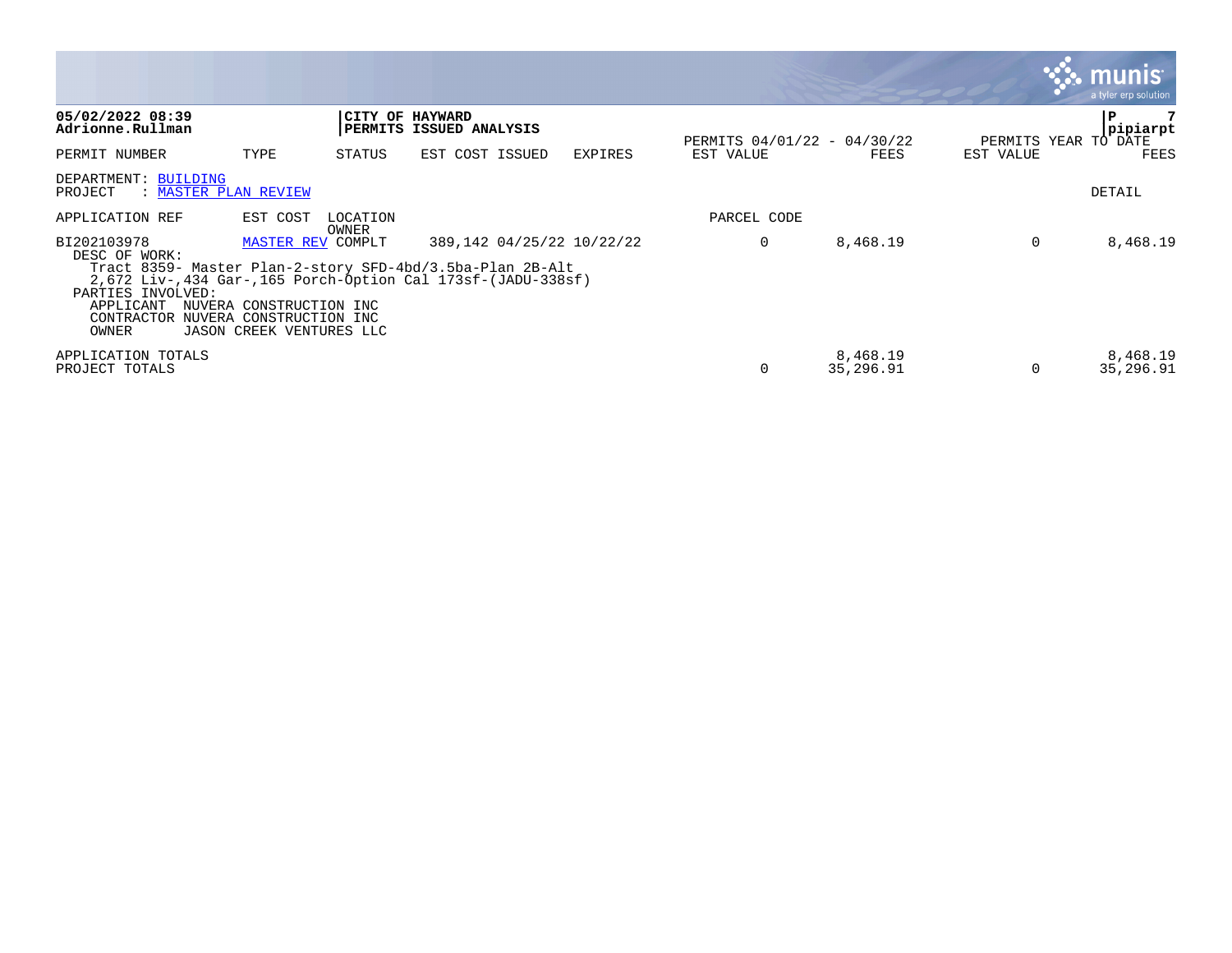|                                                                                                                                        |                                               |                                      |                                                                                                                                                                                              |                          |                                                   |                                               | a tyler erp solution       |
|----------------------------------------------------------------------------------------------------------------------------------------|-----------------------------------------------|--------------------------------------|----------------------------------------------------------------------------------------------------------------------------------------------------------------------------------------------|--------------------------|---------------------------------------------------|-----------------------------------------------|----------------------------|
| 05/02/2022 08:39<br>Adrionne.Rullman                                                                                                   |                                               |                                      | CITY OF HAYWARD<br>PERMITS ISSUED ANALYSIS                                                                                                                                                   |                          |                                                   |                                               | ${\bf P}$<br>8<br>pipiarpt |
| DEPARTMENT: BUILDING<br>PROJECT                                                                                                        | : NEW MIXED USE BUILDING                      |                                      |                                                                                                                                                                                              |                          |                                                   |                                               | DETAIL                     |
| APPLICATION REF                                                                                                                        | EST COST                                      | LOCATION<br><b>OWNER</b>             |                                                                                                                                                                                              | PARCEL CODE              |                                                   |                                               |                            |
| 202102860                                                                                                                              | 5,326,241                                     | 501 Somi Ct BLDG<br>HAYWARD SOMI LLC |                                                                                                                                                                                              | 078C-0461-991-77         |                                                   |                                               |                            |
| PERMIT NUMBER<br>BI202102860<br>DESC OF WORK:<br>PARTIES INVOLVED:<br>APPLICANT BENISTON, LEAH<br>CONTRACTOR BRIGHTON COULSON<br>OWNER | TYPE<br>NEW MIXUSE ISSUED<br>HAYWARD SOMI LLC | STATUS                               | EST COST ISSUED<br>EXPIRES<br>5,326,241 04/04/22 10/01/22<br>Bldg B- New 4-story mixed use building-21 condominiums/comm.<br>R-2 -30,364sf-/B- 2,118sf/S-2- 9,077sf/ A-368 sf(Tract 8502)    | EST VALUE<br>$\Omega$    | PERMITS 04/01/22 - 04/30/22<br>FEES<br>513,635.46 | PERMITS YEAR TO DATE<br>EST VALUE<br>$\Omega$ | FEES<br>513,635.46         |
| APPLICATION TOTALS                                                                                                                     |                                               |                                      |                                                                                                                                                                                              |                          | 513,635.46                                        |                                               | 513,635.46                 |
| 202104378                                                                                                                              | 12,189,385                                    | 500 Somi Ct BLDG<br>HAYWARD SOMI LLC |                                                                                                                                                                                              | $078C - 0461 - 991 - 69$ |                                                   |                                               |                            |
| PERMIT NUMBER<br>BI202104378<br>DESC OF WORK:<br>PARTIES INVOLVED:<br>APPLICANT BENISTON, LEAH<br>CONTRACTOR BRIGHTON COULSON<br>OWNER | TYPE<br>NEW MIXUSE ISSUED<br>HAYWARD SOMI LLC | <b>STATUS</b>                        | EST COST ISSUED<br>EXPIRES<br>12,189,385 04/07/22 10/04/22<br>Bldg A- New 4-story mixed use building 45 condominiums/comm.<br>$R-2$ -65,317sf/B-8116sf /S-2 -17,670 sf/ A-2206sf(Tract 8502) | EST VALUE<br>$\mathbf 0$ | PERMITS 04/01/22 - 04/30/22<br>FEES<br>968,639.51 | PERMITS YEAR TO DATE<br>EST VALUE<br>$\Omega$ | FEES<br>968,639.51         |
| APPLICATION TOTALS<br>PROJECT TOTALS                                                                                                   |                                               |                                      |                                                                                                                                                                                              | $\Omega$                 | 968,639.51<br>1,482,274.97                        | $\Omega$                                      | 968,639.51<br>1,482,274.97 |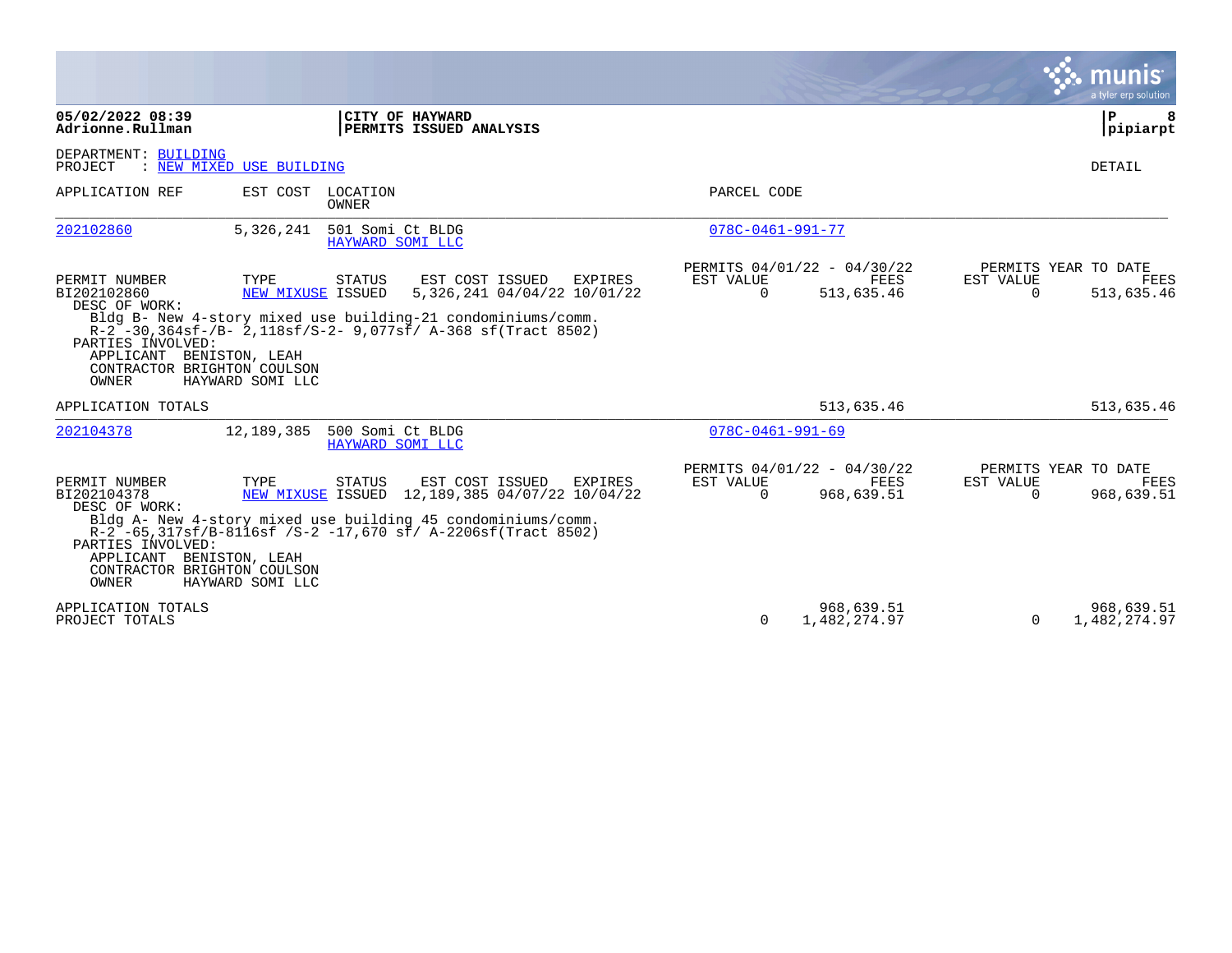|                                                                                                                                            |                                                                                                                                                                   |                                                         |                                                      |                  |                       | a tyler erp solution                     |
|--------------------------------------------------------------------------------------------------------------------------------------------|-------------------------------------------------------------------------------------------------------------------------------------------------------------------|---------------------------------------------------------|------------------------------------------------------|------------------|-----------------------|------------------------------------------|
| 05/02/2022 08:39<br>Adrionne.Rullman                                                                                                       |                                                                                                                                                                   | CITY OF HAYWARD<br>PERMITS ISSUED ANALYSIS              |                                                      |                  |                       | l P<br>9<br> pipiarpt                    |
| DEPARTMENT: BUILDING<br>PROJECT                                                                                                            | : TRACT PLOTS WITH SUBS                                                                                                                                           |                                                         |                                                      |                  |                       | DETAIL                                   |
| APPLICATION REF                                                                                                                            | EST COST LOCATION<br><b>OWNER</b>                                                                                                                                 |                                                         | PARCEL CODE                                          |                  |                       |                                          |
| 202200462                                                                                                                                  | 273,637<br>525 Somi Ct<br>HAYWARD SOMI LLC                                                                                                                        |                                                         | $078C - 0455 - 991 - 01$                             |                  |                       |                                          |
| PERMIT NUMBER<br>BI202200462<br>DESC OF WORK:<br>PARTIES INVOLVED:<br>APPLICANT POFFENBARGER, ADAM<br>CONTRACTOR BRIGHTON COULSON<br>OWNER | TYPE<br><b>STATUS</b><br>TRACT PLOT ISSUED<br>Tract 8502- Bldg1 -Unit 1-Plan Type 5-4Bd/3.5ba<br>1984 Living, 458 Garage, 109 Porch, 121 Deck<br>HAYWARD SOMI LLC | EST COST ISSUED EXPIRES<br>273,637 04/13/22 10/10/22    | PERMITS 04/01/22 - 04/30/22<br>EST VALUE<br>$\Omega$ | FEES<br>5,171.87 | EST VALUE<br>$\Omega$ | PERMITS YEAR TO DATE<br>FEES<br>5,171.87 |
| APPLICATION TOTALS                                                                                                                         |                                                                                                                                                                   |                                                         |                                                      | 5,171.87         |                       | 5,171.87                                 |
| 202200463                                                                                                                                  | 238,384 523 Somi Ct<br>HAYWARD SOMI LLC                                                                                                                           |                                                         | $078C - 0455 - 991 - 02$                             |                  |                       |                                          |
| PERMIT NUMBER<br>BI202200463<br>DESC OF WORK:<br>PARTIES INVOLVED:<br>APPLICANT POFFENBARGER, ADAM<br>CONTRACTOR BRIGHTON COULSON<br>OWNER | TYPE<br><b>STATUS</b><br>TRACT PLOT ISSUED<br>Tract 8502- Bldg 1 -Unit 2-Plan Type 2R-3Bd/3ba<br>1732 Living, 468 Garage, 54 Porch, 69 Deck<br>HAYWARD SOMI LLC   | EST COST ISSUED<br>EXPIRES<br>238,384 04/13/22 10/10/22 | PERMITS 04/01/22 - 04/30/22<br>EST VALUE<br>$\Omega$ | FEES<br>4,883.40 | EST VALUE<br>$\Omega$ | PERMITS YEAR TO DATE<br>FEES<br>4,883.40 |
| APPLICATION TOTALS                                                                                                                         |                                                                                                                                                                   |                                                         |                                                      | 4,883.40         |                       | 4,883.40                                 |
| 202200464                                                                                                                                  | 219,506<br>521 Somi Ct<br>HAYWARD SOMI LLC                                                                                                                        |                                                         | $078C - 0455 - 991 - 03$                             |                  |                       |                                          |
| PERMIT NUMBER<br>BI202200464<br>DESC OF WORK:<br>PARTIES INVOLVED:<br>APPLICANT POFFENBARGER, ADAM<br>CONTRACTOR BRIGHTON COULSON          | TYPE<br><b>STATUS</b><br>TRACT PLOT ISSUED<br>Tract 8502- Bldg 1 -Unit 3-Plan Type 1R-3Bd/3.5ba<br>1563 Living, 508 Garage, 47 Porch, 63 Deck                     | EST COST ISSUED EXPIRES<br>219,506 04/13/22 10/10/22    | PERMITS 04/01/22 - 04/30/22<br>EST VALUE<br>$\Omega$ | FEES<br>4,726.39 | EST VALUE<br>$\Omega$ | PERMITS YEAR TO DATE<br>FEES<br>4,726.39 |
| OWNER                                                                                                                                      | HAYWARD SOMI LLC                                                                                                                                                  |                                                         |                                                      |                  |                       |                                          |
| APPLICATION TOTALS<br>202200465                                                                                                            | 238,384<br>519 Somi Ct                                                                                                                                            |                                                         | $078C - 0455 - 991 - 04$                             | 4,726.39         |                       | 4,726.39                                 |
|                                                                                                                                            | HAYWARD SOMI LLC                                                                                                                                                  |                                                         |                                                      |                  |                       |                                          |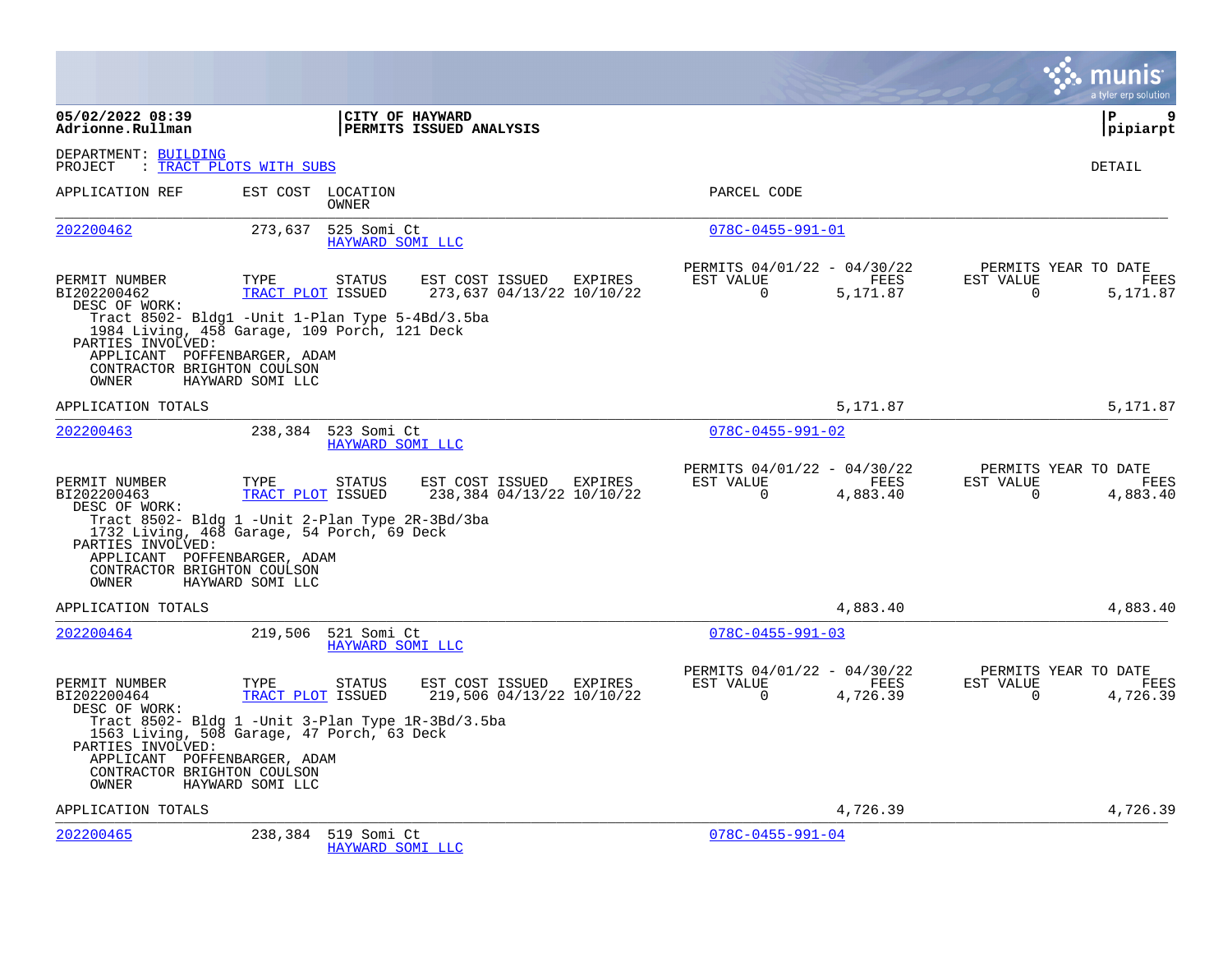|                                                                                                                                                                                                                                               |                                               |                                         |                                            |                                      |                                                      |                  |                          | <b>IS</b><br>a tyler erp solution |             |
|-----------------------------------------------------------------------------------------------------------------------------------------------------------------------------------------------------------------------------------------------|-----------------------------------------------|-----------------------------------------|--------------------------------------------|--------------------------------------|------------------------------------------------------|------------------|--------------------------|-----------------------------------|-------------|
| 05/02/2022 08:39<br>Adrionne.Rullman                                                                                                                                                                                                          |                                               |                                         | CITY OF HAYWARD<br>PERMITS ISSUED ANALYSIS |                                      | PERMITS 04/01/22 - 04/30/22                          |                  |                          | P<br>pipiarpt                     | 10          |
| PERMIT NUMBER                                                                                                                                                                                                                                 | TYPE                                          | <b>STATUS</b>                           | EST COST ISSUED                            | <b>EXPIRES</b>                       | EST VALUE                                            | FEES             | EST VALUE                | PERMITS YEAR TO DATE              | <b>FEES</b> |
| DEPARTMENT: BUILDING<br>: TRACT PLOTS WITH SUBS<br>PROJECT                                                                                                                                                                                    |                                               |                                         |                                            |                                      |                                                      |                  |                          | DETAIL                            |             |
| APPLICATION REF                                                                                                                                                                                                                               | EST COST LOCATION                             |                                         |                                            |                                      | PARCEL CODE                                          |                  |                          |                                   |             |
| BI202200465<br>DESC OF WORK:<br>Tract 8502- Bldg 1 -Unit 4-Plan Type 2R-3Bd/3ba<br>1732 Living, 468 Garage, 54 Porch, 69 Deck<br>PARTIES INVOLVED:<br>APPLICANT POFFENBARGER, ADAM<br>CONTRACTOR BRIGHTON COULSON<br>OWNER                    | TRACT PLOT ISSUED<br>HAYWARD SOMI LLC         | OWNER                                   |                                            | 238,384 04/13/22 10/10/22            | $\Omega$                                             | 4,883.40         | $\Omega$                 | 4,883.40                          |             |
| APPLICATION TOTALS                                                                                                                                                                                                                            |                                               |                                         |                                            |                                      |                                                      | 4,883.40         |                          | 4,883.40                          |             |
| 202200466                                                                                                                                                                                                                                     | 219,506                                       | 517 Somi Ct<br>HAYWARD SOMI LLC         |                                            |                                      | $078C - 0455 - 991 - 05$                             |                  |                          |                                   |             |
| PERMIT NUMBER<br>BI202200466<br>DESC OF WORK:<br>Tract 8502- Bldg 1 -Unit 5-Plan Type 1R-3Bd/3.5ba<br>1563 Living, 508 Garage, 47 Porch, 63 Deck<br>PARTIES INVOLVED:<br>APPLICANT POFFENBARGER, ADAM<br>CONTRACTOR BRIGHTON COULSON<br>OWNER | TYPE<br>TRACT PLOT ISSUED<br>HAYWARD SOMI LLC | STATUS                                  | EST COST ISSUED                            | EXPIRES<br>219,506 04/13/22 10/10/22 | PERMITS 04/01/22 - 04/30/22<br>EST VALUE<br>$\Omega$ | FEES<br>4,726.39 | EST VALUE<br>$\Omega$    | PERMITS YEAR TO DATE<br>4,726.39  | FEES        |
| APPLICATION TOTALS                                                                                                                                                                                                                            |                                               |                                         |                                            |                                      |                                                      | 4,726.39         |                          | 4,726.39                          |             |
| 202200467                                                                                                                                                                                                                                     |                                               | 273,637 515 Somi Ct<br>HAYWARD SOMI LLC |                                            |                                      | $078C - 0455 - 991 - 06$                             |                  |                          |                                   |             |
| PERMIT NUMBER<br>BI202200467<br>DESC OF WORK:<br>Tract 8502- Bldg 1 -Unit 6-Plan Type 5R-4Bd/3.5ba<br>1984 Living, 458 Garage, 109 Porch, 121 Deck<br>PARTIES INVOLVED:<br>APPLICANT POFFENBARGER, ADAM<br>CONTRACTOR BRIGHTON COULSON        | TYPE<br>TRACT PLOT ISSUED                     | <b>STATUS</b>                           | EST COST ISSUED                            | EXPIRES<br>273,637 04/13/22 10/10/22 | PERMITS 04/01/22 - 04/30/22<br>EST VALUE<br>$\Omega$ | FEES<br>5,171.87 | EST VALUE<br>$\mathbf 0$ | PERMITS YEAR TO DATE<br>5,171.87  | FEES        |
| OWNER                                                                                                                                                                                                                                         | HAYWARD SOMI LLC                              |                                         |                                            |                                      |                                                      |                  |                          |                                   |             |
| APPLICATION TOTALS                                                                                                                                                                                                                            |                                               |                                         |                                            |                                      |                                                      | 5,171.87         |                          | 5,171.87                          |             |
| 202200469                                                                                                                                                                                                                                     |                                               | 273,637 543 Somi Ct<br>HAYWARD SOMI LLC |                                            |                                      | $078C - 0455 - 991 - 08$                             |                  |                          |                                   |             |
| PERMIT NUMBER<br>BI202200469<br>DESC OF WORK:                                                                                                                                                                                                 | TYPE<br>TRACT PLOT ISSUED                     | STATUS                                  | EST COST ISSUED EXPIRES                    | 273,637 04/13/22 10/10/22            | PERMITS 04/01/22 - 04/30/22<br>EST VALUE<br>$\Omega$ | FEES<br>5,171.87 | EST VALUE<br>$\Omega$    | PERMITS YEAR TO DATE<br>5,171.87  | FEES        |

 $\bullet$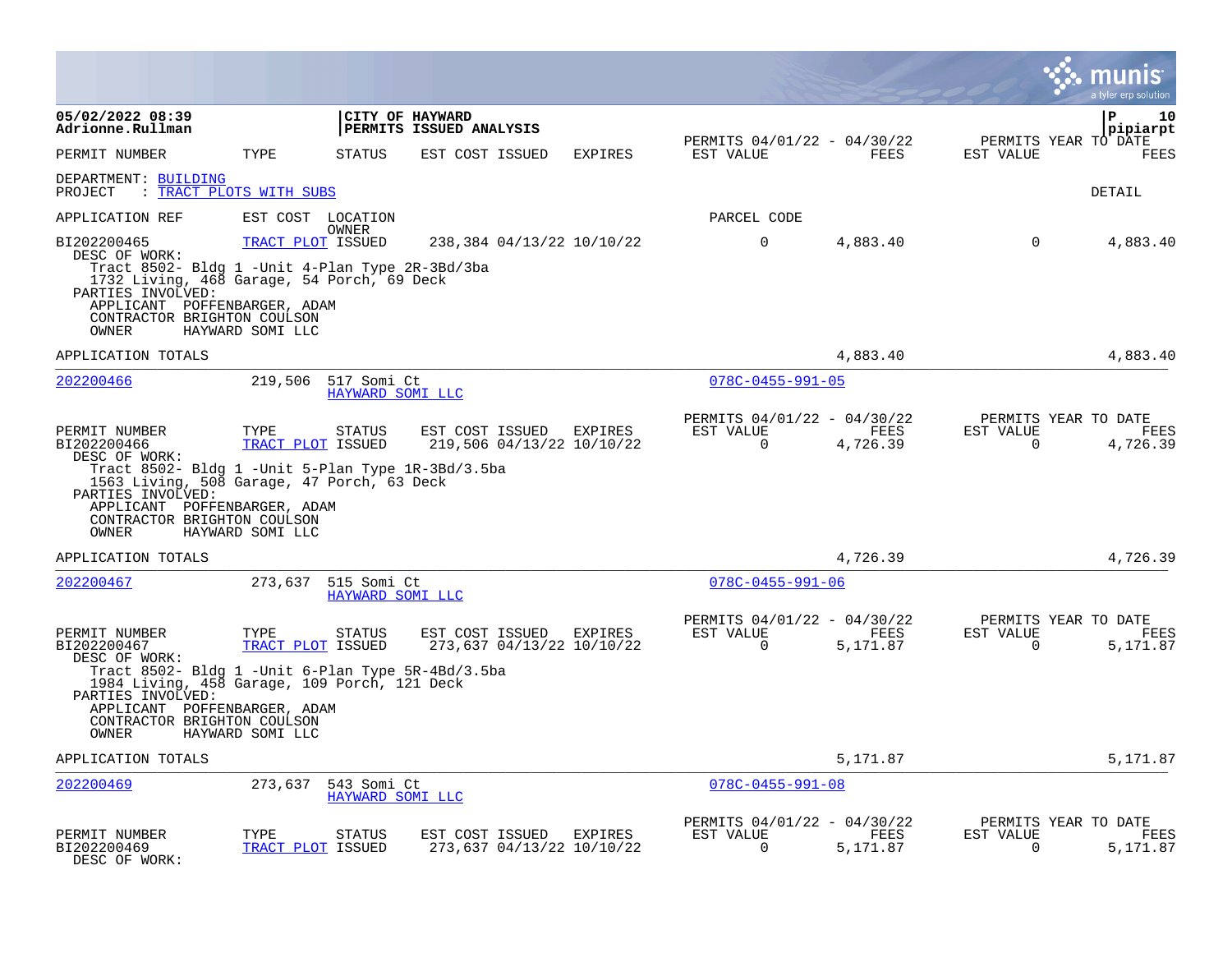|                                                                                                                                            |                                                                                                                                                                  |                                                                                                                 |                                                            |                  | a tyler erp solution                                                 |
|--------------------------------------------------------------------------------------------------------------------------------------------|------------------------------------------------------------------------------------------------------------------------------------------------------------------|-----------------------------------------------------------------------------------------------------------------|------------------------------------------------------------|------------------|----------------------------------------------------------------------|
| 05/02/2022 08:39<br>Adrionne.Rullman                                                                                                       | 1984 Living, 458 Garage, 109 Porch, 121 Deck                                                                                                                     | CITY OF HAYWARD<br><b>PERMITS ISSUED ANALYSIS</b><br>Tract 8502- Bldg 2 -Unit 7-Plan Type 5R-3Bd/2ba/2half bath |                                                            |                  | ΙP<br>11<br> pipiarpt                                                |
| DEPARTMENT: BUILDING<br>PROJECT                                                                                                            | : TRACT PLOTS WITH SUBS                                                                                                                                          |                                                                                                                 |                                                            |                  | <b>DETAIL</b>                                                        |
| APPLICATION REF<br>PARTIES INVOLVED:<br>APPLICANT POFFENBARGER, ADAM<br>CONTRACTOR BRIGHTON COULSON<br>OWNER                               | EST COST LOCATION<br>OWNER<br>HAYWARD SOMI LLC                                                                                                                   |                                                                                                                 | PARCEL CODE                                                |                  |                                                                      |
| APPLICATION TOTALS                                                                                                                         |                                                                                                                                                                  |                                                                                                                 |                                                            | 5,171.87         | 5,171.87                                                             |
| 202200470                                                                                                                                  | 238,384 541 Somi Ct<br>HAYWARD SOMI LLC                                                                                                                          |                                                                                                                 | $078C - 0455 - 991 - 09$                                   |                  |                                                                      |
| PERMIT NUMBER<br>BI202200470<br>DESC OF WORK:<br>PARTIES INVOLVED:<br>APPLICANT POFFENBARGER, ADAM<br>CONTRACTOR BRIGHTON COULSON<br>OWNER | TYPE<br><b>STATUS</b><br>TRACT PLOT ISSUED<br>Tract 8502- Bldg 2 -Unit 8-Plan Type 2-3Bd/3ba<br>1732 Living, 468 Garage, 54 Porch, 69 Deck<br>HAYWARD SOMI LLC   | EST COST ISSUED<br>EXPIRES<br>238,384 04/13/22 10/10/22                                                         | PERMITS 04/01/22 - 04/30/22<br>EST VALUE<br>$\Omega$       | FEES<br>4,883.40 | PERMITS YEAR TO DATE<br>EST VALUE<br>FEES<br>$\Omega$<br>4,883.40    |
| APPLICATION TOTALS                                                                                                                         |                                                                                                                                                                  |                                                                                                                 |                                                            | 4,883.40         | 4,883.40                                                             |
| 202200471                                                                                                                                  | 219,506 539 Somi Ct<br>HAYWARD SOMI LLC                                                                                                                          |                                                                                                                 | $078C - 0455 - 991 - 10$                                   |                  |                                                                      |
| PERMIT NUMBER<br>BI202200471<br>DESC OF WORK:<br>PARTIES INVOLVED:<br>APPLICANT POFFENBARGER, ADAM<br>CONTRACTOR BRIGHTON COULSON<br>OWNER | <b>STATUS</b><br>TYPE<br>TRACT PLOT ISSUED<br>Tract 8502- Bldg 2 -Unit 9-Plan Type 1-3Bd/3.5ba<br>1563 Living, 508 Garage, 47 Porch, 63 Deck<br>HAYWARD SOMI LLC | EST COST ISSUED<br>EXPIRES<br>219,506 04/13/22 10/10/22                                                         | PERMITS 04/01/22 - 04/30/22<br>EST VALUE<br>$\mathbf 0$    | FEES<br>4,726.39 | PERMITS YEAR TO DATE<br>EST VALUE<br>FEES<br>$\mathbf 0$<br>4,726.39 |
| APPLICATION TOTALS                                                                                                                         |                                                                                                                                                                  |                                                                                                                 |                                                            | 4,726.39         | 4,726.39                                                             |
| 202200472                                                                                                                                  | 238,384<br>537 Somi Ct<br>HAYWARD SOMI LLC                                                                                                                       |                                                                                                                 | 078C-0455-991-11                                           |                  |                                                                      |
| PERMIT NUMBER<br>BI202200472<br>DESC OF WORK:<br>PARTIES INVOLVED:<br>APPLICANT POFFENBARGER, ADAM                                         | <b>STATUS</b><br>TYPE<br>TRACT PLOT ISSUED<br>Tract 8502- Bldg 2 -Unit 10-Plan Type 2-3Bd/3.5ba<br>1732 Living, 468 Garage, 54 Porch, 69 Deck                    | EST COST ISSUED EXPIRES<br>238,384 04/13/22 10/10/22                                                            | PERMITS 04/01/22 - 04/30/22<br>EST VALUE<br>$\overline{0}$ | FEES<br>4,883.40 | PERMITS YEAR TO DATE<br>EST VALUE<br>FEES<br>$\mathbf 0$<br>4,883.40 |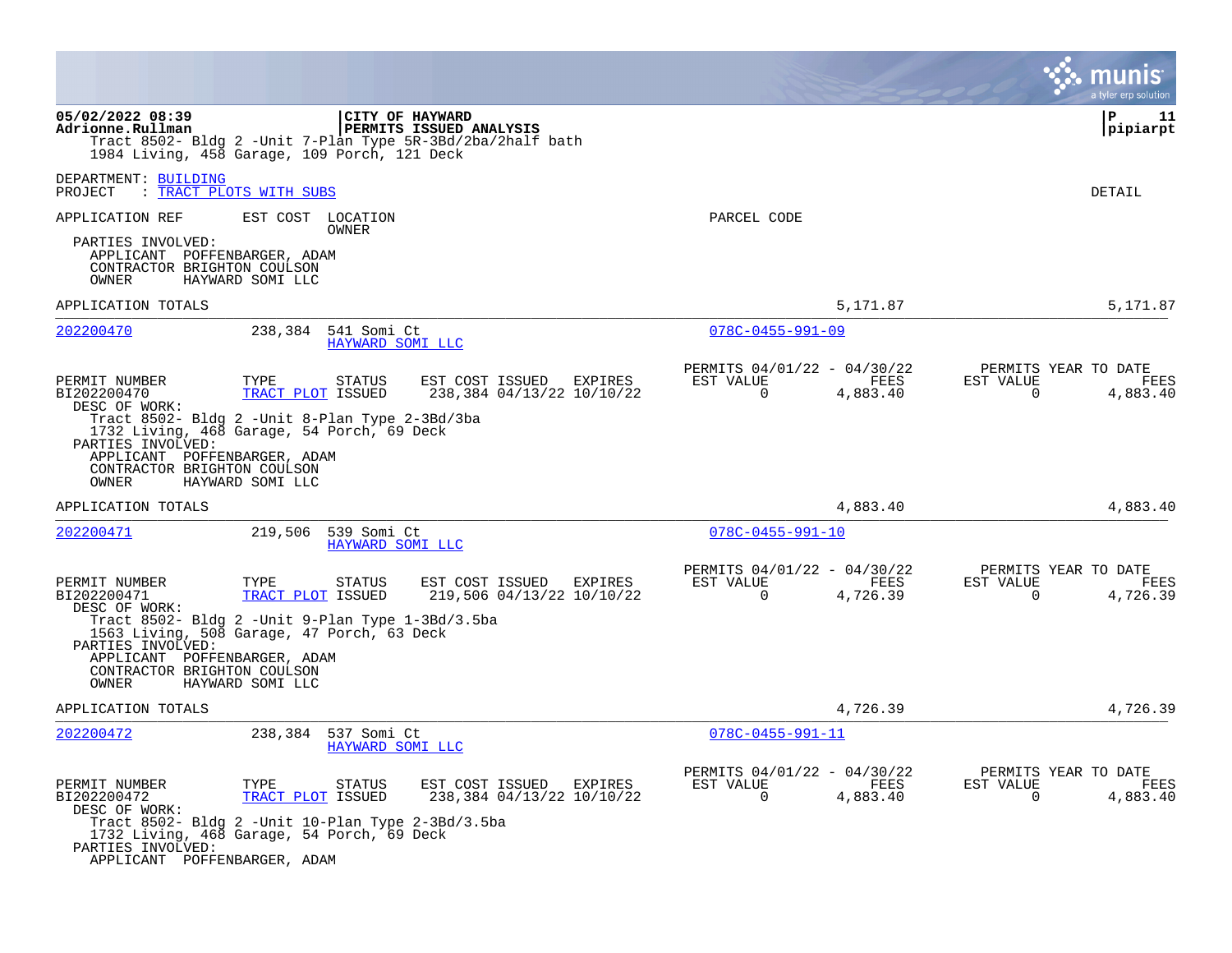|                                                                                           |                                                                                                                     |                                                            |                                                                             | munis<br>a tyler erp solution                                        |
|-------------------------------------------------------------------------------------------|---------------------------------------------------------------------------------------------------------------------|------------------------------------------------------------|-----------------------------------------------------------------------------|----------------------------------------------------------------------|
| 05/02/2022 08:39<br>Adrionne.Rullman                                                      |                                                                                                                     | <b>CITY OF HAYWARD</b><br><b>PERMITS ISSUED ANALYSIS</b>   |                                                                             | ΙP<br>12<br> pipiarpt                                                |
| DEPARTMENT: BUILDING<br>PROJECT                                                           | : TRACT PLOTS WITH SUBS                                                                                             |                                                            |                                                                             | DETAIL                                                               |
| APPLICATION REF                                                                           | EST COST LOCATION<br>OWNER                                                                                          |                                                            | PARCEL CODE                                                                 |                                                                      |
| CONTRACTOR BRIGHTON COULSON<br>OWNER                                                      | HAYWARD SOMI LLC                                                                                                    |                                                            |                                                                             |                                                                      |
| APPLICATION TOTALS                                                                        |                                                                                                                     |                                                            | 4,883.40                                                                    | 4,883.40                                                             |
| 202200473                                                                                 | 219,506<br>535 Somi Ct<br>HAYWARD SOMI LLC                                                                          |                                                            | $078C - 0455 - 991 - 12$                                                    |                                                                      |
| PERMIT NUMBER<br>BI202200473<br>DESC OF WORK:                                             | TYPE<br><b>STATUS</b><br>TRACT PLOT ISSUED                                                                          | EST COST ISSUED EXPIRES<br>219,506 04/13/22 10/10/22       | PERMITS 04/01/22 - 04/30/22<br>EST VALUE<br>FEES<br>$\mathbf 0$<br>4,726.39 | PERMITS YEAR TO DATE<br>EST VALUE<br>FEES<br>$\mathbf 0$<br>4,726.39 |
| PARTIES INVOLVED:<br>APPLICANT POFFENBARGER, ADAM<br>CONTRACTOR BRIGHTON COULSON<br>OWNER | Tract 8502- Bldg 2 -Unit 11-Plan Type 1-3Bd/3.5ba<br>1563 Living, 508 Garage, 47 Porch, 63 Deck<br>HAYWARD SOMI LLC |                                                            |                                                                             |                                                                      |
| APPLICATION TOTALS                                                                        |                                                                                                                     |                                                            | 4,726.39                                                                    | 4,726.39                                                             |
| 202200474                                                                                 | 273,637<br>533 Somi Ct<br>HAYWARD SOMI LLC                                                                          |                                                            | $078C - 0455 - 991 - 13$                                                    |                                                                      |
| PERMIT NUMBER<br>BI202200474<br>DESC OF WORK:                                             | TYPE<br><b>STATUS</b><br>TRACT PLOT ISSUED                                                                          | EST COST ISSUED EXPIRES<br>273,637 04/13/22 10/10/22       | PERMITS 04/01/22 - 04/30/22<br>EST VALUE<br>FEES<br>$\Omega$<br>5,171.87    | PERMITS YEAR TO DATE<br>EST VALUE<br>FEES<br>$\Omega$<br>5,171.87    |
| PARTIES INVOLVED:<br>APPLICANT POFFENBARGER, ADAM<br>CONTRACTOR BRIGHTON COULSON<br>OWNER | 1984 Living, 458 Garage, 109 Porch, 121 Deck<br>HAYWARD SOMI LLC                                                    | Tract 8502- Bldg 2 -Unit 12-Plan Type 5-3Bd/2ba/2half bath |                                                                             |                                                                      |
| APPLICATION TOTALS                                                                        |                                                                                                                     |                                                            | 5,171.87                                                                    | 5,171.87                                                             |
| 202200476                                                                                 | 238,384<br>538 Somi Ct<br>HAYWARD SOMI LLC                                                                          |                                                            | 078C-0455-991-72                                                            |                                                                      |
| PERMIT NUMBER<br>BI202200476<br>DESC OF WORK:                                             | TYPE<br>STATUS<br>TRACT PLOT ISSUED                                                                                 | EST COST ISSUED EXPIRES<br>238,384 04/13/22 10/10/22       | PERMITS 04/01/22 - 04/30/22<br>EST VALUE<br>FEES<br>0<br>4,883.40           | PERMITS YEAR TO DATE<br>EST VALUE<br>FEES<br>0<br>4,883.40           |
| PARTIES INVOLVED:<br>APPLICANT POFFENBARGER, ADAM                                         | Tract 8502- Bldg 13 -Unit 61-Plan Type 2-3Bd/3ba<br>1732 Living, 468 Garage, 54 Porch, 69 Deck                      |                                                            |                                                                             |                                                                      |
| CONTRACTOR BRIGHTON COULSON<br>OWNER                                                      | HAYWARD SOMI LLC                                                                                                    |                                                            |                                                                             |                                                                      |
| APPLICATION TOTALS                                                                        |                                                                                                                     |                                                            | 4,883.40                                                                    | 4,883.40                                                             |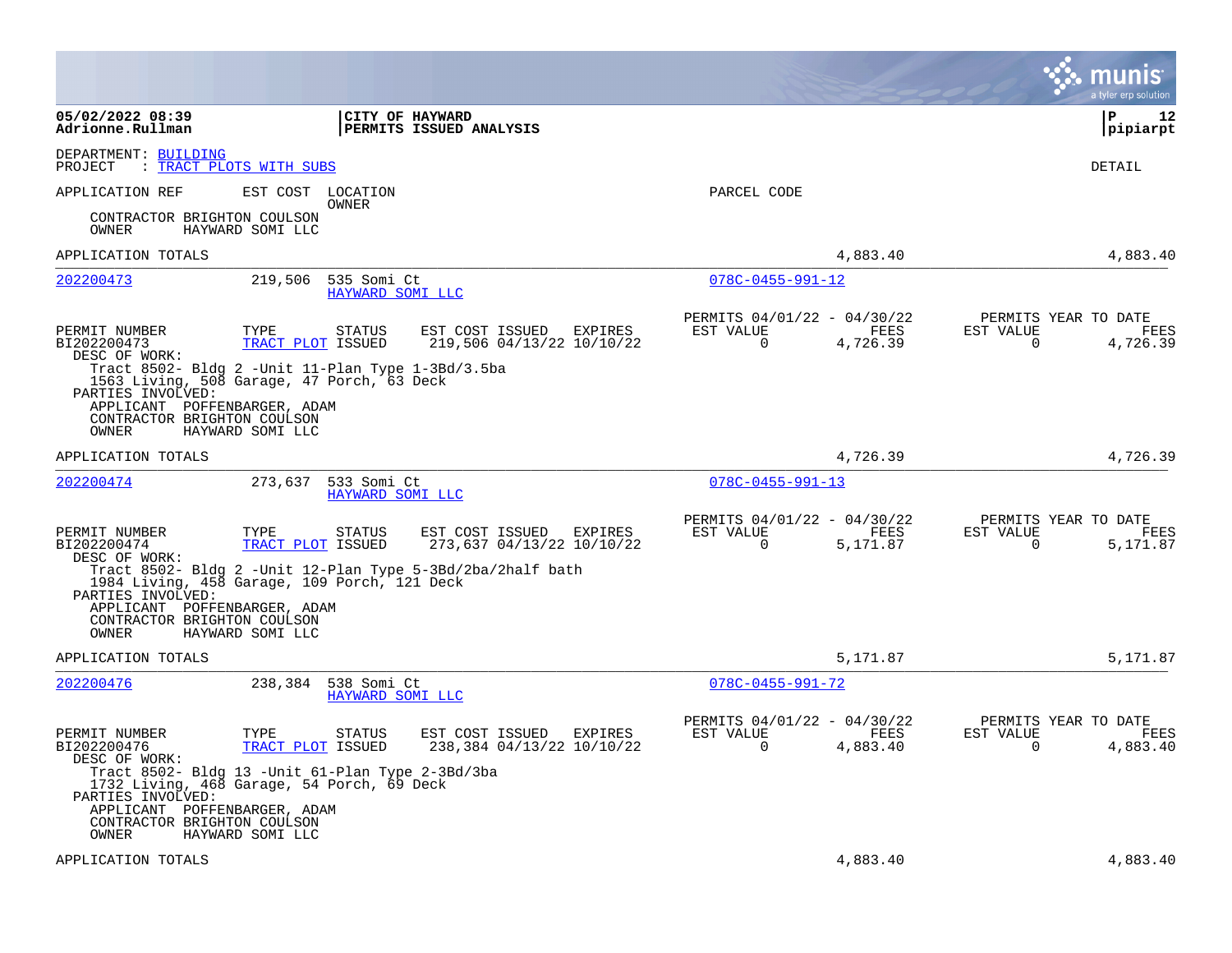|                                                                                                    |                                                                                                                                                |                                                      |                                                      |                  |                       | a tyler erp solution                     |
|----------------------------------------------------------------------------------------------------|------------------------------------------------------------------------------------------------------------------------------------------------|------------------------------------------------------|------------------------------------------------------|------------------|-----------------------|------------------------------------------|
| 05/02/2022 08:39<br>Adrionne.Rullman                                                               |                                                                                                                                                | CITY OF HAYWARD<br>PERMITS ISSUED ANALYSIS           |                                                      |                  |                       | l P<br>13<br> pipiarpt                   |
| DEPARTMENT: BUILDING<br>PROJECT                                                                    | : TRACT PLOTS WITH SUBS                                                                                                                        |                                                      |                                                      |                  |                       | DETAIL                                   |
| APPLICATION REF                                                                                    | EST COST LOCATION<br>OWNER                                                                                                                     |                                                      | PARCEL CODE                                          |                  |                       |                                          |
| 202200477                                                                                          | 219,506<br>536 Somi Ct<br>HAYWARD SOMI LLC                                                                                                     |                                                      | $078C - 0455 - 991 - 73$                             |                  |                       |                                          |
| PERMIT NUMBER<br>BI202200477<br>DESC OF WORK:<br>PARTIES INVOLVED:<br>APPLICANT POFFENBARGER, ADAM | TYPE<br><b>STATUS</b><br>TRACT PLOT ISSUED<br>Tract 8502- Bldg 13 -Unit 62-Plan Type 1-3Bd/3.5ba<br>1563 Living, 508 Garage, 47 Porch, 63 Deck | EST COST ISSUED EXPIRES<br>219,506 04/13/22 10/10/22 | PERMITS 04/01/22 - 04/30/22<br>EST VALUE<br>$\Omega$ | FEES<br>4,726.39 | EST VALUE<br>0        | PERMITS YEAR TO DATE<br>FEES<br>4,726.39 |
| CONTRACTOR BRIGHTON COULSON<br>OWNER                                                               | HAYWARD SOMI LLC                                                                                                                               |                                                      |                                                      |                  |                       |                                          |
| APPLICATION TOTALS                                                                                 |                                                                                                                                                |                                                      |                                                      | 4,726.39         |                       | 4,726.39                                 |
| 202200478                                                                                          | 238,384 534 Somi Ct<br>HAYWARD SOMI LLC                                                                                                        |                                                      | 078C-0455-991-74                                     |                  |                       |                                          |
| PERMIT NUMBER<br>BI202200478<br>DESC OF WORK:<br>PARTIES INVOLVED:<br>APPLICANT POFFENBARGER, ADAM | TYPE<br><b>STATUS</b><br>TRACT PLOT ISSUED<br>Tract 8502- Bldg 13 - Unit 63-Plan Type 2-3Bd/3ba<br>1732 Living, 468 Garage, 54 Porch, 69 Deck  | EST COST ISSUED EXPIRES<br>238,384 04/13/22 10/10/22 | PERMITS 04/01/22 - 04/30/22<br>EST VALUE<br>$\Omega$ | FEES<br>4,883.40 | EST VALUE<br>$\Omega$ | PERMITS YEAR TO DATE<br>FEES<br>4,883.40 |
| CONTRACTOR BRIGHTON COULSON<br>OWNER                                                               | HAYWARD SOMI LLC                                                                                                                               |                                                      |                                                      |                  |                       |                                          |
| APPLICATION TOTALS                                                                                 |                                                                                                                                                |                                                      |                                                      | 4,883.40         |                       | 4,883.40                                 |
| 202200479                                                                                          | 219,506<br>532 Somi Ct<br>HAYWARD SOMI LLC                                                                                                     |                                                      | 078C-0455-991-75                                     |                  |                       |                                          |
| PERMIT NUMBER<br>BI202200479<br>DESC OF WORK:                                                      | TYPE<br><b>STATUS</b><br>TRACT PLOT ISSUED                                                                                                     | EST COST ISSUED EXPIRES<br>219,506 04/13/22 10/10/22 | PERMITS 04/01/22 - 04/30/22<br>EST VALUE<br>$\Omega$ | FEES<br>4,726.39 | EST VALUE<br>$\Omega$ | PERMITS YEAR TO DATE<br>FEES<br>4,726.39 |
| PARTIES INVOLVED:<br>APPLICANT POFFENBARGER, ADAM<br>CONTRACTOR BRIGHTON COULSON<br>OWNER          | Tract 8502- Bldg 13 -Unit 64-Plan Type 1-3Bd/3.5ba<br>1563 Living, 508 Garage, 47 Porch, 63 Deck<br>HAYWARD SOMI LLC                           |                                                      |                                                      |                  |                       |                                          |
| APPLICATION TOTALS                                                                                 |                                                                                                                                                |                                                      |                                                      | 4,726.39         |                       | 4,726.39                                 |
| 202201835                                                                                          | 297,070<br>29763 HANSEN St                                                                                                                     | KB HOMES SOUTH BAY INC                               | $078G - 2651 - 990 - 37$                             |                  |                       |                                          |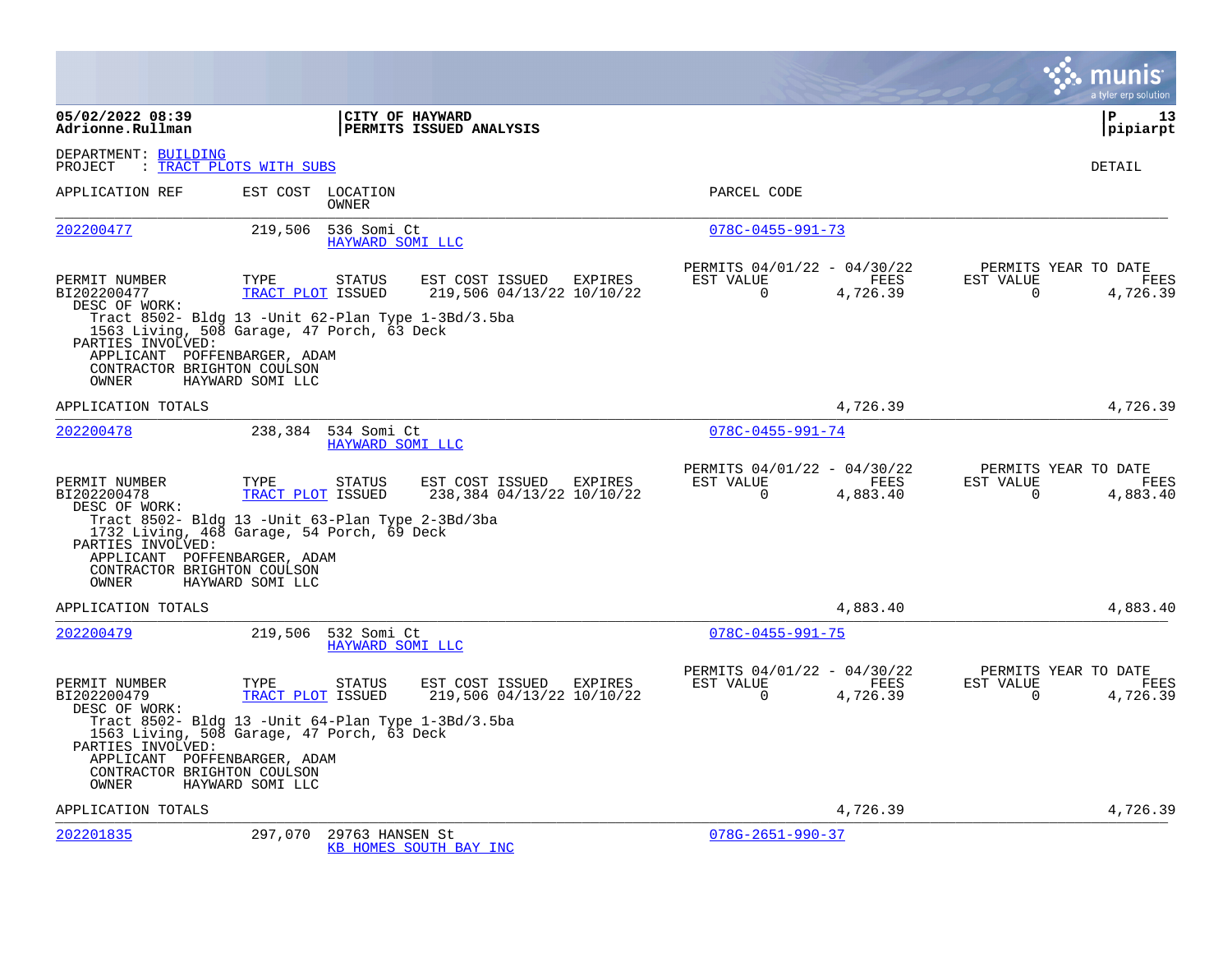|                                                                                                                                                                                                                                                          |                                                     |                 |                                              |                |                                                         |                  |                          |                      | INIS<br>a tyler erp solution |
|----------------------------------------------------------------------------------------------------------------------------------------------------------------------------------------------------------------------------------------------------------|-----------------------------------------------------|-----------------|----------------------------------------------|----------------|---------------------------------------------------------|------------------|--------------------------|----------------------|------------------------------|
| 05/02/2022 08:39<br>Adrionne.Rullman                                                                                                                                                                                                                     |                                                     | CITY OF HAYWARD | PERMITS ISSUED ANALYSIS                      |                |                                                         |                  |                          | $\mathbf{P}$         | 14<br>pipiarpt               |
| PERMIT NUMBER                                                                                                                                                                                                                                            | TYPE                                                | <b>STATUS</b>   | EST COST ISSUED                              | <b>EXPIRES</b> | PERMITS 04/01/22 - 04/30/22<br>EST VALUE                | FEES             | EST VALUE                | PERMITS YEAR TO DATE | FEES                         |
| DEPARTMENT: BUILDING<br>: TRACT PLOTS WITH SUBS<br>PROJECT                                                                                                                                                                                               |                                                     |                 |                                              |                |                                                         |                  |                          | DETAIL               |                              |
| APPLICATION REF                                                                                                                                                                                                                                          | EST COST LOCATION                                   | OWNER           |                                              |                | PARCEL CODE                                             |                  |                          |                      |                              |
| BI202201835<br>DESC OF WORK:<br>Tract 8304- Building 6- Unit 601-Plan Type B1E (Reverse)<br>2053 sq ft Living, 489 Garage, 9 Porch, 58 Deck-4bd/3.5ba<br>PARTIES INVOLVED:<br>APPLICANT TAPPIN, ALEC<br>CONTRACTOR KB HOMES SOUTH BAY INC<br>OWNER       | TRACT PLOT ISSUED<br>KB HOMES SOUTH BAY INC         |                 | 297,070 04/25/22 10/22/22                    |                | $\mathbf 0$                                             | 6,731.91         | 0                        |                      | 6,731.91                     |
| APPLICATION TOTALS                                                                                                                                                                                                                                       |                                                     |                 |                                              |                |                                                         | 6,731.91         |                          |                      | 6,731.91                     |
| 202201836                                                                                                                                                                                                                                                | 272,302                                             | 29765 HANSEN St | KB HOMES SOUTH BAY INC                       |                | $078G - 2651 - 990 - 38$                                |                  |                          |                      |                              |
| PERMIT NUMBER<br>BI202201836<br>DESC OF WORK:<br>Tract 8304-Building 6-Unit 602-Plan A1(REV)1892 sq ft.Living<br>475Garage, 9 Porch, ODeck 4 BD/3BA<br>PARTIES INVOLVED:<br>APPLICANT TAPPIN, ALEC<br>CONTRACTOR KB HOMES SOUTH BAY INC<br>OWNER         | TYPE<br>TRACT PLOT ISSUED<br>KB HOMES SOUTH BAY INC | <b>STATUS</b>   | EST COST ISSUED<br>272,302 04/25/22 10/22/22 | EXPIRES        | PERMITS 04/01/22 - 04/30/22<br>EST VALUE<br>$\mathbf 0$ | FEES<br>6,525.62 | EST VALUE<br>$\mathbf 0$ | PERMITS YEAR TO DATE | FEES<br>6,525.62             |
| APPLICATION TOTALS                                                                                                                                                                                                                                       |                                                     |                 |                                              |                |                                                         | 6,525.62         |                          |                      | 6,525.62                     |
| 202201837                                                                                                                                                                                                                                                | 277,145                                             | 29767 HANSEN St | KB HOMES SOUTH BAY INC                       |                | $078G - 2651 - 990 - 39$                                |                  |                          |                      |                              |
| PERMIT NUMBER<br>BI202201837<br>DESC OF WORK:<br>Tract 8304-Building 6-Unit 603-Plan Type D2(REV)<br>1935 sq ft Living, 469 Garage, 0 Porch, 0 Deck-4bd/3ba<br>PARTIES INVOLVED:<br>APPLICANT TAPPIN, ALEC<br>CONTRACTOR KB HOMES SOUTH BAY INC<br>OWNER | TYPE<br>TRACT PLOT ISSUED<br>KB HOMES SOUTH BAY INC | STATUS          | EST COST ISSUED<br>277,145 04/25/22 10/22/22 | EXPIRES        | PERMITS 04/01/22 - 04/30/22<br>EST VALUE<br>$\Omega$    | FEES<br>6,567.66 | EST VALUE<br>0           | PERMITS YEAR TO DATE | FEES<br>6,567.66             |
| APPLICATION TOTALS                                                                                                                                                                                                                                       |                                                     |                 |                                              |                |                                                         | 6,567.66         |                          |                      | 6,567.66                     |
| 202201838                                                                                                                                                                                                                                                | 297,070                                             | 29769 HANSEN St | KB HOMES SOUTH BAY INC                       |                | $078G - 2651 - 990 - 40$                                |                  |                          |                      |                              |
| PERMIT NUMBER<br>BI202201838<br>DESC OF WORK:                                                                                                                                                                                                            | TYPE<br>TRACT PLOT ISSUED                           | STATUS          | EST COST ISSUED<br>297,070 04/25/22 10/22/22 | EXPIRES        | PERMITS 04/01/22 - 04/30/22<br>EST VALUE<br>$\Omega$    | FEES<br>6,731.91 | EST VALUE<br>$\Omega$    | PERMITS YEAR TO DATE | FEES<br>6,731.91             |

**COL**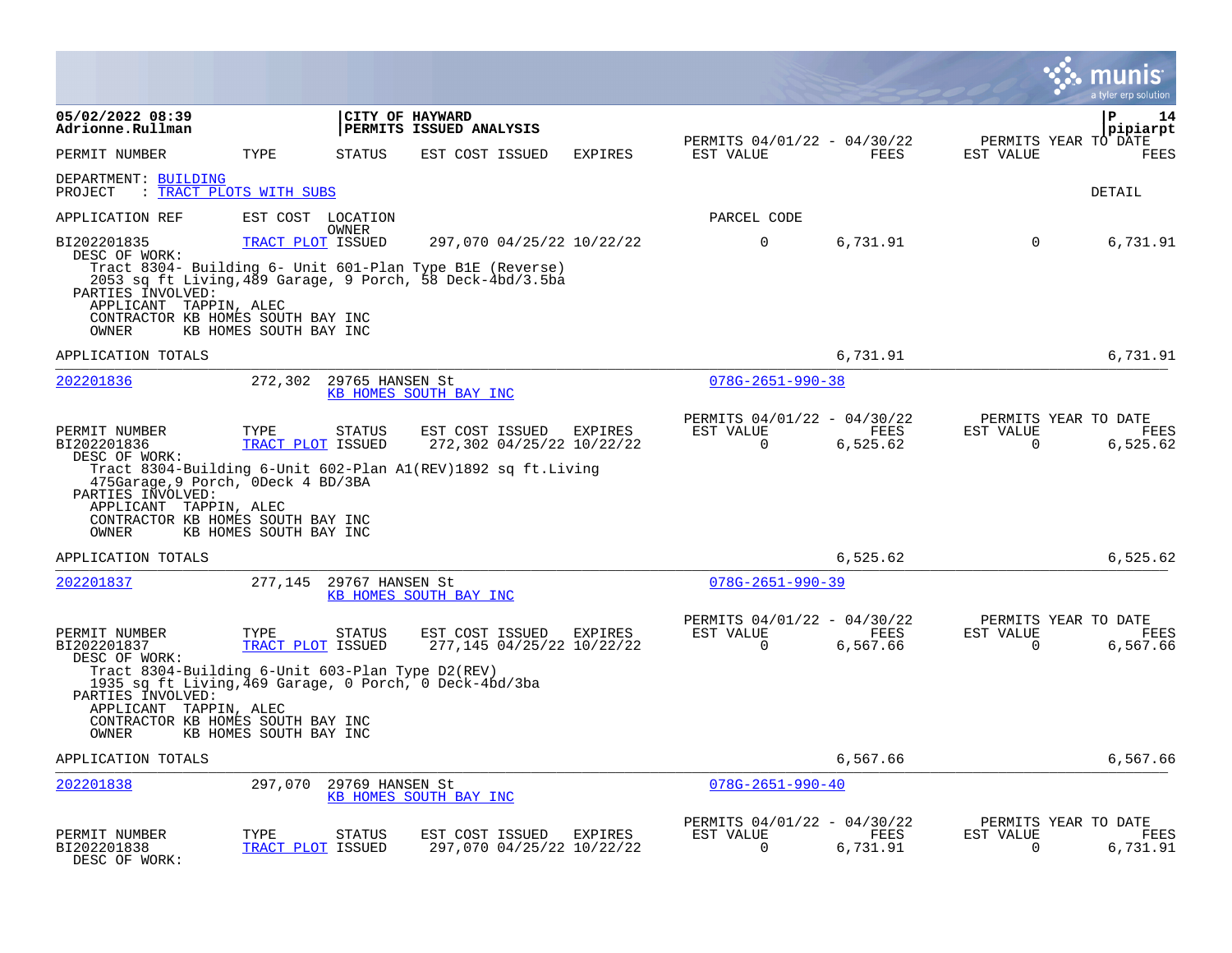|                                                                                                                                                                                                                                                                                                                                                                                          |                                                                             | munis<br>a tyler erp solution                                        |
|------------------------------------------------------------------------------------------------------------------------------------------------------------------------------------------------------------------------------------------------------------------------------------------------------------------------------------------------------------------------------------------|-----------------------------------------------------------------------------|----------------------------------------------------------------------|
| 05/02/2022 08:39<br>CITY OF HAYWARD<br>PERMITS ISSUED ANALYSIS<br>Adrionne.Rullman<br>Tract 8304-Building 6-Unit 604-Plan Type B1E(REV)<br>2053 sq ft Living, 489 Garage, 9 Porch, 58 Deck-4bd/3.5ba                                                                                                                                                                                     |                                                                             | ΙP<br>15<br> pipiarpt                                                |
| DEPARTMENT: BUILDING<br>PROJECT<br>: TRACT PLOTS WITH SUBS                                                                                                                                                                                                                                                                                                                               |                                                                             | DETAIL                                                               |
| APPLICATION REF<br>EST COST LOCATION                                                                                                                                                                                                                                                                                                                                                     | PARCEL CODE                                                                 |                                                                      |
| OWNER<br>PARTIES INVOLVED:<br>APPLICANT TAPPIN, ALEC<br>CONTRACTOR KB HOMES SOUTH BAY INC<br>KB HOMES SOUTH BAY INC<br>OWNER                                                                                                                                                                                                                                                             |                                                                             |                                                                      |
| APPLICATION TOTALS                                                                                                                                                                                                                                                                                                                                                                       | 6,731.91                                                                    | 6,731.91                                                             |
| 202201839<br>272,302<br>29771 HANSEN St<br>KB HOMES SOUTH BAY INC                                                                                                                                                                                                                                                                                                                        | $078G - 2651 - 990 - 41$                                                    |                                                                      |
| PERMIT NUMBER<br>TYPE<br>EST COST ISSUED<br>EXPIRES<br><b>STATUS</b><br>BI202201839<br>TRACT PLOT ISSUED<br>272,302 04/25/22 10/22/22<br>DESC OF WORK:<br>Tract 8304-Building 6-Unit 605-Plan A1(REV)1892 sq ft.Living<br>475Garage, 9 Porch, ODeck-4bd/3ba<br>PARTIES INVOLVED:<br>APPLICANT TAPPIN, ALEC<br>CONTRACTOR KB HOMES SOUTH BAY INC                                          | PERMITS 04/01/22 - 04/30/22<br>EST VALUE<br>FEES<br>$\mathbf 0$<br>6,525.62 | PERMITS YEAR TO DATE<br>EST VALUE<br>FEES<br>$\Omega$<br>6,525.62    |
| OWNER<br>KB HOMES SOUTH BAY INC<br>APPLICATION TOTALS                                                                                                                                                                                                                                                                                                                                    |                                                                             | 6,525.62                                                             |
| 202201840<br>291,512<br>29773 HANSEN St                                                                                                                                                                                                                                                                                                                                                  | 6,525.62<br>$078G - 2651 - 990 - 42$                                        |                                                                      |
| KB HOMES SOUTH BAY INC                                                                                                                                                                                                                                                                                                                                                                   |                                                                             |                                                                      |
| PERMIT NUMBER<br>TYPE<br><b>STATUS</b><br>EST COST ISSUED<br>EXPIRES<br>291,512 04/25/22 10/22/22<br>BI202201840<br>TRACT PLOT ISSUED<br>DESC OF WORK:<br>Tract 8304-Building 6-Unit 606-Plan B1(REV)-4BD/3 Ba<br>2018 sq ft Living, 489 Garage, 9 Porch, 39 Deck<br>PARTIES INVOLVED:<br>APPLICANT TAPPIN, ALEC<br>CONTRACTOR KB HOMES SOUTH BAY INC<br>OWNER<br>KB HOMES SOUTH BAY INC | PERMITS 04/01/22 - 04/30/22<br>EST VALUE<br>FEES<br>$\Omega$<br>6,682.69    | PERMITS YEAR TO DATE<br>EST VALUE<br>FEES<br>$\Omega$<br>6,682.69    |
| APPLICATION TOTALS                                                                                                                                                                                                                                                                                                                                                                       | 6,682.69                                                                    | 6,682.69                                                             |
| 202201841<br>297,070<br>29775 HANSEN St<br>KB HOMES SOUTH BAY INC                                                                                                                                                                                                                                                                                                                        | $078G - 2651 - 990 - 43$                                                    |                                                                      |
| EST COST ISSUED<br>PERMIT NUMBER<br>TYPE<br>STATUS<br>EXPIRES<br>BI202201841<br>TRACT PLOT ISSUED<br>297,070 04/25/22 10/22/22<br>DESC OF WORK:<br>Tract 8304- Building 6- Unit 607-Plan B1E(REV)<br>2053 sq ft Living, 489 Garage, 9 Porch, 58 Deck, 4BD/3.5BA<br>PARTIES INVOLVED:<br>APPLICANT TAPPIN, ALEC                                                                           | PERMITS 04/01/22 - 04/30/22<br>EST VALUE<br>FEES<br>$\mathbf 0$<br>6,731.91 | PERMITS YEAR TO DATE<br>FEES<br>EST VALUE<br>$\mathbf 0$<br>6,731.91 |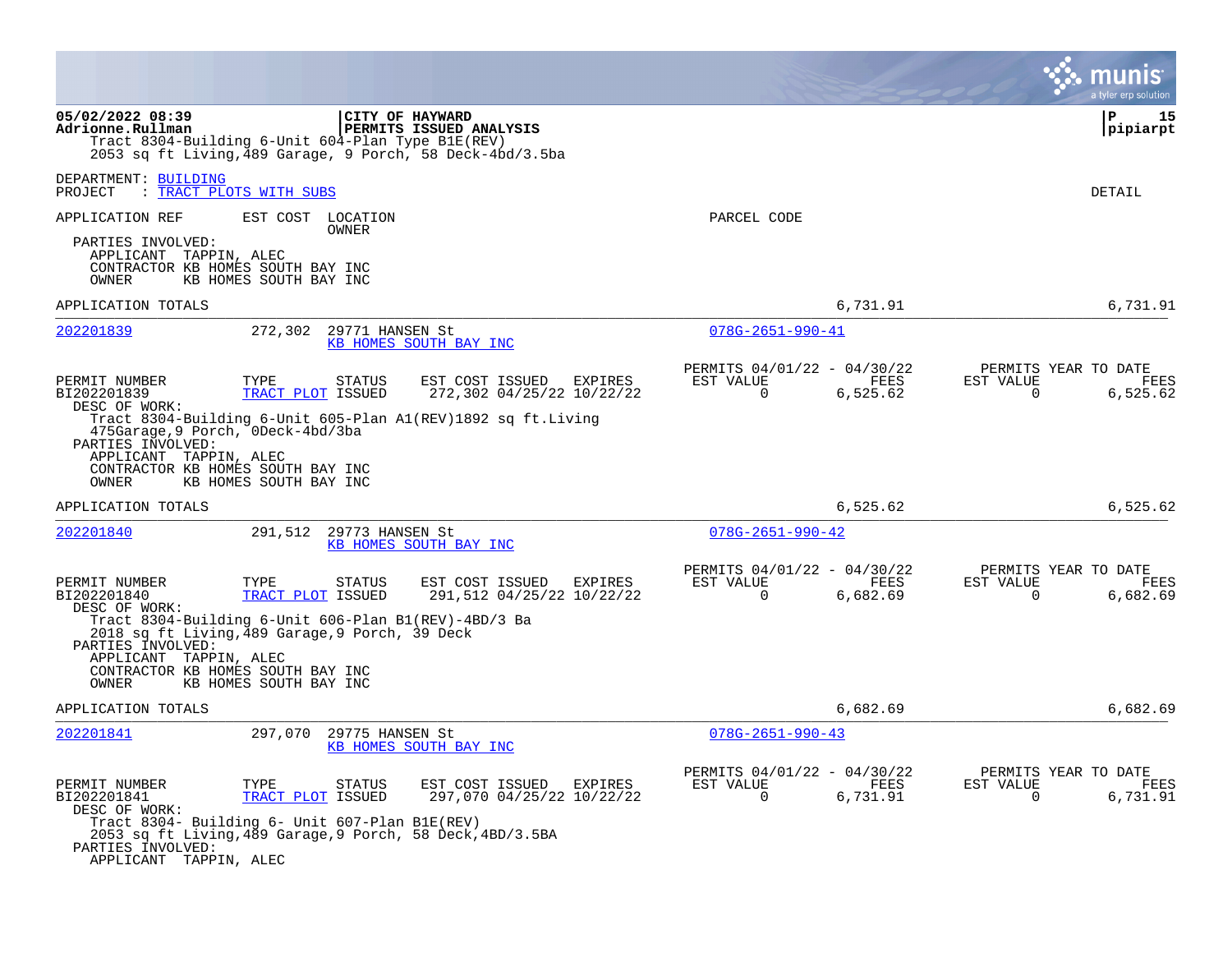|                                                      |                                                                                                                                                                            |                                              |         |                                                      |                  | munis<br>a tyler erp solution                                        |
|------------------------------------------------------|----------------------------------------------------------------------------------------------------------------------------------------------------------------------------|----------------------------------------------|---------|------------------------------------------------------|------------------|----------------------------------------------------------------------|
| 05/02/2022 08:39<br>Adrionne.Rullman                 |                                                                                                                                                                            | CITY OF HAYWARD<br>PERMITS ISSUED ANALYSIS   |         |                                                      |                  | l P<br>16<br> pipiarpt                                               |
| DEPARTMENT: BUILDING<br>PROJECT                      | : TRACT PLOTS WITH SUBS                                                                                                                                                    |                                              |         |                                                      |                  | DETAIL                                                               |
| APPLICATION REF                                      | EST COST LOCATION<br>OWNER                                                                                                                                                 |                                              |         | PARCEL CODE                                          |                  |                                                                      |
| OWNER                                                | CONTRACTOR KB HOMES SOUTH BAY INC<br>KB HOMES SOUTH BAY INC                                                                                                                |                                              |         |                                                      |                  |                                                                      |
| APPLICATION TOTALS                                   |                                                                                                                                                                            |                                              |         |                                                      | 6,731.91         | 6,731.91                                                             |
| 202201843                                            | 297,070<br>29759 HANSEN St                                                                                                                                                 | KB HOMES SOUTH BAY INC                       |         | $078G - 2651 - 990 - 51$                             |                  |                                                                      |
| PERMIT NUMBER<br>BI202201843<br>DESC OF WORK:        | <b>STATUS</b><br>TYPE<br>TRACT PLOT ISSUED                                                                                                                                 | EST COST ISSUED<br>297,070 04/25/22 10/22/22 | EXPIRES | PERMITS 04/01/22 - 04/30/22<br>EST VALUE<br>0        | FEES<br>6,731.91 | PERMITS YEAR TO DATE<br>EST VALUE<br>FEES<br>$\mathbf 0$<br>6,731.91 |
| PARTIES INVOLVED:<br>APPLICANT TAPPIN, ALEC<br>OWNER | Tract 8304- Building 7- Unit 701-Plan type B1E<br>2053 sq ft Living, 489 Garage, 9 Porch, 58 Deck-4bd/3.5ba<br>CONTRACTOR KB HOMES SOUTH BAY INC<br>KB HOMES SOUTH BAY INC |                                              |         |                                                      |                  |                                                                      |
| APPLICATION TOTALS                                   |                                                                                                                                                                            |                                              |         |                                                      | 6,731.91         | 6,731.91                                                             |
| 202201844                                            | 272,302<br>29757 HANSEN St                                                                                                                                                 | KB HOMES SOUTH BAY INC                       |         | $078G - 2651 - 990 - 50$                             |                  |                                                                      |
| PERMIT NUMBER<br>BI202201844<br>DESC OF WORK:        | TYPE<br><b>STATUS</b><br>TRACT PLOT ISSUED                                                                                                                                 | EST COST ISSUED<br>272,302 04/25/22 10/22/22 | EXPIRES | PERMITS 04/01/22 - 04/30/22<br>EST VALUE<br>$\Omega$ | FEES<br>6,525.62 | PERMITS YEAR TO DATE<br>FEES<br>EST VALUE<br>$\Omega$<br>6,525.62    |
| PARTIES INVOLVED:                                    | Tract 8304-Building 7-Unit 702-Plan A1-1892 sq ft.Living<br>475 Garage, 9 Porch, ODeck 4bd/3ba                                                                             |                                              |         |                                                      |                  |                                                                      |
| APPLICANT TAPPIN, ALEC<br>OWNER                      | CONTRACTOR KB HOMES SOUTH BAY INC<br>KB HOMES SOUTH BAY INC                                                                                                                |                                              |         |                                                      |                  |                                                                      |
| APPLICATION TOTALS                                   |                                                                                                                                                                            |                                              |         |                                                      | 6,525.62         | 6,525.62                                                             |
| 202201845                                            | 277,145<br>29755 HANSEN St                                                                                                                                                 | KB HOMES SOUTH BAY INC                       |         | $078G - 2651 - 990 - 49$                             |                  |                                                                      |
| PERMIT NUMBER<br>BI202201845<br>DESC OF WORK:        | TYPE<br>STATUS<br>TRACT PLOT ISSUED                                                                                                                                        | EST COST ISSUED<br>277,145 04/25/22 10/22/22 | EXPIRES | PERMITS 04/01/22 - 04/30/22<br>EST VALUE<br>0        | FEES<br>6,567.66 | PERMITS YEAR TO DATE<br>EST VALUE<br>FEES<br>0<br>6,567.66           |
| PARTIES INVOLVED:<br>APPLICANT TAPPIN, ALEC          | Tract 8304-Building 7-Unit 703-Plan Type D2<br>1935 sq ft Living,469 Garage, 0 Porch/Deck-4bd/3ba<br>CONTRACTOR KB HOMES SOUTH BAY INC                                     |                                              |         |                                                      |                  |                                                                      |
| OWNER<br>APPLICATION TOTALS                          | KB HOMES SOUTH BAY INC                                                                                                                                                     |                                              |         |                                                      | 6,567.66         | 6,567.66                                                             |
|                                                      |                                                                                                                                                                            |                                              |         |                                                      |                  |                                                                      |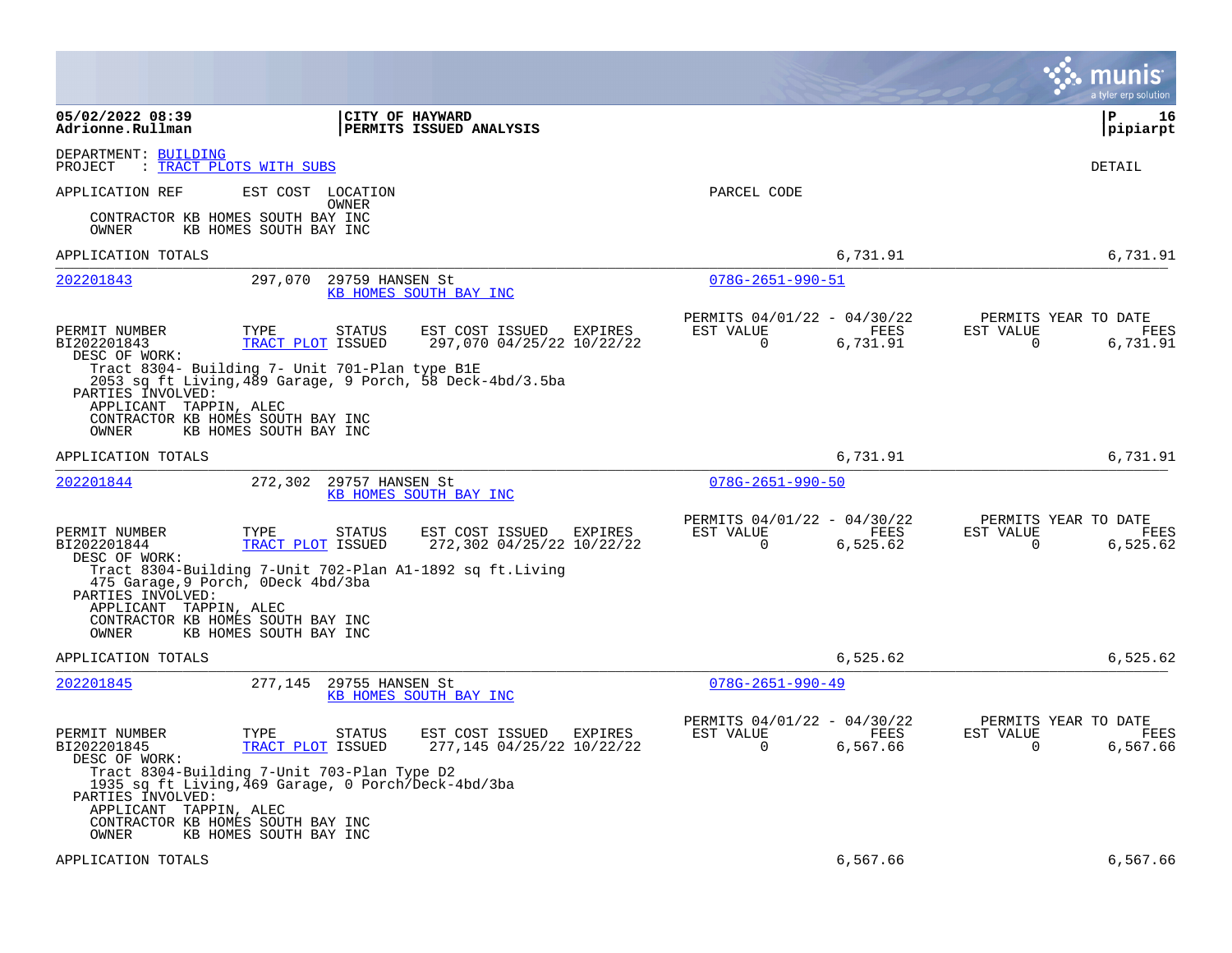|                                                                                                       |                                                                                                                                                                                                                 |                                                         |                                                      |                  |                       | a tyler erp solution                     |
|-------------------------------------------------------------------------------------------------------|-----------------------------------------------------------------------------------------------------------------------------------------------------------------------------------------------------------------|---------------------------------------------------------|------------------------------------------------------|------------------|-----------------------|------------------------------------------|
| 05/02/2022 08:39<br>Adrionne.Rullman                                                                  | CITY OF HAYWARD                                                                                                                                                                                                 | PERMITS ISSUED ANALYSIS                                 |                                                      |                  |                       | ΙP<br>17<br> pipiarpt                    |
| DEPARTMENT: BUILDING<br>PROJECT                                                                       | : TRACT PLOTS WITH SUBS                                                                                                                                                                                         |                                                         |                                                      |                  |                       | DETAIL                                   |
| APPLICATION REF                                                                                       | EST COST LOCATION<br>OWNER                                                                                                                                                                                      |                                                         | PARCEL CODE                                          |                  |                       |                                          |
| 202201846                                                                                             | 297,070<br>29753 HANSEN St                                                                                                                                                                                      | KB HOMES SOUTH BAY INC                                  | $078G - 2651 - 990 - 48$                             |                  |                       |                                          |
| PERMIT NUMBER<br>BI202201846<br>DESC OF WORK:<br>PARTIES INVOLVED:<br>APPLICANT TAPPIN, ALEC<br>OWNER | TYPE<br>STATUS<br>TRACT PLOT ISSUED<br>Tract 8304-Building 7-Unit 704-Plan Type B1E<br>2053 sq ft Living, 489 Garage, 9 Porch, 58 Deck-4bd/3.5ba<br>CONTRACTOR KB HOMES SOUTH BAY INC<br>KB HOMES SOUTH BAY INC | EST COST ISSUED<br>EXPIRES<br>297,070 04/25/22 10/22/22 | PERMITS 04/01/22 - 04/30/22<br>EST VALUE<br>$\Omega$ | FEES<br>6,731.91 | EST VALUE<br>0        | PERMITS YEAR TO DATE<br>FEES<br>6,731.91 |
| APPLICATION TOTALS                                                                                    |                                                                                                                                                                                                                 |                                                         |                                                      | 6,731.91         |                       | 6,731.91                                 |
| 202201847                                                                                             | 272,302<br>29751 HANSEN St                                                                                                                                                                                      | KB HOMES SOUTH BAY INC                                  | $078G - 2651 - 990 - 47$                             |                  |                       |                                          |
| PERMIT NUMBER<br>BI202201847<br>DESC OF WORK:<br>PARTIES INVOLVED:<br>APPLICANT TAPPIN, ALEC<br>OWNER | TYPE<br><b>STATUS</b><br>TRACT PLOT ISSUED<br>Tract 8304-Building 7-Unit 705-Plan A1 -1892 sq ft.Living<br>475Garage, 9 Porch, 0Deck-4bd/3ba<br>CONTRACTOR KB HOMES SOUTH BAY INC<br>KB HOMES SOUTH BAY INC     | EST COST ISSUED<br>EXPIRES<br>272,302 04/25/22 10/22/22 | PERMITS 04/01/22 - 04/30/22<br>EST VALUE<br>$\Omega$ | FEES<br>6,525.62 | EST VALUE<br>$\Omega$ | PERMITS YEAR TO DATE<br>FEES<br>6,525.62 |
| APPLICATION TOTALS                                                                                    |                                                                                                                                                                                                                 |                                                         |                                                      | 6,525.62         |                       | 6,525.62                                 |
| 202201848                                                                                             | 291,512<br>29749 HANSEN St                                                                                                                                                                                      | KB HOMES SOUTH BAY INC                                  | $078G - 2651 - 990 - 46$                             |                  |                       |                                          |
| PERMIT NUMBER<br>BI202201848<br>DESC OF WORK:<br>PARTIES INVOLVED:<br>APPLICANT TAPPIN, ALEC          | TYPE<br><b>STATUS</b><br>TRACT PLOT ISSUED<br>Tract 8304-Building 7-Unit 706-Plan B1-4BD/3.5Ba<br>2018 sq ft Living, 489 Garage, 9 Porch, 39 Deck<br>CONTRACTOR KB HOMES SOUTH BAY INC                          | EST COST ISSUED<br>EXPIRES<br>291,512 04/25/22 10/22/22 | PERMITS 04/01/22 - 04/30/22<br>EST VALUE<br>$\Omega$ | FEES<br>6,682.69 | EST VALUE<br>$\Omega$ | PERMITS YEAR TO DATE<br>FEES<br>6,682.69 |
| OWNER<br>APPLICATION TOTALS                                                                           | KB HOMES SOUTH BAY INC                                                                                                                                                                                          |                                                         |                                                      | 6,682.69         |                       | 6,682.69                                 |
| 202201849                                                                                             | 297,070<br>29747 HANSEN St                                                                                                                                                                                      | KB HOMES SOUTH BAY INC                                  | $078G - 2651 - 990 - 45$                             |                  |                       |                                          |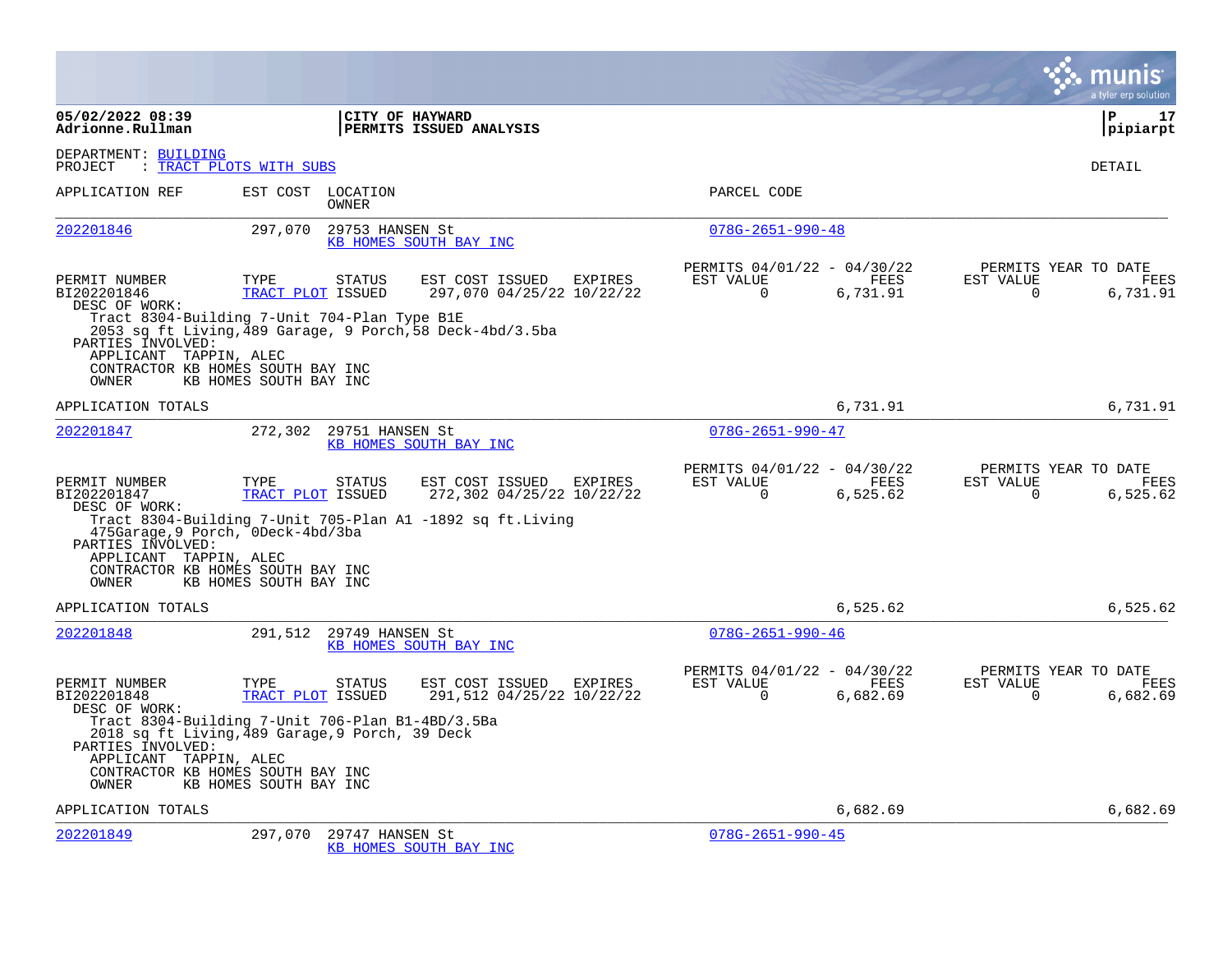|                                                                                                                                                                                                                 |                                                                       |                   |                           |                |                                          |                        |           | munis<br>a tyler erp solution |
|-----------------------------------------------------------------------------------------------------------------------------------------------------------------------------------------------------------------|-----------------------------------------------------------------------|-------------------|---------------------------|----------------|------------------------------------------|------------------------|-----------|-------------------------------|
| 05/02/2022 08:39<br>Adrionne.Rullman                                                                                                                                                                            |                                                                       | CITY OF HAYWARD   | PERMITS ISSUED ANALYSIS   |                |                                          |                        |           | 18<br>P<br>pipiarpt           |
| PERMIT NUMBER                                                                                                                                                                                                   | TYPE                                                                  | STATUS            | EST COST ISSUED           | <b>EXPIRES</b> | PERMITS 04/01/22 - 04/30/22<br>EST VALUE | FEES                   | EST VALUE | PERMITS YEAR TO DATE<br>FEES  |
| DEPARTMENT: BUILDING<br>PROJECT<br>: TRACT PLOTS WITH SUBS                                                                                                                                                      |                                                                       |                   |                           |                |                                          |                        |           | DETAIL                        |
| APPLICATION REF                                                                                                                                                                                                 | EST COST                                                              | LOCATION<br>OWNER |                           |                | PARCEL CODE                              |                        |           |                               |
| BI202201849<br>DESC OF WORK:<br>Tract 8304- Building 7- Unit 707-Plan B1E<br>2053 sq ft Living, 489 Garage, 9 Porch, 58 Deck-4bd/3.5ba<br>PARTIES INVOLVED:<br>APPLICANT<br>TAPPIN, ALEC<br>CONTRACTOR<br>OWNER | TRACT PLOT ISSUED<br>KB HOMES SOUTH BAY INC<br>KB HOMES SOUTH BAY INC |                   | 297,070 04/25/22 10/22/22 |                | 0                                        | 6,731.91               | 0         | 6,731.91                      |
| APPLICATION TOTALS<br>PROJECT TOTALS                                                                                                                                                                            |                                                                       |                   |                           |                | 0                                        | 6,731.91<br>171,340.86 | $\Omega$  | 6,731.91<br>171,340.86        |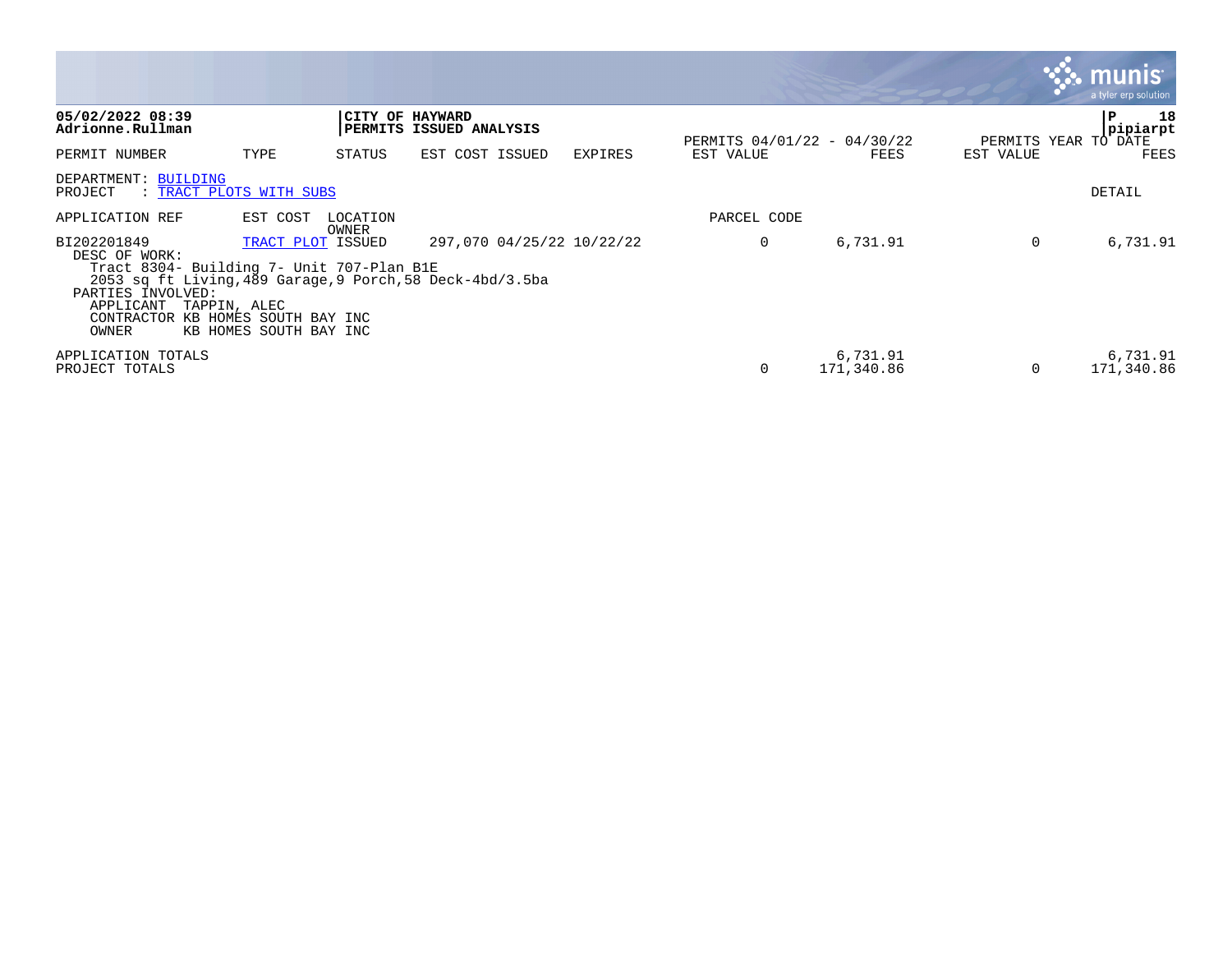|                                                                                                                                                                   |                                    |                                     |                                                                                                                                                                                              |         |                                                      |                         |                       | a tyler erp solution                      |
|-------------------------------------------------------------------------------------------------------------------------------------------------------------------|------------------------------------|-------------------------------------|----------------------------------------------------------------------------------------------------------------------------------------------------------------------------------------------|---------|------------------------------------------------------|-------------------------|-----------------------|-------------------------------------------|
| 05/02/2022 08:39<br>Adrionne.Rullman                                                                                                                              |                                    | CITY OF HAYWARD                     | PERMITS ISSUED ANALYSIS                                                                                                                                                                      |         |                                                      |                         |                       | P<br>19<br> pipiarpt                      |
| DEPARTMENT: BUILDING<br>PROJECT                                                                                                                                   | <u>: RESIDENTIAL ROOM ADDITION</u> |                                     |                                                                                                                                                                                              |         |                                                      |                         |                       | <b>DETAIL</b>                             |
| APPLICATION REF                                                                                                                                                   |                                    | EST COST LOCATION<br>OWNER          |                                                                                                                                                                                              |         | PARCEL CODE                                          |                         |                       |                                           |
| 202102906                                                                                                                                                         | 180,000                            | 425 Evelyn Ln                       | BUENROSTRO, VINCENTE & NORA                                                                                                                                                                  |         | $444 - 0051 - 123 - 00$                              |                         |                       |                                           |
| PERMIT NUMBER<br>BI202102906<br>DESC OF WORK:<br>PARTIES INVOLVED:<br>APPLICANT HERNANDEZ, ARNOLDO                                                                | TYPE<br><b>BRAD</b>                | <b>STATUS</b><br><b>ISSUED</b>      | EST COST ISSUED<br>180,000 04/19/22 10/16/22<br>New 2nd floor Addition-add (N) bedroom #4 $\&$ #5, new bath#2 $\&$ #3<br>$(N)$ balcony&relocate bed #3, remodel kitch, add $(N)$ closet bd#2 | EXPIRES | PERMITS 04/01/22 - 04/30/22<br>EST VALUE<br>$\Omega$ | FEES<br>15,801.34       | EST VALUE<br>$\Omega$ | PERMITS YEAR TO DATE<br>FEES<br>15,801.34 |
| CONTRACTOR OWNER/, BUILDER<br>OWNER                                                                                                                               | BUENROSTRO, VINCENTE & NORA        |                                     |                                                                                                                                                                                              |         |                                                      |                         |                       |                                           |
| APPLICATION TOTALS                                                                                                                                                |                                    |                                     |                                                                                                                                                                                              |         |                                                      | 15,801.34               |                       | 15,801.34                                 |
| 202103029                                                                                                                                                         | 24,704                             | 25502 Belmont Ave                   | TALANCON, CARLOS & DIAZ ROSA E                                                                                                                                                               |         | $445 - 0220 - 035 - 00$                              |                         |                       |                                           |
| PERMIT NUMBER<br>BI202103029<br>DESC OF WORK:                                                                                                                     | TYPE<br><b>BRAD</b>                | <b>STATUS</b><br><b>ISSUED</b>      | EST COST ISSUED<br>EXPIRES<br>24,704 04/12/22 10/09/22                                                                                                                                       |         | PERMITS 04/01/22 - 04/30/22<br>EST VALUE<br>$\Omega$ | <b>FEES</b><br>5,751.05 | EST VALUE<br>$\Omega$ | PERMITS YEAR TO DATE<br>FEES<br>5,751.05  |
| new 224 sq.ft. addition of one bed and bath<br>Shares plans w/ 202103031<br>PARTIES INVOLVED:<br>APPLICANT MONROY, JOSE<br>CONTRACTOR SILVA CONSTRUCTION<br>OWNER | TALANCON, CARLOS & DIAZ ROSA E     |                                     |                                                                                                                                                                                              |         |                                                      |                         |                       |                                           |
| APPLICATION TOTALS                                                                                                                                                |                                    |                                     |                                                                                                                                                                                              |         |                                                      | 5,751.05                |                       | 5,751.05                                  |
| 202105131                                                                                                                                                         | 110,000                            | 26975 Underwood Ave                 | NGUYEN, BO B & VU TUYET T                                                                                                                                                                    |         | $454 - 0070 - 063 - 00$                              |                         |                       |                                           |
| PERMIT NUMBER<br>BI202105131<br>DESC OF WORK:                                                                                                                     | TYPE<br><b>BRAD</b>                | <b>STATUS</b><br><b>ISSUED</b>      | EST COST ISSUED<br><b>EXPIRES</b><br>110,000 04/07/22 10/04/22                                                                                                                               |         | PERMITS 04/01/22 - 04/30/22<br>EST VALUE<br>$\Omega$ | FEES<br>8,252.05        | EST VALUE<br>$\Omega$ | PERMITS YEAR TO DATE<br>FEES<br>8,252.05  |
| PARTIES INVOLVED:<br>APPLICANT ANGKAWHAYA, ALEXANDER<br>CONTRACTOR RAJ CONSTRUCTION                                                                               |                                    |                                     | (N) ADDITION OF 507 SF. TOTAL FOR 2 (N) BATHS, 1 (N) BEDROOM,<br>(N) FAMILY RM. (N) TANKLESS W.H., UPGRADE ELEC PANEL TO 200A                                                                |         |                                                      |                         |                       |                                           |
| OWNER                                                                                                                                                             | NGUYEN, BO B & VU TUYET T          |                                     |                                                                                                                                                                                              |         |                                                      |                         |                       |                                           |
| APPLICATION TOTALS                                                                                                                                                |                                    |                                     |                                                                                                                                                                                              |         |                                                      | 8,252.05                |                       | 8,252.05                                  |
| 202105898                                                                                                                                                         | 27,000                             | 27915 Havana Ave<br>ROMERO, LUCIO I |                                                                                                                                                                                              |         | $464 - 0010 - 075 - 00$                              |                         |                       |                                           |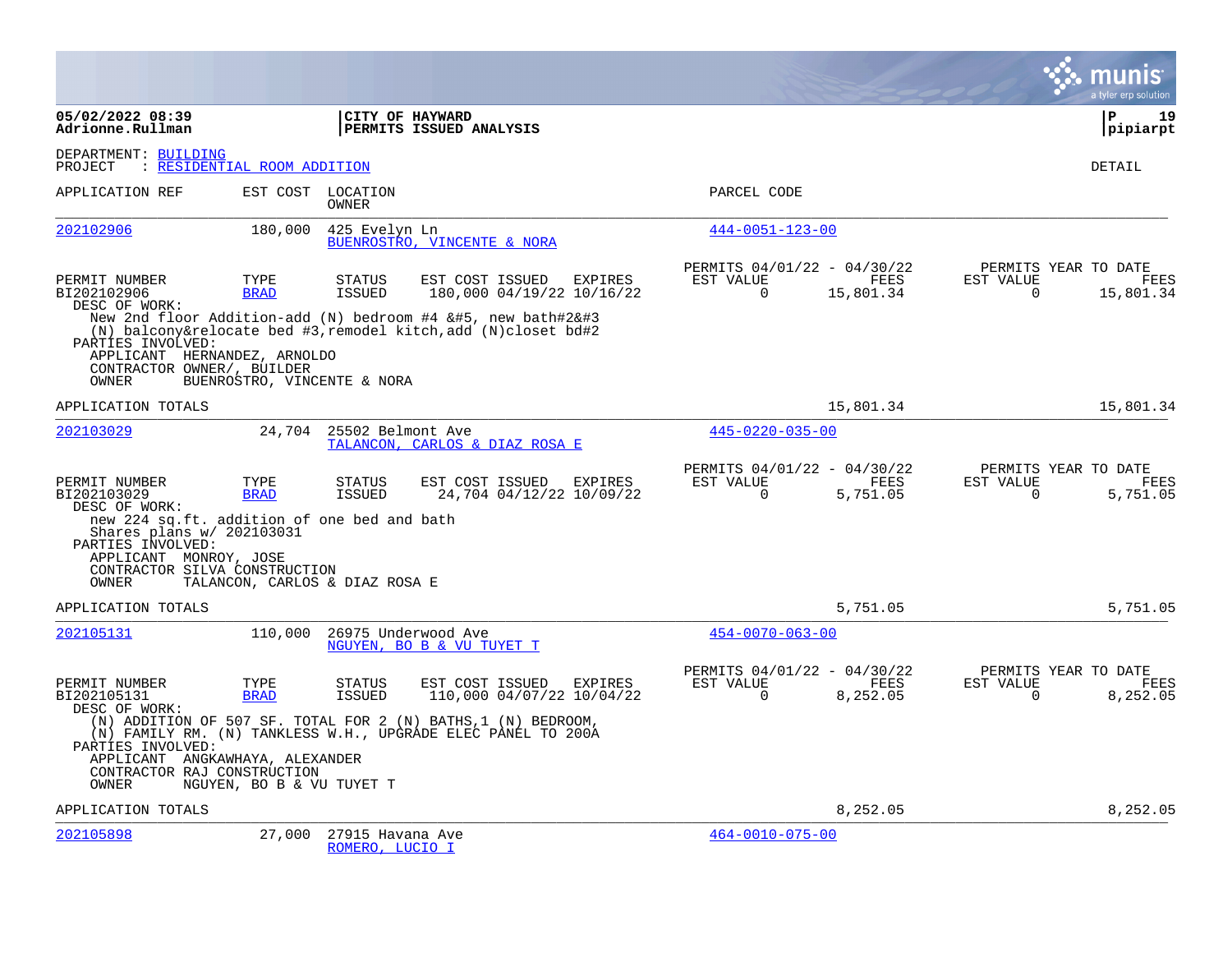|                                                                                                                              |                                                                         |                   |                                                                                        |         |                                          |                       |                                   | munis<br>a tyler erp solution |
|------------------------------------------------------------------------------------------------------------------------------|-------------------------------------------------------------------------|-------------------|----------------------------------------------------------------------------------------|---------|------------------------------------------|-----------------------|-----------------------------------|-------------------------------|
| 05/02/2022 08:39<br>Adrionne.Rullman                                                                                         |                                                                         | CITY OF HAYWARD   | PERMITS ISSUED ANALYSIS                                                                |         |                                          |                       |                                   | 20<br>P<br>pipiarpt           |
| PERMIT NUMBER                                                                                                                | TYPE                                                                    | STATUS            | EST COST ISSUED                                                                        | EXPIRES | PERMITS 04/01/22 - 04/30/22<br>EST VALUE | FEES                  | PERMITS YEAR TO DATE<br>EST VALUE | FEES                          |
| DEPARTMENT: BUILDING<br>PROJECT                                                                                              | : RESIDENTIAL ROOM ADDITION                                             |                   |                                                                                        |         |                                          |                       |                                   | DETAIL                        |
| APPLICATION REF                                                                                                              | EST COST                                                                | LOCATION<br>OWNER |                                                                                        |         | PARCEL CODE                              |                       |                                   |                               |
| BI202105898<br>DESC OF WORK:<br>CONVERT (E) BEDROOM #1 INTO HALLWAY<br>PARTIES INVOLVED:<br>APPLICANT<br>CONTRACTOR<br>OWNER | <b>BRAD</b><br>HERNANDEZ, ARNOLDO<br>OWNER/, BUILDER<br>ROMERO, LUCIO I | ISSUED            | 27,000 04/12/22 10/09/22<br>NEW 210 SQ.FT. ADDITION AT REAR TO ADD NEW FAMILY ROOM AND |         | 0                                        | 1,898.57              | 0                                 | 1,898.57                      |
| APPLICATION TOTALS<br>PROJECT TOTALS                                                                                         |                                                                         |                   |                                                                                        |         | 0                                        | 1,898.57<br>31,703.01 | $\mathbf 0$                       | 1,898.57<br>31,703.01         |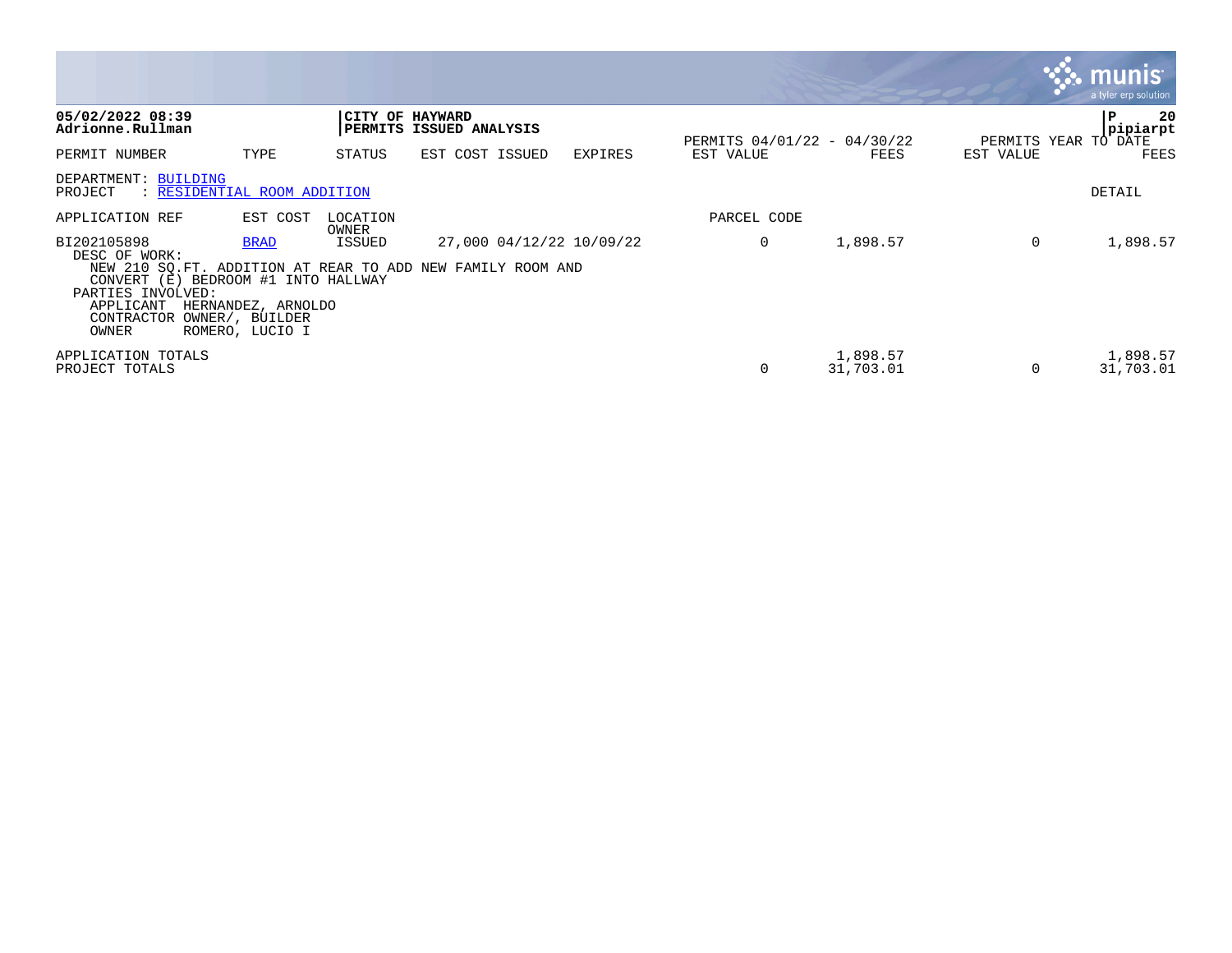|                                                                                                                                                                                                                                                                                                     |                                                                          |                                                                  | a tyler erp solution                                                      |
|-----------------------------------------------------------------------------------------------------------------------------------------------------------------------------------------------------------------------------------------------------------------------------------------------------|--------------------------------------------------------------------------|------------------------------------------------------------------|---------------------------------------------------------------------------|
| 05/02/2022 08:39<br>Adrionne.Rullman                                                                                                                                                                                                                                                                | CITY OF HAYWARD<br>PERMITS ISSUED ANALYSIS                               |                                                                  | P<br>21<br> pipiarpt                                                      |
| DEPARTMENT: BUILDING<br>: NEW TRACT SHELL W/SUBS<br>PROJECT                                                                                                                                                                                                                                         |                                                                          |                                                                  | DETAIL                                                                    |
| APPLICATION REF                                                                                                                                                                                                                                                                                     | EST COST LOCATION<br>OWNER                                               | PARCEL CODE                                                      |                                                                           |
| 202200461<br>743,003                                                                                                                                                                                                                                                                                | 511 Somi Ct BLDG SHELL<br>HAYWARD SOMI LLC                               | $078C - 0455 - 991 - 00$                                         |                                                                           |
| PERMIT NUMBER<br>TYPE<br>BI202200461<br>TRACT SHEL ISSUED<br>DESC OF WORK:<br>Tract 8502- Mirza Project- Shell Building 1-6plex<br>10,558 Living, 2868 Garage, 420 Porch, 506 Deck<br>PARTIES INVOLVED:<br>APPLICANT POFFENBARGER, ADAM<br>CONTRACTOR BRIGHTON COULSON<br>OWNER<br>HAYWARD SOMI LLC | <b>STATUS</b><br>EST COST ISSUED EXPIRES<br>743,003 04/13/22 10/10/22    | PERMITS 04/01/22 - 04/30/22<br>EST VALUE<br>$\Omega$<br>8,352.18 | PERMITS YEAR TO DATE<br>FEES<br>EST VALUE<br>FEES<br>$\Omega$<br>8,352.18 |
| APPLICATION TOTALS                                                                                                                                                                                                                                                                                  |                                                                          | 8,352.18                                                         | 8,352.18                                                                  |
| 202200468<br>743,003                                                                                                                                                                                                                                                                                | 531 Somi Ct BLDG SHELL<br>HAYWARD SOMI LLC                               | $078C - 0455 - 991 - 07$                                         |                                                                           |
| PERMIT NUMBER<br>TYPE<br>BI202200468<br>TRACT SHEL ISSUED<br>DESC OF WORK:<br>Tract 8502- Mirza Project- Shell Building 2-6plex<br>10,558 Living, 2868 Garage, 420 Porch, 506 Deck<br>PARTIES INVOLVED:<br>APPLICANT POFFENBARGER, ADAM<br>CONTRACTOR BRIGHTON COULSON                              | EST COST ISSUED<br><b>STATUS</b><br>EXPIRES<br>743,003 04/13/22 10/10/22 | PERMITS 04/01/22 - 04/30/22<br>EST VALUE<br>$\Omega$<br>8,352.18 | PERMITS YEAR TO DATE<br>FEES<br>EST VALUE<br>FEES<br>$\Omega$<br>8,352.18 |
| OWNER<br>HAYWARD SOMI LLC<br>APPLICATION TOTALS                                                                                                                                                                                                                                                     |                                                                          | 8,352.18                                                         | 8,352.18                                                                  |
| 202200475<br>466,344                                                                                                                                                                                                                                                                                | 530 Somi Ct BLDG SHELL<br>HAYWARD SOMI LLC                               | 078C-0455-991-71                                                 |                                                                           |
| PERMIT NUMBER<br>TYPE<br>BI202200475<br>TRACT SHEL ISSUED<br>DESC OF WORK:<br>Tract 8502- Mirza Project- Shell Building 13-4-plex<br>6590 Living, 1952 Garage, 202 Porch, 264 Deck<br>PARTIES INVOLVED:<br>APPLICANT POFFENBARGER, ADAM                                                             | <b>STATUS</b><br>EST COST ISSUED EXPIRES<br>466,344 04/13/22 10/10/22    | PERMITS 04/01/22 - 04/30/22<br>EST VALUE<br>$\Omega$<br>6,225.27 | PERMITS YEAR TO DATE<br>FEES<br>EST VALUE<br>FEES<br>$\Omega$<br>6,225.27 |
| CONTRACTOR BRIGHTON COULSON<br>HAYWARD SOMI LLC<br>OWNER<br>APPLICATION TOTALS                                                                                                                                                                                                                      |                                                                          | 6,225.27                                                         | 6,225.27                                                                  |
| 202201834<br>907,942                                                                                                                                                                                                                                                                                | 29761 HANSEN St<br>KB HOMES SOUTH BAY INC                                | $078G - 2651 - 990 - 36$                                         |                                                                           |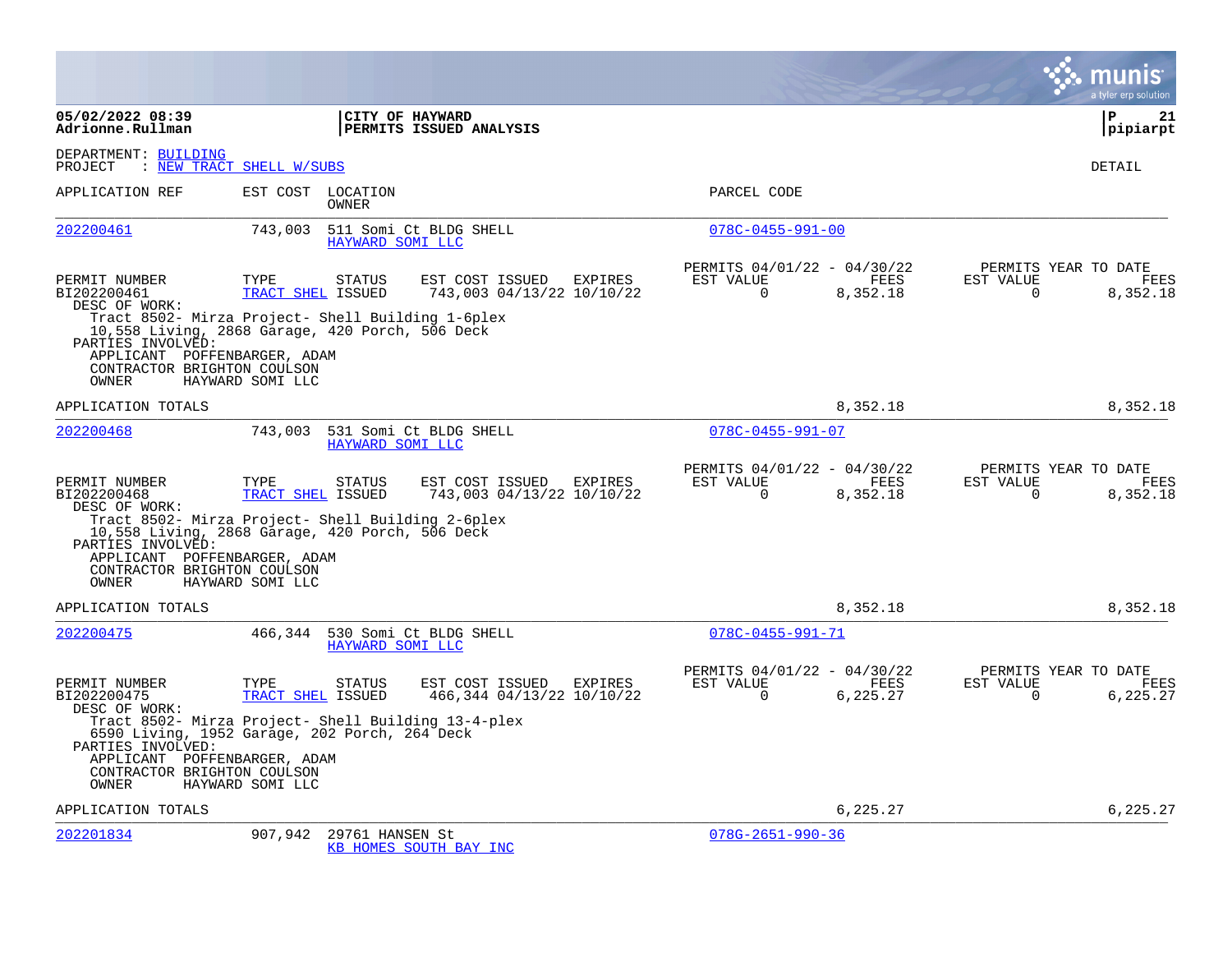|                                                                                                                                                                                                                                                     |                                                     |                          |                                              |         |                                                         |                       |                | a tyler erp solution                        |
|-----------------------------------------------------------------------------------------------------------------------------------------------------------------------------------------------------------------------------------------------------|-----------------------------------------------------|--------------------------|----------------------------------------------|---------|---------------------------------------------------------|-----------------------|----------------|---------------------------------------------|
| 05/02/2022 08:39<br>Adrionne.Rullman                                                                                                                                                                                                                |                                                     | CITY OF HAYWARD          | PERMITS ISSUED ANALYSIS                      |         | PERMITS 04/01/22 - 04/30/22                             |                       |                | P<br>22<br>pipiarpt<br>PERMITS YEAR TO DATE |
| PERMIT NUMBER                                                                                                                                                                                                                                       | TYPE                                                | STATUS                   | EST COST ISSUED                              | EXPIRES | EST VALUE                                               | FEES                  | EST VALUE      | FEES                                        |
| DEPARTMENT: BUILDING<br>: NEW TRACT SHELL W/SUBS<br>PROJECT                                                                                                                                                                                         |                                                     |                          |                                              |         |                                                         |                       |                | DETAIL                                      |
| APPLICATION REF                                                                                                                                                                                                                                     | EST COST                                            | LOCATION<br><b>OWNER</b> |                                              |         | PARCEL CODE                                             |                       |                |                                             |
| BI202201834<br>DESC OF WORK:<br>Tract 8304-Building 6- New Shell Type 7C<br>13,896 sq ft Living, 3375 Garage, 54 Porch, 213 Deck<br>PARTIES INVOLVED:<br>APPLICANT TAPPIN, ALEC<br>CONTRACTOR KB HOMES SOUTH BAY INC<br>OWNER                       | TRACT SHEL ISSUED<br>KB HOMES SOUTH BAY INC         |                          | 907,942 04/25/22 10/22/22                    |         | $\mathbf 0$                                             | 9,585.10              | $\Omega$       | 9,585.10                                    |
| APPLICATION TOTALS                                                                                                                                                                                                                                  |                                                     |                          |                                              |         |                                                         | 9,585.10              |                | 9,585.10                                    |
| 202201842                                                                                                                                                                                                                                           | 907,942                                             | 29761 HANSEN St          | KB HOMES SOUTH BAY INC                       |         | $078G - 2651 - 990 - 36$                                |                       |                |                                             |
| PERMIT NUMBER<br>BI202201842<br>DESC OF WORK:<br>Tract 8304- New Shell- Building -7C (Reverse)<br>13,896 sq ft Living, 3375 Garage, 54 Porch, 213 Deck<br>PARTIES INVOLVED:<br>APPLICANT TAPPIN, ALEC<br>CONTRACTOR KB HOMES SOUTH BAY INC<br>OWNER | TYPE<br>TRACT SHEL ISSUED<br>KB HOMES SOUTH BAY INC | STATUS                   | EST COST ISSUED<br>907,942 04/25/22 10/22/22 | EXPIRES | PERMITS 04/01/22 - 04/30/22<br>EST VALUE<br>$\mathbf 0$ | FEES<br>9,585.10      | EST VALUE<br>0 | PERMITS YEAR TO DATE<br>FEES<br>9,585.10    |
| APPLICATION TOTALS<br>PROJECT TOTALS                                                                                                                                                                                                                |                                                     |                          |                                              |         | $\Omega$                                                | 9,585.10<br>42,099.83 | $\Omega$       | 9,585.10<br>42,099.83                       |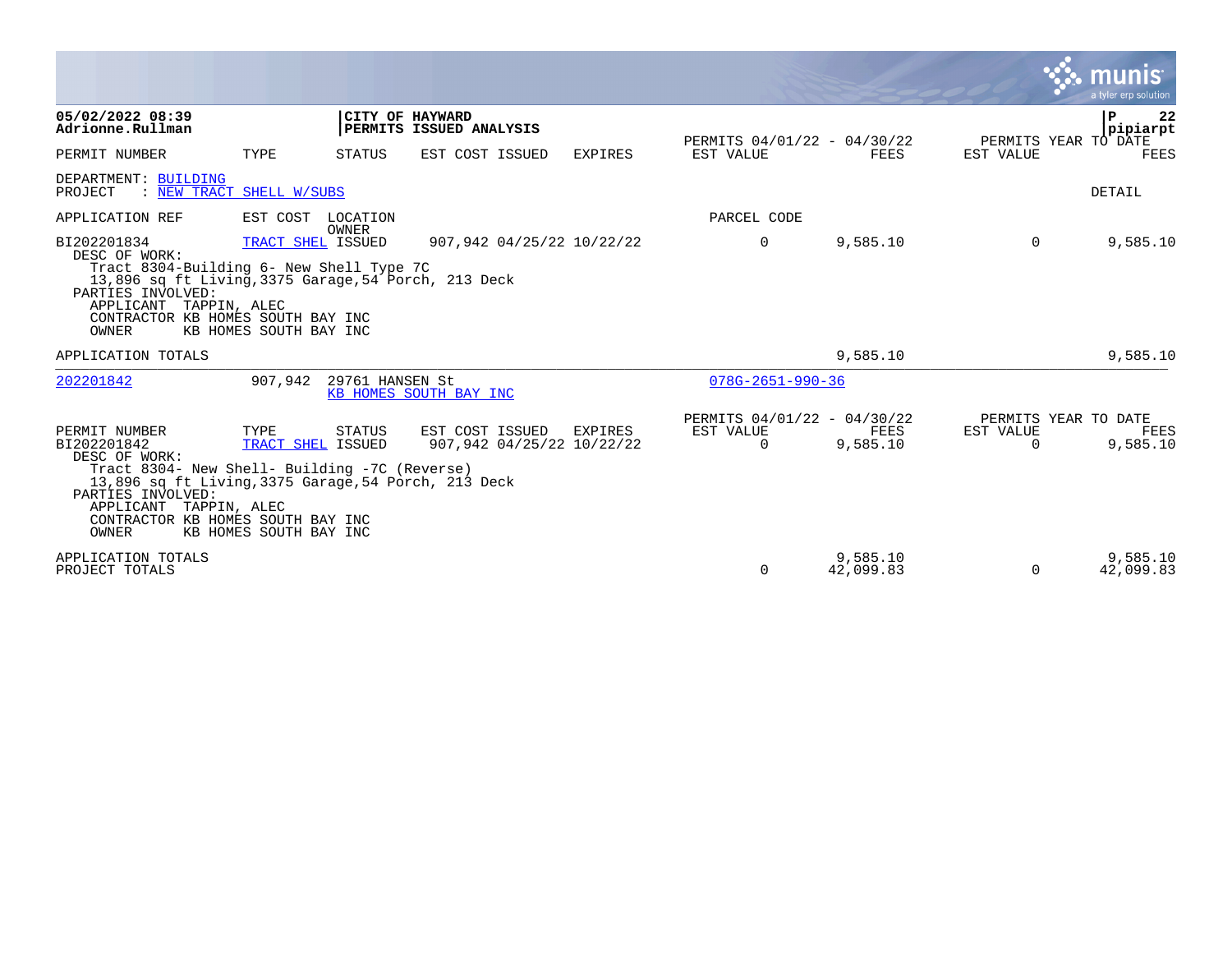|                                                                                                                                |                                                   |                         |                                                                                                                                                                      |                |                                                         |                         |                          | munis<br>a tyler erp solution                   |
|--------------------------------------------------------------------------------------------------------------------------------|---------------------------------------------------|-------------------------|----------------------------------------------------------------------------------------------------------------------------------------------------------------------|----------------|---------------------------------------------------------|-------------------------|--------------------------|-------------------------------------------------|
| 05/02/2022 08:39<br>Adrionne.Rullman                                                                                           |                                                   |                         | CITY OF HAYWARD<br>PERMITS ISSUED ANALYSIS                                                                                                                           |                |                                                         |                         |                          | l P<br>23<br> pipiarpt                          |
| DEPARTMENT: BUILDING<br>PROJECT<br>: CELL SITE                                                                                 |                                                   |                         |                                                                                                                                                                      |                |                                                         |                         |                          | DETAIL                                          |
| APPLICATION REF                                                                                                                | EST COST                                          | LOCATION<br>OWNER       |                                                                                                                                                                      |                | PARCEL CODE                                             |                         |                          |                                                 |
| 202104018                                                                                                                      | 23,250                                            | 25402 Cypress Ave       | P G & E CO 135-1-31E-POR 1                                                                                                                                           |                | $443 - 0090 - 013 - 00$                                 |                         |                          |                                                 |
| PERMIT NUMBER<br>BI202104018<br>DESC OF WORK:<br>PARTIES INVOLVED:<br>APPLICANT DURAND, CHRIS<br>CONTRACTOR VELEX INC<br>OWNER | TYPE<br><b>BCEL</b><br>P G & E CO 135-1-31E-POR 1 | <b>STATUS</b><br>ISSUED | EST COST ISSUED<br>23,250 04/19/22 10/16/22<br>JACKSON TRIANGLE BETWEEN CYPRESS & HUNTWOOD AVE: MODIFY<br>(E) EOUIP ON TRANSMSSN TOWER & IN SHELTER INCLUDING RADIOS | EXPIRES        | PERMITS 04/01/22 - 04/30/22<br>EST VALUE<br>$\mathbf 0$ | FEES<br>1,762.58        | EST VALUE<br>$\mathbf 0$ | PERMITS YEAR TO DATE<br>FEES<br>1,762.58        |
| APPLICATION TOTALS                                                                                                             |                                                   |                         |                                                                                                                                                                      |                |                                                         | 1,762.58                |                          | 1,762.58                                        |
| 202106244                                                                                                                      | 40,000                                            | 221 W Winton Ave        | P T & T CO 279-1-39-1                                                                                                                                                |                | $431 - 0068 - 034 - 00$                                 |                         |                          |                                                 |
| PERMIT NUMBER<br>BI202106244<br>DESC OF WORK:<br>Wireless upgrade to a zoning approved project                                 | TYPE<br><b>BCEL</b>                               | <b>STATUS</b><br>ISSUED | EST COST ISSUED<br>40,000 04/28/22 10/25/22                                                                                                                          | <b>EXPIRES</b> | PERMITS 04/01/22 - 04/30/22<br>EST VALUE<br>$\Omega$    | <b>FEES</b><br>1,930.11 | EST VALUE<br>$\Omega$    | PERMITS YEAR TO DATE<br><b>FEES</b><br>1,930.11 |
| PARTIES INVOLVED:<br>APPLICANT OWNER/BUILDER<br>CONTRACTOR L D STROBEL CO INC<br>OWNER                                         | P T & T CO 279-1-39-1                             |                         |                                                                                                                                                                      |                |                                                         |                         |                          |                                                 |
| APPLICATION TOTALS                                                                                                             |                                                   |                         |                                                                                                                                                                      |                |                                                         | 1,930.11                |                          | 1,930.11                                        |
| 202200564                                                                                                                      | 20,000                                            | 28500 Harvey Ave        | HAYWARD, CALIFORNIA FREE METHODIST CHURC                                                                                                                             |                | $464 - 0070 - 011 - 00$                                 |                         |                          |                                                 |
| PERMIT NUMBER<br>BI202200564<br>DESC OF WORK:                                                                                  | TYPE<br><b>BCEL</b>                               | <b>STATUS</b><br>ISSUED | EST COST ISSUED<br>20,000 04/13/22 10/10/22                                                                                                                          | EXPIRES        | PERMITS 04/01/22 - 04/30/22<br>EST VALUE<br>$\Omega$    | FEES<br>1,970.45        | EST VALUE<br>$\Omega$    | PERMITS YEAR TO DATE<br>FEES<br>1,970.45        |
| AND GROUND MOUNTED EQUIPMENT<br>PARTIES INVOLVED:<br>APPLICANT HOFMAN, RICHARD<br>CONTRACTOR MASTEC NETWORK SOLUTIONS<br>OWNER |                                                   |                         | VERSIZON ANTENNA MODIFICATIONS TO EXISTING TOWER MOUNTED<br>HAYWARD, CALIFORNIA FREE METHODIST CHURC                                                                 |                |                                                         |                         |                          |                                                 |
| APPLICATION TOTALS                                                                                                             |                                                   |                         |                                                                                                                                                                      |                |                                                         | 1,970.45                |                          | 1,970.45                                        |
| 202200565                                                                                                                      | 20,000                                            | CHATEAU, INVESTORS      | 27911 Industrial Blvd                                                                                                                                                |                | $456 - 0051 - 003 - 03$                                 |                         |                          |                                                 |

**College**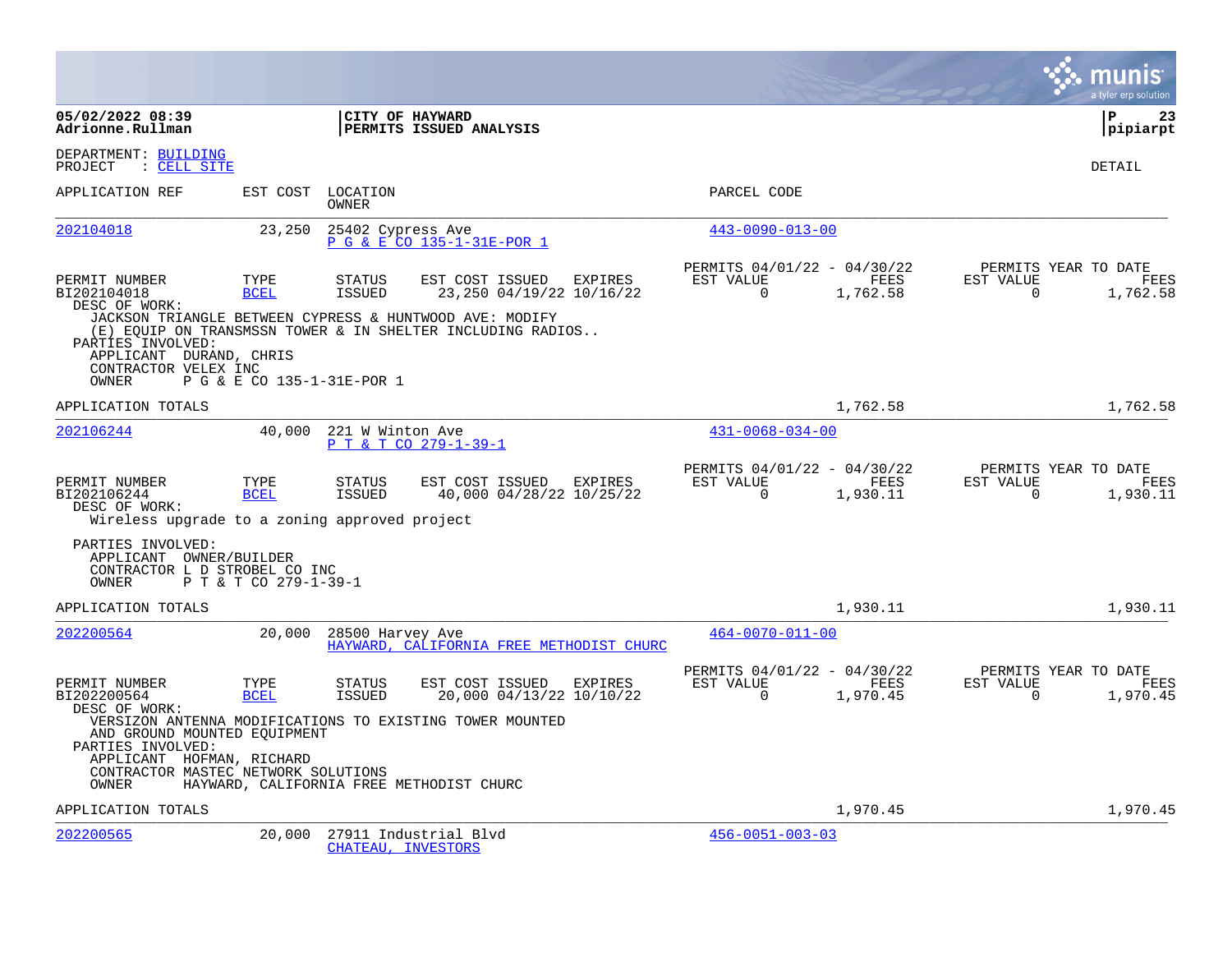|                                                                                                                                                                        |                                                            |                         |                                                                                                             |                |                                                      |                       |                       | munis<br>a tyler erp solution                   |
|------------------------------------------------------------------------------------------------------------------------------------------------------------------------|------------------------------------------------------------|-------------------------|-------------------------------------------------------------------------------------------------------------|----------------|------------------------------------------------------|-----------------------|-----------------------|-------------------------------------------------|
| 05/02/2022 08:39<br>Adrionne.Rullman                                                                                                                                   |                                                            |                         | CITY OF HAYWARD<br>PERMITS ISSUED ANALYSIS                                                                  |                | PERMITS 04/01/22 - 04/30/22                          |                       |                       | ۱P<br>24<br>pipiarpt<br>PERMITS YEAR TO DATE    |
| PERMIT NUMBER                                                                                                                                                          | TYPE                                                       | <b>STATUS</b>           | EST COST ISSUED                                                                                             | <b>EXPIRES</b> | EST VALUE                                            | FEES                  | EST VALUE             | FEES                                            |
| DEPARTMENT: BUILDING<br>PROJECT<br>: CELL SITE                                                                                                                         |                                                            |                         |                                                                                                             |                |                                                      |                       |                       | DETAIL                                          |
| APPLICATION REF                                                                                                                                                        | EST COST LOCATION                                          |                         |                                                                                                             |                | PARCEL CODE                                          |                       |                       |                                                 |
| BI202200565<br>DESC OF WORK:<br>EQUIPMENT AT EXISTING WIRELESS FACILITY AT&T<br>PARTIES INVOLVED:<br>APPLICANT HOFMAN, RICHARD<br>CONTRACTOR BENEDYUK, PAUL<br>OWNER   | BCEL<br>CHATEAU, INVESTORS                                 | <b>OWNER</b><br>ISSUED  | 20,000 04/04/22 10/01/22<br>REMOVE, REPLACE AND INSTALL ANTENNAS, MOUNTS AND GROUND                         |                | $\overline{0}$                                       | 1,342.45              | $\overline{0}$        | 1,342.45                                        |
| APPLICATION TOTALS                                                                                                                                                     |                                                            |                         |                                                                                                             |                |                                                      | 1,342.45              |                       | 1,342.45                                        |
| 202200795                                                                                                                                                              |                                                            | 20,000 3202 Depot Rd    | FINANCING, & RECEIVING SERVICES LLC                                                                         |                | $439 - 0075 - 006 - 03$                              |                       |                       |                                                 |
| PERMIT NUMBER<br>BI202200795<br>DESC OF WORK:<br>IN THE PUBLIC RIGHT OF WAY<br>PARTIES INVOLVED:<br>APPLICANT MODUS LLC.<br>CONTRACTOR MODUS LLC.<br>OWNER             | TYPE<br><b>BCEL</b><br>FINANCING, & RECEIVING SERVICES LLC | STATUS<br>ISSUED        | EST COST ISSUED<br>20,000 04/19/22 10/16/22<br>Install an ATT small cell facility on wood utility pole in t | EXPIRES        | PERMITS 04/01/22 - 04/30/22<br>EST VALUE<br>$\Omega$ | FEES<br>2,191.45      | EST VALUE<br>0        | PERMITS YEAR TO DATE<br>FEES<br>2,191.45        |
| APPLICATION TOTALS                                                                                                                                                     |                                                            |                         |                                                                                                             |                |                                                      | 2,191.45              |                       | 2,191.45                                        |
| 202201107                                                                                                                                                              | 40,000                                                     |                         | 3450 Investment Blvd<br><b>PG&amp;E: EASTSHORE SUBSTATION</b>                                               |                | $461 - 0001 - 048 - 00$                              |                       |                       |                                                 |
| PERMIT NUMBER<br>BI202201107<br>DESC OF WORK:<br>rectifiers and battery strings<br>PARTIES INVOLVED:<br>APPLICANT BENEDYUK, PAUL<br>CONTRACTOR BENEDYUK, PAUL<br>OWNER | TYPE<br><b>BCEL</b><br>PG&E: EASTSHORE SUBSTATION          | <b>STATUS</b><br>ISSUED | EST COST ISSUED<br>40,000 04/04/22 10/01/22<br>remove and replace antennas, install squid, power trunks,    | EXPIRES        | PERMITS 04/01/22 - 04/30/22<br>EST VALUE<br>$\Omega$ | FEES<br>2,171.15      | EST VALUE<br>$\Omega$ | PERMITS YEAR TO DATE<br><b>FEES</b><br>2,171.15 |
| APPLICATION TOTALS<br>PROJECT TOTALS                                                                                                                                   |                                                            |                         |                                                                                                             |                | $\Omega$                                             | 2,171.15<br>11,368.19 | $\Omega$              | 2,171.15<br>11,368.19                           |

**The State**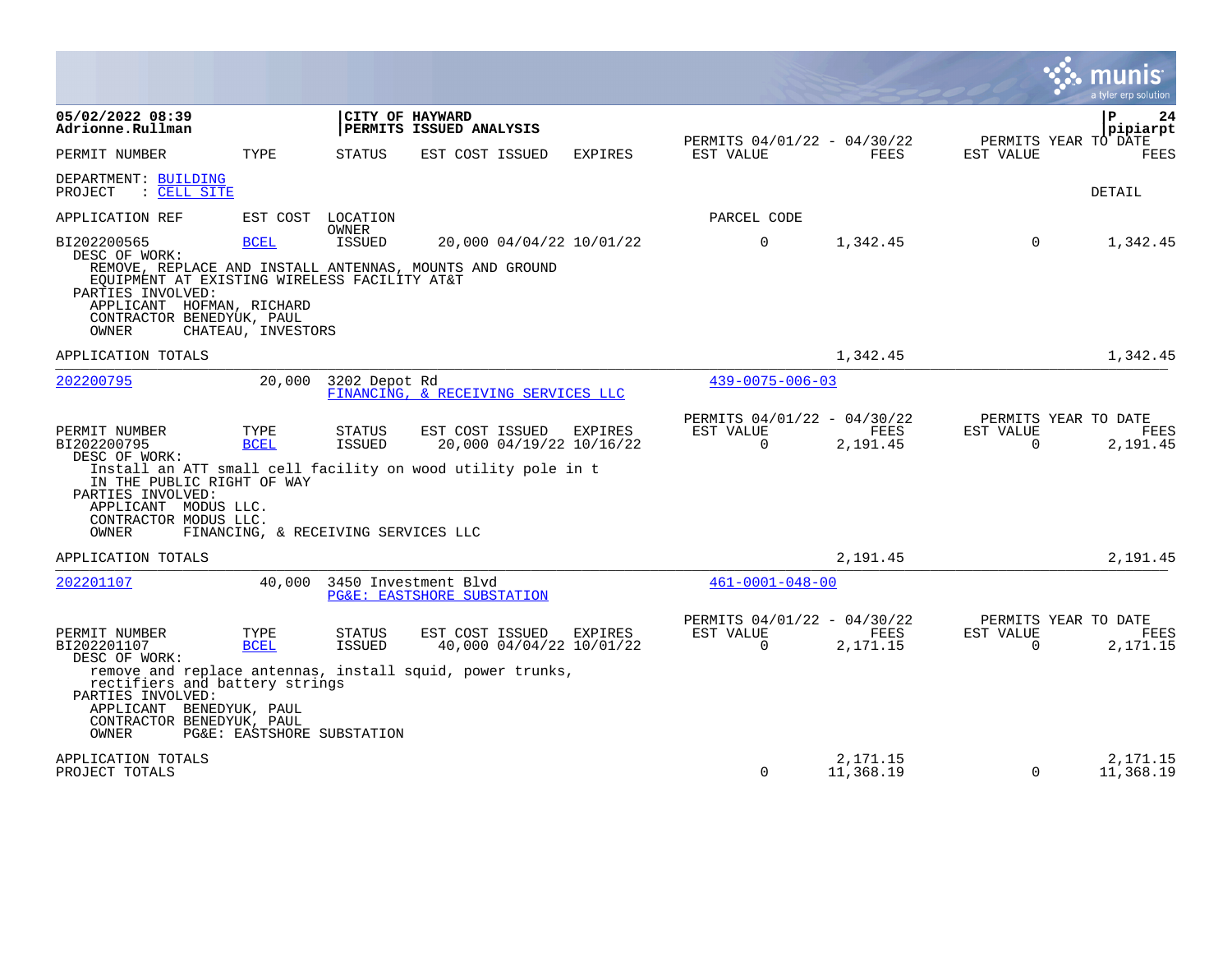|                                                                                                                                             |                          |                                      |                                                                                                                                                                            |         |                                                      |                  |                                               | a tyler erp solution   |
|---------------------------------------------------------------------------------------------------------------------------------------------|--------------------------|--------------------------------------|----------------------------------------------------------------------------------------------------------------------------------------------------------------------------|---------|------------------------------------------------------|------------------|-----------------------------------------------|------------------------|
| 05/02/2022 08:39<br>Adrionne.Rullman                                                                                                        |                          |                                      | CITY OF HAYWARD<br>PERMITS ISSUED ANALYSIS                                                                                                                                 |         |                                                      |                  |                                               | l P<br>25<br> pipiarpt |
| DEPARTMENT: BUILDING<br>PROJECT                                                                                                             |                          | : COMMERCIAL REMODEL/REPAIR/MAIN     |                                                                                                                                                                            |         |                                                      |                  |                                               | <b>DETAIL</b>          |
| APPLICATION REF                                                                                                                             |                          | EST COST LOCATION<br><b>OWNER</b>    |                                                                                                                                                                            |         | PARCEL CODE                                          |                  |                                               |                        |
| 202105884                                                                                                                                   | 134,000                  | 164 W Jackson St                     | MICHALKE, GERNOT & EDITH TRS                                                                                                                                               |         | $443 - 0080 - 045 - 03$                              |                  |                                               |                        |
| PERMIT NUMBER<br>BI202105884<br>DESC OF WORK:<br>PARTIES INVOLVED:                                                                          | TYPE<br><b>BCRE</b>      | STATUS<br><b>ISSUED</b>              | EST COST ISSUED<br>134,000 04/07/22 10/25/22<br>Interior Remodel of existing Walgreens Store. Installation a<br>of a new health corner consultation space within (E) space | EXPIRES | PERMITS 04/01/22 - 04/30/22<br>EST VALUE<br>$\Omega$ | FEES<br>4,347.05 | PERMITS YEAR TO DATE<br>EST VALUE<br>$\Omega$ | FEES<br>4,347.05       |
| APPLICANT MARTIN, MICHAEL<br>CONTRACTOR APEX IMAGING SERVICES<br>OWNER                                                                      |                          | MICHALKE, GERNOT & EDITH TRS         |                                                                                                                                                                            |         |                                                      |                  |                                               |                        |
| APPLICATION TOTALS                                                                                                                          |                          |                                      |                                                                                                                                                                            |         |                                                      | 4,347.05         |                                               | 4,347.05               |
| 202200315                                                                                                                                   | 100,000                  | 3501 Breakwater Ct                   | HUDSON, LAND COMPANY LLC                                                                                                                                                   |         | $439 - 0102 - 001 - 00$                              |                  |                                               |                        |
| PERMIT NUMBER<br>BI202200315<br>DESC OF WORK:<br>ACCESSIBILTY UPGRADES, TRUNCATED DOMES, RAILING                                            | TYPE<br><b>BCRE</b>      | <b>STATUS</b><br><b>ISSUED</b>       | EST COST ISSUED<br>100,000 04/04/22 10/19/22                                                                                                                               | EXPIRES | PERMITS 04/01/22 - 04/30/22<br>EST VALUE<br>$\Omega$ | FEES<br>3,495.11 | PERMITS YEAR TO DATE<br>EST VALUE<br>$\Omega$ | FEES<br>3,495.11       |
| SHARES PLANS WITH 02200316 AND 202200317<br>PARTIES INVOLVED:<br>APPLICANT KARGL, CRAIG<br>CONTRACTOR KARGL, CRAIG<br>OWNER                 | HUDSON, LAND COMPANY LLC |                                      |                                                                                                                                                                            |         |                                                      |                  |                                               |                        |
| APPLICATION TOTALS                                                                                                                          |                          |                                      |                                                                                                                                                                            |         |                                                      | 3,495.11         |                                               | 3,495.11               |
| 202200316                                                                                                                                   | 100,000                  | 3526 Breakwater Ct                   | CRANBROOK, REALTY INVESTMENT FUND LP                                                                                                                                       |         | $439 - 0099 - 032 - 00$                              |                  |                                               |                        |
| PERMIT NUMBER<br>BI202200316<br>DESC OF WORK:                                                                                               | TYPE<br><b>BCRE</b>      | <b>STATUS</b><br><b>ISSUED</b>       | EST COST ISSUED EXPIRES<br>100,000 04/05/22 10/02/22                                                                                                                       |         | PERMITS 04/01/22 - 04/30/22<br>EST VALUE<br>$\Omega$ | FEES<br>3,495.14 | PERMITS YEAR TO DATE<br>EST VALUE<br>$\Omega$ | FEES<br>3,495.14       |
| ACCESSIBILTY UPGRADES, TRUNCATED DOMES, RAILING<br>SHARES PLANS WITH 202200315 AND 202200317<br>PARTIES INVOLVED:<br>APPLICANT KARGL, CRAIG |                          |                                      |                                                                                                                                                                            |         |                                                      |                  |                                               |                        |
| CONTRACTOR KARGL, CRAIG<br>OWNER                                                                                                            |                          | CRANBROOK, REALTY INVESTMENT FUND LP |                                                                                                                                                                            |         |                                                      |                  |                                               |                        |
| APPLICATION TOTALS                                                                                                                          |                          |                                      |                                                                                                                                                                            |         |                                                      | 3,495.14         |                                               | 3,495.14               |
| 202200317                                                                                                                                   | 100,000                  |                                      | 3515 Breakwater Ave<br>CRANBROOK, REALTY INVESTMENT FUND LP                                                                                                                |         | $439 - 0099 - 032 - 00$                              |                  |                                               |                        |

**College**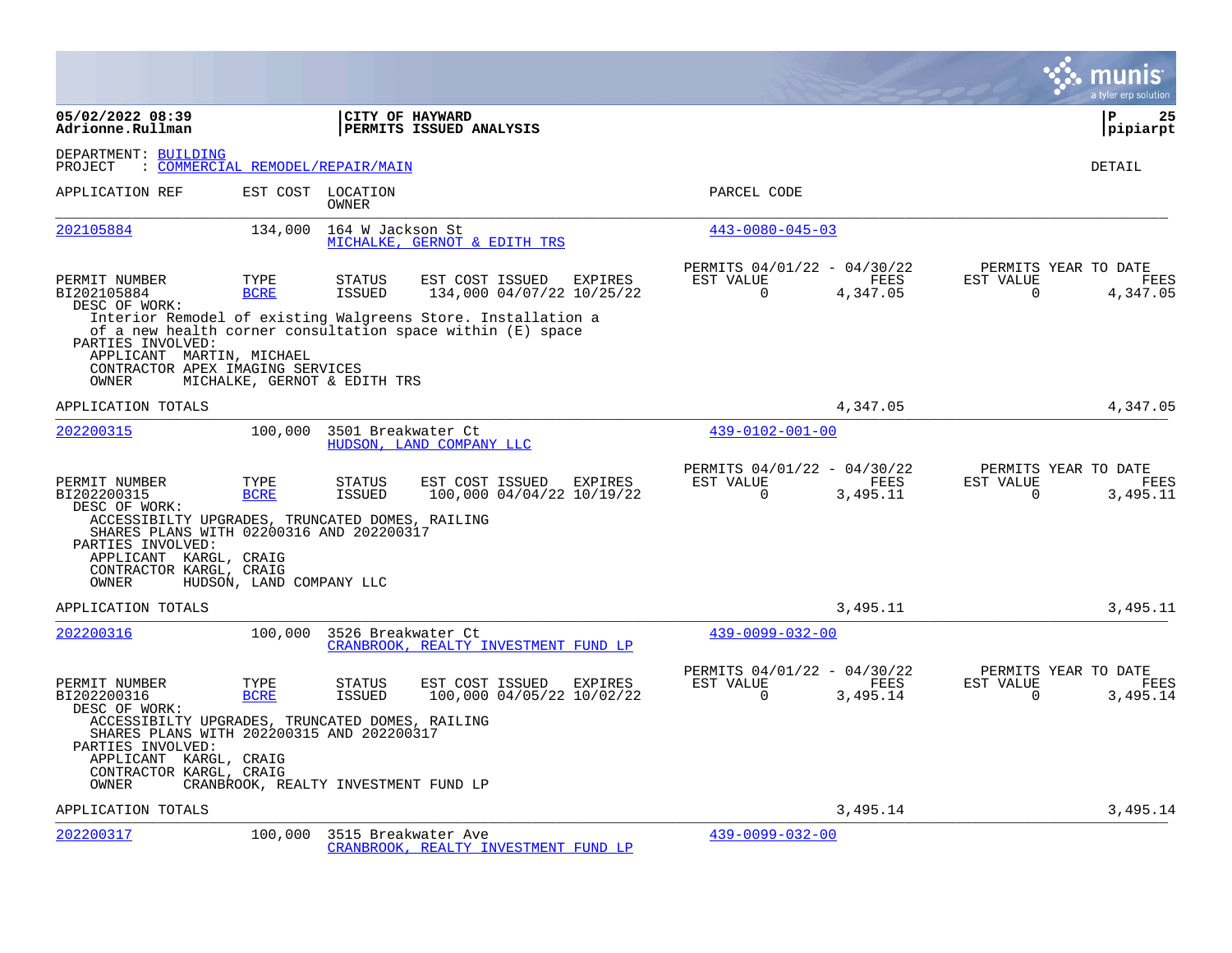|                                                                                                                                                           |                                          |                          |                                                                                                           |                |                                                      |                       |                       | munis<br>a tyler erp solution            |
|-----------------------------------------------------------------------------------------------------------------------------------------------------------|------------------------------------------|--------------------------|-----------------------------------------------------------------------------------------------------------|----------------|------------------------------------------------------|-----------------------|-----------------------|------------------------------------------|
| 05/02/2022 08:39<br>Adrionne.Rullman                                                                                                                      |                                          | <b>CITY OF HAYWARD</b>   | PERMITS ISSUED ANALYSIS                                                                                   |                |                                                      |                       |                       | ÞΡ<br>26<br>pipiarpt                     |
| PERMIT NUMBER                                                                                                                                             | TYPE                                     | <b>STATUS</b>            | EST COST ISSUED                                                                                           | <b>EXPIRES</b> | PERMITS 04/01/22 - 04/30/22<br>EST VALUE             | FEES                  | EST VALUE             | PERMITS YEAR TO DATE<br>FEES             |
| DEPARTMENT: BUILDING<br>: COMMERCIAL REMODEL/REPAIR/MAIN<br>PROJECT                                                                                       |                                          |                          |                                                                                                           |                |                                                      |                       |                       | DETAIL                                   |
| APPLICATION REF                                                                                                                                           |                                          | EST COST LOCATION        |                                                                                                           |                | PARCEL CODE                                          |                       |                       |                                          |
| BI202200317<br>DESC OF WORK:<br>ACCESSIBILTY UPGRADES, TRUNCATED DOMES, RAILING<br>SHARES PLANS WITH 202200315 AND 202200316<br>PARTIES INVOLVED:         | <b>BCRE</b>                              | OWNER<br>ISSUED          | 100,000 04/05/22 10/02/22                                                                                 |                | $\mathbf 0$                                          | 3,495.14              | $\overline{0}$        | 3,495.14                                 |
| APPLICANT KARGL, CRAIG<br>CONTRACTOR KARGL, CRAIG<br>OWNER                                                                                                | CRANBROOK, REALTY INVESTMENT FUND LP     |                          |                                                                                                           |                |                                                      |                       |                       |                                          |
| APPLICATION TOTALS                                                                                                                                        |                                          |                          |                                                                                                           |                |                                                      | 3,495.14              |                       | 3,495.14                                 |
| 202201434                                                                                                                                                 | 34,265                                   | <b>JOHNSTON, GARY TR</b> | 25509 Industrial Blvd                                                                                     |                | $441 - 0055 - 009 - 03$                              |                       |                       |                                          |
| PERMIT NUMBER<br>BI202201434<br>DESC OF WORK:<br>industrial bldg.<br>PARTIES INVOLVED:<br>APPLICANT CLOSE, CAMERON<br>CONTRACTOR METCON TI, INC.<br>OWNER | TYPE<br><b>BCRE</b><br>JOHNSTON, GARY TR | STATUS<br>ISSUED         | EST COST ISSUED<br>34,265 04/25/22 10/22/22<br>Expand $(E)$ roll-up door and add 4 $(N)$ roll-up doors to | EXPIRES        | PERMITS 04/01/22 - 04/30/22<br>EST VALUE<br>0        | FEES<br>2,203.65      | EST VALUE<br>0        | PERMITS YEAR TO DATE<br>FEES<br>2,203.65 |
| APPLICATION TOTALS                                                                                                                                        |                                          |                          |                                                                                                           |                |                                                      | 2,203.65              |                       | 2,203.65                                 |
| 202201553                                                                                                                                                 | 20,000                                   | 650 Tennyson Rd          | TENNYSON, INVESTMENTS LLC                                                                                 |                | $452 - 0084 - 095 - 05$                              |                       |                       |                                          |
| PERMIT NUMBER<br>BI202201553<br>DESC OF WORK:                                                                                                             | TYPE<br><b>BCRE</b>                      | STATUS<br><b>ISSUED</b>  | EST COST ISSUED<br>20,000 04/04/22 10/28/22                                                               | EXPIRES        | PERMITS 04/01/22 - 04/30/22<br>EST VALUE<br>$\Omega$ | FEES<br>1,607.09      | EST VALUE<br>$\Omega$ | PERMITS YEAR TO DATE<br>FEES<br>1,607.09 |
| of travel<br>PARTIES INVOLVED:<br>APPLICANT A & S ENGINEERING<br>CONTRACTOR CHARLES E THOMAS COMPANY, INC.<br>OWNER                                       | TENNYSON, INVESTMENTS LLC                |                          | remove & replace existing 6' high block wall, restripe path                                               |                |                                                      |                       |                       |                                          |
| APPLICATION TOTALS<br>PROJECT TOTALS                                                                                                                      |                                          |                          |                                                                                                           |                | $\Omega$                                             | 1,607.09<br>18,643.18 | $\Omega$              | 1,607.09<br>18,643.18                    |

a sa mga magaalang na mga magaalang ng mga magaalang ng mga magaalang ng mga magaalang ng mga magaalang ng mga

the property of the control of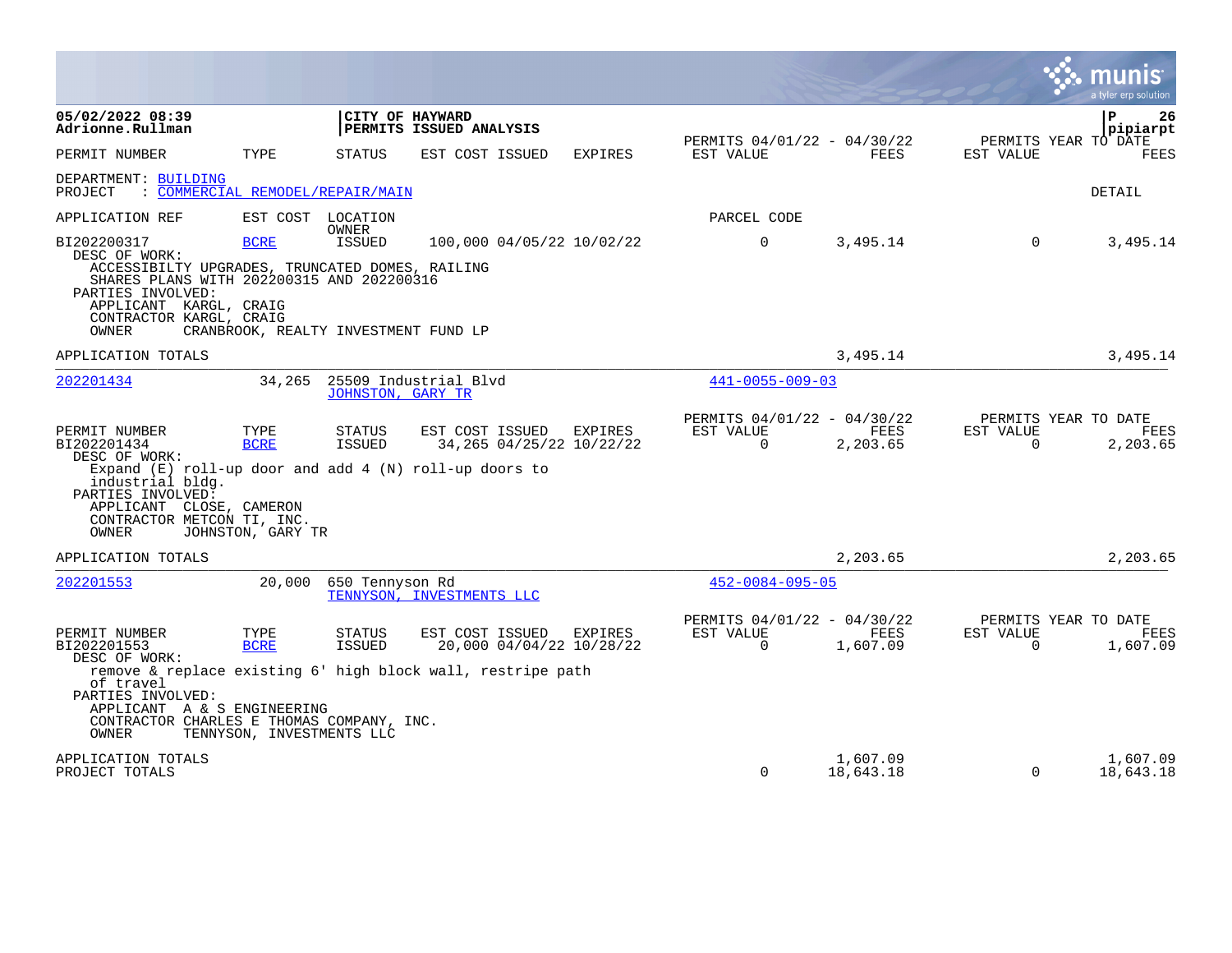|                                                                                                     |                           |                                 |                                          |         |                                                      |                  |                       | <b>munis</b><br>a tyler erp solution   |
|-----------------------------------------------------------------------------------------------------|---------------------------|---------------------------------|------------------------------------------|---------|------------------------------------------------------|------------------|-----------------------|----------------------------------------|
| 05/02/2022 08:39<br>Adrionne.Rullman                                                                |                           | <b>CITY OF HAYWARD</b>          | PERMITS ISSUED ANALYSIS                  |         |                                                      |                  |                       | 27<br>ΙP<br>pipiarpt                   |
| DEPARTMENT: BUILDING<br>: DEMOLISH MISC/GARAG CONVERSION<br>PROJECT                                 |                           |                                 |                                          |         |                                                      |                  |                       | DETAIL                                 |
| APPLICATION REF                                                                                     | EST COST                  | LOCATION<br>OWNER               |                                          |         | PARCEL CODE                                          |                  |                       |                                        |
| 202201996                                                                                           | 500                       | 735 Smalley Ave<br>RUIZ, SERGIO |                                          |         | $428 - 0051 - 030 - 00$                              |                  |                       |                                        |
| PERMIT NUMBER<br>BI202201996<br>DESC OF WORK:<br>demo awing in backyard                             | TYPE<br>DEMO GARAG ISSUED | STATUS                          | EST COST ISSUED<br>500 04/12/22 10/09/22 | EXPIRES | PERMITS 04/01/22 - 04/30/22<br>EST VALUE<br>$\Omega$ | FEES<br>513.73   | EST VALUE<br>$\Omega$ | PERMITS YEAR TO DATE<br>FEES<br>513.73 |
| PARTIES INVOLVED:<br>APPLICANT<br>RUIZ, SERGIO<br>CONTRACTOR OWNER/BUILDER<br>OWNER<br>RUIZ, SERGIO |                           |                                 |                                          |         |                                                      |                  |                       |                                        |
| APPLICATION TOTALS<br>PROJECT TOTALS                                                                |                           |                                 |                                          |         | 0                                                    | 513.73<br>513.73 | $\Omega$              | 513.73<br>513.73                       |

the property of the control of

a sa mga magaalang na mga magaalang ng mga magaalang ng mga magaalang ng mga magaalang ng mga magaalang ng mga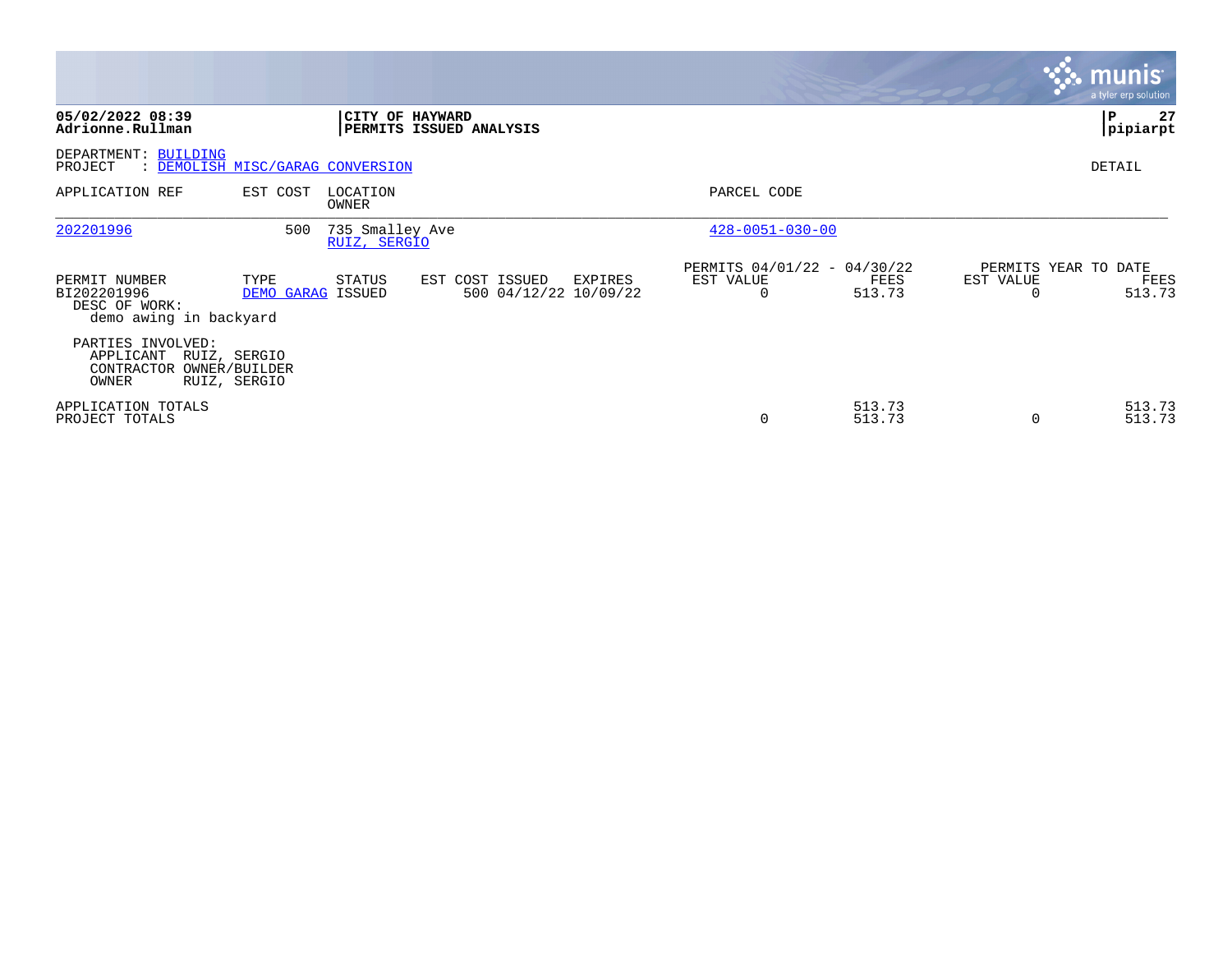|                                                                                                                                                                        |                   |                                  |                                                                                                       |         |                                                      |                  |                       | <b>munis</b><br>a tyler erp solution   |
|------------------------------------------------------------------------------------------------------------------------------------------------------------------------|-------------------|----------------------------------|-------------------------------------------------------------------------------------------------------|---------|------------------------------------------------------|------------------|-----------------------|----------------------------------------|
| 05/02/2022 08:39<br>Adrionne.Rullman                                                                                                                                   |                   | CITY OF HAYWARD                  | PERMITS ISSUED ANALYSIS                                                                               |         |                                                      |                  |                       | 28<br>ΙP<br> pipiarpt                  |
| DEPARTMENT: BUILDING<br>: DEMOLITION COMMERCIAL<br>PROJECT                                                                                                             |                   |                                  |                                                                                                       |         |                                                      |                  |                       | DETAIL                                 |
| APPLICATION REF                                                                                                                                                        | EST COST          | LOCATION<br>OWNER                |                                                                                                       |         | PARCEL CODE                                          |                  |                       |                                        |
| 202202076                                                                                                                                                              | 5,000             | 2492 Technology Dr<br>LIN, HARRY |                                                                                                       |         | $463 - 0097 - 024 - 00$                              |                  |                       |                                        |
| PERMIT NUMBER<br>BI202202076<br>DESC OF WORK:<br>AND PLUMBING SYSTEM<br>PARTIES INVOLVED:<br>APPLICANT LIN, HARRY<br>CONTRACTOR OWNER/, BUILDER<br>OWNER<br>LIN, HARRY | TYPE<br>DEMO COMM | STATUS<br>ISSUED                 | EST COST ISSUED<br>5,000 04/14/22 10/11/22<br>DEMOLISH UNPERMITTED PARTITION WALLS, LIGHTING FIXTURES | EXPIRES | PERMITS 04/01/22 - 04/30/22<br>EST VALUE<br>$\Omega$ | FEES<br>609.54   | EST VALUE<br>$\Omega$ | PERMITS YEAR TO DATE<br>FEES<br>609.54 |
| APPLICATION TOTALS<br>PROJECT TOTALS                                                                                                                                   |                   |                                  |                                                                                                       |         | $\Omega$                                             | 609.54<br>609.54 | $\Omega$              | 609.54<br>609.54                       |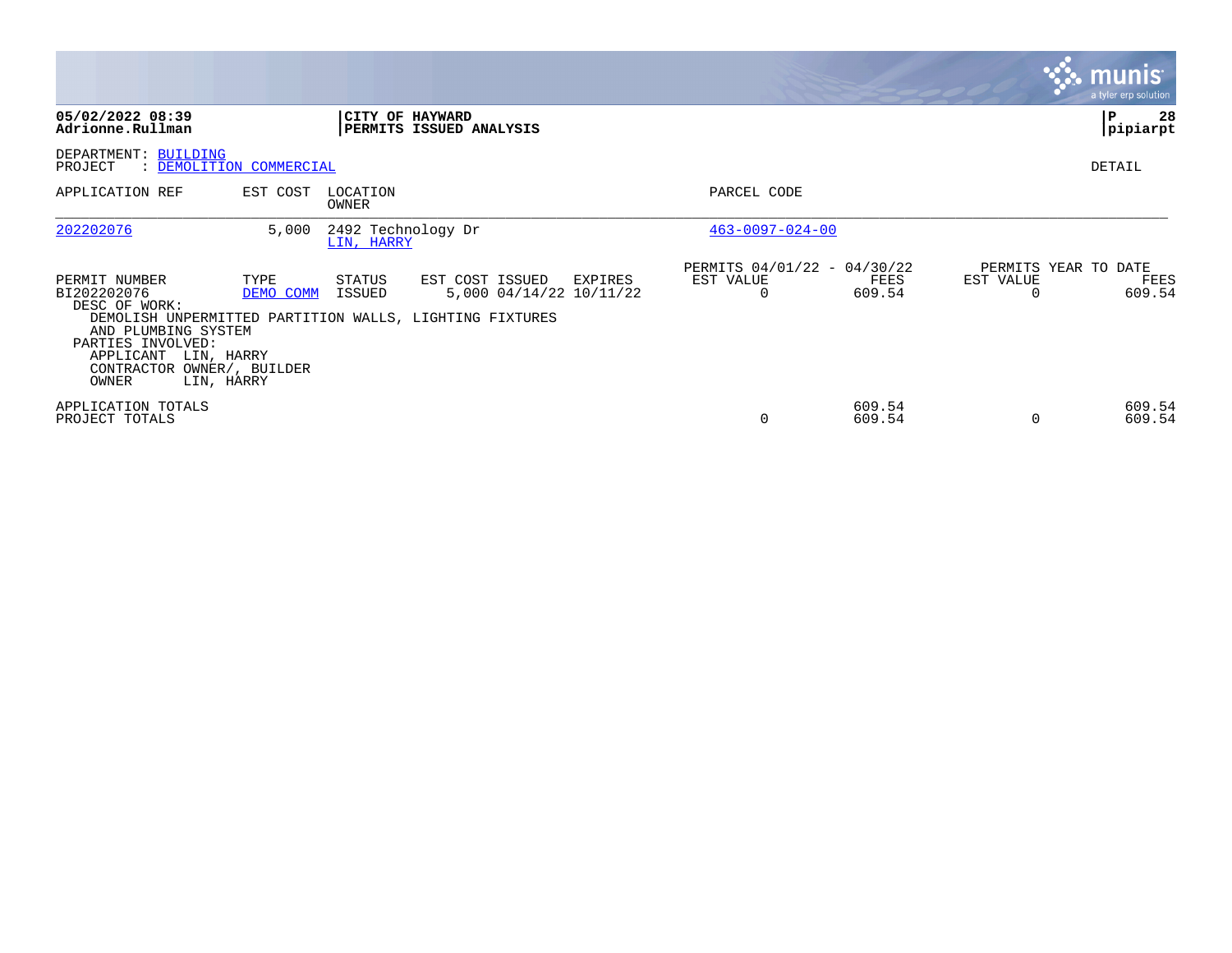|                                                                                                                                                                       |                                                |                                 |                                                                                                                            |                                                      |                       |                       | <b>munis</b><br>a tyler erp solution   |
|-----------------------------------------------------------------------------------------------------------------------------------------------------------------------|------------------------------------------------|---------------------------------|----------------------------------------------------------------------------------------------------------------------------|------------------------------------------------------|-----------------------|-----------------------|----------------------------------------|
| 05/02/2022 08:39<br>Adrionne.Rullman                                                                                                                                  |                                                |                                 | CITY OF HAYWARD<br>PERMITS ISSUED ANALYSIS                                                                                 |                                                      |                       |                       | 29<br>ΙP<br> pipiarpt                  |
| DEPARTMENT: BUILDING<br>PROJECT                                                                                                                                       | : DEMOLITION RESIDENTIAL                       |                                 |                                                                                                                            |                                                      |                       |                       | DETAIL                                 |
| APPLICATION REF                                                                                                                                                       | EST COST                                       | LOCATION<br><b>OWNER</b>        |                                                                                                                            | PARCEL CODE                                          |                       |                       |                                        |
| 202201907                                                                                                                                                             | 550                                            | 919 Jean Way<br>LEON, GUADALUPE |                                                                                                                            | $442 - 0005 - 032 - 00$                              |                       |                       |                                        |
| PERMIT NUMBER<br>BI202201907<br>DESC OF WORK:                                                                                                                         | TYPE<br><b>BDMR</b>                            | STATUS<br><b>ISSUED</b>         | EST COST ISSUED<br><b>EXPIRES</b><br>550 04/07/22 10/04/22<br>demo unpermitted structure attached to house with a bathroom | PERMITS 04/01/22 - 04/30/22<br>EST VALUE<br>$\Omega$ | <b>FEES</b><br>460.14 | EST VALUE<br>$\Omega$ | PERMITS YEAR TO DATE<br>FEES<br>460.14 |
| PARTIES INVOLVED:<br>APPLICANT LEON, GUADALUPE<br>CONTRACTOR OWNER/BUILDER<br>OWNER                                                                                   | LEON, GUADALUPE                                |                                 |                                                                                                                            |                                                      |                       |                       |                                        |
| APPLICATION TOTALS                                                                                                                                                    |                                                |                                 |                                                                                                                            |                                                      | 460.14                |                       | 460.14                                 |
| 202202043                                                                                                                                                             |                                                | 5,000 399 Lexington Ave         | PHAM TRI D & TRAN HEIDI                                                                                                    | $078G - 2769 - 019 - 00$                             |                       |                       |                                        |
| PERMIT NUMBER<br>BI202202043<br>DESC OF WORK:<br>CAP OFF ALL UTLITIES.<br>PARTIES INVOLVED:<br>APPLICANT PHAM, TRI DINH<br>CONTRACTOR OWNER/, BUILDER<br><b>OWNER</b> | TYPE<br><b>BDMR</b><br>PHAM TRI D & TRAN HEIDI | <b>STATUS</b><br><b>ISSUED</b>  | EST COST ISSUED<br>EXPIRES<br>5,000 04/13/22 10/10/22<br>DEMOLISH ENCLOSED PATIO AND BED/BATHROOM INSIDE OF GARAGE         | PERMITS 04/01/22 - 04/30/22<br>EST VALUE<br>$\Omega$ | FEES<br>618.25        | EST VALUE<br>$\Omega$ | PERMITS YEAR TO DATE<br>FEES<br>618.25 |
| APPLICATION TOTALS<br>PROJECT TOTALS                                                                                                                                  |                                                |                                 |                                                                                                                            | $\Omega$                                             | 618.25<br>1,078.39    | $\Omega$              | 618.25<br>1,078.39                     |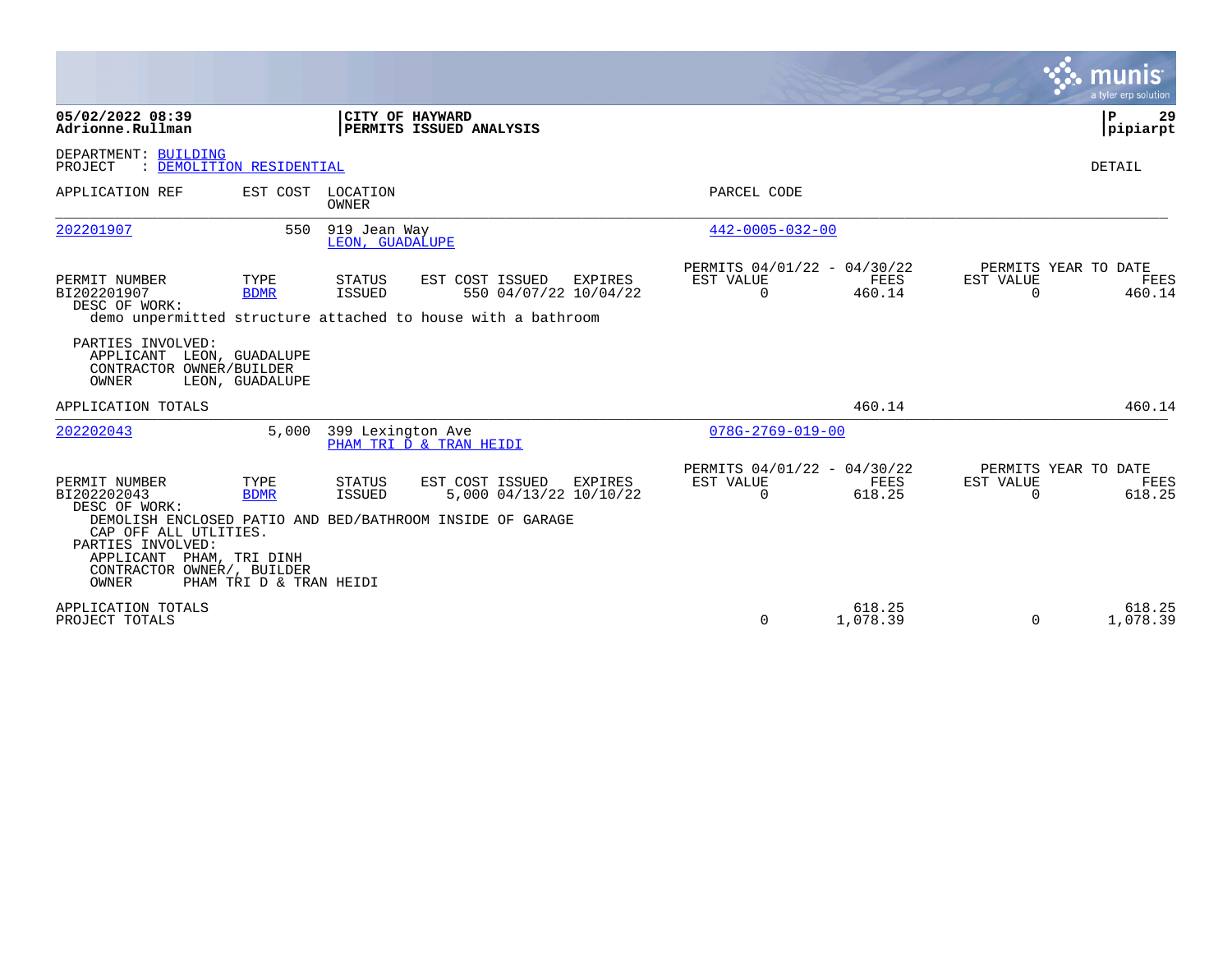|                                                                                                                                    |                                 |                                         |                                                                                                         |         |                                                      |                |                       | a tyler erp solution                          |
|------------------------------------------------------------------------------------------------------------------------------------|---------------------------------|-----------------------------------------|---------------------------------------------------------------------------------------------------------|---------|------------------------------------------------------|----------------|-----------------------|-----------------------------------------------|
| 05/02/2022 08:39<br>Adrionne.Rullman                                                                                               |                                 | CITY OF HAYWARD                         | <b>PERMITS ISSUED ANALYSIS</b>                                                                          |         |                                                      |                |                       | l P<br>30<br> pipiarpt                        |
| DEPARTMENT: BUILDING<br>PROJECT                                                                                                    | : ELECTRICAL PERMIT             |                                         |                                                                                                         |         |                                                      |                |                       | DETAIL                                        |
| APPLICATION REF                                                                                                                    | EST COST                        | LOCATION<br>OWNER                       |                                                                                                         |         | PARCEL CODE                                          |                |                       |                                               |
| 202201025                                                                                                                          | 100,000                         | JOHNSTON, GARY TR                       | 25509 Industrial Blvd                                                                                   |         | $441 - 0055 - 009 - 03$                              |                |                       |                                               |
| PERMIT NUMBER<br>BI202201025<br>DESC OF WORK:<br>replace vandalized main switch gear with new                                      | TYPE<br>ELECTRICAL ISSUED       | <b>STATUS</b>                           | EST COST ISSUED EXPIRES<br>100,000 04/05/22 10/02/22                                                    |         | PERMITS 04/01/22 - 04/30/22<br>EST VALUE<br>$\Omega$ | FEES<br>685.02 | EST VALUE<br>$\Omega$ | PERMITS YEAR TO DATE<br>FEES<br>685.02        |
| PARTIES INVOLVED:<br>APPLICANT E M T ELECTRIC, INC<br>CONTRACTOR E M T ELECTRIC, INC<br>OWNER                                      | JOHNSTON, GARY TR               |                                         |                                                                                                         |         |                                                      |                |                       |                                               |
| APPLICATION TOTALS                                                                                                                 |                                 |                                         |                                                                                                         |         |                                                      | 685.02         |                       | 685.02                                        |
| 202201258                                                                                                                          |                                 | 12,000 1981 W Winton Ave                | TRANSMISSION, PARTS & CORES INC                                                                         |         | $432 - 0080 - 001 - 02$                              |                |                       |                                               |
| PERMIT NUMBER<br>BI202201258<br>DESC OF WORK:                                                                                      | TYPE<br>ELECTRICAL ISSUED       | <b>STATUS</b>                           | EST COST ISSUED<br>12,000 04/11/22 10/08/22<br>UPGRADE 400 AMP SERVICE MAIN WITH 3 PHASE 4 WIRE 277/480 | EXPIRES | PERMITS 04/01/22 - 04/30/22<br>EST VALUE<br>$\Omega$ | FEES<br>685.02 | EST VALUE<br>$\Omega$ | PERMITS YEAR TO DATE<br><b>FEES</b><br>685.02 |
| PARTIES INVOLVED:<br>APPLICANT ALPHA CONSTRUCTION & SOLUTIONS INC<br>CONTRACTOR ALPHA CONSTRUCTION & SOLUTIONS INC<br><b>OWNER</b> | TRANSMISSION, PARTS & CORES INC |                                         |                                                                                                         |         |                                                      |                |                       |                                               |
| APPLICATION TOTALS                                                                                                                 |                                 |                                         |                                                                                                         |         |                                                      | 685.02         |                       | 685.02                                        |
| 202201381                                                                                                                          |                                 | 7,320 258 Redbud Ln<br>PEDAPUDI, VASAVI |                                                                                                         |         | $431 - 0080 - 146 - 00$                              |                |                       |                                               |
| PERMIT NUMBER<br>BI202201381<br>DESC OF WORK:<br>New 125A main panel replacement                                                   | TYPE<br>ELECTRICAL ISSUED       | <b>STATUS</b>                           | EST COST ISSUED EXPIRES<br>7,320 04/18/22 10/15/22                                                      |         | PERMITS 04/01/22 - 04/30/22<br>EST VALUE<br>$\Omega$ | FEES<br>236.67 | EST VALUE<br>$\Omega$ | PERMITS YEAR TO DATE<br>FEES<br>236.67        |
| PARTIES INVOLVED:<br>APPLICANT BANKS, CHARLANI<br>CONTRACTOR SUNRUN INSTALLATION SERVICES INC<br>OWNER                             | PEDAPUDI, VASAVI                |                                         |                                                                                                         |         |                                                      |                |                       |                                               |
| APPLICATION TOTALS                                                                                                                 |                                 |                                         |                                                                                                         |         |                                                      | 236.67         |                       | 236.67                                        |
| 202201557                                                                                                                          | 26,895                          | 2247 National Ave                       | ST PAUL FIRE & MARINE INSURANCE CO                                                                      |         | $439 - 0010 - 045 - 00$                              |                |                       |                                               |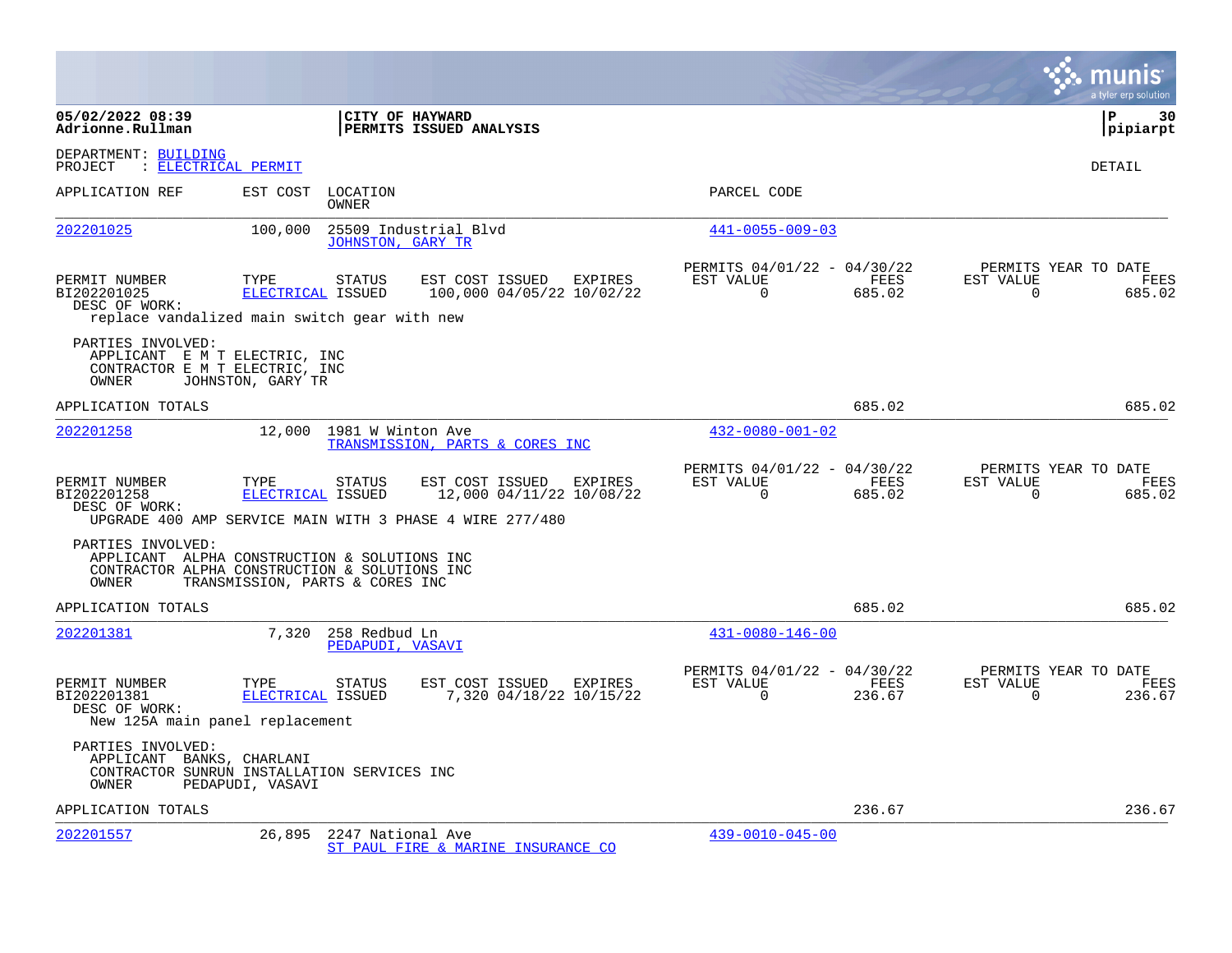|                                                                                                                                                                                                                                                                  |                                                         |                                     |                         |                                          |                                                         |                |                          | IIS<br>a tyler erp solution            |
|------------------------------------------------------------------------------------------------------------------------------------------------------------------------------------------------------------------------------------------------------------------|---------------------------------------------------------|-------------------------------------|-------------------------|------------------------------------------|---------------------------------------------------------|----------------|--------------------------|----------------------------------------|
| 05/02/2022 08:39<br>Adrionne.Rullman                                                                                                                                                                                                                             |                                                         | CITY OF HAYWARD                     | PERMITS ISSUED ANALYSIS |                                          |                                                         |                |                          | $\mathbf{P}$<br>31<br>pipiarpt         |
| PERMIT NUMBER                                                                                                                                                                                                                                                    | TYPE                                                    | <b>STATUS</b>                       | EST COST ISSUED         | <b>EXPIRES</b>                           | PERMITS 04/01/22 - 04/30/22<br>EST VALUE                | FEES           | EST VALUE                | PERMITS YEAR TO DATE<br>FEES           |
| DEPARTMENT: BUILDING<br>: ELECTRICAL PERMIT<br>PROJECT                                                                                                                                                                                                           |                                                         |                                     |                         |                                          |                                                         |                |                          | <b>DETAIL</b>                          |
| APPLICATION REF                                                                                                                                                                                                                                                  | EST COST                                                | LOCATION<br>OWNER                   |                         |                                          | PARCEL CODE                                             |                |                          |                                        |
| BI202201557<br>DESC OF WORK:<br>PROVIDE NEW 30KVA TRANSFORMER, 100A 3-PANEL AND ATS TO (2)<br>TEMP WALK-IN COOLERS. *WALK-IN COOLERS DEFERRED SUBMIITAL<br>PARTIES INVOLVED:<br>APPLICANT RICHARDSON, ADAM<br>CONTRACTOR METROPOLITAN ELECTRICAL CONST.<br>OWNER | ELECTRICAL ISSUED<br>ST PAUL FIRE & MARINE INSURANCE CO |                                     |                         | 26,895 04/20/22 10/17/22                 | $\mathbf 0$                                             | 1,143.02       | $\overline{0}$           | 1,143.02                               |
| APPLICATION TOTALS                                                                                                                                                                                                                                               |                                                         |                                     |                         |                                          |                                                         | 1,143.02       |                          | 1,143.02                               |
| 202201634                                                                                                                                                                                                                                                        | 1,000                                                   | 944 Hotel Ave<br>ANDERSON, JANICE R |                         |                                          | $428 - 0056 - 019 - 00$                                 |                |                          |                                        |
| PERMIT NUMBER<br>BI202201634<br>DESC OF WORK:<br>emergency repair to panel. New 100 amp panel and relocate to<br>opposite of the property<br>PARTIES INVOLVED:<br>APPLICANT NOVUS ELECTRIC<br>CONTRACTOR NOVUS ELECTRIC<br>OWNER                                 | TYPE<br>ELECTRICAL ISSUED<br>ANDERSON, JANICE R         | <b>STATUS</b>                       | EST COST ISSUED         | EXPIRES<br>1,000 04/04/22 10/05/22       | PERMITS 04/01/22 - 04/30/22<br>EST VALUE<br>$\mathbf 0$ | FEES<br>236.67 | EST VALUE<br>$\mathbf 0$ | PERMITS YEAR TO DATE<br>FEES<br>236.67 |
| APPLICATION TOTALS                                                                                                                                                                                                                                               |                                                         |                                     |                         |                                          |                                                         | 236.67         |                          | 236.67                                 |
| 202201793                                                                                                                                                                                                                                                        | 5,500                                                   | VILAYSOUK, DONNA                    | 27530 Barcelona Ave     |                                          | $455 - 0052 - 132 - 00$                                 |                |                          |                                        |
| PERMIT NUMBER<br>BI202201793<br>DESC OF WORK:<br>100 to 200 amp main panel upgrade                                                                                                                                                                               | TYPE<br>ELECTRICAL ISSUED                               | <b>STATUS</b>                       | EST COST ISSUED EXPIRES | 5,500 04/07/22 10/13/22                  | PERMITS 04/01/22 - 04/30/22<br>EST VALUE<br>$\Omega$    | FEES<br>236.67 | EST VALUE<br>$\Omega$    | PERMITS YEAR TO DATE<br>FEES<br>236.67 |
| PARTIES INVOLVED:<br>APPLICANT KIRBY ELECTRIC<br>CONTRACTOR KIRBY ELECTRIC<br>OWNER                                                                                                                                                                              | VILAYSOUK, DONNA                                        |                                     |                         |                                          |                                                         |                |                          |                                        |
| APPLICATION TOTALS                                                                                                                                                                                                                                               |                                                         |                                     |                         |                                          |                                                         | 236.67         |                          | 236.67                                 |
| 202201794                                                                                                                                                                                                                                                        | 5,000                                                   | 620 Leighton St                     |                         | CERVANTESMADRIGAL, BLANCA E & MADRIGAL J | $444 - 0027 - 009 - 00$                                 |                |                          |                                        |
| PERMIT NUMBER<br>BI202201794<br>DESC OF WORK:                                                                                                                                                                                                                    | TYPE<br>ELECTRICAL ISSUED                               | STATUS                              | EST COST ISSUED         | EXPIRES<br>5,000 04/07/22 10/04/22       | PERMITS 04/01/22 - 04/30/22<br>EST VALUE<br>$\Omega$    | FEES<br>236.67 | EST VALUE<br>$\Omega$    | PERMITS YEAR TO DATE<br>FEES<br>236.67 |

 $\mathcal{L}$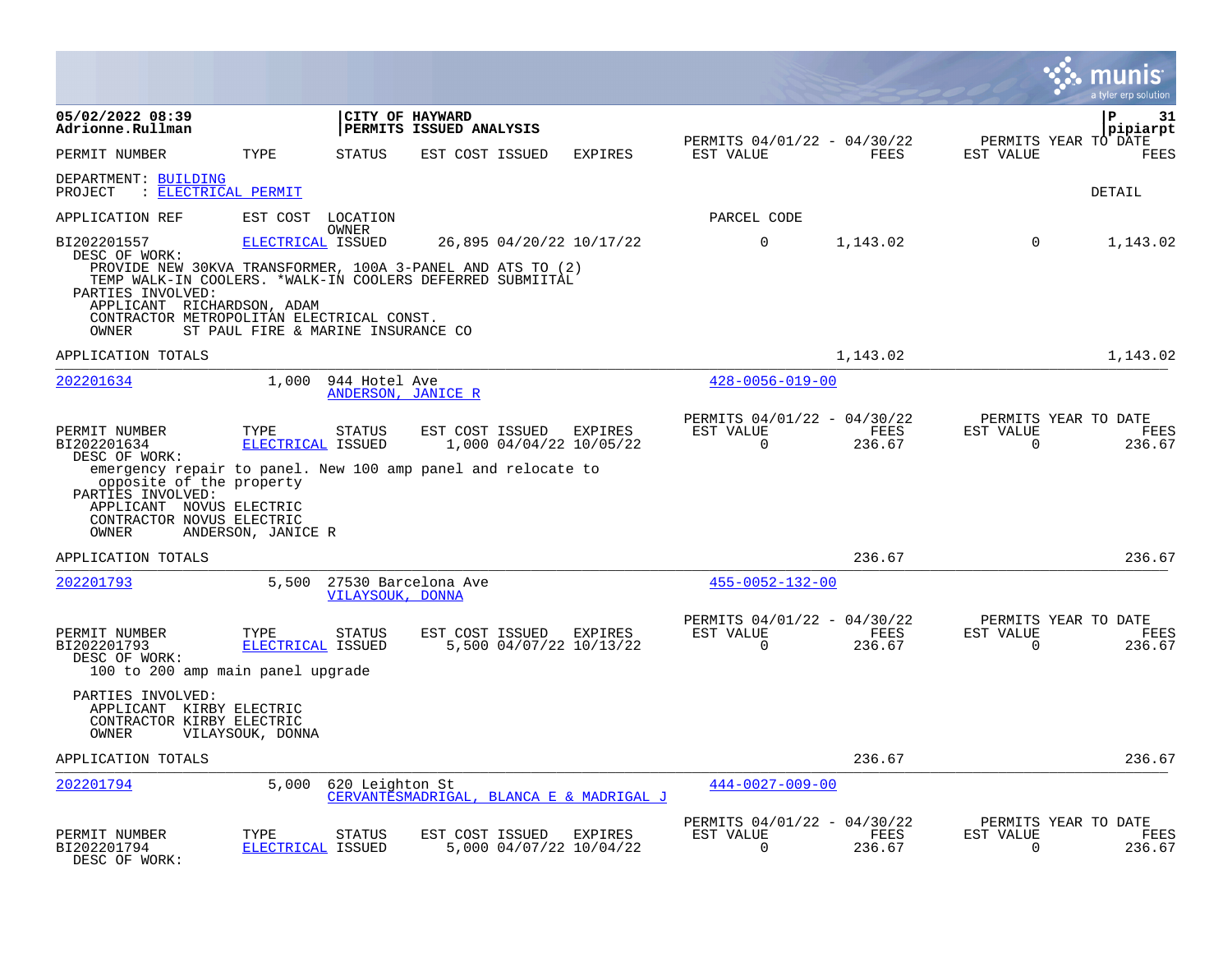|                                                                                                                                                                          |                                          |                                         |                                            |         |                                                            |                |                          | a tyler erp solution                          |
|--------------------------------------------------------------------------------------------------------------------------------------------------------------------------|------------------------------------------|-----------------------------------------|--------------------------------------------|---------|------------------------------------------------------------|----------------|--------------------------|-----------------------------------------------|
| 05/02/2022 08:39<br>Adrionne.Rullman<br>service upgrade from 100 to 200 amps and relocate 5ft to<br>the left                                                             |                                          | CITY OF HAYWARD                         | PERMITS ISSUED ANALYSIS                    |         |                                                            |                |                          | l P<br>32<br> pipiarpt                        |
| DEPARTMENT: BUILDING<br>: ELECTRICAL PERMIT<br>PROJECT                                                                                                                   |                                          |                                         |                                            |         |                                                            |                |                          | DETAIL                                        |
| APPLICATION REF                                                                                                                                                          | EST COST LOCATION                        | <b>OWNER</b>                            |                                            |         | PARCEL CODE                                                |                |                          |                                               |
| PARTIES INVOLVED:<br>APPLICANT DAVID GLOVER ELECTRIC<br>CONTRACTOR DAVID GLOVER ELECTRIC<br>OWNER                                                                        | CERVANTESMADRIGAL, BLANCA E & MADRIGAL J |                                         |                                            |         |                                                            |                |                          |                                               |
| APPLICATION TOTALS                                                                                                                                                       |                                          |                                         |                                            |         |                                                            | 236.67         |                          | 236.67                                        |
| 202201820                                                                                                                                                                | 4,500                                    | 2566 Lancaster Rd<br>SU, JENNIFER       |                                            |         | $425 - 0360 - 021 - 00$                                    |                |                          |                                               |
| PERMIT NUMBER<br>BI202201820<br>DESC OF WORK:<br>200 amp main panel upgrade                                                                                              | TYPE<br>ELECTRICAL ISSUED                | <b>STATUS</b>                           | EST COST ISSUED<br>4,500 04/04/22 10/14/22 | EXPIRES | PERMITS 04/01/22 - 04/30/22<br>EST VALUE<br>$\overline{0}$ | FEES<br>236.67 | EST VALUE<br>$\mathbf 0$ | PERMITS YEAR TO DATE<br><b>FEES</b><br>236.67 |
| PARTIES INVOLVED:<br>APPLICANT TD WEST ELECTRIC<br>CONTRACTOR TD WEST ELECTRIC<br>OWNER<br>SU, JENNIFER                                                                  |                                          |                                         |                                            |         |                                                            |                |                          |                                               |
| APPLICATION TOTALS                                                                                                                                                       |                                          |                                         |                                            |         |                                                            | 236.67         |                          | 236.67                                        |
| 202201825                                                                                                                                                                |                                          | $0$ 3110 D St<br>A & A 21 PROP INVS LLC |                                            |         | $417 - 0220 - 018 - 00$                                    |                |                          |                                               |
| PERMIT NUMBER<br>BI202201825<br>DESC OF WORK:<br>REPLACING ELECTRICAL PANEL, LIKE FOR LIKE<br>(TO REMAIN AT 125 AMPS)<br>PARTIES INVOLVED:<br>CONTRACTOR OWNER/, BUILDER | TYPE<br>ELECTRICAL ISSUED                | STATUS                                  | EST COST ISSUED<br>$0$ 04/04/22 10/12/22   | EXPIRES | PERMITS 04/01/22 - 04/30/22<br>EST VALUE<br>$\overline{0}$ | FEES<br>236.67 | EST VALUE<br>$\Omega$    | PERMITS YEAR TO DATE<br>FEES<br>236.67        |
| OWNER                                                                                                                                                                    | A & A 21 PROP INVS LLC                   |                                         |                                            |         |                                                            |                |                          |                                               |
| APPLICATION TOTALS                                                                                                                                                       |                                          |                                         |                                            |         |                                                            | 236.67         |                          | 236.67                                        |
| 202201830                                                                                                                                                                |                                          | 0 1586 Sumatra St<br>TRACY, DONALD J    |                                            |         | $464 - 0005 - 067 - 00$                                    |                |                          |                                               |
| PERMIT NUMBER<br>BI202201830<br>DESC OF WORK:<br>UPGRADE MAIN ELECTRICAL PANEL TO 120 AMP.                                                                               | TYPE<br>ELECTRICAL ISSUED                | <b>STATUS</b>                           | EST COST ISSUED<br>$0$ 04/04/22 10/25/22   | EXPIRES | PERMITS 04/01/22 - 04/30/22<br>EST VALUE<br>$\Omega$       | FEES<br>236.67 | EST VALUE<br>$\Omega$    | PERMITS YEAR TO DATE<br><b>FEES</b><br>236.67 |
| PARTIES INVOLVED:<br>CONTRACTOR OWNER/, BUILDER<br>OWNER                                                                                                                 | TRACY, DONALD J                          |                                         |                                            |         |                                                            |                |                          |                                               |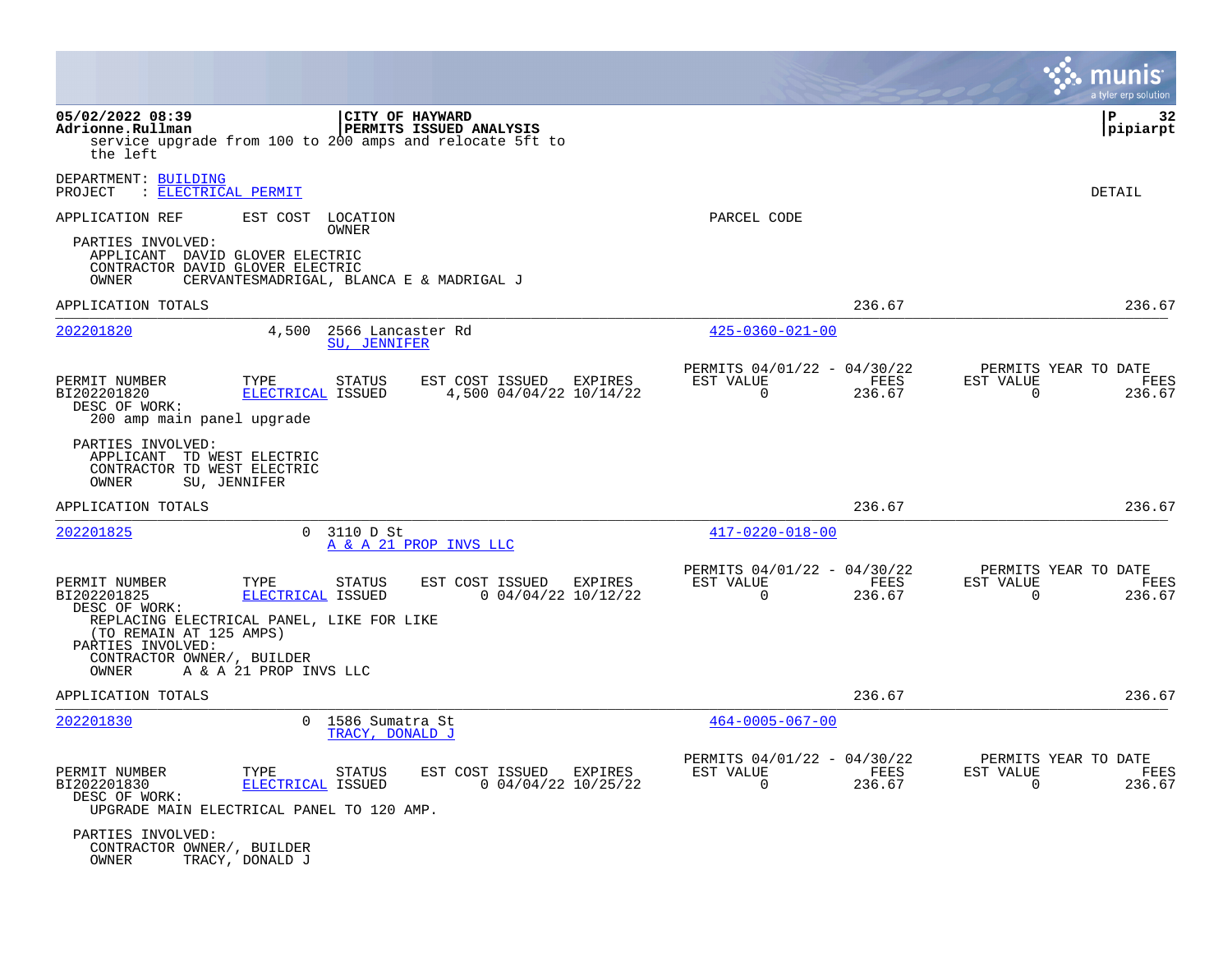|                                                                                       |                                                                                                                  |                                                         |                                                      |                |                       | a tyler erp solution                   |
|---------------------------------------------------------------------------------------|------------------------------------------------------------------------------------------------------------------|---------------------------------------------------------|------------------------------------------------------|----------------|-----------------------|----------------------------------------|
| 05/02/2022 08:39<br>Adrionne.Rullman                                                  | CITY OF HAYWARD                                                                                                  | PERMITS ISSUED ANALYSIS                                 |                                                      |                |                       | l P<br>33<br> pipiarpt                 |
| DEPARTMENT: BUILDING<br>PROJECT<br>: ELECTRICAL PERMIT                                |                                                                                                                  |                                                         |                                                      |                |                       | DETAIL                                 |
| APPLICATION REF                                                                       | EST COST<br>LOCATION<br>OWNER                                                                                    |                                                         | PARCEL CODE                                          |                |                       |                                        |
| APPLICATION TOTALS                                                                    |                                                                                                                  |                                                         |                                                      | 236.67         |                       | 236.67                                 |
| 202201833                                                                             | 2,500                                                                                                            | 30630 San Antonio St<br>COHN, LEONARD A & ROBERTA S TRS | $475 - 0021 - 031 - 00$                              |                |                       |                                        |
| PERMIT NUMBER<br>BI202201833<br>DESC OF WORK:<br>277/480 3-phase                      | TYPE<br>STATUS<br>ELECTRICAL ISSUED<br>upgrade panel from 200 to 1600 amps                                       | EST COST ISSUED EXPIRES<br>2,500 04/04/22 10/01/22      | PERMITS 04/01/22 - 04/30/22<br>EST VALUE<br>$\Omega$ | FEES<br>416.01 | EST VALUE<br>$\Omega$ | PERMITS YEAR TO DATE<br>FEES<br>416.01 |
| PARTIES INVOLVED:<br>OWNER                                                            | APPLICANT YES CONSTRUCTION GROUP INC<br>CONTRACTOR YES CONSTRUCTION GROUP INC<br>COHN, LEONARD A & ROBERTA S TRS |                                                         |                                                      |                |                       |                                        |
| APPLICATION TOTALS                                                                    |                                                                                                                  |                                                         |                                                      | 416.01         |                       | 416.01                                 |
| 202201880                                                                             | 0 2616 Leeward St<br>CHEN, ZHEN-CHI                                                                              |                                                         | $456 - 0023 - 111 - 00$                              |                |                       |                                        |
| PERMIT NUMBER<br>BI202201880<br>DESC OF WORK:                                         | TYPE<br><b>STATUS</b><br>ELECTRICAL ISSUED<br>replace existing 125 amp with new and 100 amp main breaker         | EST COST ISSUED<br>EXPIRES<br>$0$ 04/06/22 10/03/22     | PERMITS 04/01/22 - 04/30/22<br>EST VALUE<br>$\Omega$ | FEES<br>236.67 | EST VALUE<br>$\Omega$ | PERMITS YEAR TO DATE<br>FEES<br>236.67 |
| PARTIES INVOLVED:<br>OWNER                                                            | APPLICANT SUNRUN INSTALLATION SERVICES INC<br>CONTRACTOR SUNRUN INSTALLATION SERVICES INC<br>CHEN, ZHEN-CHI      |                                                         |                                                      |                |                       |                                        |
| APPLICATION TOTALS                                                                    |                                                                                                                  |                                                         |                                                      | 236.67         |                       | 236.67                                 |
| 202201883                                                                             | 0 1975 Swift Ct<br>RAM, SULESH                                                                                   |                                                         | $463 - 0005 - 047 - 00$                              |                |                       |                                        |
| PERMIT NUMBER<br>BI202201883<br>DESC OF WORK:<br>new 225A MSP with new 200A           | TYPE<br>STATUS<br>ELECTRICAL ISSUED                                                                              | EST COST ISSUED EXPIRES<br>$0$ 04/06/22 10/03/22        | PERMITS 04/01/22 - 04/30/22<br>EST VALUE<br>$\Omega$ | FEES<br>236.67 | EST VALUE<br>$\Omega$ | PERMITS YEAR TO DATE<br>FEES<br>236.67 |
| PARTIES INVOLVED:<br>APPLICANT FREEDOM FOREVER<br>CONTRACTOR FREEDOM FOREVER<br>OWNER | RAM, SULESH                                                                                                      |                                                         |                                                      |                |                       |                                        |
| APPLICATION TOTALS                                                                    |                                                                                                                  |                                                         |                                                      | 236.67         |                       | 236.67                                 |
| 202201888                                                                             | 0 65 Gresel St                                                                                                   |                                                         | $078G - 2744 - 030 - 00$                             |                |                       |                                        |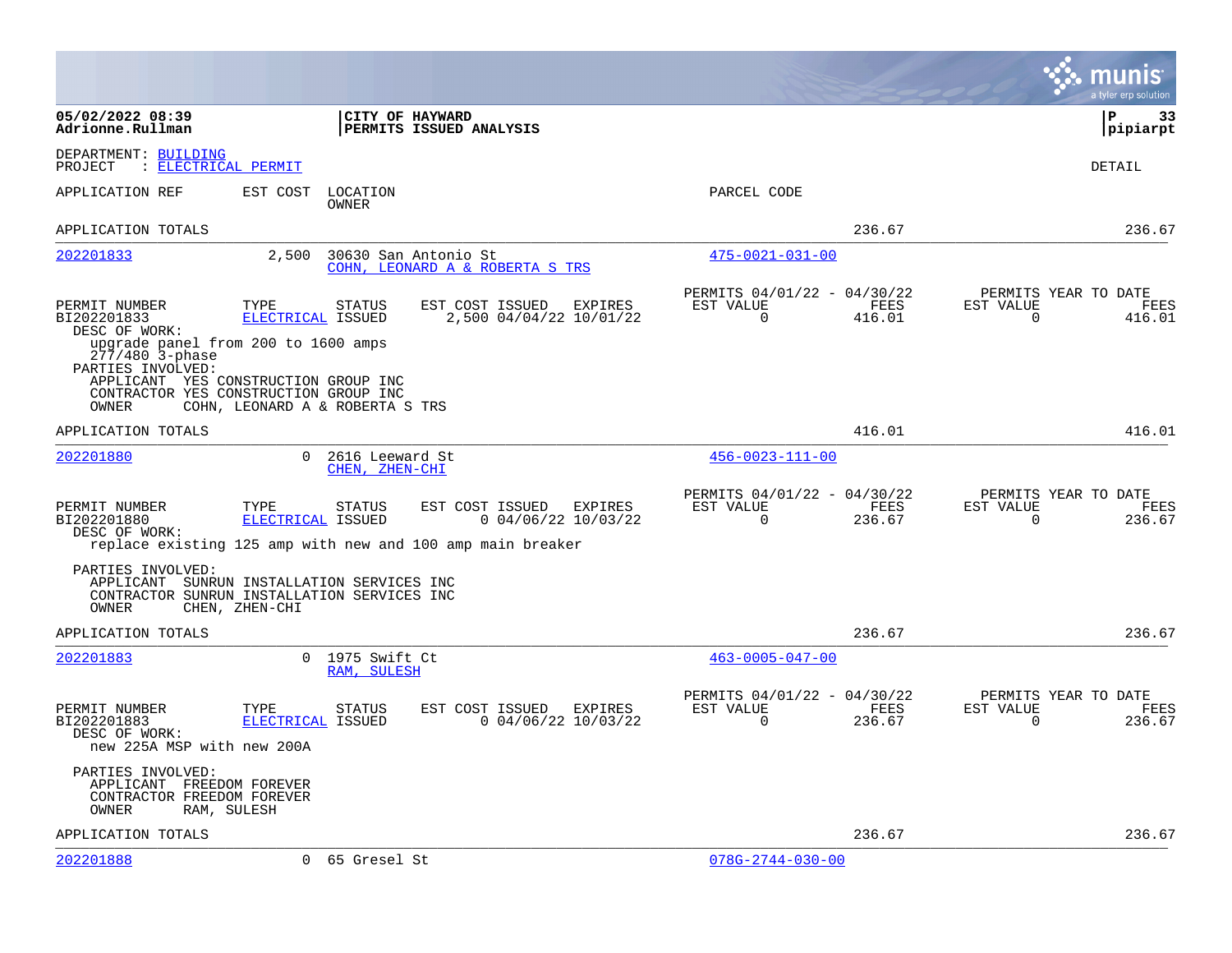|                                                                                                          |                           |                                            |                                                    |                       |                                                      |                |                       | munıs<br>a tyler erp solution          |
|----------------------------------------------------------------------------------------------------------|---------------------------|--------------------------------------------|----------------------------------------------------|-----------------------|------------------------------------------------------|----------------|-----------------------|----------------------------------------|
| 05/02/2022 08:39<br>Adrionne.Rullman                                                                     |                           | MATHEWS, TANNA R                           | CITY OF HAYWARD<br>PERMITS ISSUED ANALYSIS         |                       |                                                      |                |                       | ΙP<br>34<br>pipiarpt                   |
| PERMIT NUMBER                                                                                            | TYPE                      | STATUS                                     | EST COST ISSUED                                    | EXPIRES               | PERMITS 04/01/22 - 04/30/22<br>EST VALUE             | FEES           | EST VALUE             | PERMITS YEAR TO DATE<br>FEES           |
| DEPARTMENT: BUILDING<br>: ELECTRICAL PERMIT<br>PROJECT                                                   |                           |                                            |                                                    |                       |                                                      |                |                       | DETAIL                                 |
| APPLICATION REF                                                                                          |                           | EST COST LOCATION                          |                                                    |                       | PARCEL CODE                                          |                |                       |                                        |
| BI202201888<br>DESC OF WORK:<br>new 200A MSP upgrade                                                     | ELECTRICAL ISSUED         | OWNER                                      |                                                    | $0$ 04/05/22 10/26/22 | $\mathbf 0$                                          | 236.67         | $\mathbf 0$           | 236.67                                 |
| PARTIES INVOLVED:<br>APPLICANT BETTER EARTH ELECTRIC<br>CONTRACTOR BETTER EARTH ELECTRIC<br>OWNER        | MATHEWS, TANNA R          |                                            |                                                    |                       |                                                      |                |                       |                                        |
| APPLICATION TOTALS                                                                                       |                           |                                            |                                                    |                       |                                                      | 236.67         |                       | 236.67                                 |
| 202201895                                                                                                |                           | 5,000 27456 Calaroga Ave<br>NISPEROS, IAIN |                                                    |                       | $455 - 0056 - 005 - 00$                              |                |                       |                                        |
| PERMIT NUMBER<br>BI202201895<br>DESC OF WORK:<br>200 AMP MAIN PANEL UPGRADE - SAME LOCATION              | TYPE<br>ELECTRICAL ISSUED | STATUS                                     | EST COST ISSUED EXPIRES<br>5,000 04/12/22 10/09/22 |                       | PERMITS 04/01/22 - 04/30/22<br>EST VALUE<br>$\Omega$ | FEES<br>236.67 | EST VALUE<br>$\Omega$ | PERMITS YEAR TO DATE<br>FEES<br>236.67 |
| PARTIES INVOLVED:<br>CONTRACTOR PACIFIC COAST HOME SERVICES<br>CONTRACTOR PACIFIC HOME SERVICES<br>OWNER | NISPEROS, IAIN            |                                            |                                                    |                       |                                                      |                |                       |                                        |
| APPLICATION TOTALS                                                                                       |                           |                                            |                                                    |                       |                                                      | 236.67         |                       | 236.67                                 |
| 202201896                                                                                                | $\Omega$                  | 546 Meek Ave                               | SERRATO, ELOY & MARIA A                            |                       | 431-0052-032-01                                      |                |                       |                                        |
| PERMIT NUMBER<br>BI202201896<br>DESC OF WORK:<br>200A MSP upgrade                                        | TYPE<br>ELECTRICAL ISSUED | STATUS                                     | EST COST ISSUED EXPIRES                            | $0$ 04/06/22 10/25/22 | PERMITS 04/01/22 - 04/30/22<br>EST VALUE<br>$\Omega$ | FEES<br>236.67 | EST VALUE<br>$\Omega$ | PERMITS YEAR TO DATE<br>FEES<br>236.67 |
| PARTIES INVOLVED:<br>APPLICANT BETTER EARTH ELECTRIC<br>CONTRACTOR BETTER EARTH ELECTRIC<br>OWNER        | SERRATO, ELOY & MARIA A   |                                            |                                                    |                       |                                                      |                |                       |                                        |
| APPLICATION TOTALS                                                                                       |                           |                                            |                                                    |                       |                                                      | 236.67         |                       | 236.67                                 |
| 202201914                                                                                                |                           | 0 27393 Dobbel Ave<br>SOLOMON LIDIA        |                                                    |                       | $081D-1595-007-00$                                   |                |                       |                                        |
| PERMIT NUMBER                                                                                            | TYPE                      | <b>STATUS</b>                              | EST COST ISSUED                                    | EXPIRES               | PERMITS 04/01/22 - 04/30/22<br>EST VALUE             | FEES           | EST VALUE             | PERMITS YEAR TO DATE<br>FEES           |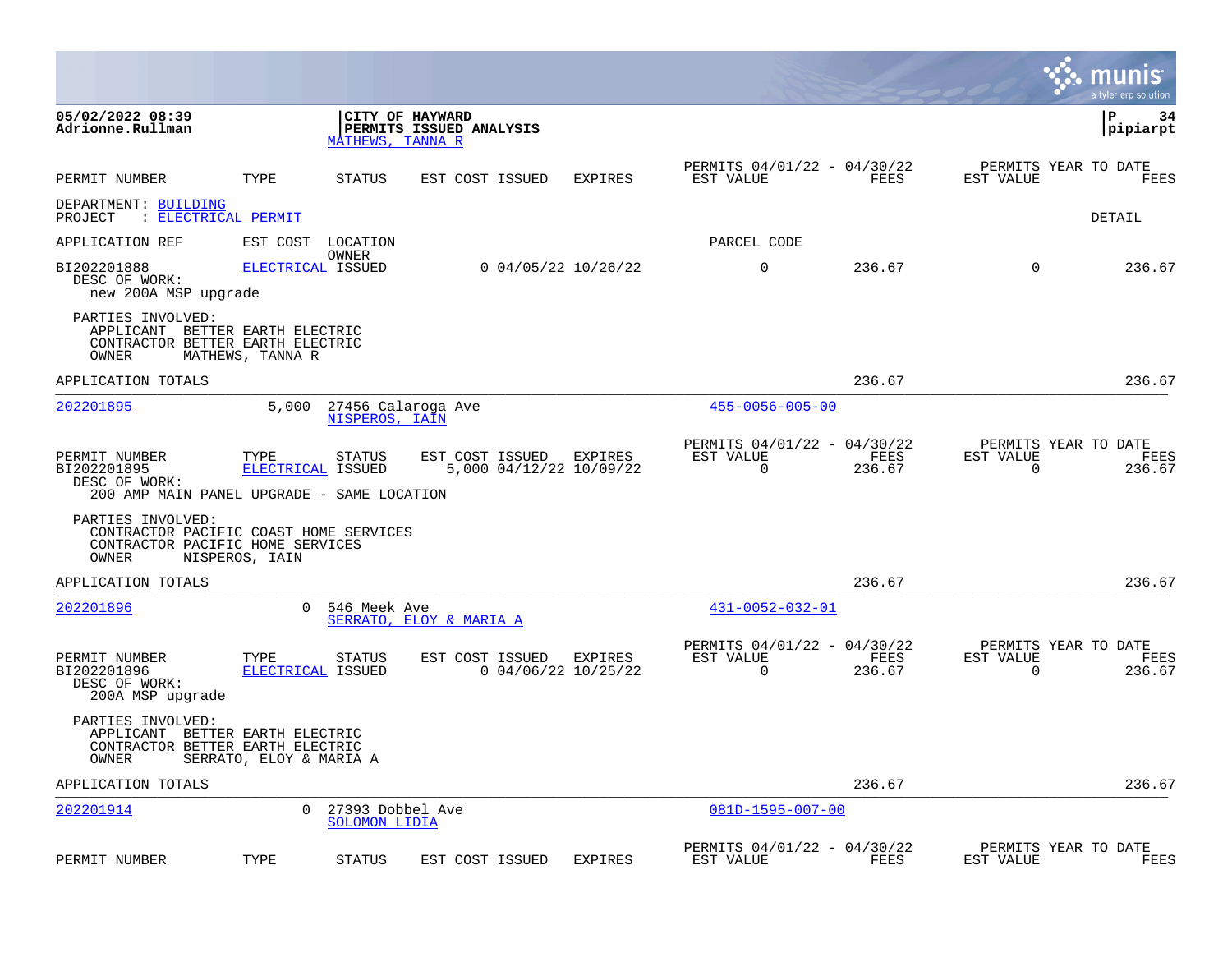|                                                                                  |                                                                                         |                                                       |                                                      |                |                       | a tyler erp solution                   |
|----------------------------------------------------------------------------------|-----------------------------------------------------------------------------------------|-------------------------------------------------------|------------------------------------------------------|----------------|-----------------------|----------------------------------------|
| 05/02/2022 08:39<br>Adrionne.Rullman                                             |                                                                                         | CITY OF HAYWARD<br>PERMITS ISSUED ANALYSIS            |                                                      |                |                       | 35<br>l P<br> pipiarpt                 |
| DEPARTMENT: BUILDING<br>: ELECTRICAL PERMIT<br>PROJECT                           |                                                                                         |                                                       |                                                      |                |                       | <b>DETAIL</b>                          |
| APPLICATION REF                                                                  | EST COST LOCATION<br>OWNER                                                              |                                                       | PARCEL CODE                                          |                |                       |                                        |
| BI202201914<br>DESC OF WORK:                                                     | ELECTRICAL ISSUED<br>METER RESET DUE TO WEATHER HEAD REPLACEMENT/REPAIR                 | $0$ 04/08/22 10/14/22                                 | $\Omega$                                             | 236.67         | $\Omega$              | 236.67                                 |
| PARTIES INVOLVED:<br>CONTRACTOR OWNER/, BUILDER<br>OWNER                         | SOLOMON LIDIA                                                                           |                                                       |                                                      |                |                       |                                        |
| APPLICATION TOTALS                                                               |                                                                                         |                                                       |                                                      | 236.67         |                       | 236.67                                 |
| 202201922                                                                        | 650<br>LIN, MICHAEL                                                                     | 672 Toomey Ter                                        | $465 - 0055 - 990 - 12$                              |                |                       |                                        |
| PERMIT NUMBER<br>BI202201922<br>DESC OF WORK:<br>install new EV charger          | TYPE<br><b>STATUS</b><br>ELECTRICAL COMPLT                                              | EST COST ISSUED EXPIRES<br>650 04/07/22 10/25/22      | PERMITS 04/01/22 - 04/30/22<br>EST VALUE<br>$\Omega$ | FEES<br>236.67 | EST VALUE<br>$\Omega$ | PERMITS YEAR TO DATE<br>FEES<br>236.67 |
| PARTIES INVOLVED:<br>APPLICANT LIN, MICHAEL<br>CONTRACTOR OWNER/BUILDER<br>OWNER | LIN, MICHAEL                                                                            |                                                       |                                                      |                |                       |                                        |
| APPLICATION TOTALS                                                               |                                                                                         |                                                       |                                                      | 236.67         |                       | 236.67                                 |
| 202201972                                                                        | 1,400                                                                                   | 22012 Sevilla Rd 100<br>OROSCO, SHERRY L              | $415 - 0190 - 083 - 00$                              |                |                       |                                        |
| PERMIT NUMBER<br>BI202201972<br>DESC OF WORK:                                    | <b>STATUS</b><br>TYPE<br>ELECTRICAL ISSUED<br>EV charger installation and new sub panel | EST COST ISSUED EXPIRES<br>1,400 04/07/22 10/04/22    | PERMITS 04/01/22 - 04/30/22<br>EST VALUE<br>$\Omega$ | FEES<br>326.34 | EST VALUE<br>$\Omega$ | PERMITS YEAR TO DATE<br>FEES<br>326.34 |
| PARTIES INVOLVED:<br>APPLICANT RAINEY, JEFF<br>CONTRACTOR COIL INC<br>OWNER      | OROSCO, SHERRY L                                                                        |                                                       |                                                      |                |                       |                                        |
| APPLICATION TOTALS                                                               |                                                                                         |                                                       |                                                      | 326.34         |                       | 326.34                                 |
| 202201974                                                                        |                                                                                         | 1,400 22012 Sevilla Rd 101<br>OSTROVSKIY, YEVGENY     | $415 - 0190 - 084 - 00$                              |                |                       |                                        |
| PERMIT NUMBER<br>BI202201974<br>DESC OF WORK:                                    | TYPE<br>STATUS<br>ELECTRICAL ISSUED<br>EV charger installation and new sub panel        | EST COST ISSUED<br>EXPIRES<br>1,400 04/11/22 10/08/22 | PERMITS 04/01/22 - 04/30/22<br>EST VALUE<br>$\Omega$ | FEES<br>326.34 | EST VALUE<br>$\Omega$ | PERMITS YEAR TO DATE<br>FEES<br>326.34 |

PARTIES INVOLVED: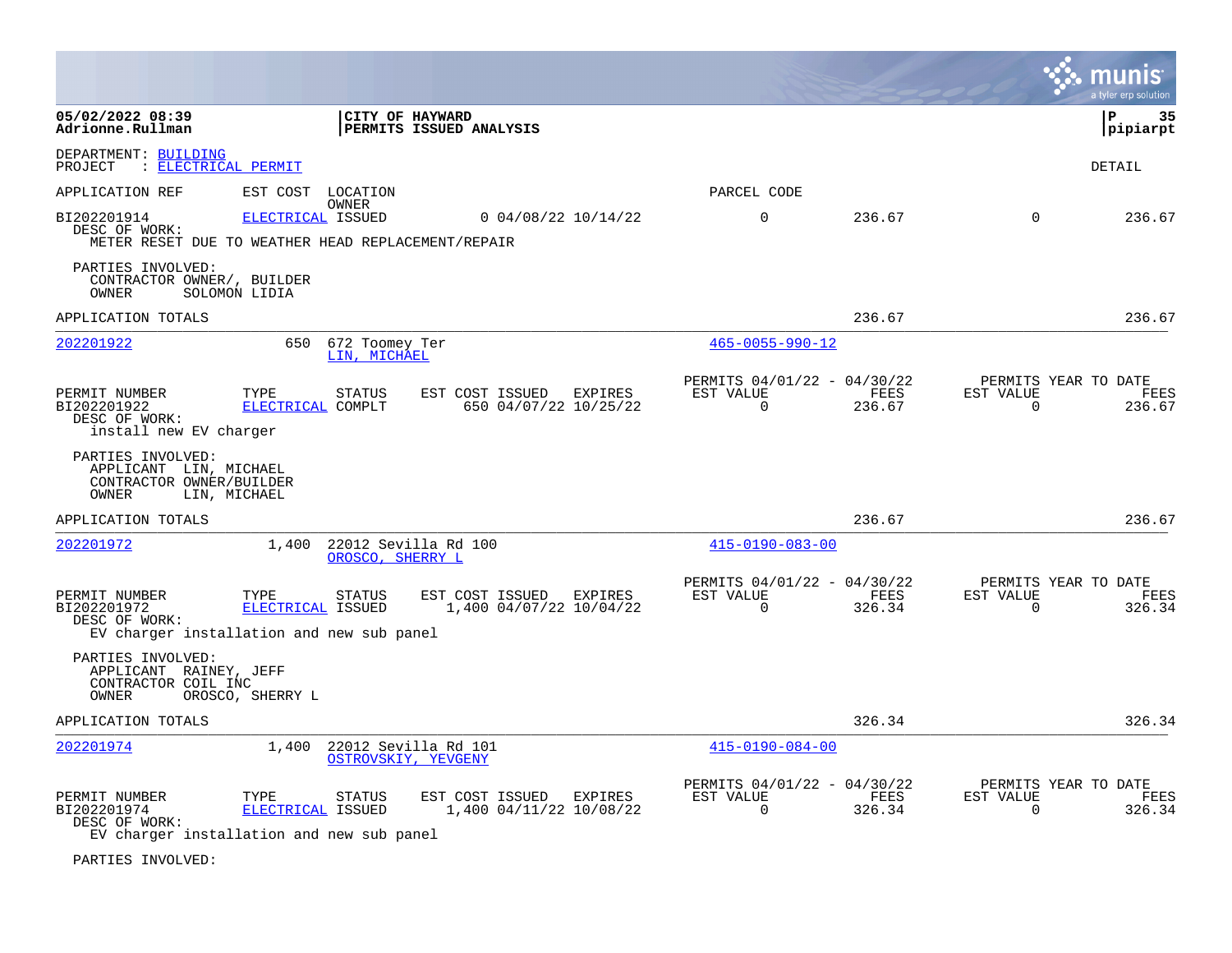|                                                                                                                                  |                                                          |                                            |         |                                                         |                |                                                     | a tyler erp solution  |
|----------------------------------------------------------------------------------------------------------------------------------|----------------------------------------------------------|--------------------------------------------|---------|---------------------------------------------------------|----------------|-----------------------------------------------------|-----------------------|
| 05/02/2022 08:39<br>Adrionne.Rullman                                                                                             | CITY OF HAYWARD                                          | PERMITS ISSUED ANALYSIS                    |         |                                                         |                |                                                     | P<br>36<br> pipiarpt  |
| DEPARTMENT: BUILDING<br>PROJECT<br>: ELECTRICAL PERMIT                                                                           |                                                          |                                            |         |                                                         |                |                                                     | <b>DETAIL</b>         |
| APPLICATION REF<br>EST COST                                                                                                      | LOCATION<br>OWNER                                        |                                            |         | PARCEL CODE                                             |                |                                                     |                       |
| APPLICANT RAINEY, JEFF<br>CONTRACTOR COIL INC<br>OWNER<br>OSTROVSKIY, YEVGENY                                                    |                                                          |                                            |         |                                                         |                |                                                     |                       |
| APPLICATION TOTALS                                                                                                               |                                                          |                                            |         |                                                         | 326.34         |                                                     | 326.34                |
| 202201975                                                                                                                        | 100<br>27106 Columbia Way                                | TELLERIA, STEVE J & CINDY L                |         | $081D - 2085 - 019 - 00$                                |                |                                                     |                       |
| PERMIT NUMBER<br>TYPE<br>BI202201975<br>DESC OF WORK:<br>ELECTRICAL POWER RESTORE                                                | <b>STATUS</b><br>ELECTRICAL COMPLT                       | EST COST ISSUED<br>100 04/11/22 10/20/22   | EXPIRES | PERMITS 04/01/22 - 04/30/22<br>EST VALUE<br>0           | FEES<br>236.67 | PERMITS YEAR TO DATE<br>EST VALUE<br>0              | FEES<br>236.67        |
| PARTIES INVOLVED:<br>APPLICANT STEVE TELLERIA<br>CONTRACTOR OWNER/, BUILDER<br>OWNER                                             | TELLERIA, STEVE J & CINDY L                              |                                            |         |                                                         |                |                                                     |                       |
| APPLICATION TOTALS                                                                                                               |                                                          |                                            |         |                                                         | 236.67         |                                                     | 236.67                |
| 202201998                                                                                                                        | 2,000<br>28041 Fallbrook Dr<br>SANGHA, HARDIP & HARJIT K |                                            |         | $081D - 2088 - 031 - 00$                                |                |                                                     |                       |
| PERMIT NUMBER<br>TYPE<br>BI202201998<br>DESC OF WORK:<br>125 amp main panel upgrade                                              | STATUS<br>ELECTRICAL ISSUED                              | EST COST ISSUED<br>2,000 04/12/22 10/09/22 | EXPIRES | PERMITS 04/01/22 - 04/30/22<br>EST VALUE<br>$\mathbf 0$ | FEES<br>236.67 | PERMITS YEAR TO DATE<br>EST VALUE<br>$\overline{0}$ | <b>FEES</b><br>236.67 |
| PARTIES INVOLVED:<br>APPLICANT PENGUIN HOME SOLUTIONS<br>CONTRACTOR PENGUIN HOME SOLUTIONS<br>OWNER<br>SANGHA, HARDIP & HARJIT K |                                                          |                                            |         |                                                         |                |                                                     |                       |
| APPLICATION TOTALS                                                                                                               |                                                          |                                            |         |                                                         | 236.67         |                                                     | 236.67                |
| 202202009                                                                                                                        | 2,800<br>3495 Skyline Dr                                 | MCGUIRK BERT G/STANFORD PASHA D            |         | $081D - 2088 - 063 - 00$                                |                |                                                     |                       |
| PERMIT NUMBER<br>TYPE<br>BI202202009<br>DESC OF WORK:<br>MAIN PANEL REPLACEMENT 125 AMP TO 125 AMP LIKE FOR LIKE                 | STATUS<br>ELECTRICAL COMPLT                              | EST COST ISSUED<br>2,800 04/18/22 10/28/22 | EXPIRES | PERMITS 04/01/22 - 04/30/22<br>EST VALUE<br>$\mathbf 0$ | FEES<br>236.67 | PERMITS YEAR TO DATE<br>EST VALUE<br>$\mathbf 0$    | <b>FEES</b><br>236.67 |
| PARTIES INVOLVED:<br>APPLICANT<br>COASTWIDE ELECTRIC<br>CONTRACTOR COASTWIDE ELECTRIC<br>OWNER                                   | MCGUIRK BERT G/STANFORD PASHA D                          |                                            |         |                                                         |                |                                                     |                       |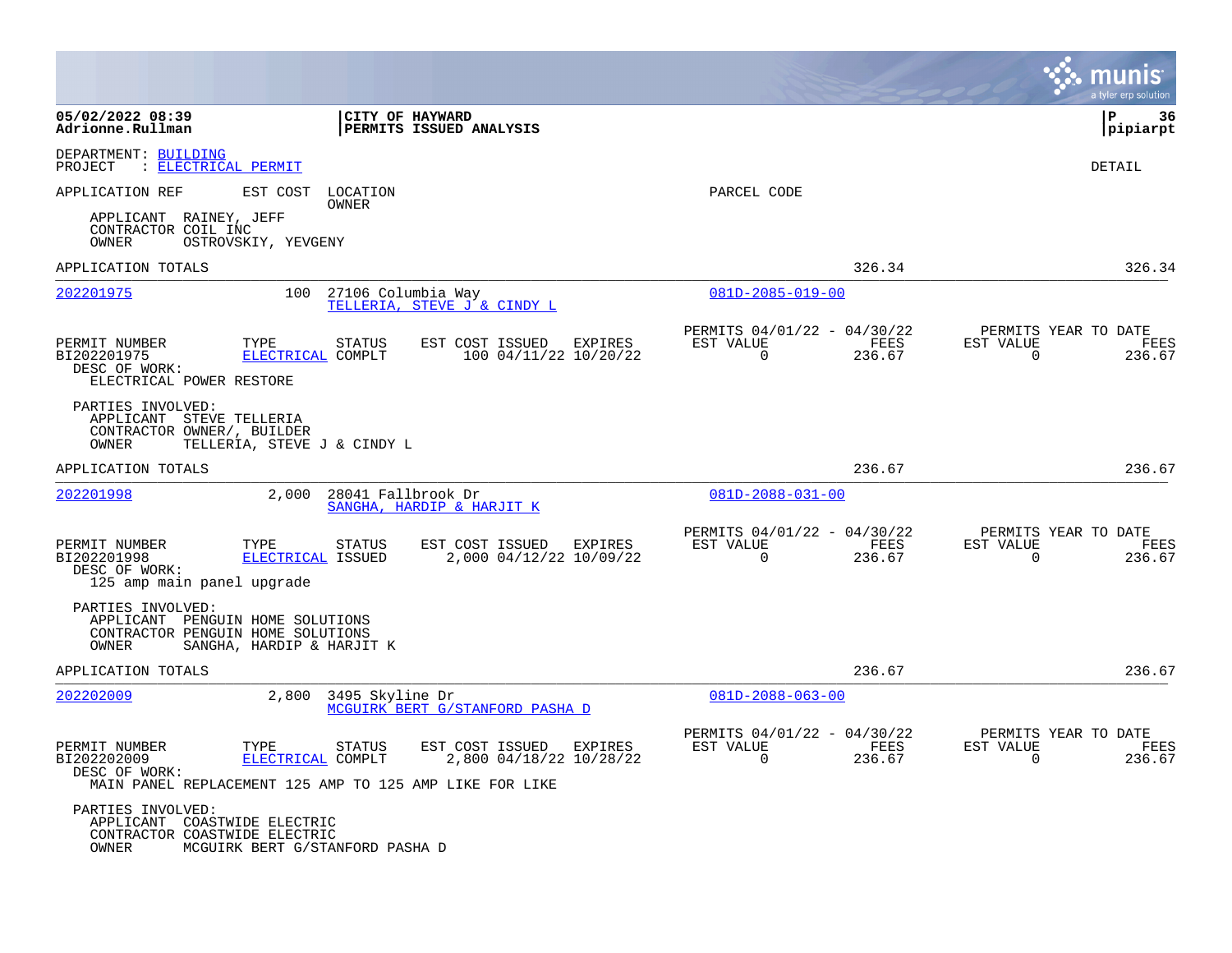|                                                                                                               |                           |                                       |                                                                                                                |                                                         |                | munis<br>a tyler erp solution                                          |
|---------------------------------------------------------------------------------------------------------------|---------------------------|---------------------------------------|----------------------------------------------------------------------------------------------------------------|---------------------------------------------------------|----------------|------------------------------------------------------------------------|
| 05/02/2022 08:39<br>Adrionne.Rullman<br>APPLICATION TOTALS                                                    |                           | CITY OF HAYWARD                       | PERMITS ISSUED ANALYSIS                                                                                        |                                                         | 236.67         | l P<br>37<br> pipiarpt<br>236.67                                       |
| DEPARTMENT: BUILDING<br>PROJECT : ELECTRICAL PERMIT                                                           |                           |                                       |                                                                                                                |                                                         |                | <b>DETAIL</b>                                                          |
| APPLICATION REF                                                                                               | EST COST                  | LOCATION<br>OWNER                     |                                                                                                                | PARCEL CODE                                             |                |                                                                        |
| 202202013                                                                                                     | 12,800                    | 103 Dunfirth Dr<br>DHIR, RAMAN        |                                                                                                                | $085A - 6434 - 991 - 35$                                |                |                                                                        |
| PERMIT NUMBER<br>BI202202013<br>DESC OF WORK:<br>adding energy storage system to existing PV system           | TYPE<br>ELECTRICAL ISSUED | <b>STATUS</b>                         | EST COST ISSUED EXPIRES<br>12,800 04/13/22 10/10/22                                                            | PERMITS 04/01/22 - 04/30/22<br>EST VALUE<br>$\Omega$    | FEES<br>505.68 | PERMITS YEAR TO DATE<br>EST VALUE<br><b>FEES</b><br>$\Omega$<br>505.68 |
| PARTIES INVOLVED:<br>APPLICANT TESLA ENERGY OPERATIONS INC<br>CONTRACTOR TESLA ENERGY OPERATIONS INC<br>OWNER | DHIR, RAMAN               |                                       |                                                                                                                |                                                         |                |                                                                        |
| APPLICATION TOTALS                                                                                            |                           |                                       |                                                                                                                |                                                         | 505.68         | 505.68                                                                 |
| 202202030                                                                                                     |                           | 1,500 22611 Madrone St<br>DAGAN, ELI  |                                                                                                                | $416 - 0150 - 064 - 00$                                 |                |                                                                        |
| PERMIT NUMBER<br>BI202202030<br>DESC OF WORK:<br>UPGRADING THE MAIN PANEL TO A 200AMP PANEL                   | TYPE<br>ELECTRICAL ISSUED | STATUS                                | EST COST ISSUED EXPIRES<br>1,500 04/13/22 10/10/22                                                             | PERMITS 04/01/22 - 04/30/22<br>EST VALUE<br>$\Omega$    | FEES<br>236.67 | PERMITS YEAR TO DATE<br>EST VALUE<br>FEES<br>$\Omega$<br>236.67        |
| PARTIES INVOLVED:<br>APPLICANT MARTINEZ, CLAUDIA<br>CONTRACTOR GMBC CONSTRUCTION<br>OWNER<br>DAGAN, ELI       |                           |                                       |                                                                                                                |                                                         |                |                                                                        |
| APPLICATION TOTALS                                                                                            |                           |                                       |                                                                                                                |                                                         | 236.67         | 236.67                                                                 |
| 202202031                                                                                                     | 250                       | 26835 Gaither Way<br>SALCEDA, IGNACIO |                                                                                                                | $454 - 0060 - 047 - 00$                                 |                |                                                                        |
| PERMIT NUMBER<br>BI202202031<br>DESC OF WORK:                                                                 | TYPE<br>ELECTRICAL ISSUED | <b>STATUS</b>                         | EST COST ISSUED EXPIRES<br>250 04/13/22 10/10/22<br>MOVING AND UPGRADING ELECTRICAL PANEL FROM 30AMP TO 125AMP | PERMITS 04/01/22 - 04/30/22<br>EST VALUE<br>$\mathbf 0$ | FEES<br>236.67 | PERMITS YEAR TO DATE<br>FEES<br>EST VALUE<br>$\mathbf 0$<br>236.67     |
| PARTIES INVOLVED:<br>APPLICANT SALCEDA, IGNACIO<br>CONTRACTOR OWNER/, BUILDER<br>OWNER                        | SALCEDA, IGNACIO          |                                       |                                                                                                                |                                                         |                |                                                                        |
| APPLICATION TOTALS                                                                                            |                           |                                       |                                                                                                                |                                                         | 236.67         | 236.67                                                                 |
| 202202036                                                                                                     | 2,000                     | 935 Malcolm Ln<br>KINGMAN, RYAN       |                                                                                                                | $442 - 0060 - 009 - 00$                                 |                |                                                                        |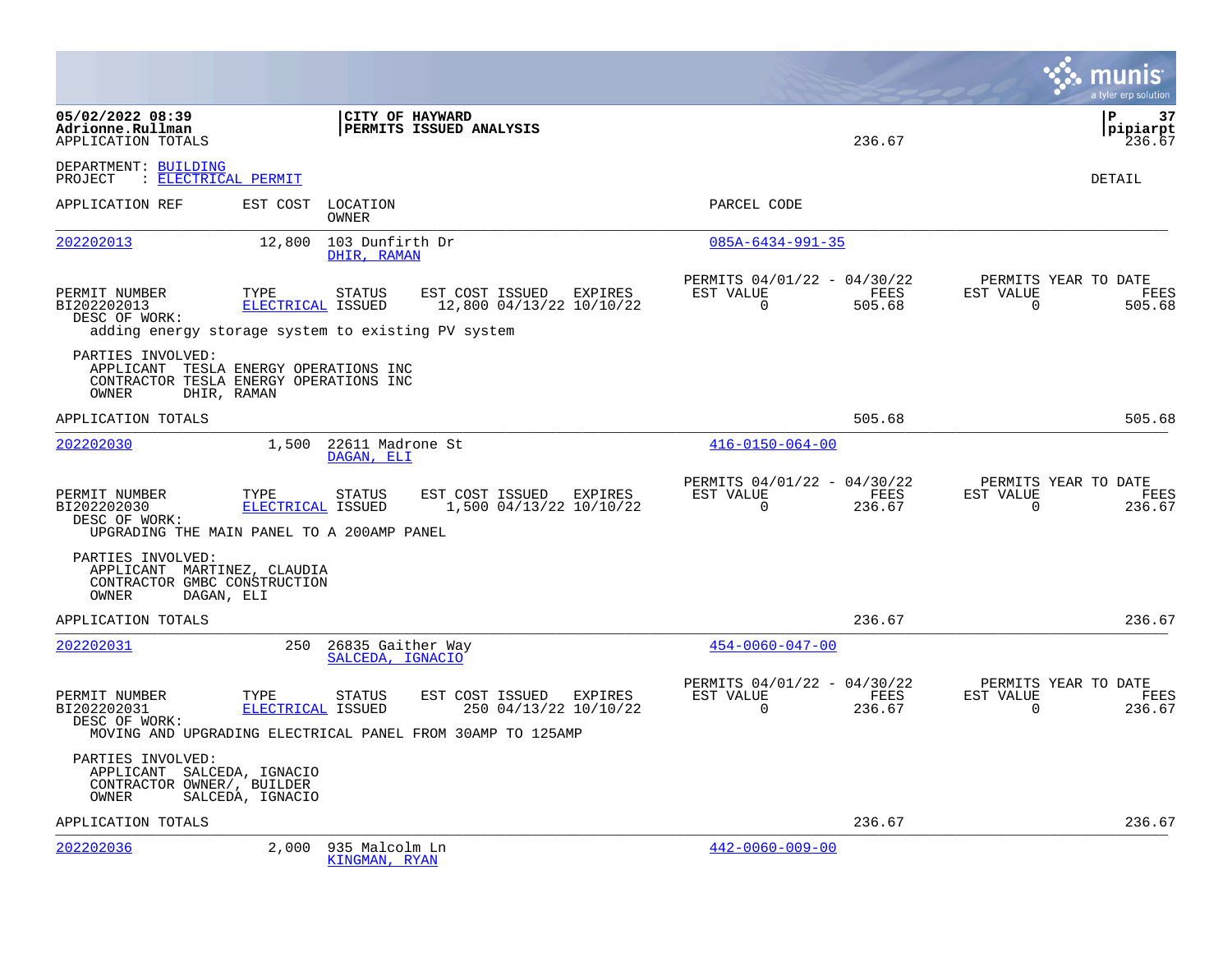|                                                                                                                                |                           |                                        |                                            |                                    |                                                         |                |                       | munis<br>a tyler erp solution          |
|--------------------------------------------------------------------------------------------------------------------------------|---------------------------|----------------------------------------|--------------------------------------------|------------------------------------|---------------------------------------------------------|----------------|-----------------------|----------------------------------------|
| 05/02/2022 08:39<br>Adrionne.Rullman                                                                                           |                           |                                        | CITY OF HAYWARD<br>PERMITS ISSUED ANALYSIS |                                    |                                                         |                |                       | P<br>38<br> pipiarpt                   |
| PERMIT NUMBER                                                                                                                  | TYPE                      | STATUS                                 | EST COST ISSUED                            | <b>EXPIRES</b>                     | PERMITS 04/01/22 - 04/30/22<br>EST VALUE                | FEES           | EST VALUE             | PERMITS YEAR TO DATE<br>FEES           |
| DEPARTMENT: BUILDING<br>PROJECT<br>: ELECTRICAL PERMIT                                                                         |                           |                                        |                                            |                                    |                                                         |                |                       | <b>DETAIL</b>                          |
| APPLICATION REF                                                                                                                | EST COST                  | LOCATION                               |                                            |                                    | PARCEL CODE                                             |                |                       |                                        |
| BI202202036<br>DESC OF WORK:<br>repacle electrical panel                                                                       | ELECTRICAL ISSUED         | OWNER                                  |                                            | 2,000 04/13/22 10/10/22            | $\mathbf 0$                                             | 236.67         | $\mathbf 0$           | 236.67                                 |
| PARTIES INVOLVED:<br>APPLICANT CARDIN, OMAR<br>CONTRACTOR OWNER/BUILDER<br>OWNER                                               | KINGMAN, RYAN             |                                        |                                            |                                    |                                                         |                |                       |                                        |
| APPLICATION TOTALS                                                                                                             |                           |                                        |                                            |                                    |                                                         | 236.67         |                       | 236.67                                 |
| 202202047                                                                                                                      | $\Omega$                  | 24776 Townsend Ave<br>ZHANG, XIAOXIANG |                                            |                                    | $443 - 0035 - 141 - 00$                                 |                |                       |                                        |
| PERMIT NUMBER<br>BI202202047<br>DESC OF WORK:<br>new 100 amp main panel replacement                                            | TYPE<br>ELECTRICAL ISSUED | STATUS                                 | EST COST ISSUED                            | EXPIRES<br>$0$ 04/14/22 10/11/22   | PERMITS 04/01/22 - 04/30/22<br>EST VALUE<br>$\Omega$    | FEES<br>236.37 | EST VALUE<br>$\Omega$ | PERMITS YEAR TO DATE<br>FEES<br>236.37 |
| PARTIES INVOLVED:<br>APPLICANT SUNRUN INSTALLATION SERVICES INC<br>CONTRACTOR SUNRUN INSTALLATION SERVICES INC<br><b>OWNER</b> | ZHANG, XIAOXIANG          |                                        |                                            |                                    |                                                         |                |                       |                                        |
| APPLICATION TOTALS                                                                                                             |                           |                                        |                                            |                                    |                                                         | 236.37         |                       | 236.37                                 |
| 202202055                                                                                                                      | 5,000                     | 26821 Peterman Ave                     | NAIR, VENU S & DEWIKARANI                  |                                    | $455 - 0032 - 056 - 00$                                 |                |                       |                                        |
| PERMIT NUMBER<br>BI202202055<br>DESC OF WORK:<br>MSP upgrade to 125A/100A                                                      | TYPE<br>ELECTRICAL ISSUED | STATUS                                 | EST COST ISSUED                            | EXPIRES<br>5,000 04/14/22 10/11/22 | PERMITS 04/01/22 - 04/30/22<br>EST VALUE<br>0           | FEES<br>236.67 | EST VALUE<br>0        | PERMITS YEAR TO DATE<br>FEES<br>236.67 |
| PARTIES INVOLVED:<br>APPLICANT SOLGEN CONSTRUCTION<br>CONTRACTOR SOLGEN CONSTRUCTION<br>OWNER                                  | NAIR, VENU S & DEWIKARANI |                                        |                                            |                                    |                                                         |                |                       |                                        |
| APPLICATION TOTALS                                                                                                             |                           |                                        |                                            |                                    |                                                         | 236.67         |                       | 236.67                                 |
| 202202066                                                                                                                      | $\Omega$                  | 24768 Townsend Ave<br>TINH DOAN        |                                            |                                    | $443 - 0035 - 142 - 00$                                 |                |                       |                                        |
| PERMIT NUMBER<br>BI202202066                                                                                                   | TYPE<br>ELECTRICAL ISSUED | STATUS                                 | EST COST ISSUED                            | EXPIRES<br>$0$ 04/14/22 10/11/22   | PERMITS 04/01/22 - 04/30/22<br>EST VALUE<br>$\mathbf 0$ | FEES<br>236.67 | EST VALUE<br>0        | PERMITS YEAR TO DATE<br>FEES<br>236.67 |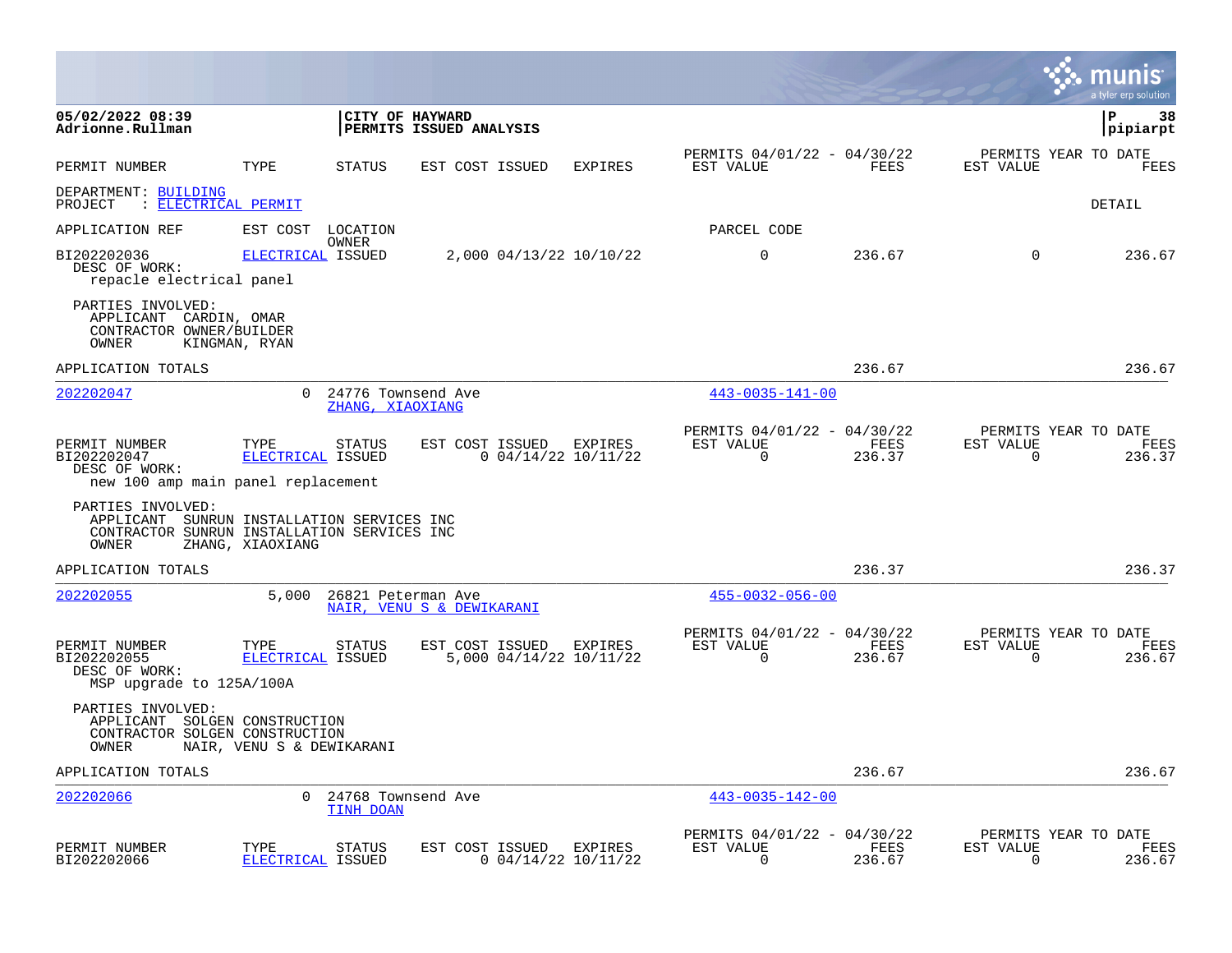|                                                                                                                                          |                                                |                                           |                                                                                                                                                                                    |                                                      |                |                       | a tyler erp solution                          |
|------------------------------------------------------------------------------------------------------------------------------------------|------------------------------------------------|-------------------------------------------|------------------------------------------------------------------------------------------------------------------------------------------------------------------------------------|------------------------------------------------------|----------------|-----------------------|-----------------------------------------------|
| 05/02/2022 08:39<br>Adrionne.Rullman                                                                                                     |                                                | CITY OF HAYWARD                           | PERMITS ISSUED ANALYSIS                                                                                                                                                            |                                                      |                |                       | l P<br>-39<br> pipiarpt                       |
| DEPARTMENT: BUILDING<br>: ELECTRICAL PERMIT<br>PROJECT                                                                                   |                                                |                                           |                                                                                                                                                                                    |                                                      |                |                       | <b>DETAIL</b>                                 |
| APPLICATION REF<br>DESC OF WORK:<br>new 200A/200A upgraded MSP                                                                           | EST COST                                       | LOCATION<br><b>OWNER</b>                  |                                                                                                                                                                                    | PARCEL CODE                                          |                |                       |                                               |
| PARTIES INVOLVED:<br>APPLICANT SCHROEDER, LISA<br>CONTRACTOR SEMPER SOLARIS CONSTRUCTION INC<br>OWNER<br>TINH DOAN                       |                                                |                                           |                                                                                                                                                                                    |                                                      |                |                       |                                               |
| APPLICATION TOTALS                                                                                                                       |                                                |                                           |                                                                                                                                                                                    |                                                      | 236.67         |                       | 236.67                                        |
| 202202074                                                                                                                                | 20,000                                         | 518 Banbury St<br>ZAMECNIK, CRYSTAL       |                                                                                                                                                                                    | $443 - 0055 - 128 - 00$                              |                |                       |                                               |
| PERMIT NUMBER<br>BI202202074<br>DESC OF WORK:<br>PARTIES INVOLVED:<br>APPLICANT TD WEST ELECTRIC<br>CONTRACTOR TD WEST ELECTRIC<br>OWNER | TYPE<br>ELECTRICAL COMPLT<br>ZAMECNIK, CRYSTAL | <b>STATUS</b>                             | EST COST ISSUED<br>EXPIRES<br>20,000 04/14/22 10/27/22<br>200 amp main panel, 100 amp sub panel, new circuits in kitce<br>kitchen, bedroom, garage, rewire house, new smoke alarms | PERMITS 04/01/22 - 04/30/22<br>EST VALUE<br>$\Omega$ | FEES<br>416.01 | EST VALUE<br>0        | PERMITS YEAR TO DATE<br><b>FEES</b><br>416.01 |
| APPLICATION TOTALS                                                                                                                       |                                                |                                           |                                                                                                                                                                                    |                                                      | 416.01         |                       | 416.01                                        |
| 202202137                                                                                                                                |                                                | 4,000 31445 Brae Burn Ave<br>HICKS, SARAH |                                                                                                                                                                                    | $078G - 2741 - 002 - 00$                             |                |                       |                                               |
| PERMIT NUMBER<br>BI202202137<br>DESC OF WORK:<br>UPGRADE OVERHEAD MAIN ELECTRICAL SERVICE TO 125 AMP<br>PARTIES INVOLVED:                | TYPE<br>ELECTRICAL ISSUED                      | <b>STATUS</b>                             | EST COST ISSUED EXPIRES<br>4,000 04/20/22 10/17/22                                                                                                                                 | PERMITS 04/01/22 - 04/30/22<br>EST VALUE<br>$\Omega$ | FEES<br>236.67 | EST VALUE<br>$\Omega$ | PERMITS YEAR TO DATE<br>FEES<br>236.67        |
| APPLICANT GILLS ELECTRIC<br>CONTRACTOR GILLS ELECTRIC<br>HICKS, SARAH<br>OWNER                                                           |                                                |                                           |                                                                                                                                                                                    |                                                      |                |                       |                                               |
| APPLICATION TOTALS                                                                                                                       |                                                |                                           |                                                                                                                                                                                    |                                                      | 236.67         |                       | 236.67                                        |
| 202202140                                                                                                                                | 2,000                                          | 27885 Dolphin Ln<br><b>AWANIT WALIA</b>   |                                                                                                                                                                                    | $455 - 0080 - 026 - 00$                              |                |                       |                                               |
| PERMIT NUMBER<br>BI202202140<br>DESC OF WORK:<br>Service panel upgrade 200amp                                                            | TYPE<br>ELECTRICAL ISSUED                      | <b>STATUS</b>                             | EST COST ISSUED<br>EXPIRES<br>2,000 04/19/22 10/20/22                                                                                                                              | PERMITS 04/01/22 - 04/30/22<br>EST VALUE<br>$\Omega$ | FEES<br>236.67 | EST VALUE<br>$\Omega$ | PERMITS YEAR TO DATE<br>FEES<br>236.67        |

PARTIES INVOLVED: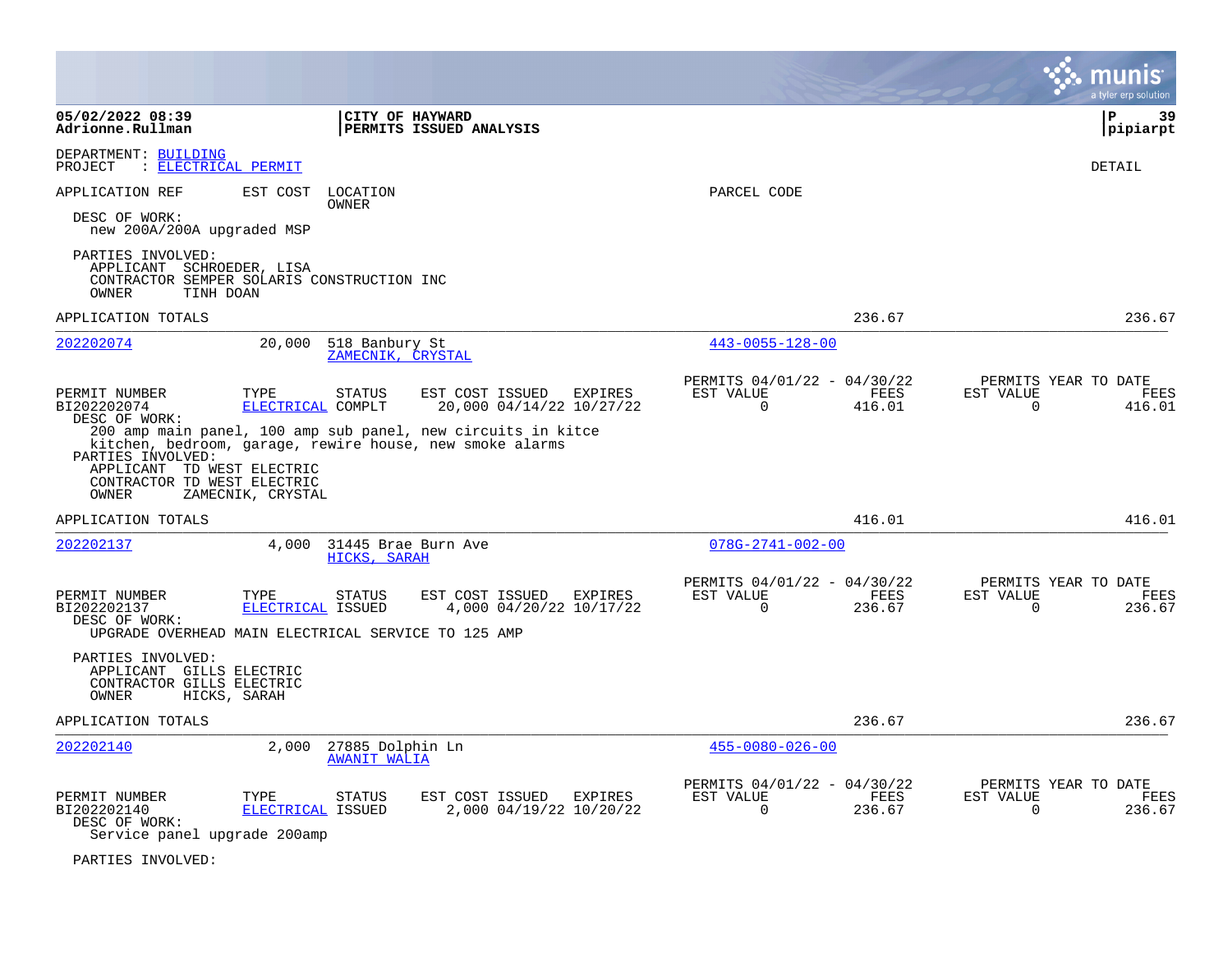|                                                                                       |                                                                                                            |                                                       |                                                            |                | a tyler erp solution                                               |
|---------------------------------------------------------------------------------------|------------------------------------------------------------------------------------------------------------|-------------------------------------------------------|------------------------------------------------------------|----------------|--------------------------------------------------------------------|
| 05/02/2022 08:39<br>Adrionne.Rullman                                                  |                                                                                                            | CITY OF HAYWARD<br>PERMITS ISSUED ANALYSIS            |                                                            |                | ΙP<br>40<br> pipiarpt                                              |
| DEPARTMENT: BUILDING<br>: ELECTRICAL PERMIT<br>PROJECT                                |                                                                                                            |                                                       |                                                            |                | DETAIL                                                             |
| APPLICATION REF                                                                       | EST COST<br>LOCATION<br>OWNER                                                                              |                                                       | PARCEL CODE                                                |                |                                                                    |
| APPLICANT AWANIT WALIA<br>CONTRACTOR OWNER/, BUILDER<br>AWANIT WALIA<br>OWNER         |                                                                                                            |                                                       |                                                            |                |                                                                    |
| APPLICATION TOTALS                                                                    |                                                                                                            |                                                       |                                                            | 236.67         | 236.67                                                             |
| 202202144                                                                             | 7,500<br>DP VENTURES LLC                                                                                   | 22301 Foothill Blvd                                   | $428 - 0026 - 004 - 00$                                    |                |                                                                    |
| PERMIT NUMBER<br>BI202202144<br>DESC OF WORK:                                         | TYPE<br>STATUS<br>ELECTRICAL ISSUED                                                                        | EST COST ISSUED<br>EXPIRES<br>7,500 04/19/22 10/16/22 | PERMITS 04/01/22 - 04/30/22<br>EST VALUE<br>$\Omega$       | FEES<br>890.34 | PERMITS YEAR TO DATE<br>EST VALUE<br>FEES<br>$\Omega$<br>890.34    |
|                                                                                       | one set of internally illuminated channel letter sign                                                      |                                                       |                                                            |                |                                                                    |
| PARTIES INVOLVED:<br>OWNER                                                            | APPLICANT ARCHITECTUAL DESIGN & SIGNS INC<br>CONTRACTOR ARCHITECTUAL DESIGN & SIGNS INC<br>DP VENTURES LLC |                                                       |                                                            |                |                                                                    |
| APPLICATION TOTALS                                                                    |                                                                                                            |                                                       |                                                            | 890.34         | 890.34                                                             |
| 202202152                                                                             | $\Omega$<br>28685 Harvey Ave                                                                               | PRASAD, REETA P & SWAMI RODNEY                        | $464 - 0060 - 105 - 00$                                    |                |                                                                    |
| PERMIT NUMBER<br>BI202202152<br>DESC OF WORK:<br>225A MSP upgrade                     | TYPE<br>STATUS<br>ELECTRICAL ISSUED                                                                        | EST COST ISSUED EXPIRES<br>$0$ 04/19/22 10/16/22      | PERMITS 04/01/22 - 04/30/22<br>EST VALUE<br>$\mathbf 0$    | FEES<br>236.67 | PERMITS YEAR TO DATE<br>EST VALUE<br>FEES<br>$\mathbf 0$<br>236.67 |
| PARTIES INVOLVED:<br>APPLICANT SOLAR OPTIMUM<br>CONTRACTOR SOLAR OPTIMUM<br>OWNER     | PRASAD, REETA P & SWAMI RODNEY                                                                             |                                                       |                                                            |                |                                                                    |
| APPLICATION TOTALS                                                                    |                                                                                                            |                                                       |                                                            | 236.67         | 236.67                                                             |
| 202202164                                                                             | 3,500 31541 Medinah St<br><b>GUARINA, RACHEL</b>                                                           |                                                       | $078G - 2738 - 024 - 00$                                   |                |                                                                    |
| PERMIT NUMBER<br>BI202202164<br>DESC OF WORK:                                         | TYPE<br><b>STATUS</b><br>ELECTRICAL ISSUED<br>PANEL UPGRADE FROM 50 AMP TO 100 AMP                         | EXPIRES<br>EST COST ISSUED<br>3,500 04/20/22 10/25/22 | PERMITS 04/01/22 - 04/30/22<br>EST VALUE<br>$\overline{0}$ | FEES<br>236.67 | PERMITS YEAR TO DATE<br>EST VALUE<br>FEES<br>$\mathbf 0$<br>236.67 |
| PARTIES INVOLVED:<br>APPLICANT GUARINA, RACHEL<br>CONTRACTOR OWNER/, BUILDER<br>OWNER | GUARINA, RACHEL                                                                                            |                                                       |                                                            |                |                                                                    |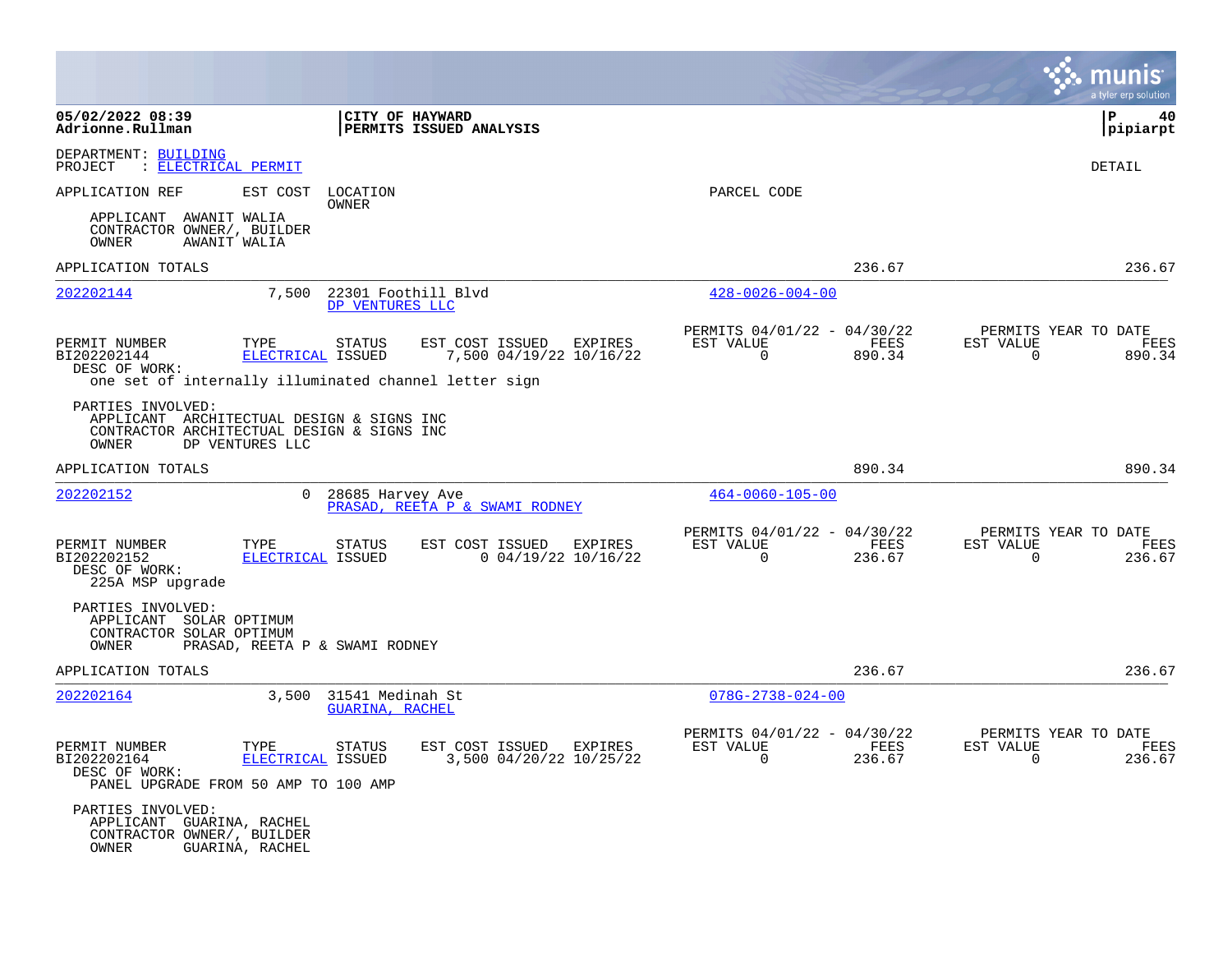|                                                                                                                            |                                                                                                                                                                    |                                                        |                                                                        | a tyler erp solution                                                           |
|----------------------------------------------------------------------------------------------------------------------------|--------------------------------------------------------------------------------------------------------------------------------------------------------------------|--------------------------------------------------------|------------------------------------------------------------------------|--------------------------------------------------------------------------------|
| 05/02/2022 08:39<br>Adrionne.Rullman<br>APPLICATION TOTALS                                                                 |                                                                                                                                                                    | CITY OF HAYWARD<br>PERMITS ISSUED ANALYSIS             | 236.67                                                                 | l P<br>41<br> pipiarpt<br>236.67                                               |
| DEPARTMENT: BUILDING<br>: ELECTRICAL PERMIT<br>PROJECT                                                                     |                                                                                                                                                                    |                                                        |                                                                        | DETAIL                                                                         |
| APPLICATION REF                                                                                                            | EST COST<br>LOCATION<br>OWNER                                                                                                                                      |                                                        | PARCEL CODE                                                            |                                                                                |
| 202202219                                                                                                                  | 90,000                                                                                                                                                             | 24900 Santa Clara St<br>AMFP IV JACKSON FLATS LLC      | $443 - 0040 - 088 - 04$                                                |                                                                                |
| PERMIT NUMBER<br>BI202202219<br>DESC OF WORK:                                                                              | TYPE<br><b>STATUS</b><br>ELECTRICAL ISSUED                                                                                                                         | EST COST ISSUED<br>EXPIRES<br>90,000 04/25/22 10/28/22 | PERMITS 04/01/22 - 04/30/22<br>EST VALUE<br>$\Omega$<br>236.67         | PERMITS YEAR TO DATE<br><b>FEES</b><br>FEES<br>EST VALUE<br>$\Omega$<br>236.67 |
| fire damage repair<br>PARTIES INVOLVED:<br>OWNER                                                                           | meter release. seperate building permit will be issued for<br>APPLICANT FIRST ONSITE/INTERSTATE<br>CONTRACTOR FIRST ONSITE/INTERSTATE<br>AMFP IV JACKSON FLATS LLC |                                                        |                                                                        |                                                                                |
| APPLICATION TOTALS                                                                                                         |                                                                                                                                                                    |                                                        | 236.67                                                                 | 236.67                                                                         |
| 202202221                                                                                                                  | 1,500<br>2472 Whipple Rd B                                                                                                                                         | HAYWARD, PROPERTIES LLC                                | $475 - 0170 - 002 - 16$                                                |                                                                                |
| PERMIT NUMBER<br>BI202202221<br>DESC OF WORK:<br>PARTIES INVOLVED:<br>APPLICANT BRUNELLE, RICH<br>CONTRACTOR A-ACE SIGN CO | TYPE<br><b>STATUS</b><br>ELECTRICAL ISSUED<br>install sinage to face of building & monument for UPS<br>store, face lit channel letters. monumnet insert panel      | EST COST ISSUED<br>EXPIRES<br>1,500 04/25/22 10/22/22  | PERMITS 04/01/22 - 04/30/22<br>EST VALUE<br>FEES<br>736.88<br>$\Omega$ | PERMITS YEAR TO DATE<br>EST VALUE<br><b>FEES</b><br>736.88<br>$\Omega$         |
| OWNER<br>APPLICATION TOTALS                                                                                                | HAYWARD, PROPERTIES LLC                                                                                                                                            |                                                        | 736.88                                                                 | 736.88                                                                         |
| 202202222                                                                                                                  | 2,500<br>3479 Skyline Dr<br>LEE BRETT C                                                                                                                            |                                                        | $081D - 2088 - 067 - 00$                                               |                                                                                |
| PERMIT NUMBER<br>BI202202222<br>DESC OF WORK:                                                                              | TYPE<br>STATUS<br>ELECTRICAL ISSUED                                                                                                                                | EST COST ISSUED<br>EXPIRES<br>2,500 04/25/22 10/28/22  | PERMITS 04/01/22 - 04/30/22<br>EST VALUE<br>0<br>236.67                | PERMITS YEAR TO DATE<br>FEES<br>FEES<br>EST VALUE<br>236.67<br>0               |
| solar ready panel<br>PARTIES INVOLVED:<br>OWNER                                                                            | upgrade existing 100 amp main panel to a 100 amp<br>APPLICANT VEGA ELECTRIC SERVICES<br>CONTRACTOR VEGA ELECTRIC SERVICES<br>LEE BRETT C                           |                                                        |                                                                        |                                                                                |
| APPLICATION TOTALS                                                                                                         |                                                                                                                                                                    |                                                        | 236.67                                                                 | 236.67                                                                         |
| 202202224                                                                                                                  | 500                                                                                                                                                                | 30468 Prestwick Ave<br>CHADHA ISMEET S & RAJINDER      | $078G - 2695 - 005 - 00$                                               |                                                                                |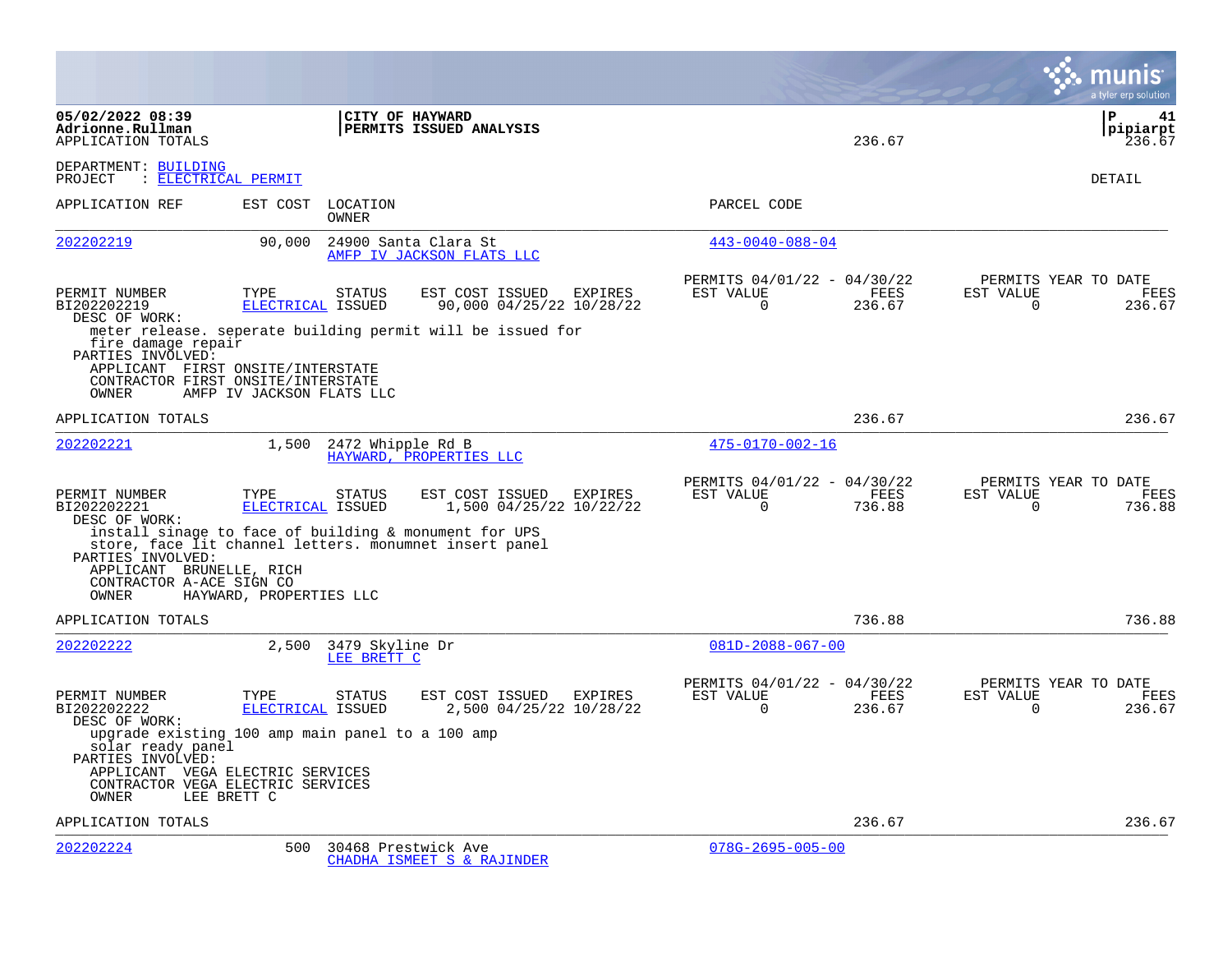|                                                                                                                                                                                                                           |                                                            |                                         |                                                    |         |                                                         |                |                                                  | a tyler erp solution |
|---------------------------------------------------------------------------------------------------------------------------------------------------------------------------------------------------------------------------|------------------------------------------------------------|-----------------------------------------|----------------------------------------------------|---------|---------------------------------------------------------|----------------|--------------------------------------------------|----------------------|
| 05/02/2022 08:39<br>Adrionne.Rullman                                                                                                                                                                                      |                                                            | <b>CITY OF HAYWARD</b>                  | <b>PERMITS ISSUED ANALYSIS</b>                     |         |                                                         |                |                                                  | P<br>42<br>pipiarpt  |
| PERMIT NUMBER                                                                                                                                                                                                             | TYPE                                                       | STATUS                                  | EST COST ISSUED                                    | EXPIRES | PERMITS 04/01/22 - 04/30/22<br>EST VALUE                | FEES           | PERMITS YEAR TO DATE<br>EST VALUE                | FEES                 |
| DEPARTMENT: BUILDING<br>: ELECTRICAL PERMIT<br>PROJECT                                                                                                                                                                    |                                                            |                                         |                                                    |         |                                                         |                |                                                  | DETAIL               |
| APPLICATION REF                                                                                                                                                                                                           | EST COST                                                   | LOCATION                                |                                                    |         | PARCEL CODE                                             |                |                                                  |                      |
| BI202202224<br>DESC OF WORK:<br>elecrtical breaker panel                                                                                                                                                                  | ELECTRICAL ISSUED                                          | OWNER                                   | 500 04/25/22 10/22/22                              |         | $\mathbf 0$                                             | 236.67         | $\Omega$                                         | 236.67               |
| PARTIES INVOLVED:<br>APPLICANT CHADHA ISMEET S & RAJINDER<br>CONTRACTOR OWNER/BUILDER<br>OWNER                                                                                                                            | CHADHA ISMEET S & RAJINDER                                 |                                         |                                                    |         |                                                         |                |                                                  |                      |
| APPLICATION TOTALS                                                                                                                                                                                                        |                                                            |                                         |                                                    |         |                                                         | 236.67         |                                                  | 236.67               |
| 202202241                                                                                                                                                                                                                 | 2,000                                                      | 26653 Jamaica Ln                        | HERPE, WALTER M & WANDA E TRS                      |         | $456 - 0008 - 084 - 00$                                 |                |                                                  |                      |
| PERMIT NUMBER<br>BI202202241<br>DESC OF WORK:<br>SERVICE PANEL UPGRADE TO 200 AMPS<br>(THIS IS IN CONJUNCTION WITH PERMIT 202104826).<br>PARTIES INVOLVED:<br>CONTRACTOR GOLDBAR BUILDERS LLC<br>OWNER                    | TYPE<br>ELECTRICAL ISSUED<br>HERPE, WALTER M & WANDA E TRS | STATUS                                  | EST COST ISSUED<br>2,000 04/28/22 10/25/22         | EXPIRES | PERMITS 04/01/22 - 04/30/22<br>EST VALUE<br>$\Omega$    | FEES<br>236.67 | PERMITS YEAR TO DATE<br>EST VALUE<br>$\Omega$    | FEES<br>236.67       |
| APPLICATION TOTALS                                                                                                                                                                                                        |                                                            |                                         |                                                    |         |                                                         | 236.67         |                                                  | 236.67               |
| 202202280                                                                                                                                                                                                                 | 2,500                                                      | 27500 Tampa Ave 84<br>REMAE FUND #1 LLC |                                                    |         | $453 - 0075 - 007 - 00$                                 |                |                                                  |                      |
| PERMIT NUMBER<br>BI202202280<br>DESC OF WORK:<br>relocate house panel from closet to hallway install three<br>electric heaters<br>PARTIES INVOLVED:<br>APPLICANT BRIGHT ELECTRICS<br>CONTRACTOR BRIGHT ELECTRICS<br>OWNER | TYPE<br>ELECTRICAL ISSUED<br>REMAE FUND #1 LLC             | <b>STATUS</b>                           | EST COST ISSUED EXPIRES<br>2,500 04/26/22 10/29/22 |         | PERMITS 04/01/22 - 04/30/22<br>EST VALUE<br>$\Omega$    | FEES<br>421.50 | PERMITS YEAR TO DATE<br>EST VALUE<br>$\Omega$    | FEES<br>421.50       |
| APPLICATION TOTALS                                                                                                                                                                                                        |                                                            |                                         |                                                    |         |                                                         | 421.50         |                                                  | 421.50               |
| 202202306                                                                                                                                                                                                                 | 1,400                                                      | 377 Tippecanoe Ave<br>RANGEL, OMAR      |                                                    |         | $078G - 2775 - 010 - 00$                                |                |                                                  |                      |
| PERMIT NUMBER<br>BI202202306<br>DESC OF WORK:                                                                                                                                                                             | TYPE<br>ELECTRICAL ISSUED                                  | <b>STATUS</b>                           | EST COST ISSUED EXPIRES<br>1,400 04/28/22 10/25/22 |         | PERMITS 04/01/22 - 04/30/22<br>EST VALUE<br>$\mathbf 0$ | FEES<br>236.67 | PERMITS YEAR TO DATE<br>EST VALUE<br>$\mathbf 0$ | FEES<br>236.67       |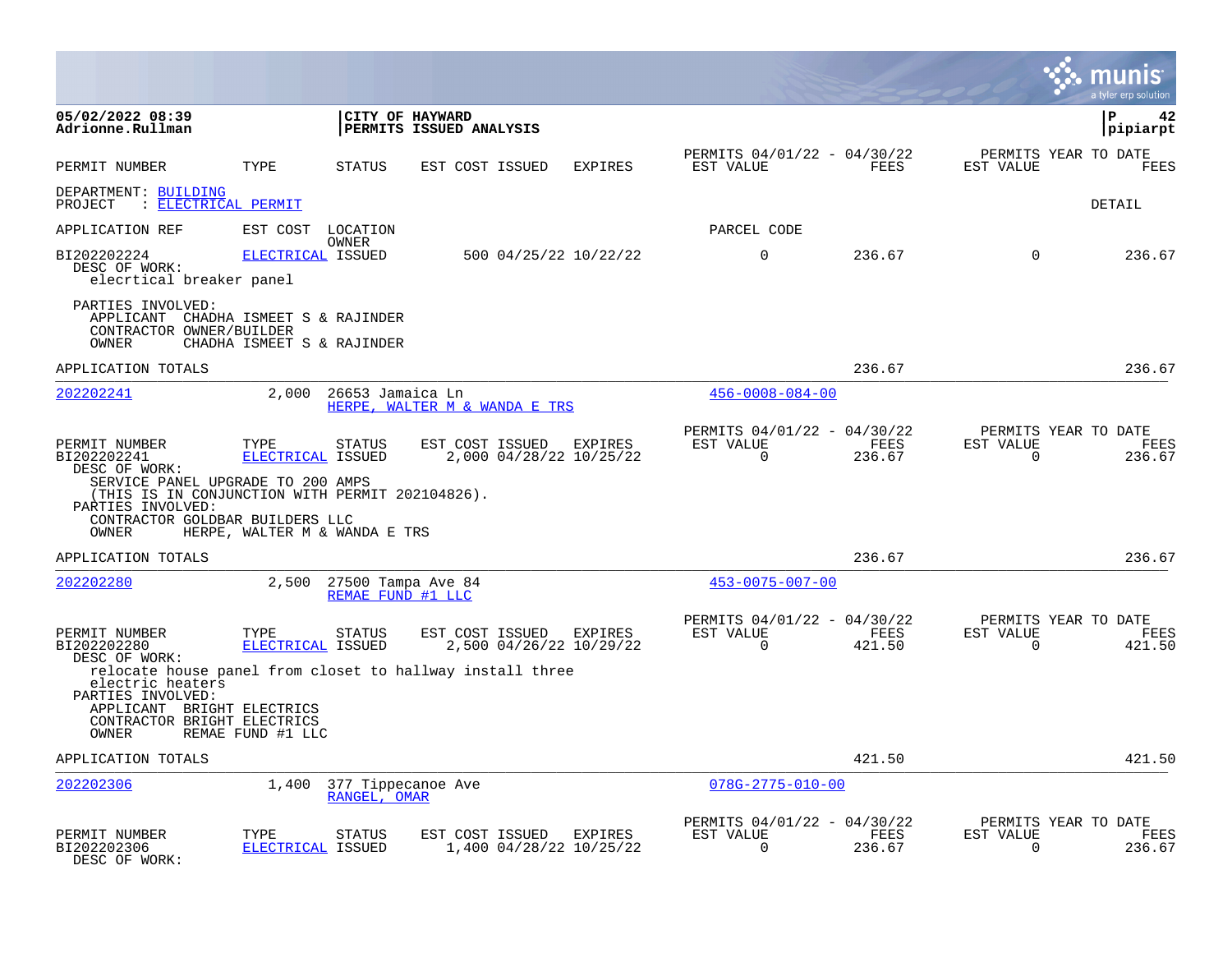|                                                                                                                                  |                      | $\boldsymbol{\ddot{\cdot}}$ . munis $\boldsymbol{\dot{\cdot}}$<br>a tyler erp solution |
|----------------------------------------------------------------------------------------------------------------------------------|----------------------|----------------------------------------------------------------------------------------|
| 05/02/2022 08:39<br>CITY OF HAYWARD<br>Adrionne.Rullman<br>PERMITS ISSUED ANALYSIS<br>UPGRADE ELECTRICAL METER PANEL TO 200 AMPS |                      | 43<br>P<br>pipiarpt                                                                    |
| DEPARTMENT: BUILDING<br>PROJECT<br>: ELECTRICAL PERMIT                                                                           |                      | DETAIL                                                                                 |
| APPLICATION REF<br>EST COST<br>LOCATION<br>OWNER<br>PARTIES INVOLVED:<br>CONTRACTOR OWNER/, BUILDER<br>OWNER<br>RANGEL, OMAR     | PARCEL CODE          |                                                                                        |
| APPLICATION TOTALS<br>PROJECT TOTALS                                                                                             | 236.67<br>14, 125.30 | 236.67<br>14, 125.30<br>0                                                              |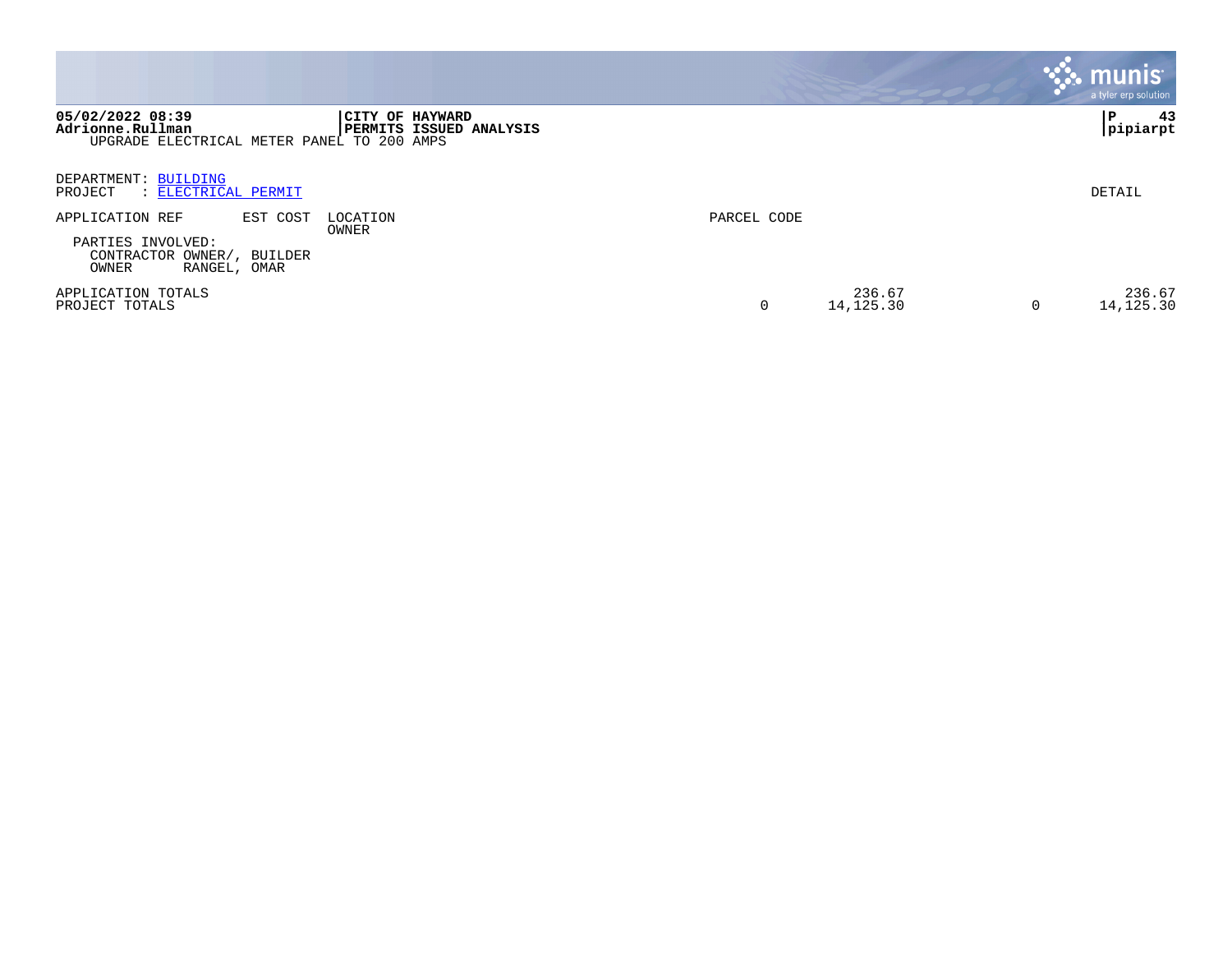|                                                                                                                                         |                                                                 |                                                                                                                                                                                      |                                                      |                      |                | <b>munis</b><br>a tyler erp solution     |
|-----------------------------------------------------------------------------------------------------------------------------------------|-----------------------------------------------------------------|--------------------------------------------------------------------------------------------------------------------------------------------------------------------------------------|------------------------------------------------------|----------------------|----------------|------------------------------------------|
| 05/02/2022 08:39<br>Adrionne.Rullman                                                                                                    |                                                                 | <b>CITY OF HAYWARD</b><br>PERMITS ISSUED ANALYSIS                                                                                                                                    |                                                      |                      |                | P<br>44<br>pipiarpt                      |
| DEPARTMENT: BUILDING<br>PROJECT                                                                                                         | : EOUIPMENT INSTALLATION                                        |                                                                                                                                                                                      |                                                      |                      |                | DETAIL                                   |
| APPLICATION REF                                                                                                                         | EST COST<br>LOCATION<br>OWNER                                   |                                                                                                                                                                                      | PARCEL CODE                                          |                      |                |                                          |
| 202201382                                                                                                                               | 25,000<br>DGP, ASSOCIATES                                       | 30977 San Antonio St                                                                                                                                                                 | $475 - 0031 - 003 - 00$                              |                      |                |                                          |
| PERMIT NUMBER<br>BI202201382<br>DESC OF WORK:<br>PARTIES INVOLVED:<br>APPLICANT<br>HUSSEY, TED<br>CONTRACTOR MARINA MECHANICAL<br>OWNER | STATUS<br>TYPE<br>ISSUED<br><b>EOUIPMENT</b><br>DGP, ASSOCIATES | EST COST ISSUED<br>EXPIRES<br>25,000 04/21/22 10/18/22<br>REMOVE (1)10-TON PACKAGE GAS HEAT ELECT. COOLING HVAC UNIT.<br>REPLACE W/ (1) 10-TON PACKAGE GAS HEAT ELECTRC COOLING UNIT | PERMITS 04/01/22 - 04/30/22<br>EST VALUE<br>$\Omega$ | FEES<br>2,261.37     | EST VALUE<br>O | PERMITS YEAR TO DATE<br>FEES<br>2,261.37 |
| APPLICATION TOTALS<br>PROJECT TOTALS                                                                                                    |                                                                 |                                                                                                                                                                                      | 0                                                    | 2,261.37<br>2,261.37 | $\Omega$       | 2,261.37<br>2,261.37                     |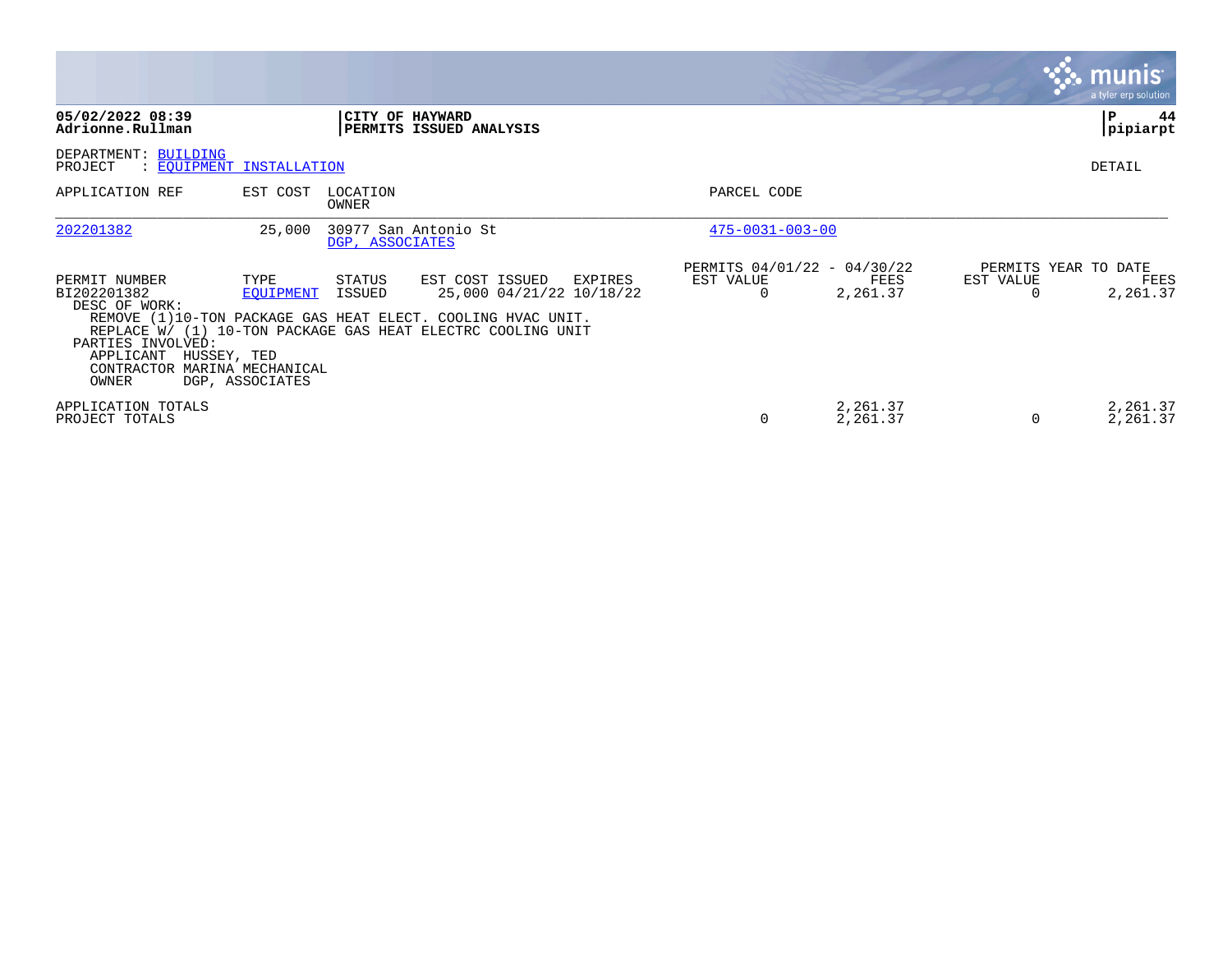|                                                                     |                               |                   |                               |         |                                               |                  |                | <b>munis</b><br>a tyler erp solution   |
|---------------------------------------------------------------------|-------------------------------|-------------------|-------------------------------|---------|-----------------------------------------------|------------------|----------------|----------------------------------------|
| 05/02/2022 08:39<br>Adrionne.Rullman                                |                               | CITY OF HAYWARD   | PERMITS ISSUED ANALYSIS       |         |                                               |                  |                | 45<br>l P<br> pipiarpt                 |
| DEPARTMENT: BUILDING<br>PROJECT<br>: PROPERTY SURVEY                |                               |                   |                               |         |                                               |                  |                | DETAIL                                 |
| APPLICATION REF                                                     | EST COST                      | LOCATION<br>OWNER |                               |         | PARCEL CODE                                   |                  |                |                                        |
| 202202160                                                           | $\overline{0}$                | SI SVYL3 LLC      | 26046 Eden Landing Rd 5       |         | $461 - 0085 - 017 - 00$                       |                  |                |                                        |
| PERMIT NUMBER<br>BI202202160<br>DESC OF WORK:<br>FIRE DAMAGE SURVEY | TYPE<br><b>BFS</b>            | STATUS<br>COMPLT  | EST COST ISSUED<br>0.04/20/22 | EXPIRES | PERMITS 04/01/22 - 04/30/22<br>EST VALUE<br>0 | FEES<br>588.00   | EST VALUE<br>0 | PERMITS YEAR TO DATE<br>FEES<br>588.00 |
| PARTIES INVOLVED:<br>APPLICANT<br>CONTRACTOR TRUONG, HENRY<br>OWNER | TRUONG, HENRY<br>SI SVYL3 LLC |                   |                               |         |                                               |                  |                |                                        |
| APPLICATION TOTALS<br>PROJECT TOTALS                                |                               |                   |                               |         | $\Omega$                                      | 588.00<br>588.00 | $\Omega$       | 588.00<br>588.00                       |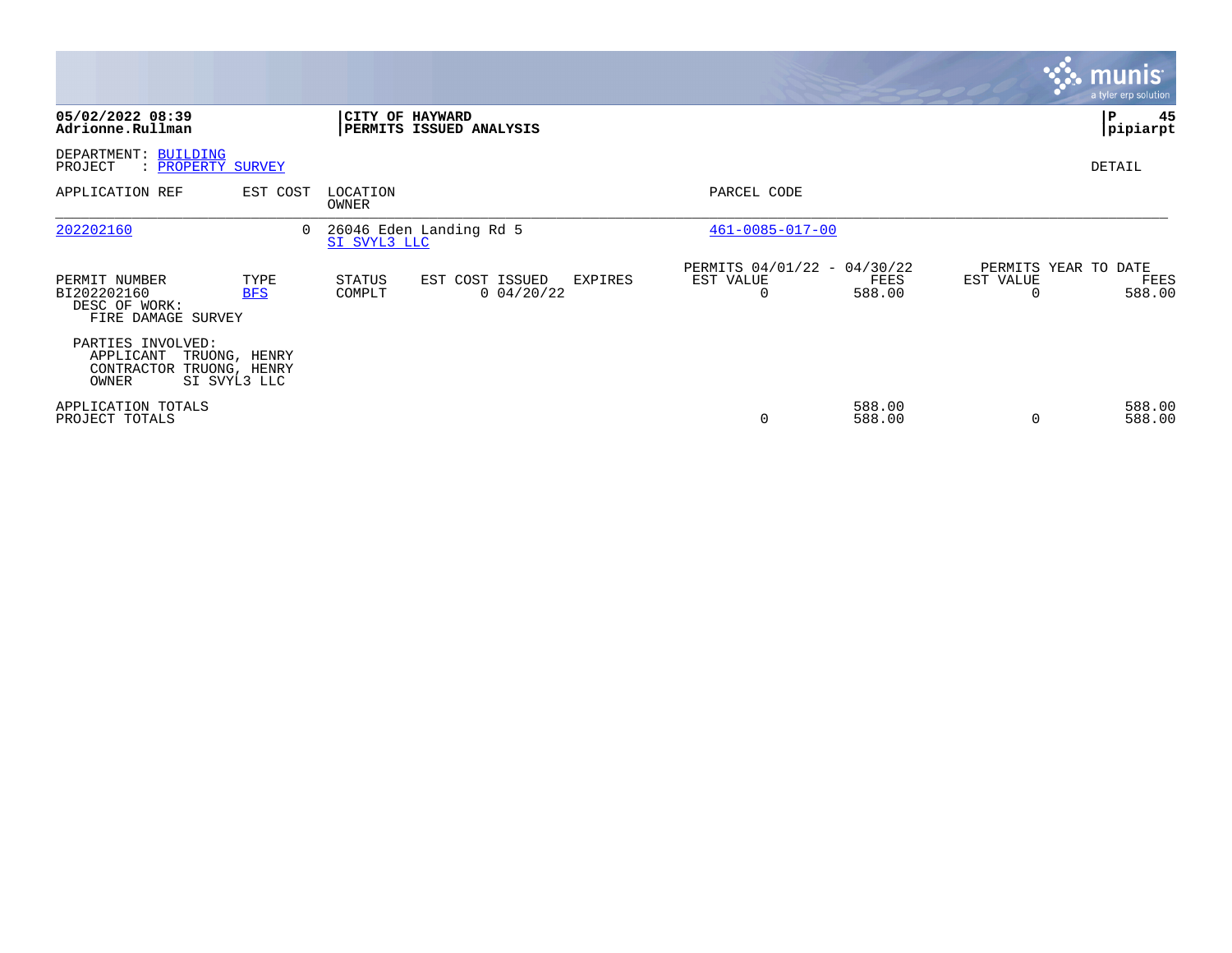|                                                                                                                                                                                      |                                                                               |                                         |                                            |         |                                               |                  |                       | <b>munis</b><br>a tyler erp solution   |
|--------------------------------------------------------------------------------------------------------------------------------------------------------------------------------------|-------------------------------------------------------------------------------|-----------------------------------------|--------------------------------------------|---------|-----------------------------------------------|------------------|-----------------------|----------------------------------------|
| 05/02/2022 08:39<br>Adrionne.Rullman                                                                                                                                                 |                                                                               |                                         | CITY OF HAYWARD<br>PERMITS ISSUED ANALYSIS |         |                                               |                  |                       | 46<br>۱P.<br> pipiarpt                 |
| DEPARTMENT: BUILDING<br>PROJECT<br>: GAS PIPING RESIDENTIAL                                                                                                                          |                                                                               |                                         |                                            |         |                                               |                  |                       | DETAIL                                 |
| APPLICATION REF                                                                                                                                                                      | EST COST                                                                      | LOCATION<br>OWNER                       |                                            |         | PARCEL CODE                                   |                  |                       |                                        |
| 202201906                                                                                                                                                                            | 5,000                                                                         | 18009 Sahara Rd<br><b>JEAN CALLAHAN</b> |                                            |         | $081D-1660-029-00$                            |                  |                       |                                        |
| PERMIT NUMBER<br>BI202201906<br>DESC OF WORK:<br>install HDPE gas pipe from gas meter to the<br>gas supply pipe in backyard<br>PARTIES INVOLVED:<br>APPLICANT<br>CONTRACTOR<br>OWNER | TYPE<br><b>GASE PIPE</b><br>TRENCHFREE INC<br>TRENCHFREE INC<br>JEAN CALLAHAN | STATUS<br>COMPLT                        | EST COST ISSUED<br>5,000 04/05/22 10/22/22 | EXPIRES | PERMITS 04/01/22 - 04/30/22<br>EST VALUE<br>0 | FEES<br>326.34   | EST VALUE<br>$\Omega$ | PERMITS YEAR TO DATE<br>FEES<br>326.34 |
| APPLICATION TOTALS<br>PROJECT TOTALS                                                                                                                                                 |                                                                               |                                         |                                            |         | $\Omega$                                      | 326.34<br>326.34 | 0                     | 326.34<br>326.34                       |

the contract of the contract of

and the contract of the contract of the contract of the contract of the contract of the contract of the contract of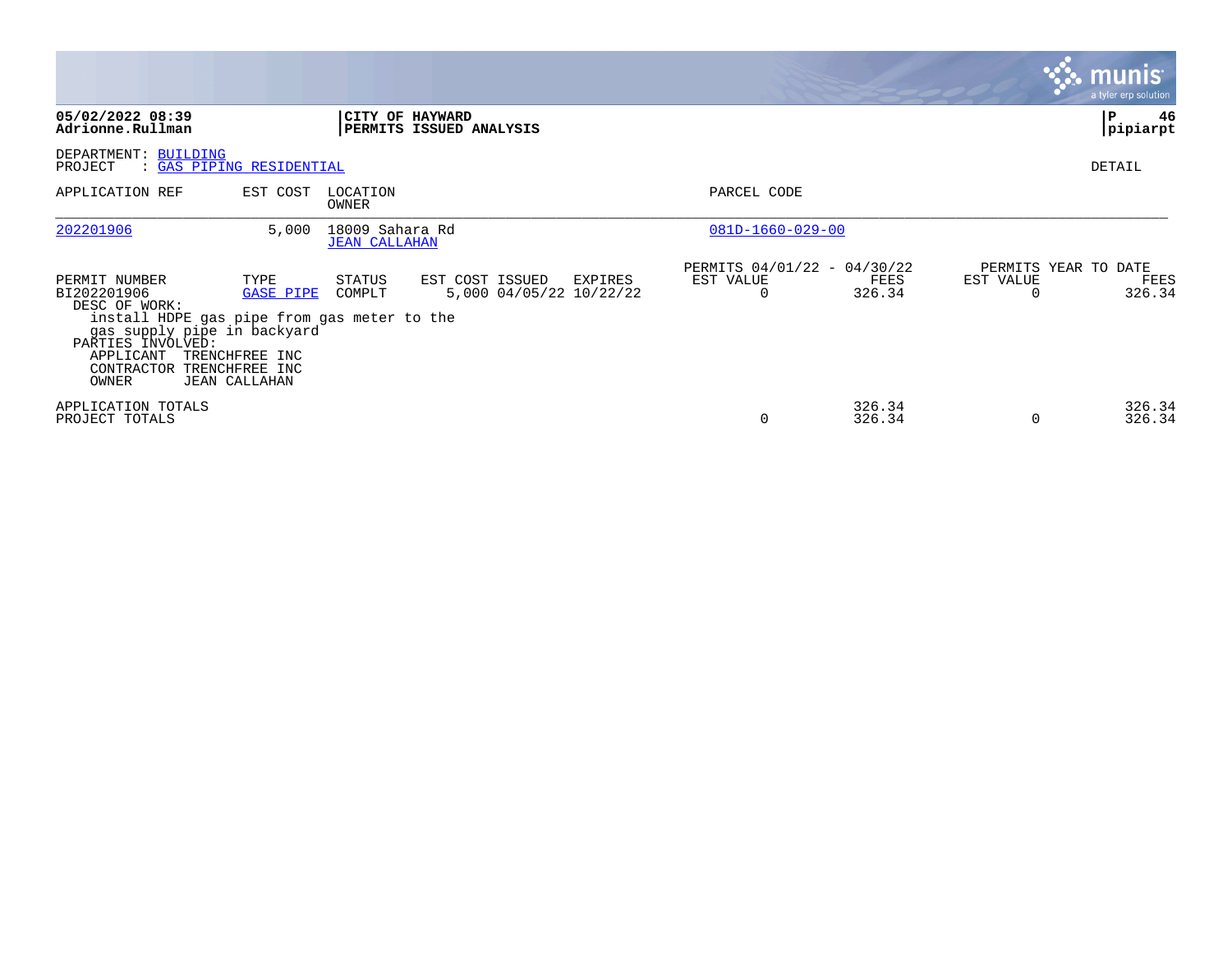|                                                     |                                                                                                |                                                    |                                                      |                |                       | a tyler erp solution                   |
|-----------------------------------------------------|------------------------------------------------------------------------------------------------|----------------------------------------------------|------------------------------------------------------|----------------|-----------------------|----------------------------------------|
| 05/02/2022 08:39<br>Adrionne.Rullman                | CITY OF HAYWARD                                                                                | PERMITS ISSUED ANALYSIS                            |                                                      |                |                       | l P<br>47<br> pipiarpt                 |
| DEPARTMENT: BUILDING<br>: FURNACE/HEATER<br>PROJECT |                                                                                                |                                                    |                                                      |                |                       | DETAIL                                 |
| APPLICATION REF                                     | EST COST LOCATION<br>OWNER                                                                     |                                                    | PARCEL CODE                                          |                |                       |                                        |
| 202201334                                           | 2,778<br>567 Blue Jay Dr                                                                       | BIJAVARA NARAYANAPPA, MANAS                        | $078C - 0451 - 025 - 00$                             |                |                       |                                        |
| PERMIT NUMBER<br>BI202201334<br>DESC OF WORK:       | TYPE<br><b>STATUS</b><br><b>FURNACE/HE ISSUED</b><br>LIKE FOR LIKE FURNACE REPLACEMENT         | EST COST ISSUED EXPIRES<br>2,778 04/08/22 10/05/22 | PERMITS 04/01/22 - 04/30/22<br>EST VALUE<br>$\Omega$ | FEES<br>326.34 | EST VALUE<br>$\Omega$ | PERMITS YEAR TO DATE<br>FEES<br>326.34 |
| PARTIES INVOLVED:<br>OWNER                          | APPLICANT THE CLIMATE COMPANY<br>CONTRACTOR THE CLIMATE COMPANY<br>BIJAVARA NARAYANAPPA, MANAS |                                                    |                                                      |                |                       |                                        |
| APPLICATION TOTALS                                  |                                                                                                |                                                    |                                                      | 326.34         |                       | 326.34                                 |
| 202201338                                           | 3,545<br>CARBIS, JOSEPH                                                                        | 30 Crystal Gate Cmns                               | $443 - 0020 - 023 - 00$                              |                |                       |                                        |
| PERMIT NUMBER<br>BI202201338<br>DESC OF WORK:       | TYPE<br><b>STATUS</b><br>FURNACE/HE ISSUED<br>LIKE FOR LIKE FURNACE REPLACEMENT                | EST COST ISSUED EXPIRES<br>3,545 04/08/22 10/05/22 | PERMITS 04/01/22 - 04/30/22<br>EST VALUE<br>$\Omega$ | FEES<br>326.34 | EST VALUE<br>$\Omega$ | PERMITS YEAR TO DATE<br>FEES<br>326.34 |
| PARTIES INVOLVED:<br>OWNER                          | APPLICANT THE CLIMATE COMPANY<br>CONTRACTOR THE CLIMATE COMPANY<br>CARBIS, JOSEPH              |                                                    |                                                      |                |                       |                                        |
| APPLICATION TOTALS                                  |                                                                                                |                                                    |                                                      | 326.34         |                       | 326.34                                 |
| 202201339                                           | 4,149 3447 Oakes Dr                                                                            | HARRISON, BARBARA J TR                             | $425 - 0330 - 027 - 00$                              |                |                       |                                        |
| PERMIT NUMBER<br>BI202201339<br>DESC OF WORK:       | TYPE<br><b>STATUS</b><br>FURNACE/HE ISSUED<br>LIKE FOR LIKE FURNACE REPLACEMENT                | EST COST ISSUED EXPIRES<br>4,149 04/08/22 10/05/22 | PERMITS 04/01/22 - 04/30/22<br>EST VALUE<br>$\Omega$ | FEES<br>326.34 | EST VALUE<br>$\Omega$ | PERMITS YEAR TO DATE<br>FEES<br>326.34 |
| PARTIES INVOLVED:<br>OWNER                          | APPLICANT THE CLIMATE COMPANY<br>CONTRACTOR THE CLIMATE COMPANY<br>HARRISON, BARBARA J TR      |                                                    |                                                      |                |                       |                                        |
| APPLICATION TOTALS                                  |                                                                                                |                                                    |                                                      | 326.34         |                       | 326.34                                 |
| 202201395                                           | 5,100<br>24771 Calaroga Ave                                                                    | PIETERS, GREGORY J SR & VIRGINIA TRS               | $442 - 0040 - 053 - 00$                              |                |                       |                                        |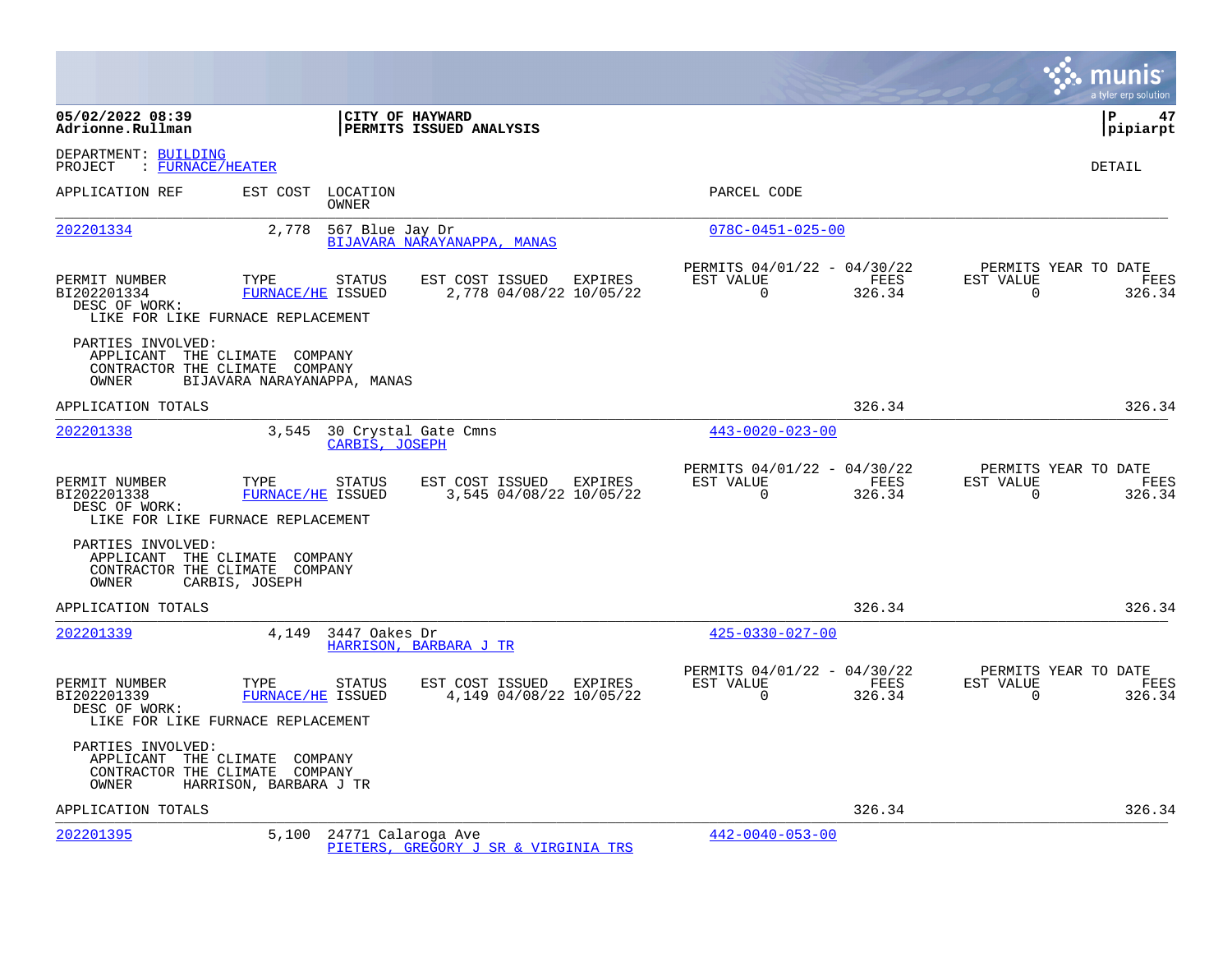|                                                                                                                                                                                |                                      |                          |                                             |                                    |                                                         |                |                          | lunis<br>a tyler erp solution          |
|--------------------------------------------------------------------------------------------------------------------------------------------------------------------------------|--------------------------------------|--------------------------|---------------------------------------------|------------------------------------|---------------------------------------------------------|----------------|--------------------------|----------------------------------------|
| 05/02/2022 08:39<br>Adrionne.Rullman                                                                                                                                           |                                      | CITY OF HAYWARD          | PERMITS ISSUED ANALYSIS                     |                                    |                                                         |                |                          | 48<br>P<br>pipiarpt                    |
| PERMIT NUMBER                                                                                                                                                                  | TYPE                                 | <b>STATUS</b>            | EST COST ISSUED                             | EXPIRES                            | PERMITS 04/01/22 - 04/30/22<br>EST VALUE                | FEES           | EST VALUE                | PERMITS YEAR TO DATE<br><b>FEES</b>    |
| DEPARTMENT: BUILDING<br>: FURNACE/HEATER<br>PROJECT                                                                                                                            |                                      |                          |                                             |                                    |                                                         |                |                          | DETAIL                                 |
| APPLICATION REF                                                                                                                                                                | EST COST LOCATION                    |                          |                                             |                                    | PARCEL CODE                                             |                |                          |                                        |
| BI202201395<br>DESC OF WORK:<br>REPLACE FURNACE. LIKE FOR LIKE, SAME LOCATION.                                                                                                 | FURNACE/HE ISSUED                    | OWNER                    |                                             | 5,100 04/07/22 10/04/22            | $\mathbf 0$                                             | 326.34         | $\Omega$                 | 326.34                                 |
| PARTIES INVOLVED:<br>APPLICANT LEE, ANTHONY<br>CONTRACTOR COMFORT STARS HEATING & AIR CONDITIONING<br>OWNER                                                                    | PIETERS, GREGORY J SR & VIRGINIA TRS |                          |                                             |                                    |                                                         |                |                          |                                        |
| APPLICATION TOTALS                                                                                                                                                             |                                      |                          |                                             |                                    |                                                         | 326.34         |                          | 326.34                                 |
| 202201800                                                                                                                                                                      |                                      | 2,000 21913 Rio Vista St | PENA, GUSTAVO H & MARIA D                   |                                    | $428 - 0021 - 012 - 00$                                 |                |                          |                                        |
| PERMIT NUMBER<br>BI202201800<br>DESC OF WORK:<br>Single wall furnace remove and replace                                                                                        | TYPE<br><b>FURNACE/HE ISSUED</b>     | <b>STATUS</b>            | EST COST ISSUED                             | EXPIRES<br>2,000 04/04/22 10/01/22 | PERMITS 04/01/22 - 04/30/22<br>EST VALUE<br>$\Omega$    | FEES<br>326.34 | EST VALUE<br>$\Omega$    | PERMITS YEAR TO DATE<br>FEES<br>326.34 |
| PARTIES INVOLVED:<br>APPLICANT SERRANO, ALEJANDRO<br>CONTRACTOR OUALITY CONSERVATION SERVICES<br>OWNER                                                                         | PENA, GUSTAVO H & MARIA D            |                          |                                             |                                    |                                                         |                |                          |                                        |
| APPLICATION TOTALS                                                                                                                                                             |                                      |                          |                                             |                                    |                                                         | 326.34         |                          | 326.34                                 |
| 202201814                                                                                                                                                                      | 16,659                               | 2473 Bradford Ave        | LOVE, RICHARD A & LINDA M                   |                                    | $441 - 0035 - 086 - 00$                                 |                |                          |                                        |
| PERMIT NUMBER<br>BI202201814<br>DESC OF WORK:                                                                                                                                  | TYPE<br>FURNACE/HE ISSUED            | <b>STATUS</b>            | EST COST ISSUED<br>16,659 04/04/22 10/01/22 | EXPIRES                            | PERMITS 04/01/22 - 04/30/22<br>EST VALUE<br>$\mathbf 0$ | FEES<br>326.34 | EST VALUE<br>$\mathbf 0$ | PERMITS YEAR TO DATE<br>FEES<br>326.34 |
| 70K BTUS 80% FURNACE CHANGE OUT IN ATTIC. (8) DUCT SUPPLIES<br>(1) DUCT RETURN<br>PARTIES INVOLVED:<br>APPLICANT ZAMANO, DANIEL<br>CONTRACTOR ABC COOLING AND HEATING<br>OWNER | LOVE, RICHARD A & LINDA M            |                          |                                             |                                    |                                                         |                |                          |                                        |
| APPLICATION TOTALS                                                                                                                                                             |                                      |                          |                                             |                                    |                                                         | 326.34         |                          | 326.34                                 |
| 202201932                                                                                                                                                                      | 2,200                                | 27805 Tampa Ave          | <b>AHUJA INVESTMENTS LLC</b>                |                                    | $464 - 0025 - 068 - 00$                                 |                |                          |                                        |
| PERMIT NUMBER<br>BI202201932<br>DESC OF WORK:                                                                                                                                  | TYPE<br>FURNACE/HE COMPLT            | STATUS                   | EST COST ISSUED EXPIRES                     | 2,200 04/07/22 10/22/22            | PERMITS 04/01/22 - 04/30/22<br>EST VALUE<br>$\Omega$    | FEES<br>326.34 | EST VALUE<br>$\Omega$    | PERMITS YEAR TO DATE<br>FEES<br>326.34 |

 $\bullet$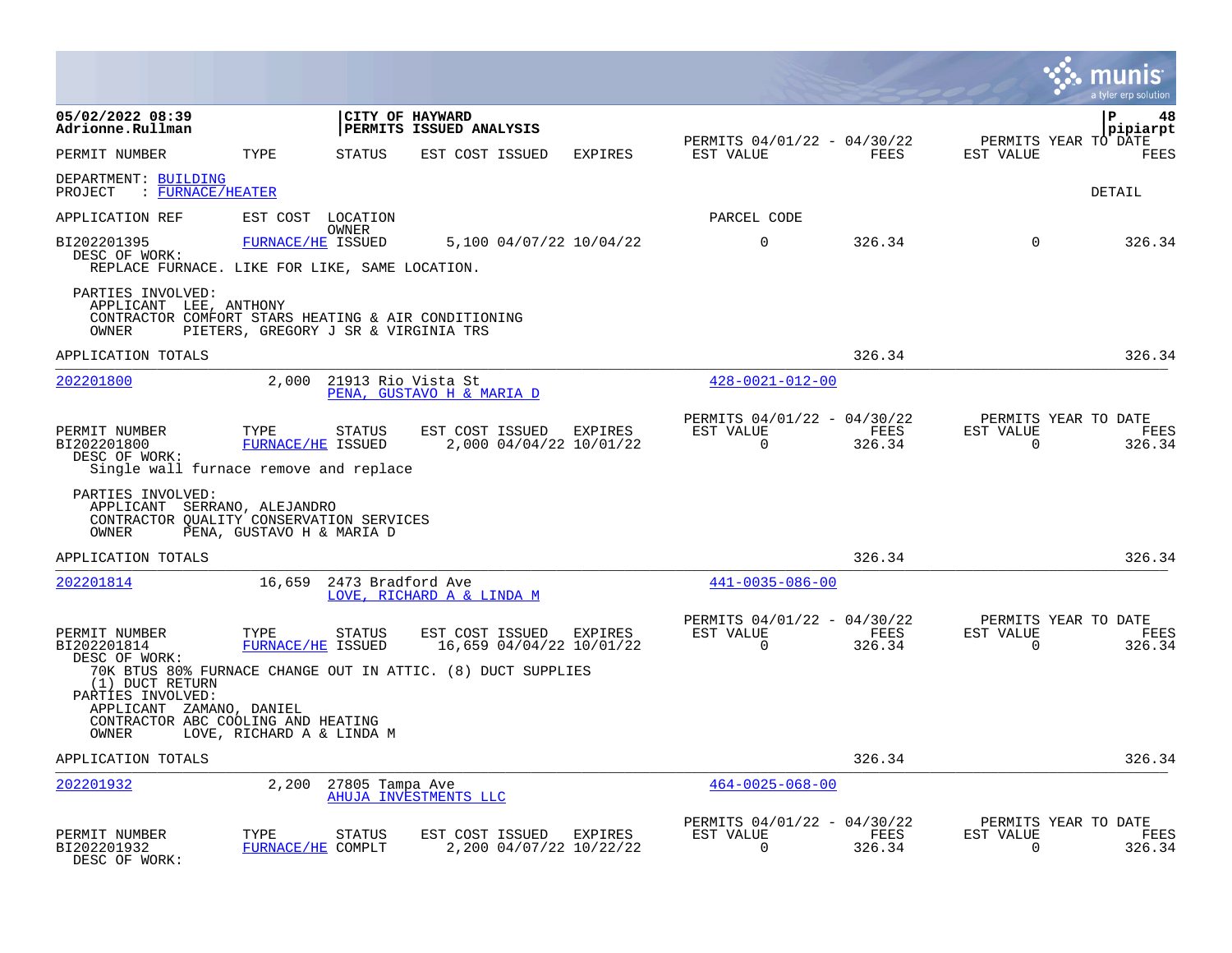|                                                                                                                                                                                                  | a tyler erp solution                                                                                                                            |
|--------------------------------------------------------------------------------------------------------------------------------------------------------------------------------------------------|-------------------------------------------------------------------------------------------------------------------------------------------------|
| 05/02/2022 08:39<br>CITY OF HAYWARD<br>Adrionne.Rullman<br>PERMITS ISSUED ANALYSIS<br>replace single wall heater 35kbtu at same place                                                            | Р<br>49<br>pipiarpt                                                                                                                             |
| DEPARTMENT: BUILDING<br>: FURNACE/HEATER<br>PROJECT                                                                                                                                              | DETAIL                                                                                                                                          |
| APPLICATION REF<br>EST COST LOCATION<br>OWNER                                                                                                                                                    | PARCEL CODE                                                                                                                                     |
| PARTIES INVOLVED:<br>APPLICANT MS SERVICES DBA SAME DAY HEATING AND COO<br>CONTRACTOR MS SERVICES DBA SAME DAY HEATING AND COO<br><b>OWNER</b><br>AHUJA INVESTMENTS LLC                          |                                                                                                                                                 |
| APPLICATION TOTALS                                                                                                                                                                               | 326.34<br>326.34                                                                                                                                |
| 202201934<br>4,280<br>28180 Karn Dr<br>LEE, GIN H & BRENDA Y TRS                                                                                                                                 | $464 - 0055 - 044 - 00$                                                                                                                         |
| TYPE<br><b>STATUS</b><br>EST COST ISSUED<br>EXPIRES<br>PERMIT NUMBER<br>4,280 04/07/22 10/14/22<br>BI202201934<br>FURNACE/HE COMPLT<br>DESC OF WORK:<br>change out 54 kbtu furnace in closet     | PERMITS 04/01/22 - 04/30/22<br>PERMITS YEAR TO DATE<br>EST VALUE<br>FEES<br>EST VALUE<br>FEES<br>$\mathbf 0$<br>326.34<br>$\mathbf 0$<br>326.34 |
| PARTIES INVOLVED:<br>APPLICANT MCDONALD, ASHLEY<br>CONTRACTOR FAIRWAY<br>OWNER<br>LEE, GIN H & BRENDA Y TRS                                                                                      |                                                                                                                                                 |
| APPLICATION TOTALS                                                                                                                                                                               | 326.34<br>326.34                                                                                                                                |
| 202201941<br>6,064 380 Rousseau St<br>AGUINALDO, FEDERICO                                                                                                                                        | $078G - 2724 - 009 - 00$                                                                                                                        |
| PERMIT NUMBER<br>TYPE<br>EST COST ISSUED<br>EXPIRES<br>STATUS<br>6,064 04/07/22 10/04/22<br>BI202201941<br>FURNACE/HE ISSUED<br>DESC OF WORK:<br>replace 70 KBTU FAU in garage                   | PERMITS 04/01/22 - 04/30/22<br>PERMITS YEAR TO DATE<br>EST VALUE<br>FEES<br>EST VALUE<br>FEES<br>326.34<br>$\mathbf 0$<br>326.34<br>$\Omega$    |
| PARTIES INVOLVED:<br>APPLICANT MILLS, TAYLOR<br>CONTRACTOR SERVICE CHAMPIONS<br>OWNER<br>AGUINALDO, FEDERICO                                                                                     |                                                                                                                                                 |
| APPLICATION TOTALS                                                                                                                                                                               | 326.34<br>326.34                                                                                                                                |
| 2747 Oliver Dr<br>202202044<br>2,000<br>JOSEPHINE, LUM LODGE LP                                                                                                                                  | $456 - 0035 - 010 - 36$                                                                                                                         |
| PERMIT NUMBER<br>STATUS<br>EST COST ISSUED<br>TYPE<br>EXPIRES<br>BI202202044<br>FURNACE/HE COMPLT<br>2,000 04/13/22 10/18/22<br>DESC OF WORK:<br>replace single sided wall furnace for unit #274 | PERMITS 04/01/22 - 04/30/22<br>PERMITS YEAR TO DATE<br>EST VALUE<br>FEES<br>FEES<br>EST VALUE<br>$\Omega$<br>326.34<br>$\Omega$<br>326.34       |
| PARTIES INVOLVED:<br>APPLICANT KBECK PLUMBING & HEATING, INC                                                                                                                                     |                                                                                                                                                 |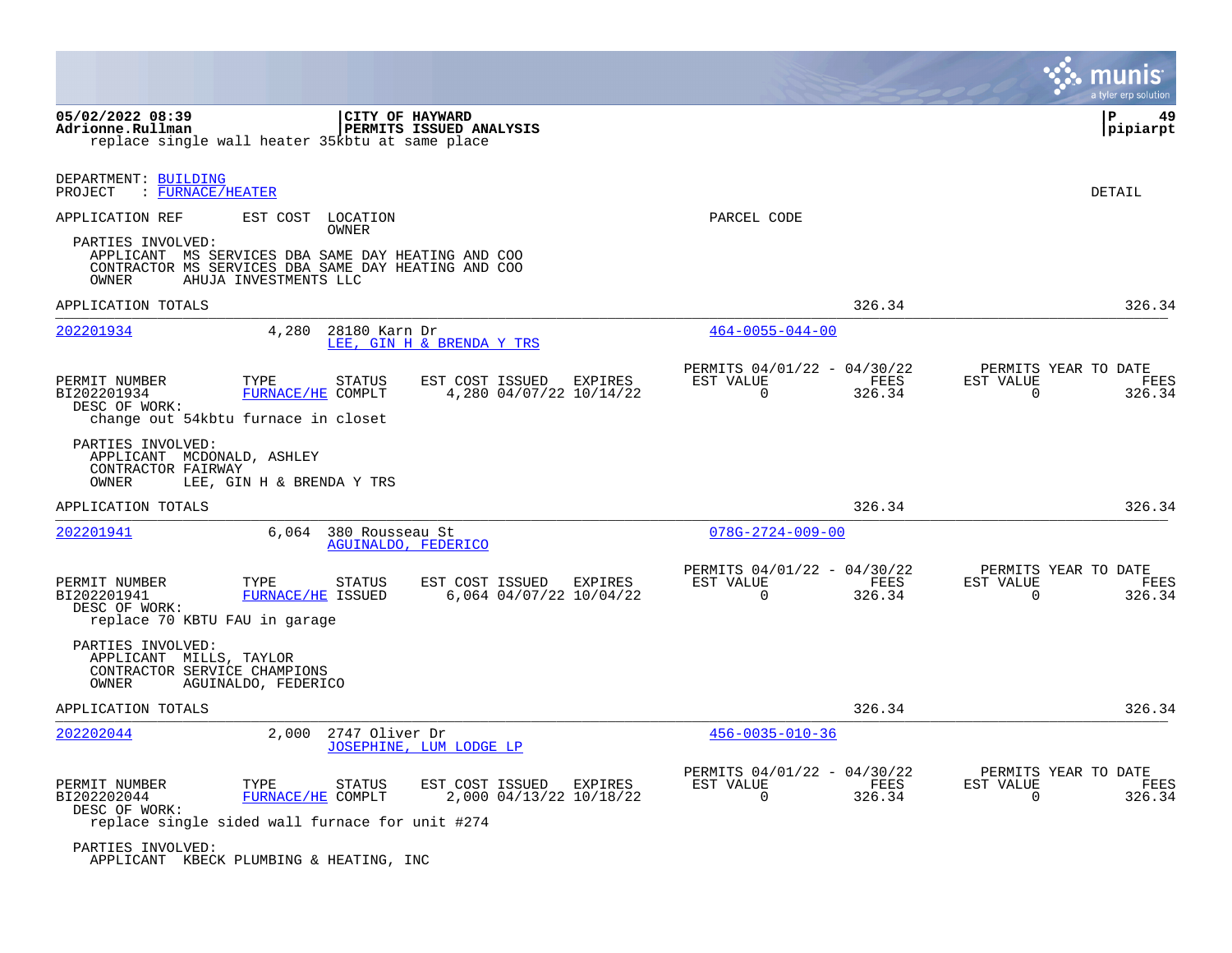|                                                                                                                                                                                                             |                                           |                                                       |                                                      |                | a tyler erp solution                                     |
|-------------------------------------------------------------------------------------------------------------------------------------------------------------------------------------------------------------|-------------------------------------------|-------------------------------------------------------|------------------------------------------------------|----------------|----------------------------------------------------------|
| 05/02/2022 08:39<br>Adrionne.Rullman                                                                                                                                                                        | CITY OF HAYWARD                           | <b>PERMITS ISSUED ANALYSIS</b>                        |                                                      |                | l P<br>50<br> pipiarpt                                   |
| DEPARTMENT: BUILDING<br>PROJECT<br>: FURNACE/HEATER                                                                                                                                                         |                                           |                                                       |                                                      |                | DETAIL                                                   |
| APPLICATION REF                                                                                                                                                                                             | EST COST<br>LOCATION<br>OWNER             |                                                       | PARCEL CODE                                          |                |                                                          |
| CONTRACTOR KBECK PLUMBING & HEATING, INC<br>OWNER                                                                                                                                                           | JOSEPHINE, LUM LODGE LP                   |                                                       |                                                      |                |                                                          |
| APPLICATION TOTALS                                                                                                                                                                                          |                                           |                                                       |                                                      | 326.34         | 326.34                                                   |
| 202202098                                                                                                                                                                                                   | 9,931 586 Van Ct<br>CAI, YING             |                                                       | $465 - 0020 - 073 - 00$                              |                |                                                          |
| PERMIT NUMBER<br>TYPE<br>BI202202098<br>DESC OF WORK:<br>repalce furnace in same location and ducts                                                                                                         | STATUS<br>FURNACE/HE ISSUED               | EST COST ISSUED<br>EXPIRES<br>9,931 04/19/22 10/16/22 | PERMITS 04/01/22 - 04/30/22<br>EST VALUE<br>$\Omega$ | FEES<br>326.34 | PERMITS YEAR TO DATE<br>EST VALUE<br>FEES<br>326.34<br>0 |
| PARTIES INVOLVED:<br>APPLICANT ACCURATE HERS RATINGS<br>CONTRACTOR JAZZ HEATING & AIR CONDITIONING<br>OWNER<br>CAI, YING                                                                                    |                                           |                                                       |                                                      |                |                                                          |
| APPLICATION TOTALS                                                                                                                                                                                          |                                           |                                                       |                                                      | 326.34         | 326.34                                                   |
| <u>202202099</u>                                                                                                                                                                                            | 2,995<br>MONTGOMERY PLAZA                 | 21659 Montgomery St 103                               | $428 - 0006 - 117 - 00$                              |                |                                                          |
| PERMIT NUMBER<br>TYPE<br>BI202202099<br>DESC OF WORK:<br>REPLACE EXISTING SINGLE SIDED WALL HEATER 35,000 BTUS 68%<br>UNIT #103<br>PARTIES INVOLVED:<br>APPLICANT B.A. MORRISON<br>CONTRACTOR B.A. MORRISON | <b>STATUS</b><br><b>FURNACE/HE ISSUED</b> | EST COST ISSUED<br>EXPIRES<br>2,995 04/18/22 10/15/22 | PERMITS 04/01/22 - 04/30/22<br>EST VALUE<br>0        | FEES<br>326.34 | PERMITS YEAR TO DATE<br>EST VALUE<br>FEES<br>326.34<br>0 |
| OWNER<br>MONTGOMERY PLAZA<br>APPLICATION TOTALS                                                                                                                                                             |                                           |                                                       |                                                      | 326.34         | 326.34                                                   |
| 202202108                                                                                                                                                                                                   | 4,980<br>LAVERY, SHANNON                  | 25123 Vista Greens Ct                                 | $425 - 0140 - 063 - 00$                              |                |                                                          |
| PERMIT NUMBER<br>TYPE<br>BI202202108<br>DESC OF WORK:<br>REPLACE FURNACE LIKE FOR LIKE                                                                                                                      | <b>STATUS</b><br>FURNACE/HE ISSUED        | EST COST ISSUED<br>EXPIRES<br>4,980 04/25/22 10/22/22 | PERMITS 04/01/22 - 04/30/22<br>EST VALUE<br>0        | FEES<br>326.34 | PERMITS YEAR TO DATE<br>EST VALUE<br>FEES<br>0<br>326.34 |
| PARTIES INVOLVED:<br>APPLICANT IRBIS HVAC INC<br>CONTRACTOR IRBIS HVAC INC<br>OWNER<br>LAVERY, SHANNON                                                                                                      |                                           |                                                       |                                                      |                |                                                          |
| APPLICATION TOTALS                                                                                                                                                                                          |                                           |                                                       |                                                      | 326.34         | 326.34                                                   |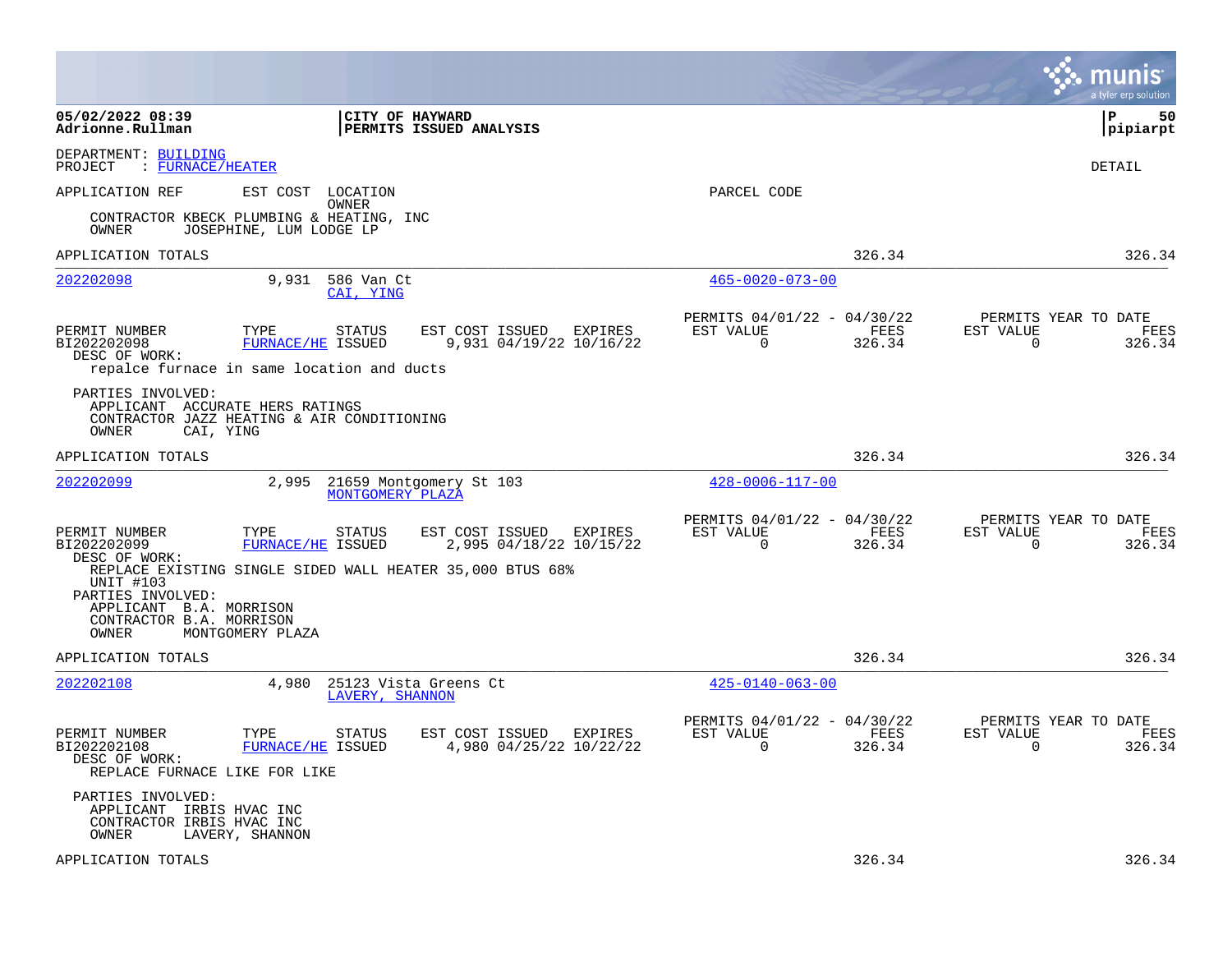|                                                                                      |                                  |                                  |                                                                                                                              |                                                      |                          |                       |                       | <b>munis</b><br>a tyler erp solution          |
|--------------------------------------------------------------------------------------|----------------------------------|----------------------------------|------------------------------------------------------------------------------------------------------------------------------|------------------------------------------------------|--------------------------|-----------------------|-----------------------|-----------------------------------------------|
| 05/02/2022 08:39<br>Adrionne.Rullman                                                 |                                  | CITY OF HAYWARD                  | PERMITS ISSUED ANALYSIS                                                                                                      |                                                      |                          |                       |                       | l P<br>-51<br> pipiarpt                       |
| DEPARTMENT: BUILDING<br>$:$ FURNACE/HEATER<br>PROJECT                                |                                  |                                  |                                                                                                                              |                                                      |                          |                       |                       | DETAIL                                        |
| APPLICATION REF                                                                      | EST COST                         | LOCATION<br>OWNER                |                                                                                                                              | PARCEL CODE                                          |                          |                       |                       |                                               |
| 202202119                                                                            | 11,100                           | 26851 Greenhaven Rd              | RATNESAR, RAJENDRA & OUEELAN                                                                                                 | $425 - 0280 - 038 - 00$                              |                          |                       |                       |                                               |
| PERMIT NUMBER<br>BI202202119<br>DESC OF WORK:<br>CHANGE OUT FURNACE CONDENSER & COIL | TYPE<br><b>FURNACE/HE ISSUED</b> | <b>STATUS</b>                    | EST COST ISSUED<br><b>EXPIRES</b><br>11,100 04/18/22 10/15/22                                                                | PERMITS 04/01/22 - 04/30/22<br>EST VALUE<br>$\Omega$ |                          | FEES<br>326.34        | EST VALUE<br>$\Omega$ | PERMITS YEAR TO DATE<br><b>FEES</b><br>326.34 |
| PARTIES INVOLVED:<br>CONTRACTOR FLANDERS HEAT & AIR SYSTEMS<br>OWNER                 | RATNESAR, RAJENDRA & QUEELAN     |                                  |                                                                                                                              |                                                      |                          |                       |                       |                                               |
| APPLICATION TOTALS                                                                   |                                  |                                  |                                                                                                                              |                                                      |                          | 326.34                |                       | 326.34                                        |
| 202202191                                                                            | 5,300                            | 28106 Thorup Ln<br>SMITH, GISELE |                                                                                                                              |                                                      | $081D - 2084 - 086 - 00$ |                       |                       |                                               |
| PERMIT NUMBER<br>BI202202191<br>DESC OF WORK:                                        | TYPE<br>FURNACE/HE ISSUED        | STATUS                           | EST COST ISSUED<br><b>EXPIRES</b><br>5,300 04/21/22 10/18/22<br>INSTALL NEW FURNACE (80% AFUE / 60K BTU) TO REPLACE EXISTING | PERMITS 04/01/22 - 04/30/22<br>EST VALUE<br>$\Omega$ |                          | <b>FEES</b><br>326.34 | EST VALUE<br>$\Omega$ | PERMITS YEAR TO DATE<br><b>FEES</b><br>326.34 |
| PARTIES INVOLVED:<br>APPLICANT<br>CONTRACTOR BARKER HEATING & COOLING<br>OWNER       | JONSSON, NIKOLE<br>SMITH, GISELE |                                  |                                                                                                                              |                                                      |                          |                       |                       |                                               |
| APPLICATION TOTALS<br>PROJECT TOTALS                                                 |                                  |                                  |                                                                                                                              | 0                                                    |                          | 326.34<br>4,895.10    | $\mathbf 0$           | 326.34<br>4,895.10                            |

 $\mathcal{L}^{\text{max}}$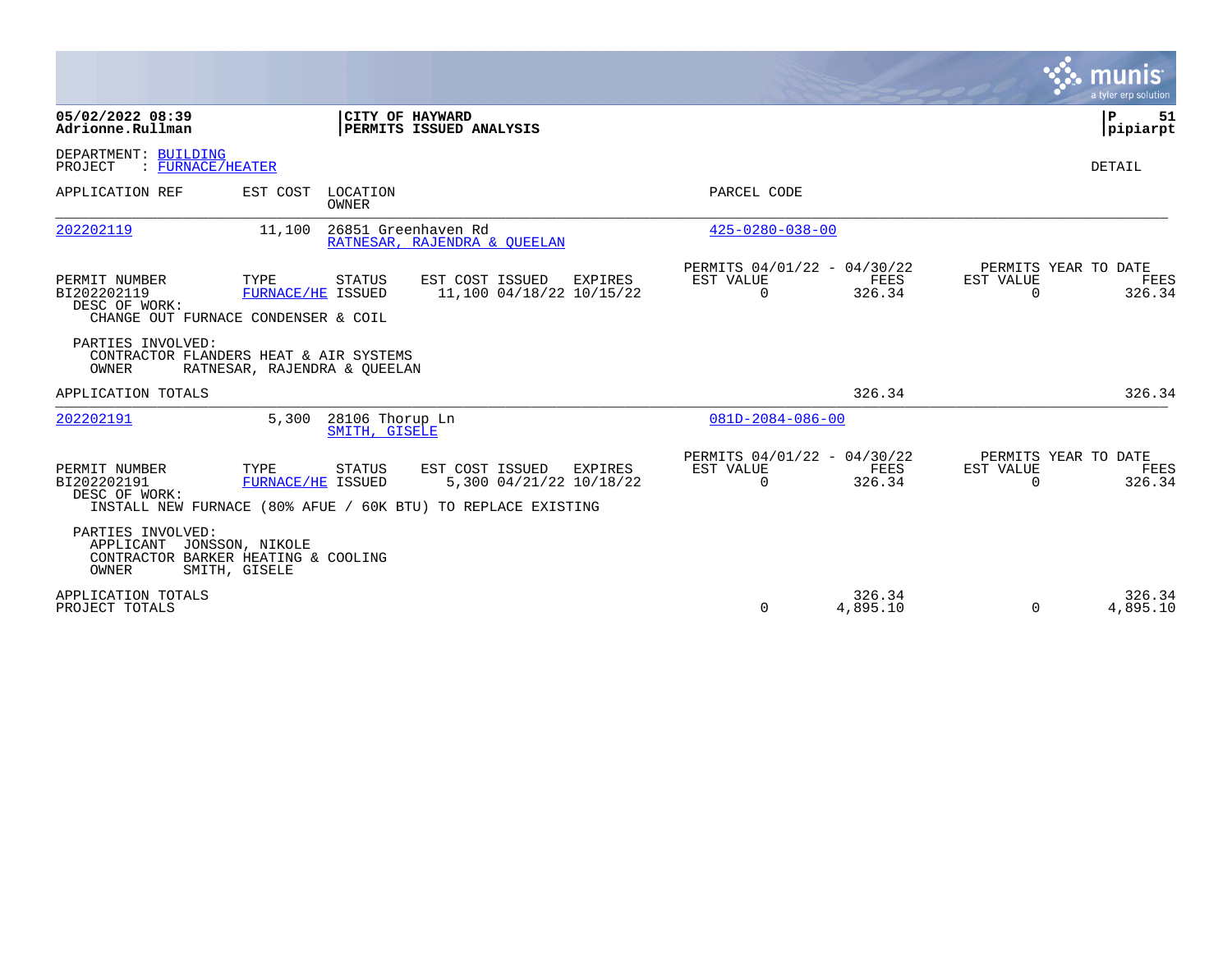|                                                                                                                                                                       |                           |                                |                                            |                |                                                    |                       |                     | <b>munis</b><br>a tyler erp solution   |
|-----------------------------------------------------------------------------------------------------------------------------------------------------------------------|---------------------------|--------------------------------|--------------------------------------------|----------------|----------------------------------------------------|-----------------------|---------------------|----------------------------------------|
| 05/02/2022 08:39<br>Adrionne.Rullman                                                                                                                                  |                           |                                | CITY OF HAYWARD<br>PERMITS ISSUED ANALYSIS |                |                                                    |                       |                     | P<br>52<br> pipiarpt                   |
| DEPARTMENT: BUILDING<br>PROJECT                                                                                                                                       | : LANDSCAPE BUILDING ONLY |                                |                                            |                |                                                    |                       |                     | DETAIL                                 |
| APPLICATION REF                                                                                                                                                       | EST COST                  | LOCATION<br>OWNER              |                                            |                | PARCEL CODE                                        |                       |                     |                                        |
| 201906224                                                                                                                                                             | 1,000                     | 29125 Dixon St                 | ROSE 23 HAYWARD LLC                        |                | $078C - 0433 - 001 - 06$                           |                       |                     |                                        |
| PERMIT NUMBER<br>BI201906224<br>DESC OF WORK:<br>Landscape update for (e) multi-family housing                                                                        | TYPE<br><b>BLAN</b>       | STATUS<br><b>ISSUED</b>        | EST COST ISSUED<br>1,000 04/18/22          | <b>EXPIRES</b> | PERMITS 04/01/22 - 04/30/22<br>EST VALUE<br>1,000  | <b>FEES</b><br>680.95 | EST VALUE<br>1,000  | PERMITS YEAR TO DATE<br>FEES<br>680.95 |
| PARTIES INVOLVED:<br>APPLICANT ROSE 23 HAYWARD LLC<br>CONTRACTOR OWNER/, BUILDER<br><b>OWNER</b>                                                                      | ROSE 23 HAYWARD LLC       |                                |                                            |                |                                                    |                       |                     |                                        |
| APPLICATION TOTALS                                                                                                                                                    |                           |                                |                                            |                |                                                    | 680.95                |                     | 680.95                                 |
| 202201152                                                                                                                                                             | 40,000                    | Fox Hollow Dr<br>CITY, HAYWARD |                                            |                | $425 - 0490 - 098 - 00$                            |                       |                     |                                        |
| PERMIT NUMBER<br>BI202201152<br>DESC OF WORK:<br>Lawn renovation and re-landscaping-City Project<br>No building inspection required per Steve 0.<br>PARTIES INVOLVED: | TYPE<br><b>BLAN</b>       | <b>STATUS</b><br>COMPLT        | EST COST ISSUED<br>40,000 04/04/22         | <b>EXPIRES</b> | PERMITS 04/01/22 - 04/30/22<br>EST VALUE<br>40,000 | FEES<br>359.00        | EST VALUE<br>40,000 | PERMITS YEAR TO DATE<br>FEES<br>359.00 |
| APPLICANT NIELD, RICHARD<br>CONTRACTOR OWNER/, BUILDER<br><b>OWNER</b><br>APPLICATION TOTALS<br>PROJECT TOTALS                                                        | CITY, HAYWARD             |                                |                                            |                | 41,000                                             | 359.00<br>1,039.95    | 41,000              | 359.00<br>1,039.95                     |

 $\mathcal{L}^{\text{max}}$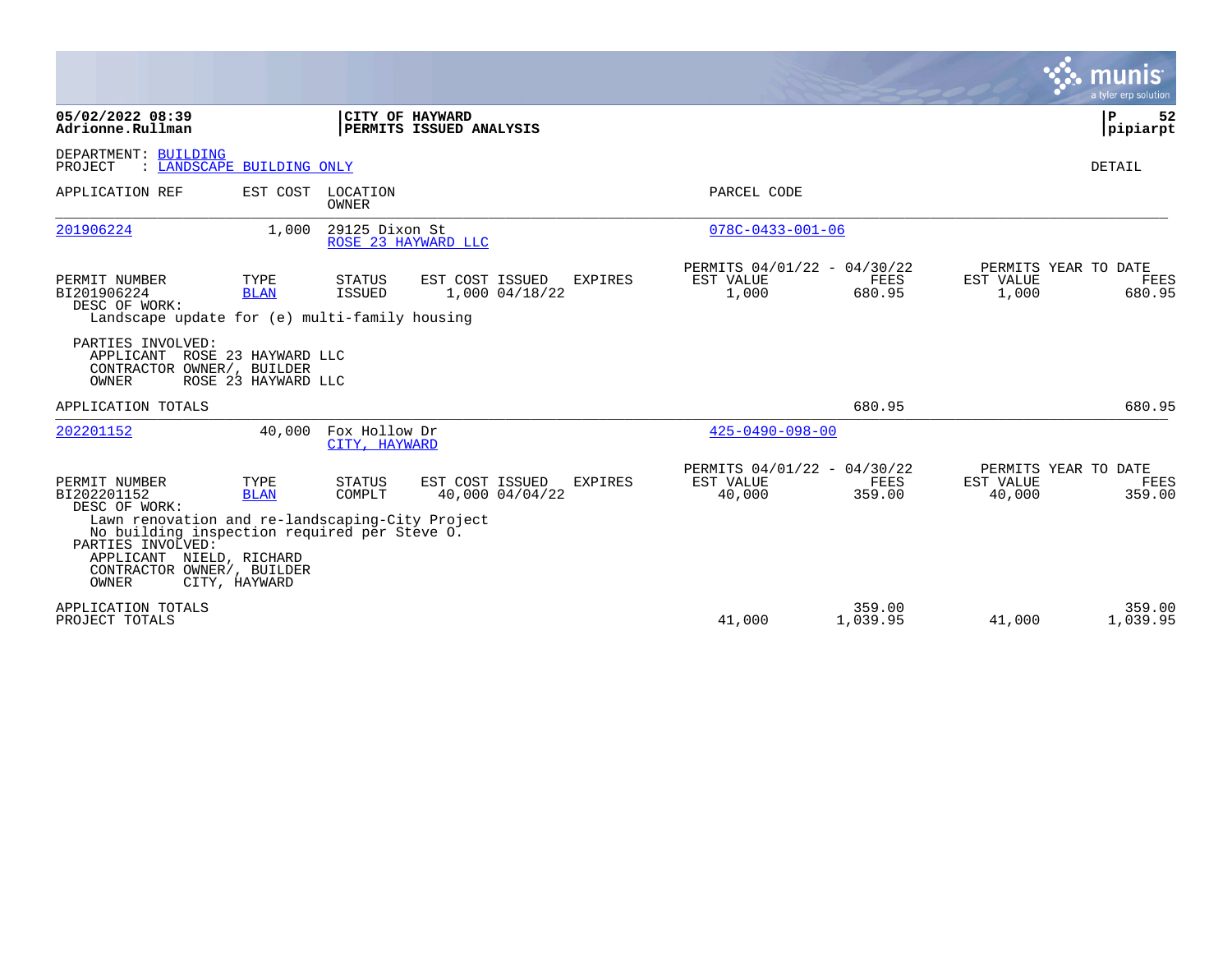|                                                                                                                                                        |                                  |                                  |                                                                                                          |                |                                                      |                |                          | a tyler erp solution                   |
|--------------------------------------------------------------------------------------------------------------------------------------------------------|----------------------------------|----------------------------------|----------------------------------------------------------------------------------------------------------|----------------|------------------------------------------------------|----------------|--------------------------|----------------------------------------|
| 05/02/2022 08:39<br>Adrionne.Rullman                                                                                                                   |                                  |                                  | CITY OF HAYWARD<br>PERMITS ISSUED ANALYSIS                                                               |                |                                                      |                |                          | l P<br>53<br>pipiarpt                  |
| DEPARTMENT: BUILDING<br>PROJECT                                                                                                                        | : RESIDENTIAL REPAIR/MAINTENANCE |                                  |                                                                                                          |                |                                                      |                |                          | DETAIL                                 |
| APPLICATION REF                                                                                                                                        |                                  | EST COST LOCATION<br>OWNER       |                                                                                                          |                | PARCEL CODE                                          |                |                          |                                        |
| 202201894                                                                                                                                              | 10,000                           | 1295 Cotter Way<br>LE, TAM       |                                                                                                          |                | $428 - 0016 - 046 - 00$                              |                |                          |                                        |
| PERMIT NUMBER<br>BI202201894<br>DESC OF WORK:<br>car damage repair                                                                                     | TYPE<br><b>BMAN</b>              | <b>STATUS</b><br><b>ISSUED</b>   | EST COST ISSUED EXPIRES<br>10,000 04/06/22 10/13/22                                                      |                | PERMITS 04/01/22 - 04/30/22<br>EST VALUE<br>$\Omega$ | FEES<br>659.32 | EST VALUE<br>$\mathbf 0$ | PERMITS YEAR TO DATE<br>FEES<br>659.32 |
| PARTIES INVOLVED:<br>APPLICANT PHUONG, LONG<br>CONTRACTOR PHUONG, LONG<br>OWNER<br>LE, TAM                                                             |                                  |                                  |                                                                                                          |                |                                                      |                |                          |                                        |
| APPLICATION TOTALS                                                                                                                                     |                                  |                                  |                                                                                                          |                |                                                      | 659.32         |                          | 659.32                                 |
| 202201977                                                                                                                                              |                                  | 400 145 Lund Ave<br>145 LUND LLC |                                                                                                          |                | $428 - 0006 - 015 - 00$                              |                |                          |                                        |
| PERMIT NUMBER<br>BI202201977<br>DESC OF WORK:<br>ABOUT 1'X12' IN LIVING ROOM UNIT 100                                                                  | TYPE<br><b>BMAN</b>              | <b>STATUS</b><br>ISSUED          | EST COST ISSUED<br>400 04/11/22 10/08/22<br>REPAIR/REPLACE WALL MATERIAL & PAINT TO MATCH EXISITNG PAINT | <b>EXPIRES</b> | PERMITS 04/01/22 - 04/30/22<br>EST VALUE<br>$\Omega$ | FEES<br>214.59 | EST VALUE<br>$\Omega$    | PERMITS YEAR TO DATE<br>FEES<br>214.59 |
| PARTIES INVOLVED:<br>APPLICANT RIOS, EDUARDO<br>CONTRACTOR OWNER/, BUILDER<br><b>OWNER</b>                                                             | 145 LUND LLC                     |                                  |                                                                                                          |                |                                                      |                |                          |                                        |
| APPLICATION TOTALS                                                                                                                                     |                                  |                                  |                                                                                                          |                |                                                      | 214.59         |                          | 214.59                                 |
| 202202252                                                                                                                                              | 1,000                            | SI SVYL3 LLC                     | 26046 Eden Landing Rd 5                                                                                  |                | $461 - 0085 - 017 - 00$                              |                |                          |                                        |
| PERMIT NUMBER<br>BI202202252<br>DESC OF WORK:                                                                                                          | TYPE<br><b>BMAN</b>              | STATUS<br>ISSUED                 | EST COST ISSUED EXPIRES<br>1,000 04/25/22 10/29/22                                                       |                | PERMITS 04/01/22 - 04/30/22<br>EST VALUE<br>$\Omega$ | FEES<br>208.43 | EST VALUE<br>$\Omega$    | PERMITS YEAR TO DATE<br>FEES<br>208.43 |
| dry wall repair due to fire damage per survey permit<br>202202160<br>PARTIES INVOLVED:<br>APPLICANT TRUONG, HENRY<br>CONTRACTOR OWNER/BUILDER<br>OWNER | SI SVYL3 LLC                     |                                  |                                                                                                          |                |                                                      |                |                          |                                        |
| APPLICATION TOTALS                                                                                                                                     |                                  |                                  |                                                                                                          |                |                                                      | 208.43         |                          | 208.43                                 |
| 202202275                                                                                                                                              | 4,595                            | 21100 Gary Dr 108                | NUUFOLAU, LESINA S.                                                                                      |                | $415 - 0251 - 030 - 00$                              |                |                          |                                        |

**College**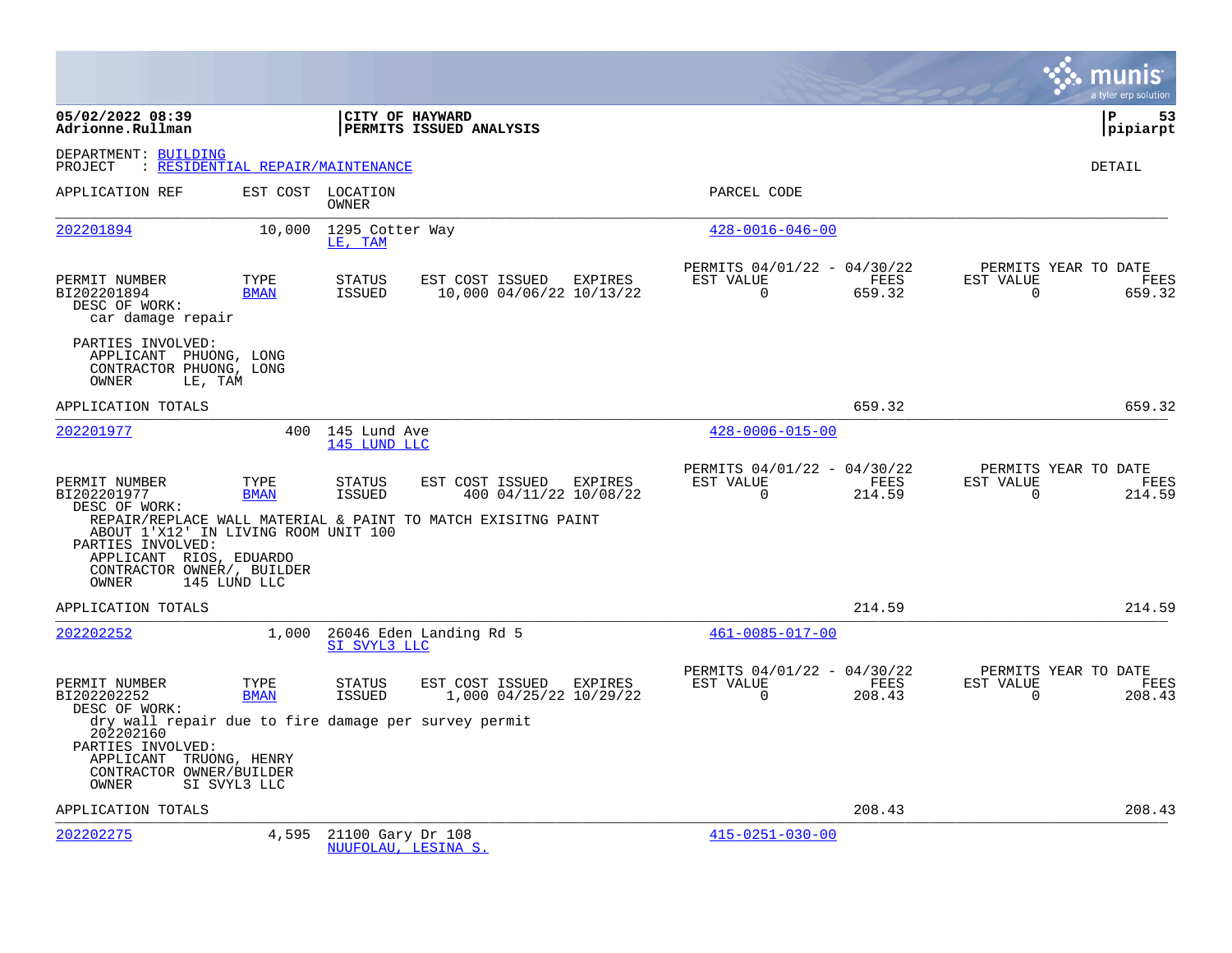|                                                                                                                                                                                                                                                  |                     |                                                  |                         |                                           |                                                      |                       |                       | munis<br>a tyler erp solution                |
|--------------------------------------------------------------------------------------------------------------------------------------------------------------------------------------------------------------------------------------------------|---------------------|--------------------------------------------------|-------------------------|-------------------------------------------|------------------------------------------------------|-----------------------|-----------------------|----------------------------------------------|
| 05/02/2022 08:39<br>Adrionne.Rullman                                                                                                                                                                                                             |                     | CITY OF HAYWARD                                  | PERMITS ISSUED ANALYSIS |                                           | PERMITS 04/01/22 - 04/30/22                          |                       |                       | ΙP<br>54<br>pipiarpt<br>PERMITS YEAR TO DATE |
| PERMIT NUMBER                                                                                                                                                                                                                                    | TYPE                | <b>STATUS</b>                                    | EST COST ISSUED         | <b>EXPIRES</b>                            | EST VALUE                                            | FEES                  | EST VALUE             | FEES                                         |
| DEPARTMENT: BUILDING<br>PROJECT                                                                                                                                                                                                                  |                     | : RESIDENTIAL REPAIR/MAINTENANCE                 |                         |                                           |                                                      |                       |                       | <b>DETAIL</b>                                |
| APPLICATION REF                                                                                                                                                                                                                                  |                     | EST COST LOCATION<br>OWNER                       |                         |                                           | PARCEL CODE                                          |                       |                       |                                              |
| BI202202275<br>DESC OF WORK:                                                                                                                                                                                                                     | <b>BMAN</b>         | <b>ISSUED</b>                                    |                         | 4,595 04/27/22 10/24/22                   | $\mathbf 0$                                          | 320.67                | $\Omega$              | 320.67                                       |
| R&R slider door, R&R stucco @ deck perimeter, install flashing<br>& membrane, R&R concrete topping slab, patch & paint to match<br>PARTIES INVOLVED:                                                                                             |                     |                                                  |                         |                                           |                                                      |                       |                       |                                              |
| APPLICANT COMMUNITY RECONSTRUCTION SOLUTIONS<br>CONTRACTOR COMMUNITY RECONSTRUCTION SOLUTIONS<br>OWNER                                                                                                                                           | NUUFOLAU, LESINA S. |                                                  |                         |                                           |                                                      |                       |                       |                                              |
| APPLICATION TOTALS                                                                                                                                                                                                                               |                     |                                                  |                         |                                           |                                                      | 320.67                |                       | 320.67                                       |
| 202202276                                                                                                                                                                                                                                        | 4,595               | 21100 Gary Dr 209<br>MORROW, DAVID W & BEVERLY F |                         |                                           | $415 - 0252 - 206 - 00$                              |                       |                       |                                              |
| PERMIT NUMBER<br>BI202202276<br>DESC OF WORK:                                                                                                                                                                                                    | TYPE<br><b>BMAN</b> | <b>STATUS</b><br><b>ISSUED</b>                   | EST COST ISSUED         | EXPIRES<br>4,595 04/27/22 10/24/22        | PERMITS 04/01/22 - 04/30/22<br>EST VALUE<br>$\Omega$ | FEES<br>320.67        | EST VALUE<br>$\Omega$ | PERMITS YEAR TO DATE<br>FEES<br>320.67       |
| R&R slider door, R&R stucco @ deck perimeter, install flashing<br>& membrane, R&R concrete topping slab, patch & paint to match<br>PARTIES INVOLVED:<br>APPLICANT PATTERSON, CLAUDETTE<br>CONTRACTOR COMMUNITY RECONSTRUCTION SOLUTIONS<br>OWNER |                     | MORROW, DAVID W & BEVERLY F                      |                         |                                           |                                                      |                       |                       |                                              |
| APPLICATION TOTALS                                                                                                                                                                                                                               |                     |                                                  |                         |                                           |                                                      | 320.67                |                       | 320.67                                       |
| 202202277                                                                                                                                                                                                                                        | 9,382               | 21100 Gary Dr 208<br>DANIEL, MEKIS J             |                         |                                           | $415 - 0251 - 030 - 00$                              |                       |                       |                                              |
| PERMIT NUMBER<br>BI202202277<br>DESC OF WORK:                                                                                                                                                                                                    | TYPE<br><b>BMAN</b> | <b>STATUS</b><br><b>ISSUED</b>                   | EST COST ISSUED         | <b>EXPIRES</b><br>9,382 04/27/22 10/24/22 | PERMITS 04/01/22 - 04/30/22<br>EST VALUE<br>$\Omega$ | <b>FEES</b><br>429.50 | EST VALUE<br>$\Omega$ | PERMITS YEAR TO DATE<br>FEES<br>429.50       |
| R&R SLIDER DOOR/3 WINDOWS, R&R STUCCO AT DECK PERIMETER, INST-<br>ALL FLASHING/MEMBRANE, R&R CONCRETE TOPPING SLAB, PATCH/PAINT<br>PARTIES INVOLVED:                                                                                             |                     |                                                  |                         |                                           |                                                      |                       |                       |                                              |
| CONTRACTOR COMMUNITY RECONSTRUCTION SOLUTIONS<br>OWNER                                                                                                                                                                                           | DANIEL, MEKIS J     |                                                  |                         |                                           |                                                      |                       |                       |                                              |
| APPLICATION TOTALS                                                                                                                                                                                                                               |                     |                                                  |                         |                                           |                                                      | 429.50                |                       | 429.50                                       |
| 202202278                                                                                                                                                                                                                                        | 4,705               | 21100 Gary Dr 309<br>YIXIN, LI                   |                         |                                           | $415 - 0252 - 227 - 00$                              |                       |                       |                                              |
| PERMIT NUMBER<br>BI202202278<br>DESC OF WORK:                                                                                                                                                                                                    | TYPE<br><b>BMAN</b> | <b>STATUS</b><br><b>ISSUED</b>                   | EST COST ISSUED         | <b>EXPIRES</b><br>4,705 04/27/22 10/24/22 | PERMITS 04/01/22 - 04/30/22<br>EST VALUE<br>$\Omega$ | <b>FEES</b><br>320.68 | EST VALUE<br>$\Omega$ | PERMITS YEAR TO DATE<br>FEES<br>320.68       |

 $\bullet$ 

R&R SLIDER DOOR,R&R STUCCO AT DECK PERIMETER,INSTALL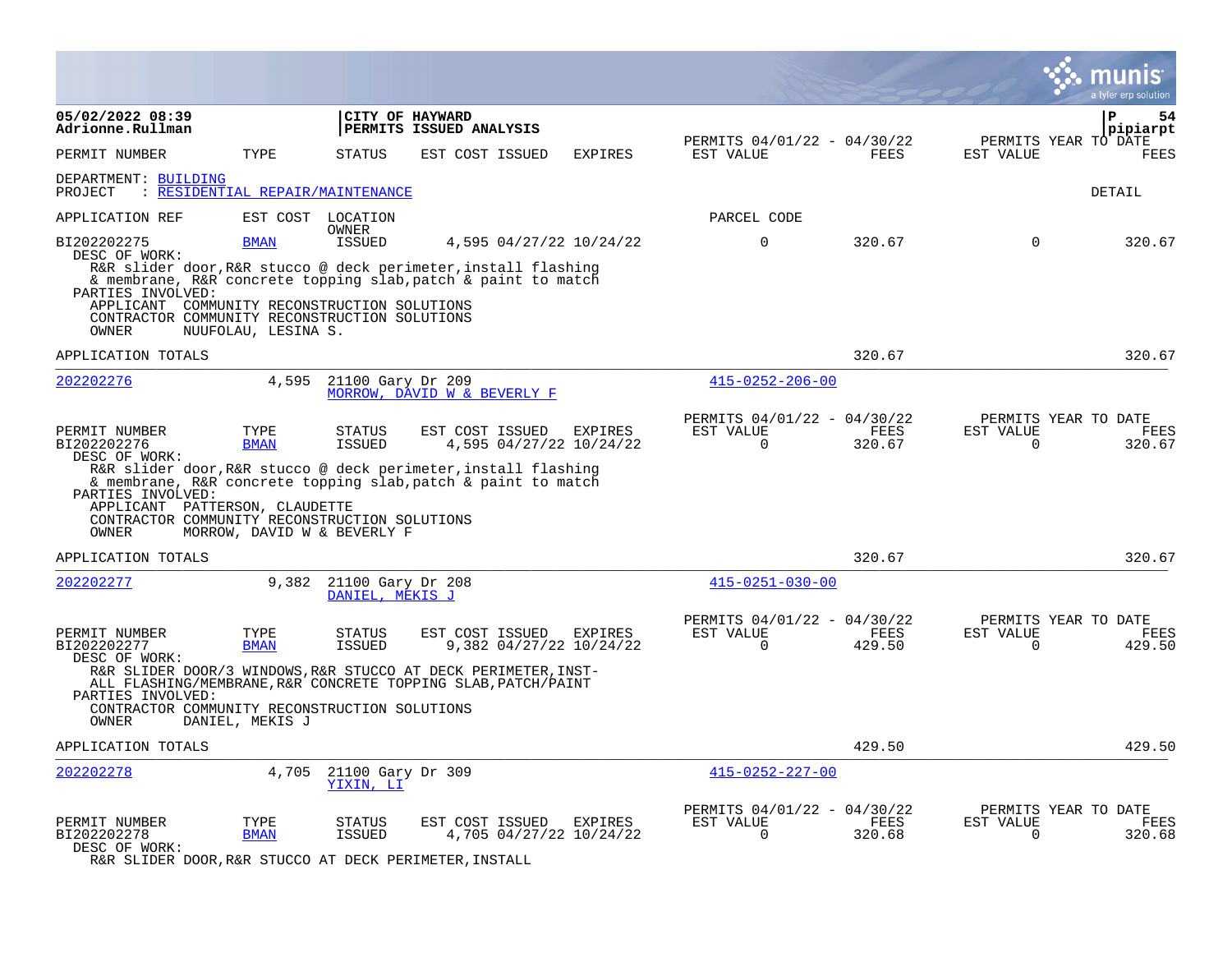|                                                                                                                                                                                        |                                             |                   |                                                                                                                    |                                                      |                    |                       | $\mathbf{\mathcal{C}}$ munis<br>a tyler erp solution |
|----------------------------------------------------------------------------------------------------------------------------------------------------------------------------------------|---------------------------------------------|-------------------|--------------------------------------------------------------------------------------------------------------------|------------------------------------------------------|--------------------|-----------------------|------------------------------------------------------|
| 05/02/2022 08:39<br>Adrionne.Rullman                                                                                                                                                   |                                             |                   | CITY OF HAYWARD<br>PERMITS ISSUED ANALYSIS<br>FLASHING/MEMBRANE, R&R CONCRETE TOPPING SLAB, PATCH/PAINT            |                                                      |                    |                       | 55<br>P<br>pipiarpt                                  |
| DEPARTMENT: BUILDING<br>PROJECT                                                                                                                                                        | : RESIDENTIAL REPAIR/MAINTENANCE            |                   |                                                                                                                    |                                                      |                    |                       | <b>DETAIL</b>                                        |
| APPLICATION REF                                                                                                                                                                        | EST COST                                    | LOCATION<br>OWNER |                                                                                                                    | PARCEL CODE                                          |                    |                       |                                                      |
| PARTIES INVOLVED:<br>CONTRACTOR COMMUNITY RECONSTRUCTION SOLUTIONS<br>OWNER                                                                                                            | YIXIN, LI                                   |                   |                                                                                                                    |                                                      |                    |                       |                                                      |
| APPLICATION TOTALS                                                                                                                                                                     |                                             |                   |                                                                                                                    |                                                      | 320.68             |                       | 320.68                                               |
| 202202279                                                                                                                                                                              | 4,613                                       | 21100 Gary Dr 109 | TORRES, LAWRENCE III                                                                                               | $415 - 0251 - 030 - 00$                              |                    |                       |                                                      |
| PERMIT NUMBER<br>BI202202279<br>DESC OF WORK:<br>R&R SLIDER DOOR, R&R STUCCO AT DECK PERIMETER, INSTALL<br>PARTIES INVOLVED:<br>CONTRACTOR COMMUNITY RECONSTRUCTION SOLUTIONS<br>OWNER | TYPE<br><b>BMAN</b><br>TORRES, LAWRENCE III | STATUS<br>ISSUED  | EST COST ISSUED<br>EXPIRES<br>4,613 04/27/22 10/24/22<br>FLASHING/MEMBRANE, R&R CONCRETE TOPPING SLAB, PATCH/PAINT | PERMITS 04/01/22 - 04/30/22<br>EST VALUE<br>$\Omega$ | FEES<br>320.67     | EST VALUE<br>$\Omega$ | PERMITS YEAR TO DATE<br>FEES<br>320.67               |
| APPLICATION TOTALS<br>PROJECT TOTALS                                                                                                                                                   |                                             |                   |                                                                                                                    | $\Omega$                                             | 320.67<br>2,794.53 | $\Omega$              | 320.67<br>2,794.53                                   |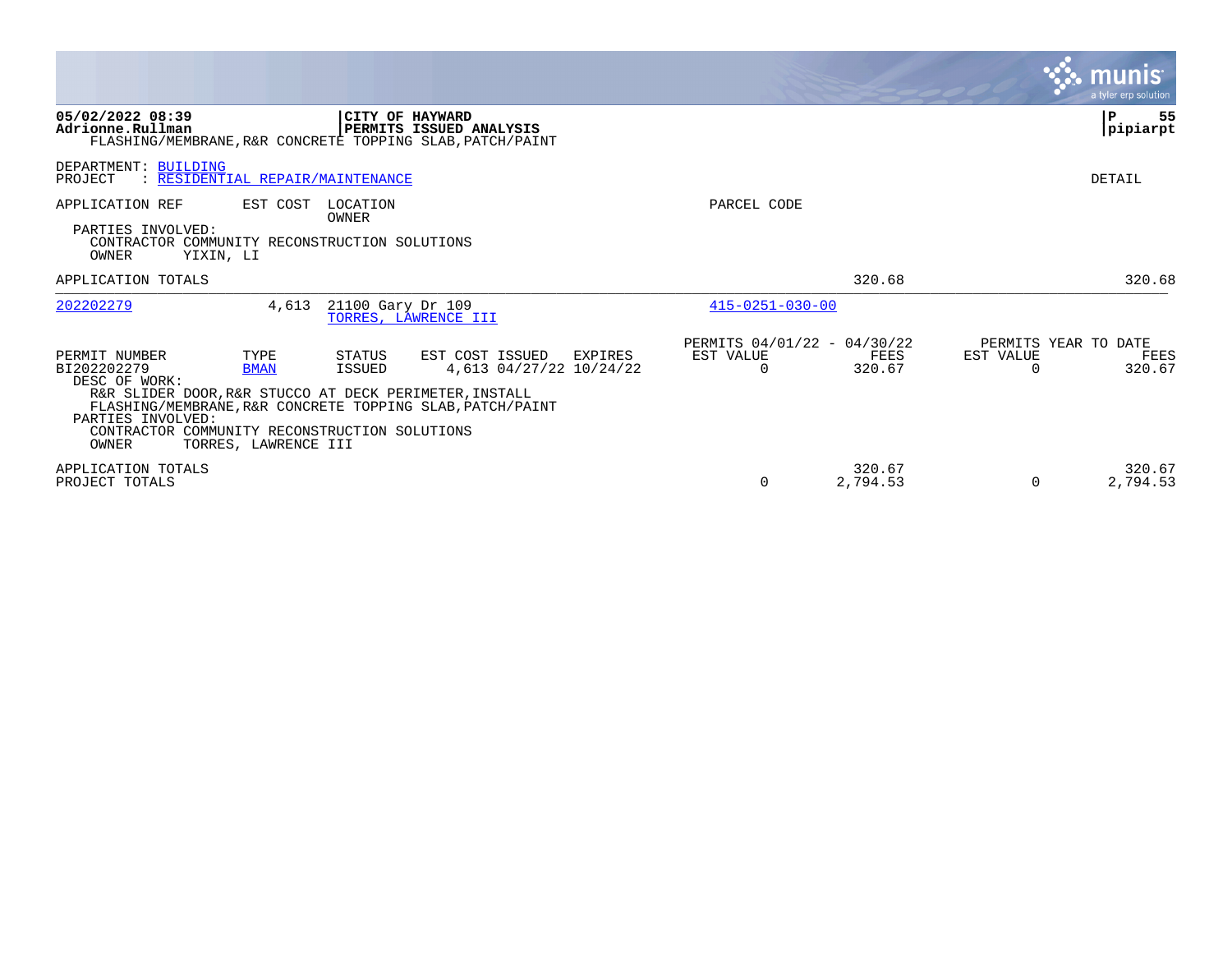|                                                                                                       |                                    |                                      |                                                                                                                 |                                                      |                  |                       | munis<br>a tyler erp solution            |
|-------------------------------------------------------------------------------------------------------|------------------------------------|--------------------------------------|-----------------------------------------------------------------------------------------------------------------|------------------------------------------------------|------------------|-----------------------|------------------------------------------|
| 05/02/2022 08:39<br>Adrionne.Rullman                                                                  |                                    | CITY OF HAYWARD                      | <b>PERMITS ISSUED ANALYSIS</b>                                                                                  |                                                      |                  |                       | l P<br>56<br> pipiarpt                   |
| DEPARTMENT: BUILDING<br>PROJECT                                                                       | : MECHANICAL PERMIT                |                                      |                                                                                                                 |                                                      |                  |                       | DETAIL                                   |
| APPLICATION REF                                                                                       | EST COST                           | LOCATION<br>OWNER                    |                                                                                                                 | PARCEL CODE                                          |                  |                       |                                          |
| 202201148                                                                                             | 164,000                            | 3956 Point Eden Way                  | HAYWARD, POINT EDEN I LIMITED PARTNERSHI                                                                        | $461 - 0085 - 048 - 01$                              |                  |                       |                                          |
| PERMIT NUMBER<br>BI202201148<br>DESC OF WORK:<br>new like for like 1500 CFM air handler               | TYPE<br><b>BMEC</b>                | STATUS<br>ISSUED                     | EST COST ISSUED EXPIRES<br>164,000 04/21/22 10/18/22                                                            | PERMITS 04/01/22 - 04/30/22<br>EST VALUE<br>$\Omega$ | FEES<br>1,402.38 | EST VALUE<br>$\Omega$ | PERMITS YEAR TO DATE<br>FEES<br>1,402.38 |
| PARTIES INVOLVED:<br>APPLICANT ACCO ENGINEERED SYSTEMS<br>CONTRACTOR ACCO ENGINEERED SYSTEMS<br>OWNER |                                    |                                      | HAYWARD, POINT EDEN I LIMITED PARTNERSHI                                                                        |                                                      |                  |                       |                                          |
| APPLICATION TOTALS                                                                                    |                                    |                                      |                                                                                                                 |                                                      | 1,402.38         |                       | 1,402.38                                 |
| 202201488                                                                                             |                                    | 8,376 24821 Pear St<br>LAI, CHACKAN  |                                                                                                                 | $442 - 0036 - 045 - 00$                              |                  |                       |                                          |
| PERMIT NUMBER<br>BI202201488<br>DESC OF WORK:                                                         | TYPE<br><b>BMEC</b>                | STATUS<br>ISSUED                     | EST COST ISSUED EXPIRES<br>8,376 04/28/22 10/25/22<br>add on 1.5 ton minisplit to the left with one indoor zone | PERMITS 04/01/22 - 04/30/22<br>EST VALUE<br>$\Omega$ | FEES<br>326.34   | EST VALUE<br>$\Omega$ | PERMITS YEAR TO DATE<br>FEES<br>326.34   |
| PARTIES INVOLVED:<br>APPLICANT MCDONALD, ASHLEY<br>CONTRACTOR ABC COOLING & HEATING<br>OWNER          | LAI, CHACKAN                       |                                      |                                                                                                                 |                                                      |                  |                       |                                          |
| APPLICATION TOTALS                                                                                    |                                    |                                      |                                                                                                                 |                                                      | 326.34           |                       | 326.34                                   |
| 202201807                                                                                             | 12,730                             | 26549 Huntwood Ave                   | CEREMELLI, JOSEPH C & SANDRA S TRS                                                                              | $453 - 0020 - 027 - 00$                              |                  |                       |                                          |
| PERMIT NUMBER<br>BI202201807<br>DESC OF WORK:                                                         | TYPE<br><b>BMEC</b>                | <b>STATUS</b><br>ISSUED              | EST COST ISSUED EXPIRES<br>12,730 04/04/22 10/01/22                                                             | PERMITS 04/01/22 - 04/30/22<br>EST VALUE<br>$\Omega$ | FEES<br>326.34   | EST VALUE<br>$\Omega$ | PERMITS YEAR TO DATE<br>FEES<br>326.34   |
| C/O<br>PARTIES INVOLVED:<br>APPLICANT MILLS, TAYLOR<br>CONTRACTOR SERVICE CHAMPIONS<br>OWNER          | CEREMELLI, JOSEPH C & SANDRA S TRS |                                      | 2-TON 16 SEER AC UNIT C/O IN RIGHT YARD. 2-TON 16 SEER COIL                                                     |                                                      |                  |                       |                                          |
| APPLICATION TOTALS                                                                                    |                                    |                                      |                                                                                                                 |                                                      | 326.34           |                       | 326.34                                   |
| 202201936                                                                                             | 30,000                             | 22721 Wildwood St<br>EE, SIERRALYN V |                                                                                                                 | $417 - 0030 - 026 - 00$                              |                  |                       |                                          |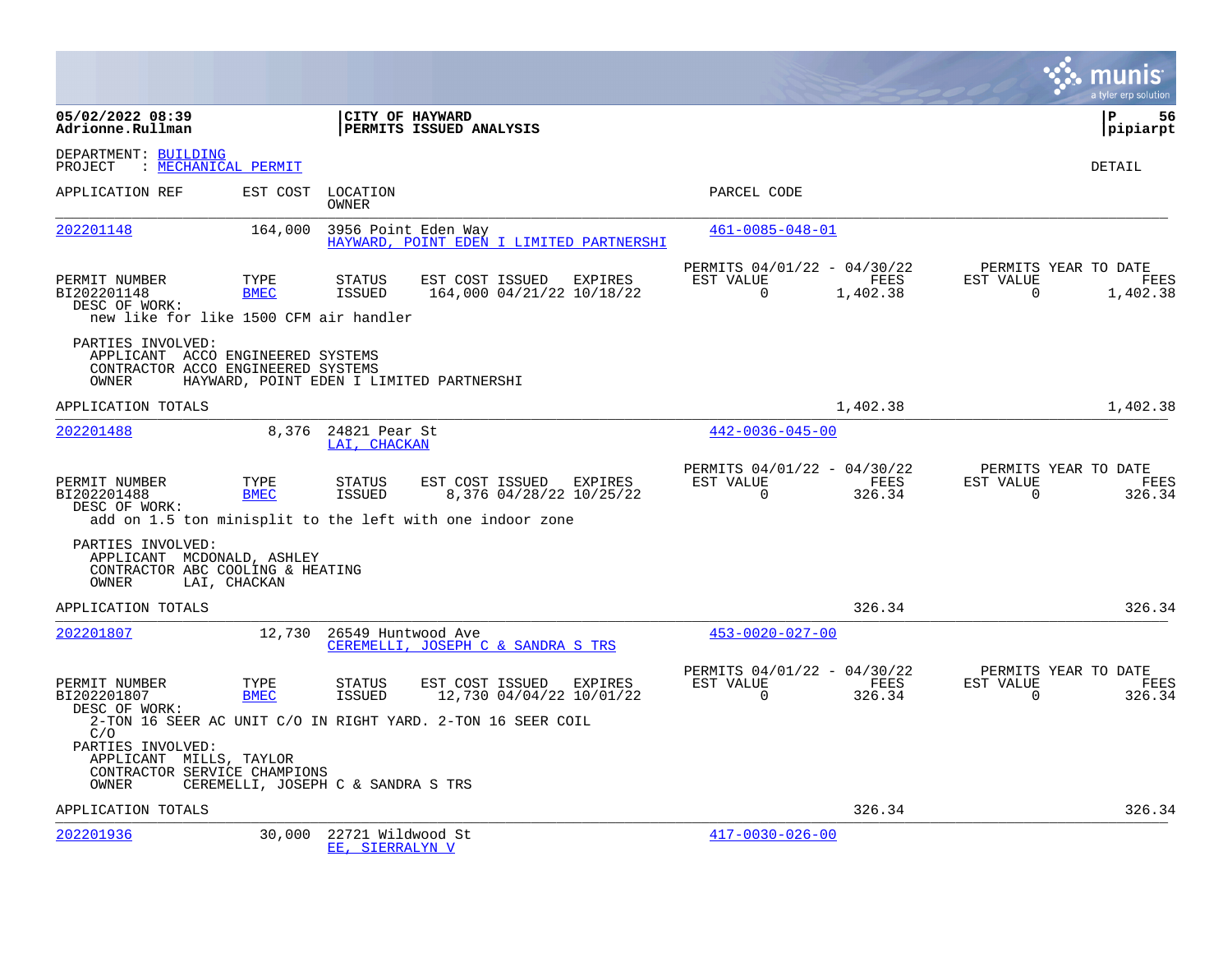|                                                                                                                                                                                                 |                                     |                                 |                                            |                                     |                                                      |                |                          | a tyler erp solution                   |
|-------------------------------------------------------------------------------------------------------------------------------------------------------------------------------------------------|-------------------------------------|---------------------------------|--------------------------------------------|-------------------------------------|------------------------------------------------------|----------------|--------------------------|----------------------------------------|
| 05/02/2022 08:39<br>Adrionne.Rullman                                                                                                                                                            |                                     |                                 | CITY OF HAYWARD<br>PERMITS ISSUED ANALYSIS |                                     |                                                      |                |                          | $\mathbf{P}$<br>57<br>pipiarpt         |
| PERMIT NUMBER                                                                                                                                                                                   | TYPE                                | <b>STATUS</b>                   | EST COST ISSUED                            | <b>EXPIRES</b>                      | PERMITS 04/01/22 - 04/30/22<br>EST VALUE             | FEES           | EST VALUE                | PERMITS YEAR TO DATE<br><b>FEES</b>    |
| DEPARTMENT: BUILDING<br>: MECHANICAL PERMIT<br>PROJECT                                                                                                                                          |                                     |                                 |                                            |                                     |                                                      |                |                          | <b>DETAIL</b>                          |
| APPLICATION REF                                                                                                                                                                                 | EST COST                            | LOCATION<br>OWNER               |                                            |                                     | PARCEL CODE                                          |                |                          |                                        |
| BI202201936<br>DESC OF WORK:                                                                                                                                                                    | <b>BMEC</b>                         | <b>ISSUED</b>                   |                                            | 30,000 04/07/22 10/04/22            | $\mathbf 0$                                          | 505.68         | $\mathbf 0$              | 505.68                                 |
| repalce existing HVAC system with ducted mini split system<br>install 2 head ductless mini split system<br>PARTIES INVOLVED:<br>APPLICANT LEE, ANTHONY<br>CONTRACTOR QUALTECH HEATING & COOLING |                                     |                                 |                                            |                                     |                                                      |                |                          |                                        |
| <b>OWNER</b>                                                                                                                                                                                    | EE, SIERRALYN V                     |                                 |                                            |                                     |                                                      |                |                          |                                        |
| APPLICATION TOTALS                                                                                                                                                                              |                                     |                                 |                                            |                                     |                                                      | 505.68         |                          | 505.68                                 |
| 202201937                                                                                                                                                                                       | 30,044                              | 338 Pinebrook Way               | WILLIS, VALENCIA Y & NEWMAN JULIE A        |                                     | $078G - 2654 - 024 - 00$                             |                |                          |                                        |
| PERMIT NUMBER<br>BI202201937<br>DESC OF WORK:                                                                                                                                                   | TYPE<br><b>BMEC</b>                 | <b>STATUS</b><br><b>ISSUED</b>  | EST COST ISSUED                            | EXPIRES<br>30,044 04/11/22 10/08/22 | PERMITS 04/01/22 - 04/30/22<br>EST VALUE<br>$\Omega$ | FEES<br>505.68 | EST VALUE<br>$\Omega$    | PERMITS YEAR TO DATE<br>FEES<br>505.68 |
| replace 2 furaces and 2 AC units like for like in same<br>location<br>PARTIES INVOLVED:<br>APPLICANT LEE, ANTHONY<br>CONTRACTOR ENVIRONMENTAL HEATING & AIR<br>OWNER                            | WILLIS, VALENCIA Y & NEWMAN JULIE A |                                 |                                            |                                     |                                                      |                |                          |                                        |
| APPLICATION TOTALS                                                                                                                                                                              |                                     |                                 |                                            |                                     |                                                      | 505.68         |                          | 505.68                                 |
| 202202075                                                                                                                                                                                       | 5,414                               | OMAR, MADINA R                  | 2613 Northern Cross Rd                     |                                     | $456 - 0098 - 042 - 00$                              |                |                          |                                        |
| PERMIT NUMBER<br>BI202202075<br>DESC OF WORK:                                                                                                                                                   | TYPE<br><b>BMEC</b>                 | STATUS<br><b>ISSUED</b>         | EST COST ISSUED                            | EXPIRES<br>5,414 04/14/22 10/11/22  | PERMITS 04/01/22 - 04/30/22<br>EST VALUE<br>$\Omega$ | FEES<br>326.34 | EST VALUE<br>$\mathbf 0$ | PERMITS YEAR TO DATE<br>FEES<br>326.34 |
| INSTALL AC ADD ON, RUN CIRCUIT FROM PANEL TO AC                                                                                                                                                 |                                     |                                 |                                            |                                     |                                                      |                |                          |                                        |
| PARTIES INVOLVED:<br>APPLICANT LEE, ANTHONY<br>CONTRACTOR JAZZ HEATING & AIR CONDITIONING<br>OWNER                                                                                              | OMAR, MADINA R                      |                                 |                                            |                                     |                                                      |                |                          |                                        |
| APPLICATION TOTALS                                                                                                                                                                              |                                     |                                 |                                            |                                     |                                                      | 326.34         |                          | 326.34                                 |
| 202202096                                                                                                                                                                                       | 14,626                              | 23700 Amador St<br>VERA, MARCOS |                                            |                                     | $431 - 0084 - 006 - 00$                              |                |                          |                                        |
| PERMIT NUMBER<br>BI202202096<br>DESC OF WORK:                                                                                                                                                   | TYPE<br><b>BMEC</b>                 | STATUS<br><b>ISSUED</b>         | EST COST ISSUED                            | EXPIRES<br>14,626 04/19/22 10/16/22 | PERMITS 04/01/22 - 04/30/22<br>EST VALUE<br>$\Omega$ | FEES<br>326.34 | EST VALUE<br>$\Omega$    | PERMITS YEAR TO DATE<br>FEES<br>326.34 |

 $\bullet$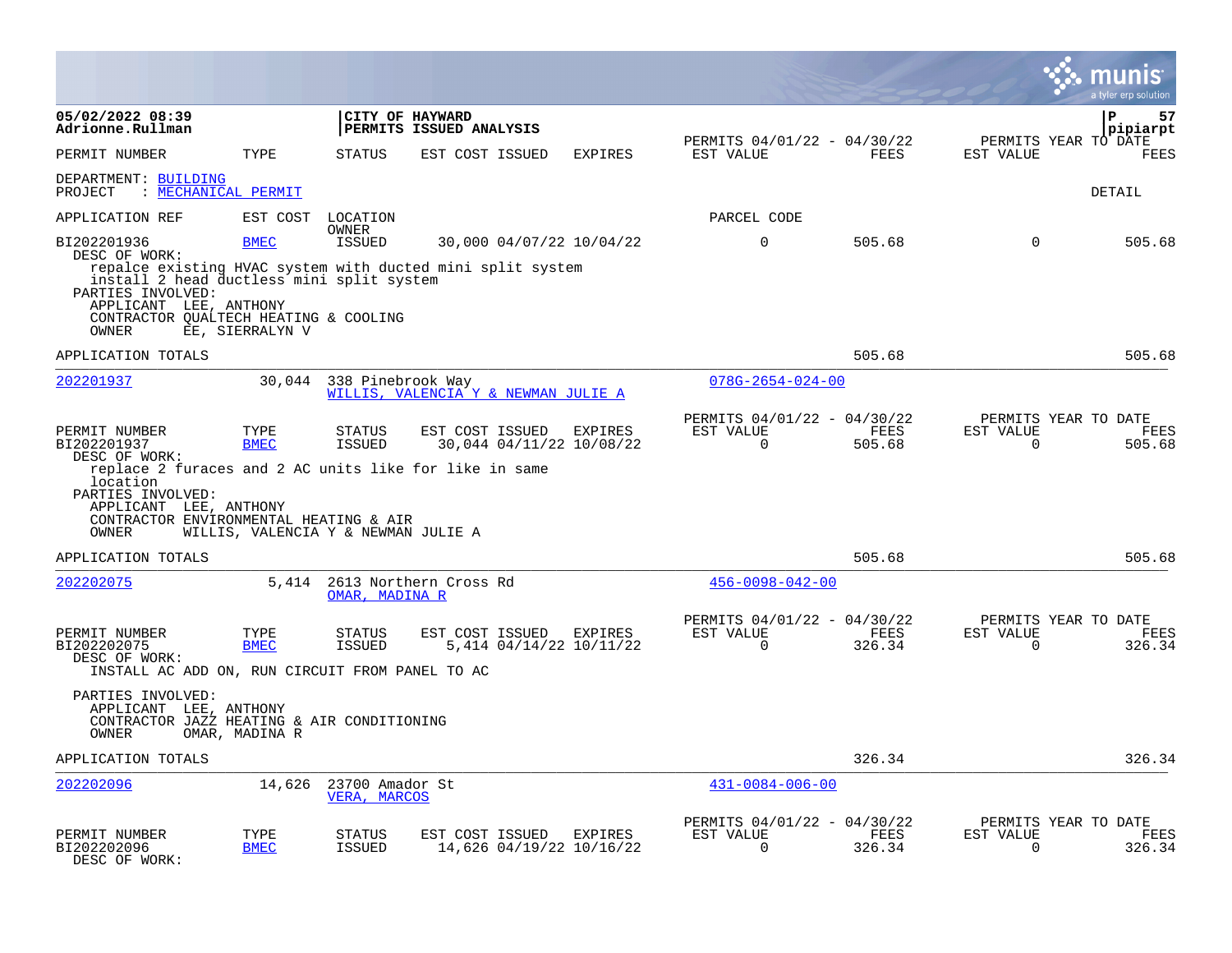|                                                                                                       |                     |                                        |                                                                                                                        |                                                         |                | munis<br>a tyler erp solution                                      |
|-------------------------------------------------------------------------------------------------------|---------------------|----------------------------------------|------------------------------------------------------------------------------------------------------------------------|---------------------------------------------------------|----------------|--------------------------------------------------------------------|
| 05/02/2022 08:39<br>Adrionne.Rullman<br>install ductless mini split system                            |                     |                                        | CITY OF HAYWARD<br>PERMITS ISSUED ANALYSIS                                                                             |                                                         |                | l P<br>58<br> pipiarpt                                             |
| DEPARTMENT: BUILDING<br>: MECHANICAL PERMIT<br>PROJECT                                                |                     |                                        |                                                                                                                        |                                                         |                | DETAIL                                                             |
| APPLICATION REF                                                                                       | EST COST            | LOCATION<br>OWNER                      |                                                                                                                        | PARCEL CODE                                             |                |                                                                    |
| PARTIES INVOLVED:<br>APPLICANT JONSSON, NIKOLE<br>CONTRACTOR BARKER HEATING & COOLING<br>OWNER        | VERA, MARCOS        |                                        |                                                                                                                        |                                                         |                |                                                                    |
| APPLICATION TOTALS                                                                                    |                     |                                        |                                                                                                                        |                                                         | 326.34         | 326.34                                                             |
| 202202097                                                                                             | 12,504              | 28544 Anchorage Ln<br>THADDEUS MERCADO |                                                                                                                        | $456 - 0099 - 051 - 00$                                 |                |                                                                    |
| PERMIT NUMBER<br>BI202202097<br>DESC OF WORK:<br>REPLACE AC AND COIL. LIKE FOR LIKE SAME LOCATION     | TYPE<br><b>BMEC</b> | STATUS<br><b>ISSUED</b>                | EST COST ISSUED<br>EXPIRES<br>12,504 04/18/22 10/15/22                                                                 | PERMITS 04/01/22 - 04/30/22<br>EST VALUE<br>$\Omega$    | FEES<br>326.34 | PERMITS YEAR TO DATE<br>EST VALUE<br>FEES<br>$\Omega$<br>326.34    |
| PARTIES INVOLVED:<br>APPLICANT LEE, ANTHONY<br>CONTRACTOR ENVIRONMENTAL HEATING & AIR<br><b>OWNER</b> | THADDEUS MERCADO    |                                        |                                                                                                                        |                                                         |                |                                                                    |
| APPLICATION TOTALS                                                                                    |                     |                                        |                                                                                                                        |                                                         | 326.34         | 326.34                                                             |
| 202202174                                                                                             | 40,742              | 28071 Dobbel Ave                       | MOORHOUSE, LARRY M & JOHANNA T                                                                                         | $081D - 2082 - 033 - 00$                                |                |                                                                    |
| PERMIT NUMBER<br>BI202202174<br>DESC OF WORK:                                                         | TYPE<br><b>BMEC</b> | <b>STATUS</b><br>ISSUED                | EST COST ISSUED<br>EXPIRES<br>40,742 04/21/22 10/18/22                                                                 | PERMITS 04/01/22 - 04/30/22<br>EST VALUE<br>0           | FEES<br>505.68 | PERMITS YEAR TO DATE<br>EST VALUE<br>FEES<br>505.68<br>0           |
| PARTIES INVOLVED:<br>APPLICANT MILLS, TAYLOR                                                          |                     |                                        | 99% 70,000 BTUS FAU C/O IN GARAGE, 3-TON 18 SEER AC UNIT C/O<br>IN LEFT YARD, 3-TON COIL, (10) R8 DUCT SYSTEM SUPPLIES |                                                         |                |                                                                    |
| CONTRACTOR SERVICE CHAMPIONS<br>OWNER                                                                 |                     | MOORHOUSE, LARRY M & JOHANNA T         |                                                                                                                        |                                                         |                |                                                                    |
| APPLICATION TOTALS                                                                                    |                     |                                        |                                                                                                                        |                                                         | 505.68         | 505.68                                                             |
| 202202290                                                                                             | 24,260              |                                        | 1000 Silver Maple Ln<br>MACRAE, ALLAN J & KIMBERLEY A                                                                  | $083 - 0462 - 047 - 00$                                 |                |                                                                    |
| PERMIT NUMBER<br>BI202202290<br>DESC OF WORK:<br>attic                                                | TYPE<br><b>BMEC</b> | STATUS<br><b>ISSUED</b>                | EST COST ISSUED<br>EXPIRES<br>24,260 04/28/22 10/25/22<br>5-ton AC & coil change out in backyward furnace changeout in | PERMITS 04/01/22 - 04/30/22<br>EST VALUE<br>$\mathbf 0$ | FEES<br>505.68 | PERMITS YEAR TO DATE<br>EST VALUE<br>FEES<br>$\mathbf 0$<br>505.68 |
| PARTIES INVOLVED:<br>APPLICANT ZAMANO, DANIEL                                                         |                     |                                        |                                                                                                                        |                                                         |                |                                                                    |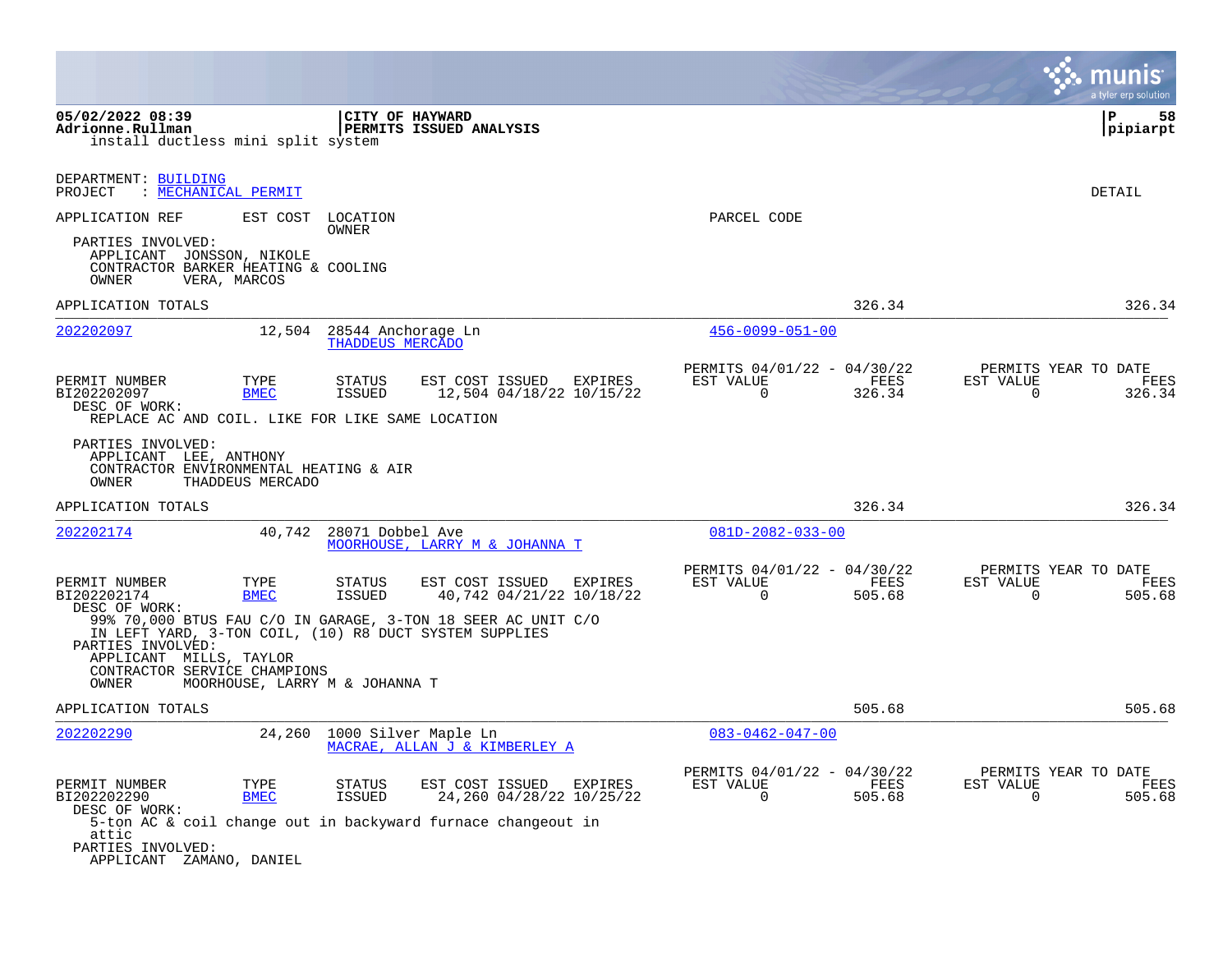|                                                                                                             |                                            |             |                    | <b>: munis</b><br>a tyler erp solution |
|-------------------------------------------------------------------------------------------------------------|--------------------------------------------|-------------|--------------------|----------------------------------------|
| 05/02/2022 08:39<br>Adrionne.Rullman                                                                        | CITY OF HAYWARD<br>PERMITS ISSUED ANALYSIS |             |                    | 59<br>l P<br> pipiarpt                 |
| DEPARTMENT: BUILDING<br>: MECHANICAL PERMIT<br>PROJECT                                                      |                                            |             |                    | DETAIL                                 |
| APPLICATION REF<br>EST COST<br>CONTRACTOR ABC COOLING AND HEATING<br>OWNER<br>MACRAE, ALLAN J & KIMBERLEY A | LOCATION<br>OWNER                          | PARCEL CODE |                    |                                        |
| APPLICATION TOTALS<br>PROJECT TOTALS                                                                        |                                            |             | 505.68<br>5,056.80 | 505.68<br>5,056.80                     |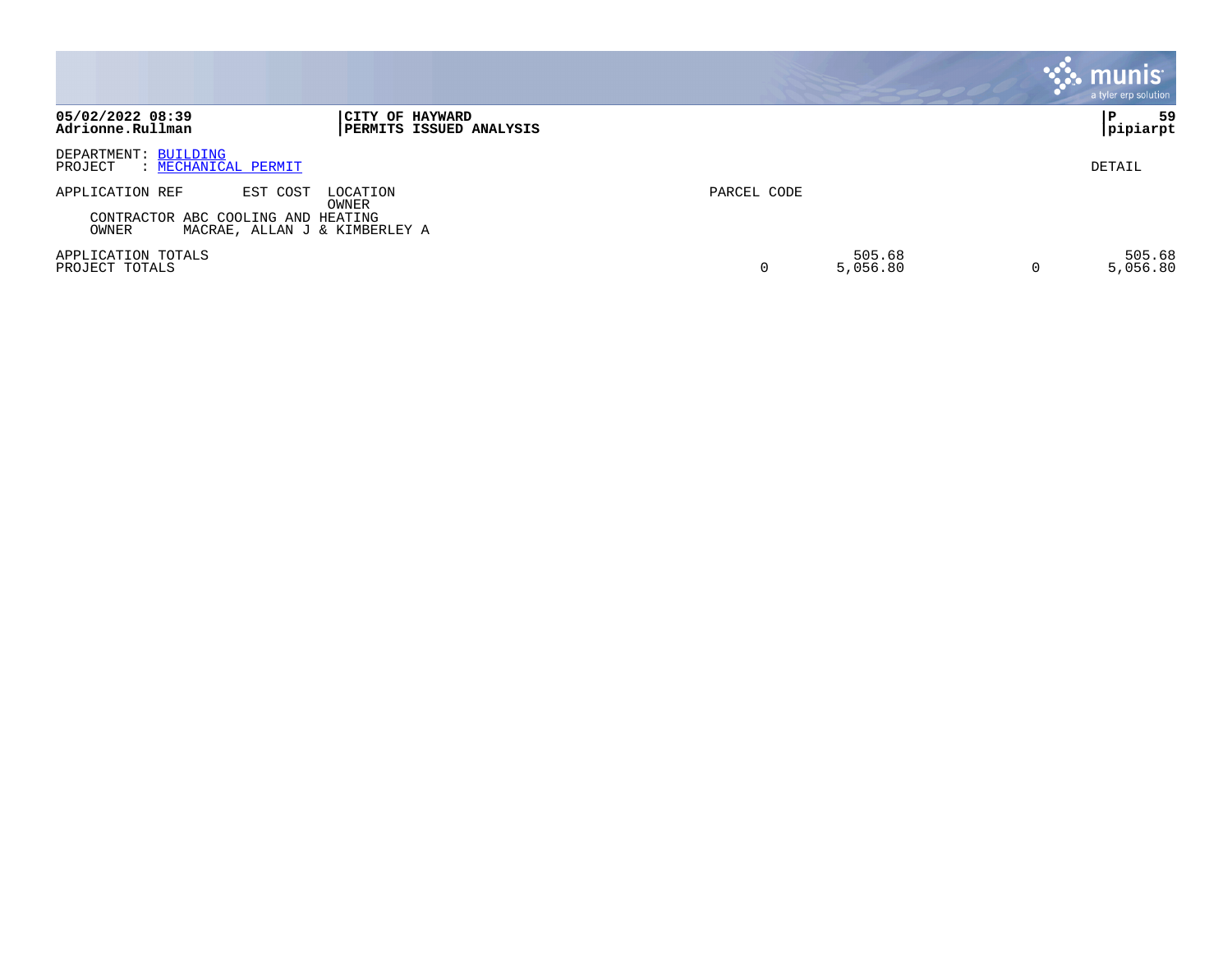|                                                                                                                                                                                                 |                                             |                                |                                                                                                                     |                                                      |                    |                | munis<br>a tyler erp solution            |
|-------------------------------------------------------------------------------------------------------------------------------------------------------------------------------------------------|---------------------------------------------|--------------------------------|---------------------------------------------------------------------------------------------------------------------|------------------------------------------------------|--------------------|----------------|------------------------------------------|
| 05/02/2022 08:39<br>Adrionne.Rullman                                                                                                                                                            |                                             |                                | CITY OF HAYWARD<br>PERMITS ISSUED ANALYSIS                                                                          |                                                      |                    |                | l P<br>60<br> pipiarpt                   |
| DEPARTMENT: BUILDING<br>PROJECT                                                                                                                                                                 | : MISCELLANEOUS WORK                        |                                |                                                                                                                     |                                                      |                    |                | DETAIL                                   |
| APPLICATION REF                                                                                                                                                                                 | EST COST                                    | LOCATION<br>OWNER              |                                                                                                                     | PARCEL CODE                                          |                    |                |                                          |
| 202100788                                                                                                                                                                                       | 120,000                                     | 822 Overhill Dr<br>XIN RONG SU |                                                                                                                     | $083 - 0275 - 002 - 11$                              |                    |                |                                          |
| PERMIT NUMBER<br>BI202100788<br>DESC OF WORK:                                                                                                                                                   | TYPE<br><b>MISC</b>                         | <b>STATUS</b><br>ISSUED        | EST COST ISSUED<br>EXPIRES<br>120,000 04/04/22 10/01/22                                                             | PERMITS 04/01/22 - 04/30/22<br>EST VALUE<br>$\Omega$ | FEES<br>3,866.04   | EST VALUE<br>0 | PERMITS YEAR TO DATE<br>FEES<br>3,866.04 |
| retaining wall<br>PARTIES INVOLVED:<br>APPLICANT YEUNG, HENRY<br>CONTRACTOR CW CHENG CONSTRUCTION CO<br>OWNER                                                                                   | XIN RONG SU                                 |                                | (N) patio and pond at rear yard, (N) front fence and side                                                           |                                                      |                    |                |                                          |
| APPLICATION TOTALS                                                                                                                                                                              |                                             |                                |                                                                                                                     |                                                      | 3,866.04           |                | 3,866.04                                 |
| 202201091                                                                                                                                                                                       | 13,560                                      | 1680 W Winton Ave              | RLP, INVESTMENTS LLC                                                                                                | $439 - 0066 - 006 - 04$                              |                    |                |                                          |
| PERMIT NUMBER<br>BI202201091<br>DESC OF WORK:<br>property.<br>PARTIES INVOLVED:<br>APPLICANT WOJTKIEWICZ, NICOLE<br>CONTRACTOR CHAVEZ FENCING/ANGEL<br>OWNER                                    | TYPE<br><b>MISC</b><br>RLP, INVESTMENTS LLC | <b>STATUS</b><br>ISSUED        | EST COST ISSUED<br>EXPIRES<br>13,560 04/18/22 10/15/22<br>Install security fencing with pulsed low voltage for site | PERMITS 04/01/22 - 04/30/22<br>EST VALUE<br>$\Omega$ | FEES<br>1,145.60   | EST VALUE<br>0 | PERMITS YEAR TO DATE<br>FEES<br>1,145.60 |
| APPLICATION TOTALS                                                                                                                                                                              |                                             |                                |                                                                                                                     |                                                      | 1,145.60           |                | 1,145.60                                 |
| 202201392                                                                                                                                                                                       | $\Omega$                                    | 25800 Clawiter Rd              | CLAWITER INNOVATION LCC                                                                                             | $454 - 0010 - 003 - 00$                              |                    |                |                                          |
| PERMIT NUMBER<br>BI202201392<br>DESC OF WORK:<br>Lightning protection Shop drawings<br>Refer to 202001044<br>PARTIES INVOLVED:<br>APPLICANT ANDERSON, CARLA<br>CONTRACTOR HITT CONTRACTING, INC | TYPE<br><b>MISC</b>                         | <b>STATUS</b><br><b>ISSUED</b> | EST COST ISSUED<br>EXPIRES<br>$0$ 04/13/22 10/10/22                                                                 | PERMITS 04/01/22 - 04/30/22<br>EST VALUE<br>0        | FEES<br>552.32     | EST VALUE<br>0 | PERMITS YEAR TO DATE<br>FEES<br>552.32   |
| OWNER<br>APPLICATION TOTALS<br>PROJECT TOTALS                                                                                                                                                   | CLAWITER INNOVATION LCC                     |                                |                                                                                                                     | $\Omega$                                             | 552.32<br>5,563.96 | $\mathbf 0$    | 552.32<br>5,563.96                       |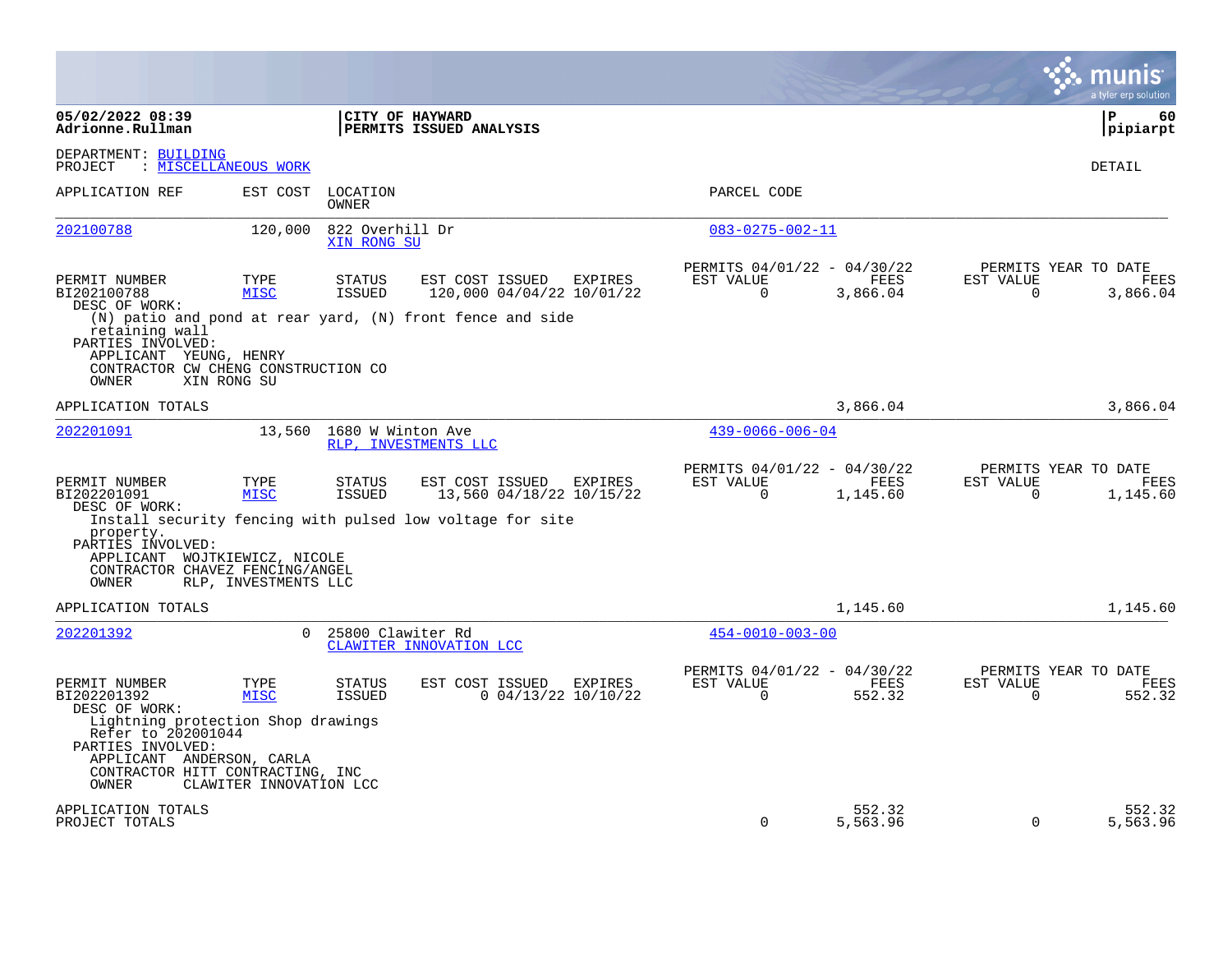|                                                                                                                                                  |                                                                                               |                                                                                                                      |                                                      |                  |                           | <b>munis</b><br>a tyler erp solution   |
|--------------------------------------------------------------------------------------------------------------------------------------------------|-----------------------------------------------------------------------------------------------|----------------------------------------------------------------------------------------------------------------------|------------------------------------------------------|------------------|---------------------------|----------------------------------------|
| 05/02/2022 08:39<br>Adrionne.Rullman                                                                                                             |                                                                                               | CITY OF HAYWARD<br>PERMITS ISSUED ANALYSIS                                                                           |                                                      |                  |                           | l P<br>61<br> pipiarpt                 |
| DEPARTMENT: BUILDING<br>PROJECT                                                                                                                  | : MULTIPLE SUB-TRADES PERMIT                                                                  |                                                                                                                      |                                                      |                  |                           | DETAIL                                 |
| APPLICATION REF                                                                                                                                  | EST COST<br>LOCATION<br>OWNER                                                                 |                                                                                                                      | PARCEL CODE                                          |                  |                           |                                        |
| 202202186                                                                                                                                        | 77 Dunfirth Dr<br>3,000<br>SALEM, MUHAMMAD                                                    |                                                                                                                      | $085A-6434-991-22$                                   |                  |                           |                                        |
| PERMIT NUMBER<br>BI202202186<br>DESC OF WORK:<br>BBO FROM THE MAIN PANEL<br>PARTIES INVOLVED:<br>APPLICANT MARTINEZ, RAUL<br>CONTRACTOR<br>OWNER | TYPE<br>STATUS<br><b>MULTIPLE S ISSUED</b><br>DREAMFINDER CONSTRUCTION INC<br>SALEM, MUHAMMAD | EST COST ISSUED<br>EXPIRES<br>3,000 04/21/22 10/25/22<br>GAS LINE FOR BBQ AND FIRE PIT, 20 AMP DEDICATED CIRCUIT FOR | PERMITS 04/01/22 - 04/30/22<br>EST VALUE<br>$\Omega$ | FEES<br>506.18   | EST VALUE<br><sup>0</sup> | PERMITS YEAR TO DATE<br>FEES<br>506.18 |
| APPLICATION TOTALS<br>PROJECT TOTALS                                                                                                             |                                                                                               |                                                                                                                      | $\Omega$                                             | 506.18<br>506.18 | 0                         | 506.18<br>506.18                       |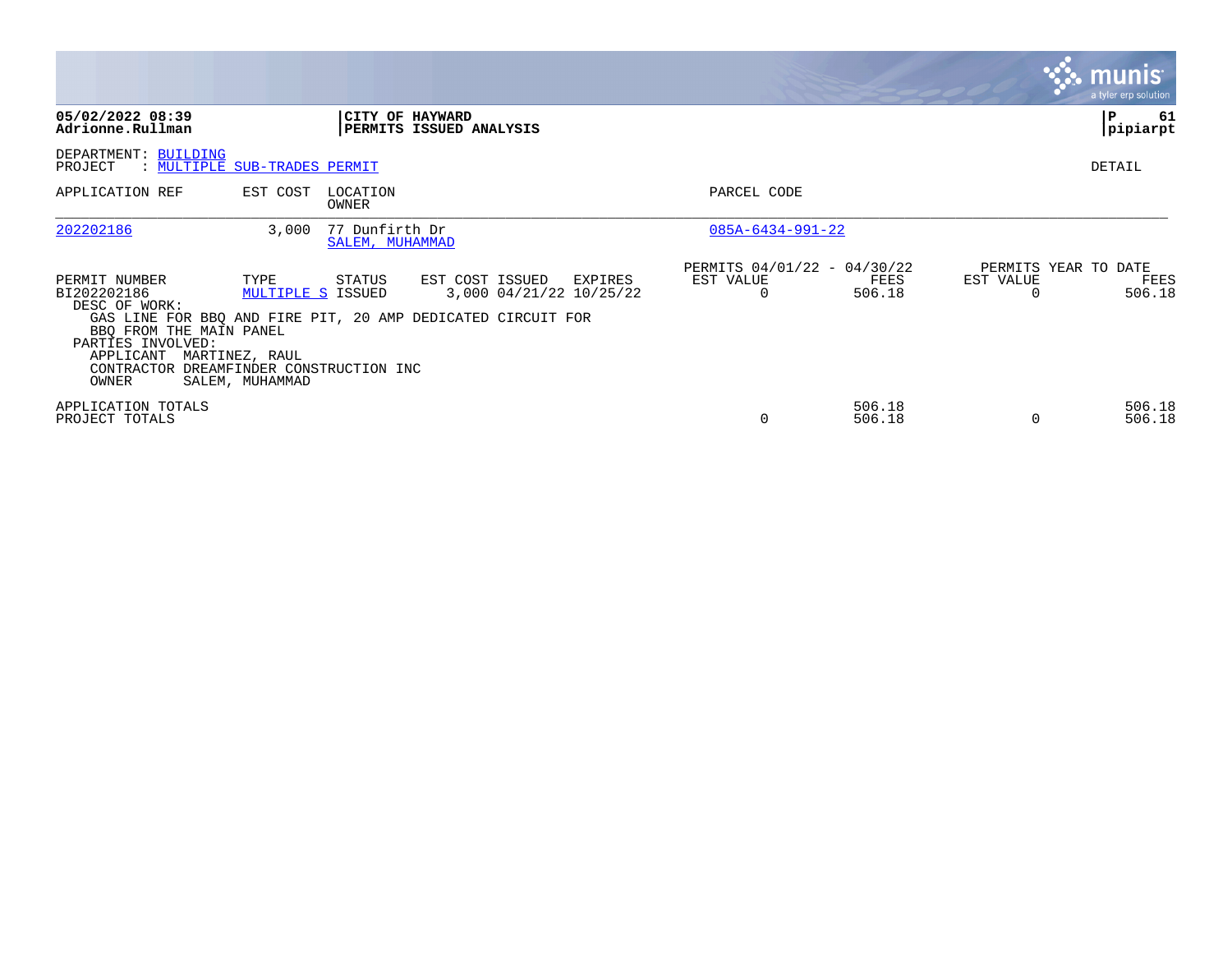|                                                                                                     |               |                   |                                                        |                                                      |                      |                       | munis<br>a tyler erp solution            |
|-----------------------------------------------------------------------------------------------------|---------------|-------------------|--------------------------------------------------------|------------------------------------------------------|----------------------|-----------------------|------------------------------------------|
| 05/02/2022 08:39<br>Adrionne.Rullman                                                                |               |                   | CITY OF HAYWARD<br>PERMITS ISSUED ANALYSIS             |                                                      |                      |                       | 62<br>P<br>pipiarpt                      |
| DEPARTMENT: BUILDING<br>PROJECT<br>: PATIO COVER/ENCLOSURE                                          |               |                   |                                                        |                                                      |                      |                       | DETAIL                                   |
| APPLICATION REF                                                                                     | EST COST      | LOCATION<br>OWNER |                                                        | PARCEL CODE                                          |                      |                       |                                          |
| 202200673                                                                                           | 21,000        | PAUL DUNGCA       | 27701 Vista Bahia Way                                  | $425 - 0470 - 014 - 00$                              |                      |                       |                                          |
| PERMIT NUMBER<br>BI202200673<br>DESC OF WORK:<br>convert existing terrace into a sunroom 280 sq.ft. | TYPE<br>PATIO | STATUS<br>ISSUED  | EST COST ISSUED<br>EXPIRES<br>21,000 04/07/22 10/08/22 | PERMITS 04/01/22 - 04/30/22<br>EST VALUE<br>$\Omega$ | FEES<br>1,173.10     | EST VALUE<br>$\Omega$ | PERMITS YEAR TO DATE<br>FEES<br>1,173.10 |
| PARTIES INVOLVED:<br>APPLICANT<br>CONTRACTOR OWNER/BUILDER<br>PAUL DUNGCA<br>OWNER                  | LAURELES, LEO |                   |                                                        |                                                      |                      |                       |                                          |
| APPLICATION TOTALS<br>PROJECT TOTALS                                                                |               |                   |                                                        | 0                                                    | 1,173.10<br>1,173.10 | 0                     | 1,173.10<br>1,173.10                     |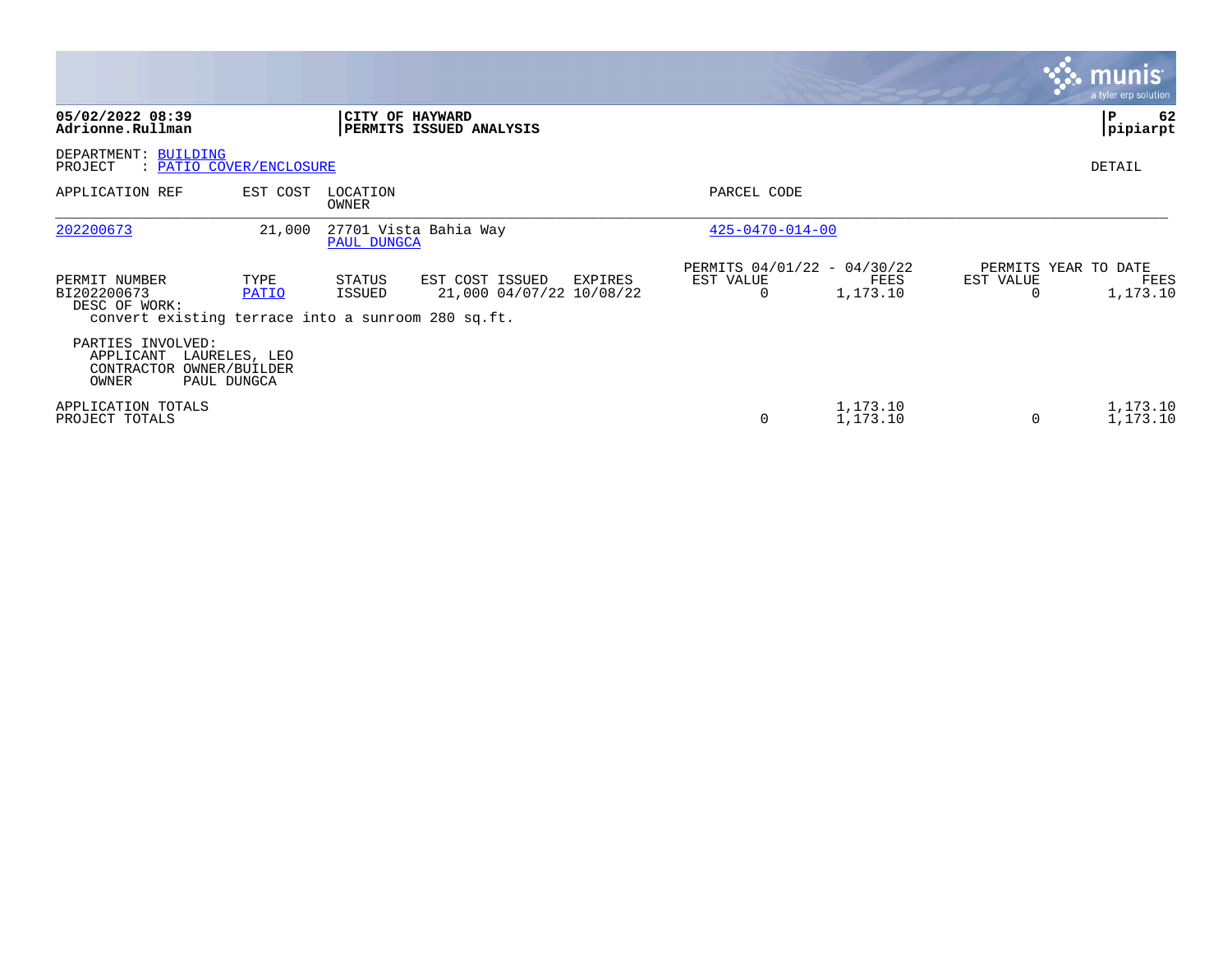|                                                                                                     |                         |                                    |                                                              |         |                                                            |                  |                          | munis<br>a tyler erp solution            |
|-----------------------------------------------------------------------------------------------------|-------------------------|------------------------------------|--------------------------------------------------------------|---------|------------------------------------------------------------|------------------|--------------------------|------------------------------------------|
| 05/02/2022 08:39<br>Adrionne.Rullman                                                                |                         |                                    | CITY OF HAYWARD<br>PERMITS ISSUED ANALYSIS                   |         |                                                            |                  |                          | P<br>63<br> pipiarpt                     |
| DEPARTMENT: BUILDING<br>: PLUMBING PERMIT<br>PROJECT                                                |                         |                                    |                                                              |         |                                                            |                  |                          | DETAIL                                   |
| APPLICATION REF                                                                                     | EST COST                | LOCATION<br><b>OWNER</b>           |                                                              |         | PARCEL CODE                                                |                  |                          |                                          |
| 202201255                                                                                           | 70,000                  | 1200 Russell Way                   | HAYWARD SENIOR HOUSING                                       |         | $415 - 0240 - 008 - 11$                                    |                  |                          |                                          |
| PERMIT NUMBER<br>BI202201255<br>DESC OF WORK:                                                       | TYPE                    | STATUS<br><b>PLUM PERMI ISSUED</b> | EST COST ISSUED<br>70,000 04/13/22 10/10/22                  | EXPIRES | PERMITS 04/01/22 - 04/30/22<br>EST VALUE<br>0              | FEES<br>1,133.37 | EST VALUE<br>0           | PERMITS YEAR TO DATE<br>FEES<br>1,133.37 |
| BOILER REPLACEMENT<br>PARTIES INVOLVED:<br>APPLICANT LOORZ, DICK<br>CONTRACTOR DEACON CORP<br>OWNER | HAYWARD SENIOR HOUSING  |                                    | REPLACE LEAKING HOT WATER TANK. REVISION TO PERMIT 201908271 |         |                                                            |                  |                          |                                          |
| APPLICATION TOTALS                                                                                  |                         |                                    |                                                              |         |                                                            | 1,133.37         |                          | 1,133.37                                 |
| 202201787                                                                                           | 1,462                   |                                    | 27509 Stromberg Ct<br>SHARMA, MEENA & SUNIL D                |         | $456 - 0037 - 176 - 00$                                    |                  |                          |                                          |
| PERMIT NUMBER<br>BI202201787<br>DESC OF WORK:<br>(N) DEDICATED GAS LINE FOR STOVE                   | TYPE                    | STATUS<br>PLUM PERMI ISSUED        | EST COST ISSUED<br>1,462 04/08/22 10/05/22                   | EXPIRES | PERMITS 04/01/22 - 04/30/22<br>EST VALUE<br>$\overline{0}$ | FEES<br>326.34   | EST VALUE<br>$\mathbf 0$ | PERMITS YEAR TO DATE<br>FEES<br>326.34   |
| PARTIES INVOLVED:<br>CONTRACTOR ABC COOLING AND HEATING<br>OWNER                                    | SHARMA, MEENA & SUNIL D |                                    |                                                              |         |                                                            |                  |                          |                                          |
| APPLICATION TOTALS                                                                                  |                         |                                    |                                                              |         |                                                            | 326.34           |                          | 326.34                                   |
| 202201791                                                                                           | 1,429                   | 263 Bridgehead Ln<br>CANON, LYNDON |                                                              |         | $078G - 2652 - 130 - 00$                                   |                  |                          |                                          |
| PERMIT NUMBER<br>BI202201791<br>DESC OF WORK:<br>Main bathroom shower valve replacement             | TYPE                    | <b>STATUS</b><br>PLUM PERMI COMPLT | EST COST ISSUED<br>1,429 04/04/22 10/13/22                   | EXPIRES | PERMITS 04/01/22 - 04/30/22<br>EST VALUE<br>$\overline{0}$ | FEES<br>236.67   | EST VALUE<br>$\mathbf 0$ | PERMITS YEAR TO DATE<br>FEES<br>236.67   |
| PARTIES INVOLVED:<br>CONTRACTOR MIKE COUNSIL PLUMBING INC<br>OWNER                                  | CANON, LYNDON           |                                    |                                                              |         |                                                            |                  |                          |                                          |
| APPLICATION TOTALS                                                                                  |                         |                                    |                                                              |         |                                                            | 236.67           |                          | 236.67                                   |
| 202201797                                                                                           | 7,500                   | 622 Shepherd Ave                   | FENG, YUEOIN & XU XINSHI                                     |         | $453 - 0060 - 005 - 03$                                    |                  |                          |                                          |
| PERMIT NUMBER                                                                                       | TYPE                    | <b>STATUS</b>                      | EST COST ISSUED                                              | EXPIRES | PERMITS 04/01/22 - 04/30/22<br>EST VALUE                   | FEES             | EST VALUE                | PERMITS YEAR TO DATE<br>FEES             |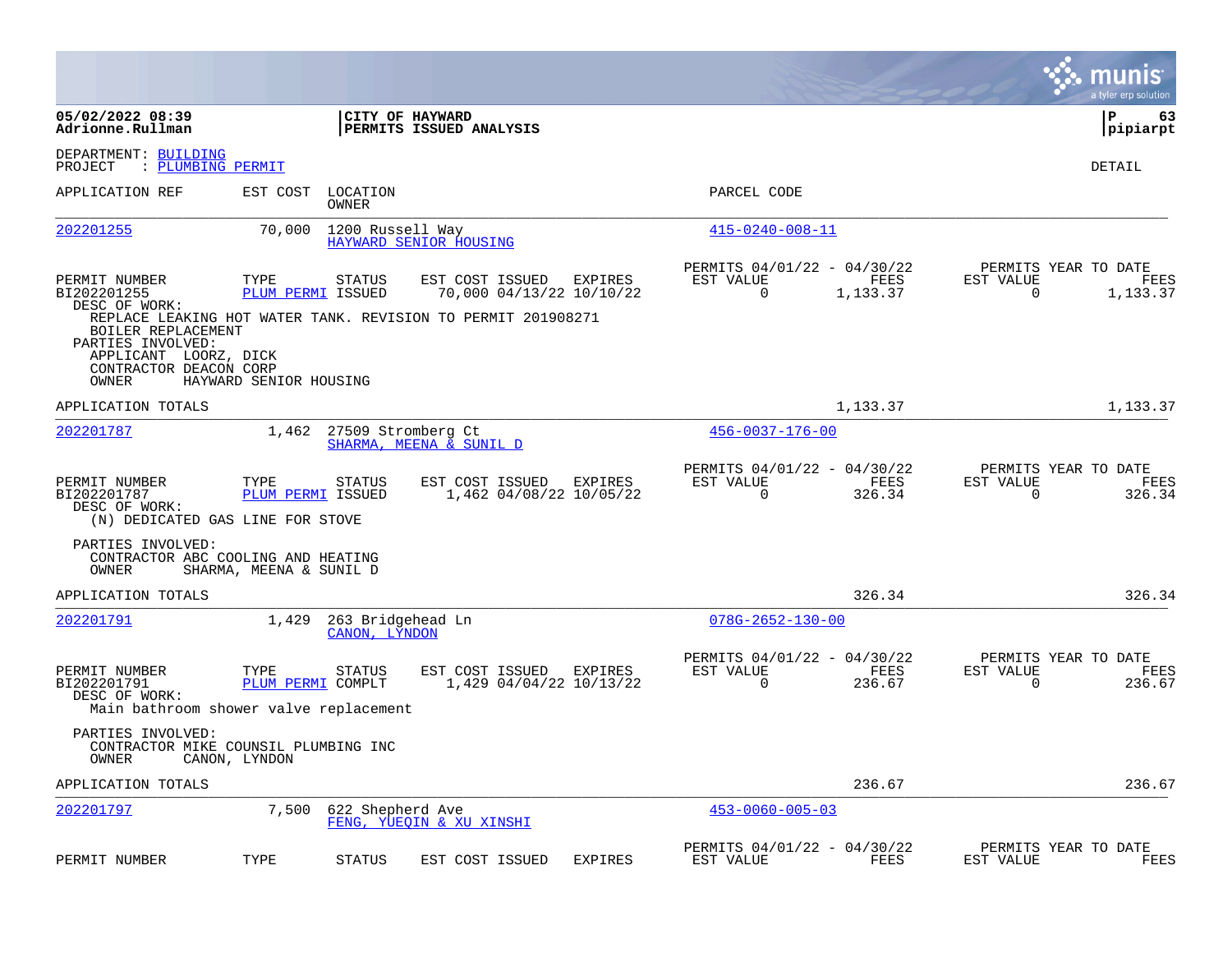|                                                                                                                                                                              |                                                                                                                                                                      |                                                     |                                                      |                |                       | a tyler erp solution                   |
|------------------------------------------------------------------------------------------------------------------------------------------------------------------------------|----------------------------------------------------------------------------------------------------------------------------------------------------------------------|-----------------------------------------------------|------------------------------------------------------|----------------|-----------------------|----------------------------------------|
| 05/02/2022 08:39<br>Adrionne.Rullman                                                                                                                                         |                                                                                                                                                                      | CITY OF HAYWARD<br>PERMITS ISSUED ANALYSIS          |                                                      |                |                       | l P<br>-64<br> pipiarpt                |
| DEPARTMENT: BUILDING<br>: PLUMBING PERMIT<br>PROJECT                                                                                                                         |                                                                                                                                                                      |                                                     |                                                      |                |                       | <b>DETAIL</b>                          |
| APPLICATION REF                                                                                                                                                              | EST COST LOCATION                                                                                                                                                    |                                                     | PARCEL CODE                                          |                |                       |                                        |
| BI202201797<br>DESC OF WORK:<br>Trenchless Sewer Lateral                                                                                                                     | OWNER<br>PLUM PERMI COMPLT                                                                                                                                           | 7,500 04/04/22 10/11/22                             | $\mathbf 0$                                          | 326.34         | $\mathbf 0$           | 326.34                                 |
| PARTIES INVOLVED:<br>APPLICANT STREAMLINE PLUMBING<br>CONTRACTOR STREAMLINE PLUMBING<br>OWNER                                                                                | FENG, YUEQIN & XU XINSHI                                                                                                                                             |                                                     |                                                      |                |                       |                                        |
| APPLICATION TOTALS                                                                                                                                                           |                                                                                                                                                                      |                                                     |                                                      | 326.34         |                       | 326.34                                 |
| 202202101                                                                                                                                                                    | 28,145 1071 Thiel Rd<br>BREY, RONALD                                                                                                                                 |                                                     | $464 - 0080 - 017 - 00$                              |                |                       |                                        |
| PERMIT NUMBER<br>BI202202101<br>DESC OF WORK:<br>install 50 gallon water heater<br>PARTIES INVOLVED:<br>APPLICANT BIG BLUE PLUMBING<br>CONTRACTOR BIG BLUE PLUMBING<br>OWNER | TYPE<br><b>STATUS</b><br>PLUM PERMI COMPLT<br>whole hosue repipe, drain refit, water service<br>BREY, RONALD                                                         | EST COST ISSUED EXPIRES<br>28,145 04/18/22 10/20/22 | PERMITS 04/01/22 - 04/30/22<br>EST VALUE<br>$\Omega$ | FEES<br>505.68 | EST VALUE<br>$\Omega$ | PERMITS YEAR TO DATE<br>FEES<br>505.68 |
| APPLICATION TOTALS                                                                                                                                                           |                                                                                                                                                                      |                                                     |                                                      | 505.68         |                       | 505.68                                 |
| 202202125                                                                                                                                                                    | 14,285 31425 Greenbrier Ln<br>NIZAM, SYED                                                                                                                            |                                                     | $078G - 2742 - 002 - 00$                             |                |                       |                                        |
| PERMIT NUMBER<br>BI202202125<br>DESC OF WORK:<br>PARTIES INVOLVED:<br>APPLICANT HERO, ROOTER<br>CONTRACTOR HERO, ROOTER<br>OWNER                                             | TYPE<br><b>STATUS</b><br>PLUM PERMI ISSUED<br>OPEN TRENCH SEWER REPLACEMENT, INSTALLATION OF FOUNDATION<br>C/O PROPERTY LINE C/O. ALL WITHIN PROPERTY<br>NIZAM, SYED | EST COST ISSUED EXPIRES<br>14,285 04/18/22 10/26/22 | PERMITS 04/01/22 - 04/30/22<br>EST VALUE<br>$\Omega$ | FEES<br>326.34 | EST VALUE<br>$\Omega$ | PERMITS YEAR TO DATE<br>FEES<br>326.34 |
| APPLICATION TOTALS                                                                                                                                                           |                                                                                                                                                                      |                                                     |                                                      | 326.34         |                       | 326.34                                 |
| 202202161                                                                                                                                                                    | 12,865 182 Hermes Ct<br>SHIAH, AMY A                                                                                                                                 |                                                     | $444 - 0069 - 020 - 00$                              |                |                       |                                        |
| PERMIT NUMBER<br>BI202202161<br>DESC OF WORK:                                                                                                                                | TYPE<br><b>STATUS</b><br>PLUM PERMI COMPLT<br>REPLACE DRAIN SYSTEM UNDERNEATH HOME USING ABS PLASTIC                                                                 | EST COST ISSUED EXPIRES<br>12,865 04/20/22 10/22/22 | PERMITS 04/01/22 - 04/30/22<br>EST VALUE<br>$\Omega$ | FEES<br>326.34 | EST VALUE<br>$\Omega$ | PERMITS YEAR TO DATE<br>FEES<br>326.34 |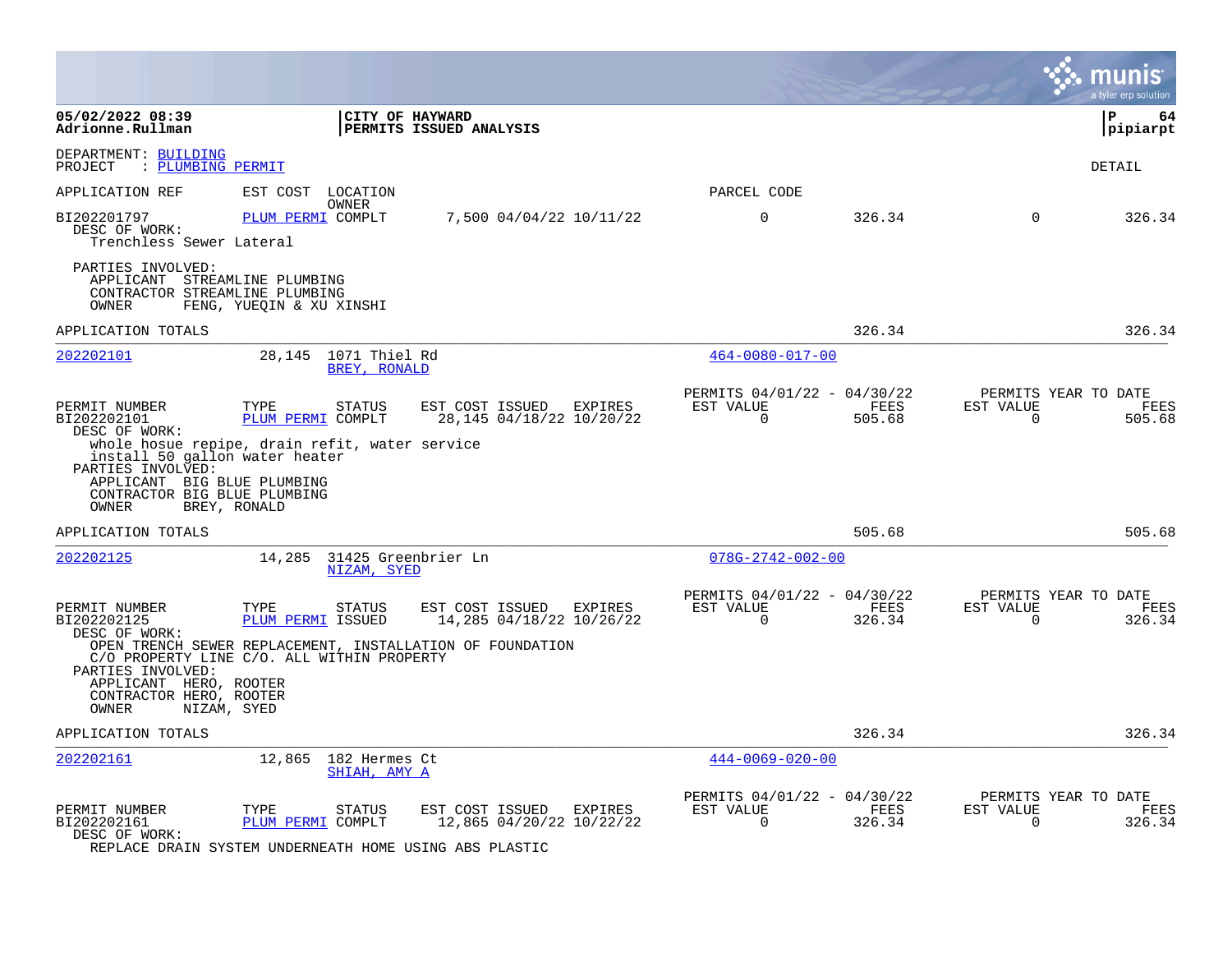|                                                                                                                                   |                                            |                         | <u>ः munis </u><br>a tyler erp solution |
|-----------------------------------------------------------------------------------------------------------------------------------|--------------------------------------------|-------------------------|-----------------------------------------|
| 05/02/2022 08:39<br>Adrionne.Rullman                                                                                              | CITY OF HAYWARD<br>PERMITS ISSUED ANALYSIS |                         | 65<br>P<br> pipiarpt                    |
| DEPARTMENT: BUILDING<br>PROJECT<br>PLUMBING PERMIT<br>$\ddot{\cdot}$                                                              |                                            |                         | DETAIL                                  |
| APPLICATION REF<br>EST COST<br>PARTIES INVOLVED:<br>APPLICANT<br>HERO, ROOTER<br>CONTRACTOR HERO, ROOTER<br>SHIAH, AMY A<br>OWNER | LOCATION<br>OWNER                          | PARCEL CODE             |                                         |
| APPLICATION TOTALS<br>PROJECT TOTALS                                                                                              |                                            | 326.34<br>3,181.08<br>0 | 326.34<br>3,181.08                      |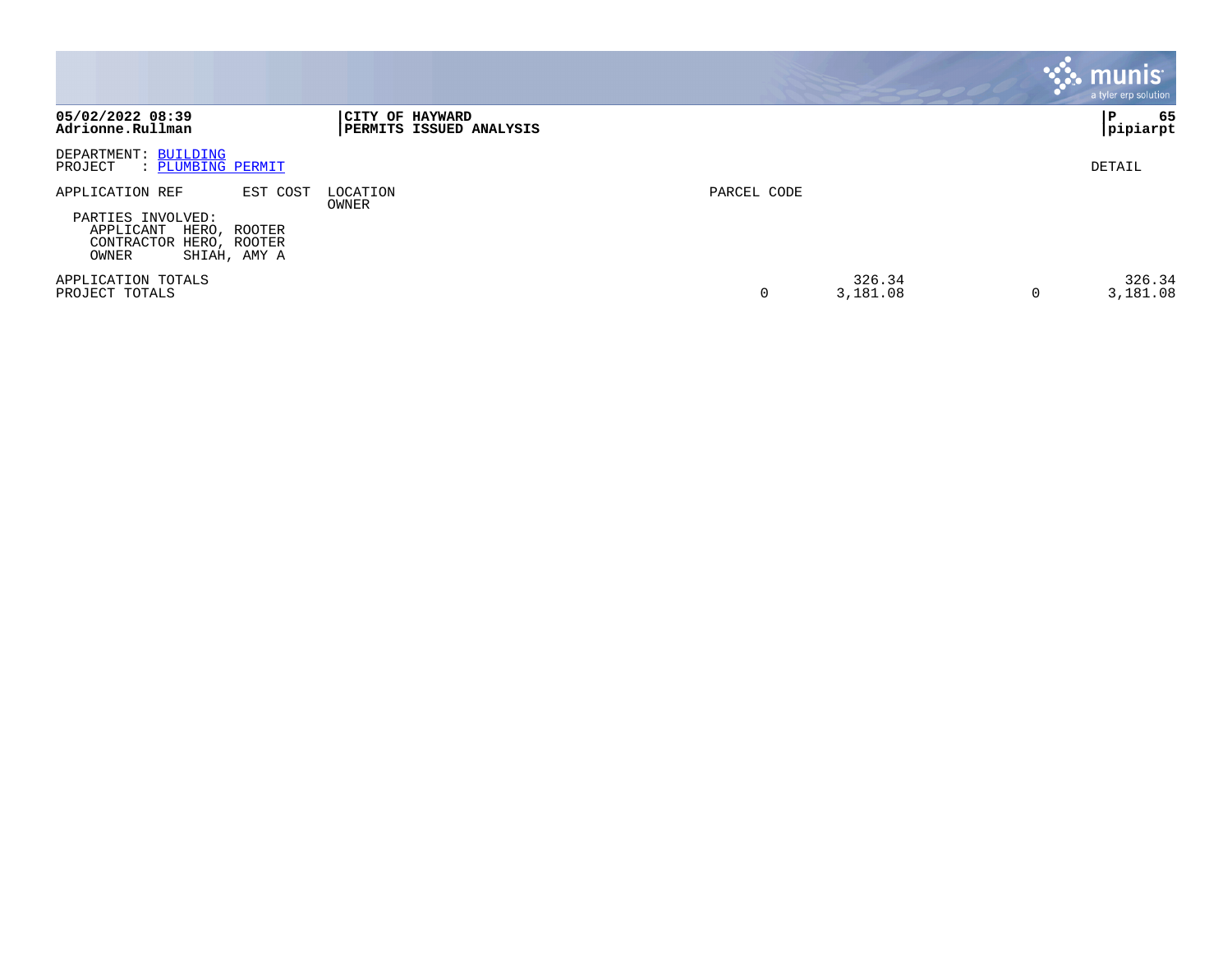|                                                                                                                                                                                                                  |                              |                                        |                                                                                                                                                                                    |                                                      |                |                       | a tyler erp solution                          |
|------------------------------------------------------------------------------------------------------------------------------------------------------------------------------------------------------------------|------------------------------|----------------------------------------|------------------------------------------------------------------------------------------------------------------------------------------------------------------------------------|------------------------------------------------------|----------------|-----------------------|-----------------------------------------------|
| 05/02/2022 08:39<br>Adrionne.Rullman                                                                                                                                                                             |                              |                                        | CITY OF HAYWARD<br>PERMITS ISSUED ANALYSIS                                                                                                                                         |                                                      |                |                       | ΙP<br>66<br> pipiarpt                         |
| DEPARTMENT: BUILDING<br>: PHOTO-VOLTAIC<br>PROJECT                                                                                                                                                               |                              |                                        |                                                                                                                                                                                    |                                                      |                |                       | DETAIL                                        |
| APPLICATION REF                                                                                                                                                                                                  | EST COST                     | LOCATION<br>OWNER                      |                                                                                                                                                                                    | PARCEL CODE                                          |                |                       |                                               |
| 202106138                                                                                                                                                                                                        | 54,770                       | 22744 7th St                           | RECKWERDT, BILL A JR & TAEKO                                                                                                                                                       | $416 - 0140 - 049 - 00$                              |                |                       |                                               |
| PERMIT NUMBER<br>BI202106138<br>DESC OF WORK:<br>INSTALLATION OF ROOF MOUNTED, TILTED PANELS 14.80kW<br>ELECTRIC PV SYSTEM<br>PARTIES INVOLVED:<br>APPLICANT LA FRINERE SANDOVAL, IVAN<br>CONTRACTOR FIRSTPV INC | TYPE<br><b>PHOTO</b>         | <b>STATUS</b><br>COMPLT                | EST COST ISSUED EXPIRES<br>54,770 04/18/22 10/29/22                                                                                                                                | PERMITS 04/01/22 - 04/30/22<br>EST VALUE<br>$\Omega$ | FEES<br>914.50 | EST VALUE<br>$\Omega$ | PERMITS YEAR TO DATE<br>FEES<br>914.50        |
| OWNER<br>APPLICATION TOTALS                                                                                                                                                                                      | RECKWERDT, BILL A JR & TAEKO |                                        |                                                                                                                                                                                    |                                                      | 914.50         |                       | 914.50                                        |
| 202201032                                                                                                                                                                                                        |                              | 18,719 1127 Garin Ave<br>ROSE, MICHAEL |                                                                                                                                                                                    | $083 - 0215 - 002 - 21$                              |                |                       |                                               |
| PERMIT NUMBER<br>BI202201032<br>DESC OF WORK:<br>PARTIES INVOLVED:<br>APPLICANT SCHROEDER, LISA<br>CONTRACTOR SEMPER SOLARIS                                                                                     | TYPE<br><b>PHOTO</b>         | <b>STATUS</b><br>ISSUED                | EST COST ISSUED EXPIRES<br>18,719 04/18/22 10/15/22<br>INSTALL (N) ROOF MOUNTED 4.32 DC KW SYSTEM, 10.5 KWH ENERGY<br>STORAGE SYSTEM, 12(N) PANELS, 12(N) INVERTERS, 1(N) COMBINER | PERMITS 04/01/22 - 04/30/22<br>EST VALUE<br>$\Omega$ | FEES<br>888.00 | EST VALUE<br>$\Omega$ | PERMITS YEAR TO DATE<br><b>FEES</b><br>888.00 |
| <b>OWNER</b>                                                                                                                                                                                                     | ROSE, MICHAEL                |                                        |                                                                                                                                                                                    |                                                      |                |                       |                                               |
| APPLICATION TOTALS<br>202201259                                                                                                                                                                                  | 6,650                        | 578 Van Ct                             |                                                                                                                                                                                    | $465 - 0020 - 072 - 00$                              | 888.00         |                       | 888.00                                        |
|                                                                                                                                                                                                                  |                              | DEL VALLE, VAN                         |                                                                                                                                                                                    |                                                      |                |                       |                                               |
| PERMIT NUMBER<br>BI202201259<br>DESC OF WORK:<br>3.8 kw<br>PARTIES INVOLVED:<br>APPLICANT SUNRUN INSTALLATION SERVICES INC<br>CONTRACTOR SUNRUN INSTALLATION SERVICES INC                                        | TYPE<br><b>PHOTO</b>         | <b>STATUS</b><br><b>ISSUED</b>         | EST COST ISSUED EXPIRES<br>6,650 04/18/22 10/15/22<br>install roof mounted solar PV system 10 tilted modules                                                                       | PERMITS 04/01/22 - 04/30/22<br>EST VALUE<br>$\Omega$ | FEES<br>888.00 | EST VALUE<br>$\Omega$ | PERMITS YEAR TO DATE<br>FEES<br>888.00        |
| OWNER<br>APPLICATION TOTALS                                                                                                                                                                                      | DEL VALLE, VAN               |                                        |                                                                                                                                                                                    |                                                      | 888.00         |                       | 888.00                                        |
| 202201379                                                                                                                                                                                                        | 7,320                        | 258 Redbud Ln<br>PEDAPUDI, VASAVI      |                                                                                                                                                                                    | $431 - 0080 - 146 - 00$                              |                |                       |                                               |

**College**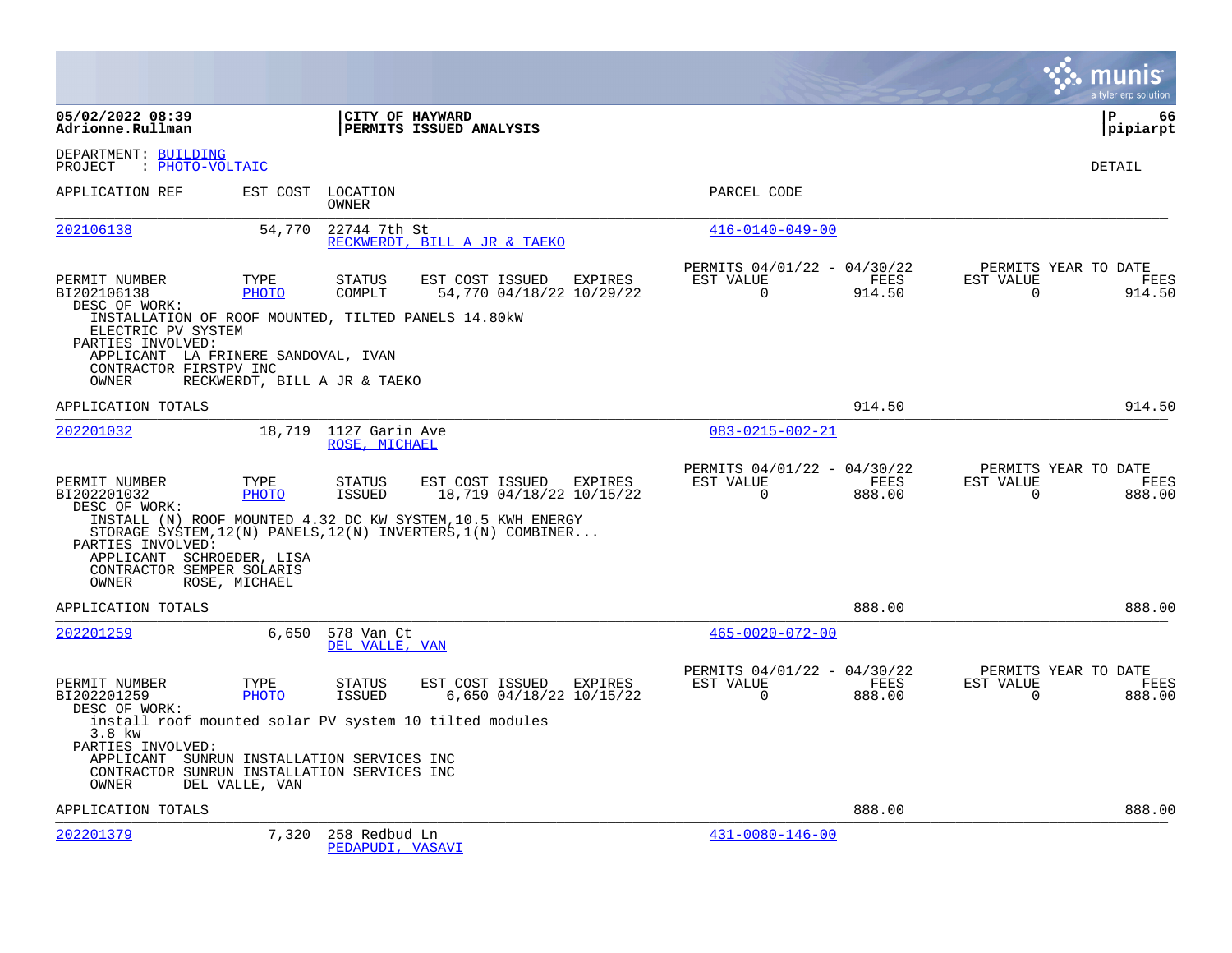|                                                                                                                                          |                      |                                           |                                            |                                    |                                                         |                       |                          | a tyler erp solution                   |
|------------------------------------------------------------------------------------------------------------------------------------------|----------------------|-------------------------------------------|--------------------------------------------|------------------------------------|---------------------------------------------------------|-----------------------|--------------------------|----------------------------------------|
| 05/02/2022 08:39<br>Adrionne.Rullman                                                                                                     |                      |                                           | CITY OF HAYWARD<br>PERMITS ISSUED ANALYSIS |                                    |                                                         |                       |                          | ${\bf P}$<br>67<br>pipiarpt            |
| PERMIT NUMBER                                                                                                                            | TYPE                 | STATUS                                    | EST COST ISSUED                            | EXPIRES                            | PERMITS 04/01/22 - 04/30/22<br>EST VALUE                | FEES                  | EST VALUE                | PERMITS YEAR TO DATE<br><b>FEES</b>    |
| DEPARTMENT: BUILDING<br>: PHOTO-VOLTAIC<br>PROJECT                                                                                       |                      |                                           |                                            |                                    |                                                         |                       |                          | DETAIL                                 |
| APPLICATION REF                                                                                                                          | EST COST             | LOCATION                                  |                                            |                                    | PARCEL CODE                                             |                       |                          |                                        |
| BI202201379<br>DESC OF WORK:<br>ROOFTOP SOLAR PV INSTALL, 8 MODULES, 3.8KW, TILTED PANELS                                                | PHOTO                | OWNER<br><b>ISSUED</b>                    |                                            | 7,320 04/18/22 10/15/22            | $\mathbf 0$                                             | 888.00                | $\Omega$                 | 888.00                                 |
| PARTIES INVOLVED:<br>APPLICANT BANKS, CHARLANI<br>CONTRACTOR SUNRUN INSTALLATION SERVICES INC<br>OWNER                                   | PEDAPUDI, VASAVI     |                                           |                                            |                                    |                                                         |                       |                          |                                        |
| APPLICATION TOTALS                                                                                                                       |                      |                                           |                                            |                                    |                                                         | 888.00                |                          | 888.00                                 |
| 202201636                                                                                                                                | 5,500                | 464 TRACE Ln<br><b>WILLIAM LYON HOMES</b> |                                            |                                    | $078C - 0447 - 990 - 08$                                |                       |                          |                                        |
| PERMIT NUMBER<br>BI202201636<br>DESC OF WORK:<br>As per Master PV permit #202103084 SoHay Line building 22                               | TYPE<br><b>PHOTO</b> | STATUS<br>COMPLT                          | EST COST ISSUED                            | EXPIRES<br>5,500 04/04/22 10/19/22 | PERMITS 04/01/22 - 04/30/22<br>EST VALUE<br>$\mathbf 0$ | FEES<br>300.00        | EST VALUE<br>$\mathbf 0$ | PERMITS YEAR TO DATE<br>FEES<br>300.00 |
| unit 251, 7 modules 2.45 kw<br>PARTIES INVOLVED:<br>APPLICANT CITADEL ROOFING AND SOLAR<br>CONTRACTOR CITADEL ROOFING AND SOLAR<br>OWNER | WILLIAM LYON HOMES   |                                           |                                            |                                    |                                                         |                       |                          |                                        |
| APPLICATION TOTALS                                                                                                                       |                      |                                           |                                            |                                    |                                                         | 300.00                |                          | 300.00                                 |
| 202201637                                                                                                                                | 5,500                | 460 TRACE Ln<br>WILLIAM LYON HOMES        |                                            |                                    | $078C - 0447 - 990 - 09$                                |                       |                          |                                        |
| PERMIT NUMBER<br>BI202201637<br>DESC OF WORK:                                                                                            | TYPE<br><b>PHOTO</b> | STATUS<br>COMPLT                          | EST COST ISSUED                            | EXPIRES<br>5,500 04/04/22 10/19/22 | PERMITS 04/01/22 - 04/30/22<br>EST VALUE<br>$\Omega$    | FEES<br>300.00        | EST VALUE<br>$\Omega$    | PERMITS YEAR TO DATE<br>FEES<br>300.00 |
| As per Master PV permit #202103084 SoHay Line building 22<br>unit 252, 7 modules 2.45 kw<br>PARTIES INVOLVED:                            |                      |                                           |                                            |                                    |                                                         |                       |                          |                                        |
| APPLICANT CITADEL ROOFING AND SOLAR<br>CONTRACTOR CITADEL ROOFING AND SOLAR<br>OWNER                                                     | WILLIAM LYON HOMES   |                                           |                                            |                                    |                                                         |                       |                          |                                        |
| APPLICATION TOTALS                                                                                                                       |                      |                                           |                                            |                                    |                                                         | 300.00                |                          | 300.00                                 |
| 202201638                                                                                                                                | 5,500                | 456 TRACE Ln<br><b>WILLIAM LYON HOMES</b> |                                            |                                    | $078C - 0447 - 990 - 10$                                |                       |                          |                                        |
| PERMIT NUMBER<br>BI202201638<br>DESC OF WORK:                                                                                            | TYPE<br><b>PHOTO</b> | <b>STATUS</b><br>COMPLT                   | EST COST ISSUED                            | EXPIRES<br>5,500 04/04/22 10/19/22 | PERMITS 04/01/22 - 04/30/22<br>EST VALUE<br>$\mathbf 0$ | <b>FEES</b><br>300.00 | EST VALUE<br>$\mathbf 0$ | PERMITS YEAR TO DATE<br>FEES<br>300.00 |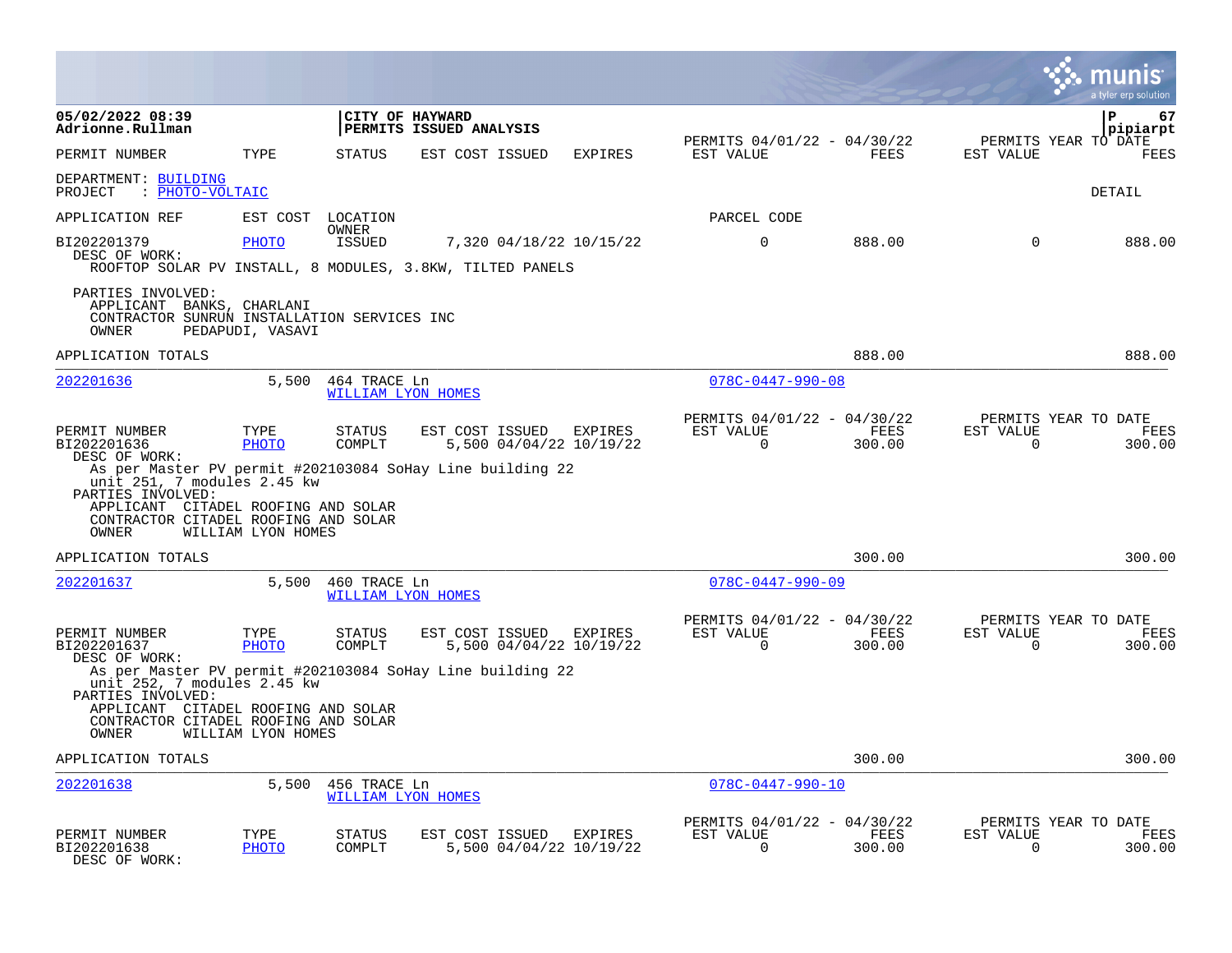|                                                                                                                                          |                      |                                           |                                                                                                                    |                                                         |                | munis<br>a tyler erp solution                                      |
|------------------------------------------------------------------------------------------------------------------------------------------|----------------------|-------------------------------------------|--------------------------------------------------------------------------------------------------------------------|---------------------------------------------------------|----------------|--------------------------------------------------------------------|
| 05/02/2022 08:39<br>Adrionne.Rullman<br>unit 253, 7 modules 2.45 kw                                                                      |                      |                                           | CITY OF HAYWARD<br>PERMITS ISSUED ANALYSIS<br>As per Master PV permit #202103084 SoHay Line building 22            |                                                         |                | ΙP<br>68<br> pipiarpt                                              |
| DEPARTMENT: BUILDING<br>: PHOTO-VOLTAIC<br>PROJECT                                                                                       |                      |                                           |                                                                                                                    |                                                         |                | DETAIL                                                             |
| APPLICATION REF                                                                                                                          | EST COST             | LOCATION<br>OWNER                         |                                                                                                                    | PARCEL CODE                                             |                |                                                                    |
| PARTIES INVOLVED:<br>APPLICANT CITADEL ROOFING AND SOLAR<br>CONTRACTOR CITADEL ROOFING AND SOLAR<br>OWNER                                | WILLIAM LYON HOMES   |                                           |                                                                                                                    |                                                         |                |                                                                    |
| APPLICATION TOTALS                                                                                                                       |                      |                                           |                                                                                                                    |                                                         | 300.00         | 300.00                                                             |
| 202201639                                                                                                                                | 5,500                | 452 TRACE Ln<br>WILLIAM LYON HOMES        |                                                                                                                    | 078C-0447-990-11                                        |                |                                                                    |
| PERMIT NUMBER<br>BI202201639<br>DESC OF WORK:                                                                                            | TYPE<br>PHOTO        | STATUS<br>COMPLT                          | EST COST ISSUED<br>EXPIRES<br>5,500 04/04/22 10/19/22                                                              | PERMITS 04/01/22 - 04/30/22<br>EST VALUE<br>$\Omega$    | FEES<br>300.00 | PERMITS YEAR TO DATE<br>EST VALUE<br>FEES<br>$\Omega$<br>300.00    |
| unit 254, 7 modules 2.45 kw<br>PARTIES INVOLVED:<br>APPLICANT CITADEL ROOFING AND SOLAR<br>CONTRACTOR CITADEL ROOFING AND SOLAR<br>OWNER | WILLIAM LYON HOMES   |                                           | As per Master PV permit #202103084 SoHay Line building 22                                                          |                                                         |                |                                                                    |
| APPLICATION TOTALS                                                                                                                       |                      |                                           |                                                                                                                    |                                                         | 300.00         | 300.00                                                             |
| 202201640                                                                                                                                | 5,500                | 448 TRACE Ln<br><b>WILLIAM LYON HOMES</b> |                                                                                                                    | $078C - 0447 - 990 - 12$                                |                |                                                                    |
| PERMIT NUMBER<br>BI202201640<br>DESC OF WORK:                                                                                            | TYPE<br><b>PHOTO</b> | STATUS<br>COMPLT                          | EST COST ISSUED<br><b>EXPIRES</b><br>5,500 04/04/22 10/19/22                                                       | PERMITS 04/01/22 - 04/30/22<br>EST VALUE<br>$\Omega$    | FEES<br>300.00 | PERMITS YEAR TO DATE<br>EST VALUE<br><b>FEES</b><br>300.00<br>0    |
| unit 255, 7 modules 2.45 kw<br>PARTIES INVOLVED:<br>APPLICANT CITADEL ROOFING AND SOLAR<br>CONTRACTOR CITADEL ROOFING AND SOLAR          |                      |                                           | As per Master PV permit #202103084 SoHay Line building 22                                                          |                                                         |                |                                                                    |
| OWNER                                                                                                                                    | WILLIAM LYON HOMES   |                                           |                                                                                                                    |                                                         |                |                                                                    |
| APPLICATION TOTALS                                                                                                                       |                      |                                           |                                                                                                                    |                                                         | 300.00         | 300.00                                                             |
| 202201641                                                                                                                                | 5,500                | 444 TRACE Ln<br>WILLIAM LYON HOMES        |                                                                                                                    | $078C - 0447 - 990 - 13$                                |                |                                                                    |
| PERMIT NUMBER<br>BI202201641<br>DESC OF WORK:<br>unit 256, 7 modules 2.45 kw                                                             | TYPE<br><b>PHOTO</b> | <b>STATUS</b><br>COMPLT                   | EST COST ISSUED<br>EXPIRES<br>5,500 04/04/22 10/19/22<br>As per Master PV permit #202103084 SoHay Line building 22 | PERMITS 04/01/22 - 04/30/22<br>EST VALUE<br>$\mathbf 0$ | FEES<br>300.00 | PERMITS YEAR TO DATE<br>EST VALUE<br>FEES<br>$\mathbf 0$<br>300.00 |
| PARTIES INVOLVED:<br>APPLICANT CITADEL ROOFING AND SOLAR                                                                                 |                      |                                           |                                                                                                                    |                                                         |                |                                                                    |

**Contract**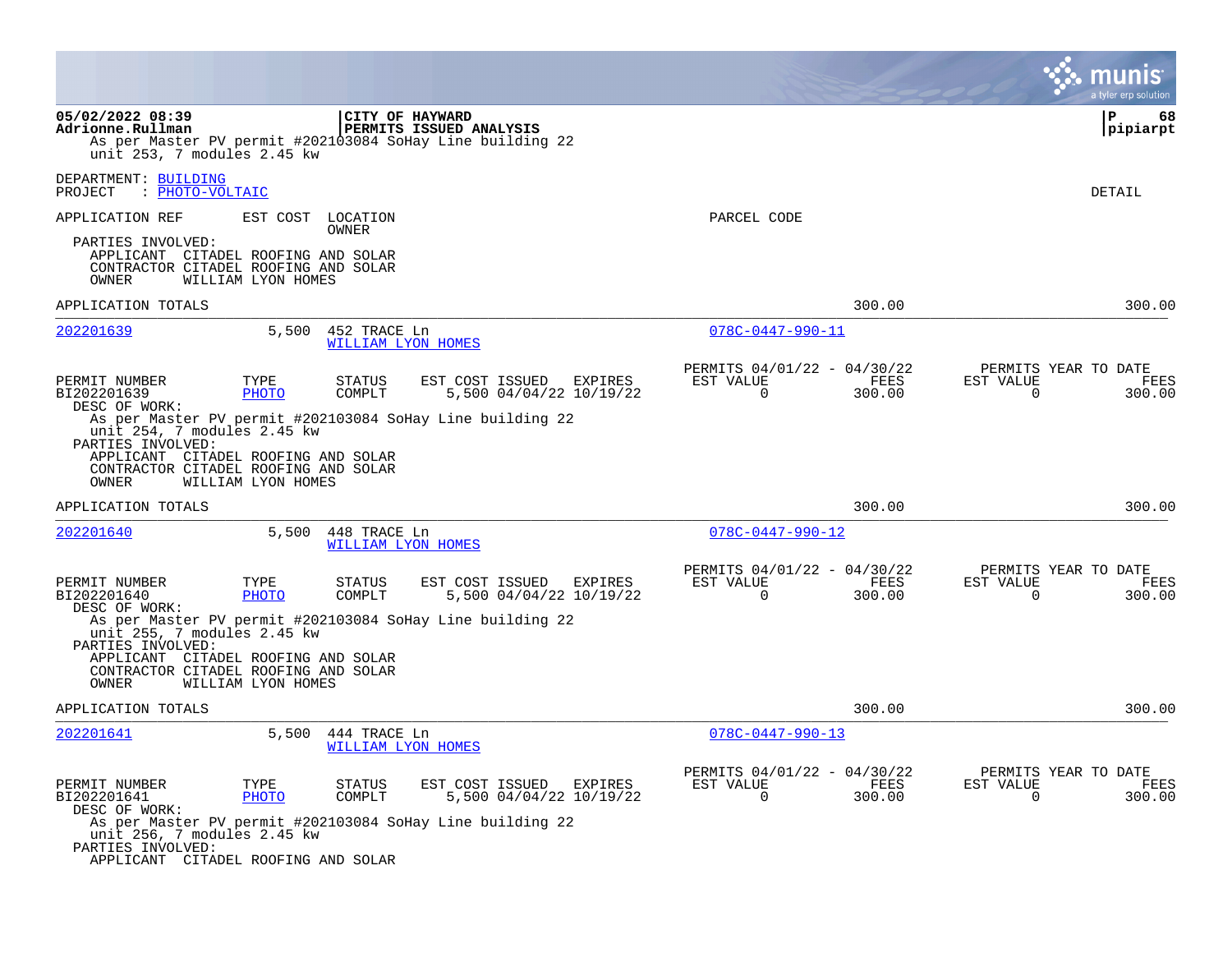|                                                                                                                                 |                      |                                           |                                                           |                                                         |                | munis<br>a tyler erp solution                                      |
|---------------------------------------------------------------------------------------------------------------------------------|----------------------|-------------------------------------------|-----------------------------------------------------------|---------------------------------------------------------|----------------|--------------------------------------------------------------------|
| 05/02/2022 08:39<br>Adrionne.Rullman                                                                                            |                      | CITY OF HAYWARD                           | PERMITS ISSUED ANALYSIS                                   |                                                         |                | l P<br>69<br> pipiarpt                                             |
| DEPARTMENT: BUILDING<br>: PHOTO-VOLTAIC<br>PROJECT                                                                              |                      |                                           |                                                           |                                                         |                | DETAIL                                                             |
| APPLICATION REF                                                                                                                 | EST COST             | LOCATION                                  |                                                           | PARCEL CODE                                             |                |                                                                    |
| CONTRACTOR CITADEL ROOFING AND SOLAR<br>OWNER                                                                                   | WILLIAM LYON HOMES   | OWNER                                     |                                                           |                                                         |                |                                                                    |
| APPLICATION TOTALS                                                                                                              |                      |                                           |                                                           |                                                         | 300.00         | 300.00                                                             |
| 202201642                                                                                                                       | 5,500                | 396 TRACE Ln<br><b>WILLIAM LYON HOMES</b> |                                                           | $078C - 0447 - 990 - 22$                                |                |                                                                    |
| PERMIT NUMBER<br>BI202201642<br>DESC OF WORK:                                                                                   | TYPE<br><b>PHOTO</b> | <b>STATUS</b><br>ISSUED                   | EST COST ISSUED<br>EXPIRES<br>5,500 04/04/22 10/01/22     | PERMITS 04/01/22 - 04/30/22<br>EST VALUE<br>$\mathbf 0$ | FEES<br>300.00 | PERMITS YEAR TO DATE<br>EST VALUE<br>FEES<br>$\mathbf 0$<br>300.00 |
| unit 263, 7 modules 2.45 kw<br>PARTIES INVOLVED:<br>APPLICANT CITADEL ROOFING AND SOLAR<br>CONTRACTOR CITADEL ROOFING AND SOLAR |                      |                                           | As per Master PV permit #202103084 SoHay Line building 24 |                                                         |                |                                                                    |
| OWNER                                                                                                                           | WILLIAM LYON HOMES   |                                           |                                                           |                                                         |                | 300.00                                                             |
| APPLICATION TOTALS                                                                                                              |                      |                                           |                                                           |                                                         | 300.00         |                                                                    |
| 202201643                                                                                                                       | 5,500                | 392 TRACE Ln<br>WILLIAM LYON HOMES        |                                                           | $078C - 0447 - 990 - 23$                                |                |                                                                    |
| PERMIT NUMBER<br>BI202201643<br>DESC OF WORK:                                                                                   | TYPE<br><b>PHOTO</b> | STATUS<br><b>ISSUED</b>                   | EST COST ISSUED<br>EXPIRES<br>5,500 04/04/22 10/01/22     | PERMITS 04/01/22 - 04/30/22<br>EST VALUE<br>$\mathbf 0$ | FEES<br>300.00 | PERMITS YEAR TO DATE<br>EST VALUE<br>FEES<br>$\mathbf 0$<br>300.00 |
| unit 264, 7 modules 2.45 kw<br>PARTIES INVOLVED:                                                                                |                      |                                           | As per Master PV permit #202103084 SoHay Line building 24 |                                                         |                |                                                                    |
| APPLICANT CITADEL ROOFING AND SOLAR<br>CONTRACTOR CITADEL ROOFING AND SOLAR<br>OWNER                                            | WILLIAM LYON HOMES   |                                           |                                                           |                                                         |                |                                                                    |
| APPLICATION TOTALS                                                                                                              |                      |                                           |                                                           |                                                         | 300.00         | 300.00                                                             |
| 202201644                                                                                                                       | 5,500                | 388 TRACE Ln<br><b>WILLIAM LYON HOMES</b> |                                                           | $078C - 0447 - 990 - 24$                                |                |                                                                    |
| PERMIT NUMBER<br>BI202201644<br>DESC OF WORK:                                                                                   | TYPE<br>PHOTO        | STATUS<br>ISSUED                          | EST COST ISSUED<br>EXPIRES<br>5,500 04/04/22 10/01/22     | PERMITS 04/01/22 - 04/30/22<br>EST VALUE<br>$\Omega$    | FEES<br>300.00 | PERMITS YEAR TO DATE<br>EST VALUE<br>FEES<br>$\Omega$<br>300.00    |
| unit 265, 7 modules 2.45 kw<br>PARTIES INVOLVED:                                                                                |                      |                                           | As per Master PV permit #202103084 SoHay Line building 24 |                                                         |                |                                                                    |
| APPLICANT CITADEL ROOFING AND SOLAR<br>CONTRACTOR CITADEL ROOFING AND SOLAR<br>OWNER                                            | WILLIAM LYON HOMES   |                                           |                                                           |                                                         |                |                                                                    |
| APPLICATION TOTALS                                                                                                              |                      |                                           |                                                           |                                                         | 300.00         | 300.00                                                             |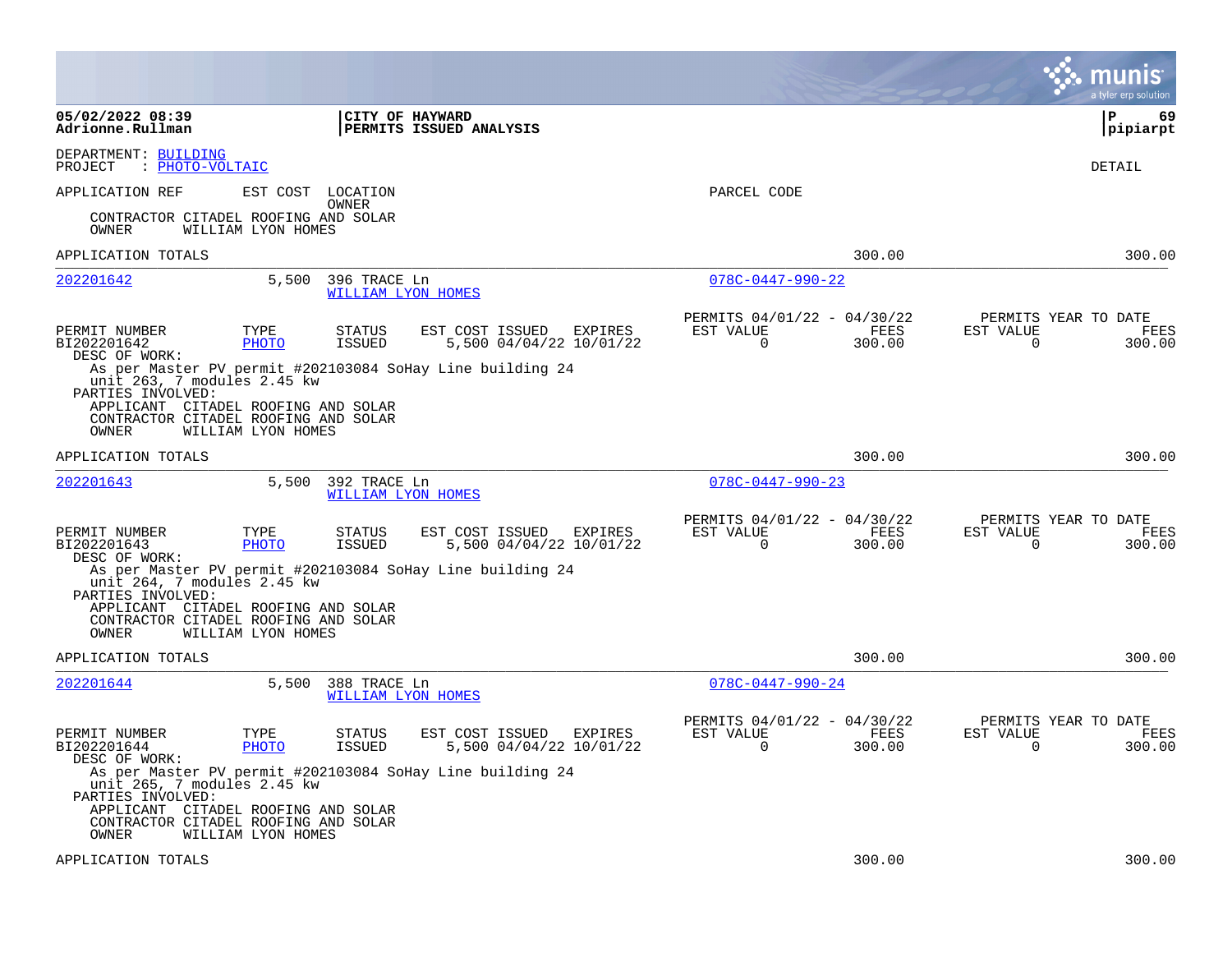|                                                                                                                                          |                      |                                           |                                                           |                |                                                         |                |                          | a tyler erp solution                          |
|------------------------------------------------------------------------------------------------------------------------------------------|----------------------|-------------------------------------------|-----------------------------------------------------------|----------------|---------------------------------------------------------|----------------|--------------------------|-----------------------------------------------|
| 05/02/2022 08:39<br>Adrionne.Rullman                                                                                                     |                      | CITY OF HAYWARD                           | PERMITS ISSUED ANALYSIS                                   |                |                                                         |                |                          | l P<br>70<br> pipiarpt                        |
| DEPARTMENT: BUILDING<br>: PHOTO-VOLTAIC<br>PROJECT                                                                                       |                      |                                           |                                                           |                |                                                         |                |                          | DETAIL                                        |
| APPLICATION REF                                                                                                                          | EST COST             | LOCATION<br>OWNER                         |                                                           |                | PARCEL CODE                                             |                |                          |                                               |
| 202201645                                                                                                                                | 5,500                | 380 TRACE Ln<br>WILLIAM LYON HOMES        |                                                           |                | $078C - 0447 - 990 - 26$                                |                |                          |                                               |
| PERMIT NUMBER<br>BI202201645<br>DESC OF WORK:                                                                                            | TYPE<br><b>PHOTO</b> | <b>STATUS</b><br>ISSUED                   | EST COST ISSUED<br>5,500 04/04/22 10/01/22                | EXPIRES        | PERMITS 04/01/22 - 04/30/22<br>EST VALUE<br>$\Omega$    | FEES<br>300.00 | EST VALUE<br>$\Omega$    | PERMITS YEAR TO DATE<br>FEES<br>300.00        |
| unit 267, 7 modules 2.45 kw<br>PARTIES INVOLVED:<br>APPLICANT CITADEL ROOFING AND SOLAR<br>CONTRACTOR CITADEL ROOFING AND SOLAR<br>OWNER | WILLIAM LYON HOMES   |                                           | As per Master PV permit #202103084 SoHay Line building 24 |                |                                                         |                |                          |                                               |
| APPLICATION TOTALS                                                                                                                       |                      |                                           |                                                           |                |                                                         | 300.00         |                          | 300.00                                        |
| 202201646                                                                                                                                | 5,500                | 376 TRACE Ln<br>WILLIAM LYON HOMES        |                                                           |                | 078C-0447-990-27                                        |                |                          |                                               |
| PERMIT NUMBER<br>BI202201646<br>DESC OF WORK:                                                                                            | TYPE<br><b>PHOTO</b> | <b>STATUS</b><br><b>ISSUED</b>            | EST COST ISSUED<br>5,500 04/04/22 10/01/22                | EXPIRES        | PERMITS 04/01/22 - 04/30/22<br>EST VALUE<br>$\mathbf 0$ | FEES<br>300.00 | EST VALUE<br>$\mathbf 0$ | PERMITS YEAR TO DATE<br>FEES<br>300.00        |
| unit 268, 7 modules 2.45 kw<br>PARTIES INVOLVED:<br>APPLICANT CITADEL ROOFING AND SOLAR<br>CONTRACTOR CITADEL ROOFING AND SOLAR<br>OWNER | WILLIAM LYON HOMES   |                                           | As per Master PV permit #202103084 SoHay Line building 24 |                |                                                         |                |                          |                                               |
| APPLICATION TOTALS                                                                                                                       |                      |                                           |                                                           |                |                                                         | 300.00         |                          | 300.00                                        |
| 202201647                                                                                                                                | 5,500                | 362 TRACE Ln<br>WILLIAM LYON HOMES        |                                                           |                | 078C-0447-990-29                                        |                |                          |                                               |
| PERMIT NUMBER<br>BI202201647<br>DESC OF WORK:                                                                                            | TYPE<br><b>PHOTO</b> | <b>STATUS</b><br><b>ISSUED</b>            | EST COST ISSUED<br>5,500 04/04/22 10/01/22                | <b>EXPIRES</b> | PERMITS 04/01/22 - 04/30/22<br>EST VALUE<br>0           | FEES<br>300.00 | EST VALUE<br>0           | PERMITS YEAR TO DATE<br><b>FEES</b><br>300.00 |
| unit 269, 7 modules 2.45 kw<br>PARTIES INVOLVED:<br>APPLICANT CITADEL ROOFING AND SOLAR<br>CONTRACTOR CITADEL ROOFING AND SOLAR          |                      |                                           | As per Master PV permit #202103084 SoHay Line building 25 |                |                                                         |                |                          |                                               |
| OWNER<br>APPLICATION TOTALS                                                                                                              | WILLIAM LYON HOMES   |                                           |                                                           |                |                                                         | 300.00         |                          | 300.00                                        |
|                                                                                                                                          |                      |                                           |                                                           |                |                                                         |                |                          |                                               |
| 202201648                                                                                                                                | 5,500                | 358 TRACE Ln<br><b>WILLIAM LYON HOMES</b> |                                                           |                | $078C - 0447 - 990 - 30$                                |                |                          |                                               |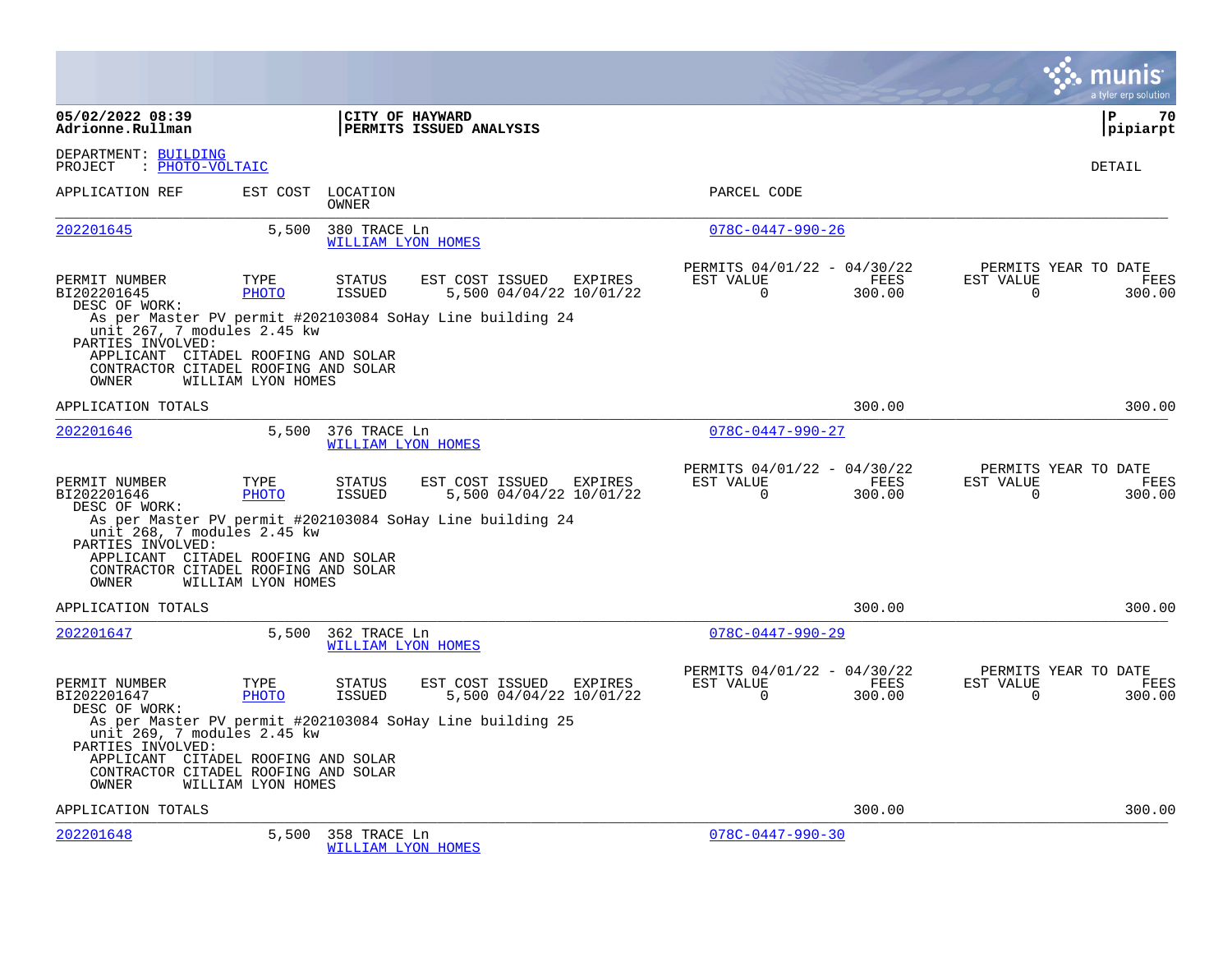|                                                                                                                                                                                      |                      |                                    |                         |                                    |                                                         |                |                          | a tyler erp solution                   |
|--------------------------------------------------------------------------------------------------------------------------------------------------------------------------------------|----------------------|------------------------------------|-------------------------|------------------------------------|---------------------------------------------------------|----------------|--------------------------|----------------------------------------|
| 05/02/2022 08:39<br>Adrionne.Rullman                                                                                                                                                 |                      | CITY OF HAYWARD                    | PERMITS ISSUED ANALYSIS |                                    |                                                         |                |                          | P<br>71<br>pipiarpt                    |
| PERMIT NUMBER                                                                                                                                                                        | TYPE                 | <b>STATUS</b>                      | EST COST ISSUED         | <b>EXPIRES</b>                     | PERMITS 04/01/22 - 04/30/22<br>EST VALUE                | FEES           | EST VALUE                | PERMITS YEAR TO DATE<br>FEES           |
| DEPARTMENT: BUILDING<br>: PHOTO-VOLTAIC<br>PROJECT                                                                                                                                   |                      |                                    |                         |                                    |                                                         |                |                          | DETAIL                                 |
| APPLICATION REF                                                                                                                                                                      | EST COST             | LOCATION<br><b>OWNER</b>           |                         |                                    | PARCEL CODE                                             |                |                          |                                        |
| BI202201648<br>DESC OF WORK:<br>As per Master PV permit #202103084 SoHay Line building 25<br>unit 270, 7 modules 2.45 kw<br>PARTIES INVOLVED:<br>APPLICANT CITADEL ROOFING AND SOLAR | <b>PHOTO</b>         | <b>ISSUED</b>                      |                         | 5,500 04/04/22 10/01/22            | $\mathbf 0$                                             | 300.00         | $\Omega$                 | 300.00                                 |
| CONTRACTOR CITADEL ROOFING AND SOLAR<br>OWNER                                                                                                                                        | WILLIAM LYON HOMES   |                                    |                         |                                    |                                                         |                |                          |                                        |
| APPLICATION TOTALS                                                                                                                                                                   |                      |                                    |                         |                                    |                                                         | 300.00         |                          | 300.00                                 |
| 202201649                                                                                                                                                                            | 5,500                | 354 TRACE Ln<br>WILLIAM LYON HOMES |                         |                                    | $078C - 0447 - 990 - 31$                                |                |                          |                                        |
| PERMIT NUMBER<br>BI202201649<br>DESC OF WORK:<br>As per Master PV permit #202103084 SoHay Line building 25                                                                           | TYPE<br>PHOTO        | STATUS<br><b>ISSUED</b>            | EST COST ISSUED         | EXPIRES<br>5,500 04/04/22 10/01/22 | PERMITS 04/01/22 - 04/30/22<br>EST VALUE<br>$\Omega$    | FEES<br>300.00 | EST VALUE<br>$\Omega$    | PERMITS YEAR TO DATE<br>FEES<br>300.00 |
| unit 271, 7 modules 2.45 kw<br>PARTIES INVOLVED:<br>APPLICANT CITADEL ROOFING AND SOLAR<br>CONTRACTOR CITADEL ROOFING AND SOLAR<br>OWNER                                             | WILLIAM LYON HOMES   |                                    |                         |                                    |                                                         |                |                          |                                        |
| APPLICATION TOTALS                                                                                                                                                                   |                      |                                    |                         |                                    |                                                         | 300.00         |                          | 300.00                                 |
| 202201650                                                                                                                                                                            | 5,500                | 350 TRACE Ln<br>WILLIAM LYON HOMES |                         |                                    | $078C - 0447 - 990 - 32$                                |                |                          |                                        |
| PERMIT NUMBER<br>BI202201650<br>DESC OF WORK:                                                                                                                                        | TYPE<br><b>PHOTO</b> | STATUS<br><b>ISSUED</b>            | EST COST ISSUED         | EXPIRES<br>5,500 04/04/22 10/01/22 | PERMITS 04/01/22 - 04/30/22<br>EST VALUE<br>$\mathbf 0$ | FEES<br>300.00 | EST VALUE<br>$\mathbf 0$ | PERMITS YEAR TO DATE<br>FEES<br>300.00 |
| As per Master PV permit #202103084 SoHay Line building 25<br>unit 272, 7 modules 2.45 kw<br>PARTIES INVOLVED:                                                                        |                      |                                    |                         |                                    |                                                         |                |                          |                                        |
| APPLICANT CITADEL ROOFING AND SOLAR<br>CONTRACTOR CITADEL ROOFING AND SOLAR<br>OWNER                                                                                                 | WILLIAM LYON HOMES   |                                    |                         |                                    |                                                         |                |                          |                                        |
| APPLICATION TOTALS                                                                                                                                                                   |                      |                                    |                         |                                    |                                                         | 300.00         |                          | 300.00                                 |
| 202201651                                                                                                                                                                            | 5,500                | 346 TRACE Ln<br>WILLIAM LYON HOMES |                         |                                    | $078C - 0447 - 990 - 33$                                |                |                          |                                        |
| PERMIT NUMBER<br>BI202201651<br>DESC OF WORK:                                                                                                                                        | TYPE<br><b>PHOTO</b> | STATUS<br><b>ISSUED</b>            | EST COST ISSUED         | EXPIRES<br>5,500 04/04/22 10/01/22 | PERMITS 04/01/22 - 04/30/22<br>EST VALUE<br>$\mathbf 0$ | FEES<br>300.00 | EST VALUE<br>$\mathbf 0$ | PERMITS YEAR TO DATE<br>FEES<br>300.00 |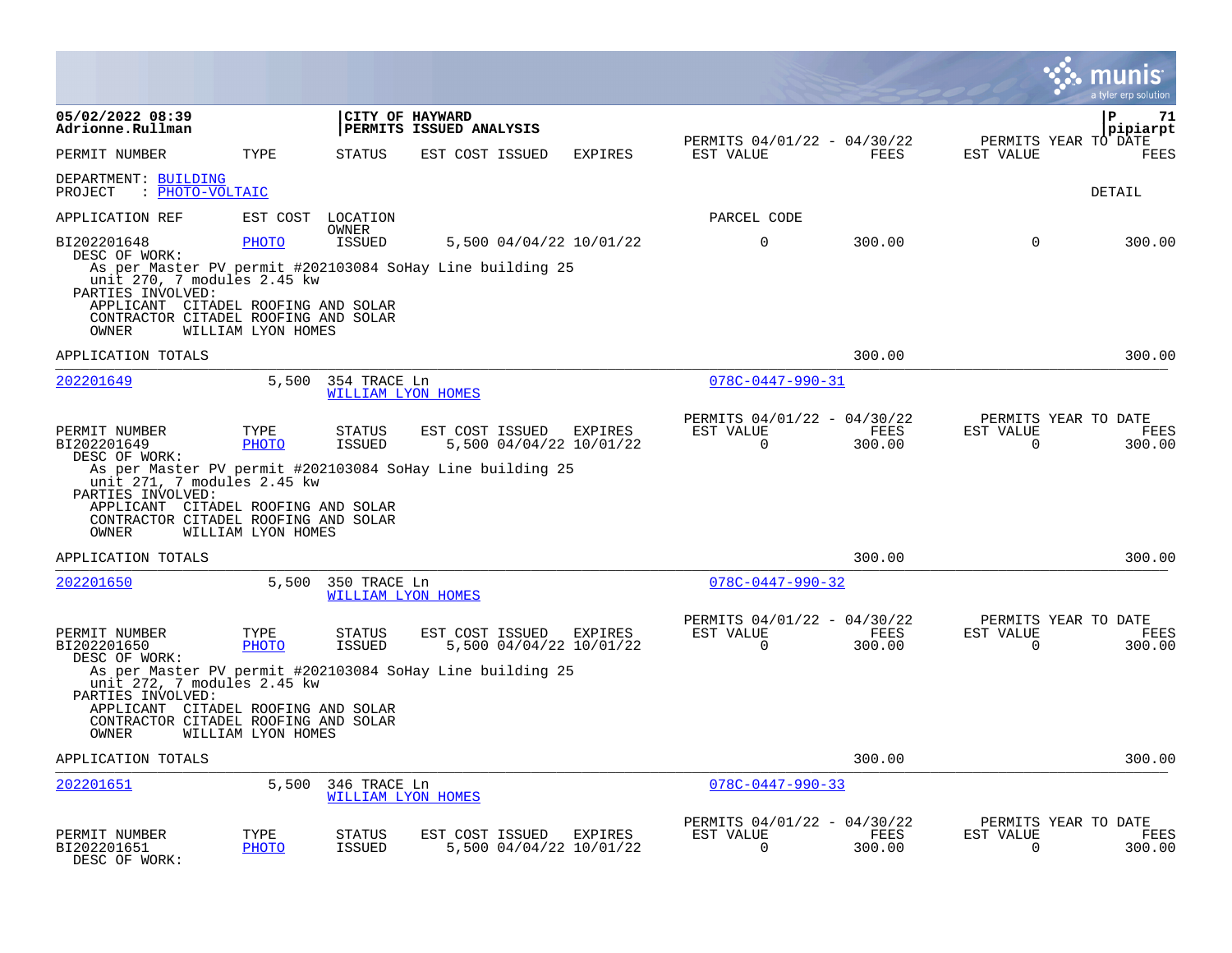|                                                                                                                                          |                      |                                    |                                                                                                         |             |                                                            |                |                       | a tyler erp solution                          |
|------------------------------------------------------------------------------------------------------------------------------------------|----------------------|------------------------------------|---------------------------------------------------------------------------------------------------------|-------------|------------------------------------------------------------|----------------|-----------------------|-----------------------------------------------|
| 05/02/2022 08:39<br>Adrionne.Rullman<br>unit 273, 7 modules 2.45 kw                                                                      |                      |                                    | CITY OF HAYWARD<br>PERMITS ISSUED ANALYSIS<br>As per Master PV permit #202103084 SoHay Line building 25 |             |                                                            |                |                       | ${\bf P}$<br>72<br>pipiarpt                   |
| DEPARTMENT: BUILDING<br>: PHOTO-VOLTAIC<br>PROJECT                                                                                       |                      |                                    |                                                                                                         |             |                                                            |                |                       | DETAIL                                        |
| APPLICATION REF                                                                                                                          |                      | EST COST LOCATION                  |                                                                                                         |             | PARCEL CODE                                                |                |                       |                                               |
| PARTIES INVOLVED:<br>APPLICANT CITADEL ROOFING AND SOLAR<br>CONTRACTOR CITADEL ROOFING AND SOLAR<br>OWNER                                | WILLIAM LYON HOMES   | OWNER                              |                                                                                                         |             |                                                            |                |                       |                                               |
| APPLICATION TOTALS                                                                                                                       |                      |                                    |                                                                                                         |             |                                                            | 300.00         |                       | 300.00                                        |
| 202201652                                                                                                                                | 5,500                | 342 TRACE Ln<br>WILLIAM LYON HOMES |                                                                                                         |             | $078C - 0447 - 990 - 34$                                   |                |                       |                                               |
| PERMIT NUMBER<br>BI202201652<br>DESC OF WORK:                                                                                            | TYPE<br><b>PHOTO</b> | <b>STATUS</b><br><b>ISSUED</b>     | EST COST ISSUED<br>5,500 04/04/22 10/01/22                                                              | EXPIRES     | PERMITS 04/01/22 - 04/30/22<br>EST VALUE<br>$\Omega$       | FEES<br>300.00 | EST VALUE<br>$\Omega$ | PERMITS YEAR TO DATE<br>FEES<br>300.00        |
| unit 243, 7 modules 2.45 kw<br>PARTIES INVOLVED:<br>APPLICANT CITADEL ROOFING AND SOLAR<br>CONTRACTOR CITADEL ROOFING AND SOLAR<br>OWNER | WILLIAM LYON HOMES   |                                    | As per Master PV permit #202103084 SoHay Line building 25                                               |             |                                                            |                |                       |                                               |
| APPLICATION TOTALS                                                                                                                       |                      |                                    |                                                                                                         |             |                                                            | 300.00         |                       | 300.00                                        |
| 202201658                                                                                                                                | 5,500                | 384 TRACE Ln<br>WILLIAM LYON HOMES |                                                                                                         |             | $078C - 0447 - 990 - 25$                                   |                |                       |                                               |
| PERMIT NUMBER<br>BI202201658<br>DESC OF WORK:                                                                                            | TYPE<br>PHOTO        | <b>STATUS</b><br><b>ISSUED</b>     | EST COST ISSUED<br>5,500 04/13/22 10/10/22                                                              | EXPIRES     | PERMITS 04/01/22 - 04/30/22<br>EST VALUE<br>$\overline{0}$ | FEES<br>300.00 | EST VALUE<br>0        | PERMITS YEAR TO DATE<br><b>FEES</b><br>300.00 |
| unit 265, 7 modules 2.45 kw<br>PARTIES INVOLVED:                                                                                         |                      |                                    | As per Master PV permit #202103084 SoHay Line building 24                                               |             |                                                            |                |                       |                                               |
| APPLICANT CITADEL ROOFING AND SOLAR<br>CONTRACTOR CITADEL ROOFING AND SOLAR<br>OWNER                                                     | WILLIAM LYON HOMES   |                                    |                                                                                                         |             |                                                            |                |                       |                                               |
| APPLICATION TOTALS                                                                                                                       |                      |                                    |                                                                                                         |             |                                                            | 300.00         |                       | 300.00                                        |
| 202201773                                                                                                                                | 28,117               | 36 Sonas Pl                        | VAN-COURT, ANDREW & RACHEAL                                                                             | <b>JUNG</b> | $085A - 6432 - 056 - 00$                                   |                |                       |                                               |
| PERMIT NUMBER<br>BI202201773<br>DESC OF WORK:                                                                                            | TYPE<br><b>PHOTO</b> | <b>STATUS</b><br>COMPLT            | EST COST ISSUED<br>28,117 04/05/22 10/07/22<br>install roof mounted solar PV system 7.77 kw 21 panels   | EXPIRES     | PERMITS 04/01/22 - 04/30/22<br>EST VALUE<br>$\Omega$       | FEES<br>300.00 | EST VALUE<br>$\Omega$ | PERMITS YEAR TO DATE<br>FEES<br>300.00        |
| PARTIES INVOLVED:                                                                                                                        |                      |                                    |                                                                                                         |             |                                                            |                |                       |                                               |

APPLICANT YOUR ENERGY SOLUTIONS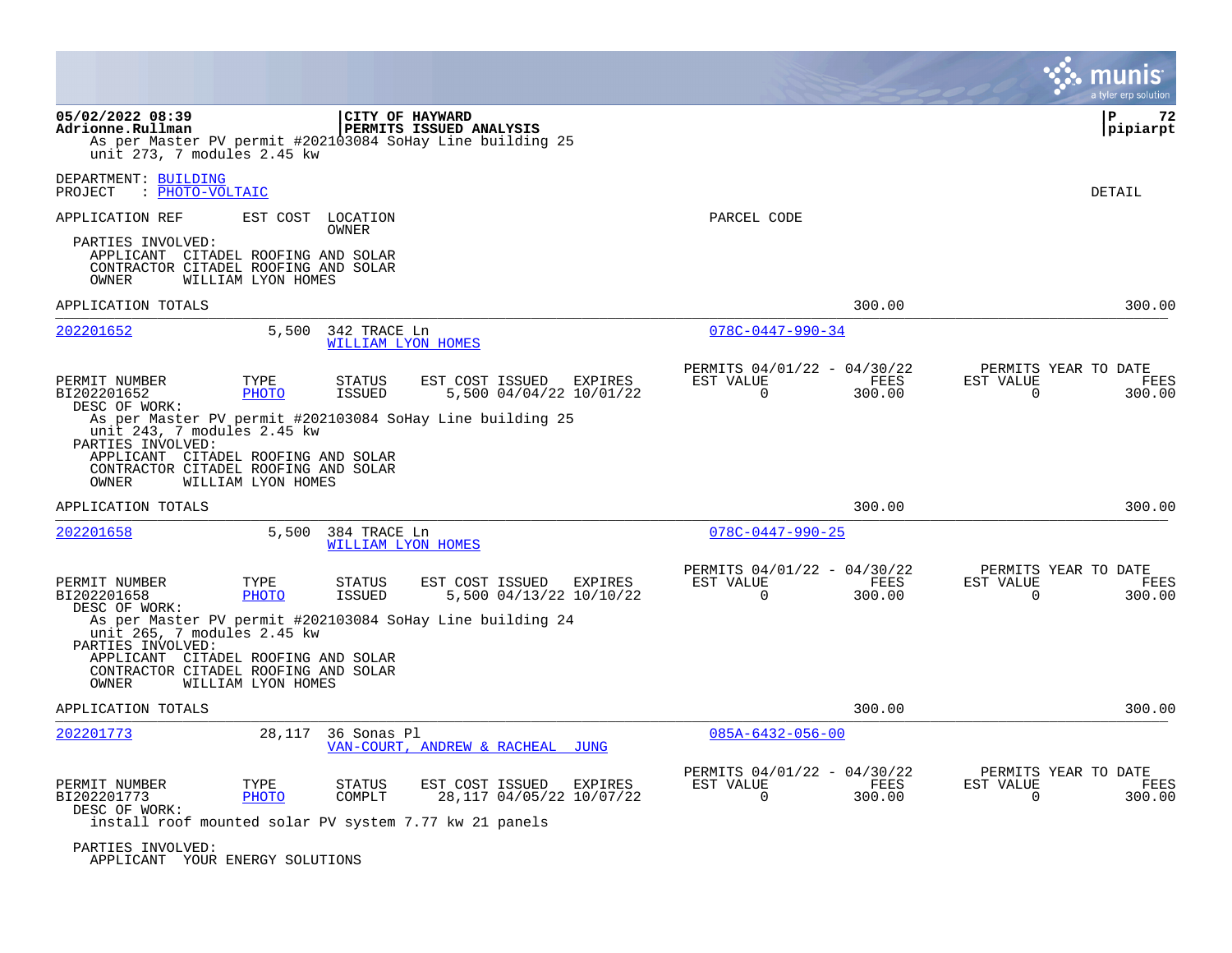|                                                                                                                                                                                                                                       |                      |                                        |                         |                                                     |         |                                                         |                |                          | a tyler erp solution                   |
|---------------------------------------------------------------------------------------------------------------------------------------------------------------------------------------------------------------------------------------|----------------------|----------------------------------------|-------------------------|-----------------------------------------------------|---------|---------------------------------------------------------|----------------|--------------------------|----------------------------------------|
| 05/02/2022 08:39<br>Adrionne.Rullman                                                                                                                                                                                                  |                      | <b>CITY OF HAYWARD</b>                 | PERMITS ISSUED ANALYSIS |                                                     |         |                                                         |                |                          | l P<br>73<br> pipiarpt                 |
| DEPARTMENT: BUILDING<br>: PHOTO-VOLTAIC<br>PROJECT                                                                                                                                                                                    |                      |                                        |                         |                                                     |         |                                                         |                |                          | DETAIL                                 |
| APPLICATION REF<br>CONTRACTOR YOUR ENERGY SOLUTIONS                                                                                                                                                                                   |                      | EST COST LOCATION<br>OWNER             |                         |                                                     |         | PARCEL CODE                                             |                |                          |                                        |
| OWNER<br>APPLICATION TOTALS                                                                                                                                                                                                           |                      | VAN-COURT, ANDREW & RACHEAL JUNG       |                         |                                                     |         |                                                         | 300.00         |                          | 300.00                                 |
| 202201869                                                                                                                                                                                                                             | 15,488               | 165 Roslea Rd<br><b>JULIE YEUNG</b>    |                         |                                                     |         | $085A - 6433 - 034 - 00$                                |                |                          |                                        |
| PERMIT NUMBER<br>BI202201869<br>DESC OF WORK:                                                                                                                                                                                         | TYPE<br>PHOTO        | <b>STATUS</b><br>ISSUED                | EST COST ISSUED         | EXPIRES<br>15,488 04/05/22 10/02/22                 |         | PERMITS 04/01/22 - 04/30/22<br>EST VALUE<br>$\mathbf 0$ | FEES<br>447.00 | EST VALUE<br>0           | PERMITS YEAR TO DATE<br>FEES<br>447.00 |
| install roof mounted solar PV system 14 modules 5.6 kw and<br>energy storage system<br>PARTIES INVOLVED:<br>APPLICANT TESLA ENERGY OPERATIONS INC<br>CONTRACTOR TESLA ENERGY OPERATIONS INC<br>OWNER<br><b>JULIE YEUNG</b>            |                      |                                        |                         |                                                     |         |                                                         |                |                          |                                        |
| APPLICATION TOTALS                                                                                                                                                                                                                    |                      |                                        |                         |                                                     |         |                                                         | 447.00         |                          | 447.00                                 |
| 202201870                                                                                                                                                                                                                             | 24,960               | 28520 Fox Hollow Dr<br>KUANG, XIA LIAN |                         |                                                     |         | $425 - 0490 - 105 - 00$                                 |                |                          |                                        |
| PERMIT NUMBER<br>BI202201870<br>DESC OF WORK:                                                                                                                                                                                         | TYPE<br>PHOTO        | STATUS<br>ISSUED                       |                         | EST COST ISSUED<br>24,960 04/05/22 10/02/22         | EXPIRES | PERMITS 04/01/22 - 04/30/22<br>EST VALUE<br>$\Omega$    | FEES<br>447.00 | EST VALUE<br>$\Omega$    | PERMITS YEAR TO DATE<br>FEES<br>447.00 |
| install roof mounted solar PV system 30 modules 13.5 kw and<br>energy storage system<br>PARTIES INVOLVED:                                                                                                                             |                      |                                        |                         |                                                     |         |                                                         |                |                          |                                        |
| APPLICANT TESLA ENERGY OPERATIONS INC<br>CONTRACTOR TESLA ENERGY OPERATIONS INC<br>OWNER                                                                                                                                              | KUANG, XIA LIAN      |                                        |                         |                                                     |         |                                                         |                |                          |                                        |
| APPLICATION TOTALS                                                                                                                                                                                                                    |                      |                                        |                         |                                                     |         |                                                         | 447.00         |                          | 447.00                                 |
| 202201871                                                                                                                                                                                                                             | 21,408               | 30057 Mountain View Dr<br>REYES, RENO  |                         |                                                     |         | $083 - 0100 - 990 - 98$                                 |                |                          |                                        |
| PERMIT NUMBER<br>BI202201871<br>DESC OF WORK:                                                                                                                                                                                         | TYPE<br><b>PHOTO</b> | <b>STATUS</b><br>ISSUED                |                         | EST COST ISSUED EXPIRES<br>21,408 04/05/22 10/02/22 |         | PERMITS 04/01/22 - 04/30/22<br>EST VALUE<br>$\mathbf 0$ | FEES<br>447.00 | EST VALUE<br>$\mathbf 0$ | PERMITS YEAR TO DATE<br>FEES<br>447.00 |
| install roof mounted solar PV system 24 modules 9.6 kw and<br>energy sorage system<br>PARTIES INVOLVED:<br>APPLICANT TESLA ENERGY OPERATIONS INC<br><b>BUSINESS</b><br>CONTRACTOR TESLA ENERGY OPERATIONS INC<br>OWNER<br>REYES, RENO |                      | TESLA ENERGY OPERATIONS INC            |                         |                                                     |         |                                                         |                |                          |                                        |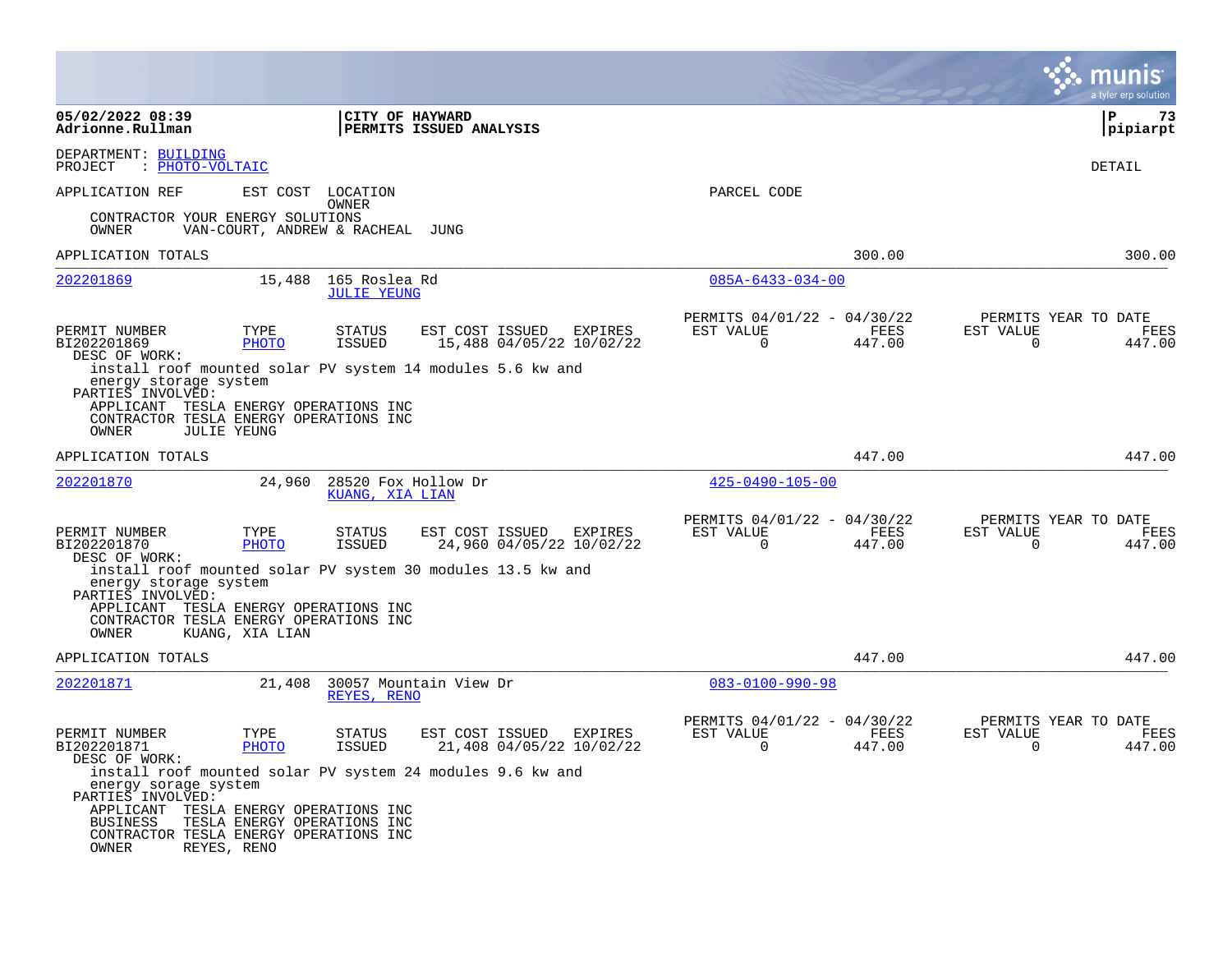|                                                                                                                         |                |                                                                                                             |                                                     |                                                      |                | a tyler erp solution                                                   |
|-------------------------------------------------------------------------------------------------------------------------|----------------|-------------------------------------------------------------------------------------------------------------|-----------------------------------------------------|------------------------------------------------------|----------------|------------------------------------------------------------------------|
| 05/02/2022 08:39<br>Adrionne.Rullman<br>APPLICATION TOTALS                                                              |                | CITY OF HAYWARD<br><b>PERMITS ISSUED ANALYSIS</b>                                                           |                                                     |                                                      | 447.00         | l P<br>74<br> pipiarpt<br>447.00                                       |
| DEPARTMENT: BUILDING<br>PROJECT : PHOTO-VOLTAIC                                                                         |                |                                                                                                             |                                                     |                                                      |                | <b>DETAIL</b>                                                          |
| APPLICATION REF                                                                                                         |                | EST COST LOCATION<br>OWNER                                                                                  |                                                     | PARCEL CODE                                          |                |                                                                        |
| 202201881                                                                                                               | 13,680         | 2616 Leeward St<br>CHEN, ZHEN-CHI                                                                           |                                                     | $456 - 0023 - 111 - 00$                              |                |                                                                        |
| PERMIT NUMBER<br>BI202201881<br>DESC OF WORK:                                                                           | TYPE<br>PHOTO  | <b>STATUS</b><br>EST COST ISSUED<br><b>ISSUED</b><br>install roof mounted solar PV system 7.2 kw 20 panels  | EXPIRES<br>13,680 04/06/22 10/03/22                 | PERMITS 04/01/22 - 04/30/22<br>EST VALUE<br>$\Omega$ | FEES<br>300.00 | PERMITS YEAR TO DATE<br>EST VALUE<br>FEES<br>$\Omega$<br>300.00        |
| PARTIES INVOLVED:<br>APPLICANT SUNRUN INSTALLATION SERVICES INC<br>CONTRACTOR SUNRUN INSTALLATION SERVICES INC<br>OWNER | CHEN, ZHEN-CHI |                                                                                                             |                                                     |                                                      |                |                                                                        |
| APPLICATION TOTALS                                                                                                      |                |                                                                                                             |                                                     |                                                      | 300.00         | 300.00                                                                 |
| 202201882                                                                                                               | 8,645          | 497 Elmhurst St<br><b>BOOKER, SHELBY</b>                                                                    |                                                     | $443 - 0005 - 075 - 00$                              |                |                                                                        |
| PERMIT NUMBER<br>BI202201882<br>DESC OF WORK:                                                                           | TYPE<br>PHOTO  | <b>STATUS</b><br>EST COST ISSUED<br><b>ISSUED</b><br>install roof mounted solar PV system 13 modules 3.8 kw | EXPIRES<br>8,645 04/06/22 10/03/22                  | PERMITS 04/01/22 - 04/30/22<br>EST VALUE<br>$\Omega$ | FEES<br>300.00 | PERMITS YEAR TO DATE<br>EST VALUE<br>FEES<br>$\Omega$<br>300.00        |
| PARTIES INVOLVED:<br>APPLICANT SUNRUN INSTALLATION SERVICES INC<br>CONTRACTOR SUNRUN INSTALLATION SERVICES INC<br>OWNER | BOOKER, SHELBY |                                                                                                             |                                                     |                                                      |                |                                                                        |
| APPLICATION TOTALS                                                                                                      |                |                                                                                                             |                                                     |                                                      | 300.00         | 300.00                                                                 |
| 202201884                                                                                                               |                | 21,914 1975 Swift Ct<br>RAM, SULESH                                                                         |                                                     | $463 - 0005 - 047 - 00$                              |                |                                                                        |
| PERMIT NUMBER<br>BI202201884<br>DESC OF WORK:                                                                           | TYPE<br>PHOTO  | STATUS<br>ISSUED<br>install roof mounted solar PV system 14 modules 4.9 kw                                  | EST COST ISSUED EXPIRES<br>21,914 04/06/22 10/03/22 | PERMITS 04/01/22 - 04/30/22<br>EST VALUE<br>$\Omega$ | FEES<br>300.00 | PERMITS YEAR TO DATE<br>EST VALUE<br><b>FEES</b><br>$\Omega$<br>300.00 |
| PARTIES INVOLVED:<br>APPLICANT FREEDOM FOREVER<br>CONTRACTOR FREEDOM FOREVER<br>RAM, SULESH<br>OWNER                    |                |                                                                                                             |                                                     |                                                      |                |                                                                        |
| APPLICATION TOTALS                                                                                                      |                |                                                                                                             |                                                     |                                                      | 300.00         | 300.00                                                                 |
| 202201885                                                                                                               | 45,448         | 301 Brookhaven Ct<br>HAYRE, RAMINDER S & KULDEEP K                                                          |                                                     | $078G - 2653 - 080 - 00$                             |                |                                                                        |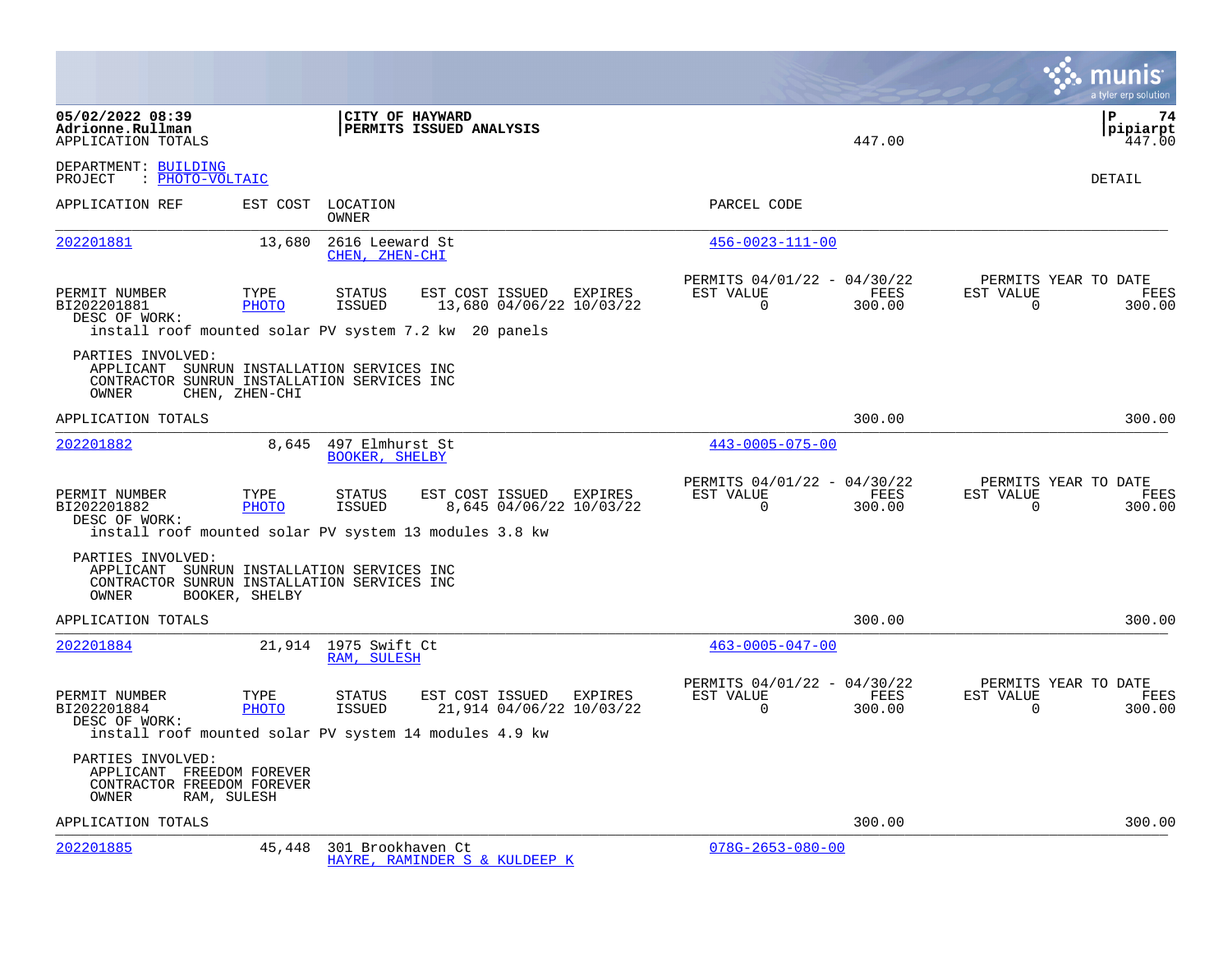|                                                                                                         |                               |                                  |                                            |                                     |                                                            |                |                          | munis<br>a tyler erp solution          |
|---------------------------------------------------------------------------------------------------------|-------------------------------|----------------------------------|--------------------------------------------|-------------------------------------|------------------------------------------------------------|----------------|--------------------------|----------------------------------------|
| 05/02/2022 08:39<br>Adrionne.Rullman                                                                    |                               |                                  | CITY OF HAYWARD<br>PERMITS ISSUED ANALYSIS |                                     |                                                            |                |                          | ∣P<br>75<br>pipiarpt                   |
| PERMIT NUMBER                                                                                           | TYPE                          | STATUS                           | EST COST ISSUED                            | EXPIRES                             | PERMITS 04/01/22 - 04/30/22<br>EST VALUE                   | FEES           | EST VALUE                | PERMITS YEAR TO DATE<br>FEES           |
| DEPARTMENT: BUILDING<br>: PHOTO-VOLTAIC<br>PROJECT                                                      |                               |                                  |                                            |                                     |                                                            |                |                          | DETAIL                                 |
| APPLICATION REF                                                                                         |                               | EST COST LOCATION                |                                            |                                     | PARCEL CODE                                                |                |                          |                                        |
| BI202201885<br>DESC OF WORK:<br>install roof mounted solar PV system 24 modules 8.04 kw                 | PHOTO                         | OWNER<br>ISSUED                  |                                            | 45,448 04/06/22 10/03/22            | $\mathbf 0$                                                | 300.00         | 0                        | 300.00                                 |
| PARTIES INVOLVED:<br>APPLICANT FREEDOM FOREVER<br>CONTRACTOR FREEDOM FOREVER<br>OWNER                   | HAYRE, RAMINDER S & KULDEEP K |                                  |                                            |                                     |                                                            |                |                          |                                        |
| APPLICATION TOTALS                                                                                      |                               |                                  |                                            |                                     |                                                            | 300.00         |                          | 300.00                                 |
| 202201891                                                                                               | 43,000                        | 65 Gresel St<br>MATHEWS, TANNA R |                                            |                                     | $078G - 2744 - 030 - 00$                                   |                |                          |                                        |
| PERMIT NUMBER<br>BI202201891<br>DESC OF WORK:<br>install roof mounted solar PV system 9.1 kw 26 panels  | TYPE<br><b>PHOTO</b>          | STATUS<br>ISSUED                 | EST COST ISSUED                            | EXPIRES<br>43,000 04/06/22 10/03/22 | PERMITS 04/01/22 - 04/30/22<br>EST VALUE<br>$\overline{0}$ | FEES<br>300.00 | EST VALUE<br>$\mathbf 0$ | PERMITS YEAR TO DATE<br>FEES<br>300.00 |
| PARTIES INVOLVED:<br>APPLICANT BETTER EARTH ELECTRIC<br>CONTRACTOR BETTER EARTH ELECTRIC<br>OWNER       | MATHEWS, TANNA R              |                                  |                                            |                                     |                                                            |                |                          |                                        |
| APPLICATION TOTALS                                                                                      |                               |                                  |                                            |                                     |                                                            | 300.00         |                          | 300.00                                 |
| 202201897                                                                                               | 47,269                        | 546 Meek Ave                     | SERRATO, ELOY & MARIA A                    |                                     | 431-0052-032-01                                            |                |                          |                                        |
| PERMIT NUMBER<br>BI202201897<br>DESC OF WORK:<br>install roof mounted solar PV system 8.75 kw 25 panels | TYPE<br><b>PHOTO</b>          | <b>STATUS</b><br><b>ISSUED</b>   | EST COST ISSUED                            | EXPIRES<br>47,269 04/06/22 10/03/22 | PERMITS 04/01/22 - 04/30/22<br>EST VALUE<br>0              | FEES<br>300.00 | EST VALUE<br>0           | PERMITS YEAR TO DATE<br>FEES<br>300.00 |
| PARTIES INVOLVED:<br>APPLICANT BETTER EARTH ELECTRIC<br>CONTRACTOR BETTER EARTH ELECTRIC<br>OWNER       | SERRATO, ELOY & MARIA A       |                                  |                                            |                                     |                                                            |                |                          |                                        |
| APPLICATION TOTALS                                                                                      |                               |                                  |                                            |                                     |                                                            | 300.00         |                          | 300.00                                 |
| 202201908                                                                                               | 10,000                        | BALI, KSHITIZ                    | 31204 Faircliff St                         |                                     | $078G - 2970 - 008 - 03$                                   |                |                          |                                        |
| PERMIT NUMBER<br>BI202201908                                                                            | TYPE<br>PHOTO                 | <b>STATUS</b><br>COMPLT          | EST COST ISSUED                            | EXPIRES<br>10,000 04/06/22 10/25/22 | PERMITS 04/01/22 - 04/30/22<br>EST VALUE<br>$\Omega$       | FEES<br>300.00 | EST VALUE<br>0           | PERMITS YEAR TO DATE<br>FEES<br>300.00 |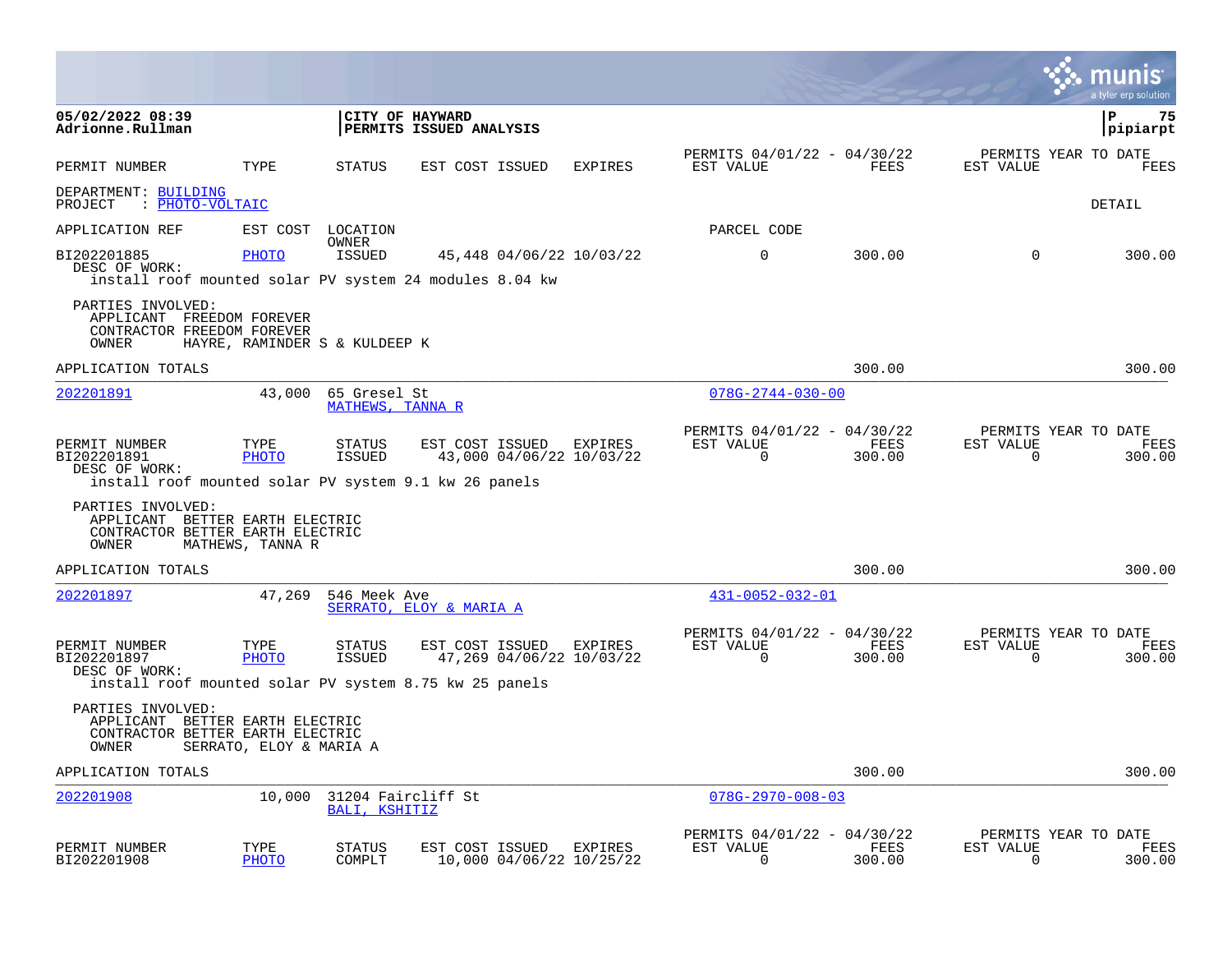|                                                                                                                 |                           |                                         |                                                         |                |                                                      |                       |                          | a tyler erp solutior                          |
|-----------------------------------------------------------------------------------------------------------------|---------------------------|-----------------------------------------|---------------------------------------------------------|----------------|------------------------------------------------------|-----------------------|--------------------------|-----------------------------------------------|
| 05/02/2022 08:39<br>Adrionne.Rullman                                                                            |                           | CITY OF HAYWARD                         | PERMITS ISSUED ANALYSIS                                 |                |                                                      |                       |                          | l P<br>76<br> pipiarpt                        |
| DEPARTMENT: BUILDING<br>PROJECT<br>: PHOTO-VOLTAIC                                                              |                           |                                         |                                                         |                |                                                      |                       |                          | DETAIL                                        |
| APPLICATION REF<br>DESC OF WORK:<br>install roof mounted solar PV system 4.32 kw 10 panels                      |                           | EST COST LOCATION<br>OWNER              |                                                         |                | PARCEL CODE                                          |                       |                          |                                               |
| PARTIES INVOLVED:<br>APPLICANT SUNPOWER CORPORATION SYSTEMS<br>CONTRACTOR SUNPOWER CORPORATION SYSTEMS<br>OWNER | BALI, KSHITIZ             |                                         |                                                         |                |                                                      |                       |                          |                                               |
| APPLICATION TOTALS                                                                                              |                           |                                         |                                                         |                |                                                      | 300.00                |                          | 300.00                                        |
| 202201910                                                                                                       | 12,000                    | 25046 Mohr Dr<br><b>BEAMAN, ANTHONY</b> |                                                         |                | $441 - 0071 - 079 - 00$                              |                       |                          |                                               |
| PERMIT NUMBER<br>BI202201910<br>DESC OF WORK:<br>install roof mounted solar PV system 12 panels 4.8 kw          | TYPE<br>PHOTO             | <b>STATUS</b><br><b>ISSUED</b>          | EST COST ISSUED<br>12,000 04/07/22 10/04/22             | EXPIRES        | PERMITS 04/01/22 - 04/30/22<br>EST VALUE<br>$\Omega$ | FEES<br>300.00        | EST VALUE<br>$\Omega$    | PERMITS YEAR TO DATE<br><b>FEES</b><br>300.00 |
| PARTIES INVOLVED:<br>APPLICANT INFINITY ENERGY INC<br>CONTRACTOR INFINITY ENERGY INC<br>OWNER                   | BEAMAN, ANTHONY           |                                         |                                                         |                |                                                      |                       |                          |                                               |
| APPLICATION TOTALS                                                                                              |                           |                                         |                                                         |                |                                                      | 300.00                |                          | 300.00                                        |
| 202201999                                                                                                       | 8,000                     | 28041 Fallbrook Dr                      | SANGHA, HARDIP & HARJIT K                               |                | $081D - 2088 - 031 - 00$                             |                       |                          |                                               |
| PERMIT NUMBER<br>BI202201999<br>DESC OF WORK:                                                                   | TYPE<br><b>PHOTO</b>      | STATUS<br><b>ISSUED</b>                 | EST COST ISSUED<br>8,000 04/12/22 10/09/22              | <b>EXPIRES</b> | PERMITS 04/01/22 - 04/30/22<br>EST VALUE<br>$\Omega$ | FEES<br>300.00        | EST VALUE<br>$\mathbf 0$ | PERMITS YEAR TO DATE<br><b>FEES</b><br>300.00 |
|                                                                                                                 |                           |                                         | install roof mounted solar PV system 16 modules 6.24 kw |                |                                                      |                       |                          |                                               |
| PARTIES INVOLVED:<br>APPLICANT PENGUIN HOME SOLUTIONS<br>CONTRACTOR PENGUIN HOME SOLUTIONS<br>OWNER             | SANGHA, HARDIP & HARJIT K |                                         |                                                         |                |                                                      |                       |                          |                                               |
| APPLICATION TOTALS                                                                                              |                           |                                         |                                                         |                |                                                      | 300.00                |                          | 300.00                                        |
| 202202000                                                                                                       | 10,335                    | 26584 Chiplay Ave<br>DAVE, FALAK        |                                                         |                | $455 - 0012 - 010 - 00$                              |                       |                          |                                               |
| PERMIT NUMBER<br>BI202202000<br>DESC OF WORK:<br>install roof mounted solar PV system 3.9 kw 10 modules         | TYPE<br>PHOTO             | <b>STATUS</b><br><b>ISSUED</b>          | EST COST ISSUED<br>10,335 04/12/22 10/21/22             | EXPIRES        | PERMITS 04/01/22 - 04/30/22<br>EST VALUE<br>$\Omega$ | <b>FEES</b><br>300.00 | EST VALUE<br>$\Omega$    | PERMITS YEAR TO DATE<br>FEES<br>300.00        |

PARTIES INVOLVED: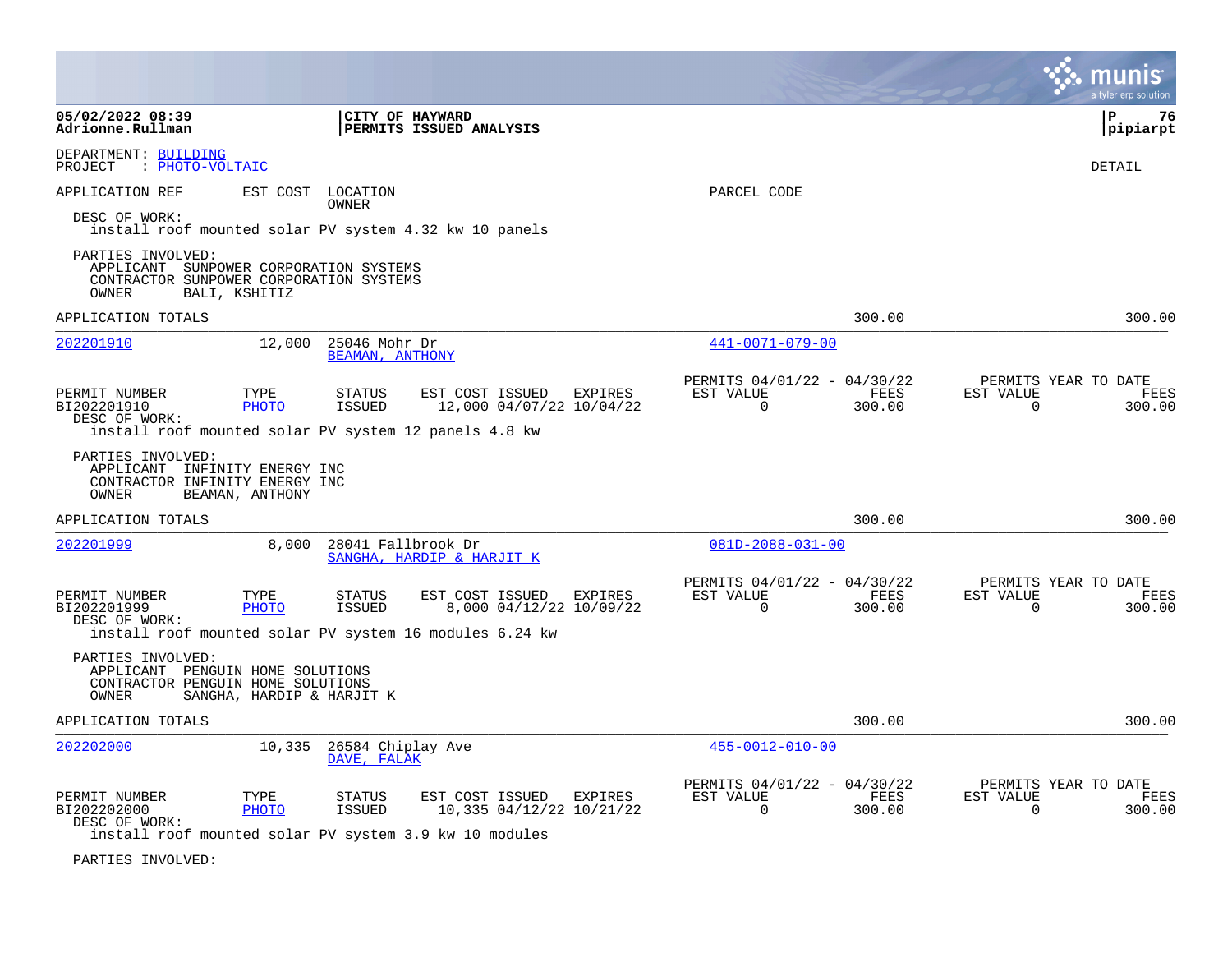|                                                                                                                                                                                                                     |                      |                                  |                                                    |         |                                                         |                | a tyler erp solution                                               |
|---------------------------------------------------------------------------------------------------------------------------------------------------------------------------------------------------------------------|----------------------|----------------------------------|----------------------------------------------------|---------|---------------------------------------------------------|----------------|--------------------------------------------------------------------|
| 05/02/2022 08:39<br>Adrionne.Rullman                                                                                                                                                                                |                      | <b>CITY OF HAYWARD</b>           | PERMITS ISSUED ANALYSIS                            |         |                                                         |                | l P<br>77<br> pipiarpt                                             |
| DEPARTMENT: BUILDING<br>: PHOTO-VOLTAIC<br>PROJECT                                                                                                                                                                  |                      |                                  |                                                    |         |                                                         |                | <b>DETAIL</b>                                                      |
| APPLICATION REF                                                                                                                                                                                                     | EST COST             | LOCATION<br>OWNER                |                                                    |         | PARCEL CODE                                             |                |                                                                    |
| APPLICANT<br>CONTRACTOR SOLEEVA ENERGY<br>OWNER<br>DAVE, FALAK                                                                                                                                                      | SOLEEVA ENERGY       |                                  |                                                    |         |                                                         |                |                                                                    |
| APPLICATION TOTALS                                                                                                                                                                                                  |                      |                                  |                                                    |         |                                                         | 300.00         | 300.00                                                             |
| 202202014                                                                                                                                                                                                           | 7,104                | 29784 Cantera Dr<br>LAMBA, ARJIT |                                                    |         | $083 - 0100 - 990 - 76$                                 |                |                                                                    |
| PERMIT NUMBER<br>BI202202014<br>DESC OF WORK:                                                                                                                                                                       | TYPE<br><b>PHOTO</b> | <b>STATUS</b><br>ISSUED          | EST COST ISSUED EXPIRES<br>7,104 04/13/22 10/10/22 |         | PERMITS 04/01/22 - 04/30/22<br>EST VALUE<br>$\Omega$    | FEES<br>447.00 | PERMITS YEAR TO DATE<br>EST VALUE<br>FEES<br>$\Omega$<br>447.00    |
| install roof mounted solar PV system 4.8 kw 12 modules<br>and energy sotrage system<br>PARTIES INVOLVED:<br>APPLICANT TESLA ENERGY OPERATIONS INC<br>CONTRACTOR TESLA ENERGY OPERATIONS INC<br>OWNER                | LAMBA, ARJIT         |                                  |                                                    |         |                                                         |                |                                                                    |
| APPLICATION TOTALS                                                                                                                                                                                                  |                      |                                  |                                                    |         |                                                         | 447.00         | 447.00                                                             |
| 202202015                                                                                                                                                                                                           | 14,304               | LAM, DIANNA                      | 28728 Vista Grande Dr                              |         | $083 - 0100 - 990 - 20$                                 |                |                                                                    |
| PERMIT NUMBER<br>BI202202015<br>DESC OF WORK:                                                                                                                                                                       | TYPE<br><b>PHOTO</b> | <b>STATUS</b><br>ISSUED          | EST COST ISSUED<br>14,304 04/13/22 10/10/22        | EXPIRES | PERMITS 04/01/22 - 04/30/22<br>EST VALUE<br>$\mathbf 0$ | FEES<br>447.00 | PERMITS YEAR TO DATE<br>EST VALUE<br>FEES<br>$\mathbf 0$<br>447.00 |
| install roof mounted solar PV system 4.8 kw 12 modules<br>and energy storage system<br>PARTIES INVOLVED:<br>APPLICANT TESLA ENERGY OPERATIONS INC<br>CONTRACTOR TESLA ENERGY OPERATIONS INC<br>OWNER<br>LAM, DIANNA |                      |                                  |                                                    |         |                                                         |                |                                                                    |
| APPLICATION TOTALS                                                                                                                                                                                                  |                      |                                  |                                                    |         |                                                         | 447.00         | 447.00                                                             |
| 202202016                                                                                                                                                                                                           | 21,408               | 29839 Cantera Dr<br>KONG, PAULA  |                                                    |         | $083 - 0100 - 991 - 35$                                 |                |                                                                    |
| PERMIT NUMBER<br>BI202202016<br>DESC OF WORK:<br>install roof mounted solar PV system 9.6 kw 24 modules<br>and energy storage system                                                                                | TYPE<br>PHOTO        | <b>STATUS</b><br><b>ISSUED</b>   | EST COST ISSUED<br>21,408 04/13/22 10/10/22        | EXPIRES | PERMITS 04/01/22 - 04/30/22<br>EST VALUE<br>$\Omega$    | FEES<br>447.00 | PERMITS YEAR TO DATE<br>EST VALUE<br>FEES<br>$\Omega$<br>447.00    |
| PARTIES INVOLVED:<br>APPLICANT TESLA ENERGY OPERATIONS INC<br>CONTRACTOR TESLA ENERGY OPERATIONS INC<br>OWNER<br>KONG, PAULA                                                                                        |                      |                                  |                                                    |         |                                                         |                |                                                                    |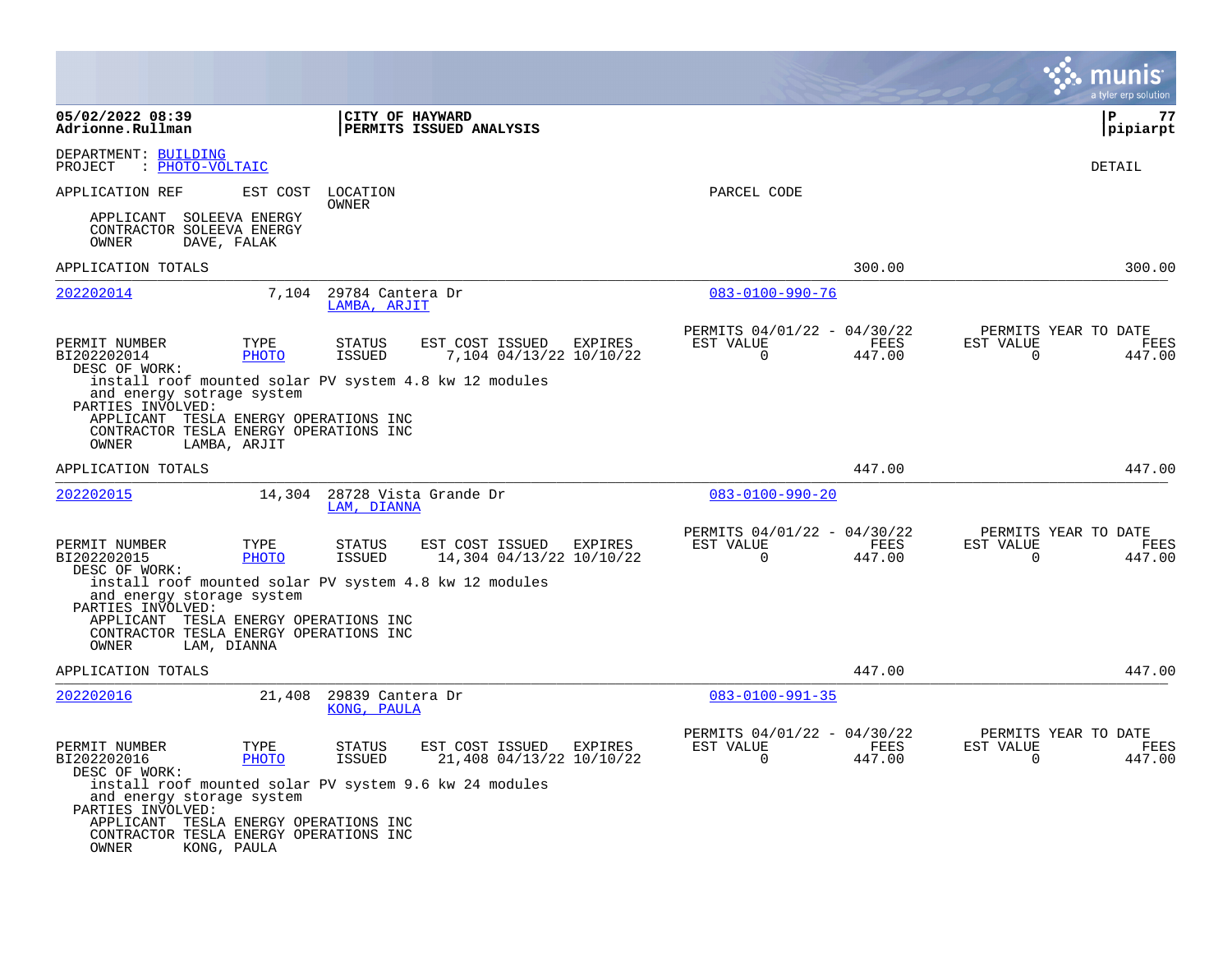|                                                                                                                             |                          |                                      |                                                                                                        |         |                                                         |                |                                               | a tyler erp solution      |
|-----------------------------------------------------------------------------------------------------------------------------|--------------------------|--------------------------------------|--------------------------------------------------------------------------------------------------------|---------|---------------------------------------------------------|----------------|-----------------------------------------------|---------------------------|
| 05/02/2022 08:39<br>Adrionne.Rullman<br>APPLICATION TOTALS                                                                  |                          | CITY OF HAYWARD                      | PERMITS ISSUED ANALYSIS                                                                                |         |                                                         | 447.00         | <b>P</b>                                      | 78<br> pipiarpt<br>447.00 |
| DEPARTMENT: BUILDING<br>PROJECT : PHOTO-VOLTAIC                                                                             |                          |                                      |                                                                                                        |         |                                                         |                | <b>DETAIL</b>                                 |                           |
| APPLICATION REF                                                                                                             |                          | EST COST LOCATION<br>OWNER           |                                                                                                        |         | PARCEL CODE                                             |                |                                               |                           |
| 202202017                                                                                                                   | 7,104                    | 296 Carrick Cir<br><b>JULIE HOOD</b> |                                                                                                        |         | $085A - 6430 - 105 - 00$                                |                |                                               |                           |
| PERMIT NUMBER<br>BI202202017<br>DESC OF WORK:<br>install roof mounted solar PV system 4.8 kw 12 modules                     | TYPE<br>PHOTO            | <b>STATUS</b><br>ISSUED              | EST COST ISSUED<br>7,104 04/13/22 10/10/22                                                             | EXPIRES | PERMITS 04/01/22 - 04/30/22<br>EST VALUE<br>$\Omega$    | FEES<br>300.00 | PERMITS YEAR TO DATE<br>EST VALUE<br>$\Omega$ | FEES<br>300.00            |
| PARTIES INVOLVED:<br>APPLICANT TESLA ENERGY OPERATIONS INC<br>CONTRACTOR TESLA ENERGY OPERATIONS INC<br>OWNER<br>JULIE HOOD |                          |                                      |                                                                                                        |         |                                                         |                |                                               |                           |
| APPLICATION TOTALS                                                                                                          |                          |                                      |                                                                                                        |         |                                                         | 300.00         |                                               | 300.00                    |
| 202202018                                                                                                                   |                          | 7,104 488 Sycamore Ave               | CHANG FULAI & HTWE TIN T                                                                               |         | $444 - 0024 - 064 - 00$                                 |                |                                               |                           |
| PERMIT NUMBER<br>BI202202018<br>DESC OF WORK:<br>install roof mounted solar PV system 4.8 kw 12 modules                     | TYPE<br>PHOTO            | <b>STATUS</b><br><b>ISSUED</b>       | EST COST ISSUED<br>7,104 04/13/22 10/10/22                                                             | EXPIRES | PERMITS 04/01/22 - 04/30/22<br>EST VALUE<br>$\Omega$    | FEES<br>300.00 | PERMITS YEAR TO DATE<br>EST VALUE<br>$\Omega$ | FEES<br>300.00            |
| PARTIES INVOLVED:<br>APPLICANT TESLA ENERGY OPERATIONS INC<br>CONTRACTOR TESLA ENERGY OPERATIONS INC<br>OWNER               | CHANG FULAI & HTWE TIN T |                                      |                                                                                                        |         |                                                         |                |                                               |                           |
| APPLICATION TOTALS                                                                                                          |                          |                                      |                                                                                                        |         |                                                         | 300.00         |                                               | 300.00                    |
| 202202019                                                                                                                   | 12,860                   | 24351 Chandler Rd                    | SEAH, BENSON Y & GEOK                                                                                  |         | $441 - 0097 - 016 - 00$                                 |                |                                               |                           |
| PERMIT NUMBER<br>BI202202019<br>DESC OF WORK:                                                                               | TYPE<br>PHOTO            | <b>STATUS</b><br>COMPLT              | EST COST ISSUED<br>12,860 04/13/22 10/27/22<br>install roof mounted solar PV system 4.16 kw 13 modules | EXPIRES | PERMITS 04/01/22 - 04/30/22<br>EST VALUE<br>$\mathbf 0$ | FEES<br>300.00 | PERMITS YEAR TO DATE<br>EST VALUE<br>0        | FEES<br>300.00            |
| PARTIES INVOLVED:<br>APPLICANT ZUHA SOLAR & ELECTRIC INC<br>CONTRACTOR ZUHA SOLAR & ELECTRIC INC<br>OWNER                   | SEAH, BENSON Y & GEOK    |                                      |                                                                                                        |         |                                                         |                |                                               |                           |
| APPLICATION TOTALS                                                                                                          |                          |                                      |                                                                                                        |         |                                                         | 300.00         |                                               | 300.00                    |
| 202202020                                                                                                                   | 21,312                   | 232 Drummond Dr<br>FRANKLIN JACINTO  |                                                                                                        |         | $085A - 6430 - 017 - 00$                                |                |                                               |                           |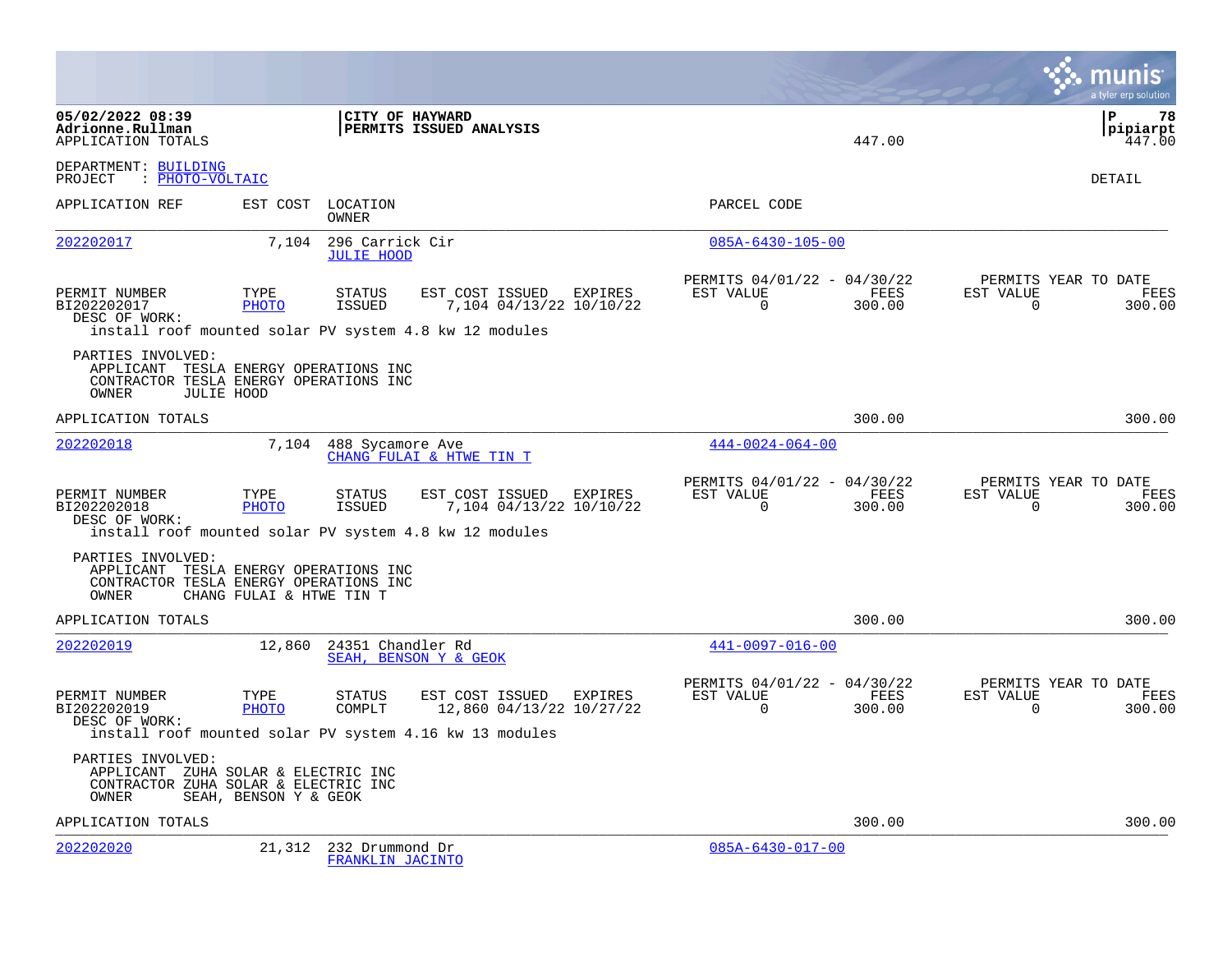|                                                                                                                            |                      |                                         |                                            |                                            |                                                            |                |                       | munis<br>a tyler erp solution          |
|----------------------------------------------------------------------------------------------------------------------------|----------------------|-----------------------------------------|--------------------------------------------|--------------------------------------------|------------------------------------------------------------|----------------|-----------------------|----------------------------------------|
| 05/02/2022 08:39<br>Adrionne.Rullman                                                                                       |                      |                                         | CITY OF HAYWARD<br>PERMITS ISSUED ANALYSIS |                                            |                                                            |                |                       | ΙP<br>79<br>pipiarpt                   |
| PERMIT NUMBER                                                                                                              | TYPE                 | STATUS                                  | EST COST ISSUED                            | <b>EXPIRES</b>                             | PERMITS 04/01/22 - 04/30/22<br>EST VALUE                   | FEES           | EST VALUE             | PERMITS YEAR TO DATE<br>FEES           |
| DEPARTMENT: BUILDING<br>PROJECT<br>: <u>PHOTO-VOLTAIC</u>                                                                  |                      |                                         |                                            |                                            |                                                            |                |                       | DETAIL                                 |
| APPLICATION REF                                                                                                            | EST COST             | LOCATION                                |                                            |                                            | PARCEL CODE                                                |                |                       |                                        |
| BI202202020<br>DESC OF WORK:<br>install roof mounted solar PV system 14.4 kw 36 modules                                    | PHOTO                | OWNER<br>ISSUED                         |                                            | 21,312 04/13/22 10/10/22                   | $\mathbf 0$                                                | 300.00         | $\mathbf 0$           | 300.00                                 |
| PARTIES INVOLVED:<br>APPLICANT TESLA ENERGY OPERATIONS INC<br>CONTRACTOR TESLA ENERGY OPERATIONS INC<br>OWNER              | FRANKLIN JACINTO     |                                         |                                            |                                            |                                                            |                |                       |                                        |
| APPLICATION TOTALS                                                                                                         |                      |                                         |                                            |                                            |                                                            | 300.00         |                       | 300.00                                 |
| 202202021                                                                                                                  |                      | 7,104 1150 Silver Maple Ln<br>PETER XUE |                                            |                                            | $083 - 0462 - 030 - 00$                                    |                |                       |                                        |
| PERMIT NUMBER<br>BI202202021<br>DESC OF WORK:<br>install roof mounted solar PV system 4.8 kw 12 modules                    | TYPE<br>PHOTO        | <b>STATUS</b><br>ISSUED                 | EST COST ISSUED                            | EXPIRES<br>7,104 04/13/22 10/10/22         | PERMITS 04/01/22 - 04/30/22<br>EST VALUE<br>$\overline{0}$ | FEES<br>300.00 | EST VALUE<br>$\Omega$ | PERMITS YEAR TO DATE<br>FEES<br>300.00 |
| PARTIES INVOLVED:<br>APPLICANT TESLA ENERGY OPERATIONS INC<br>CONTRACTOR TESLA ENERGY OPERATIONS INC<br>OWNER<br>PETER XUE |                      |                                         |                                            |                                            |                                                            |                |                       |                                        |
| APPLICATION TOTALS                                                                                                         |                      |                                         |                                            |                                            |                                                            | 300.00         |                       | 300.00                                 |
| 202202023                                                                                                                  | 14,208               | 2501 Kirkwood Dr<br>SINGH, PRABHDEEP    |                                            |                                            | $456 - 0046 - 083 - 00$                                    |                |                       |                                        |
| PERMIT NUMBER<br>BI202202023<br>DESC OF WORK:<br>install roof mounted solar PV systsem 9.6 kw 24 modules                   | TYPE<br>PHOTO        | <b>STATUS</b><br>ISSUED                 | EST COST ISSUED                            | EXPIRES<br>14,208 04/13/22 10/10/22        | PERMITS 04/01/22 - 04/30/22<br>EST VALUE<br>$\Omega$       | FEES<br>300.00 | EST VALUE<br>0        | PERMITS YEAR TO DATE<br>FEES<br>300.00 |
| PARTIES INVOLVED:<br>APPLICANT TESLA ENERGY OPERATIONS INC<br>CONTRACTOR TESLA ENERGY OPERATIONS INC<br>OWNER              | SINGH, PRABHDEEP     |                                         |                                            |                                            |                                                            |                |                       |                                        |
| APPLICATION TOTALS                                                                                                         |                      |                                         |                                            |                                            |                                                            | 300.00         |                       | 300.00                                 |
| 202202050                                                                                                                  | 11,400               | 1908 Osage Ave                          | BARRAGAN, JUAN C ETAL                      |                                            | $463 - 0006 - 071 - 00$                                    |                |                       |                                        |
| PERMIT NUMBER<br>BI202202050                                                                                               | TYPE<br><b>PHOTO</b> | <b>STATUS</b><br><b>ISSUED</b>          | EST COST ISSUED                            | <b>EXPIRES</b><br>11,400 04/14/22 10/11/22 | PERMITS 04/01/22 - 04/30/22<br>EST VALUE<br>$\Omega$       | FEES<br>594.00 | EST VALUE<br>$\Omega$ | PERMITS YEAR TO DATE<br>FEES<br>594.00 |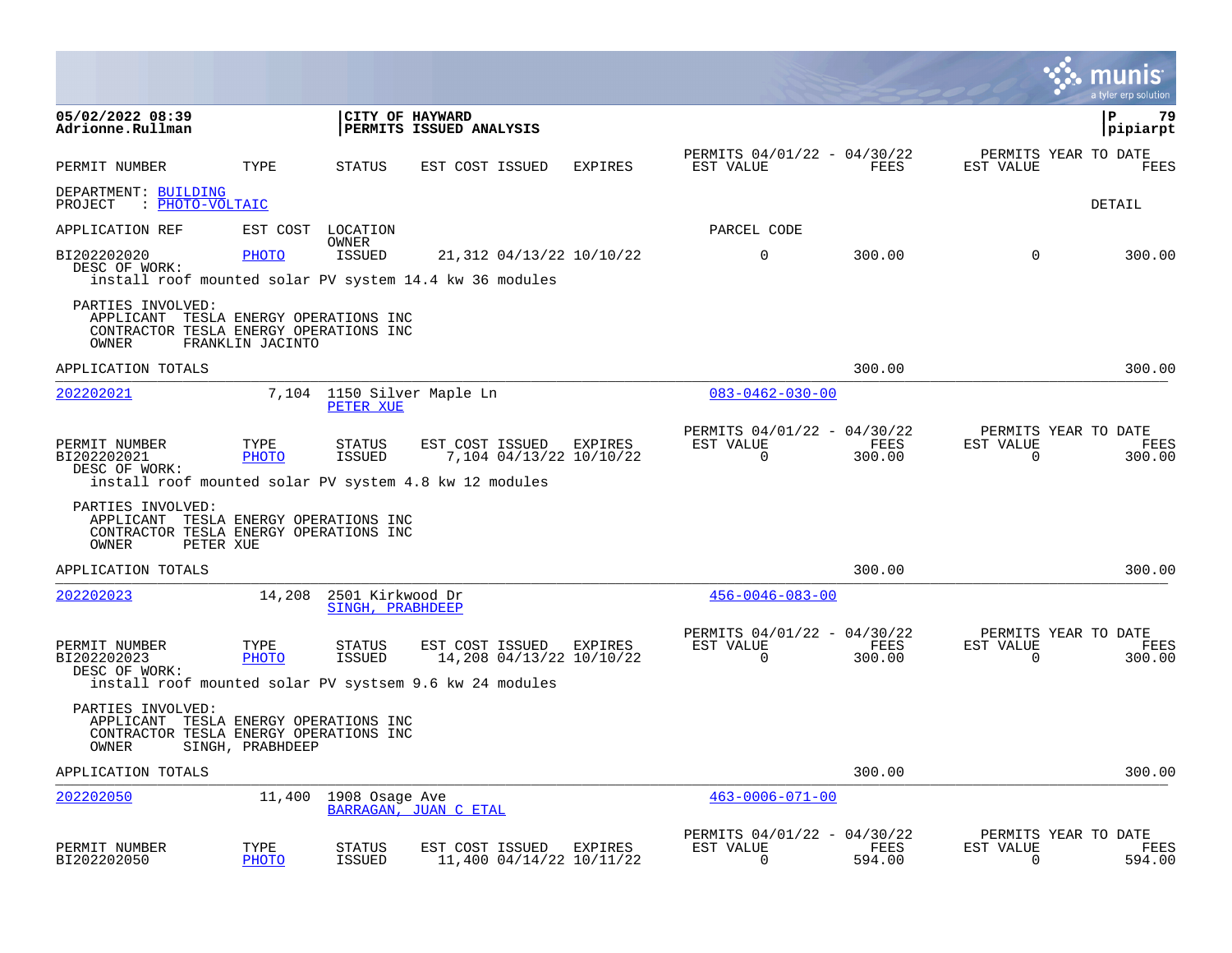|                                                                                                                                                                               |                                                                                          |                                                      |                | a tyler erp solutior                                               |
|-------------------------------------------------------------------------------------------------------------------------------------------------------------------------------|------------------------------------------------------------------------------------------|------------------------------------------------------|----------------|--------------------------------------------------------------------|
| 05/02/2022 08:39<br>Adrionne.Rullman                                                                                                                                          | CITY OF HAYWARD<br>PERMITS ISSUED ANALYSIS                                               |                                                      |                | l P<br>80<br> pipiarpt                                             |
| DEPARTMENT: BUILDING<br>PROJECT<br>: PHOTO-VOLTAIC                                                                                                                            |                                                                                          |                                                      |                | DETAIL                                                             |
| APPLICATION REF<br>EST COST LOCATION<br>DESC OF WORK:<br>install roof mounted solar PV system 21 modules 6 kw                                                                 | OWNER                                                                                    | PARCEL CODE                                          |                |                                                                    |
| and energy storage system<br>PARTIES INVOLVED:<br>APPLICANT SUNRUN INSTALLATION SERVICES INC<br>CONTRACTOR SUNRUN INSTALLATION SERVICES INC<br>BARRAGAN, JUAN C ETAL<br>OWNER |                                                                                          |                                                      |                |                                                                    |
| APPLICATION TOTALS                                                                                                                                                            |                                                                                          |                                                      | 594.00         | 594.00                                                             |
| 202202051<br>11,305                                                                                                                                                           | 832 Bishop Ave<br>FUNG, HIULAM                                                           | $454 - 0035 - 027 - 00$                              |                |                                                                    |
| TYPE<br>PERMIT NUMBER<br>BI202202051<br>PHOTO<br>DESC OF WORK:<br>install roof mounted solar PV system 17modules 6 kw                                                         | EST COST ISSUED<br><b>STATUS</b><br>EXPIRES<br><b>ISSUED</b><br>11,305 04/14/22 10/11/22 | PERMITS 04/01/22 - 04/30/22<br>EST VALUE<br>$\Omega$ | FEES<br>300.00 | PERMITS YEAR TO DATE<br>EST VALUE<br>FEES<br>$\Omega$<br>300.00    |
| PARTIES INVOLVED:<br>APPLICANT SUNRUN INSTALLATION SERVICES INC<br>CONTRACTOR SUNRUN INSTALLATION SERVICES INC<br>OWNER<br>FUNG, HIULAM                                       |                                                                                          |                                                      |                |                                                                    |
| APPLICATION TOTALS                                                                                                                                                            |                                                                                          |                                                      | 300.00         | 300.00                                                             |
| 202202052<br>9,975                                                                                                                                                            | 27687 Coronado St<br>SIDHU, JAGDIP                                                       | $455 - 0056 - 109 - 00$                              |                |                                                                    |
| PERMIT NUMBER<br>TYPE<br>BI202202052<br><b>PHOTO</b><br>DESC OF WORK:                                                                                                         | <b>STATUS</b><br>EST COST ISSUED EXPIRES<br>9,975 04/14/22 10/11/22<br><b>ISSUED</b>     | PERMITS 04/01/22 - 04/30/22<br>EST VALUE<br>$\Omega$ | FEES<br>300.00 | PERMITS YEAR TO DATE<br>EST VALUE<br>FEES<br>$\mathbf 0$<br>300.00 |
| install roof mounted solar PV system 15odules 3.8                                                                                                                             |                                                                                          |                                                      |                |                                                                    |
| PARTIES INVOLVED:<br>APPLICANT SUNRUN INSTALLATION SERVICES INC<br>CONTRACTOR SUNRUN INSTALLATION SERVICES INC<br>OWNER<br>SIDHU, JAGDIP                                      |                                                                                          |                                                      |                |                                                                    |
| APPLICATION TOTALS                                                                                                                                                            |                                                                                          |                                                      | 300.00         | 300.00                                                             |
| 202202053<br>13,965                                                                                                                                                           | 2534 Kelly St<br>TRONG HUYNH                                                             | $417 - 0060 - 066 - 00$                              |                |                                                                    |
| TYPE<br>PERMIT NUMBER<br>BI202202053<br>PHOTO<br>DESC OF WORK:<br>install roof mounted solar PV system 21 modules 6 kw                                                        | EST COST ISSUED<br><b>STATUS</b><br>EXPIRES<br><b>ISSUED</b><br>13,965 04/13/22 10/10/22 | PERMITS 04/01/22 - 04/30/22<br>EST VALUE<br>$\Omega$ | FEES<br>300.00 | PERMITS YEAR TO DATE<br>EST VALUE<br>FEES<br>$\Omega$<br>300.00    |

PARTIES INVOLVED: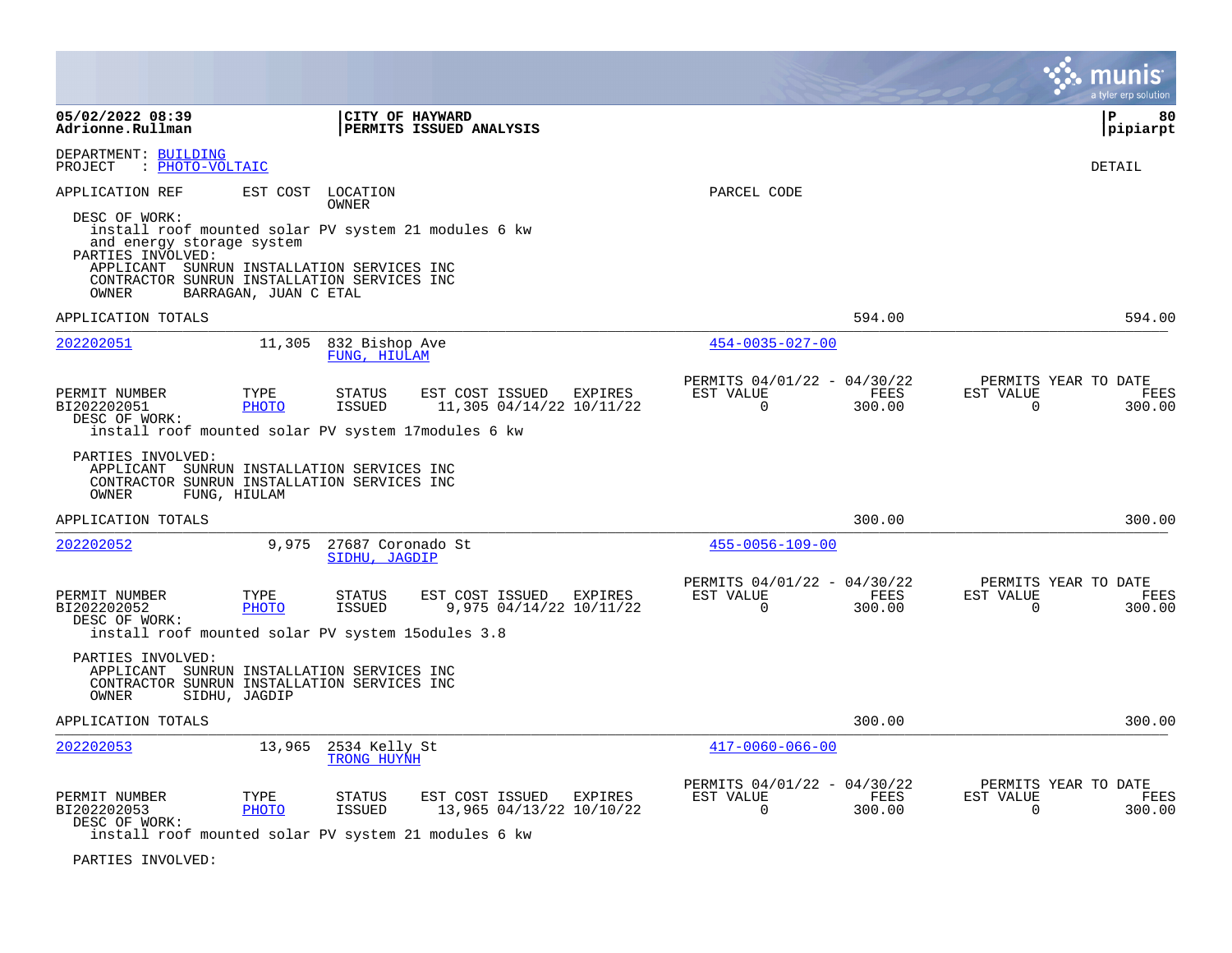|                                                                                               |                           |                                         |                                                                                                       |         |                                                            |                | a tyler erp solution                                               |
|-----------------------------------------------------------------------------------------------|---------------------------|-----------------------------------------|-------------------------------------------------------------------------------------------------------|---------|------------------------------------------------------------|----------------|--------------------------------------------------------------------|
| 05/02/2022 08:39<br>Adrionne.Rullman                                                          |                           |                                         | CITY OF HAYWARD<br>PERMITS ISSUED ANALYSIS                                                            |         |                                                            |                | ΙP<br>81<br> pipiarpt                                              |
| DEPARTMENT: BUILDING<br>: PHOTO-VOLTAIC<br>PROJECT                                            |                           |                                         |                                                                                                       |         |                                                            |                | DETAIL                                                             |
| APPLICATION REF                                                                               |                           | EST COST LOCATION<br>OWNER              |                                                                                                       |         | PARCEL CODE                                                |                |                                                                    |
| APPLICANT<br>CONTRACTOR SUNRUN INSTALLATION SERVICES INC<br>TRONG HUYNH<br>OWNER              |                           | SUNRUN INSTALLATION SERVICES INC        |                                                                                                       |         |                                                            |                |                                                                    |
| APPLICATION TOTALS                                                                            |                           |                                         |                                                                                                       |         |                                                            | 300.00         | 300.00                                                             |
| 202202056                                                                                     | 13,006                    | 26821 Peterman Ave                      | NAIR, VENU S & DEWIKARANI                                                                             |         | $455 - 0032 - 056 - 00$                                    |                |                                                                    |
| PERMIT NUMBER<br>BI202202056<br>DESC OF WORK:                                                 | TYPE<br><b>PHOTO</b>      | STATUS<br><b>ISSUED</b>                 | EST COST ISSUED<br>13,006 04/14/22 10/11/22                                                           | EXPIRES | PERMITS 04/01/22 - 04/30/22<br>EST VALUE<br>$\Omega$       | FEES<br>300.00 | PERMITS YEAR TO DATE<br>EST VALUE<br>FEES<br>$\mathbf 0$<br>300.00 |
| PARTIES INVOLVED:<br>APPLICANT SOLGEN CONSTRUCTION<br>CONTRACTOR SOLGEN CONSTRUCTION<br>OWNER | NAIR, VENU S & DEWIKARANI |                                         | install roof mounted solar PV system 7.03 kw 19 modules                                               |         |                                                            |                |                                                                    |
| APPLICATION TOTALS                                                                            |                           |                                         |                                                                                                       |         |                                                            | 300.00         | 300.00                                                             |
| 202202057                                                                                     | 9,583                     | 957 Pope Way<br>GUEVARA, JAIRO          |                                                                                                       |         | $442 - 0005 - 071 - 00$                                    |                |                                                                    |
| PERMIT NUMBER<br>BI202202057<br>DESC OF WORK:                                                 | TYPE<br><b>PHOTO</b>      | <b>STATUS</b><br><b>ISSUED</b>          | EST COST ISSUED<br>9,583 04/13/22 10/10/22<br>install roof mounted solar PV system 5.18 kw 14 modules | EXPIRES | PERMITS 04/01/22 - 04/30/22<br>EST VALUE<br>$\overline{0}$ | FEES<br>300.00 | PERMITS YEAR TO DATE<br>EST VALUE<br>FEES<br>$\mathbf 0$<br>300.00 |
| PARTIES INVOLVED:<br>APPLICANT SOLGEN CONSTRUCTION<br>CONTRACTOR SOLGEN CONSTRUCTION<br>OWNER | GUEVARA, JAIRO            |                                         |                                                                                                       |         |                                                            |                |                                                                    |
| APPLICATION TOTALS                                                                            |                           |                                         |                                                                                                       |         |                                                            | 300.00         | 300.00                                                             |
| 202202058                                                                                     | 15,494                    | 27741 Mandarin Ave<br>RODRIOUEZ, ALVARO |                                                                                                       |         | $464 - 0001 - 030 - 00$                                    |                |                                                                    |
| PERMIT NUMBER<br>BI202202058<br>DESC OF WORK:                                                 | TYPE<br><b>PHOTO</b>      | <b>STATUS</b><br><b>ISSUED</b>          | EST COST ISSUED<br>15,494 04/13/22 10/10/22                                                           | EXPIRES | PERMITS 04/01/22 - 04/30/22<br>EST VALUE<br>$\Omega$       | FEES<br>300.00 | PERMITS YEAR TO DATE<br>EST VALUE<br>FEES<br>$\Omega$<br>300.00    |
| PARTIES INVOLVED:<br>APPLICANT SOLGEN CONSTRUCTION<br>CONTRACTOR SOLGEN CONSTRUCTION<br>OWNER | RODRIQUEZ, ALVARO         |                                         | install roof mounted solar PV system 8.375 kw 25 modules                                              |         |                                                            |                |                                                                    |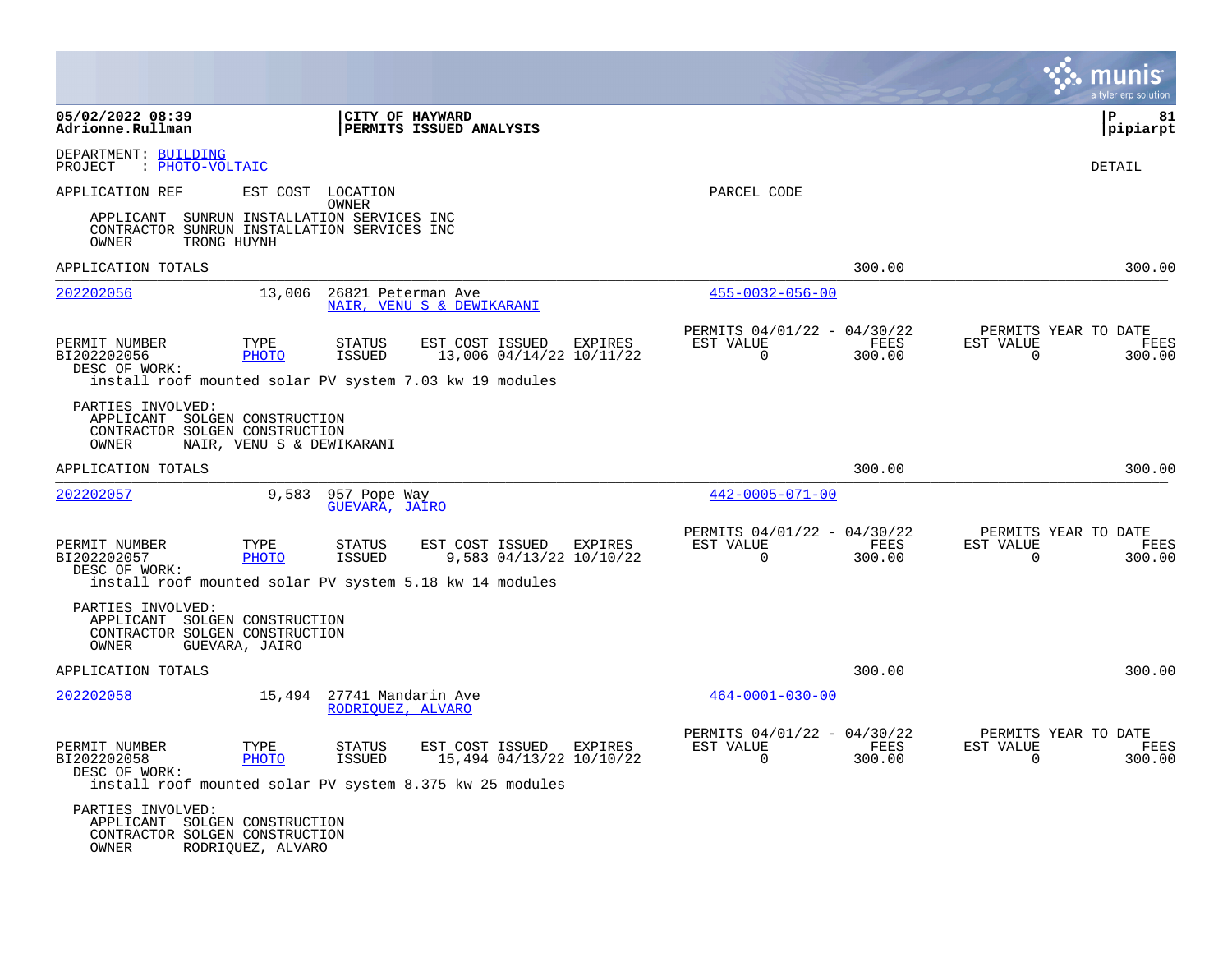|                                                                                                                                              |                      |                                      |                                                                                                       |         |                                                         |                | munis<br>a tyler erp solution                                             |
|----------------------------------------------------------------------------------------------------------------------------------------------|----------------------|--------------------------------------|-------------------------------------------------------------------------------------------------------|---------|---------------------------------------------------------|----------------|---------------------------------------------------------------------------|
| 05/02/2022 08:39<br>Adrionne.Rullman<br>APPLICATION TOTALS                                                                                   |                      | CITY OF HAYWARD                      | PERMITS ISSUED ANALYSIS                                                                               |         |                                                         | 300.00         | l P<br>82<br> pipiarpt<br>300.00                                          |
| DEPARTMENT: BUILDING<br>PROJECT : PHOTO-VOLTAIC                                                                                              |                      |                                      |                                                                                                       |         |                                                         |                | DETAIL                                                                    |
| APPLICATION REF                                                                                                                              |                      | EST COST LOCATION<br>OWNER           |                                                                                                       |         | PARCEL CODE                                             |                |                                                                           |
| 202202061                                                                                                                                    | 18,500               | 22620 Filbert St<br>JOHNSON, MALCOLM |                                                                                                       |         | $431 - 0119 - 028 - 00$                                 |                |                                                                           |
| PERMIT NUMBER<br>BI202202061<br>DESC OF WORK:                                                                                                | TYPE<br>PHOTO        | <b>STATUS</b><br>ISSUED              | EST COST ISSUED<br>18,500 04/14/22 10/11/22<br>install roof mounted solar PV system 11 panels 4.79 kw | EXPIRES | PERMITS 04/01/22 - 04/30/22<br>EST VALUE<br>$\Omega$    | FEES<br>447.00 | PERMITS YEAR TO DATE<br>FEES<br>EST VALUE<br>$\Omega$<br>447.00           |
| and energy stroage system<br>PARTIES INVOLVED:<br>APPLICANT SUNPOWER CORPORATION SYSTEMS<br>CONTRACTOR SUNPOWER CORPORATION SYSTEMS<br>OWNER | JOHNSON, MALCOLM     |                                      |                                                                                                       |         |                                                         |                |                                                                           |
| APPLICATION TOTALS                                                                                                                           |                      |                                      |                                                                                                       |         |                                                         | 447.00         | 447.00                                                                    |
| 202202062                                                                                                                                    | 6,500                | 39 Dunfirth Dr<br>TONG, ERIC         |                                                                                                       |         | $085A-6434-991-08$                                      |                |                                                                           |
| PERMIT NUMBER<br>BI202202062<br>DESC OF WORK:<br>install roof mounted solar PV system 6 panels 2.61 kw                                       | TYPE<br><b>PHOTO</b> | <b>STATUS</b><br>ISSUED              | EST COST ISSUED<br>6,500 04/14/22 10/11/22                                                            | EXPIRES | PERMITS 04/01/22 - 04/30/22<br>EST VALUE<br>$\Omega$    | FEES<br>300.00 | PERMITS YEAR TO DATE<br>EST VALUE<br>FEES<br>300.00<br>$\Omega$           |
| PARTIES INVOLVED:<br>APPLICANT SUNPOWER CORPORATION SYSTEMS<br>CONTRACTOR SUNPOWER CORPORATION SYSTEMS<br>OWNER<br>TONG, ERIC                |                      |                                      |                                                                                                       |         |                                                         |                |                                                                           |
| APPLICATION TOTALS                                                                                                                           |                      |                                      |                                                                                                       |         |                                                         | 300.00         | 300.00                                                                    |
| 202202063                                                                                                                                    | 13,000               | 209 Drummond Dr<br>ROSE, SUZANNE     |                                                                                                       |         | $085A - 6430 - 062 - 00$                                |                |                                                                           |
| PERMIT NUMBER<br>BI202202063<br>DESC OF WORK:                                                                                                | TYPE<br>PHOTO        | <b>STATUS</b><br>ISSUED              | EST COST ISSUED<br>13,000 04/14/22 10/11/22<br>install roof mounted solar PV system 13 panels 5.66 kw | EXPIRES | PERMITS 04/01/22 - 04/30/22<br>EST VALUE<br>$\mathbf 0$ | FEES<br>300.00 | PERMITS YEAR TO DATE<br>EST VALUE<br><b>FEES</b><br>$\mathbf 0$<br>300.00 |
| PARTIES INVOLVED:<br>APPLICANT SUNPOWER CORPORATION SYSTEMS<br>CONTRACTOR SUNPOWER CORPORATION SYSTEMS<br>OWNER                              | ROSE, SUZANNE        |                                      |                                                                                                       |         |                                                         |                |                                                                           |
| APPLICATION TOTALS                                                                                                                           |                      |                                      |                                                                                                       |         |                                                         | 300.00         | 300.00                                                                    |
| 202202064                                                                                                                                    | 15,500               | 552 Blanche St                       | DHILLON, HARMEET &, HARJIT KAUR                                                                       |         | $078G - 2934 - 007 - 00$                                |                |                                                                           |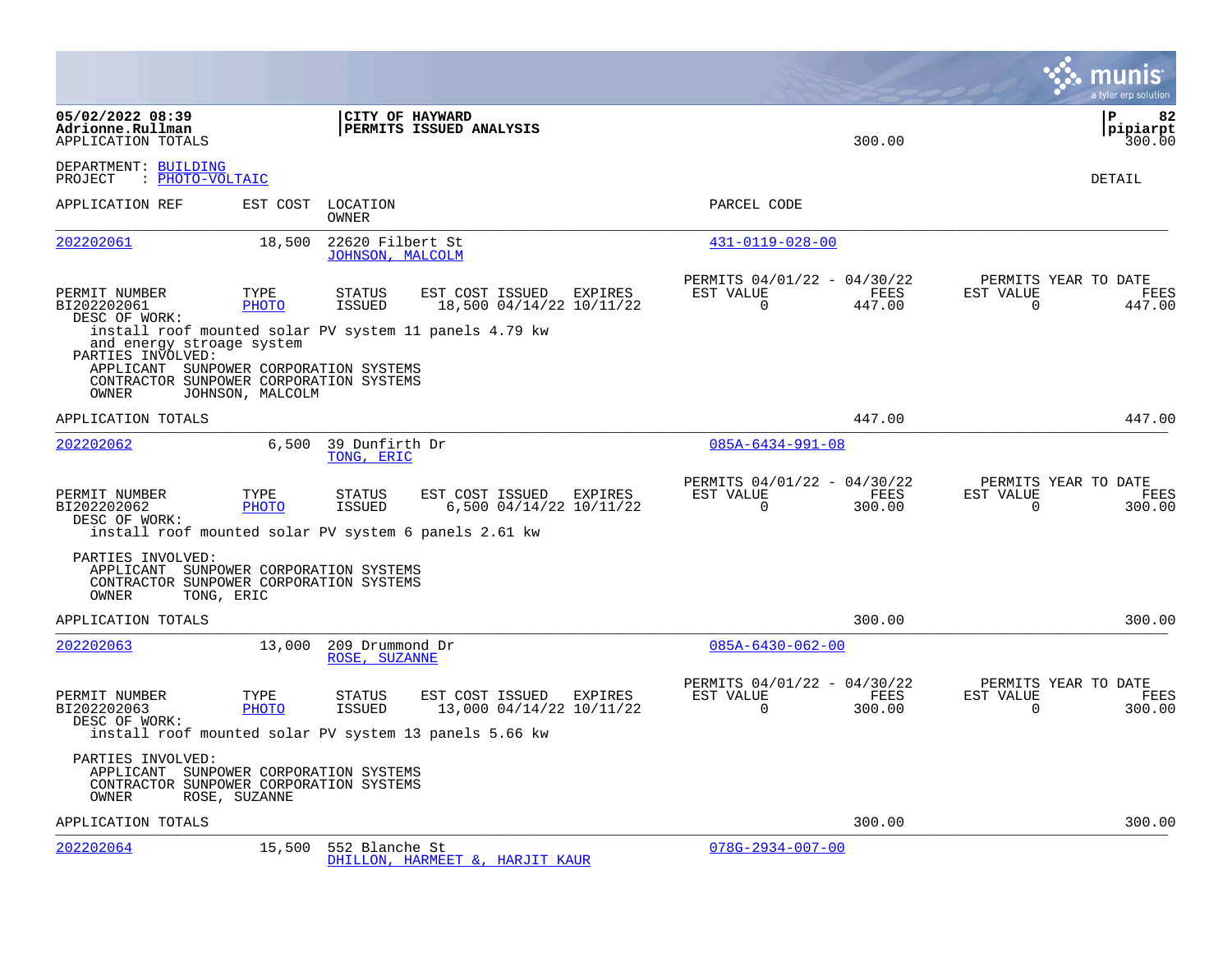|                                                                                                                 |                                 |                                       |                                                                                                        |         |                                                         |                |                          | munis<br>a tyler erp solution          |
|-----------------------------------------------------------------------------------------------------------------|---------------------------------|---------------------------------------|--------------------------------------------------------------------------------------------------------|---------|---------------------------------------------------------|----------------|--------------------------|----------------------------------------|
| 05/02/2022 08:39<br>Adrionne.Rullman                                                                            |                                 |                                       | CITY OF HAYWARD<br>PERMITS ISSUED ANALYSIS                                                             |         |                                                         |                |                          | ΙP<br>83<br>pipiarpt                   |
| PERMIT NUMBER                                                                                                   | TYPE                            | STATUS                                | EST COST ISSUED                                                                                        | EXPIRES | PERMITS 04/01/22 - 04/30/22<br>EST VALUE                | FEES           | EST VALUE                | PERMITS YEAR TO DATE<br><b>FEES</b>    |
| DEPARTMENT: BUILDING<br>: PHOTO-VOLTAIC<br>PROJECT                                                              |                                 |                                       |                                                                                                        |         |                                                         |                |                          | DETAIL                                 |
| APPLICATION REF                                                                                                 |                                 | EST COST LOCATION                     |                                                                                                        |         | PARCEL CODE                                             |                |                          |                                        |
| BI202202064<br>DESC OF WORK:                                                                                    | <b>PHOTO</b>                    | OWNER<br>COMPLT                       | 15,500 04/14/22 10/26/22<br>install roof mounted solar PV system 15 panels 6.53 kw                     |         | $\mathsf{O}$                                            | 300.00         | $\mathbf 0$              | 300.00                                 |
| PARTIES INVOLVED:<br>APPLICANT SUNPOWER CORPORATION SYSTEMS<br>CONTRACTOR SUNPOWER CORPORATION SYSTEMS<br>OWNER | DHILLON, HARMEET &, HARJIT KAUR |                                       |                                                                                                        |         |                                                         |                |                          |                                        |
| APPLICATION TOTALS                                                                                              |                                 |                                       |                                                                                                        |         |                                                         | 300.00         |                          | 300.00                                 |
| 202202065                                                                                                       | 9,500                           | 25184 Delmar Ave<br>CARVALHO, JORGE M |                                                                                                        |         | 445-0210-072-00                                         |                |                          |                                        |
| PERMIT NUMBER<br>BI202202065<br>DESC OF WORK:                                                                   | TYPE<br>PHOTO                   | STATUS<br><b>ISSUED</b>               | EST COST ISSUED<br>9,500 04/13/22 10/10/22<br>install roof mounted solar PV system 9 panels 3.83 kw    | EXPIRES | PERMITS 04/01/22 - 04/30/22<br>EST VALUE<br>$\mathbf 0$ | FEES<br>300.00 | EST VALUE<br>$\mathbf 0$ | PERMITS YEAR TO DATE<br>FEES<br>300.00 |
| PARTIES INVOLVED:<br>APPLICANT SUNPOWER CORPORATION SYSTEMS<br>CONTRACTOR SUNPOWER CORPORATION SYSTEMS<br>OWNER | CARVALHO, JORGE M               |                                       |                                                                                                        |         |                                                         |                |                          |                                        |
| APPLICATION TOTALS                                                                                              |                                 |                                       |                                                                                                        |         |                                                         | 300.00         |                          | 300.00                                 |
| 202202067                                                                                                       | 34,018                          | TINH DOAN                             | 24768 Townsend Ave                                                                                     |         | $443 - 0035 - 142 - 00$                                 |                |                          |                                        |
| PERMIT NUMBER<br>BI202202067<br>DESC OF WORK:                                                                   | TYPE<br>PHOTO                   | STATUS<br><b>ISSUED</b>               | EST COST ISSUED<br>34,018 04/14/22 10/11/22<br>install roor mounted soalr PV system 22 modules 8.14 kw | EXPIRES | PERMITS 04/01/22 - 04/30/22<br>EST VALUE<br>$\Omega$    | FEES<br>300.00 | EST VALUE<br>$\Omega$    | PERMITS YEAR TO DATE<br>FEES<br>300.00 |
| PARTIES INVOLVED:<br>APPLICANT SCHROEDER, LISA<br>CONTRACTOR SEMPER SOLARIS CONSTRUCTION INC<br>OWNER           | TINH DOAN                       |                                       |                                                                                                        |         |                                                         |                |                          |                                        |
| APPLICATION TOTALS                                                                                              |                                 |                                       |                                                                                                        |         |                                                         | 300.00         |                          | 300.00                                 |
| 202202068                                                                                                       | 24,273                          | 1060 Keats Ln                         | SOLIS, MARIO & RAMOS CARLOS A                                                                          |         | $464 - 0050 - 074 - 00$                                 |                |                          |                                        |
| PERMIT NUMBER<br>BI202202068                                                                                    | TYPE<br><b>PHOTO</b>            | <b>STATUS</b><br><b>ISSUED</b>        | EST COST ISSUED<br>24, 273 04/14/22 10/11/22                                                           | EXPIRES | PERMITS 04/01/22 - 04/30/22<br>EST VALUE<br>$\Omega$    | FEES<br>300.00 | EST VALUE<br>0           | PERMITS YEAR TO DATE<br>FEES<br>300.00 |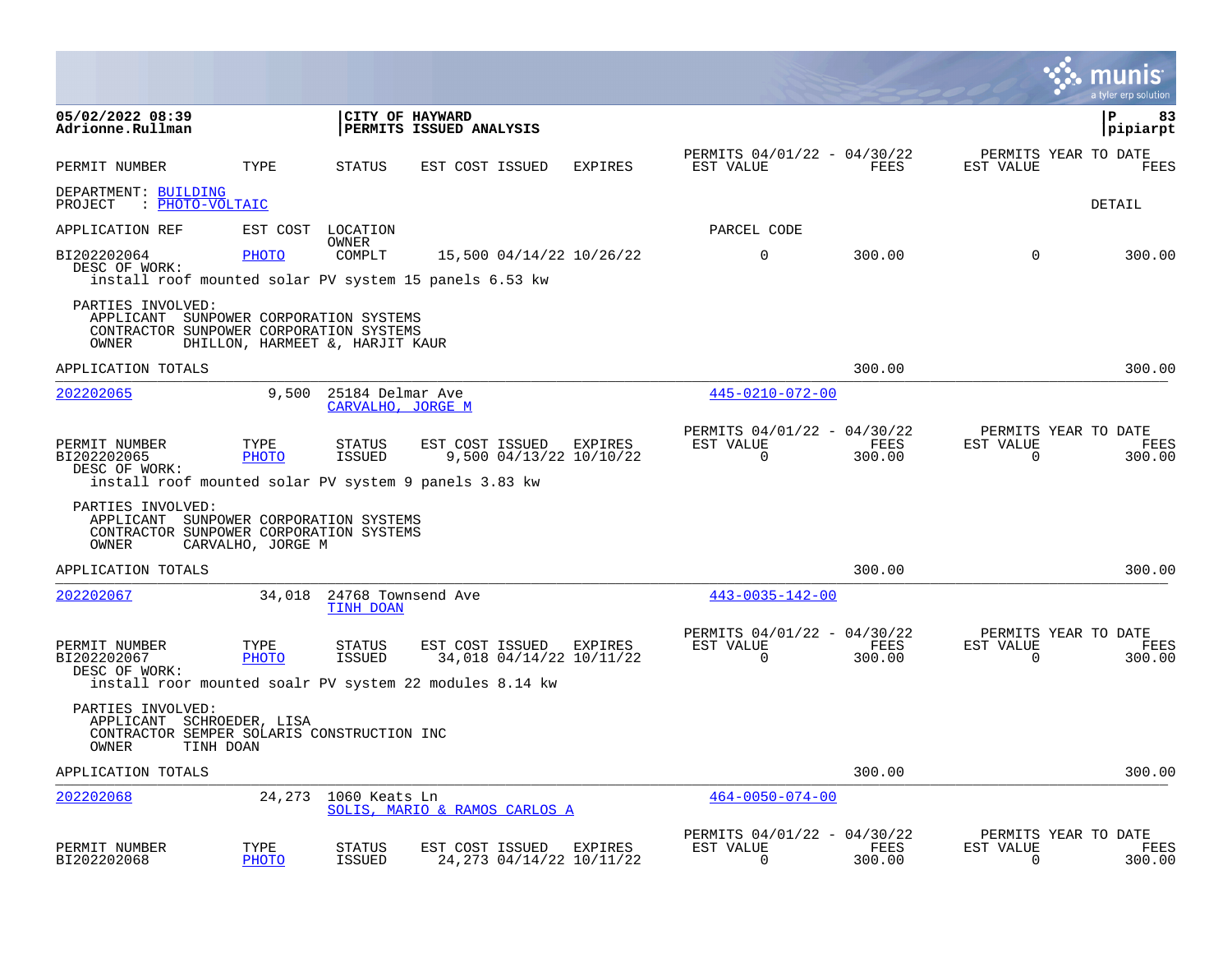|                                                                                                                                                                  |                      |                                          |                                             |                |                                                         |                |                          | a tyler erp solutior                          |
|------------------------------------------------------------------------------------------------------------------------------------------------------------------|----------------------|------------------------------------------|---------------------------------------------|----------------|---------------------------------------------------------|----------------|--------------------------|-----------------------------------------------|
| 05/02/2022 08:39<br>Adrionne.Rullman                                                                                                                             |                      | CITY OF HAYWARD                          | PERMITS ISSUED ANALYSIS                     |                |                                                         |                |                          | P<br>84<br> pipiarpt                          |
| DEPARTMENT: BUILDING<br>PROJECT<br>: PHOTO-VOLTAIC                                                                                                               |                      |                                          |                                             |                |                                                         |                |                          | <b>DETAIL</b>                                 |
| APPLICATION REF<br>DESC OF WORK:                                                                                                                                 | EST COST LOCATION    | OWNER                                    |                                             |                | PARCEL CODE                                             |                |                          |                                               |
| install roor mounted soalr PV system 17 modules 6.29 kw<br>PARTIES INVOLVED:<br>APPLICANT SCHROEDER, LISA<br>CONTRACTOR SEMPER SOLARIS CONSTRUCTION INC<br>OWNER |                      | SOLIS, MARIO & RAMOS CARLOS A            |                                             |                |                                                         |                |                          |                                               |
| APPLICATION TOTALS                                                                                                                                               |                      |                                          |                                             |                |                                                         | 300.00         |                          | 300.00                                        |
| 202202070                                                                                                                                                        | 23,000               | 27885 Dolphin Ln<br><b>AWANIT WALIA</b>  |                                             |                | $455 - 0080 - 026 - 00$                                 |                |                          |                                               |
| PERMIT NUMBER<br>BI202202070<br>DESC OF WORK:<br>install roof mounted solar PV system 23 panels 8.51 kw                                                          | TYPE<br>PHOTO        | <b>STATUS</b><br>ISSUED                  | EST COST ISSUED<br>23,000 04/13/22 10/10/22 | EXPIRES        | PERMITS 04/01/22 - 04/30/22<br>EST VALUE<br>$\Omega$    | FEES<br>300.00 | EST VALUE<br>$\Omega$    | PERMITS YEAR TO DATE<br>FEES<br>300.00        |
| PARTIES INVOLVED:<br>APPLICANT SOLAR OPTIMUM<br>CONTRACTOR SOLAR OPTIMUM<br>OWNER<br>AWANIT WALIA                                                                |                      |                                          |                                             |                |                                                         |                |                          |                                               |
| APPLICATION TOTALS                                                                                                                                               |                      |                                          |                                             |                |                                                         | 300.00         |                          | 300.00                                        |
| 202202090                                                                                                                                                        | 40,750               | 31705 Chicoine Ave<br>COVELLO, PHILLIP J |                                             |                | $078G - 2932 - 011 - 01$                                |                |                          |                                               |
| PERMIT NUMBER<br>BI202202090<br>DESC OF WORK:                                                                                                                    | TYPE<br>PHOTO        | <b>STATUS</b><br>ISSUED                  | EST COST ISSUED<br>40,750 04/13/22 10/10/22 | <b>EXPIRES</b> | PERMITS 04/01/22 - 04/30/22<br>EST VALUE<br>$\mathbf 0$ | FEES<br>300.00 | EST VALUE<br>$\mathbf 0$ | PERMITS YEAR TO DATE<br><b>FEES</b><br>300.00 |
| install roof mounted solar PV system 10.15 kw 29 modules                                                                                                         |                      |                                          |                                             |                |                                                         |                |                          |                                               |
| PARTIES INVOLVED:<br>APPLICANT BETTER EARTH ELECTRIC<br>CONTRACTOR BETTER EARTH ELECTRIC<br>OWNER                                                                | COVELLO, PHILLIP J   |                                          |                                             |                |                                                         |                |                          |                                               |
| APPLICATION TOTALS                                                                                                                                               |                      |                                          |                                             |                |                                                         | 300.00         |                          | 300.00                                        |
| 202202091                                                                                                                                                        | 10,400               | 29474 Sal Ct<br>SAYED, SHARIS            |                                             |                | $465 - 0040 - 109 - 00$                                 |                |                          |                                               |
| PERMIT NUMBER<br>BI202202091<br>DESC OF WORK:<br>install roof mounted solar PV system 5.2 kw 13 modules                                                          | TYPE<br><b>PHOTO</b> | <b>STATUS</b><br>ISSUED                  | EST COST ISSUED<br>10,400 04/13/22 10/10/22 | EXPIRES        | PERMITS 04/01/22 - 04/30/22<br>EST VALUE<br>$\Omega$    | FEES<br>300.00 | EST VALUE<br>$\Omega$    | PERMITS YEAR TO DATE<br>FEES<br>300.00        |

PARTIES INVOLVED: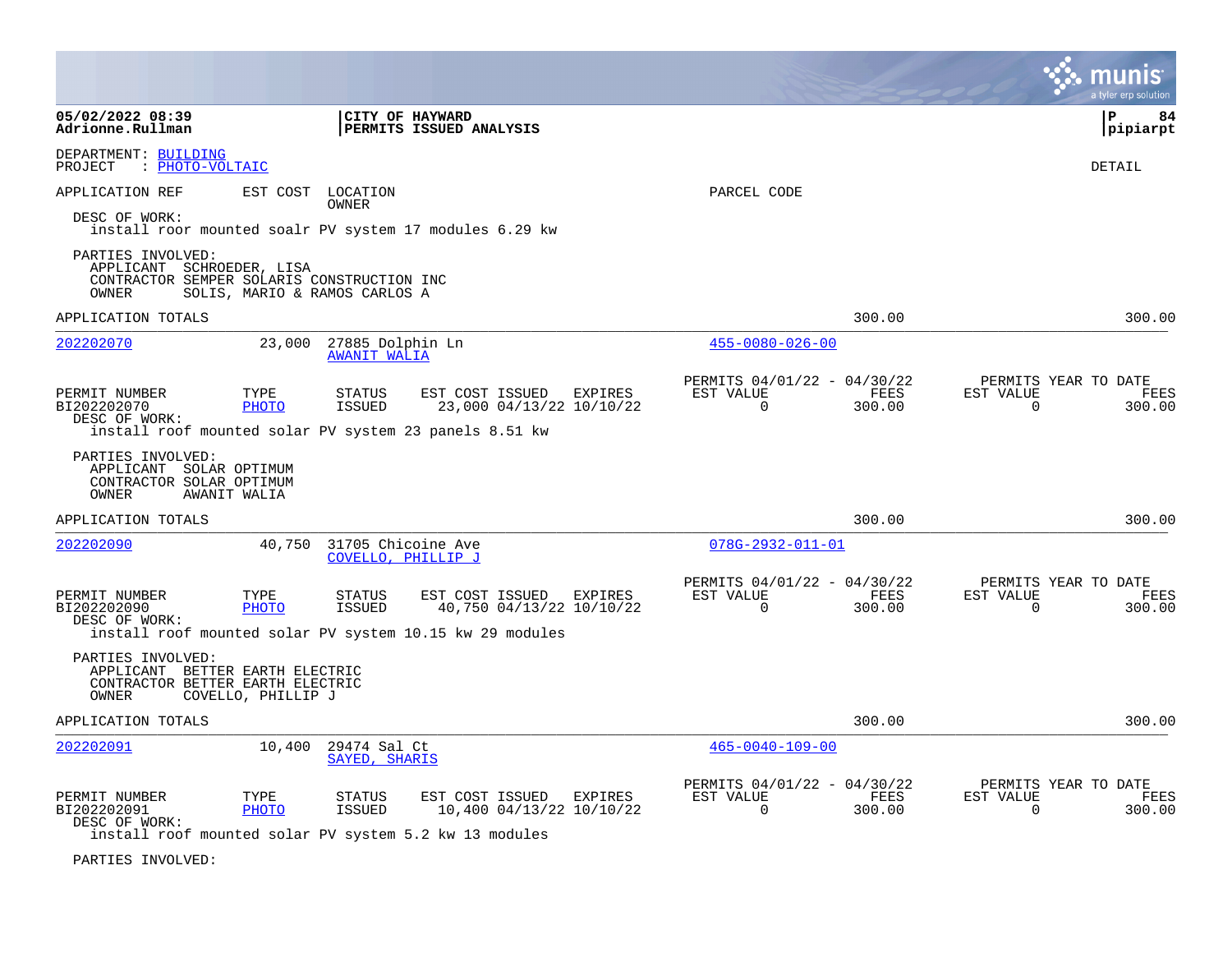|                                                                                                                                                                                 |                                    |                                      |                                                                                                                |         |                                                         |                | munis<br>a tyler erp solution                                      |
|---------------------------------------------------------------------------------------------------------------------------------------------------------------------------------|------------------------------------|--------------------------------------|----------------------------------------------------------------------------------------------------------------|---------|---------------------------------------------------------|----------------|--------------------------------------------------------------------|
| 05/02/2022 08:39<br>Adrionne.Rullman                                                                                                                                            |                                    | CITY OF HAYWARD                      | PERMITS ISSUED ANALYSIS                                                                                        |         |                                                         |                | ∣P<br>85<br>pipiarpt                                               |
| DEPARTMENT: BUILDING<br>: PHOTO-VOLTAIC<br>PROJECT                                                                                                                              |                                    |                                      |                                                                                                                |         |                                                         |                | <b>DETAIL</b>                                                      |
| APPLICATION REF                                                                                                                                                                 |                                    | EST COST LOCATION<br>OWNER           |                                                                                                                |         | PARCEL CODE                                             |                |                                                                    |
| APPLICANT<br>CONTRACTOR TITAN SOLAR POWER<br>OWNER                                                                                                                              | TITAN SOLAR POWER<br>SAYED, SHARIS |                                      |                                                                                                                |         |                                                         |                |                                                                    |
| APPLICATION TOTALS                                                                                                                                                              |                                    |                                      |                                                                                                                |         |                                                         | 300.00         | 300.00                                                             |
| 202202116                                                                                                                                                                       | 11,400                             |                                      | 28875 Bailey Ranch Rd<br>MENON, NARAYANPRASAD                                                                  |         | $085A - 6426 - 009 - 00$                                |                |                                                                    |
| PERMIT NUMBER<br>BI202202116<br>DESC OF WORK:                                                                                                                                   | TYPE<br><b>PHOTO</b>               | <b>STATUS</b><br><b>ISSUED</b>       | EST COST ISSUED<br>11,400 04/18/22 10/15/22                                                                    | EXPIRES | PERMITS 04/01/22 - 04/30/22<br>EST VALUE<br>$\Omega$    | FEES<br>300.00 | PERMITS YEAR TO DATE<br>EST VALUE<br>FEES<br>$\Omega$<br>300.00    |
| install roof mounted solar PV system 19 modules 6 kw<br>PARTIES INVOLVED:<br>APPLICANT SUNRUN INSTALLATION SERVICES INC<br>CONTRACTOR SUNRUN INSTALLATION SERVICES INC<br>OWNER | MENON, NARAYANPRASAD               |                                      |                                                                                                                |         |                                                         |                |                                                                    |
| APPLICATION TOTALS                                                                                                                                                              |                                    |                                      |                                                                                                                |         |                                                         | 300.00         | 300.00                                                             |
| 202202118                                                                                                                                                                       | 29,712                             | 27562 Miami Ave<br>KHALIK, ABDUL     |                                                                                                                |         | $455 - 0056 - 081 - 00$                                 |                |                                                                    |
| PERMIT NUMBER<br>BI202202118<br>DESC OF WORK:<br>install roof mounted solar PV system 5.6 kw 16 modules                                                                         | TYPE<br><b>PHOTO</b>               | <b>STATUS</b><br><b>ISSUED</b>       | EST COST ISSUED<br>29,712 04/18/22 10/15/22                                                                    | EXPIRES | PERMITS 04/01/22 - 04/30/22<br>EST VALUE<br>$\mathbf 0$ | FEES<br>300.00 | PERMITS YEAR TO DATE<br>EST VALUE<br>FEES<br>$\mathbf 0$<br>300.00 |
| PARTIES INVOLVED:<br>APPLICANT BETTER EARTH ELECTRIC<br>CONTRACTOR BETTER EARTH ELECTRIC<br>OWNER                                                                               | KHALIK, ABDUL                      |                                      |                                                                                                                |         |                                                         |                |                                                                    |
| APPLICATION TOTALS                                                                                                                                                              |                                    |                                      |                                                                                                                |         |                                                         | 300.00         | 300.00                                                             |
| 202202135                                                                                                                                                                       | 28,000                             | 348 Arrowhead Way<br>ASARIAH, SADRAK |                                                                                                                |         | $078G - 2652 - 048 - 00$                                |                |                                                                    |
| PERMIT NUMBER<br>BI202202135<br>DESC OF WORK:                                                                                                                                   | TYPE<br><b>PHOTO</b>               | STATUS<br>COMPLT                     | EST COST ISSUED EXPIRES<br>28,000 04/19/22 10/26/22<br>install roof mounted solar PV system 10.36 kw 28 panels |         | PERMITS 04/01/22 - 04/30/22<br>EST VALUE<br>$\mathbf 0$ | FEES<br>300.00 | PERMITS YEAR TO DATE<br>EST VALUE<br>FEES<br>$\Omega$<br>300.00    |
| PARTIES INVOLVED:<br>APPLICANT AMERICAN ARRAY SOLAR<br>CONTRACTOR AMERICAN ARRAY SOLAR<br>OWNER                                                                                 | ASARIAH, SADRAK                    |                                      |                                                                                                                |         |                                                         |                |                                                                    |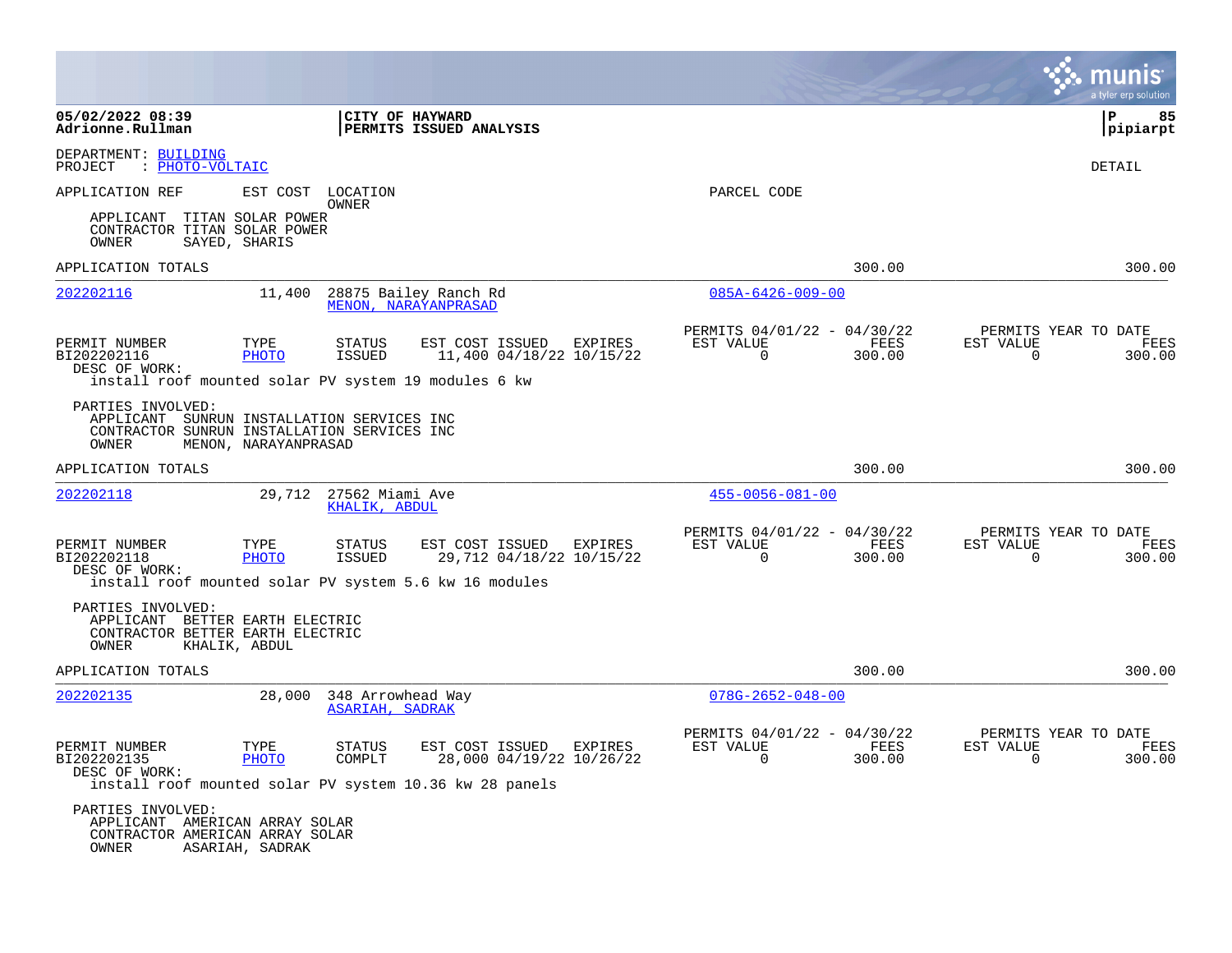|                                                                                                                                                                                                              |                        |                                   |                                                        |                                                      |                | munis<br>a tyler erp solution                                      |
|--------------------------------------------------------------------------------------------------------------------------------------------------------------------------------------------------------------|------------------------|-----------------------------------|--------------------------------------------------------|------------------------------------------------------|----------------|--------------------------------------------------------------------|
| 05/02/2022 08:39<br>Adrionne.Rullman<br>APPLICATION TOTALS                                                                                                                                                   |                        | CITY OF HAYWARD                   | PERMITS ISSUED ANALYSIS                                |                                                      | 300.00         | l P<br>86<br> pipiarpt<br>300.00                                   |
| DEPARTMENT: BUILDING<br>PROJECT : PHOTO-VOLTAIC                                                                                                                                                              |                        |                                   |                                                        |                                                      |                | DETAIL                                                             |
| APPLICATION REF                                                                                                                                                                                              |                        | EST COST LOCATION<br>OWNER        |                                                        | PARCEL CODE                                          |                |                                                                    |
| 202202138                                                                                                                                                                                                    | 12,000                 | 1578 Welford Cir<br>KAUR, JASMINE |                                                        | 464-0122-127-00                                      |                |                                                                    |
| PERMIT NUMBER<br>BI202202138<br>DESC OF WORK:<br>install roof mounted solar PV system 6 kw 15 panels                                                                                                         | TYPE<br><b>PHOTO</b>   | STATUS<br><b>ISSUED</b>           | EST COST ISSUED<br>EXPIRES<br>12,000 04/19/22 10/16/22 | PERMITS 04/01/22 - 04/30/22<br>EST VALUE<br>$\Omega$ | FEES<br>300.00 | PERMITS YEAR TO DATE<br>EST VALUE<br>FEES<br>$\Omega$<br>300.00    |
| PARTIES INVOLVED:<br>APPLICANT TITAN SOLAR POWER<br>CONTRACTOR TITAN SOLAR POWER<br>OWNER                                                                                                                    | KAUR, JASMINE          |                                   |                                                        |                                                      |                |                                                                    |
| APPLICATION TOTALS                                                                                                                                                                                           |                        |                                   |                                                        |                                                      | 300.00         | 300.00                                                             |
| 202202153                                                                                                                                                                                                    | 30,000                 | 28685 Harvey Ave                  | PRASAD, REETA P & SWAMI RODNEY                         | $464 - 0060 - 105 - 00$                              |                |                                                                    |
| PERMIT NUMBER<br>BI202202153<br>DESC OF WORK:<br>install roof mounted solar PV system 30 panels 12 kw                                                                                                        | TYPE<br>PHOTO          | <b>STATUS</b><br><b>ISSUED</b>    | EST COST ISSUED<br>EXPIRES<br>30,000 04/20/22 10/17/22 | PERMITS 04/01/22 - 04/30/22<br>EST VALUE<br>$\Omega$ | FEES<br>300.00 | PERMITS YEAR TO DATE<br>EST VALUE<br>FEES<br>$\Omega$<br>300.00    |
| PARTIES INVOLVED:<br>APPLICANT SOLAR OPTIMUM<br>CONTRACTOR SOLAR OPTIMUM<br>OWNER                                                                                                                            |                        | PRASAD, REETA P & SWAMI RODNEY    |                                                        |                                                      |                |                                                                    |
| APPLICATION TOTALS                                                                                                                                                                                           |                        |                                   |                                                        |                                                      | 300.00         | 300.00                                                             |
| 202202163                                                                                                                                                                                                    | 10,000                 | 29721 HANSEN St                   | KB HOMES SOUTH BAY INC                                 | $078G - 2651 - 990 - 59$                             |                |                                                                    |
| PERMIT NUMBER<br>BI202202163<br>DESC OF WORK:                                                                                                                                                                | TYPE<br>PHOTO          | <b>STATUS</b><br><b>ISSUED</b>    | EST COST ISSUED<br>EXPIRES<br>10,000 04/25/22 10/22/22 | PERMITS 04/01/22 - 04/30/22<br>EST VALUE<br>$\Omega$ | FEES<br>300.00 | PERMITS YEAR TO DATE<br>FEES<br>EST VALUE<br>$\mathbf 0$<br>300.00 |
| install roof mounted PV system 2.5 kw 10 panels<br>maste solar plan #202200599 tract 8304<br>PARTIES INVOLVED:<br>APPLICANT SUNPOWER CORPORATION SYSTEMS<br>CONTRACTOR SUNPOWER CORPORATION SYSTEMS<br>OWNER | KB HOMES SOUTH BAY INC |                                   |                                                        |                                                      |                |                                                                    |
| APPLICATION TOTALS                                                                                                                                                                                           |                        |                                   |                                                        |                                                      | 300.00         | 300.00                                                             |
| 202202165                                                                                                                                                                                                    | 11,000                 | 29723 HANSEN St                   | KB HOMES SOUTH BAY INC                                 | $078G - 2651 - 990 - 60$                             |                |                                                                    |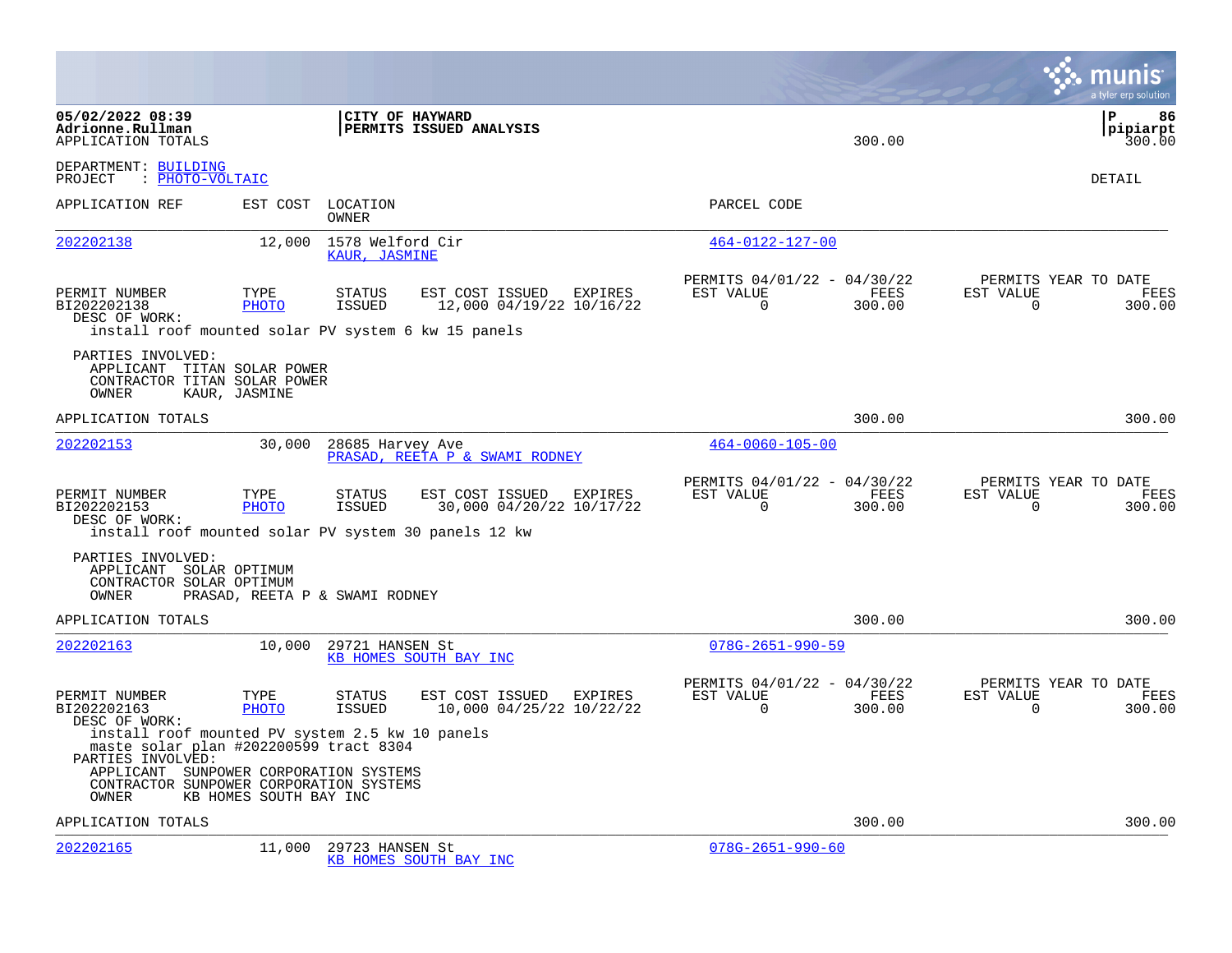|                                                                                                                                                                                                                                                                 |                                         |                                |                                             |                |                                                         |                |                          | munıs<br>a tyler erp solution                 |
|-----------------------------------------------------------------------------------------------------------------------------------------------------------------------------------------------------------------------------------------------------------------|-----------------------------------------|--------------------------------|---------------------------------------------|----------------|---------------------------------------------------------|----------------|--------------------------|-----------------------------------------------|
| 05/02/2022 08:39<br>Adrionne.Rullman                                                                                                                                                                                                                            |                                         |                                | CITY OF HAYWARD<br>PERMITS ISSUED ANALYSIS  |                |                                                         |                |                          | 87<br>l P<br> pipiarpt                        |
| PERMIT NUMBER                                                                                                                                                                                                                                                   | TYPE                                    | STATUS                         | EST COST ISSUED                             | <b>EXPIRES</b> | PERMITS 04/01/22 - 04/30/22<br>EST VALUE                | FEES           | EST VALUE                | PERMITS YEAR TO DATE<br>FEES                  |
| DEPARTMENT: BUILDING<br>: PHOTO-VOLTAIC<br>PROJECT                                                                                                                                                                                                              |                                         |                                |                                             |                |                                                         |                |                          | DETAIL                                        |
| APPLICATION REF                                                                                                                                                                                                                                                 | EST COST                                | LOCATION                       |                                             |                | PARCEL CODE                                             |                |                          |                                               |
| BI202202165<br>DESC OF WORK:<br>install roof mounted PV system 3.85 kw 11 panels<br>maste solar plan #202200599 tract 8304<br>PARTIES INVOLVED:<br>APPLICANT SUNPOWER CORPORATION SYSTEMS<br>CONTRACTOR SUNPOWER CORPORATION SYSTEMS<br>OWNER                   | PHOTO<br>KB HOMES SOUTH BAY INC         | OWNER<br>ISSUED                | 11,000 04/25/22 10/22/22                    |                | $\Omega$                                                | 300.00         | $\Omega$                 | 300.00                                        |
| APPLICATION TOTALS                                                                                                                                                                                                                                              |                                         |                                |                                             |                |                                                         | 300.00         |                          | 300.00                                        |
| 202202166                                                                                                                                                                                                                                                       | 11,000                                  | 29725 HANSEN St                | KB HOMES SOUTH BAY INC                      |                | $078G - 2651 - 990 - 61$                                |                |                          |                                               |
| PERMIT NUMBER<br>BI202202166<br>DESC OF WORK:<br>install roof mounted PV system 3.85 kw 11 panels<br>master solar plan #202200599 tract 8304<br>PARTIES INVOLVED:<br>APPLICANT SUNPOWER CORPORATION SYSTEMS<br>CONTRACTOR SUNPOWER CORPORATION SYSTEMS<br>OWNER | TYPE<br>PHOTO<br>KB HOMES SOUTH BAY INC | STATUS<br>ISSUED               | EST COST ISSUED<br>11,000 04/25/22 10/22/22 | EXPIRES        | PERMITS 04/01/22 - 04/30/22<br>EST VALUE<br>$\Omega$    | FEES<br>300.00 | EST VALUE<br>$\Omega$    | PERMITS YEAR TO DATE<br>FEES<br>300.00        |
| APPLICATION TOTALS                                                                                                                                                                                                                                              |                                         |                                |                                             |                |                                                         | 300.00         |                          | 300.00                                        |
| 202202167                                                                                                                                                                                                                                                       | 11,000                                  | 29727 HANSEN St                | KB HOMES SOUTH BAY INC                      |                | $078G - 2651 - 990 - 62$                                |                |                          |                                               |
| PERMIT NUMBER<br>BI202202167<br>DESC OF WORK:<br>install roof mounted PV system 3.85 kw 11 panels<br>master solar plan #202200599 tract 8304<br>PARTIES INVOLVED:<br>APPLICANT SUNPOWER CORPORATION SYSTEMS<br>CONTRACTOR SUNPOWER CORPORATION SYSTEMS<br>OWNER | TYPE<br>PHOTO<br>KB HOMES SOUTH BAY INC | <b>STATUS</b><br>ISSUED        | EST COST ISSUED<br>11,000 04/25/22 10/22/22 | EXPIRES        | PERMITS 04/01/22 - 04/30/22<br>EST VALUE<br>$\Omega$    | FEES<br>300.00 | EST VALUE<br>$\Omega$    | PERMITS YEAR TO DATE<br>FEES<br>300.00        |
| APPLICATION TOTALS                                                                                                                                                                                                                                              |                                         |                                |                                             |                |                                                         | 300.00         |                          | 300.00                                        |
| 202202168                                                                                                                                                                                                                                                       | 11,000                                  | 29729 HANSEN St                | KB HOMES SOUTH BAY INC                      |                | $078G - 2651 - 990 - 63$                                |                |                          |                                               |
| PERMIT NUMBER<br>BI202202168                                                                                                                                                                                                                                    | TYPE<br>PHOTO                           | <b>STATUS</b><br><b>ISSUED</b> | EST COST ISSUED<br>11,000 04/25/22 10/22/22 | <b>EXPIRES</b> | PERMITS 04/01/22 - 04/30/22<br>EST VALUE<br>$\mathbf 0$ | FEES<br>300.00 | EST VALUE<br>$\mathbf 0$ | PERMITS YEAR TO DATE<br><b>FEES</b><br>300.00 |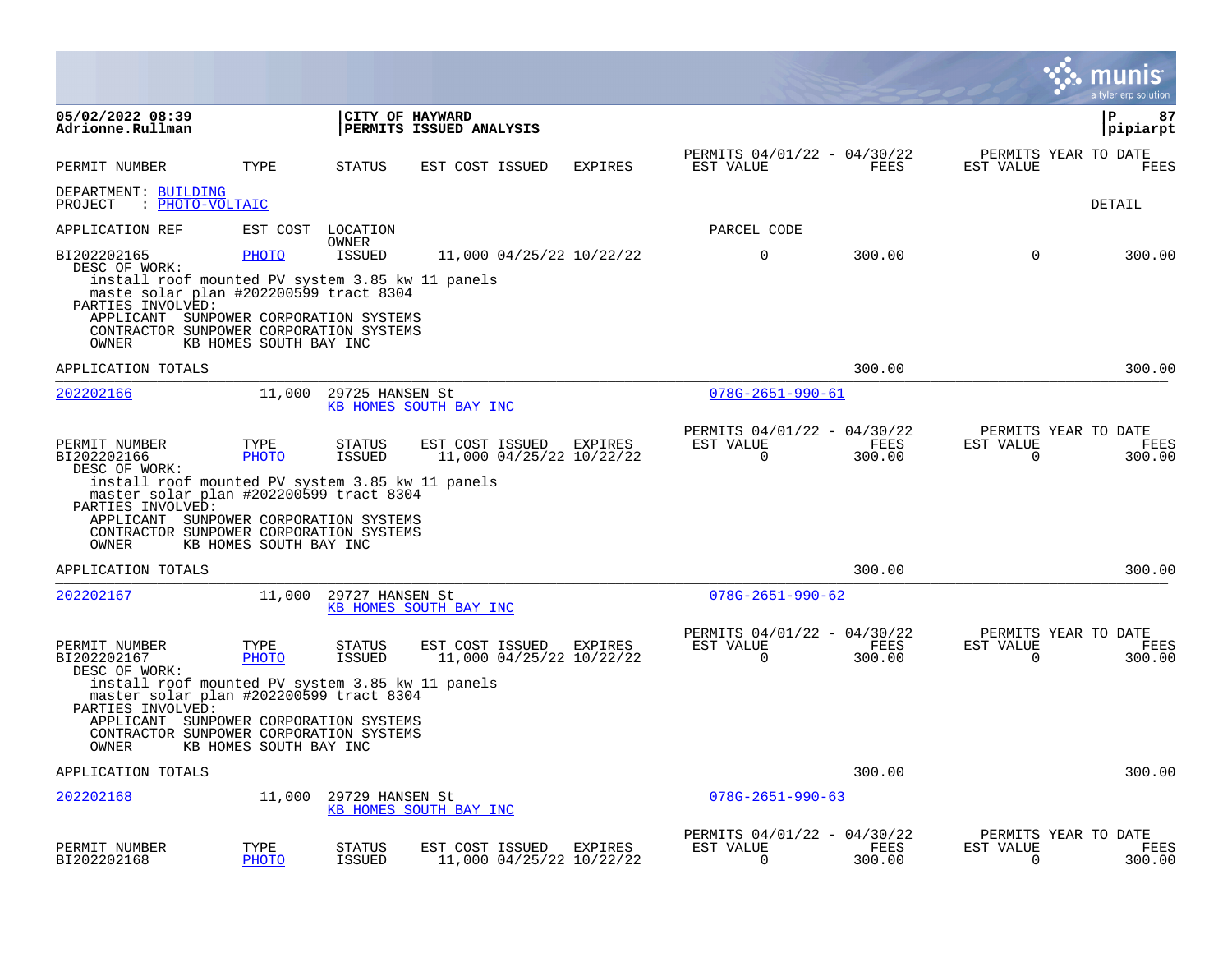|                                                                                                                                                            |                        |                              |                                             |         |                                                      |                |                          | a tyler erp solution                   |
|------------------------------------------------------------------------------------------------------------------------------------------------------------|------------------------|------------------------------|---------------------------------------------|---------|------------------------------------------------------|----------------|--------------------------|----------------------------------------|
| 05/02/2022 08:39<br>Adrionne.Rullman                                                                                                                       |                        | CITY OF HAYWARD              | PERMITS ISSUED ANALYSIS                     |         |                                                      |                |                          | l P<br>88<br> pipiarpt                 |
| DEPARTMENT: BUILDING<br>: PHOTO-VOLTAIC<br>PROJECT                                                                                                         |                        |                              |                                             |         |                                                      |                |                          | <b>DETAIL</b>                          |
| APPLICATION REF<br>DESC OF WORK:<br>install roof mounted PV system 3.85 kw 11 panels<br>master solar plan #202200599 tract 8304<br>PARTIES INVOLVED:       |                        | EST COST LOCATION<br>OWNER   |                                             |         | PARCEL CODE                                          |                |                          |                                        |
| APPLICANT SUNPOWER CORPORATION SYSTEMS<br>CONTRACTOR SUNPOWER CORPORATION SYSTEMS<br>OWNER                                                                 | KB HOMES SOUTH BAY INC |                              |                                             |         |                                                      |                |                          |                                        |
| APPLICATION TOTALS                                                                                                                                         |                        |                              |                                             |         |                                                      | 300.00         |                          | 300.00                                 |
| 202202169                                                                                                                                                  | 11,000                 | 29735 HANSEN St              | KB HOMES SOUTH BAY INC                      |         | $078G - 2651 - 990 - 53$                             |                |                          |                                        |
| PERMIT NUMBER<br>BI202202169<br>DESC OF WORK:<br>install roof mounted PV system 3.5 kw 10 panels                                                           | TYPE<br>PHOTO          | STATUS<br>ISSUED             | EST COST ISSUED<br>11,000 04/25/22 10/22/22 | EXPIRES | PERMITS 04/01/22 - 04/30/22<br>EST VALUE<br>0        | FEES<br>300.00 | EST VALUE<br>0           | PERMITS YEAR TO DATE<br>FEES<br>300.00 |
| master solar plan #202200599 tract 8304<br>PARTIES INVOLVED:<br>APPLICANT SUNPOWER CORPORATION SYSTEMS<br>CONTRACTOR SUNPOWER CORPORATION SYSTEMS<br>OWNER | KB HOMES SOUTH BAY INC |                              |                                             |         |                                                      |                |                          |                                        |
| APPLICATION TOTALS                                                                                                                                         |                        |                              |                                             |         |                                                      | 300.00         |                          | 300.00                                 |
| 202202170                                                                                                                                                  | 11,000                 | 29737 HANSEN St              | KB HOMES SOUTH BAY INC                      |         | $078G - 2651 - 990 - 54$                             |                |                          |                                        |
| PERMIT NUMBER<br>BI202202170<br>DESC OF WORK:                                                                                                              | TYPE<br>PHOTO          | STATUS<br><b>ISSUED</b>      | EST COST ISSUED<br>11,000 04/25/22 10/22/22 | EXPIRES | PERMITS 04/01/22 - 04/30/22<br>EST VALUE<br>$\Omega$ | FEES<br>300.00 | EST VALUE<br>$\mathbf 0$ | PERMITS YEAR TO DATE<br>FEES<br>300.00 |
| install roof mounted PV system 3.85 kw 11 panels<br>master solar plan #202200599 tract 8304<br>PARTIES INVOLVED:                                           |                        |                              |                                             |         |                                                      |                |                          |                                        |
| APPLICANT<br>CONTRACTOR SUNPOWER CORPORATION SYSTEMS<br>OWNER                                                                                              | KB HOMES SOUTH BAY INC | SUNPOWER CORPORATION SYSTEMS |                                             |         |                                                      |                |                          |                                        |
| APPLICATION TOTALS                                                                                                                                         |                        |                              |                                             |         |                                                      | 300.00         |                          | 300.00                                 |
| 202202171                                                                                                                                                  | 11,000                 | 29739 HANSEN St              | KB HOMES SOUTH BAY INC                      |         | $078G - 2651 - 990 - 55$                             |                |                          |                                        |
| PERMIT NUMBER<br>BI202202071<br>DESC OF WORK:                                                                                                              | TYPE<br>PHOTO          | <b>STATUS</b><br>ISSUED      | EST COST ISSUED<br>11,000 04/25/22 10/22/22 | EXPIRES | PERMITS 04/01/22 - 04/30/22<br>EST VALUE<br>0        | FEES<br>300.00 | EST VALUE<br>0           | PERMITS YEAR TO DATE<br>FEES<br>300.00 |
| install roof mounted PV system 3.85 kw 11 panels<br>master solar plan #202200599 tract 8304<br>PARTIES INVOLVED:                                           |                        |                              |                                             |         |                                                      |                |                          |                                        |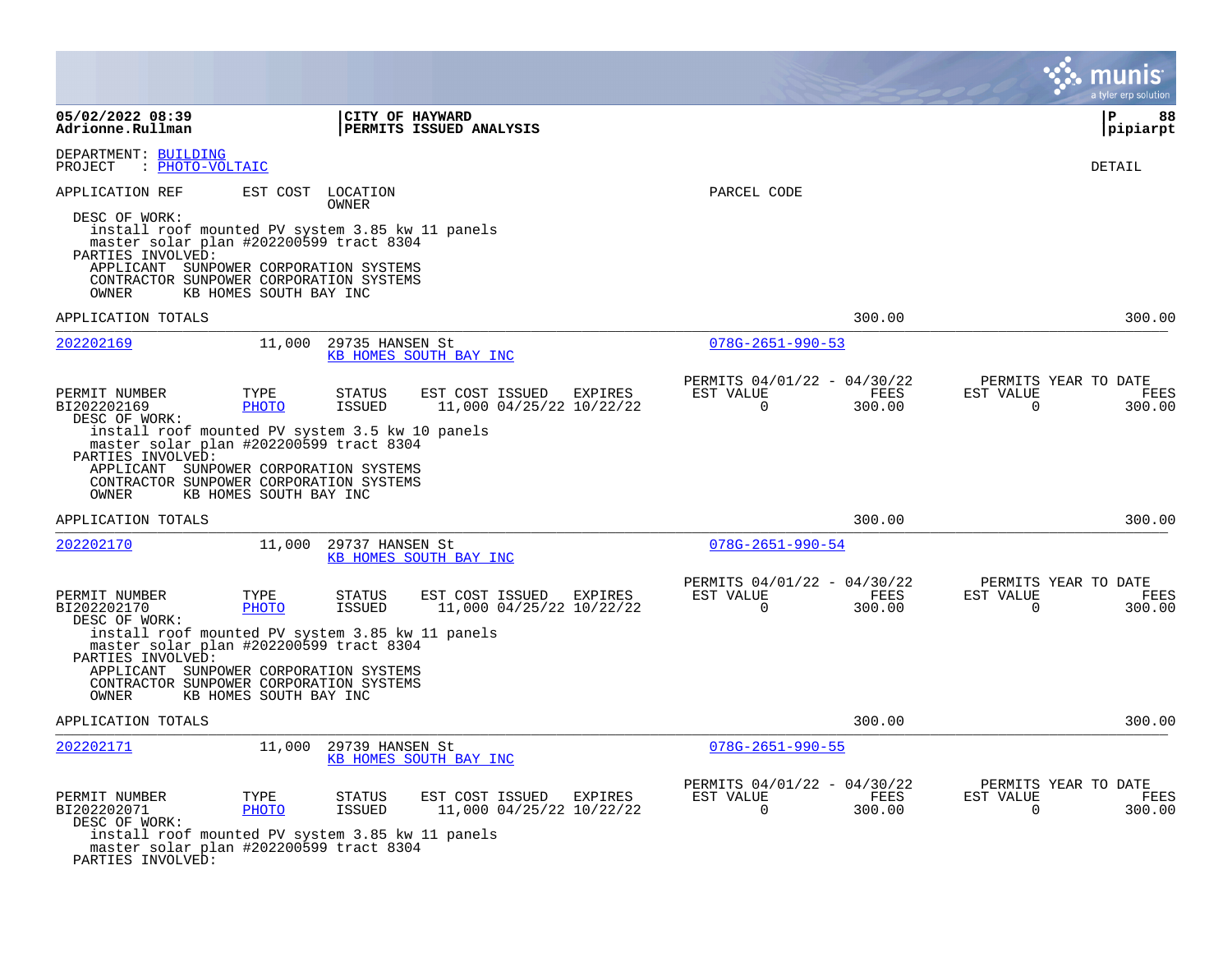|                                                                                                                                                                                                                |                        |                                        |                                                                                                        |         |                                                         |                | a tyler erp solution                                               |
|----------------------------------------------------------------------------------------------------------------------------------------------------------------------------------------------------------------|------------------------|----------------------------------------|--------------------------------------------------------------------------------------------------------|---------|---------------------------------------------------------|----------------|--------------------------------------------------------------------|
| 05/02/2022 08:39<br>Adrionne.Rullman                                                                                                                                                                           |                        | CITY OF HAYWARD                        | PERMITS ISSUED ANALYSIS                                                                                |         |                                                         |                | ΙP<br>89<br> pipiarpt                                              |
| DEPARTMENT: BUILDING<br>: PHOTO-VOLTAIC<br>PROJECT                                                                                                                                                             |                        |                                        |                                                                                                        |         |                                                         |                | <b>DETAIL</b>                                                      |
| APPLICATION REF                                                                                                                                                                                                |                        | EST COST LOCATION<br><b>OWNER</b>      |                                                                                                        |         | PARCEL CODE                                             |                |                                                                    |
| APPLICANT<br>CONTRACTOR SUNPOWER CORPORATION SYSTEMS<br>OWNER                                                                                                                                                  | KB HOMES SOUTH BAY INC | SUNPOWER CORPORATION SYSTEMS           |                                                                                                        |         |                                                         |                |                                                                    |
| APPLICATION TOTALS                                                                                                                                                                                             |                        |                                        |                                                                                                        |         |                                                         | 300.00         | 300.00                                                             |
| 202202172                                                                                                                                                                                                      | 11,000                 | 29741 HANSEN St                        | KB HOMES SOUTH BAY INC                                                                                 |         | $078G - 2651 - 990 - 56$                                |                |                                                                    |
| PERMIT NUMBER<br>BI202202172<br>DESC OF WORK:                                                                                                                                                                  | TYPE<br><b>PHOTO</b>   | <b>STATUS</b><br>ISSUED                | EST COST ISSUED<br>11,000 04/25/22 10/22/22                                                            | EXPIRES | PERMITS 04/01/22 - 04/30/22<br>EST VALUE<br>0           | FEES<br>300.00 | PERMITS YEAR TO DATE<br>EST VALUE<br>FEES<br>$\mathbf 0$<br>300.00 |
| install roof mounted PV system 3.85 kw 11 panels<br>master solar plan #202200599 tract 8304<br>PARTIES INVOLVED:<br>APPLICANT SUNPOWER CORPORATION SYSTEMS<br>CONTRACTOR SUNPOWER CORPORATION SYSTEMS<br>OWNER | KB HOMES SOUTH BAY INC |                                        |                                                                                                        |         |                                                         |                |                                                                    |
| APPLICATION TOTALS                                                                                                                                                                                             |                        |                                        |                                                                                                        |         |                                                         | 300.00         | 300.00                                                             |
| 202202173                                                                                                                                                                                                      | 11,000                 | 29743 HANSEN St                        | KB HOMES SOUTH BAY INC                                                                                 |         | $078G - 2651 - 990 - 57$                                |                |                                                                    |
| PERMIT NUMBER<br>BI202202173<br>DESC OF WORK:                                                                                                                                                                  | TYPE<br>PHOTO          | <b>STATUS</b><br>ISSUED                | EST COST ISSUED<br>11,000 04/25/22 10/22/22                                                            | EXPIRES | PERMITS 04/01/22 - 04/30/22<br>EST VALUE<br>$\mathbf 0$ | FEES<br>300.00 | PERMITS YEAR TO DATE<br>EST VALUE<br>FEES<br>$\mathbf 0$<br>300.00 |
| install roof mounted PV system 3.85 kw 11 panels<br>master solar plan #202200599 tract 8304<br>PARTIES INVOLVED:<br>APPLICANT SUNPOWER CORPORATION SYSTEMS<br>CONTRACTOR SUNPOWER CORPORATION SYSTEMS<br>OWNER | KB HOMES SOUTH BAY INC |                                        |                                                                                                        |         |                                                         |                |                                                                    |
| APPLICATION TOTALS                                                                                                                                                                                             |                        |                                        |                                                                                                        |         |                                                         | 300.00         | 300.00                                                             |
| 202202247                                                                                                                                                                                                      | 10,000                 | 27106 Underwood Ave<br>SAMI, CHANDRA K |                                                                                                        |         | $454 - 0065 - 159 - 00$                                 |                |                                                                    |
| PERMIT NUMBER<br>BI202202247<br>DESC OF WORK:                                                                                                                                                                  | TYPE<br><b>PHOTO</b>   | <b>STATUS</b><br>ISSUED                | EST COST ISSUED<br>10,000 04/26/22 10/23/22<br>install roof mounted solar PV system 17 modules 4.42 kw | EXPIRES | PERMITS 04/01/22 - 04/30/22<br>EST VALUE<br>$\mathbf 0$ | FEES<br>300.00 | PERMITS YEAR TO DATE<br>EST VALUE<br>FEES<br>$\mathbf 0$<br>300.00 |
| PARTIES INVOLVED:<br>APPLICANT TESLA ENERGY OPERATIONS INC<br>CONTRACTOR TESLA ENERGY OPERATIONS INC<br>OWNER                                                                                                  | SAMI, CHANDRA K        |                                        |                                                                                                        |         |                                                         |                |                                                                    |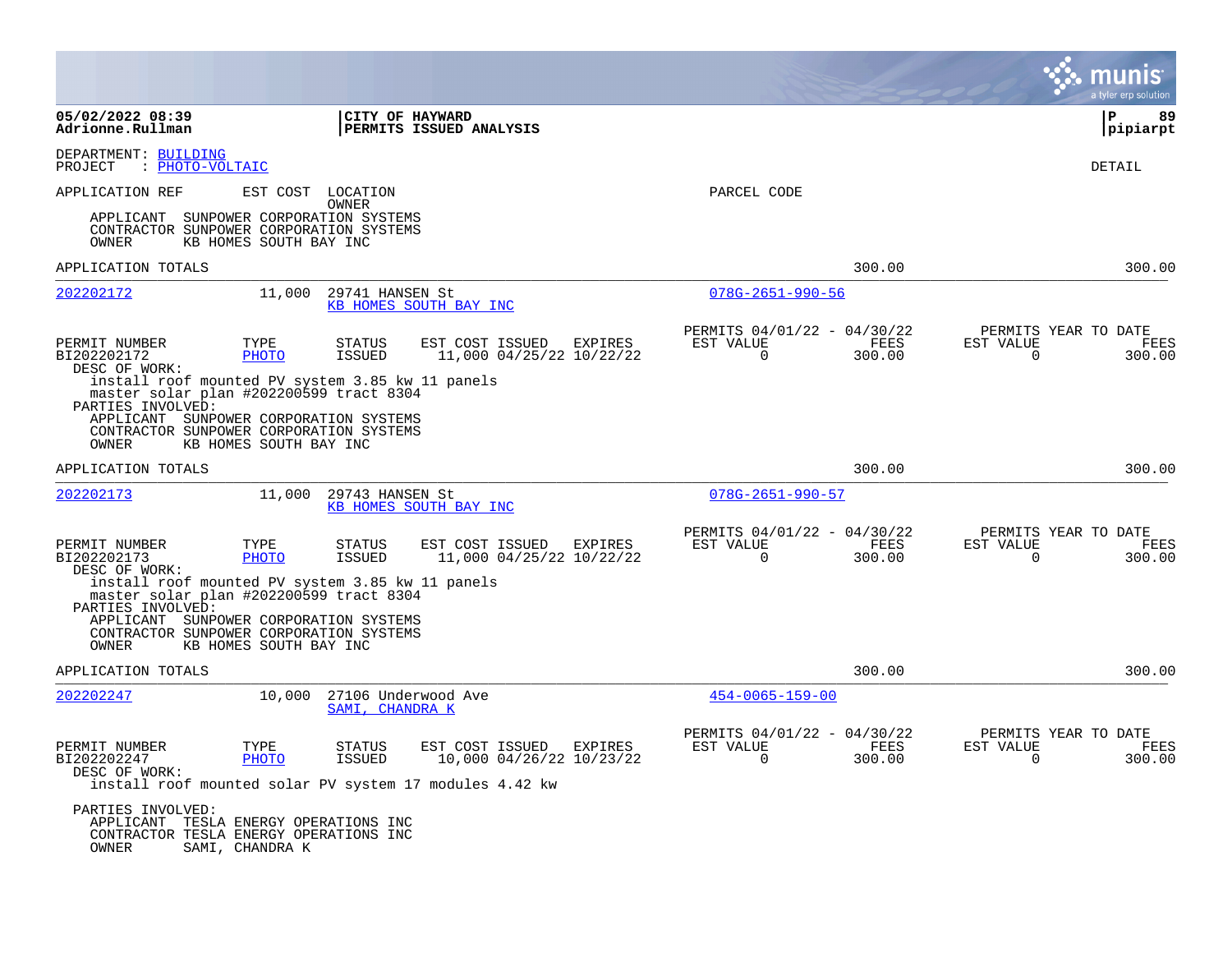|                                                                                                                    |                      |                                                                                                                                       |         |                                                         |                | a tyler erp solution                                            |
|--------------------------------------------------------------------------------------------------------------------|----------------------|---------------------------------------------------------------------------------------------------------------------------------------|---------|---------------------------------------------------------|----------------|-----------------------------------------------------------------|
| 05/02/2022 08:39<br>Adrionne.Rullman<br>APPLICATION TOTALS                                                         |                      | CITY OF HAYWARD<br>PERMITS ISSUED ANALYSIS                                                                                            |         |                                                         | 300.00         | <b>P</b><br>90<br> pipiarpt<br>300.00                           |
| DEPARTMENT: BUILDING<br>: PHOTO-VOLTAIC<br>PROJECT                                                                 |                      |                                                                                                                                       |         |                                                         |                | <b>DETAIL</b>                                                   |
| APPLICATION REF                                                                                                    | EST COST             | LOCATION<br>OWNER                                                                                                                     |         | PARCEL CODE                                             |                |                                                                 |
| 202202255                                                                                                          | 31,923               | 3479 Skyline Dr<br>LEE BRETT C                                                                                                        |         | $081D - 2088 - 067 - 00$                                |                |                                                                 |
| PERMIT NUMBER<br>BI202202255<br>DESC OF WORK:                                                                      | TYPE<br><b>PHOTO</b> | EST COST ISSUED<br><b>STATUS</b><br>31,923 04/25/22 10/22/22<br>ISSUED<br>install roof mounted solar PV system 8.8 kw 22 modules      | EXPIRES | PERMITS 04/01/22 - 04/30/22<br>EST VALUE<br>$\Omega$    | FEES<br>300.00 | PERMITS YEAR TO DATE<br>EST VALUE<br>FEES<br>$\Omega$<br>300.00 |
| PARTIES INVOLVED:<br>APPLICANT SIERRA ROOFING SYSTEMS<br>CONTRACTOR SIERRA ROOFING SYSTEMS<br>OWNER<br>LEE BRETT C |                      |                                                                                                                                       |         |                                                         |                |                                                                 |
| APPLICATION TOTALS                                                                                                 |                      |                                                                                                                                       |         |                                                         | 300.00         | 300.00                                                          |
| 202202258                                                                                                          | 33,886               | 233 Drummond Dr<br>OUITEVIS, RICHARD F & CHARRYLANE B                                                                                 |         | $085A - 6430 - 057 - 00$                                |                |                                                                 |
| PERMIT NUMBER<br>BI202202258<br>DESC OF WORK:                                                                      | TYPE<br>PHOTO        | <b>STATUS</b><br>EST COST ISSUED<br><b>ISSUED</b><br>33,886 04/25/22 10/22/22<br>install roof mounted solar PV system 19 panels 8.265 | EXPIRES | PERMITS 04/01/22 - 04/30/22<br>EST VALUE<br>$\Omega$    | FEES<br>300.00 | PERMITS YEAR TO DATE<br>EST VALUE<br>FEES<br>300.00<br>$\Omega$ |
| PARTIES INVOLVED:<br>APPLICANT YOUR ENERGY SOLUTIONS<br>CONTRACTOR YOUR ENERGY SOLUTIONS<br>OWNER                  |                      | QUITEVIS, RICHARD F & CHARRYLANE B                                                                                                    |         |                                                         |                |                                                                 |
| APPLICATION TOTALS                                                                                                 |                      |                                                                                                                                       |         |                                                         | 300.00         | 300.00                                                          |
| 202202261                                                                                                          | 20,000               | 2547 Lakeport Dr<br>NAYAR, HARI                                                                                                       |         | $456 - 0100 - 052 - 00$                                 |                |                                                                 |
| PERMIT NUMBER<br>BI202202261<br>DESC OF WORK:                                                                      | TYPE<br><b>PHOTO</b> | <b>STATUS</b><br>EST COST ISSUED<br>20,000 04/25/22 10/22/22<br>ISSUED<br>install roof mounted solar PV system 5.92 kw 16 modules     | EXPIRES | PERMITS 04/01/22 - 04/30/22<br>EST VALUE<br>$\mathbf 0$ | FEES<br>300.00 | PERMITS YEAR TO DATE<br><b>FEES</b><br>EST VALUE<br>300.00<br>0 |
| PARTIES INVOLVED:<br>APPLICANT SYNERGY POWER<br>CONTRACTOR SYNERGY POWER<br>OWNER<br>NAYAR, HARI                   |                      |                                                                                                                                       |         |                                                         |                |                                                                 |
| APPLICATION TOTALS                                                                                                 |                      |                                                                                                                                       |         |                                                         | 300.00         | 300.00                                                          |
| 202202269                                                                                                          | 7,980                | 22779 Bayview Ave<br><b>GALLOWAY, KEVIN</b>                                                                                           |         | $417 - 0040 - 032 - 00$                                 |                |                                                                 |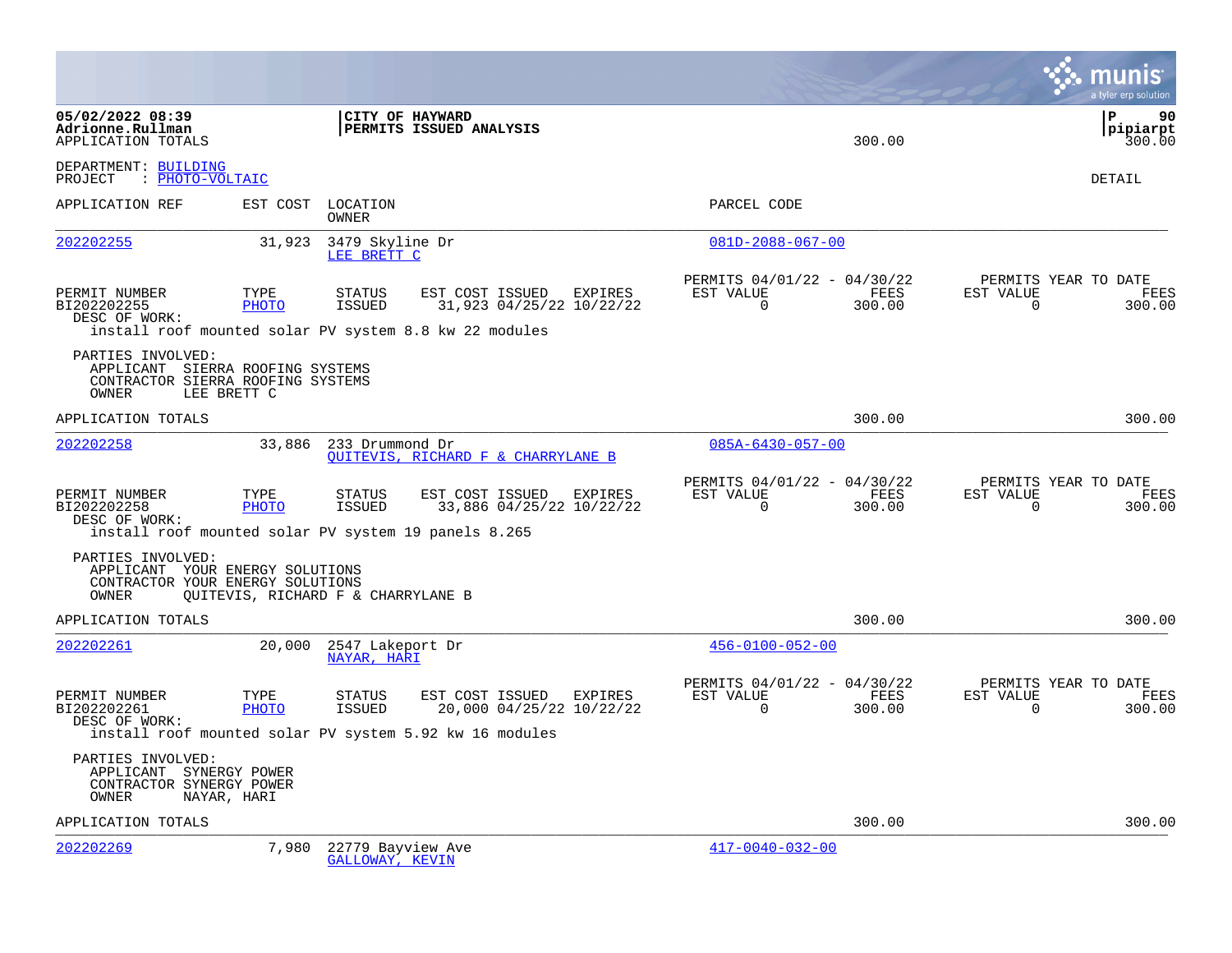|                                                                                        |                                                     |                         |                                                                                                        |         |                                                      |                     |                       | munis<br>a tyler erp solution          |
|----------------------------------------------------------------------------------------|-----------------------------------------------------|-------------------------|--------------------------------------------------------------------------------------------------------|---------|------------------------------------------------------|---------------------|-----------------------|----------------------------------------|
| 05/02/2022 08:39<br>Adrionne.Rullman                                                   |                                                     |                         | CITY OF HAYWARD<br>PERMITS ISSUED ANALYSIS                                                             |         |                                                      |                     |                       | P<br>91<br>pipiarpt                    |
| PERMIT NUMBER                                                                          | TYPE                                                | STATUS                  | EST COST ISSUED                                                                                        | EXPIRES | PERMITS 04/01/22 - 04/30/22<br>EST VALUE             | FEES                | EST VALUE             | PERMITS YEAR TO DATE<br>FEES           |
| DEPARTMENT: BUILDING<br>: PHOTO-VOLTAIC<br>PROJECT                                     |                                                     |                         |                                                                                                        |         |                                                      |                     |                       | <b>DETAIL</b>                          |
| APPLICATION REF                                                                        | EST COST                                            | LOCATION<br>OWNER       |                                                                                                        |         | PARCEL CODE                                          |                     |                       |                                        |
| BI202202269<br>DESC OF WORK:                                                           | PHOTO                                               | <b>ISSUED</b>           | 7,980 04/25/22 10/22/22<br>install roof mounted solar PV system 12 modules 3.8 kw                      |         | $\mathbf 0$                                          | 300.00              | $\Omega$              | 300.00                                 |
| PARTIES INVOLVED:<br>APPLICANT<br>CONTRACTOR SUNRUN INSTALLATION SERVICES INC<br>OWNER | SUNRUN INSTALLATION SERVICES INC<br>GALLOWAY, KEVIN |                         |                                                                                                        |         |                                                      |                     |                       |                                        |
| APPLICATION TOTALS                                                                     |                                                     |                         |                                                                                                        |         |                                                      | 300.00              |                       | 300.00                                 |
| 202202270                                                                              | 11,000                                              | 345 Arrowhead Way       | CAYABYAB, MARCELO M & CELEDONIA R TRS                                                                  |         | $078G - 2652 - 031 - 00$                             |                     |                       |                                        |
| PERMIT NUMBER<br>BI202202270<br>DESC OF WORK:                                          | TYPE<br>PHOTO                                       | <b>STATUS</b><br>ISSUED | EST COST ISSUED<br>11,000 04/25/22 10/22/22<br>install roof mounted solar PV system 11 modules 4.79 kw | EXPIRES | PERMITS 04/01/22 - 04/30/22<br>EST VALUE<br>$\Omega$ | FEES<br>300.00      | EST VALUE<br>$\Omega$ | PERMITS YEAR TO DATE<br>FEES<br>300.00 |
| PARTIES INVOLVED:<br>APPLICANT<br>CONTRACTOR SUNPOWER CORPORATION SYSTEMS<br>OWNER     | SUNPOWER CORPORATION SYSTEMS                        |                         | CAYABYAB, MARCELO M & CELEDONIA R TRS                                                                  |         |                                                      |                     |                       |                                        |
| APPLICATION TOTALS<br>PROJECT TOTALS                                                   |                                                     |                         |                                                                                                        |         | $\Omega$                                             | 300.00<br>28,601.50 | $\Omega$              | 300.00<br>28,601.50                    |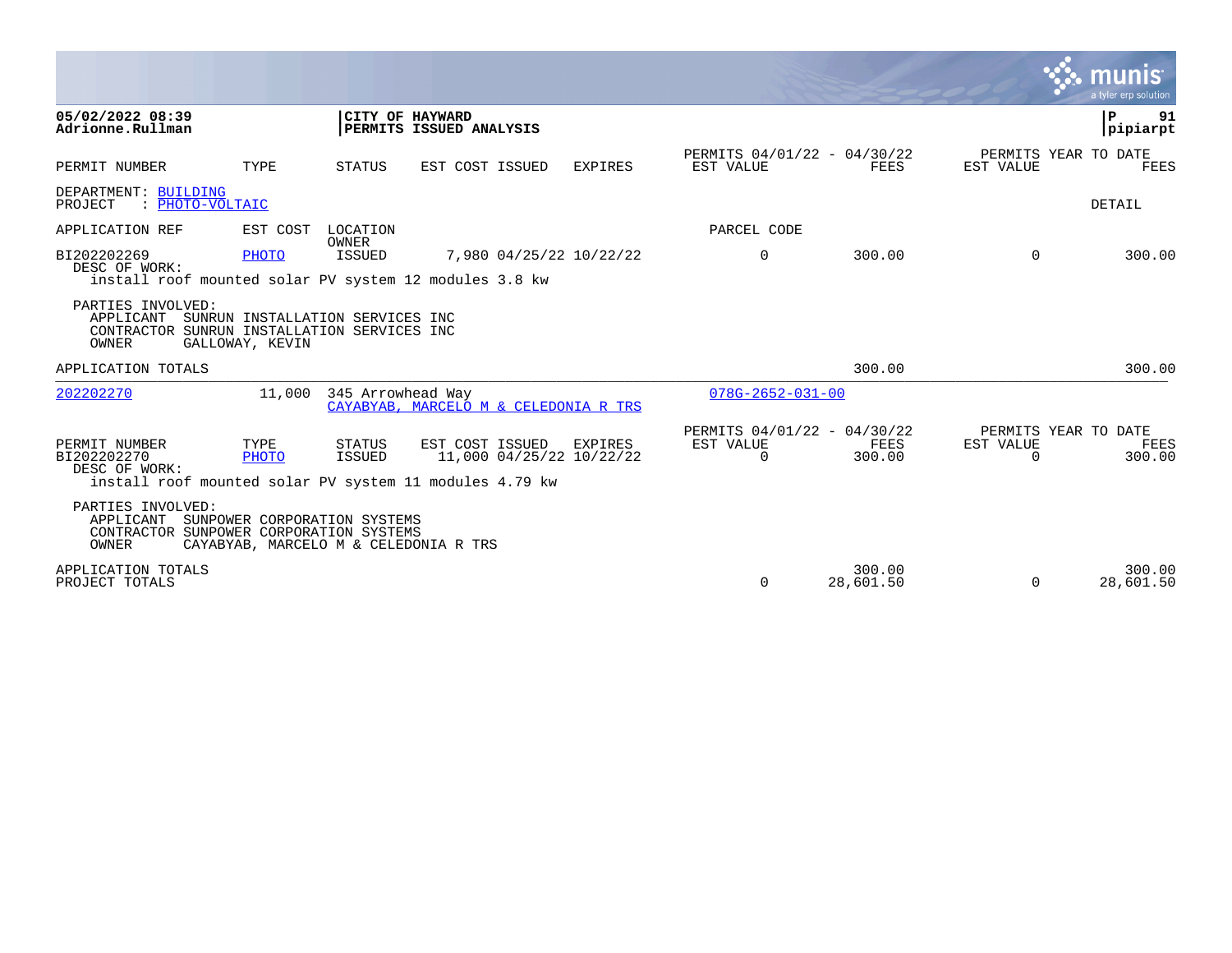|                                                                                                                                                                        |                               |                          |                                                            |                                                      |                  |                                               | a tyler erp solution   |
|------------------------------------------------------------------------------------------------------------------------------------------------------------------------|-------------------------------|--------------------------|------------------------------------------------------------|------------------------------------------------------|------------------|-----------------------------------------------|------------------------|
| 05/02/2022 08:39<br>Adrionne.Rullman                                                                                                                                   |                               |                          | CITY OF HAYWARD<br>PERMITS ISSUED ANALYSIS                 |                                                      |                  |                                               | l P<br>92<br> pipiarpt |
| DEPARTMENT: BUILDING<br>PROJECT<br>: STORAGE RACKS                                                                                                                     |                               |                          |                                                            |                                                      |                  |                                               | DETAIL                 |
| APPLICATION REF                                                                                                                                                        | EST COST                      | LOCATION<br><b>OWNER</b> |                                                            | PARCEL CODE                                          |                  |                                               |                        |
| 202104813                                                                                                                                                              | 25,000                        |                          | 28345 Industrial Blvd<br>SP EDEN OWNER/SHEA PROPERTIES     | $456 - 0097 - 999 - 01$                              |                  |                                               |                        |
| PERMIT NUMBER<br>BI202104813<br>DESC OF WORK:                                                                                                                          | TYPE<br><b>BRAC</b>           | STATUS<br>ISSUED         | EST COST ISSUED EXPIRES<br>25,000 04/28/22 10/25/22        | PERMITS 04/01/22 - 04/30/22<br>EST VALUE<br>$\Omega$ | FEES<br>2,733.72 | PERMITS YEAR TO DATE<br>EST VALUE<br>$\Omega$ | FEES<br>2,733.72       |
| area of 6000sf<br>PARTIES INVOLVED:<br>CONTRACTOR BIG JOE CALIFORNIA NORTH INC.<br>OWNER                                                                               | SP EDEN OWNER/SHEA PROPERTIES |                          | Installation of high pile storage racks pf 388LF with an   |                                                      |                  |                                               |                        |
| APPLICATION TOTALS                                                                                                                                                     |                               |                          |                                                            |                                                      | 2,733.72         |                                               | 2,733.72               |
| 202104814                                                                                                                                                              | 65,000                        |                          | 30941 San Clemente St<br>BUCKHEAD, PEPPERTREE LP           | $475 - 0174 - 014 - 01$                              |                  |                                               |                        |
| PERMIT NUMBER<br>BI202104814<br>DESC OF WORK:<br>Installation 2,730 LF of high piled racks                                                                             | TYPE<br><b>BRAC</b>           | STATUS<br>ISSUED         | EST COST ISSUED EXPIRES<br>65,000 04/18/22 10/15/22        | PERMITS 04/01/22 - 04/30/22<br>EST VALUE<br>$\Omega$ | FEES<br>6,986.40 | PERMITS YEAR TO DATE<br>EST VALUE<br>$\Omega$ | FEES<br>6,986.40       |
| PARTIES INVOLVED:<br>APPLICANT PICHARDO, ALLAN<br>CONTRACTOR BIG JOE CALIFORNIA NORTH INC.<br>OWNER                                                                    | BUCKHEAD, PEPPERTREE LP       |                          |                                                            |                                                      |                  |                                               |                        |
| APPLICATION TOTALS                                                                                                                                                     |                               |                          |                                                            |                                                      | 6,986.40         |                                               | 6,986.40               |
| 202105888                                                                                                                                                              | 45,000                        | LEESON, ALAN M TR        | 30803 San Clemente St                                      | $475 - 0174 - 019 - 02$                              |                  |                                               |                        |
| PERMIT NUMBER<br>BI202105888<br>DESC OF WORK:                                                                                                                          | TYPE<br><b>BRAC</b>           | <b>STATUS</b><br>ISSUED  | EST COST ISSUED EXPIRES<br>45,000 04/18/22 10/15/22        | PERMITS 04/01/22 - 04/30/22<br>EST VALUE<br>$\Omega$ | FEES<br>4,289.70 | PERMITS YEAR TO DATE<br>EST VALUE<br>$\Omega$ | FEES<br>4,289.70       |
| $216$ ln ft of $8'$ high<br>PARTIES INVOLVED:<br>APPLICANT FELIPE, RONILO<br>CONTRACTOR BIG JOE CALIFORNIA NORTH INC.<br>CONTRACTOR BIG JOE CALIFORNIA NO INC<br>OWNER | LEESON, ALAN M TR             |                          | install high piled storage racks of 1000 ft x 16' high and |                                                      |                  |                                               |                        |
| APPLICATION TOTALS                                                                                                                                                     |                               |                          |                                                            |                                                      | 4,289.70         |                                               | 4,289.70               |
| 202201195                                                                                                                                                              | 6,300                         |                          | 25861 Industrial Blvd<br>MEPT, MOUNT EDEN LLC              | 441-0045-005-04                                      |                  |                                               |                        |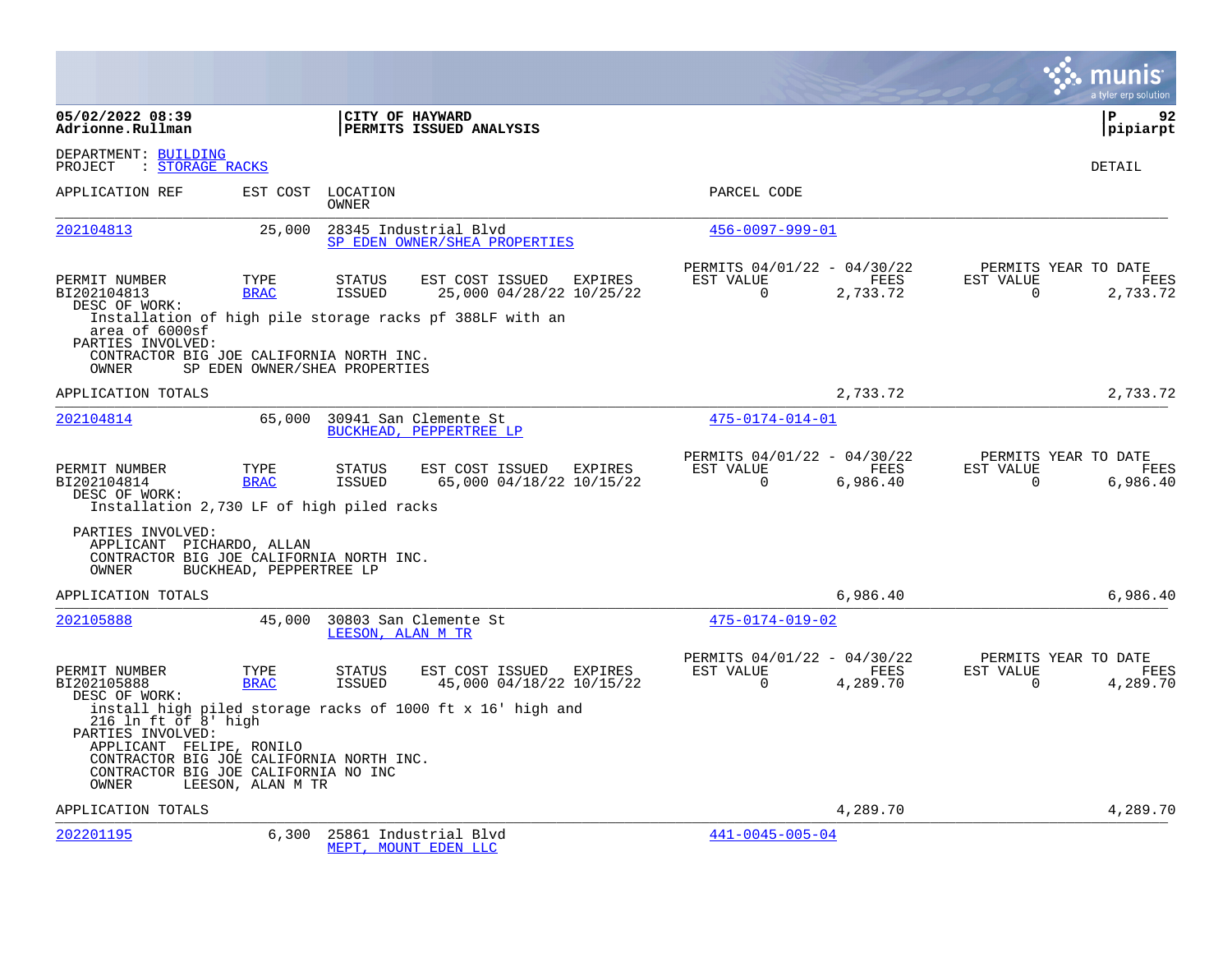|                                                                                     |                                                                                  |                   |                         |         |                                          |                       |           | a tyler erp solution         |
|-------------------------------------------------------------------------------------|----------------------------------------------------------------------------------|-------------------|-------------------------|---------|------------------------------------------|-----------------------|-----------|------------------------------|
| 05/02/2022 08:39<br>Adrionne.Rullman                                                |                                                                                  | CITY OF HAYWARD   | PERMITS ISSUED ANALYSIS |         |                                          |                       |           | 93<br>P<br>pipiarpt          |
| PERMIT NUMBER                                                                       | TYPE                                                                             | STATUS            | EST COST ISSUED         | EXPIRES | PERMITS 04/01/22 - 04/30/22<br>EST VALUE | FEES                  | EST VALUE | PERMITS YEAR TO DATE<br>FEES |
| DEPARTMENT: BUILDING<br>: STORAGE RACKS<br>PROJECT                                  |                                                                                  |                   |                         |         |                                          |                       |           | DETAIL                       |
| APPLICATION REF                                                                     | EST COST                                                                         | LOCATION<br>OWNER |                         |         | PARCEL CODE                              |                       |           |                              |
| BI202201195<br>DESC OF WORK:<br>install 174 linear feet of 12' non high piled racks | <b>BRAC</b>                                                                      | ISSUED            | 6,300 04/26/22 10/23/22 |         | 0                                        | 2,746.12              | 0         | 2,746.12                     |
| PARTIES INVOLVED:<br>APPLICANT<br>CONTRACTOR<br>OWNER                               | BIG JOE CALIFORNIA NO INC.<br>BIG JOE CALIFORNIA NO INC.<br>MEPT, MOUNT EDEN LLC |                   |                         |         |                                          |                       |           |                              |
| APPLICATION TOTALS<br>PROJECT TOTALS                                                |                                                                                  |                   |                         |         | $\Omega$                                 | 2,746.12<br>16,755.94 | $\Omega$  | 2,746.12<br>16,755.94        |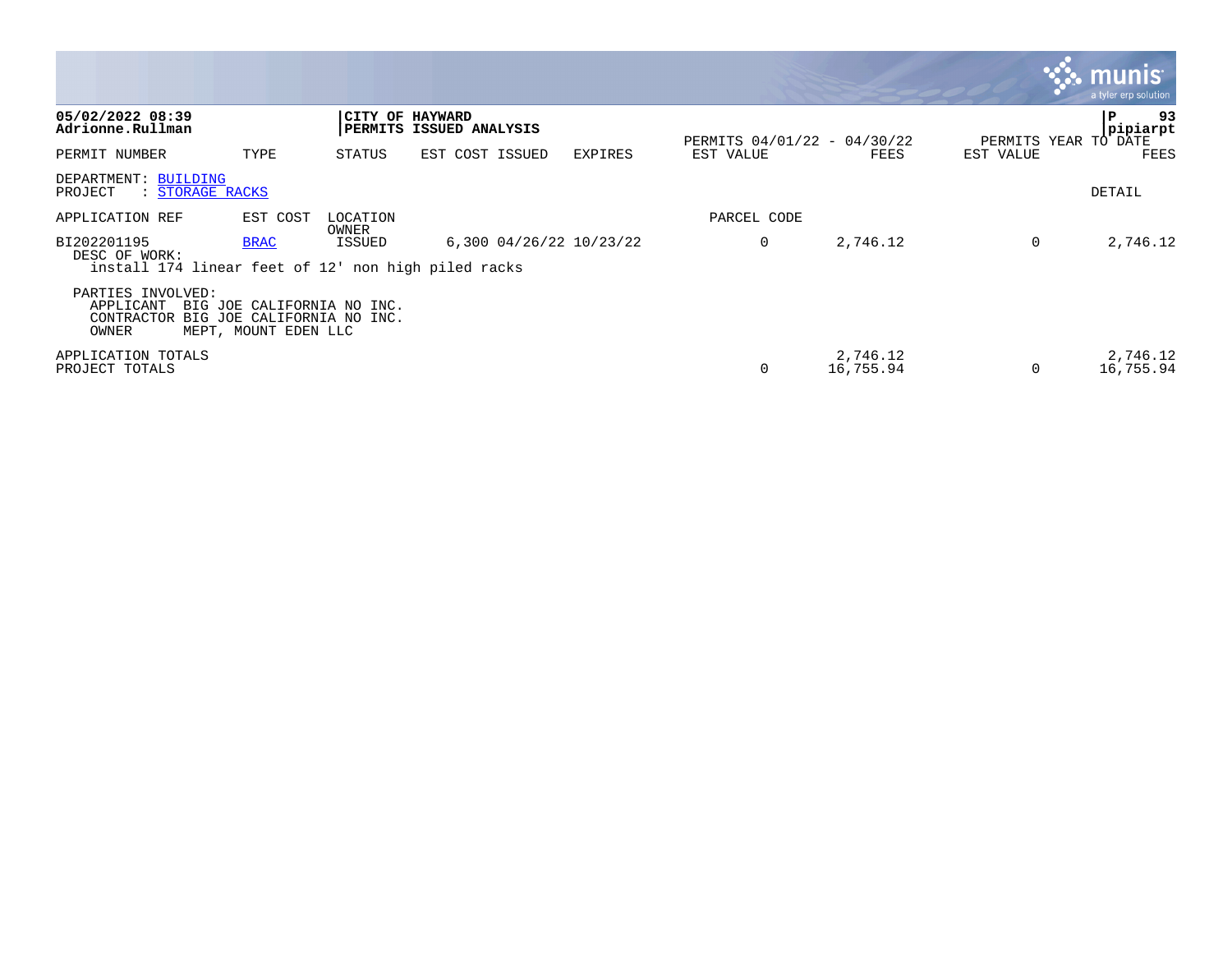|                                                                                                                                                                                                                                  |                                     |                                   |                                                                                                       |         |                                                      |                |                       | a tyler erp solution                   |
|----------------------------------------------------------------------------------------------------------------------------------------------------------------------------------------------------------------------------------|-------------------------------------|-----------------------------------|-------------------------------------------------------------------------------------------------------|---------|------------------------------------------------------|----------------|-----------------------|----------------------------------------|
| 05/02/2022 08:39<br>Adrionne.Rullman                                                                                                                                                                                             |                                     | CITY OF HAYWARD                   | <b>PERMITS ISSUED ANALYSIS</b>                                                                        |         |                                                      |                |                       | l P<br>94<br>pipiarpt                  |
| DEPARTMENT: BUILDING<br>PROJECT                                                                                                                                                                                                  | : REMODEL - COMPLETE BATHROOM       |                                   |                                                                                                       |         |                                                      |                |                       | DETAIL                                 |
| APPLICATION REF                                                                                                                                                                                                                  |                                     | EST COST LOCATION<br><b>OWNER</b> |                                                                                                       |         | PARCEL CODE                                          |                |                       |                                        |
| 202201810                                                                                                                                                                                                                        | 2,000                               | 373 C St                          | GALVAN, M G & DELIA Z                                                                                 |         | $431 - 0028 - 012 - 00$                              |                |                       |                                        |
| PERMIT NUMBER<br>BI202201810<br>DESC OF WORK:<br>bathroom remodel, instaall fan & light on new circuit<br>new flooring & vanity faucet<br>PARTIES INVOLVED:<br>APPLICANT AVILA'S CONSTRUCTION<br>CONTRACTOR AVILA'S CONSTRUCTION | TYPE<br><b>BRCB</b>                 | <b>STATUS</b><br>COMPLT           | EST COST ISSUED<br>2,000 04/05/22 10/28/22                                                            | EXPIRES | PERMITS 04/01/22 - 04/30/22<br>EST VALUE<br>$\Omega$ | FEES<br>417.51 | EST VALUE<br>$\Omega$ | PERMITS YEAR TO DATE<br>FEES<br>417.51 |
| OWNER                                                                                                                                                                                                                            | GALVAN, M G & DELIA Z               |                                   |                                                                                                       |         |                                                      |                |                       | 417.51                                 |
| APPLICATION TOTALS                                                                                                                                                                                                               |                                     |                                   |                                                                                                       |         |                                                      | 417.51         |                       |                                        |
| 202201856                                                                                                                                                                                                                        | 25,000                              | 821 Sunset Blvd                   | INTERNATIONAL, CHURCH OF THE FOURSO                                                                   |         | $428 - 0036 - 027 - 00$                              |                |                       |                                        |
| PERMIT NUMBER<br>BI202201856<br>DESC OF WORK:<br>fan. relocate electrical sub panel<br>PARTIES INVOLVED:<br>APPLICANT KELLY AND SON                                                                                              | TYPE<br><b>BRCB</b>                 | <b>STATUS</b><br><b>ISSUED</b>    | EST COST ISSUED<br>25,000 04/05/22 10/29/22<br>bathroom remodel, new shower, vanity, toilet & exhaust | EXPIRES | PERMITS 04/01/22 - 04/30/22<br>EST VALUE<br>$\Omega$ | FEES<br>420.26 | EST VALUE<br>$\Omega$ | PERMITS YEAR TO DATE<br>FEES<br>420.26 |
| CONTRACTOR KELLY AND SON<br>OWNER                                                                                                                                                                                                | INTERNATIONAL, CHURCH OF THE FOURSQ |                                   |                                                                                                       |         |                                                      |                |                       |                                        |
| APPLICATION TOTALS                                                                                                                                                                                                               |                                     |                                   |                                                                                                       |         |                                                      | 420.26         |                       | 420.26                                 |
| 202201964                                                                                                                                                                                                                        | 6,000                               |                                   | 934 Cheryl Ann Cir 26<br>HOGE, CAROLINE A ETAL                                                        |         | $453 - 0050 - 084 - 00$                              |                |                       |                                        |
| PERMIT NUMBER<br>BI202201964<br>DESC OF WORK:<br>NEW VANITY, CONVERT TUB TO SHOWER ONLY, TOILET<br>PARTIES INVOLVED:<br>APPLICANT HOGE, CAROLINE A ETAL                                                                          | TYPE<br><b>BRCB</b>                 | STATUS<br><b>ISSUED</b>           | EST COST ISSUED<br>6,000 04/11/22 10/08/22<br>AND NEW TILE FLOORING INSTALLED. ALL WORK LIKE FOR LIKE | EXPIRES | PERMITS 04/01/22 - 04/30/22<br>EST VALUE<br>$\Omega$ | FEES<br>417.79 | EST VALUE<br>$\Omega$ | PERMITS YEAR TO DATE<br>FEES<br>417.79 |
| CONTRACTOR OWNER/, BUILDER<br>OWNER                                                                                                                                                                                              | HOGE, CAROLINE A ETAL               |                                   |                                                                                                       |         |                                                      |                |                       |                                        |
| APPLICATION TOTALS                                                                                                                                                                                                               |                                     |                                   |                                                                                                       |         |                                                      | 417.79         |                       | 417.79                                 |
| 202201976                                                                                                                                                                                                                        | 14,000                              | 3429 La Mesa Dr                   | WONG, CLIFFORD & CAROL A TRS                                                                          |         | $081D-1903-054-00$                                   |                |                       |                                        |

**College**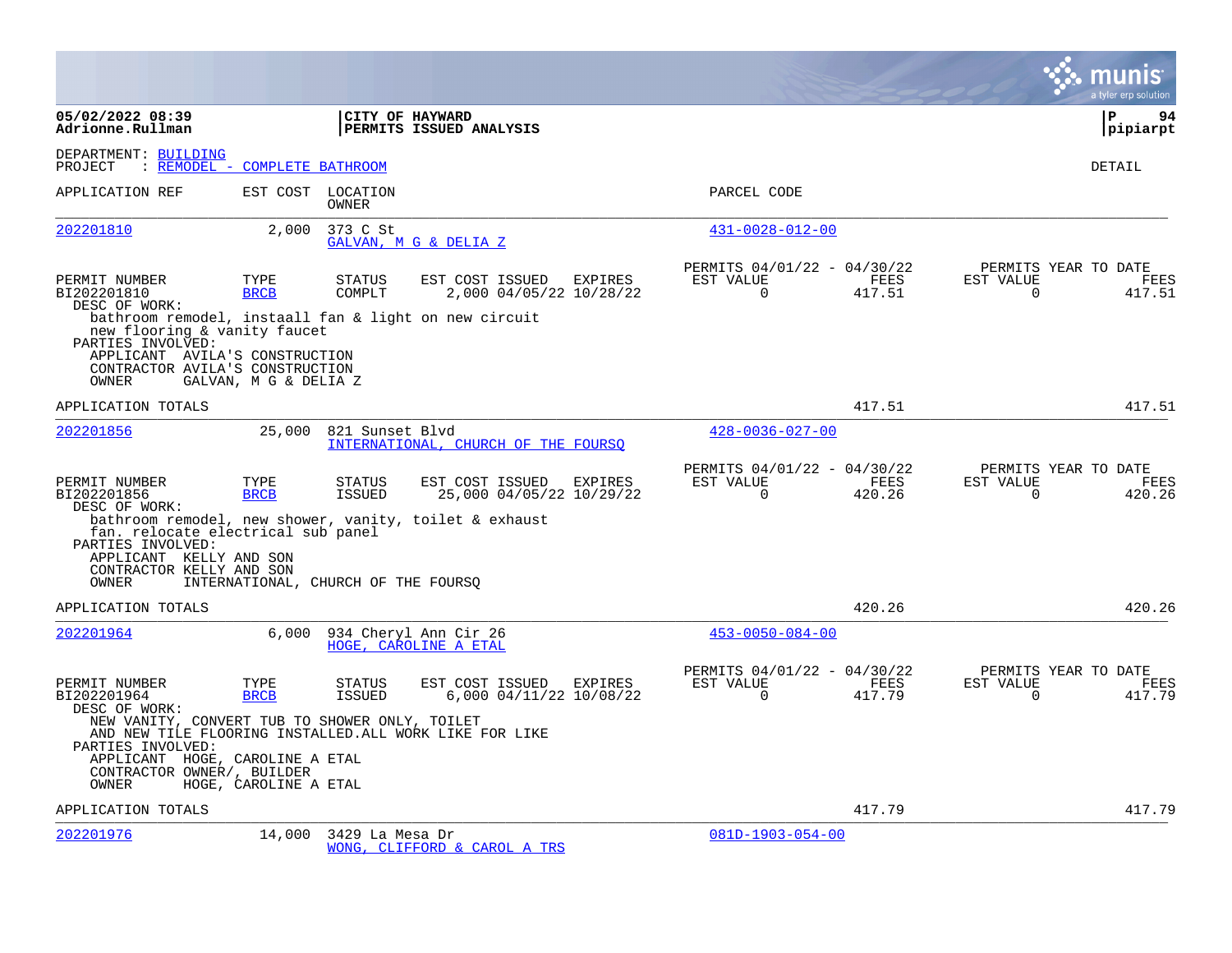|                                                                                                  |                                                                                                          |                   |                                                                                                       |                |                                                      |                    |                       | munis<br>a tyler erp solution               |
|--------------------------------------------------------------------------------------------------|----------------------------------------------------------------------------------------------------------|-------------------|-------------------------------------------------------------------------------------------------------|----------------|------------------------------------------------------|--------------------|-----------------------|---------------------------------------------|
| 05/02/2022 08:39<br>Adrionne.Rullman                                                             |                                                                                                          |                   | CITY OF HAYWARD<br><b>PERMITS ISSUED ANALYSIS</b>                                                     |                | PERMITS 04/01/22 - 04/30/22                          |                    |                       | P<br>95<br>pipiarpt<br>PERMITS YEAR TO DATE |
| PERMIT NUMBER                                                                                    | TYPE                                                                                                     | STATUS            | EST COST ISSUED                                                                                       | <b>EXPIRES</b> | EST VALUE                                            | FEES               | EST VALUE             | <b>FEES</b>                                 |
| DEPARTMENT: BUILDING<br>PROJECT                                                                  | : REMODEL - COMPLETE BATHROOM                                                                            |                   |                                                                                                       |                |                                                      |                    |                       | DETAIL                                      |
| APPLICATION REF                                                                                  | EST COST                                                                                                 | LOCATION<br>OWNER |                                                                                                       |                | PARCEL CODE                                          |                    |                       |                                             |
| BI202201976<br>DESC OF WORK:<br>PARTIES INVOLVED:<br>CONTRACTOR EZ BATH<br>OWNER                 | <b>BRCB</b><br>TOILET, ALL LIKE FOR LIKE<br>APPLICANT ARJOMANDI, FARROKH<br>WONG, CLIFFORD & CAROL A TRS | ISSUED            | 14,000 04/11/22 10/08/22<br>CONVERT TUB TO SHOWER, REPLACE VANITY, ADD EXHAUST FAN,                   |                | $\Omega$                                             | 418.83             | $\Omega$              | 418.83                                      |
| APPLICATION TOTALS                                                                               |                                                                                                          |                   |                                                                                                       |                |                                                      | 418.83             |                       | 418.83                                      |
| 202202033                                                                                        | 12,000                                                                                                   | CHUNG, WOOJOO     | 2419 Saint Helena Dr 2                                                                                |                | $445 - 0290 - 015 - 00$                              |                    |                       |                                             |
| PERMIT NUMBER<br>BI202202033<br>DESC OF WORK:<br>TOILET AND VANITY<br>PARTIES INVOLVED:<br>OWNER | TYPE<br><b>BRCB</b><br>APPLICANT MARTINEZ, CLAUDIA<br>CONTRACTOR GMBC CONSTRUCTION<br>CHUNG, WOOJOO      | STATUS<br>ISSUED  | EST COST ISSUED<br>12,000 04/13/22 10/27/22<br>WATERPROOFING FOR SHOWER TILE WORK, REINSTALL FIXTURES | EXPIRES        | PERMITS 04/01/22 - 04/30/22<br>EST VALUE<br>$\Omega$ | FEES<br>418.57     | EST VALUE<br>$\Omega$ | PERMITS YEAR TO DATE<br>FEES<br>418.57      |
| APPLICATION TOTALS<br>PROJECT TOTALS                                                             |                                                                                                          |                   |                                                                                                       |                | $\Omega$                                             | 418.57<br>2,092.96 | $\Omega$              | 418.57<br>2,092.96                          |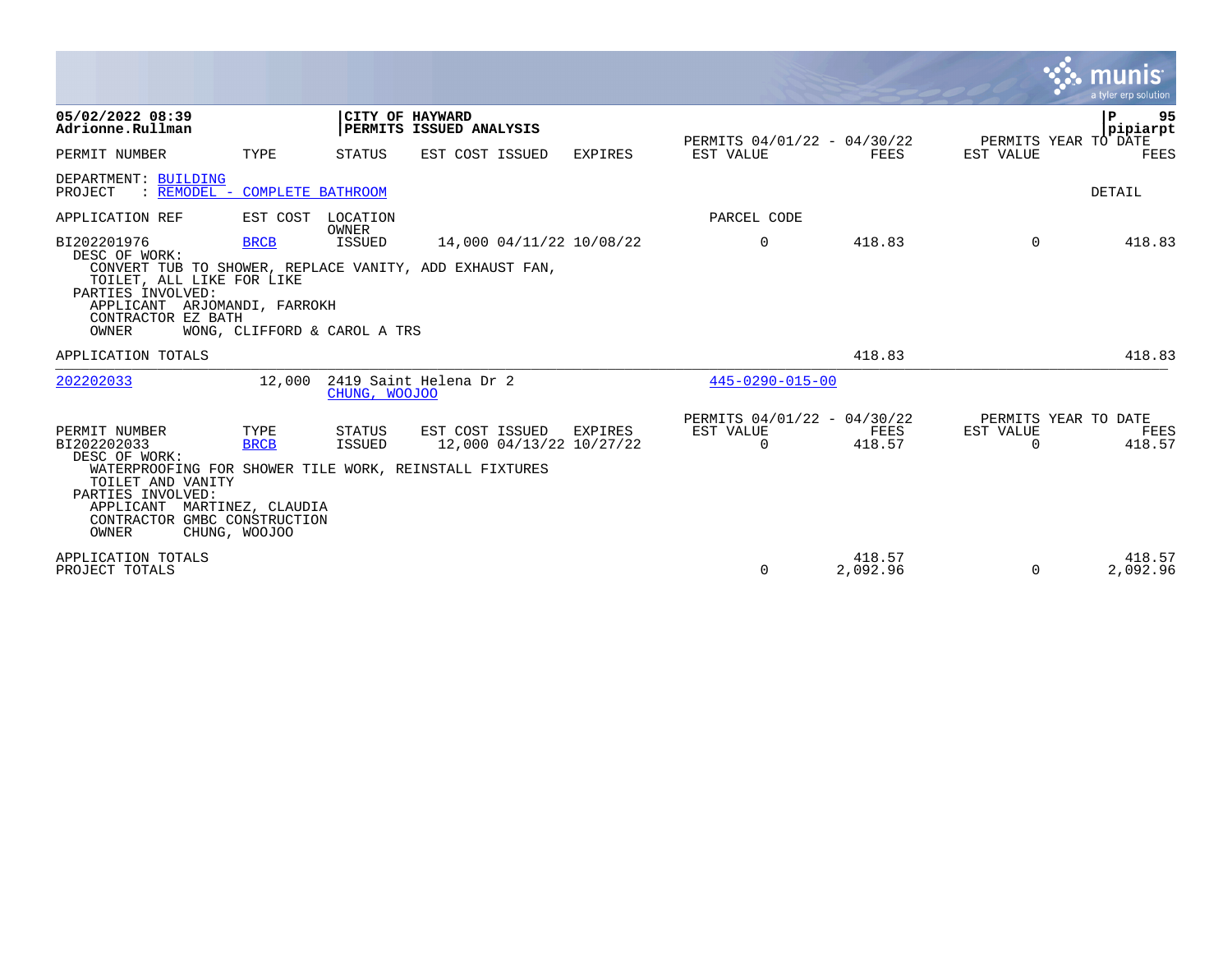|                                                                                                                                            |                       |                                          |                                                             |         |                                                      |                  |                       | a tyler erp solution                     |
|--------------------------------------------------------------------------------------------------------------------------------------------|-----------------------|------------------------------------------|-------------------------------------------------------------|---------|------------------------------------------------------|------------------|-----------------------|------------------------------------------|
| 05/02/2022 08:39<br>Adrionne.Rullman                                                                                                       |                       | CITY OF HAYWARD                          | PERMITS ISSUED ANALYSIS                                     |         |                                                      |                  |                       | ΙP<br>96<br> pipiarpt                    |
| DEPARTMENT: BUILDING<br>PROJECT                                                                                                            | : RESIDENTIAL REMODEL |                                          |                                                             |         |                                                      |                  |                       | <b>DETAIL</b>                            |
| APPLICATION REF                                                                                                                            | EST COST              | LOCATION<br>OWNER                        |                                                             |         | PARCEL CODE                                          |                  |                       |                                          |
| 202200004                                                                                                                                  | 10,000                | 27162 Tampa Ave 75<br>MARLIN, RODNEY M   |                                                             |         | $453 - 0050 - 133 - 00$                              |                  |                       |                                          |
| PERMIT NUMBER<br>BI202200004<br>DESC OF WORK:                                                                                              | TYPE<br><b>BRES</b>   | <b>STATUS</b><br>ISSUED                  | EST COST ISSUED EXPIRES<br>10,000 04/12/22 10/15/22         |         | PERMITS 04/01/22 - 04/30/22<br>EST VALUE<br>$\Omega$ | FEES<br>932.32   | EST VALUE<br>$\Omega$ | PERMITS YEAR TO DATE<br>FEES<br>932.32   |
| bathroom door with wall.<br>PARTIES INVOLVED:<br>APPLICANT ORILLAZA, RODERICK<br>CONTRACTOR OWNER/, BUILDER<br>OWNER                       | MARLIN, RODNEY M      |                                          | Bathroom remodel: install new shower and toilet. Infill (e) |         |                                                      |                  |                       |                                          |
| APPLICATION TOTALS                                                                                                                         |                       |                                          |                                                             |         |                                                      | 932.32           |                       | 932.32                                   |
| 202200282                                                                                                                                  | 15,000                | 22406 Happyland Ave<br>ESCANDON, MARIA C |                                                             |         | $431 - 0096 - 014 - 00$                              |                  |                       |                                          |
| PERMIT NUMBER<br>BI202200282<br>DESC OF WORK:<br>REMODELING LAUNDRY ROOM & BUILDING NEW FULL BATHROOM<br>#3 WITHIN SAME LAUNDRY ROOM AREA. | TYPE<br><b>BRES</b>   | <b>STATUS</b><br><b>ISSUED</b>           | EST COST ISSUED<br>15,000 04/13/22 10/10/22                 | EXPIRES | PERMITS 04/01/22 - 04/30/22<br>EST VALUE<br>$\Omega$ | FEES<br>856.89   | EST VALUE<br>$\Omega$ | PERMITS YEAR TO DATE<br>FEES<br>856.89   |
| PARTIES INVOLVED:<br>APPLICANT HERNANDEZ, ARNOLDO<br>CONTRACTOR OWNER/BUILDER<br>OWNER                                                     | ESCANDON, MARIA C     |                                          |                                                             |         |                                                      |                  |                       |                                          |
| APPLICATION TOTALS                                                                                                                         |                       |                                          |                                                             |         |                                                      | 856.89           |                       | 856.89                                   |
| 202200453                                                                                                                                  | 23,000                | 22850 Nevada Rd<br>CHENG, GEORGE A TR    |                                                             |         | $432 - 0048 - 011 - 02$                              |                  |                       |                                          |
| PERMIT NUMBER<br>BI202200453<br>DESC OF WORK:                                                                                              | TYPE<br><b>BRES</b>   | STATUS<br><b>ISSUED</b>                  | EST COST ISSUED EXPIRES<br>23,000 04/05/22 10/02/22         |         | PERMITS 04/01/22 - 04/30/22<br>EST VALUE<br>$\Omega$ | FEES<br>1,766.25 | EST VALUE<br>$\Omega$ | PERMITS YEAR TO DATE<br>FEES<br>1,766.25 |
| "B". ELIMINATE BEDRM #3 AND REDUCE BEDROOM "2" AREA.<br>PARTIES INVOLVED:<br>APPLICANT LIU, MINXI<br>CONTRACTOR OWNER/BUILDER<br>OWNER     | CHENG, GEORGE A TR    |                                          | CONVERT 313 SF OF LIVING SPACE INTO GARAGE "A". DEMO GARAGE |         |                                                      |                  |                       |                                          |
| APPLICATION TOTALS                                                                                                                         |                       |                                          |                                                             |         |                                                      | 1,766.25         |                       | 1,766.25                                 |
| 202201303                                                                                                                                  | 5,000                 |                                          | 25108 Monte Vista Dr<br>RASMUSSEN, MICHAEL J & VIRGIL       |         | $441 - 0068 - 027 - 02$                              |                  |                       |                                          |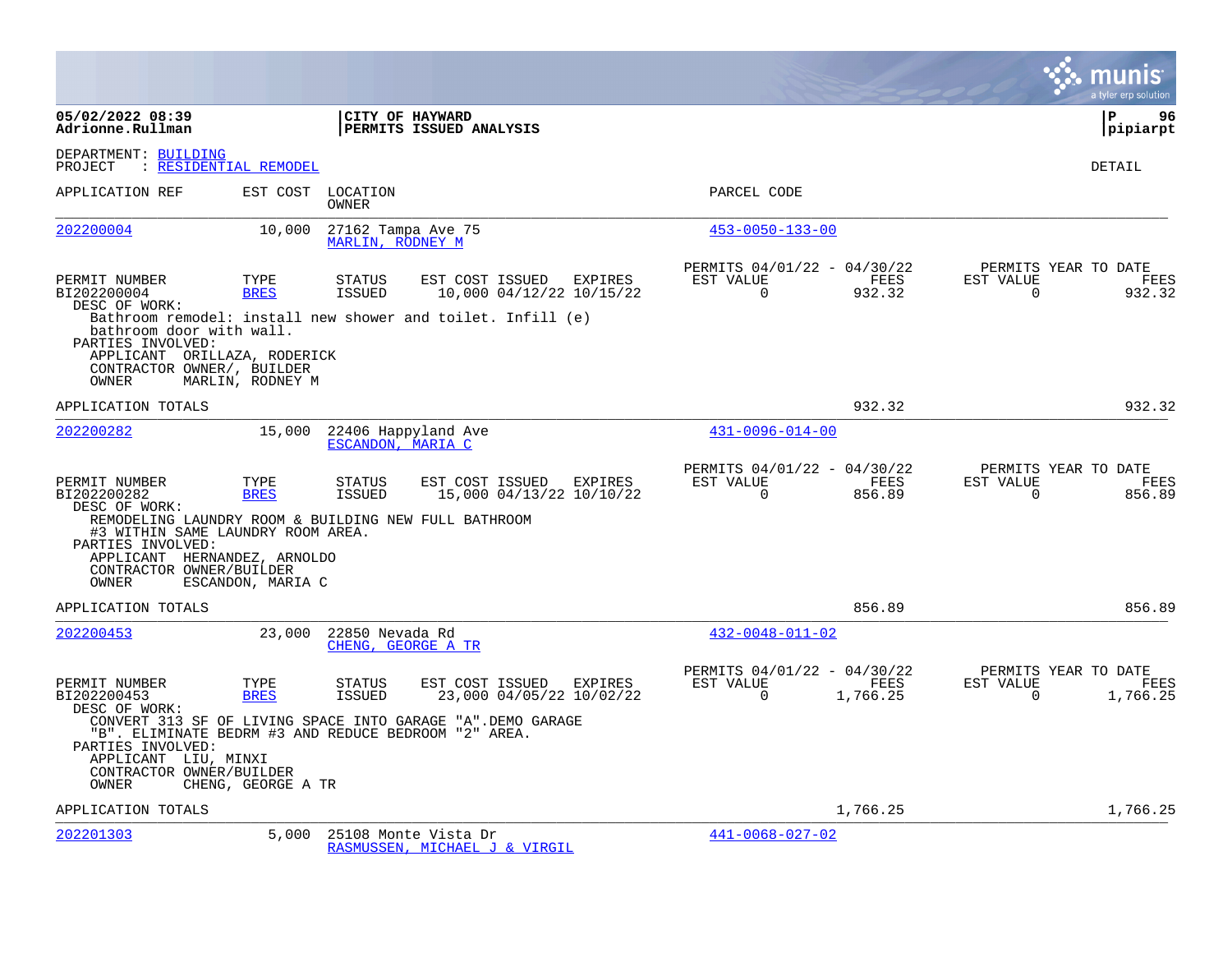|                                                                                                                                                               |                               |                                       |                                                                                                                       |                |                                                      |                  |                                   | munis<br>a tyler erp solution            |
|---------------------------------------------------------------------------------------------------------------------------------------------------------------|-------------------------------|---------------------------------------|-----------------------------------------------------------------------------------------------------------------------|----------------|------------------------------------------------------|------------------|-----------------------------------|------------------------------------------|
| 05/02/2022 08:39<br>Adrionne.Rullman                                                                                                                          |                               |                                       | CITY OF HAYWARD<br>PERMITS ISSUED ANALYSIS                                                                            |                |                                                      |                  |                                   | $\mathbf{P}$<br>97<br>pipiarpt           |
| PERMIT NUMBER                                                                                                                                                 | TYPE                          | STATUS                                | EST COST ISSUED                                                                                                       | <b>EXPIRES</b> | PERMITS 04/01/22 - 04/30/22<br>EST VALUE             | FEES             | PERMITS YEAR TO DATE<br>EST VALUE | FEES                                     |
| DEPARTMENT: BUILDING<br>PROJECT                                                                                                                               | : RESIDENTIAL REMODEL         |                                       |                                                                                                                       |                |                                                      |                  |                                   | DETAIL                                   |
| APPLICATION REF                                                                                                                                               | EST COST                      | LOCATION                              |                                                                                                                       |                | PARCEL CODE                                          |                  |                                   |                                          |
| BI202201303<br>DESC OF WORK:                                                                                                                                  | <b>BRES</b>                   | OWNER<br><b>ISSUED</b>                | 5,000 04/12/22 10/09/22<br>REMOVE LOAD BEARING WALL BETWEEN LIVING ROOM AND KITCHEN                                   |                | $\mathbf 0$                                          | 461.76           | $\Omega$                          | 461.76                                   |
| PARTIES INVOLVED:<br>APPLICANT RASMUSSEN, MICHAEL J & VIRGIL<br>CONTRACTOR OWNER/BUILDER<br>OWNER                                                             | RASMUSSEN, MICHAEL J & VIRGIL |                                       |                                                                                                                       |                |                                                      |                  |                                   |                                          |
| APPLICATION TOTALS                                                                                                                                            |                               |                                       |                                                                                                                       |                |                                                      | 461.76           |                                   | 461.76                                   |
| 202201771                                                                                                                                                     | 2,038                         |                                       | 1036 Mc Keever Ave B<br>ALBERT, JAIME C & BARBARA L                                                                   |                | $428 - 0026 - 010 - 02$                              |                  |                                   |                                          |
| PERMIT NUMBER<br>BI202201771<br>DESC OF WORK:                                                                                                                 | TYPE<br><b>BRES</b>           | STATUS<br><b>ISSUED</b>               | EST COST ISSUED<br>2,038 04/04/22 10/01/22                                                                            | EXPIRES        | PERMITS 04/01/22 - 04/30/22<br>EST VALUE<br>$\Omega$ | FEES<br>456.62   | EST VALUE<br>$\Omega$             | PERMITS YEAR TO DATE<br>FEES<br>456.62   |
| Replace furnace (duct replacement less than 40 ft).<br>Install R-38 attic insulation.<br>PARTIES INVOLVED:<br>CONTRACTOR ENVIRONMENTAL HEATING & AIR<br>OWNER | ALBERT, JAIME C & BARBARA L   |                                       |                                                                                                                       |                |                                                      |                  |                                   |                                          |
| APPLICATION TOTALS                                                                                                                                            |                               |                                       |                                                                                                                       |                |                                                      | 456.62           |                                   | 456.62                                   |
| 202201799                                                                                                                                                     | 50,000                        | 29300 Dixon St 314<br>YAN, WERA Y     |                                                                                                                       |                | $078C - 0438 - 063 - 00$                             |                  |                                   |                                          |
| PERMIT NUMBER<br>BI202201799<br>DESC OF WORK:                                                                                                                 | TYPE<br><b>BRES</b>           | <b>STATUS</b><br><b>ISSUED</b>        | EST COST ISSUED EXPIRES<br>50,000 04/04/22 10/01/22                                                                   |                | PERMITS 04/01/22 - 04/30/22<br>EST VALUE<br>$\Omega$ | FEES<br>1,968.53 | EST VALUE<br>$\Omega$             | PERMITS YEAR TO DATE<br>FEES<br>1,968.53 |
| PARTIES INVOLVED:<br>APPLICANT LI, HAN                                                                                                                        |                               |                                       | remodel kitchen and bathrooms like for like, replace sheet<br>rock on walls & ceilings, repacle outlets, add lighting |                |                                                      |                  |                                   |                                          |
| CONTRACTOR OWNER/BUILDER<br>OWNER                                                                                                                             | YAN, WERA Y                   |                                       |                                                                                                                       |                |                                                      |                  |                                   |                                          |
| APPLICATION TOTALS                                                                                                                                            |                               |                                       |                                                                                                                       |                |                                                      | 1,968.53         |                                   | 1,968.53                                 |
| 202201917                                                                                                                                                     | 55,000                        | 913 Longwood Ave<br>HIDALGO, VELMA TR |                                                                                                                       |                | $432 - 0064 - 022 - 00$                              |                  |                                   |                                          |
| PERMIT NUMBER<br>BI202201917<br>DESC OF WORK:                                                                                                                 | TYPE<br><b>BRES</b>           | <b>STATUS</b><br><b>ISSUED</b>        | EST COST ISSUED<br>55,000 04/07/22 10/04/22<br>KITCHEN REMODEL: LIKE FOR LIKE, NO LAYOUT CHANGE, ALL (N) FIXT         | EXPIRES        | PERMITS 04/01/22 - 04/30/22<br>EST VALUE<br>$\Omega$ | FEES<br>1,007.86 | EST VALUE<br>$\Omega$             | PERMITS YEAR TO DATE<br>FEES<br>1,007.86 |

**COL**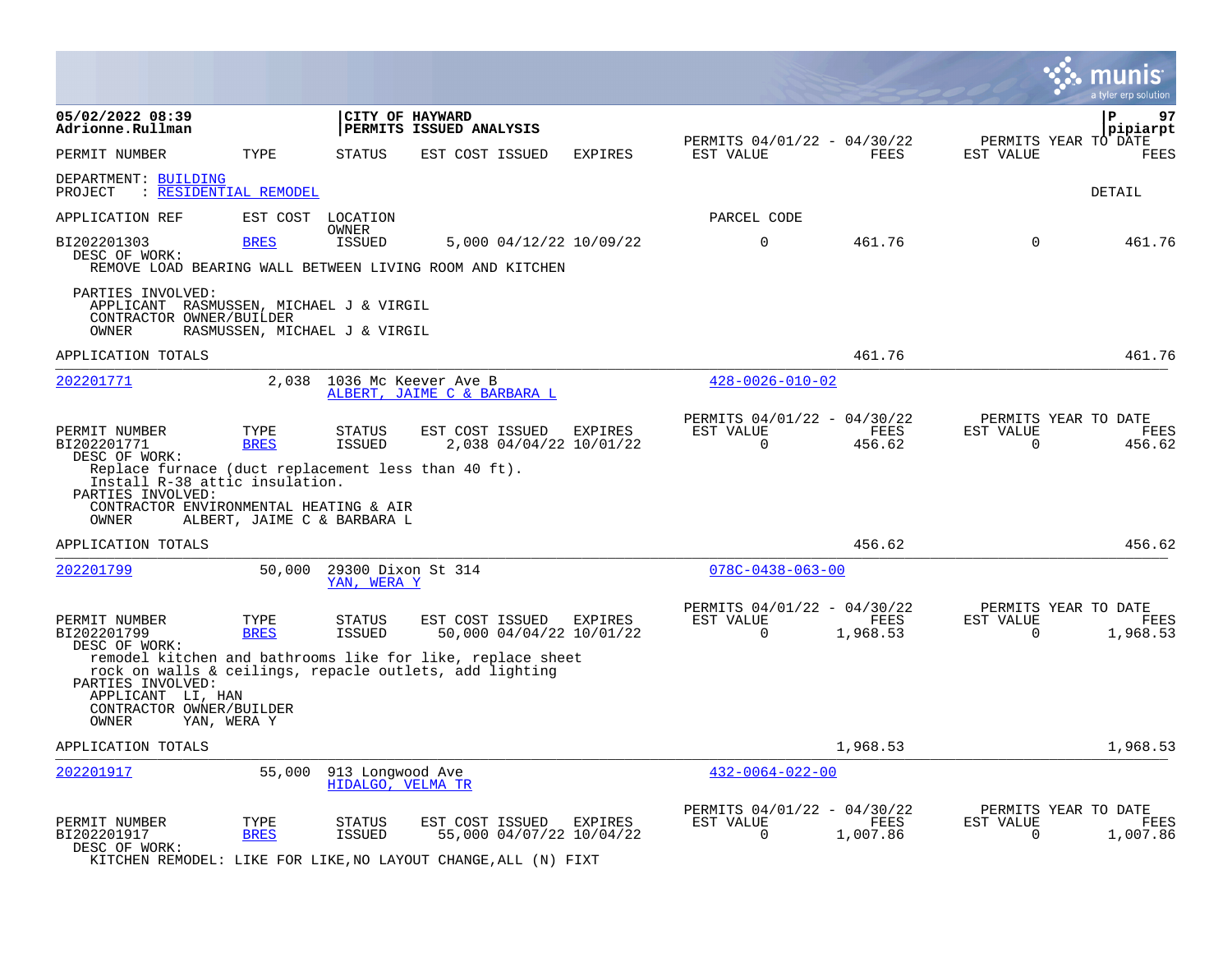|                                                                                          |                         |                                         |                                                                                             |                                                      |                | munis<br>a tyler erp solution                                   |
|------------------------------------------------------------------------------------------|-------------------------|-----------------------------------------|---------------------------------------------------------------------------------------------|------------------------------------------------------|----------------|-----------------------------------------------------------------|
| 05/02/2022 08:39<br>Adrionne.Rullman                                                     |                         | CITY OF HAYWARD                         | PERMITS ISSUED ANALYSIS<br>URES, (N) LIGHTING. HALL BATH REMODEL: TUB TO SHOWER, (N) FIXTRS |                                                      |                | 98<br>Р<br>pipiarpt                                             |
| DEPARTMENT: BUILDING<br>: RESIDENTIAL REMODEL<br>PROJECT                                 |                         |                                         |                                                                                             |                                                      |                | DETAIL                                                          |
| APPLICATION REF                                                                          | EST COST                | LOCATION<br>OWNER                       |                                                                                             | PARCEL CODE                                          |                |                                                                 |
| PARTIES INVOLVED:<br>CONTRACTOR BROTHER AND BROTHER BUILDERS<br>OWNER                    | HIDALGO, VELMA TR       |                                         |                                                                                             |                                                      |                |                                                                 |
| APPLICATION TOTALS                                                                       |                         |                                         |                                                                                             |                                                      | 1,007.86       | 1,007.86                                                        |
| 202201925                                                                                | 1,000                   | 22400 Rockaway Ln                       | ROCKAWAY APARTMENTS LLC                                                                     | 415-0230-075-00                                      |                |                                                                 |
| PERMIT NUMBER<br>BI202201925<br>DESC OF WORK:<br>build a vertical chase to enclose pipes | TYPE<br><b>BRES</b>     | STATUS<br><b>ISSUED</b>                 | EXPIRES<br>EST COST ISSUED<br>1,000 04/07/22 10/04/22                                       | PERMITS 04/01/22 - 04/30/22<br>EST VALUE<br>0        | FEES<br>257.55 | PERMITS YEAR TO DATE<br>EST VALUE<br>FEES<br>257.55<br>0        |
| PARTIES INVOLVED:<br>APPLICANT BASIL YAQUB<br>CONTRACTOR OWNER/BUILDER<br>OWNER          | ROCKAWAY APARTMENTS LLC |                                         |                                                                                             |                                                      |                |                                                                 |
| APPLICATION TOTALS                                                                       |                         |                                         |                                                                                             |                                                      | 257.55         | 257.55                                                          |
| 202201970                                                                                | 1,000                   | 24072 Myrtle St<br>STONE, RICHARD C     |                                                                                             | $431 - 0056 - 059 - 00$                              |                |                                                                 |
| PERMIT NUMBER<br>BI202201970<br>DESC OF WORK:                                            | TYPE<br><b>BRES</b>     | STATUS<br>COMPLT                        | EST COST ISSUED<br>EXPIRES<br>1,000 04/11/22 10/12/22                                       | PERMITS 04/01/22 - 04/30/22<br>EST VALUE<br>$\Omega$ | FEES<br>257.55 | PERMITS YEAR TO DATE<br>EST VALUE<br>FEES<br>257.55<br>$\Omega$ |
|                                                                                          |                         |                                         | CONVERT EXISTING BUSINESS USE BACK INTO SINGLE FAMILY HOME                                  |                                                      |                |                                                                 |
| PARTIES INVOLVED:<br>APPLICANT WU, XIUMIN<br>CONTRACTOR OWNER/, BUILDER<br>OWNER         | STONE, RICHARD C        |                                         |                                                                                             |                                                      |                |                                                                 |
| APPLICATION TOTALS                                                                       |                         |                                         |                                                                                             |                                                      | 257.55         | 257.55                                                          |
| 202202039                                                                                | 3,000                   | 1528 Seaver Ct<br><b>ARANHA, SHARON</b> |                                                                                             | $442 - 0051 - 021 - 00$                              |                |                                                                 |
| PERMIT NUMBER<br>BI202202039<br>DESC OF WORK:<br>Wheelchair ramp                         | TYPE<br><b>BRES</b>     | STATUS<br>ISSUED                        | EST COST ISSUED EXPIRES<br>3,000 04/13/22 10/10/22                                          | PERMITS 04/01/22 - 04/30/22<br>EST VALUE<br>$\Omega$ | FEES<br>382.84 | PERMITS YEAR TO DATE<br>EST VALUE<br>FEES<br>382.84<br>$\Omega$ |
| PARTIES INVOLVED:<br>APPLICANT ARANHA, SHARON<br>CONTRACTOR OWNER/, BUILDER<br>OWNER     | ARANHA, SHARON          |                                         |                                                                                             |                                                      |                |                                                                 |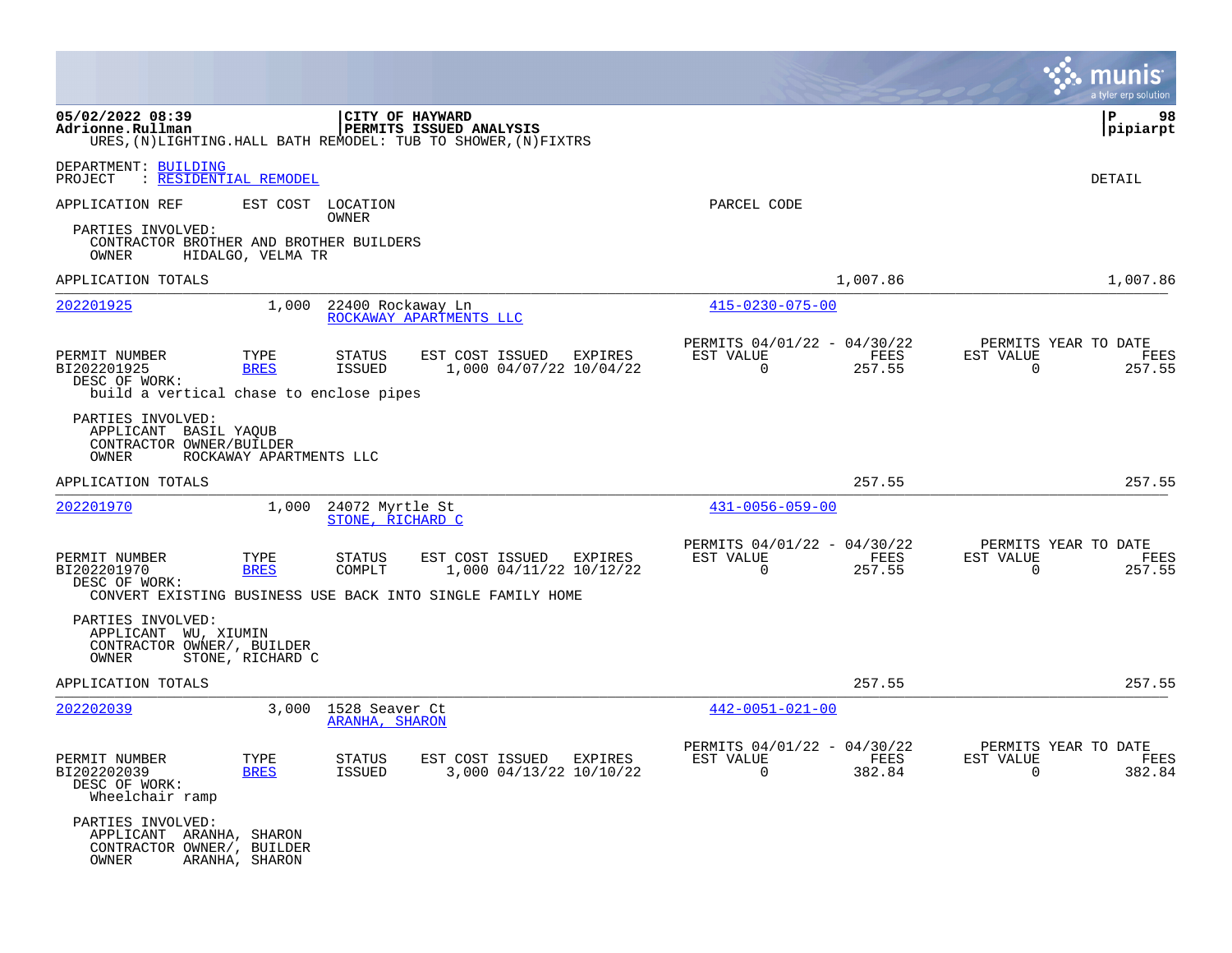|                                                                                                                                                                                                                         |                                         |                                                                |                                                                                                                                                                           |                                  |                                                         |                       |                             | a tyler erp solution                   |
|-------------------------------------------------------------------------------------------------------------------------------------------------------------------------------------------------------------------------|-----------------------------------------|----------------------------------------------------------------|---------------------------------------------------------------------------------------------------------------------------------------------------------------------------|----------------------------------|---------------------------------------------------------|-----------------------|-----------------------------|----------------------------------------|
| 05/02/2022 08:39<br>Adrionne.Rullman                                                                                                                                                                                    |                                         |                                                                | CITY OF HAYWARD<br>PERMITS ISSUED ANALYSIS                                                                                                                                |                                  |                                                         |                       |                             | l P<br>99<br> pipiarpt                 |
| DEPARTMENT: BUILDING<br>PROJECT<br>: RESIDENTIAL REMODEL                                                                                                                                                                |                                         |                                                                |                                                                                                                                                                           |                                  |                                                         |                       |                             | <b>DETAIL</b>                          |
| APPLICATION REF                                                                                                                                                                                                         | EST COST                                | LOCATION<br>OWNER                                              |                                                                                                                                                                           |                                  | PARCEL CODE                                             |                       |                             |                                        |
| APPLICATION TOTALS                                                                                                                                                                                                      |                                         |                                                                |                                                                                                                                                                           |                                  |                                                         | 382.84                |                             | 382.84                                 |
| 202202158                                                                                                                                                                                                               | 500                                     | 3297 Round Hill Dr<br>LIEBCHEN, ARMIN                          |                                                                                                                                                                           |                                  | $081D-1902-064-00$                                      |                       |                             |                                        |
| PERMIT NUMBER<br>BI202202158<br>DESC OF WORK:<br>interior opening of fireplace with brick.<br>PARTIES INVOLVED:<br>CONTRACTOR OWNER/, BUILDER<br>OWNER                                                                  | TYPE<br><b>BRES</b><br>LIEBCHEN, ARMIN  | <b>STATUS</b><br><b>ISSUED</b>                                 | EST COST ISSUED<br>Remove upper portion of chimney on top of roof. Fill in                                                                                                | EXPIRES<br>500 04/20/22 10/17/22 | PERMITS 04/01/22 - 04/30/22<br>EST VALUE<br>$\mathbf 0$ | FEES<br>214.59        | EST VALUE<br>$\overline{0}$ | PERMITS YEAR TO DATE<br>FEES<br>214.59 |
| APPLICATION TOTALS                                                                                                                                                                                                      |                                         |                                                                |                                                                                                                                                                           |                                  |                                                         | 214.59                |                             | 214.59                                 |
| 202202283                                                                                                                                                                                                               | 3.000                                   | 2799 Breaker Cir                                               | LE, HANSEN H & HONG KRISTINA                                                                                                                                              |                                  | $461 - 0103 - 033 - 00$                                 |                       |                             |                                        |
| PERMIT NUMBER<br>BI202202283<br>DESC OF WORK:<br>2 walls added to opening to create 1 bedroom and<br>1 game/office. install water heater<br>PARTIES INVOLVED:<br>APPLICANT LE, KHA<br>CONTRACTOR OWNER/BUILDER<br>OWNER | TYPE<br><b>BRES</b>                     | <b>STATUS</b><br><b>ISSUED</b><br>LE, HANSEN H & HONG KRISTINA | EST COST ISSUED<br>3,000 04/26/22 10/23/22                                                                                                                                | <b>EXPIRES</b>                   | PERMITS 04/01/22 - 04/30/22<br>EST VALUE<br>$\Omega$    | <b>FEES</b><br>382.84 | EST VALUE<br>$\Omega$       | PERMITS YEAR TO DATE<br>FEES<br>382.84 |
| APPLICATION TOTALS                                                                                                                                                                                                      |                                         |                                                                |                                                                                                                                                                           |                                  |                                                         | 382.84                |                             | 382.84                                 |
| 202202287                                                                                                                                                                                                               | 10,000                                  | TRIAS, SHENELL K                                               | 25871 Huntwood Ave 8                                                                                                                                                      |                                  | $453 - 0005 - 073 - 00$                                 |                       |                             |                                        |
| PERMIT NUMBER<br>BI202202287<br>DESC OF WORK:<br>PARTIES INVOLVED:<br>CONTRACTOR RYAN PEACOCK INC<br>OWNER                                                                                                              | TYPE<br><b>BRES</b><br>TRIAS, SHENELL K | STATUS<br><b>ISSUED</b>                                        | EST COST ISSUED<br>10,000 04/27/22 10/24/22<br>BACK BEDRM: REPLACE 150 SF OF DRYWALL. BATHROOM: REPLACE<br>TUB, DRYWALL, TILE SURROUND, VANITY, FAUCET, NO LAYOUT CHANGE. | EXPIRES                          | PERMITS 04/01/22 - 04/30/22<br>EST VALUE<br>$\Omega$    | FEES<br>429.58        | EST VALUE<br>$\Omega$       | PERMITS YEAR TO DATE<br>FEES<br>429.58 |
| APPLICATION TOTALS<br>PROJECT TOTALS                                                                                                                                                                                    |                                         |                                                                |                                                                                                                                                                           |                                  | $\Omega$                                                | 429.58<br>9,375.18    | $\Omega$                    | 429.58<br>9,375.18                     |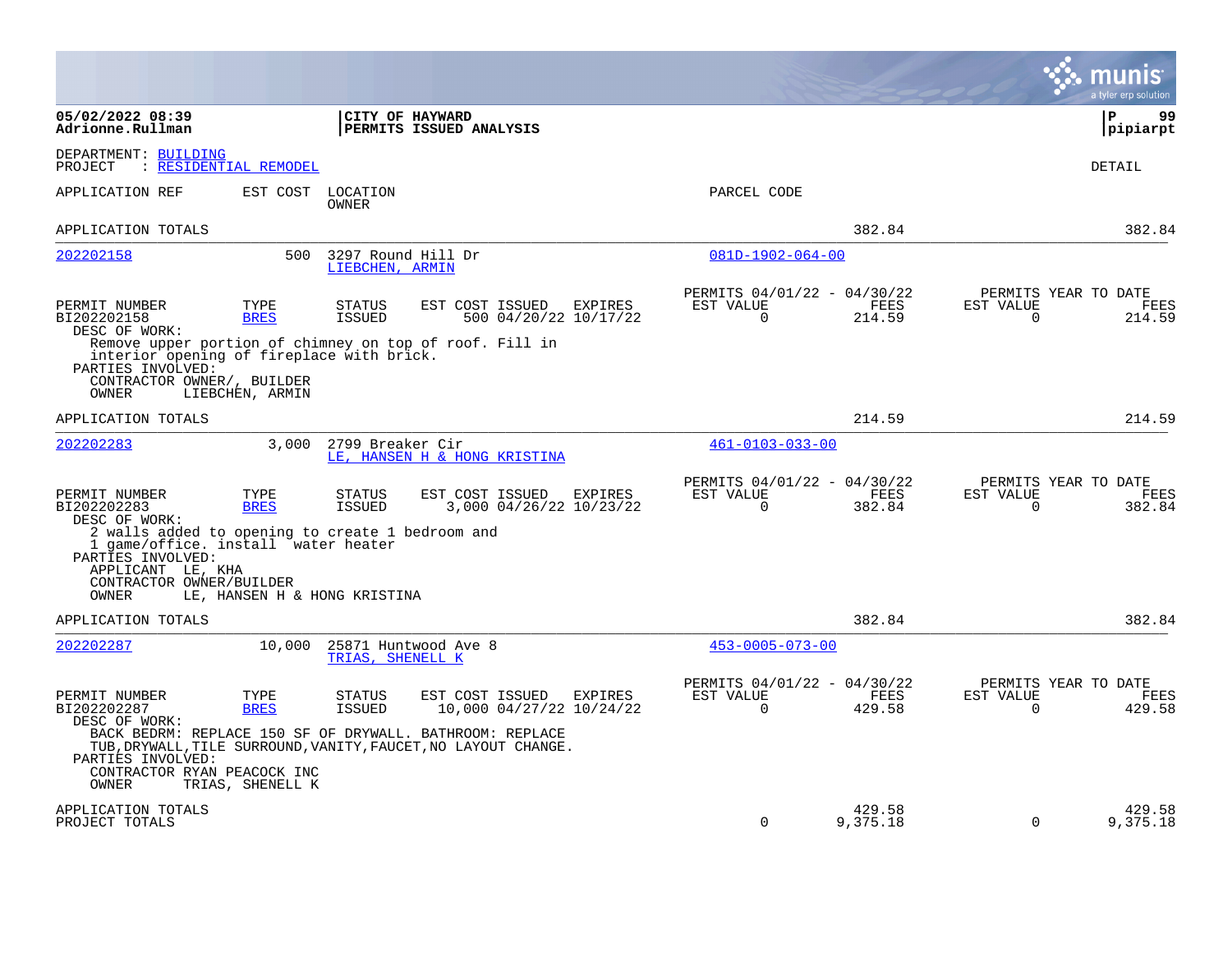|                                                                                                                                      |                                  |                          |                                                                                                                             |                |                                                      |                  |                       | a tyler erp solution                     |
|--------------------------------------------------------------------------------------------------------------------------------------|----------------------------------|--------------------------|-----------------------------------------------------------------------------------------------------------------------------|----------------|------------------------------------------------------|------------------|-----------------------|------------------------------------------|
| 05/02/2022 08:39<br>Adrionne.Rullman                                                                                                 |                                  |                          | CITY OF HAYWARD<br>PERMITS ISSUED ANALYSIS                                                                                  |                |                                                      |                  |                       | $\mathbf{P}$<br>100<br> pipiarpt         |
| DEPARTMENT: BUILDING<br>: REVISION PERMIT<br>PROJECT                                                                                 |                                  |                          |                                                                                                                             |                |                                                      |                  |                       | <b>DETAIL</b>                            |
| APPLICATION REF                                                                                                                      | EST COST                         | LOCATION<br><b>OWNER</b> |                                                                                                                             |                | PARCEL CODE                                          |                  |                       |                                          |
| 202200829                                                                                                                            | $\Omega$                         | 2730 Cavanagh Ct         | MOOSE AND SQUIRREL HOLDINGS, LLC                                                                                            |                | $439 - 0036 - 103 - 00$                              |                  |                       |                                          |
| PERMIT NUMBER<br>BI202200829<br>DESC OF WORK:                                                                                        | TYPE<br><b>BREV</b>              | <b>STATUS</b><br>ISSUED  | EST COST ISSUED<br>0.04/14/22                                                                                               | <b>EXPIRES</b> | PERMITS 04/01/22 - 04/30/22<br>EST VALUE<br>$\Omega$ | FEES<br>1,407.34 | EST VALUE<br>$\Omega$ | PERMITS YEAR TO DATE<br>FEES<br>1,407.34 |
| CEILING, PLUS ELECTRICAL, LIGHTING, ETC.<br>PARTIES INVOLVED:<br>APPLICANT OUSHEROVITCH, OLGA<br>CONTRACTOR OWNER/, BUILDER<br>OWNER | MOOSE AND SQUIRREL HOLDINGS, LLC |                          | FIELD CHANGES TO PERMIT 20200695: AC HEADS ON THE WALL, NOT                                                                 |                |                                                      |                  |                       |                                          |
| APPLICATION TOTALS                                                                                                                   |                                  |                          |                                                                                                                             |                |                                                      | 1,407.34         |                       | 1,407.34                                 |
| 202200848                                                                                                                            | $\Omega$                         | DP VENTURES LLC          | 22327 Foothill Blvd                                                                                                         |                | $428 - 0026 - 068 - 01$                              |                  |                       |                                          |
| PERMIT NUMBER<br>BI202200848<br>DESC OF WORK:                                                                                        | TYPE<br><b>BREV</b>              | STATUS<br>COMPLT         | EST COST ISSUED<br>0.04/13/22                                                                                               | <b>EXPIRES</b> | PERMITS 04/01/22 - 04/30/22<br>EST VALUE<br>$\Omega$ | FEES<br>827.00   | EST VALUE<br>$\Omega$ | PERMITS YEAR TO DATE<br>FEES<br>827.00   |
| per noted field conditions<br>PARTIES INVOLVED:<br>APPLICANT CROWLEY, RORY<br>CONTRACTOR TILTON PACIFIC CONSTRUCTION INC.<br>OWNER   | DP VENTURES LLC                  |                          | Revision to Permit 2019-06415 - Some aspects have changed                                                                   |                |                                                      |                  |                       |                                          |
| APPLICATION TOTALS                                                                                                                   |                                  |                          |                                                                                                                             |                |                                                      | 827.00           |                       | 827.00                                   |
| 202201150                                                                                                                            | 10,000                           | AYZENBERG, MICHAEL       | 25700 University Ct                                                                                                         |                | $425 - 0390 - 040 - 00$                              |                  |                       |                                          |
| PERMIT NUMBER<br>BI202201150<br>DESC OF WORK:                                                                                        | TYPE<br><b>BREV</b>              | STATUS<br>COMPLT         | EST COST ISSUED<br>$10,000$ $04/04/22$                                                                                      | <b>EXPIRES</b> | PERMITS 04/01/22 - 04/30/22<br>EST VALUE<br>$\Omega$ | FEES<br>578.89   | EST VALUE<br>$\Omega$ | PERMITS YEAR TO DATE<br>FEES<br>578.89   |
| PARTIES INVOLVED:<br>APPLICANT AWT CONSTRUCTION GROUP INC                                                                            |                                  |                          | Revision to 202104642 due to hidden decay to the cantievered<br>beams for the two decks listed above that need revision#322 |                |                                                      |                  |                       |                                          |
| CONTRACTOR AWT CONSTRUCTION GROUP INC<br>OWNER                                                                                       | AYZENBERG, MICHAEL               |                          |                                                                                                                             |                |                                                      |                  |                       |                                          |
| APPLICATION TOTALS                                                                                                                   |                                  |                          |                                                                                                                             |                |                                                      | 578.89           |                       | 578.89                                   |
| 202201234                                                                                                                            | $\Omega$                         | 2730 Cavanagh Ct         | MOOSE AND SQUIRREL HOLDINGS, LLC                                                                                            |                | $439 - 0036 - 103 - 00$                              |                  |                       |                                          |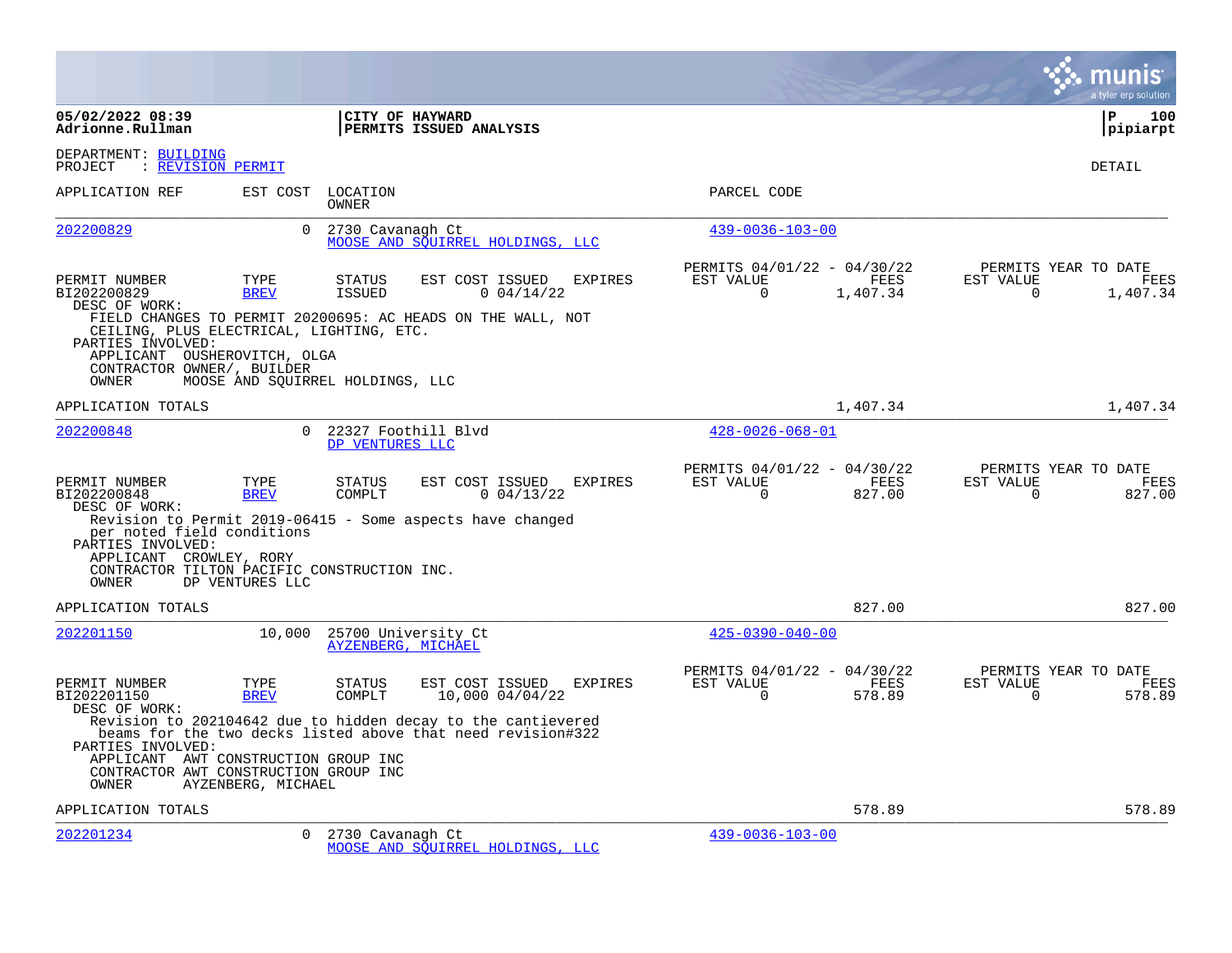|                                                                                                                                                                                                                                 |                                  |                         |                                            |                |                                                         |                  |                             | mun<br>IIS<br>a tyler erp solution              |
|---------------------------------------------------------------------------------------------------------------------------------------------------------------------------------------------------------------------------------|----------------------------------|-------------------------|--------------------------------------------|----------------|---------------------------------------------------------|------------------|-----------------------------|-------------------------------------------------|
| 05/02/2022 08:39<br>Adrionne.Rullman                                                                                                                                                                                            |                                  |                         | CITY OF HAYWARD<br>PERMITS ISSUED ANALYSIS |                |                                                         |                  |                             | 101<br>P<br>pipiarpt                            |
| PERMIT NUMBER                                                                                                                                                                                                                   | TYPE                             | <b>STATUS</b>           | EST COST ISSUED                            | <b>EXPIRES</b> | PERMITS 04/01/22 - 04/30/22<br>EST VALUE                | FEES             | EST VALUE                   | PERMITS YEAR TO DATE<br><b>FEES</b>             |
| DEPARTMENT: BUILDING<br>PROJECT<br>: REVISION PERMIT                                                                                                                                                                            |                                  |                         |                                            |                |                                                         |                  |                             | <b>DETAIL</b>                                   |
| APPLICATION REF                                                                                                                                                                                                                 | EST COST                         | LOCATION                |                                            |                | PARCEL CODE                                             |                  |                             |                                                 |
| BI202201234<br>DESC OF WORK:<br>FIELD CHANGES TO 202102812: CHANGE TO LOCATION OF AIR<br>CONDITIONER DRAINAGE, CHANGES TO INTERIOR LIGHTING.<br>PARTIES INVOLVED:<br>APPLICANT OUSHEROVITCH, OLGA<br>CONTRACTOR OWNER/, BUILDER | <b>BREV</b>                      | OWNER<br>COMPLT         | 0.04/26/22                                 |                | $\mathbf 0$                                             | 741.84           | $\mathbf 0$                 | 741.84                                          |
| <b>OWNER</b>                                                                                                                                                                                                                    | MOOSE AND SOUIRREL HOLDINGS, LLC |                         |                                            |                |                                                         |                  |                             |                                                 |
| APPLICATION TOTALS                                                                                                                                                                                                              |                                  |                         |                                            |                |                                                         | 741.84           |                             | 741.84                                          |
| 202201460                                                                                                                                                                                                                       | $\Omega$                         | 25830 Clawiter Rd       | CLAWITER INNOVATION LCC                    |                | $439 - 0080 - 003 - 07$                                 |                  |                             |                                                 |
| PERMIT NUMBER<br>BI202201460<br>DESC OF WORK:<br>Revision to 202101859-Building 1                                                                                                                                               | TYPE<br><b>BREV</b>              | <b>STATUS</b><br>COMPLT | EST COST ISSUED<br>0.04/07/22              | EXPIRES        | PERMITS 04/01/22 - 04/30/22<br>EST VALUE<br>$\Omega$    | FEES<br>1,355.59 | EST VALUE<br>$\Omega$       | PERMITS YEAR TO DATE<br>FEES<br>1,355.59        |
| PARTIES INVOLVED:<br>APPLICANT LEE, JUN<br>CONTRACTOR HITT CONTRACTING, INC<br>OWNER                                                                                                                                            | CLAWITER INNOVATION LCC          |                         |                                            |                |                                                         |                  |                             |                                                 |
| APPLICATION TOTALS                                                                                                                                                                                                              |                                  |                         |                                            |                |                                                         | 1,355.59         |                             | 1,355.59                                        |
| 202201461                                                                                                                                                                                                                       | $\Omega$                         | 25820 Clawiter Rd       | CLAWITER INNOVATION LCC                    |                | $439 - 0080 - 003 - 07$                                 |                  |                             |                                                 |
| PERMIT NUMBER<br>BI202201461<br>DESC OF WORK:<br>Revision to 202101873-Building 2                                                                                                                                               | TYPE<br><b>BREV</b>              | STATUS<br>COMPLT        | EST COST ISSUED<br>0.04/07/22              | EXPIRES        | PERMITS 04/01/22 - 04/30/22<br>EST VALUE<br>$\mathbf 0$ | FEES<br>1,024.59 | EST VALUE<br>$\overline{0}$ | PERMITS YEAR TO DATE<br><b>FEES</b><br>1,024.59 |
| PARTIES INVOLVED:<br>APPLICANT LEE, JUN<br>CONTRACTOR HITT CONTRACTING, INC<br>OWNER                                                                                                                                            | CLAWITER INNOVATION LCC          |                         |                                            |                |                                                         |                  |                             |                                                 |
| APPLICATION TOTALS                                                                                                                                                                                                              |                                  |                         |                                            |                |                                                         | 1,024.59         |                             | 1,024.59                                        |
| 202201462                                                                                                                                                                                                                       | $\Omega$                         | 25810 Clawiter Rd       | CLAWITER INNOVATION LCC                    |                | $439 - 0080 - 003 - 07$                                 |                  |                             |                                                 |
| PERMIT NUMBER<br>BI202201462<br>DESC OF WORK:                                                                                                                                                                                   | TYPE<br><b>BREV</b>              | STATUS<br>COMPLT        | EST COST ISSUED<br>0.04/07/22              | EXPIRES        | PERMITS 04/01/22 - 04/30/22<br>EST VALUE<br>$\Omega$    | FEES<br>914.34   | EST VALUE<br>$\Omega$       | PERMITS YEAR TO DATE<br>FEES<br>914.34          |

 $\bullet$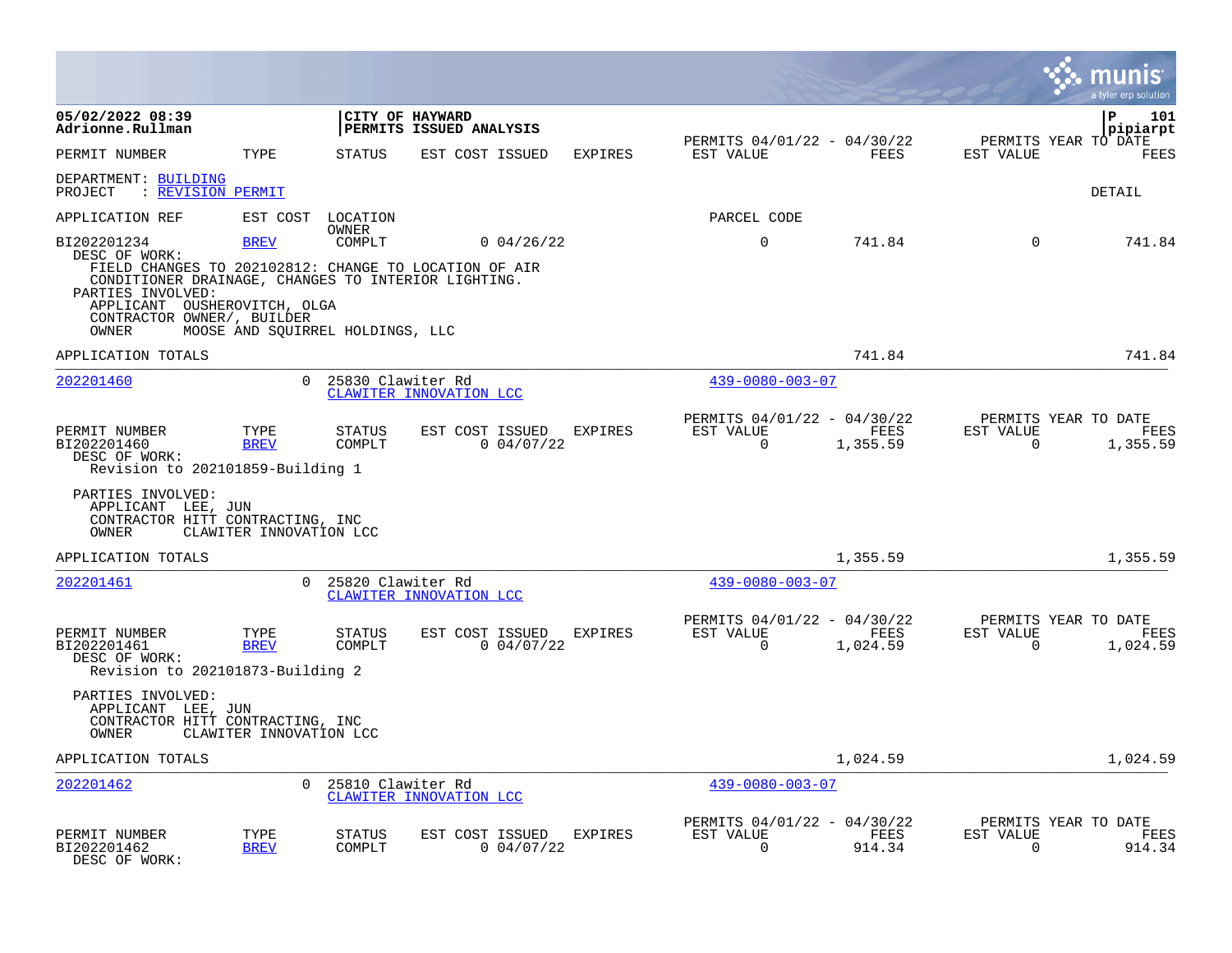|                                                                                                                                                                                                                                                                                                             |                                                       |                                                 |                                                         |                | munis<br>a tyler erp solution                                      |
|-------------------------------------------------------------------------------------------------------------------------------------------------------------------------------------------------------------------------------------------------------------------------------------------------------------|-------------------------------------------------------|-------------------------------------------------|---------------------------------------------------------|----------------|--------------------------------------------------------------------|
| 05/02/2022 08:39<br>Adrionne.Rullman<br>Revision to 202101874-building 3                                                                                                                                                                                                                                    |                                                       | CITY OF HAYWARD<br>PERMITS ISSUED ANALYSIS      |                                                         |                | ΙP<br>102<br> pipiarpt                                             |
| DEPARTMENT: BUILDING<br>PROJECT<br>: REVISION PERMIT                                                                                                                                                                                                                                                        |                                                       |                                                 |                                                         |                | DETAIL                                                             |
| APPLICATION REF<br>EST COST                                                                                                                                                                                                                                                                                 | LOCATION<br>OWNER                                     |                                                 | PARCEL CODE                                             |                |                                                                    |
| PARTIES INVOLVED:<br>APPLICANT LEE, JUN<br>CONTRACTOR HITT CONTRACTING, INC<br>CLAWITER INNOVATION LCC<br>OWNER                                                                                                                                                                                             |                                                       |                                                 |                                                         |                |                                                                    |
| APPLICATION TOTALS                                                                                                                                                                                                                                                                                          |                                                       |                                                 |                                                         | 914.34         | 914.34                                                             |
| 202201732                                                                                                                                                                                                                                                                                                   | $\Omega$<br>25800 Clawiter Rd                         | CLAWITER INNOVATION LCC                         | $454 - 0010 - 003 - 00$                                 |                |                                                                    |
| PERMIT NUMBER<br>TYPE<br>BI202201732<br><b>BREV</b><br>DESC OF WORK:<br>Off site COH Lighting (Revision to 202200232)<br>Street light material added<br>PARTIES INVOLVED:<br>APPLICANT ANDERSON, CARLA<br>CONTRACTOR HITT CONTRACTING, INC<br><b>OWNER</b><br>CLAWITER INNOVATION LCC                       | STATUS<br>COMPLT                                      | EST COST ISSUED<br>EXPIRES<br>0.04/13/22        | PERMITS 04/01/22 - 04/30/22<br>EST VALUE<br>$\Omega$    | FEES<br>326.34 | PERMITS YEAR TO DATE<br>EST VALUE<br>FEES<br>$\Omega$<br>326.34    |
| APPLICATION TOTALS                                                                                                                                                                                                                                                                                          |                                                       |                                                 |                                                         | 326.34         | 326.34                                                             |
| 202201780                                                                                                                                                                                                                                                                                                   | $\overline{0}$<br>1036 Spring Ct<br>NOTOWITZ, REBECCA |                                                 | $445 - 0240 - 073 - 00$                                 |                |                                                                    |
| PERMIT NUMBER<br>TYPE<br>BI202201780<br><b>BREV</b><br>DESC OF WORK:<br>REVISION TO PERMIT 202106112 - AS PER FIELD CORRECTIONS WE<br>HAVE CHANGED WIRE SIZING AND REMOVED NEW 125A LOAD CENTER<br>PARTIES INVOLVED:<br>APPLICANT SCHRODER, LISA<br>CONTRACTOR SEMPER SOLARIS<br>OWNER<br>NOTOWITZ, REBECCA | <b>STATUS</b><br>COMPLT                               | EST COST ISSUED<br>EXPIRES<br>0.04/05/22        | PERMITS 04/01/22 - 04/30/22<br>EST VALUE<br>$\Omega$    | FEES<br>179.34 | PERMITS YEAR TO DATE<br>EST VALUE<br>FEES<br>0<br>179.34           |
| APPLICATION TOTALS                                                                                                                                                                                                                                                                                          |                                                       |                                                 |                                                         | 179.34         | 179.34                                                             |
| 202201852                                                                                                                                                                                                                                                                                                   | $\Omega$<br>160 Revere Ave                            | HEALD, GEORGE & LINDA                           | $078G - 2750 - 032 - 00$                                |                |                                                                    |
| PERMIT NUMBER<br>TYPE<br>BI202201852<br><b>BREV</b><br>DESC OF WORK:<br>revision to 202100645 for the 2nd bathroom, enlarge window,<br>install reccesed lights<br>PARTIES INVOLVED:<br>APPLICANT EVERLAST CONSTRUCTION                                                                                      | STATUS<br>COMPLT                                      | EST COST ISSUED<br><b>EXPIRES</b><br>0.04/07/22 | PERMITS 04/01/22 - 04/30/22<br>EST VALUE<br>$\mathbf 0$ | FEES<br>326.34 | PERMITS YEAR TO DATE<br>EST VALUE<br>FEES<br>$\mathbf 0$<br>326.34 |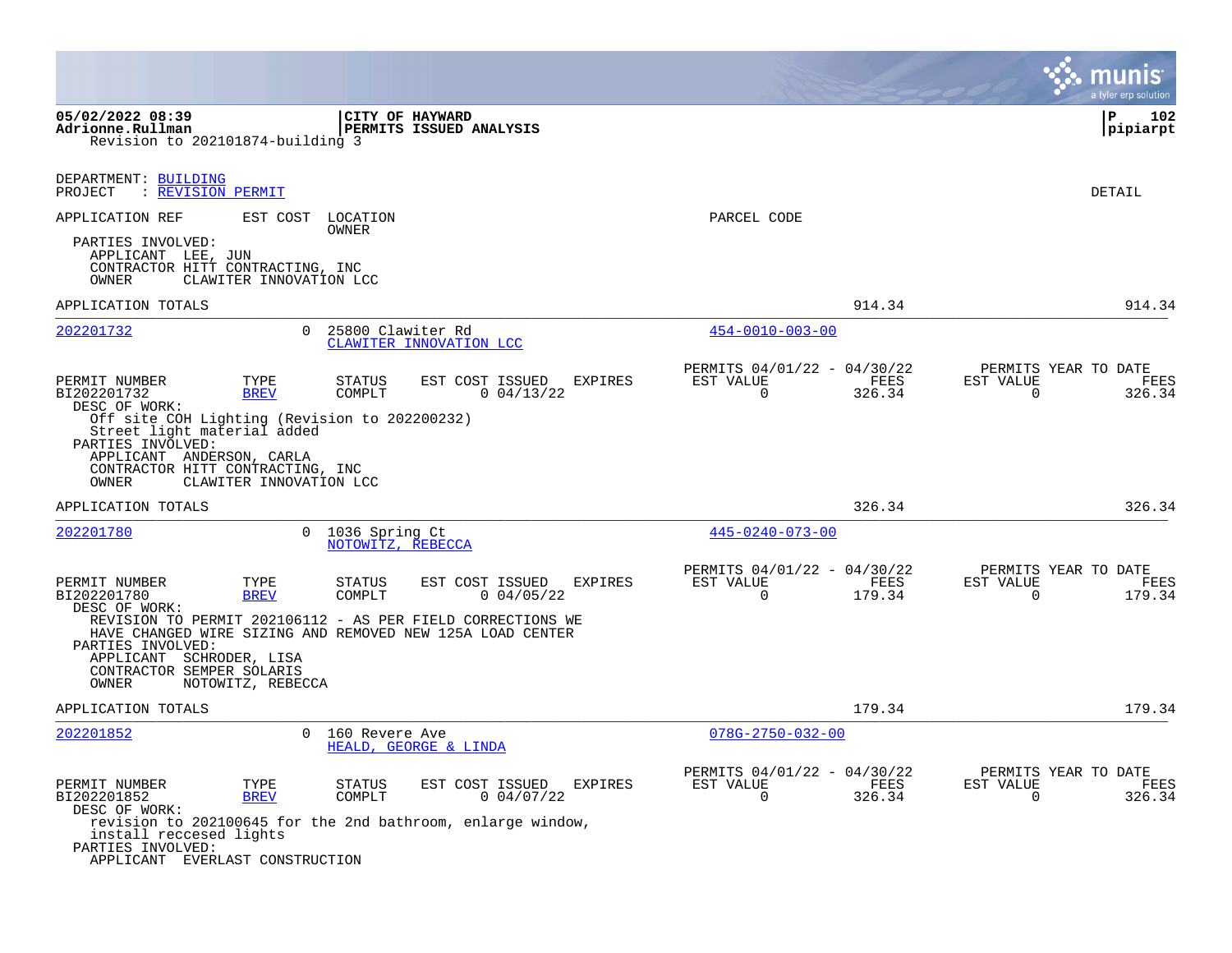|                                                                                                                                                                                                  |                                                        |                                                                                                          |                                                         |                | munis<br>a tyler erp solution                                      |
|--------------------------------------------------------------------------------------------------------------------------------------------------------------------------------------------------|--------------------------------------------------------|----------------------------------------------------------------------------------------------------------|---------------------------------------------------------|----------------|--------------------------------------------------------------------|
| 05/02/2022 08:39<br>Adrionne.Rullman                                                                                                                                                             | CITY OF HAYWARD                                        | <b>PERMITS ISSUED ANALYSIS</b>                                                                           |                                                         |                | l P<br>103<br> pipiarpt                                            |
| DEPARTMENT: BUILDING<br>PROJECT<br>: REVISION PERMIT                                                                                                                                             |                                                        |                                                                                                          |                                                         |                | DETAIL                                                             |
| APPLICATION REF<br>CONTRACTOR EVERLAST CONSTRUCTION<br>OWNER                                                                                                                                     | EST COST<br>LOCATION<br>OWNER<br>HEALD, GEORGE & LINDA |                                                                                                          | PARCEL CODE                                             |                |                                                                    |
| APPLICATION TOTALS                                                                                                                                                                               |                                                        |                                                                                                          |                                                         | 326.34         | 326.34                                                             |
| 202201868                                                                                                                                                                                        | $\overline{0}$<br>27981 El Portal Dr<br>PATEL, CHINTAN |                                                                                                          | $081D-1904-081-00$                                      |                |                                                                    |
| PERMIT NUMBER<br>BI202201868<br>DESC OF WORK:<br>revision to 202005326 to increase system size to 5.6 kw                                                                                         | TYPE<br><b>STATUS</b><br><b>BREV</b><br>ISSUED         | EST COST ISSUED<br><b>EXPIRES</b><br>0.04/05/22                                                          | PERMITS 04/01/22 - 04/30/22<br>EST VALUE<br>$\Omega$    | FEES<br>179.34 | PERMITS YEAR TO DATE<br>EST VALUE<br>FEES<br>$\Omega$<br>179.34    |
| PARTIES INVOLVED:<br>APPLICANT TESLA ENERGY OPERATIONS INC<br>CONTRACTOR TESLA ENERGY OPERATIONS INC<br>OWNER<br>PATEL, CHINTAN                                                                  |                                                        |                                                                                                          |                                                         |                |                                                                    |
| APPLICATION TOTALS                                                                                                                                                                               |                                                        |                                                                                                          |                                                         | 179.34         | 179.34                                                             |
| 202201872                                                                                                                                                                                        | 29415 Chance St<br>0<br><b>SENAD VOLODER</b>           |                                                                                                          | $465 - 0035 - 031 - 00$                                 |                |                                                                    |
| PERMIT NUMBER<br>BI202201872<br>DESC OF WORK:                                                                                                                                                    | TYPE<br>STATUS<br><b>BREV</b><br>COMPLT                | EST COST ISSUED<br>EXPIRES<br>0.04/05/22<br>revision to 202201446 to add 3 more modules at 6.84 kw total | PERMITS 04/01/22 - 04/30/22<br>EST VALUE<br>$\mathbf 0$ | FEES<br>179.34 | PERMITS YEAR TO DATE<br>EST VALUE<br>FEES<br>$\mathbf 0$<br>179.34 |
| PARTIES INVOLVED:<br>APPLICANT SCHRODER, LISA<br>CONTRACTOR SEMPER SOLARIS CONSTRUCTION INC<br>OWNER<br>SENAD VOLODER                                                                            |                                                        |                                                                                                          |                                                         |                |                                                                    |
| APPLICATION TOTALS                                                                                                                                                                               |                                                        |                                                                                                          |                                                         | 179.34         | 179.34                                                             |
| 202201873                                                                                                                                                                                        | 0<br>MENALYN MOJICA                                    | 29242 Eden Shores Ct                                                                                     | 461-0101-119-00                                         |                |                                                                    |
| PERMIT NUMBER<br>BI202201873<br>DESC OF WORK:                                                                                                                                                    | TYPE<br>STATUS<br><b>BREV</b><br>COMPLT                | EST COST ISSUED<br>EXPIRES<br>0.04/05/22                                                                 | PERMITS 04/01/22 - 04/30/22<br>EST VALUE<br>$\mathbf 0$ | FEES<br>179.34 | PERMITS YEAR TO DATE<br>EST VALUE<br>FEES<br>179.34<br>$\mathbf 0$ |
| revision to 202201447 to add 3 more moudules for a<br>total of 6.12 kw<br>PARTIES INVOLVED:<br>APPLICANT SCHRODER, LISA<br>CONTRACTOR SEMPER SOLARIS CONSTRUCTION INC<br>OWNER<br>MENALYN MOJICA |                                                        |                                                                                                          |                                                         |                |                                                                    |
| APPLICATION TOTALS                                                                                                                                                                               |                                                        |                                                                                                          |                                                         | 179.34         | 179.34                                                             |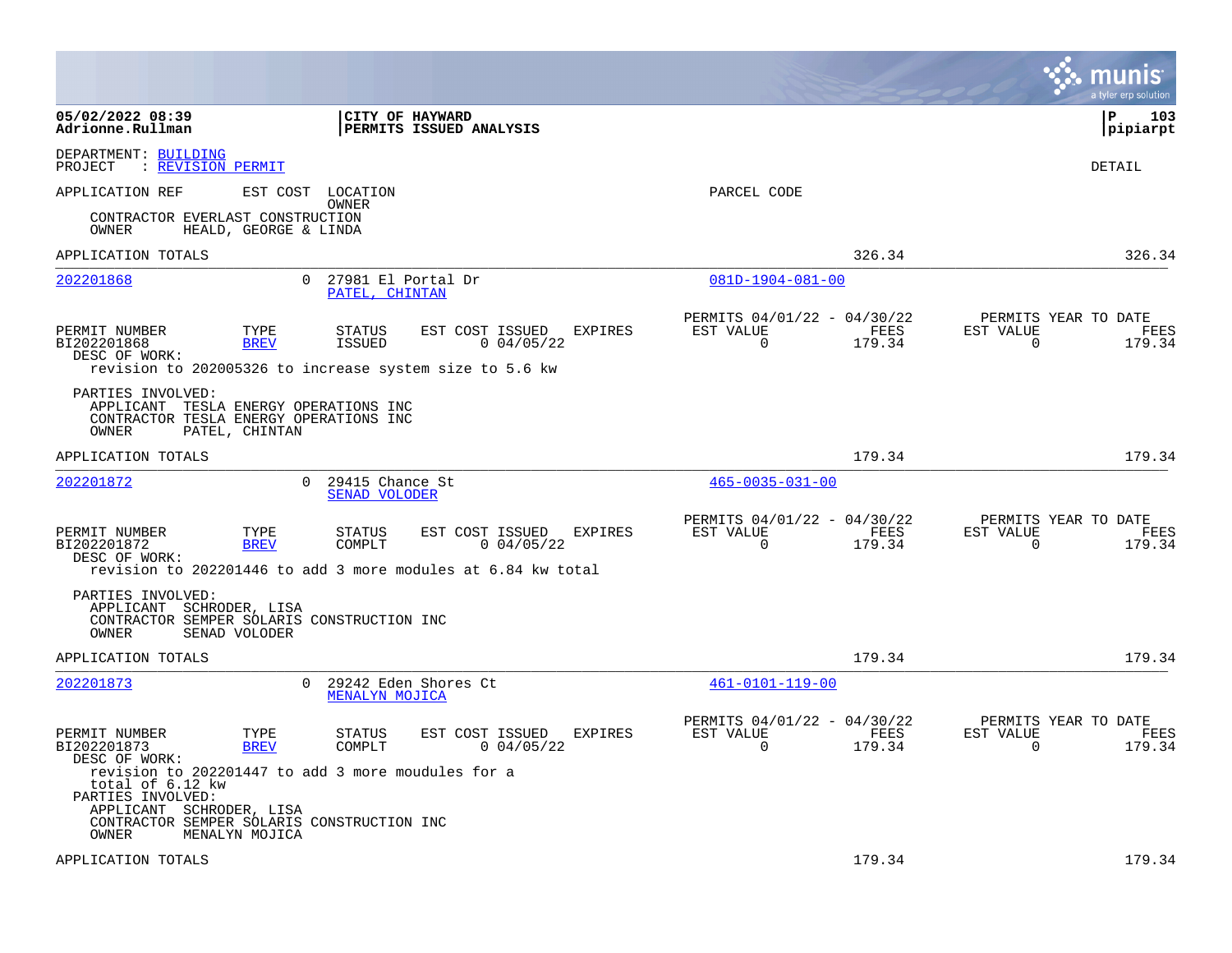|                                                                                                                                                                             |                     |                                    |                                                                                               |                |                                                      |                       |                       | a tyler erp solution                   |
|-----------------------------------------------------------------------------------------------------------------------------------------------------------------------------|---------------------|------------------------------------|-----------------------------------------------------------------------------------------------|----------------|------------------------------------------------------|-----------------------|-----------------------|----------------------------------------|
| 05/02/2022 08:39<br>Adrionne.Rullman                                                                                                                                        |                     | CITY OF HAYWARD                    | PERMITS ISSUED ANALYSIS                                                                       |                |                                                      |                       |                       | l P<br>104<br> pipiarpt                |
| DEPARTMENT: BUILDING<br>PROJECT<br>: REVISION PERMIT                                                                                                                        |                     |                                    |                                                                                               |                |                                                      |                       |                       | DETAIL                                 |
| APPLICATION REF                                                                                                                                                             | EST COST            | LOCATION<br>OWNER                  |                                                                                               |                | PARCEL CODE                                          |                       |                       |                                        |
| 202201874                                                                                                                                                                   | 0                   | 506 Teasdale Pl<br>BLOM, CHELSEA   |                                                                                               |                | $443 - 0055 - 107 - 00$                              |                       |                       |                                        |
| PERMIT NUMBER<br>BI202201874<br>DESC OF WORK:<br>revision to 202200869 to remove breaker                                                                                    | TYPE<br><b>BREV</b> | <b>STATUS</b><br>COMPLT            | EST COST ISSUED<br>0.04/05/22                                                                 | EXPIRES        | PERMITS 04/01/22 - 04/30/22<br>EST VALUE<br>$\Omega$ | FEES<br>179.34        | EST VALUE<br>$\Omega$ | PERMITS YEAR TO DATE<br>FEES<br>179.34 |
| PARTIES INVOLVED:<br>APPLICANT SCHRODER, LISA<br>CONTRACTOR SEMPER SOLARIS CONSTRUCTION INC<br>OWNER                                                                        | BLOM, CHELSEA       |                                    |                                                                                               |                |                                                      |                       |                       |                                        |
| APPLICATION TOTALS                                                                                                                                                          |                     |                                    |                                                                                               |                |                                                      | 179.34                |                       | 179.34                                 |
| 202201878                                                                                                                                                                   | $\overline{0}$      | 369 Bridgecreek Way<br>WU, XIUMEI  |                                                                                               |                | $078G - 2652 - 075 - 00$                             |                       |                       |                                        |
| PERMIT NUMBER<br>BI202201878<br>DESC OF WORK:<br>ram, relocate breaker add new sub feeder breaker                                                                           | TYPE<br><b>BREV</b> | <b>STATUS</b><br>ISSUED            | EST COST ISSUED<br>0.04/05/22<br>revision to 202201269 to revise conduit schedule & line diag | <b>EXPIRES</b> | PERMITS 04/01/22 - 04/30/22<br>EST VALUE<br>$\Omega$ | <b>FEES</b><br>179.34 | EST VALUE<br>$\Omega$ | PERMITS YEAR TO DATE<br>FEES<br>179.34 |
| PARTIES INVOLVED:<br>APPLICANT SUNRUN INSTALLATION SERVICES INC<br>CONTRACTOR SUNRUN INSTALLATION SERVICES INC<br>OWNER<br>WU, XIUMEI                                       |                     |                                    |                                                                                               |                |                                                      |                       |                       |                                        |
| APPLICATION TOTALS                                                                                                                                                          |                     |                                    |                                                                                               |                |                                                      | 179.34                |                       | 179.34                                 |
| 202201892                                                                                                                                                                   | $\Omega$            | 30100 Mission Blvd                 | FREMONT JOURNEY OF FAITH CHURCH OF THE N                                                      |                | $083 - 0220 - 005 - 11$                              |                       |                       |                                        |
| PERMIT NUMBER<br>BI202201892<br>DESC OF WORK:                                                                                                                               | TYPE<br><b>BREV</b> | <b>STATUS</b><br>COMPLT            | EST COST ISSUED<br>0.04/06/22                                                                 | <b>EXPIRES</b> | PERMITS 04/01/22 - 04/30/22<br>EST VALUE<br>$\Omega$ | FEES<br>326.34        | EST VALUE<br>$\Omega$ | PERMITS YEAR TO DATE<br>FEES<br>326.34 |
| revision to 20202602 elimination if new lights<br>existing to remain<br>PARTIES INVOLVED:<br>APPLICANT FLORY CONSTRUCTION INC<br>CONTRACTOR FLORY CONSTRUCTION INC<br>OWNER |                     |                                    | FREMONT JOURNEY OF FAITH CHURCH OF THE N                                                      |                |                                                      |                       |                       |                                        |
| APPLICATION TOTALS                                                                                                                                                          |                     |                                    |                                                                                               |                |                                                      | 326.34                |                       | 326.34                                 |
| 202201898                                                                                                                                                                   | $\Omega$            | 27335 Greenhaven Rd<br>MA BENJAMIN |                                                                                               |                | $425 - 0280 - 032 - 00$                              |                       |                       |                                        |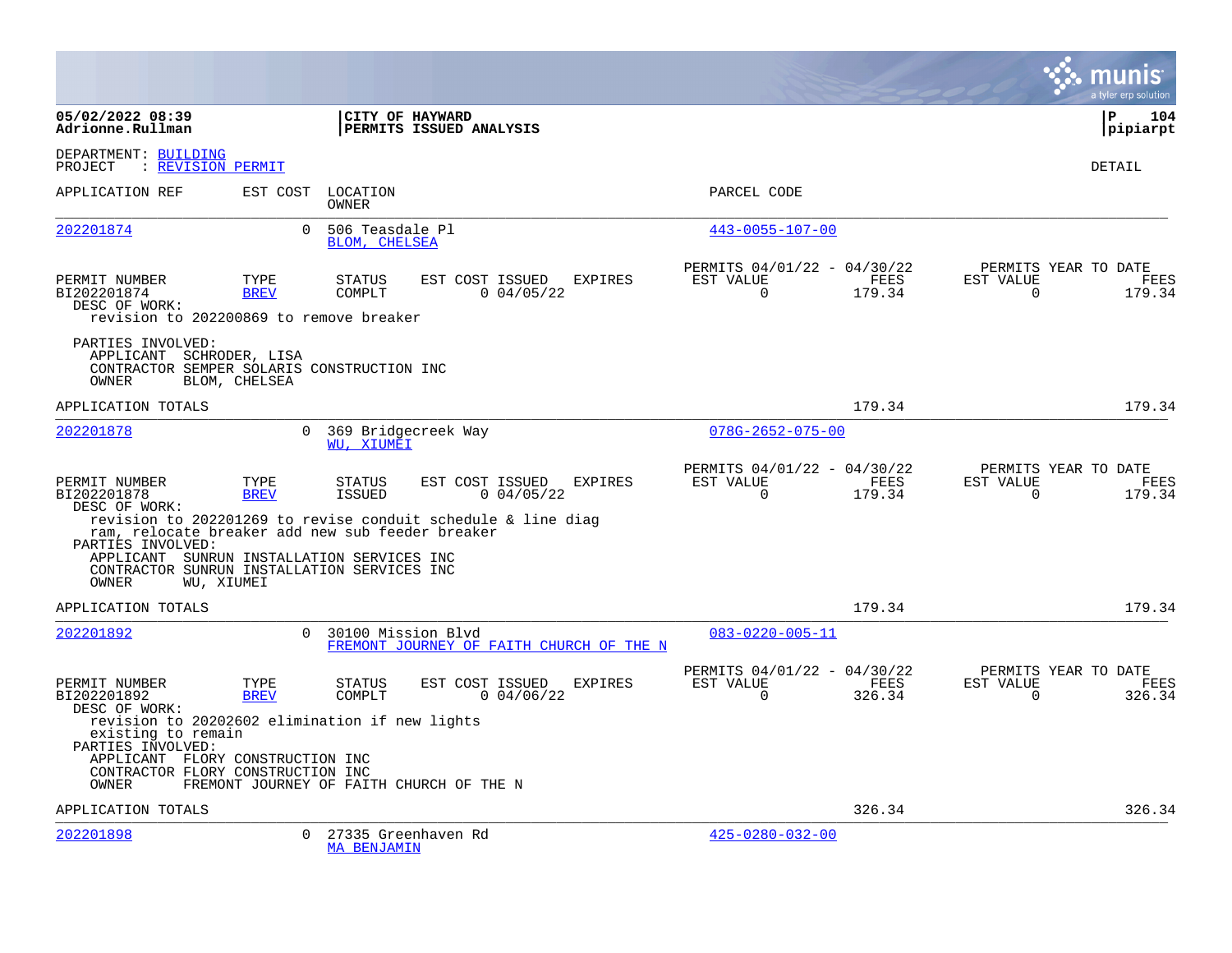|                                                                                                                    |                         |                         |                                                                        |                |                                                         |                |                                                  | lunis<br>a tyler erp solution |
|--------------------------------------------------------------------------------------------------------------------|-------------------------|-------------------------|------------------------------------------------------------------------|----------------|---------------------------------------------------------|----------------|--------------------------------------------------|-------------------------------|
| 05/02/2022 08:39<br>Adrionne.Rullman                                                                               |                         |                         | CITY OF HAYWARD<br>PERMITS ISSUED ANALYSIS                             |                |                                                         |                |                                                  | 105<br>P<br>pipiarpt          |
| PERMIT NUMBER                                                                                                      | TYPE                    | STATUS                  | EST COST ISSUED                                                        | EXPIRES        | PERMITS 04/01/22 - 04/30/22<br>EST VALUE                | FEES           | PERMITS YEAR TO DATE<br>EST VALUE                | <b>FEES</b>                   |
| DEPARTMENT: BUILDING<br>: REVISION PERMIT<br>PROJECT                                                               |                         |                         |                                                                        |                |                                                         |                |                                                  | DETAIL                        |
| APPLICATION REF                                                                                                    | EST COST                | LOCATION                |                                                                        |                | PARCEL CODE                                             |                |                                                  |                               |
| BI202201898<br>DESC OF WORK:<br>AC disconnect relocate gateway<br>PARTIES INVOLVED:<br>APPLICANT CLEAN SOLAR, INC. | <b>BREV</b>             | OWNER<br>ISSUED         | 0.04/05/22<br>revision to 202105883 to add EV charger, load panels and |                | $\mathbf 0$                                             | 179.34         | $\Omega$                                         | 179.34                        |
| CONTRACTOR CLEAN SOLAR, INC.<br>OWNER                                                                              | MA BENJAMIN             |                         |                                                                        |                |                                                         |                |                                                  |                               |
| APPLICATION TOTALS                                                                                                 |                         |                         |                                                                        |                |                                                         | 179.34         |                                                  | 179.34                        |
| 202201966                                                                                                          | $\overline{0}$          |                         | 24952 Arbor Crest Cir<br>ROMERO, JAVIER G & ELDA                       |                | $444 - 0049 - 061 - 00$                                 |                |                                                  |                               |
| PERMIT NUMBER<br>BI202201966<br>DESC OF WORK:<br>REVISION TO PERMIT 202105545. CHANGE JADU BATH LAYOUT             | TYPE<br><b>BREV</b>     | STATUS<br><b>ISSUED</b> | EST COST ISSUED<br>0.04/11/22                                          | <b>EXPIRES</b> | PERMITS 04/01/22 - 04/30/22<br>EST VALUE<br>$\Omega$    | FEES<br>326.34 | PERMITS YEAR TO DATE<br>EST VALUE<br>$\Omega$    | FEES<br>326.34                |
| PARTIES INVOLVED:<br>APPLICANT ROMERO, JAVIER G & ELDA<br>CONTRACTOR OWNER/, BUILDER<br>OWNER                      | ROMERO, JAVIER G & ELDA |                         |                                                                        |                |                                                         |                |                                                  |                               |
| APPLICATION TOTALS                                                                                                 |                         |                         |                                                                        |                |                                                         | 326.34         |                                                  | 326.34                        |
| 202201967                                                                                                          | $\cap$                  | 2520 Barrington Ct      | EKC TECHNOLOGY INC/DUPONT                                              |                | $438 - 0101 - 010 - 01$                                 |                |                                                  |                               |
| PERMIT NUMBER<br>BI202201967<br>DESC OF WORK:<br>Revision to 202104995- Electrical                                 | TYPE<br><b>BREV</b>     | STATUS<br>COMPLT        | EST COST ISSUED<br>0.04/26/22                                          | EXPIRES        | PERMITS 04/01/22 - 04/30/22<br>EST VALUE<br>$\mathbf 0$ | FEES<br>693.84 | PERMITS YEAR TO DATE<br>EST VALUE<br>$\mathbf 0$ | FEES<br>693.84                |
| PARTIES INVOLVED:<br>APPLICANT RAMSEY, REX<br>CONTRACTOR EKC TECHNOLOGY INC/DUPONT<br>OWNER                        | EKC TECHNOLOGY INC      |                         |                                                                        |                |                                                         |                |                                                  |                               |
| APPLICATION TOTALS                                                                                                 |                         |                         |                                                                        |                |                                                         | 693.84         |                                                  | 693.84                        |
| 202201991                                                                                                          | $\Omega$                | 22140 Victory Dr        | RAMOS, MARIO A & ANN                                                   |                | $432 - 0032 - 037 - 00$                                 |                |                                                  |                               |
| PERMIT NUMBER<br>BI202201991<br>DESC OF WORK:                                                                      | TYPE<br><b>BREV</b>     | STATUS<br>COMPLT        | EST COST ISSUED<br>0.04/12/22                                          | <b>EXPIRES</b> | PERMITS 04/01/22 - 04/30/22<br>EST VALUE<br>$\Omega$    | FEES<br>179.34 | PERMITS YEAR TO DATE<br>EST VALUE<br>$\mathbf 0$ | FEES<br>179.34                |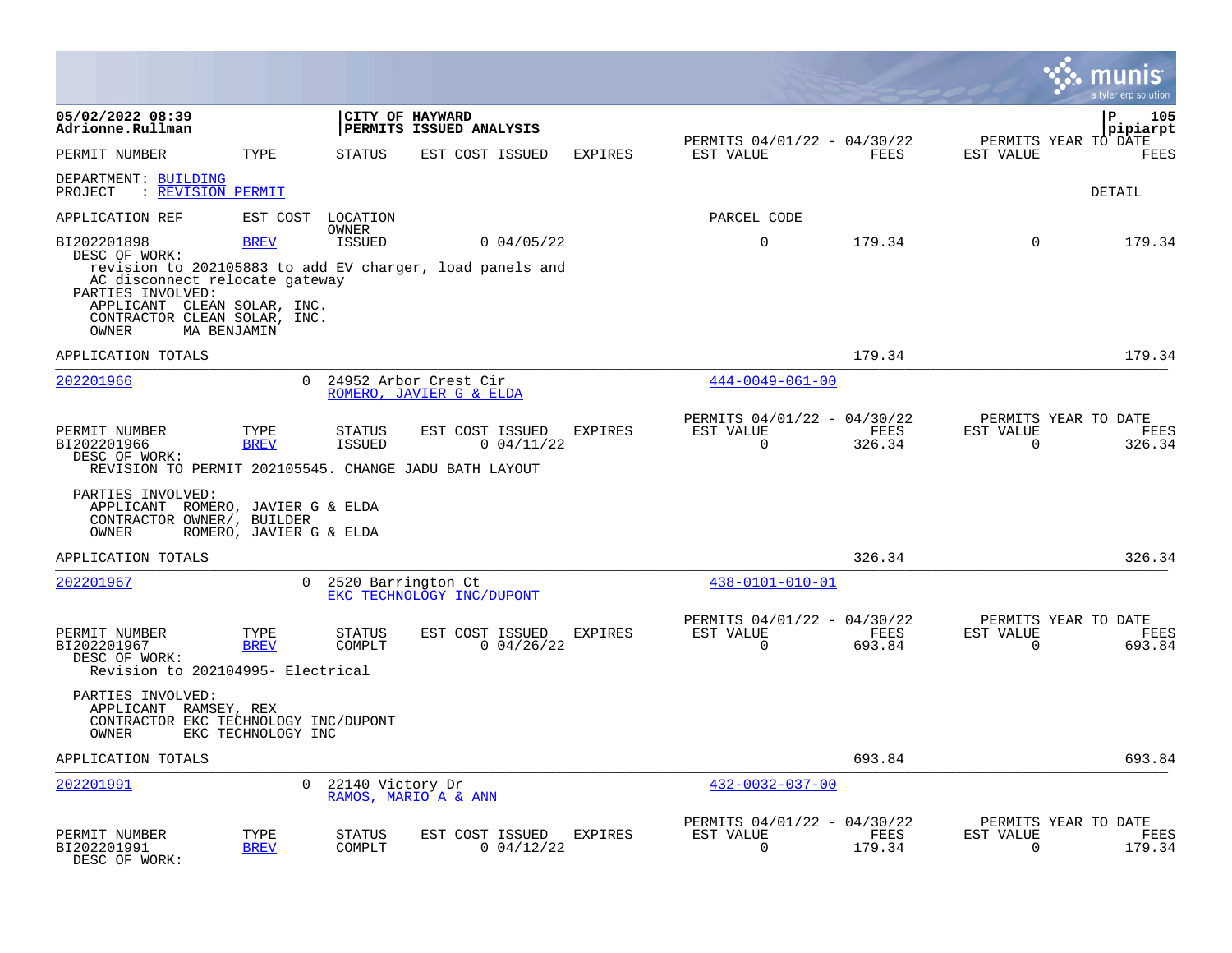| 05/02/2022 08:39<br>CITY OF HAYWARD<br>PERMITS ISSUED ANALYSIS<br>Adrionne.Rullman<br>revision to 202201744 to show 200 amp MSP<br>DEPARTMENT: BUILDING<br>PROJECT<br>: REVISION PERMIT<br>PARCEL CODE<br>APPLICATION REF<br>EST COST<br>LOCATION<br>OWNER<br>PARTIES INVOLVED:<br>APPLICANT AMERICAN ARRAY SOLAR<br>CONTRACTOR AMERICAN ARRAY SOLAR<br>RAMOS, MARIO A & ANN<br>OWNER<br>APPLICATION TOTALS<br>179.34<br>202201995<br>0 1412 C St<br>$427 - 0036 - 055 - 01$<br>PHAM, HIEP & HA ANNIE<br>PERMITS 04/01/22 - 04/30/22<br>PERMITS YEAR TO DATE | a tyler erp solution   |
|--------------------------------------------------------------------------------------------------------------------------------------------------------------------------------------------------------------------------------------------------------------------------------------------------------------------------------------------------------------------------------------------------------------------------------------------------------------------------------------------------------------------------------------------------------------|------------------------|
|                                                                                                                                                                                                                                                                                                                                                                                                                                                                                                                                                              | ΙP<br>106<br> pipiarpt |
|                                                                                                                                                                                                                                                                                                                                                                                                                                                                                                                                                              | DETAIL                 |
|                                                                                                                                                                                                                                                                                                                                                                                                                                                                                                                                                              |                        |
|                                                                                                                                                                                                                                                                                                                                                                                                                                                                                                                                                              |                        |
|                                                                                                                                                                                                                                                                                                                                                                                                                                                                                                                                                              | 179.34                 |
|                                                                                                                                                                                                                                                                                                                                                                                                                                                                                                                                                              |                        |
| EST COST ISSUED<br>FEES<br>EST VALUE<br>PERMIT NUMBER<br>TYPE<br>STATUS<br><b>EXPIRES</b><br>EST VALUE<br>$\Omega$<br>BI202201995<br>$0$ 04/12/22<br>326.34<br>$\Omega$<br><b>BREV</b><br><b>ISSUED</b><br>DESC OF WORK:<br>REVISED FOUNDATION FOR PERMIT 202103382                                                                                                                                                                                                                                                                                          | FEES<br>326.34         |
| PARTIES INVOLVED:<br>APPLICANT PHAM, HIEP & HA ANNIE<br>CONTRACTOR OWNER/, BUILDER<br>OWNER<br>PHAM, HIEP & HA ANNIE                                                                                                                                                                                                                                                                                                                                                                                                                                         |                        |
| APPLICATION TOTALS<br>326.34                                                                                                                                                                                                                                                                                                                                                                                                                                                                                                                                 | 326.34                 |
| 202202007<br>25000 Mission Blvd<br>445-0200-012-01<br>$\mathbf{0}$<br>BMODDRE2, LLC                                                                                                                                                                                                                                                                                                                                                                                                                                                                          |                        |
| PERMITS 04/01/22 - 04/30/22<br>PERMITS YEAR TO DATE<br>EST COST ISSUED<br>PERMIT NUMBER<br>TYPE<br><b>STATUS</b><br><b>EXPIRES</b><br>EST VALUE<br>FEES<br>EST VALUE<br>BI202202007<br><b>BREV</b><br>COMPLT<br>0.04/18/22<br>0<br>767.34<br>$\Omega$<br>DESC OF WORK:<br>Retaining wall revision to 202002575<br>Main permit 202003504<br>PARTIES INVOLVED:                                                                                                                                                                                                 | FEES<br>767.34         |
| APPLICANT MARK, POLISCHUK<br>CONTRACTOR SLATER BUILDERS<br>OWNER<br>CITY HAYWARD                                                                                                                                                                                                                                                                                                                                                                                                                                                                             |                        |
| 767.34<br>APPLICATION TOTALS                                                                                                                                                                                                                                                                                                                                                                                                                                                                                                                                 | 767.34                 |
| 202202011<br>$\Omega$<br>261 Arrowhead Way<br>$078G - 2652 - 016 - 00$<br>CHANDRA, DHAWAL                                                                                                                                                                                                                                                                                                                                                                                                                                                                    |                        |
| PERMITS 04/01/22 - 04/30/22<br>PERMITS YEAR TO DATE<br>PERMIT NUMBER<br>TYPE<br>STATUS<br>EST COST ISSUED<br>EXPIRES<br>EST VALUE<br>FEES<br>EST VALUE<br>$0$ 04/13/22<br>$\Omega$<br>179.34<br>$\mathbf 0$<br>BI202202011<br><b>BREV</b><br>COMPLT<br>DESC OF WORK:<br>revision to 202106107 to increase system size to 8.8 kw 22<br>modules<br>PARTIES INVOLVED:<br>APPLICANT TESLA ENERGY OPERATIONS INC                                                                                                                                                  | FEES<br>179.34         |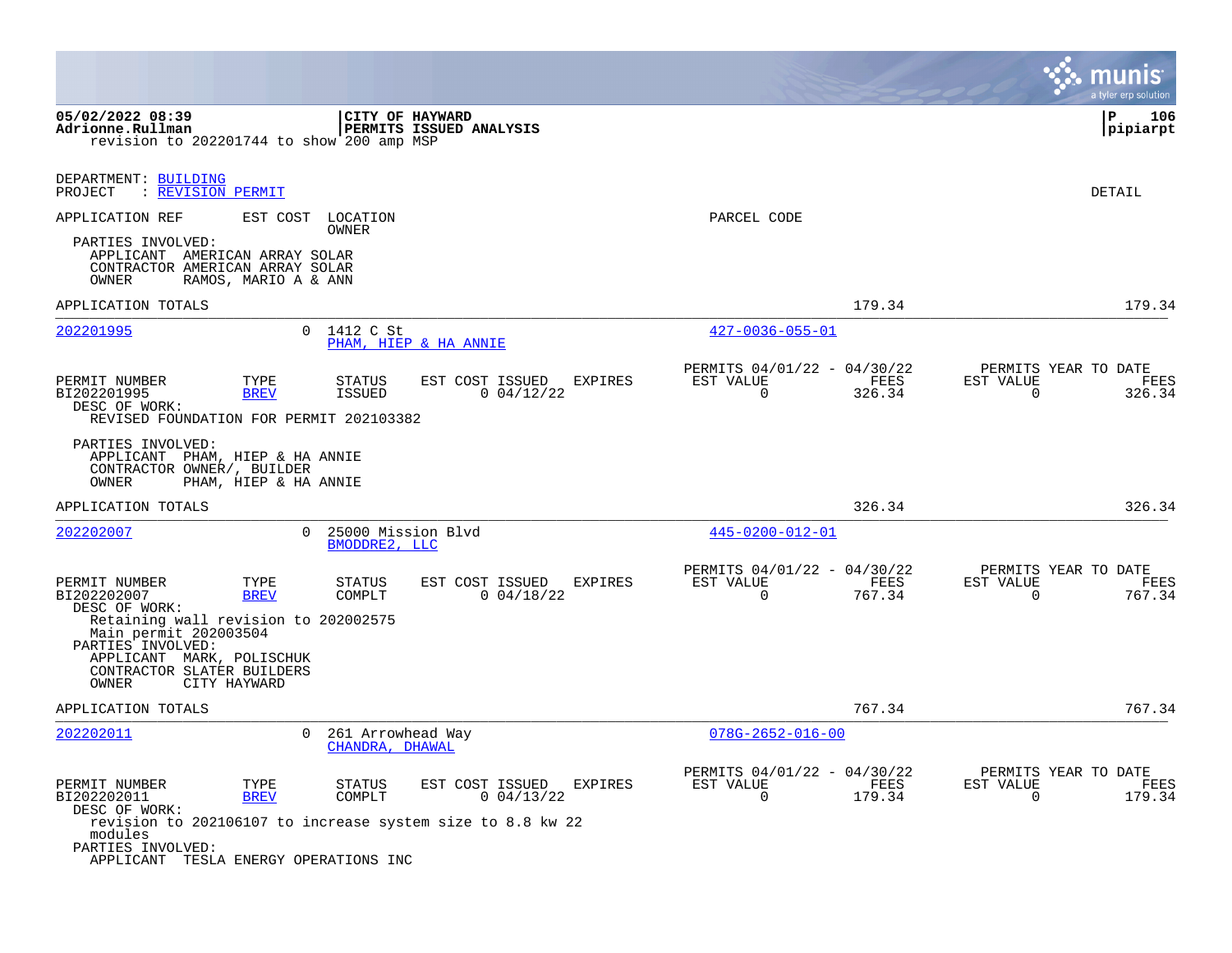|                                                                                                                                                                                                                           |                                                |                                                                                                               |                                                                               | a tyler erp solution                                                   |
|---------------------------------------------------------------------------------------------------------------------------------------------------------------------------------------------------------------------------|------------------------------------------------|---------------------------------------------------------------------------------------------------------------|-------------------------------------------------------------------------------|------------------------------------------------------------------------|
| 05/02/2022 08:39<br>Adrionne.Rullman                                                                                                                                                                                      | <b>CITY OF HAYWARD</b>                         | <b>PERMITS ISSUED ANALYSIS</b>                                                                                |                                                                               | l P<br>107<br> pipiarpt                                                |
| DEPARTMENT: BUILDING<br>PROJECT<br>: REVISION PERMIT                                                                                                                                                                      |                                                |                                                                                                               |                                                                               | DETAIL                                                                 |
| APPLICATION REF                                                                                                                                                                                                           | EST COST<br>LOCATION                           |                                                                                                               | PARCEL CODE                                                                   |                                                                        |
| CONTRACTOR TESLA ENERGY OPERATIONS INC<br>CHANDRA, DHAWAL<br>OWNER                                                                                                                                                        | OWNER                                          |                                                                                                               |                                                                               |                                                                        |
| APPLICATION TOTALS                                                                                                                                                                                                        |                                                |                                                                                                               | 179.34                                                                        | 179.34                                                                 |
| 202202012                                                                                                                                                                                                                 | $\overline{0}$<br>AJAWARA, MICHAEL             | 27000 Vista Bahia Way                                                                                         | $425 - 0470 - 026 - 06$                                                       |                                                                        |
| PERMIT NUMBER<br>BI202202012<br>DESC OF WORK:                                                                                                                                                                             | TYPE<br><b>STATUS</b><br><b>BREV</b><br>COMPLT | EST COST ISSUED<br>EXPIRES<br>0.04/13/22                                                                      | PERMITS 04/01/22 - 04/30/22<br>EST VALUE<br>FEES<br>$\mathbf 0$<br>326.34     | PERMITS YEAR TO DATE<br>EST VALUE<br>FEES<br>326.34<br>0               |
| revision to 202200179 to decrease system size to 8.8 kw<br>add energy storage system<br>PARTIES INVOLVED:<br>APPLICANT TESLA ENERGY OPERATIONS INC<br>CONTRACTOR TESLA ENERGY OPERATIONS INC<br>OWNER<br>AJAWARA, MICHAEL |                                                |                                                                                                               |                                                                               |                                                                        |
| APPLICATION TOTALS                                                                                                                                                                                                        |                                                |                                                                                                               | 326.34                                                                        | 326.34                                                                 |
| 202202032                                                                                                                                                                                                                 | $\Omega$<br>28380 Cubberley St<br>HOANG, TU    |                                                                                                               | $456 - 0042 - 018 - 00$                                                       |                                                                        |
| PERMIT NUMBER<br>BI202202032<br>DESC OF WORK:                                                                                                                                                                             | TYPE<br><b>STATUS</b><br><b>BREV</b><br>COMPLT | EST COST ISSUED<br><b>EXPIRES</b><br>0.04/13/22<br>revision to 202105899 for new living room, remove proposed | PERMITS 04/01/22 - 04/30/22<br><b>FEES</b><br>EST VALUE<br>$\Omega$<br>326.34 | PERMITS YEAR TO DATE<br>EST VALUE<br>FEES<br>$\Omega$<br>326.34        |
| PARTIES INVOLVED:<br>APPLICANT HOANG, TU<br>CONTRACTOR OWNER/BUILDER<br>OWNER<br>HOANG, TU                                                                                                                                |                                                | bathroom & closet, replace roof with class A comp shingles                                                    |                                                                               |                                                                        |
| APPLICATION TOTALS                                                                                                                                                                                                        |                                                |                                                                                                               | 326.34                                                                        | 326.34                                                                 |
| 202202040                                                                                                                                                                                                                 | 0<br>27618 Anderson Pl                         | ERNESTO AGUAS SANCHEZ                                                                                         | $452 - 0064 - 045 - 00$                                                       |                                                                        |
| PERMIT NUMBER<br>BI202202040<br>DESC OF WORK:                                                                                                                                                                             | TYPE<br>STATUS<br><b>BREV</b><br>COMPLT        | EST COST ISSUED<br><b>EXPIRES</b><br>0.04/19/22                                                               | PERMITS 04/01/22 - 04/30/22<br>EST VALUE<br>FEES<br>$\Omega$<br>179.34        | PERMITS YEAR TO DATE<br><b>FEES</b><br>EST VALUE<br>179.34<br>$\Omega$ |
| and refeed into existing subpanel<br>PARTIES INVOLVED:<br>APPLICANT ENERGY SERVICE PARTNERS<br>CONTRACTOR ENERGY SERVICE PARTNERS<br>OWNER                                                                                | ERNESTO AGUAS SANCHEZ                          | revision top 202200659 to change SLD to show new sub panel                                                    |                                                                               |                                                                        |
| APPLICATION TOTALS                                                                                                                                                                                                        |                                                |                                                                                                               | 179.34                                                                        | 179.34                                                                 |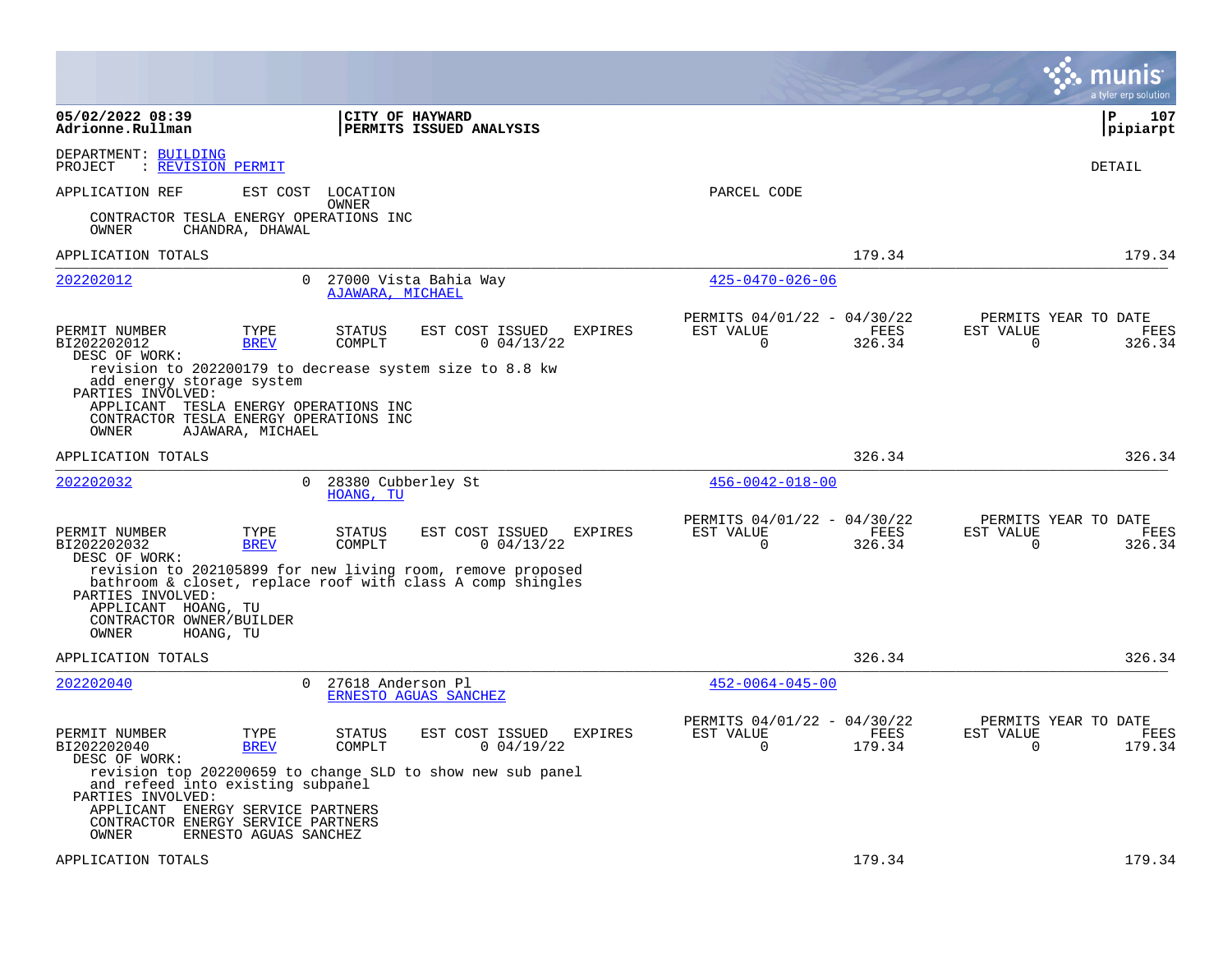|                                                                                                                                                                                                                 |                     |                                            |                             |            |                                          |                          |                                               |                       | a tyler erp solution                          |
|-----------------------------------------------------------------------------------------------------------------------------------------------------------------------------------------------------------------|---------------------|--------------------------------------------|-----------------------------|------------|------------------------------------------|--------------------------|-----------------------------------------------|-----------------------|-----------------------------------------------|
| 05/02/2022 08:39<br>Adrionne.Rullman                                                                                                                                                                            |                     | <b>CITY OF HAYWARD</b>                     | PERMITS ISSUED ANALYSIS     |            |                                          |                          |                                               |                       | l P<br>108<br> pipiarpt                       |
| DEPARTMENT: BUILDING<br>: REVISION PERMIT<br>PROJECT                                                                                                                                                            |                     |                                            |                             |            |                                          |                          |                                               |                       | DETAIL                                        |
| APPLICATION REF                                                                                                                                                                                                 |                     | EST COST LOCATION<br>OWNER                 |                             |            |                                          | PARCEL CODE              |                                               |                       |                                               |
| 202202048                                                                                                                                                                                                       | $\Omega$            | 24776 Townsend Ave<br>ZHANG, XIAOXIANG     |                             |            |                                          | $443 - 0035 - 141 - 00$  |                                               |                       |                                               |
| PERMIT NUMBER<br>BI202202048<br>DESC OF WORK:<br>revision to 202104325 to change interconnection to new 125 A<br>main service panel<br>PARTIES INVOLVED:                                                        | TYPE<br><b>BREV</b> | STATUS<br>COMPLT                           | EST COST ISSUED EXPIRES     | 0.04/14/22 |                                          | EST VALUE<br>$\Omega$    | PERMITS 04/01/22 - 04/30/22<br>FEES<br>179.34 | EST VALUE<br>$\Omega$ | PERMITS YEAR TO DATE<br>FEES<br>179.34        |
| APPLICANT SUNRUN INSTALLATION SERVICES INC<br>CONTRACTOR SUNRUN INSTALLATION SERVICES INC<br><b>OWNER</b>                                                                                                       | ZHANG, XIAOXIANG    |                                            |                             |            |                                          |                          |                                               |                       |                                               |
| APPLICATION TOTALS                                                                                                                                                                                              |                     |                                            |                             |            |                                          |                          | 179.34                                        |                       | 179.34                                        |
| 202202049                                                                                                                                                                                                       |                     | 0 27123 Columbia Way<br><b>AIRES SOUTO</b> |                             |            |                                          | $081D - 2085 - 025 - 00$ |                                               |                       |                                               |
| PERMIT NUMBER<br>BI202202049<br>DESC OF WORK:                                                                                                                                                                   | TYPE<br><b>BREV</b> | <b>STATUS</b><br><b>ISSUED</b>             | EST COST ISSUED             | 0.04/14/22 | <b>EXPIRES</b>                           | EST VALUE<br>$\Omega$    | PERMITS 04/01/22 - 04/30/22<br>FEES<br>147.00 | EST VALUE<br>$\Omega$ | PERMITS YEAR TO DATE<br><b>FEES</b><br>147.00 |
| revision to 202104697 for newly prosed line side tap to<br>main service panel<br>PARTIES INVOLVED:<br>APPLICANT SUNRUN INSTALLATION SERVICES INC<br>CONTRACTOR SUNRUN INSTALLATION SERVICES INC<br><b>OWNER</b> | AIRES SOUTO         |                                            |                             |            |                                          |                          |                                               |                       |                                               |
| APPLICATION TOTALS                                                                                                                                                                                              |                     |                                            |                             |            |                                          |                          | 147.00                                        |                       | 147.00                                        |
| 202202069                                                                                                                                                                                                       | $\Omega$            | 28041 Tampa Ave                            |                             |            | MARTINEZ, RAYMOND R & ELAINE M & ANTHONY | $464 - 0030 - 030 - 00$  |                                               |                       |                                               |
| PERMIT NUMBER<br>BI202202069<br>DESC OF WORK:<br>revision to 202105616 for panel layout change                                                                                                                  | TYPE<br><b>BREV</b> | STATUS<br>COMPLT                           | EST COST ISSUED             | 0.04/14/22 | <b>EXPIRES</b>                           | EST VALUE<br>$\Omega$    | PERMITS 04/01/22 - 04/30/22<br>FEES<br>179.34 | EST VALUE<br>$\Omega$ | PERMITS YEAR TO DATE<br>FEES<br>179.34        |
| PARTIES INVOLVED:<br>APPLICANT SOLAR OPTIMUM<br>CONTRACTOR SOLAR OPTIMUM<br>OWNER                                                                                                                               |                     | MARTINEZ, RAYMOND R & ELAINE M & ANTHONY   |                             |            |                                          |                          |                                               |                       |                                               |
| APPLICATION TOTALS                                                                                                                                                                                              |                     |                                            |                             |            |                                          |                          | 179.34                                        |                       | 179.34                                        |
| 202202077                                                                                                                                                                                                       | $\Omega$            | 22809 Mission Blvd                         | THE PALACE POKER CASINO LLC |            |                                          | $428 - 0081 - 033 - 00$  |                                               |                       |                                               |

**College**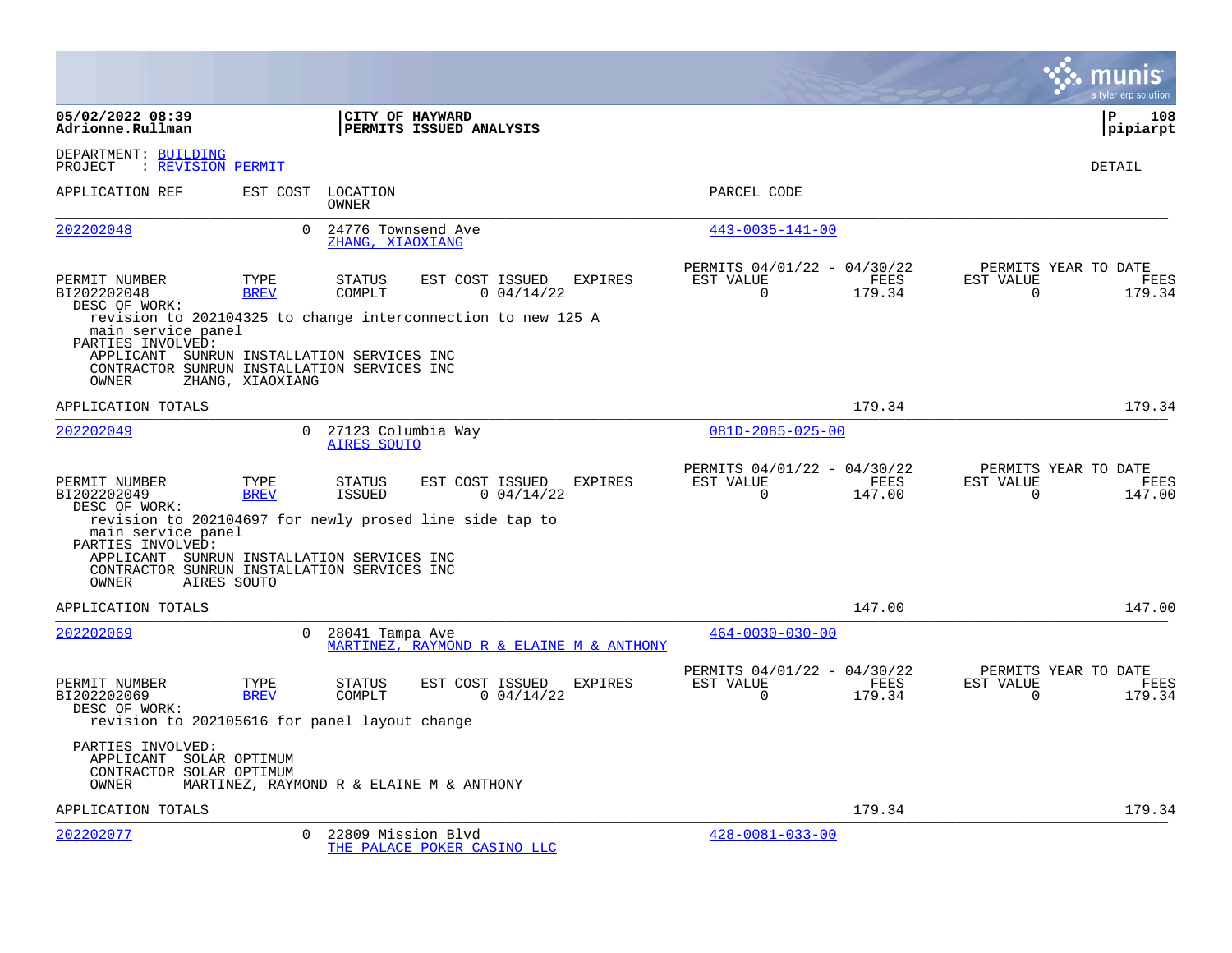|                                                                                                           |                     |                                           |                                            |                               |                |                                                         |                |                          | lunis<br>a tyler erp solution          |
|-----------------------------------------------------------------------------------------------------------|---------------------|-------------------------------------------|--------------------------------------------|-------------------------------|----------------|---------------------------------------------------------|----------------|--------------------------|----------------------------------------|
| 05/02/2022 08:39<br>Adrionne.Rullman                                                                      |                     |                                           | CITY OF HAYWARD<br>PERMITS ISSUED ANALYSIS |                               |                |                                                         |                |                          | 109<br>P<br>pipiarpt                   |
| PERMIT NUMBER                                                                                             | TYPE                | STATUS                                    | EST COST ISSUED                            |                               | EXPIRES        | PERMITS 04/01/22 - 04/30/22<br>EST VALUE                | FEES           | EST VALUE                | PERMITS YEAR TO DATE<br><b>FEES</b>    |
| DEPARTMENT: BUILDING<br>PROJECT<br>: REVISION PERMIT                                                      |                     |                                           |                                            |                               |                |                                                         |                |                          | DETAIL                                 |
| APPLICATION REF                                                                                           |                     | EST COST LOCATION                         |                                            |                               |                | PARCEL CODE                                             |                |                          |                                        |
| BI202202077<br>DESC OF WORK:<br>revision to 202106284 for new equipment location                          | <b>BREV</b>         | OWNER<br>COMPLT                           |                                            | 0.04/28/22                    |                | $\mathbf 0$                                             | 179.34         | $\Omega$                 | 179.34                                 |
| PARTIES INVOLVED:<br>APPLICANT YOUR ENERGY SOLUTIONS<br>CONTRACTOR YOUR ENERGY SOLUTIONS<br>OWNER         |                     | THE PALACE POKER CASINO LLC               |                                            |                               |                |                                                         |                |                          |                                        |
| APPLICATION TOTALS                                                                                        |                     |                                           |                                            |                               |                |                                                         | 179.34         |                          | 179.34                                 |
| 202202085                                                                                                 | $\overline{0}$      | 24087 Wright Dr<br>NGUYEN, LIEM           |                                            |                               |                | $442 - 0005 - 005 - 00$                                 |                |                          |                                        |
| PERMIT NUMBER<br>BI202202085<br>DESC OF WORK:<br>revision to 202103766 to relocate battery and 200A MSP   | TYPE<br><b>BREV</b> | STATUS<br><b>ISSUED</b>                   | EST COST ISSUED                            | 0.04/18/22                    | <b>EXPIRES</b> | PERMITS 04/01/22 - 04/30/22<br>EST VALUE<br>$\Omega$    | FEES<br>179.34 | EST VALUE<br>$\Omega$    | PERMITS YEAR TO DATE<br>FEES<br>179.34 |
| PARTIES INVOLVED:<br>APPLICANT FREEDOM FOREVER<br>CONTRACTOR FREEDOM FOREVER<br>OWNER                     | NGUYEN, LIEM        |                                           |                                            |                               |                |                                                         |                |                          |                                        |
| APPLICATION TOTALS                                                                                        |                     |                                           |                                            |                               |                |                                                         | 179.34         |                          | 179.34                                 |
| 202202087                                                                                                 | $\cap$              | 24952 Townsend Ave<br>FIROZA NISHA        |                                            |                               |                | $443 - 0055 - 103 - 00$                                 |                |                          |                                        |
| PERMIT NUMBER<br>BI202202087<br>DESC OF WORK:<br>revision to 202103983 for size of new main panel changed | TYPE<br><b>BREV</b> | STATUS<br><b>ISSUED</b>                   |                                            | EST COST ISSUED<br>0.04/13/22 | EXPIRES        | PERMITS 04/01/22 - 04/30/22<br>EST VALUE<br>$\mathbf 0$ | FEES<br>179.34 | EST VALUE<br>$\mathbf 0$ | PERMITS YEAR TO DATE<br>FEES<br>179.34 |
| PARTIES INVOLVED:<br>APPLICANT BRIGHT PLANET SOLAR INC<br>CONTRACTOR BRIGHT PLANET SOLAR INC<br>OWNER     | FIROZA NISHA        |                                           |                                            |                               |                |                                                         |                |                          |                                        |
| APPLICATION TOTALS                                                                                        |                     |                                           |                                            |                               |                |                                                         | 179.34         |                          | 179.34                                 |
| 202202088                                                                                                 | $\Omega$            | 24952 Townsend Ave<br><b>FIROZA NISHA</b> |                                            |                               |                | $443 - 0055 - 103 - 00$                                 |                |                          |                                        |
| PERMIT NUMBER<br>BI202202088<br>DESC OF WORK:                                                             | TYPE<br><b>BREV</b> | STATUS<br>COMPLT                          | EST COST ISSUED                            | 0.04/14/22                    | <b>EXPIRES</b> | PERMITS 04/01/22 - 04/30/22<br>EST VALUE<br>$\Omega$    | FEES<br>179.34 | EST VALUE<br>$\Omega$    | PERMITS YEAR TO DATE<br>FEES<br>179.34 |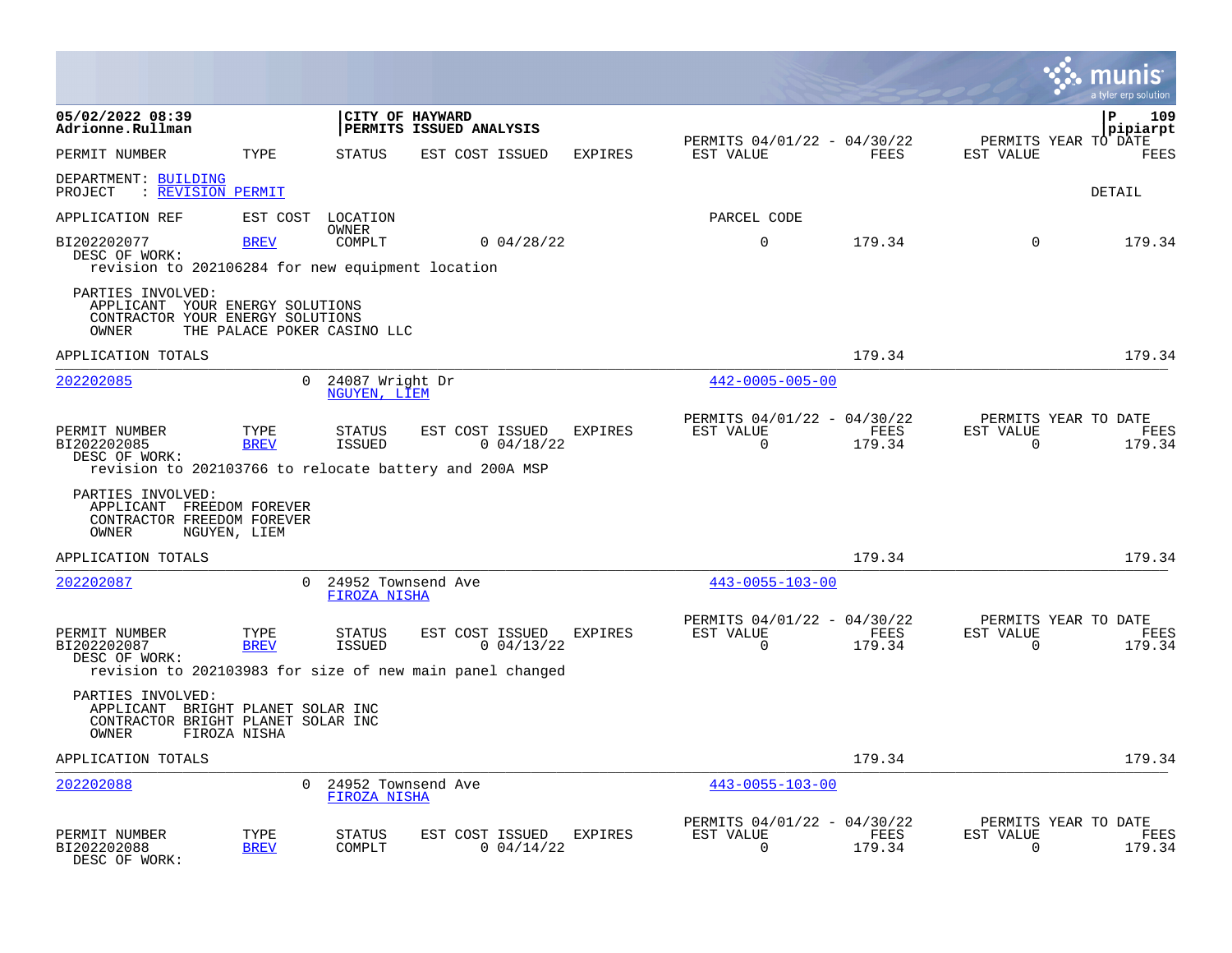|                                                                                                                  |                                            |                              |                                                                                                                      |                                               |                | a tyler erp solution                                               |
|------------------------------------------------------------------------------------------------------------------|--------------------------------------------|------------------------------|----------------------------------------------------------------------------------------------------------------------|-----------------------------------------------|----------------|--------------------------------------------------------------------|
| 05/02/2022 08:39<br>Adrionne.Rullman                                                                             |                                            | CITY OF HAYWARD              | PERMITS ISSUED ANALYSIS<br>revision to 202103985 for size of new main panel changed                                  |                                               |                | ΙP<br>110<br> pipiarpt                                             |
| DEPARTMENT: BUILDING<br>PROJECT<br>: REVISION PERMIT                                                             |                                            |                              |                                                                                                                      |                                               |                | DETAIL                                                             |
| APPLICATION REF                                                                                                  | EST COST                                   | LOCATION<br>OWNER            |                                                                                                                      | PARCEL CODE                                   |                |                                                                    |
| PARTIES INVOLVED:<br>APPLICANT BRIGHT PLANET SOLAR INC<br>CONTRACTOR BRIGHT PLANET SOLAR INC<br>OWNER            | FIROZA NISHA                               |                              |                                                                                                                      |                                               |                |                                                                    |
| APPLICATION TOTALS                                                                                               |                                            |                              |                                                                                                                      |                                               | 179.34         | 179.34                                                             |
| 202202112                                                                                                        | $\mathbf{0}$                               | 22842 High St<br>WETZEL, TOM |                                                                                                                      | $427 - 0026 - 056 - 00$                       |                |                                                                    |
| PERMIT NUMBER<br>BI202202112<br>DESC OF WORK:<br>update equipment<br>PARTIES INVOLVED:<br>APPLICANT              | TYPE<br><b>BREV</b><br>INFINITY ENERGY INC | STATUS<br>COMPLT             | EST COST ISSUED<br>EXPIRES<br>0.04/18/22<br>revision to 202106133 tp remove module change microinverter              | PERMITS 04/01/22 - 04/30/22<br>EST VALUE<br>0 | FEES<br>179.34 | PERMITS YEAR TO DATE<br>EST VALUE<br>FEES<br>$\mathbf 0$<br>179.34 |
| CONTRACTOR INFINITY ENERGY INC<br>OWNER                                                                          | WETZEL, TOM                                |                              |                                                                                                                      |                                               |                |                                                                    |
| APPLICATION TOTALS                                                                                               |                                            |                              |                                                                                                                      |                                               | 179.34         | 179.34                                                             |
| 202202113                                                                                                        | $\mathbf{0}$                               | 2052 Jubilee Dr<br>TUN, YAN  |                                                                                                                      | $431 - 0109 - 991 - 36$                       |                |                                                                    |
| PERMIT NUMBER<br>BI202202113<br>DESC OF WORK:<br>inveter                                                         | TYPE<br><b>BREV</b>                        | <b>STATUS</b><br>COMPLT      | EST COST ISSUED<br><b>EXPIRES</b><br>0.04/18/22<br>revision to 202201273 for module layout change relocate           | PERMITS 04/01/22 - 04/30/22<br>EST VALUE<br>0 | FEES<br>179.34 | PERMITS YEAR TO DATE<br>EST VALUE<br>FEES<br>179.34<br>0           |
| PARTIES INVOLVED:<br>APPLICANT INFINITY ENERGY INC<br>CONTRACTOR INFINITY ENERGY INC<br>OWNER<br>TUN, YAN        |                                            |                              |                                                                                                                      |                                               |                |                                                                    |
| APPLICATION TOTALS                                                                                               |                                            |                              |                                                                                                                      |                                               | 179.34         | 179.34                                                             |
| 202202185                                                                                                        | 20,000                                     | 650 Tennyson Rd              | TENNYSON, INVESTMENTS LLC                                                                                            | $452 - 0084 - 095 - 05$                       |                |                                                                    |
| PERMIT NUMBER<br>BI202202185<br>DESC OF WORK:<br>ING DETAIL.<br>PARTIES INVOLVED:<br>APPLICANT A & S ENGINEERING | TYPE<br><b>BREV</b>                        | <b>STATUS</b><br>ISSUED      | EST COST ISSUED<br><b>EXPIRES</b><br>20,000 04/21/22<br>REVISION TO PERMIT 202201553 FOR UPDATED SCREENING WALL FOOT | PERMITS 04/01/22 - 04/30/22<br>EST VALUE<br>0 | FEES<br>326.34 | PERMITS YEAR TO DATE<br>EST VALUE<br>FEES<br>0<br>326.34           |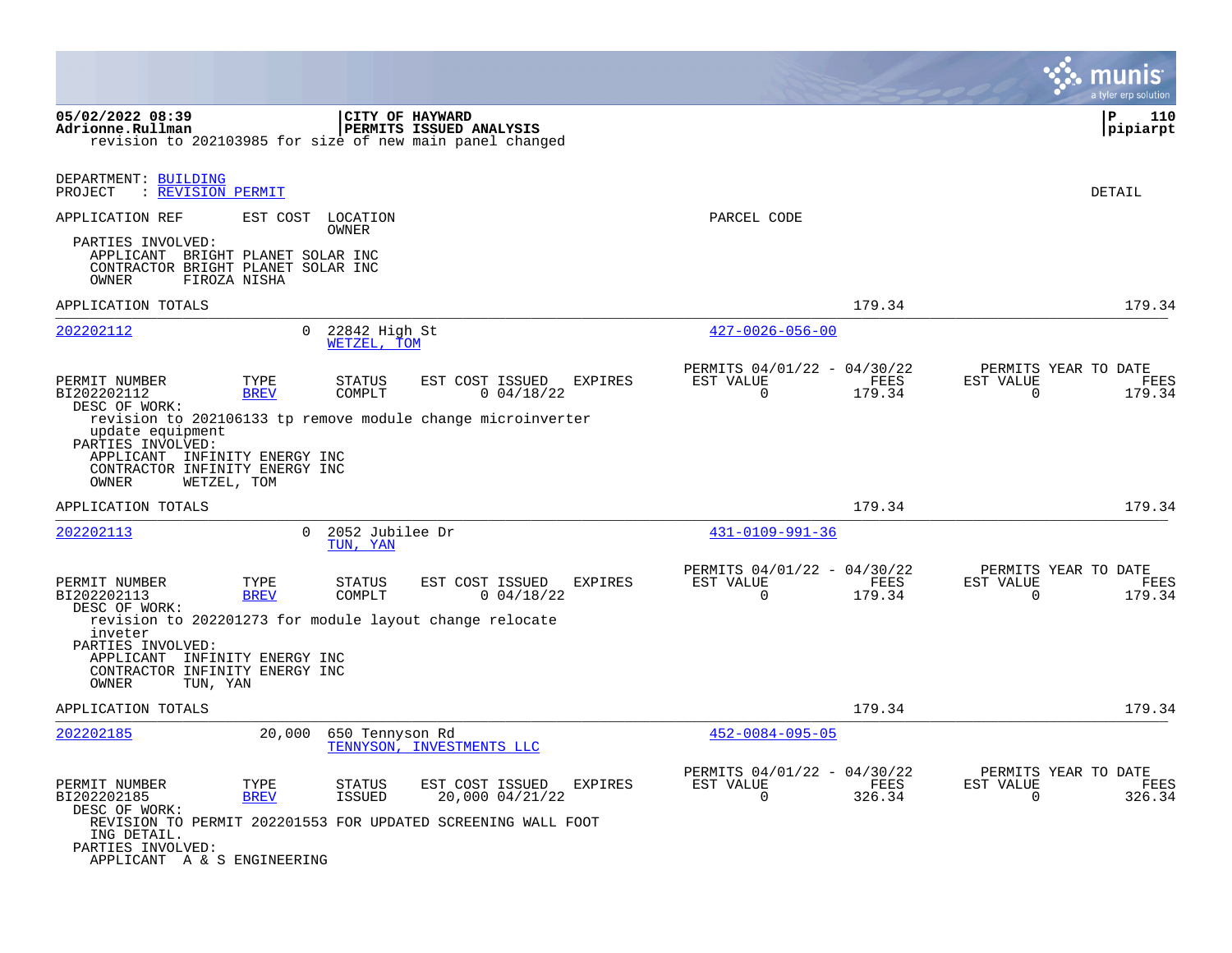|                                                                                                                                         |                                                                                                                              |                                                                        | munis<br>a tyler erp solution                                   |
|-----------------------------------------------------------------------------------------------------------------------------------------|------------------------------------------------------------------------------------------------------------------------------|------------------------------------------------------------------------|-----------------------------------------------------------------|
| 05/02/2022 08:39<br>Adrionne.Rullman                                                                                                    | <b>CITY OF HAYWARD</b><br><b>PERMITS ISSUED ANALYSIS</b>                                                                     |                                                                        | l P<br>111<br> pipiarpt                                         |
| DEPARTMENT: BUILDING<br>PROJECT<br>: REVISION PERMIT                                                                                    |                                                                                                                              |                                                                        | DETAIL                                                          |
| APPLICATION REF<br>EST COST<br>CONTRACTOR CHARLES E THOMAS COMPANY, INC.<br>OWNER                                                       | LOCATION<br>OWNER<br>TENNYSON, INVESTMENTS LLC                                                                               | PARCEL CODE                                                            |                                                                 |
| APPLICATION TOTALS                                                                                                                      |                                                                                                                              | 326.34                                                                 | 326.34                                                          |
| 202202194                                                                                                                               | 0<br>30852 San Antonio St<br>DOMINOS, RE LLC                                                                                 | $475 - 0021 - 027 - 00$                                                |                                                                 |
| PERMIT NUMBER<br>TYPE<br>BI202202194<br><b>BREV</b><br>DESC OF WORK:                                                                    | EST COST ISSUED<br><b>STATUS</b><br><b>EXPIRES</b><br>$0$ 04/21/22<br>ISSUED                                                 | PERMITS 04/01/22 - 04/30/22<br>EST VALUE<br>FEES<br>$\Omega$<br>326.34 | PERMITS YEAR TO DATE<br>EST VALUE<br>FEES<br>$\Omega$<br>326.34 |
| TE PAD BEHIND THE BUILDING<br>PARTIES INVOLVED:<br>APPLICANT COSTA, ALBERT<br>CONTRACTOR SWINERTON BUILDERS<br>OWNER<br>DOMINOS, RE LLC | REVISION TO PERMIT 202105901. NEW AC UNIT TO EXTERIOR CONCRE                                                                 |                                                                        |                                                                 |
| APPLICATION TOTALS                                                                                                                      |                                                                                                                              | 326.34                                                                 | 326.34                                                          |
| 202202233                                                                                                                               | $\Omega$<br>24351 Chandler Rd<br>SEAH, BENSON Y & GEOK                                                                       | 441-0097-016-00                                                        |                                                                 |
| PERMIT NUMBER<br>TYPE<br><b>BREV</b><br>BI202202233<br>DESC OF WORK:                                                                    | <b>STATUS</b><br>EST COST ISSUED<br>EXPIRES<br>COMPLT<br>0.04/25/22<br>revision to 202202019 to show new cimbiner box in SLD | PERMITS 04/01/22 - 04/30/22<br>EST VALUE<br>FEES<br>$\Omega$<br>179.34 | PERMITS YEAR TO DATE<br>EST VALUE<br>FEES<br>$\Omega$<br>179.34 |
| PARTIES INVOLVED:<br>APPLICANT ZUHA SOLAR & ELECTRIC INC<br>CONTRACTOR ZUHA SOLAR & ELECTRIC INC<br>SEAH, BENSON Y & GEOK<br>OWNER      |                                                                                                                              |                                                                        |                                                                 |
| APPLICATION TOTALS                                                                                                                      |                                                                                                                              | 179.34                                                                 | 179.34                                                          |
| 202202244                                                                                                                               | $\Omega$<br>26967 Parkside Dr<br>LI, CRYSTAL J                                                                               | $081D-1665-032-00$                                                     |                                                                 |
| TYPE<br>PERMIT NUMBER<br>BI202202244<br><b>BREV</b><br>DESC OF WORK:                                                                    | EST COST ISSUED<br>STATUS<br>EXPIRES<br>COMPLT<br>0.04/25/22                                                                 | PERMITS 04/01/22 - 04/30/22<br>EST VALUE<br>FEES<br>0<br>326.34        | PERMITS YEAR TO DATE<br>EST VALUE<br>FEES<br>326.34<br>$\Omega$ |
| PARTIES INVOLVED:<br>APPLICANT TESLA ENERGY OPERATIONS INC<br>CONTRACTOR TESLA ENERGY OPERATIONS INC<br>OWNER<br>LI, CRYSTAL J          | revision to 202105915; add 1 battrey total KW of PV system<br>still 18.41919 kw total battrey capacity is 40.5 kwh           |                                                                        |                                                                 |
| APPLICATION TOTALS                                                                                                                      |                                                                                                                              | 326.34                                                                 | 326.34                                                          |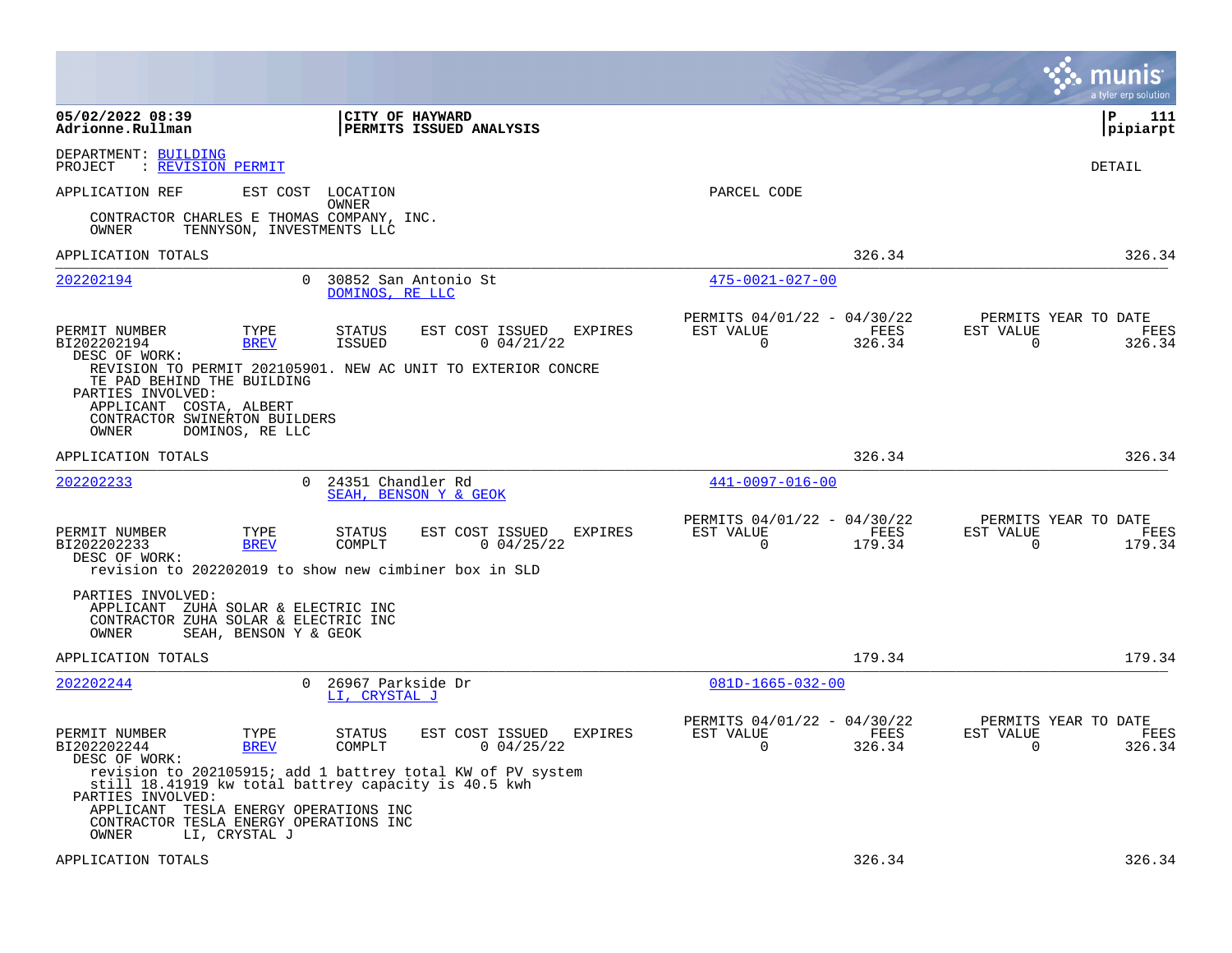|                                                                                                                                                    |                              |                                  |                                                              |                |                                                         |                     |                       | a tyler erp solution                   |
|----------------------------------------------------------------------------------------------------------------------------------------------------|------------------------------|----------------------------------|--------------------------------------------------------------|----------------|---------------------------------------------------------|---------------------|-----------------------|----------------------------------------|
| 05/02/2022 08:39<br>Adrionne.Rullman                                                                                                               |                              |                                  | CITY OF HAYWARD<br>PERMITS ISSUED ANALYSIS                   |                |                                                         |                     |                       | l P<br>112<br> pipiarpt                |
| DEPARTMENT: BUILDING<br>: REVISION PERMIT<br>PROJECT                                                                                               |                              |                                  |                                                              |                |                                                         |                     |                       | <b>DETAIL</b>                          |
| APPLICATION REF                                                                                                                                    |                              | EST COST LOCATION<br>OWNER       |                                                              |                | PARCEL CODE                                             |                     |                       |                                        |
| 202202245                                                                                                                                          | 0                            | 29017 Sebring Ct<br>LEUNG, MEI Y |                                                              |                | $464 - 0121 - 025 - 00$                                 |                     |                       |                                        |
| PERMIT NUMBER<br>BI202202245<br>DESC OF WORK:                                                                                                      | TYPE<br><b>BREV</b>          | <b>STATUS</b><br>COMPLT          | EST COST ISSUED<br>0.04/26/22                                | <b>EXPIRES</b> | PERMITS 04/01/22 - 04/30/22<br>EST VALUE<br>$\mathbf 0$ | FEES<br>179.34      | EST VALUE<br>$\Omega$ | PERMITS YEAR TO DATE<br>FEES<br>179.34 |
| disconnect, update site plan, TLD, placard<br>PARTIES INVOLVED:<br>APPLICANT TESLA ENERGY OPERATIONS INC<br>CONTRACTOR TESLA ENERGY OPERATIONS INC |                              |                                  | revision to 202105577 to update BOS, equipment location, add |                |                                                         |                     |                       |                                        |
| OWNER                                                                                                                                              | LEUNG, MEI Y                 |                                  |                                                              |                |                                                         |                     |                       |                                        |
| APPLICATION TOTALS                                                                                                                                 |                              |                                  |                                                              |                |                                                         | 179.34              |                       | 179.34                                 |
| 202202246                                                                                                                                          |                              | 0 29879 Cantera Dr<br>PAN, IVAN  |                                                              |                | $083 - 0100 - 991 - 45$                                 |                     |                       |                                        |
| PERMIT NUMBER<br>BI202202246<br>DESC OF WORK:                                                                                                      | TYPE<br><b>BREV</b>          | <b>STATUS</b><br>COMPLT          | EST COST ISSUED<br>0.04/26/22                                | <b>EXPIRES</b> | PERMITS 04/01/22 - 04/30/22<br>EST VALUE<br>$\Omega$    | FEES<br>179.34      | EST VALUE<br>0        | PERMITS YEAR TO DATE<br>FEES<br>179.34 |
| module swap out<br>PARTIES INVOLVED:<br>APPLICANT TESLA ENERGY OPERATIONS INC<br>CONTRACTOR TESLA ENERGY OPERATIONS INC<br>OWNER<br>PAN, IVAN      |                              |                                  | revision to 202105916 to increase system size to 4.4 kw PV   |                |                                                         |                     |                       |                                        |
| APPLICATION TOTALS                                                                                                                                 |                              |                                  |                                                              |                |                                                         | 179.34              |                       | 179.34                                 |
| 202202267                                                                                                                                          | $\Omega$                     | 24452 Plummer Ct                 | BHAKTA, INDRAVADAN & BHARATI                                 |                | $441 - 0098 - 019 - 00$                                 |                     |                       |                                        |
| PERMIT NUMBER<br>BI202202267<br>DESC OF WORK:                                                                                                      | TYPE<br><b>BREV</b>          | STATUS<br>COMPLT                 | EST COST ISSUED<br>0.04/25/22                                | <b>EXPIRES</b> | PERMITS 04/01/22 - 04/30/22<br>EST VALUE<br>$\Omega$    | FEES<br>179.34      | EST VALUE<br>$\Omega$ | PERMITS YEAR TO DATE<br>FEES<br>179.34 |
| battrey new total capacity is 10.5 kwh<br>PARTIES INVOLVED:<br>APPLICANT SCHROEDER, LISA<br>CONTRACTOR SEMPER SOLARIS CONSTRUCTION INC<br>OWNER    | BHAKTA, INDRAVADAN & BHARATI |                                  | revision to 202106114 for eqipment layout change, remove     |                |                                                         |                     |                       |                                        |
| APPLICATION TOTALS<br>PROJECT TOTALS                                                                                                               |                              |                                  |                                                              |                | $\Omega$                                                | 179.34<br>15,666.65 | $\Omega$              | 179.34<br>15,666.65                    |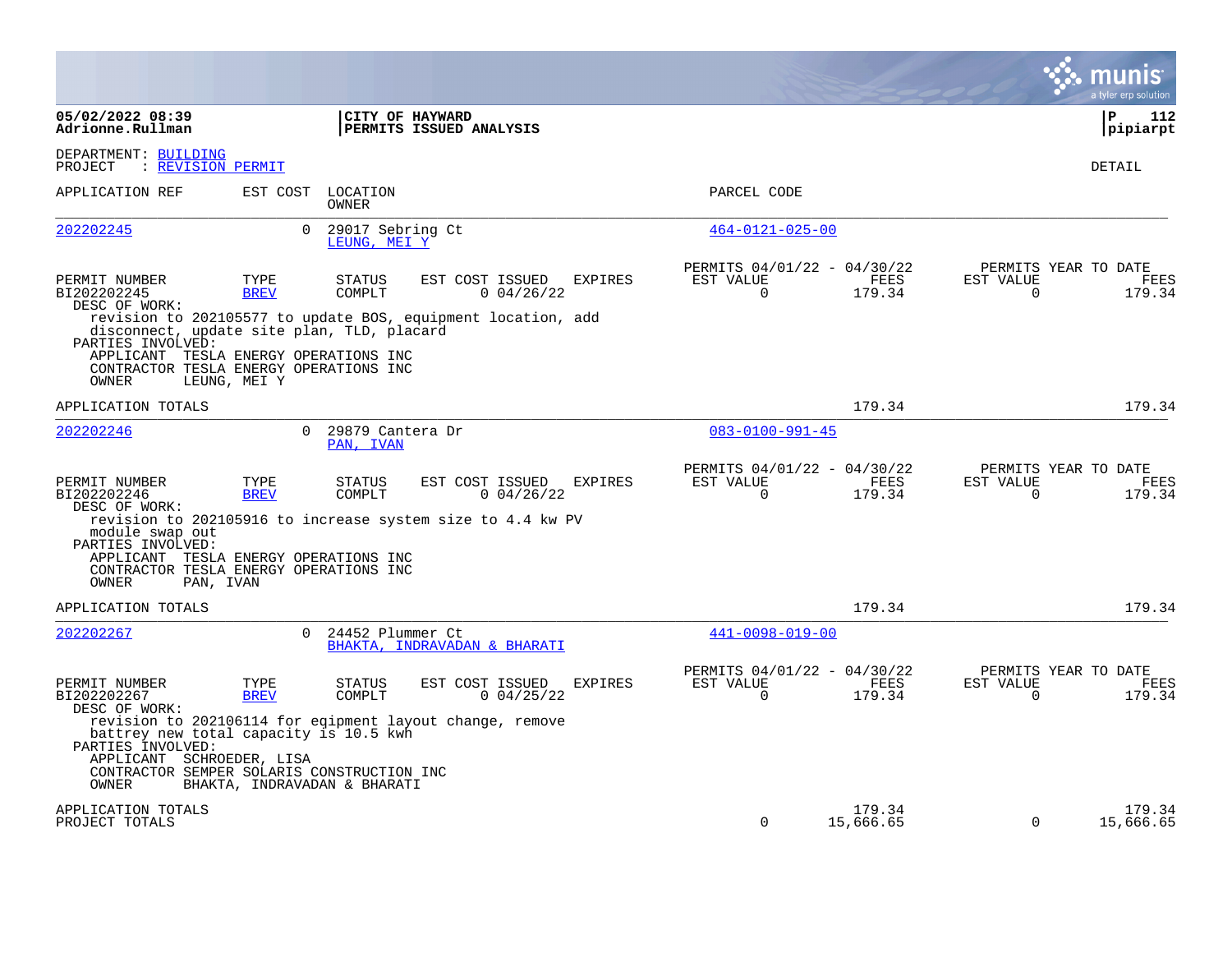|                                                                                                                             |                                |                                 |                                                                                                                     |                                                         |                    |                       | a tyler erp solution                          |
|-----------------------------------------------------------------------------------------------------------------------------|--------------------------------|---------------------------------|---------------------------------------------------------------------------------------------------------------------|---------------------------------------------------------|--------------------|-----------------------|-----------------------------------------------|
| 05/02/2022 08:39<br>Adrionne.Rullman                                                                                        |                                |                                 | CITY OF HAYWARD<br><b>PERMITS ISSUED ANALYSIS</b>                                                                   |                                                         |                    |                       | l P<br>113<br> pipiarpt                       |
| DEPARTMENT: BUILDING<br>PROJECT<br>: REMODEL - KITCHEN                                                                      |                                |                                 |                                                                                                                     |                                                         |                    |                       | DETAIL                                        |
| APPLICATION REF                                                                                                             | EST COST                       | LOCATION<br>OWNER               |                                                                                                                     | PARCEL CODE                                             |                    |                       |                                               |
| 202201308                                                                                                                   | 55,000                         | 935 Malcolm Ln<br>KINGMAN, RYAN |                                                                                                                     | $442 - 0060 - 009 - 00$                                 |                    |                       |                                               |
| PERMIT NUMBER<br>BI202201308<br>DESC OF WORK:                                                                               | TYPE<br><b>BRKI</b>            | <b>STATUS</b><br>ISSUED         | EST COST ISSUED<br>EXPIRES<br>55,000 04/13/22 10/10/22                                                              | PERMITS 04/01/22 - 04/30/22<br>EST VALUE<br>$\Omega$    | FEES<br>1,115.17   | EST VALUE<br>$\Omega$ | PERMITS YEAR TO DATE<br>FEES<br>1,115.17      |
| FAMILY ROOM CONVERT TO KITCHEN (NEW)<br>PARTIES INVOLVED:<br>APPLICANT KINGMAN, RYAN<br>CONTRACTOR OWNER/BUILDER<br>OWNER   | KINGMAN, RYAN                  |                                 | KITCHEN RELOCATION FROM EXISTING. KITCHEN DEMO INTO OFFICE.                                                         |                                                         |                    |                       |                                               |
| APPLICATION TOTALS                                                                                                          |                                |                                 |                                                                                                                     |                                                         | 1,115.17           |                       | 1,115.17                                      |
| 202201533                                                                                                                   | 20,000                         | 1753 Egret Ct                   | JOHNSON, JIMMIE L & LORRAINE U                                                                                      | $463 - 0007 - 022 - 00$                                 |                    |                       |                                               |
| PERMIT NUMBER<br>BI202201533<br>DESC OF WORK:                                                                               | TYPE<br><b>BRKI</b>            | <b>STATUS</b><br>ISSUED         | EST COST ISSUED<br>EXPIRES<br>20,000 04/07/22 10/04/22                                                              | PERMITS 04/01/22 - 04/30/22<br>EST VALUE<br>0           | FEES<br>688.62     | EST VALUE<br>0        | PERMITS YEAR TO DATE<br><b>FEES</b><br>688.62 |
| replace MEP to new<br>PARTIES INVOLVED:<br>APPLICANT RODAS, DAMARIS<br>CONTRACTOR PROSPER CONSTRUCTION DEVELOPMENT<br>OWNER | JOHNSON, JIMMIE L & LORRAINE U |                                 | complete kitchen remodel.like for like no layout/wall change                                                        |                                                         |                    |                       |                                               |
| APPLICATION TOTALS                                                                                                          |                                |                                 |                                                                                                                     |                                                         | 688.62             |                       | 688.62                                        |
| 202202136                                                                                                                   | 12,600                         | MORALES, LORRY                  | 25113 Copa Del Oro Dr 102                                                                                           | $442 - 0051 - 092 - 00$                                 |                    |                       |                                               |
| PERMIT NUMBER<br>BI202202136<br>DESC OF WORK:                                                                               | TYPE<br><b>BRKI</b>            | STATUS<br>ISSUED                | EST COST ISSUED EXPIRES<br>12,600 04/19/22 10/16/22<br>REWIRE KITCHEN COUNTER, INSTALL NEW BASE CABINETS, REINSTALL | PERMITS 04/01/22 - 04/30/22<br>EST VALUE<br>$\mathbf 0$ | FEES<br>687.66     | EST VALUE<br>0        | PERMITS YEAR TO DATE<br>FEES<br>687.66        |
| PARTIES INVOLVED:<br>APPLICANT RAMOS, NELSON<br>CONTRACTOR RAMOS, NELSON<br>OWNER                                           | MORALES, LORRY                 |                                 | COUNTER/SINK CUT SHEET ROCK IN ORDER TO ACCESS ELECTRICAL                                                           |                                                         |                    |                       |                                               |
| APPLICATION TOTALS<br>PROJECT TOTALS                                                                                        |                                |                                 |                                                                                                                     | $\Omega$                                                | 687.66<br>2,491.45 | $\Omega$              | 687.66<br>2,491.45                            |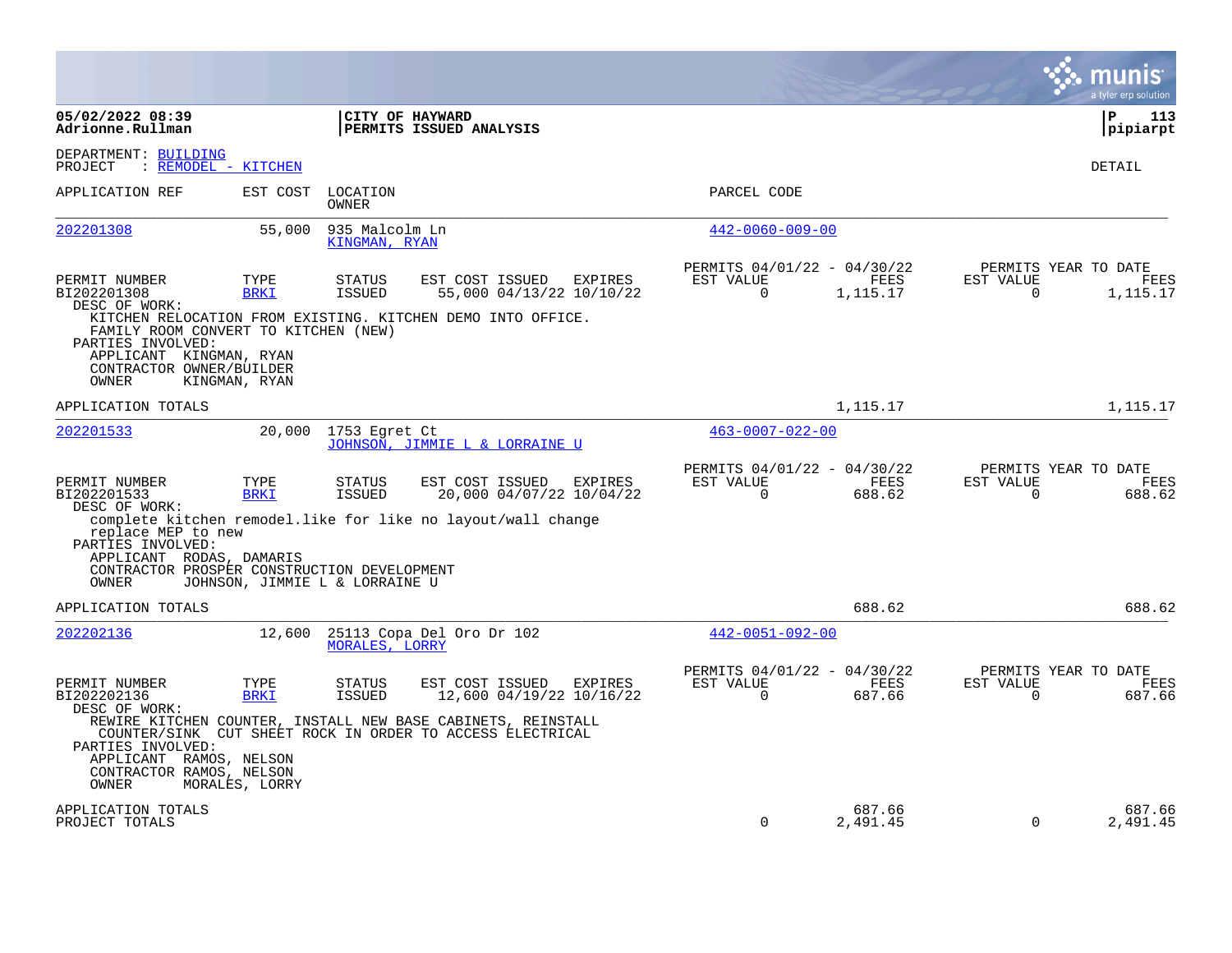|                                                                                                                           |                     |                                    |                                                                                                                                                                              |         |                                                            |                |                       | munis<br>a tyler erp solution                 |
|---------------------------------------------------------------------------------------------------------------------------|---------------------|------------------------------------|------------------------------------------------------------------------------------------------------------------------------------------------------------------------------|---------|------------------------------------------------------------|----------------|-----------------------|-----------------------------------------------|
| 05/02/2022 08:39<br>Adrionne.Rullman                                                                                      |                     |                                    | CITY OF HAYWARD<br>PERMITS ISSUED ANALYSIS                                                                                                                                   |         |                                                            |                |                       | l P<br>114<br> pipiarpt                       |
| DEPARTMENT: BUILDING<br>PROJECT<br>: REMODEL - MINOR BATHROOM                                                             |                     |                                    |                                                                                                                                                                              |         |                                                            |                |                       | DETAIL                                        |
| APPLICATION REF                                                                                                           |                     | EST COST LOCATION<br>OWNER         |                                                                                                                                                                              |         | PARCEL CODE                                                |                |                       |                                               |
| 202201990                                                                                                                 | 1,000               | 27210 Tyrrell Ave<br>TRONCO, CESAR |                                                                                                                                                                              |         | $453 - 0060 - 001 - 06$                                    |                |                       |                                               |
| PERMIT NUMBER<br>BI202201990<br>DESC OF WORK:<br>CE-20-0336: LEGALIZE BATHROOM SHOWER TILE SURROUND &                     | TYPE<br><b>BRMB</b> | <b>STATUS</b><br><b>ISSUED</b>     | EST COST ISSUED<br>1,000 04/25/22 10/27/22                                                                                                                                   | EXPIRES | PERMITS 04/01/22 - 04/30/22<br>EST VALUE<br>$\overline{0}$ | FEES<br>327.84 | EST VALUE<br>$\Omega$ | PERMITS YEAR TO DATE<br><b>FEES</b><br>327.84 |
| SHOWER WINDOW (NO DOUBLE FEES PER MT)<br>PARTIES INVOLVED:<br>CONTRACTOR OWNER/, BUILDER<br>OWNER                         | TRONCO, CESAR       |                                    |                                                                                                                                                                              |         |                                                            |                |                       |                                               |
| APPLICATION TOTALS                                                                                                        |                     |                                    |                                                                                                                                                                              |         |                                                            | 327.84         |                       | 327.84                                        |
| 202202122                                                                                                                 | 6,000               | TANGEN, CRAIG E                    | 24821 Broadmore Ave                                                                                                                                                          |         | $443 - 0035 - 062 - 00$                                    |                |                       |                                               |
| PERMIT NUMBER<br>BI202202122<br>DESC OF WORK:<br>SHOWER REPLACMENT                                                        | TYPE<br><b>BRMB</b> | <b>STATUS</b><br>ISSUED            | EST COST ISSUED<br>6,000 04/18/22 10/28/22                                                                                                                                   | EXPIRES | PERMITS 04/01/22 - 04/30/22<br>EST VALUE<br>$\mathbf 0$    | FEES<br>328.12 | EST VALUE<br>0        | PERMITS YEAR TO DATE<br>FEES<br>328.12        |
| PARTIES INVOLVED:<br>APPLICANT COMPLETE BUSINESS INTERMEDIARIES<br>CONTRACTOR COMPLETE BUSINESS INTERMEDIARIES<br>OWNER   | TANGEN, CRAIG E     |                                    |                                                                                                                                                                              |         |                                                            |                |                       |                                               |
| APPLICATION TOTALS                                                                                                        |                     |                                    |                                                                                                                                                                              |         |                                                            | 328.12         |                       | 328.12                                        |
| 202202127                                                                                                                 | 5,900               | RUTH, MARK                         | 2413 Sebastopol Ln 6                                                                                                                                                         |         | $445 - 0290 - 067 - 00$                                    |                |                       |                                               |
| PERMIT NUMBER<br>BI202202127<br>DESC OF WORK:<br>PARTIES INVOLVED:<br>APPLICANT JEFF RAINEY<br>CONTRACTOR REBORN CABINETS | TYPE<br><b>BRMB</b> | <b>STATUS</b><br>ISSUED            | EST COST ISSUED EXPIRES<br>5,900 04/18/22 10/15/22<br>REMOVE EXISTING TUB, REMOVE AND REPLACE VALVE, INSTALL NEW<br>WATERPROOF ACRYLIC SHOWER PAN & WATERPROOF SOLID SURFACE |         | PERMITS 04/01/22 - 04/30/22<br>EST VALUE<br>$\Omega$       | FEES<br>328.11 | EST VALUE<br>$\Omega$ | PERMITS YEAR TO DATE<br><b>FEES</b><br>328.11 |
| OWNER<br>APPLICATION TOTALS                                                                                               | RUTH, MARK          |                                    |                                                                                                                                                                              |         |                                                            | 328.11         |                       | 328.11                                        |
| PROJECT TOTALS                                                                                                            |                     |                                    |                                                                                                                                                                              |         | $\Omega$                                                   | 984.07         | $\Omega$              | 984.07                                        |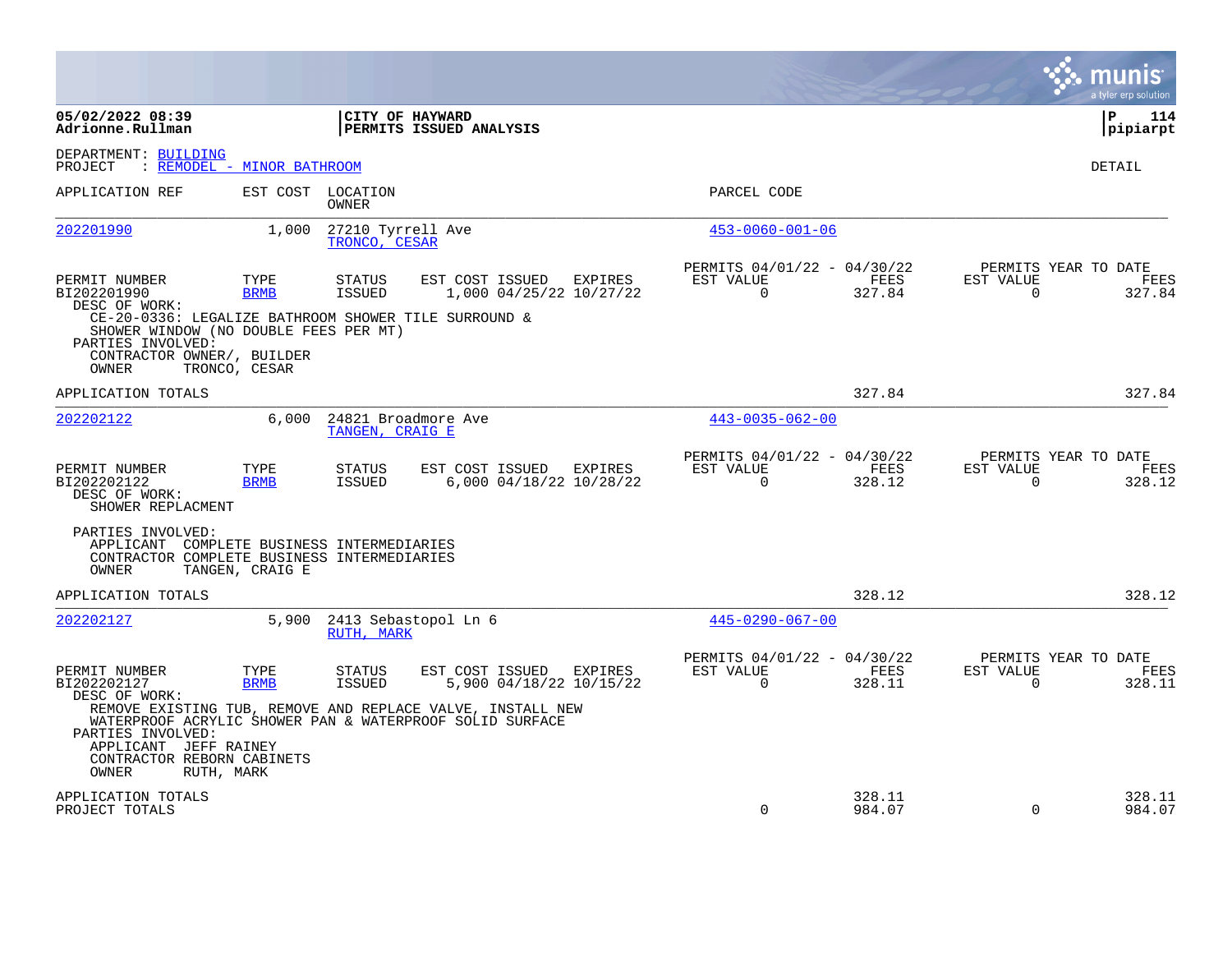|                                                                                                                                       |                              |                                  |                                             |         |                                                      |                |                       | a tyler erp solution                          |
|---------------------------------------------------------------------------------------------------------------------------------------|------------------------------|----------------------------------|---------------------------------------------|---------|------------------------------------------------------|----------------|-----------------------|-----------------------------------------------|
| 05/02/2022 08:39<br>Adrionne.Rullman                                                                                                  |                              |                                  | CITY OF HAYWARD<br>PERMITS ISSUED ANALYSIS  |         |                                                      |                |                       | l P<br>115<br> pipiarpt                       |
| DEPARTMENT: BUILDING<br>PROJECT                                                                                                       | : RESIDENTIAL REROOF         |                                  |                                             |         |                                                      |                |                       | <b>DETAIL</b>                                 |
| APPLICATION REF                                                                                                                       | EST COST                     | LOCATION<br><b>OWNER</b>         |                                             |         | PARCEL CODE                                          |                |                       |                                               |
| 202201808                                                                                                                             | 11,000                       | 27043 Tyrrell Ave                | BERRYMAN BILL & MICHAEL TRS                 |         | $453 - 0035 - 010 - 02$                              |                |                       |                                               |
| PERMIT NUMBER<br>BI202201808<br>DESC OF WORK:<br>REMOVE EXISTING AND INSTALL NEW TORCH ON ROOF SYSTEM                                 | TYPE<br><b>RES ROOF</b>      | <b>STATUS</b><br><b>ISSUED</b>   | EST COST ISSUED<br>11,000 04/04/22 10/19/22 | EXPIRES | PERMITS 04/01/22 - 04/30/22<br>EST VALUE<br>$\Omega$ | FEES<br>451.36 | EST VALUE<br>$\Omega$ | PERMITS YEAR TO DATE<br>FEES<br>451.36        |
| PARTIES INVOLVED:<br>APPLICANT ODR ROOFING<br>CONTRACTOR RUIZ, OSCAR<br>OWNER                                                         | BERRYMAN BILL & MICHAEL TRS  |                                  |                                             |         |                                                      |                |                       |                                               |
| APPLICATION TOTALS                                                                                                                    |                              |                                  |                                             |         |                                                      | 451.36         |                       | 451.36                                        |
| 202201822                                                                                                                             | 11,495                       | 24802 Yoshida Dr                 | CADAG, FIDEL M & JOSEPHINE S                |         | $441 - 0074 - 063 - 00$                              |                |                       |                                               |
| PERMIT NUMBER<br>BI202201822<br>DESC OF WORK:<br>t/o existing concrete tile, isntall new underlayment                                 | TYPE<br><b>RES ROOF</b>      | <b>STATUS</b><br>COMPLT          | EST COST ISSUED<br>11,495 04/04/22 10/07/22 | EXPIRES | PERMITS 04/01/22 - 04/30/22<br>EST VALUE<br>$\Omega$ | FEES<br>473.06 | EST VALUE<br>$\Omega$ | PERMITS YEAR TO DATE<br><b>FEES</b><br>473.06 |
| battens and replace with existing tile<br>PARTIES INVOLVED:<br>APPLICANT MANADA ROOFING INC<br>CONTRACTOR MANADA ROOFING INC<br>OWNER | CADAG, FIDEL M & JOSEPHINE S |                                  |                                             |         |                                                      |                |                       |                                               |
| APPLICATION TOTALS                                                                                                                    |                              |                                  |                                             |         |                                                      | 473.06         |                       | 473.06                                        |
| 202201831                                                                                                                             | 15,000                       | <b>GUADALUPE TAPIA</b>           | 31059 Brae Burn Ave                         |         | $078G - 2730 - 005 - 00$                             |                |                       |                                               |
| PERMIT NUMBER<br>BI202201831<br>DESC OF WORK:<br>t/o existing roof and install new asphalt shingles                                   | TYPE<br>RES ROOF             | <b>STATUS</b><br>COMPLT          | EST COST ISSUED<br>15,000 04/04/22 10/15/22 | EXPIRES | PERMITS 04/01/22 - 04/30/22<br>EST VALUE<br>$\Omega$ | FEES<br>538.45 | EST VALUE<br>$\Omega$ | PERMITS YEAR TO DATE<br>FEES<br>538.45        |
| PARTIES INVOLVED:<br>APPLICANT INNOVATION ROOFING SYSTEM<br>CONTRACTOR INNOVATION ROOFING SYSTEM<br>OWNER                             | GUADALUPE TAPIA              |                                  |                                             |         |                                                      |                |                       |                                               |
| APPLICATION TOTALS                                                                                                                    |                              |                                  |                                             |         |                                                      | 538.45         |                       | 538.45                                        |
| 202201865                                                                                                                             | 11,000                       | 24881 2nd St<br>CHATHA, MANPREET |                                             |         | $445 - 0080 - 002 - 00$                              |                |                       |                                               |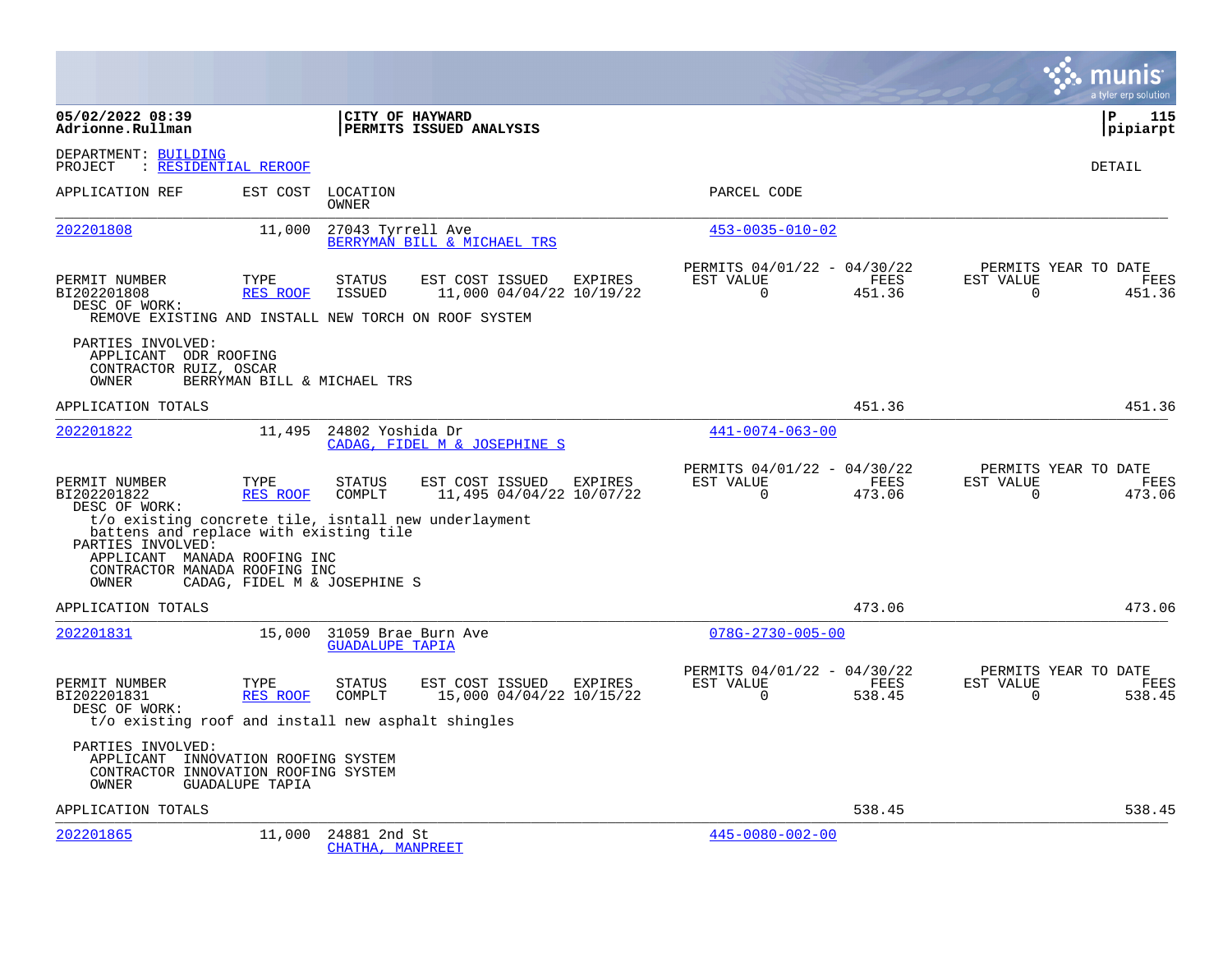|                                                                                                                                               |                         |                                            |                                                     |                |                                                      |                |                       | a tyler erp solution                   |
|-----------------------------------------------------------------------------------------------------------------------------------------------|-------------------------|--------------------------------------------|-----------------------------------------------------|----------------|------------------------------------------------------|----------------|-----------------------|----------------------------------------|
| 05/02/2022 08:39<br>Adrionne.Rullman                                                                                                          |                         | CITY OF HAYWARD                            | PERMITS ISSUED ANALYSIS                             |                |                                                      |                |                       | ∣P<br>116<br>pipiarpt                  |
| PERMIT NUMBER                                                                                                                                 | TYPE                    | <b>STATUS</b>                              | EST COST ISSUED                                     | <b>EXPIRES</b> | PERMITS 04/01/22 - 04/30/22<br>EST VALUE             | FEES           | EST VALUE             | PERMITS YEAR TO DATE<br>FEES           |
| DEPARTMENT: BUILDING<br>PROJECT<br>: RESIDENTIAL REROOF                                                                                       |                         |                                            |                                                     |                |                                                      |                |                       | DETAIL                                 |
| APPLICATION REF                                                                                                                               | EST COST                | LOCATION                                   |                                                     |                | PARCEL CODE                                          |                |                       |                                        |
| BI202201865<br>DESC OF WORK:<br>t/o exsiting roof and install new comp shingles                                                               | RES ROOF                | <b>OWNER</b><br>ISSUED                     | 11,000 04/05/22 10/27/22                            |                | $\Omega$                                             | 561.36         | $\Omega$              | 561.36                                 |
| PARTIES INVOLVED:<br>APPLICANT COSMIC RENOVATION & ROOFING, INC<br>CONTRACTOR COSMIC RENOVATION & ROOFING, INC<br>OWNER                       | CHATHA, MANPREET        |                                            |                                                     |                |                                                      |                |                       |                                        |
| APPLICATION TOTALS                                                                                                                            |                         |                                            |                                                     |                |                                                      | 561.36         |                       | 561.36                                 |
| 202201913                                                                                                                                     | 11,900                  | 31147 Oakhill Way                          | DOEHNE, JAMES W & CHRISTI L                         |                | $078G - 2727 - 008 - 00$                             |                |                       |                                        |
| PERMIT NUMBER<br>BI202201913<br>DESC OF WORK:<br>t/o existing roof and install new asphalt shingles                                           | TYPE<br>RES ROOF        | <b>STATUS</b><br>COMPLT                    | EST COST ISSUED EXPIRES<br>11,900 04/07/22 10/19/22 |                | PERMITS 04/01/22 - 04/30/22<br>EST VALUE<br>$\Omega$ | FEES<br>473.12 | EST VALUE<br>$\Omega$ | PERMITS YEAR TO DATE<br>FEES<br>473.12 |
| PARTIES INVOLVED:<br>APPLICANT LEON BROTHERS ROOFING COMPANY INC<br>CONTRACTOR LEON BROTHERS ROOFING COMPANY INC<br>OWNER                     |                         | DOEHNE, JAMES W & CHRISTI L                |                                                     |                |                                                      |                |                       |                                        |
| APPLICATION TOTALS                                                                                                                            |                         |                                            |                                                     |                |                                                      | 473.12         |                       | 473.12                                 |
| 202201924                                                                                                                                     | 15,742                  | 592 Jilliene Way                           | ROOUE, RYAN S & LIANG NATASCHA Y                    |                | $078G - 2963 - 013 - 00$                             |                |                       |                                        |
| PERMIT NUMBER<br>BI202201924<br>DESC OF WORK:                                                                                                 | TYPE<br>RES ROOF        | <b>STATUS</b><br><b>ISSUED</b>             | EST COST ISSUED<br>15,742 04/07/22 10/04/22         | EXPIRES        | PERMITS 04/01/22 - 04/30/22<br>EST VALUE<br>$\Omega$ | FEES<br>670.19 | EST VALUE<br>$\Omega$ | PERMITS YEAR TO DATE<br>FEES<br>670.19 |
| REMOVE (E) ROOF & INSTALL COMP SHINGLES, NO SHEATHING TO BE<br>INSTALLED, COLOR: CHARCOL. CLASS "A" REO'D PER FIRE DEPT.<br>PARTIES INVOLVED: |                         |                                            |                                                     |                |                                                      |                |                       |                                        |
| CONTRACTOR THE ROOFING FRIEND INC<br>OWNER                                                                                                    |                         | ROQUE, RYAN S & LIANG NATASCHA Y           |                                                     |                |                                                      |                |                       |                                        |
| APPLICATION TOTALS                                                                                                                            |                         |                                            |                                                     |                |                                                      | 670.19         |                       | 670.19                                 |
| 202201927                                                                                                                                     | 23,000                  | 26555 Chisholm Ct<br><b>JACKSON, EUORA</b> |                                                     |                | $453 - 0025 - 009 - 00$                              |                |                       |                                        |
| PERMIT NUMBER<br>BI202201927<br>DESC OF WORK:                                                                                                 | TYPE<br><b>RES ROOF</b> | <b>STATUS</b><br>COMPLT                    | EST COST ISSUED<br>23,000 04/07/22 10/21/22         | EXPIRES        | PERMITS 04/01/22 - 04/30/22<br>EST VALUE<br>$\Omega$ | FEES<br>712.63 | EST VALUE<br>$\Omega$ | PERMITS YEAR TO DATE<br>FEES<br>712.63 |

t/o existing roof and install new class A shingles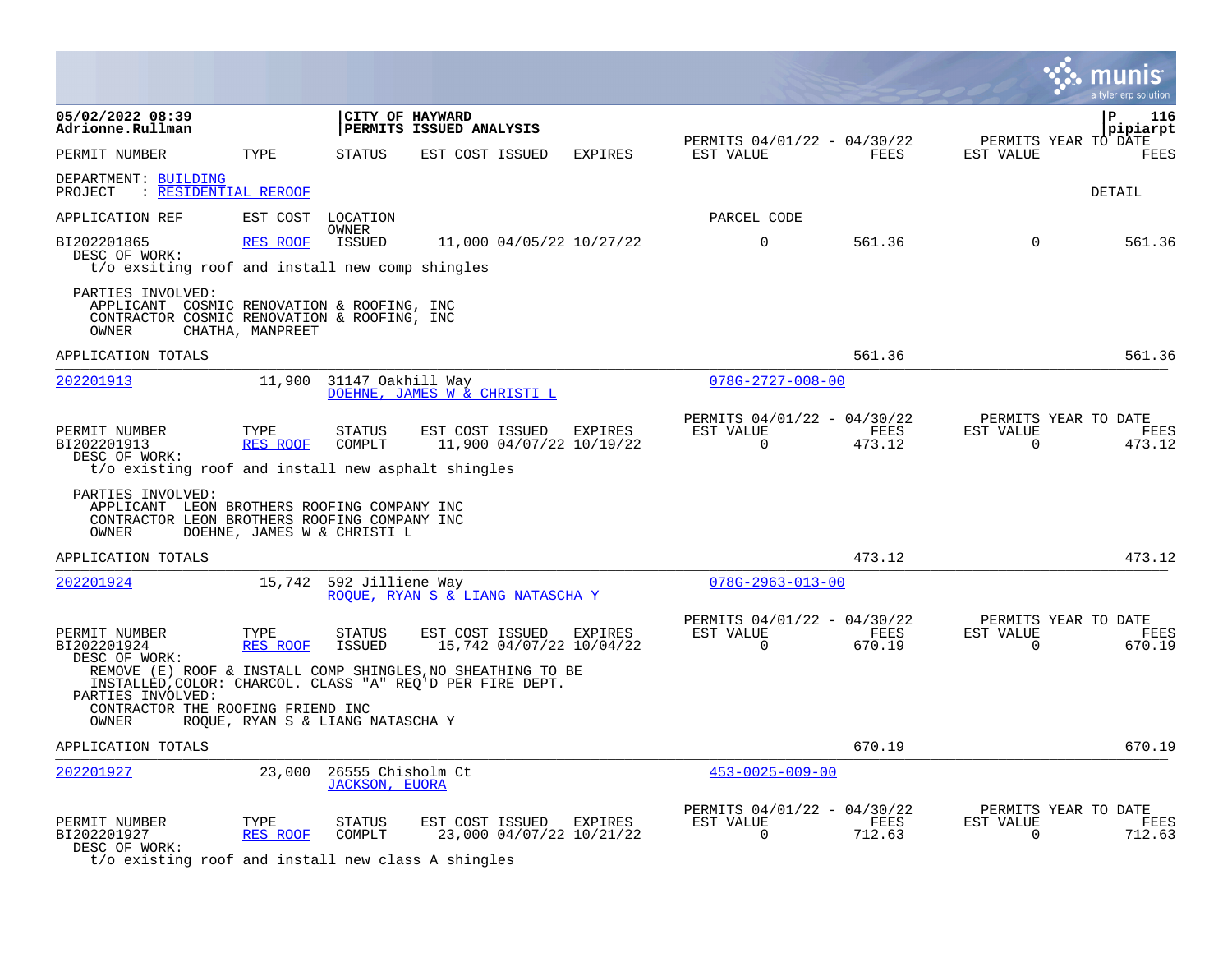|                                                                                                                                                                                |                                                  |                                      |                                                                                                                        |                                                         |                | a tyler erp solution                                               |
|--------------------------------------------------------------------------------------------------------------------------------------------------------------------------------|--------------------------------------------------|--------------------------------------|------------------------------------------------------------------------------------------------------------------------|---------------------------------------------------------|----------------|--------------------------------------------------------------------|
| 05/02/2022 08:39<br>Adrionne.Rullman                                                                                                                                           |                                                  | CITY OF HAYWARD                      | PERMITS ISSUED ANALYSIS                                                                                                |                                                         |                | $\mathbf{P}$<br>117<br>pipiarpt                                    |
| DEPARTMENT: BUILDING<br>: RESIDENTIAL REROOF<br>PROJECT                                                                                                                        |                                                  |                                      |                                                                                                                        |                                                         |                | <b>DETAIL</b>                                                      |
| APPLICATION REF                                                                                                                                                                | EST COST                                         | LOCATION<br>OWNER                    |                                                                                                                        | PARCEL CODE                                             |                |                                                                    |
| PARTIES INVOLVED:<br>APPLICANT NEW CAP ROOFING<br>CONTRACTOR NEW CAP ROOFING<br>OWNER<br>JACKSON, EUORA                                                                        |                                                  |                                      |                                                                                                                        |                                                         |                |                                                                    |
| APPLICATION TOTALS                                                                                                                                                             |                                                  |                                      |                                                                                                                        |                                                         | 712.63         | 712.63                                                             |
| 202202117                                                                                                                                                                      | 13,000                                           | 2014 Florida St                      | RIVERA LOPEZ, ABIMAEL                                                                                                  | $455 - 0080 - 105 - 00$                                 |                |                                                                    |
| PERMIT NUMBER<br>BI202202117<br>DESC OF WORK:<br>APPROX 1500 SQ.FT.<br>PARTIES INVOLVED:<br>CONTRACTOR OWNER/, BUILDER<br>OWNER                                                | TYPE<br><b>RES ROOF</b><br>RIVERA LOPEZ, ABIMAEL | <b>STATUS</b><br>ISSUED              | EST COST ISSUED<br>EXPIRES<br>13,000 04/18/22 10/19/22<br>LAY OVER 1 (E) LAYER OF ROOF. (N) COMP SHINGLES. BLACK COLOR | PERMITS 04/01/22 - 04/30/22<br>EST VALUE<br>$\mathbf 0$ | FEES<br>494.90 | PERMITS YEAR TO DATE<br>EST VALUE<br>FEES<br>$\mathbf 0$<br>494.90 |
| APPLICATION TOTALS                                                                                                                                                             |                                                  |                                      |                                                                                                                        |                                                         | 494.90         | 494.90                                                             |
| 202202120                                                                                                                                                                      | 10,000                                           | 26925 Patrick Ave<br>MENDOZA, YADIRA |                                                                                                                        | $454 - 0060 - 173 - 00$                                 |                |                                                                    |
| PERMIT NUMBER<br>BI202202120<br>DESC OF WORK:                                                                                                                                  | TYPE<br>RES ROOF                                 | <b>STATUS</b><br>COMPLT              | EST COST ISSUED<br>EXPIRES<br>10,000 04/18/22 10/28/22                                                                 | PERMITS 04/01/22 - 04/30/22<br>EST VALUE<br>0           | FEES<br>429.58 | PERMITS YEAR TO DATE<br>EST VALUE<br>FEES<br>429.58<br>0           |
| ROOF REPLACEMENT, 21 SQUARES, MATERIAL COMP SHINGLES<br>COLOR GREY<br>PARTIES INVOLVED:<br>APPLICANT MENDOZA, YADIRA<br>CONTRACTOR OWNER/, BUILDER<br>MENDOZA, YADIRA<br>OWNER |                                                  |                                      |                                                                                                                        |                                                         |                |                                                                    |
| APPLICATION TOTALS                                                                                                                                                             |                                                  |                                      |                                                                                                                        |                                                         | 429.58         | 429.58                                                             |
| 202202123                                                                                                                                                                      | 8,500                                            | 28148 Dickens Ave<br>ARAIZA, HELEN   |                                                                                                                        | $464 - 0045 - 016 - 00$                                 |                |                                                                    |
| PERMIT NUMBER<br>BI202202123<br>DESC OF WORK:                                                                                                                                  | TYPE<br><b>RES ROOF</b>                          | <b>STATUS</b><br>ISSUED              | EST COST ISSUED<br>EXPIRES<br>8,500 04/18/22 10/29/22                                                                  | PERMITS 04/01/22 - 04/30/22<br>EST VALUE<br>$\mathbf 0$ | FEES<br>407.75 | PERMITS YEAR TO DATE<br>EST VALUE<br>FEES<br>$\mathbf 0$<br>407.75 |
| TEAR OFF (E) COMP SHINGLES & INSTALL (N) COMP SHINGLES.<br>19 SQUARES, NIGHT SKY COLOR.<br>PARTIES INVOLVED:<br>CONTRACTOR CAP INC<br>OWNER<br>ARAIZA, HELEN                   |                                                  |                                      |                                                                                                                        |                                                         |                |                                                                    |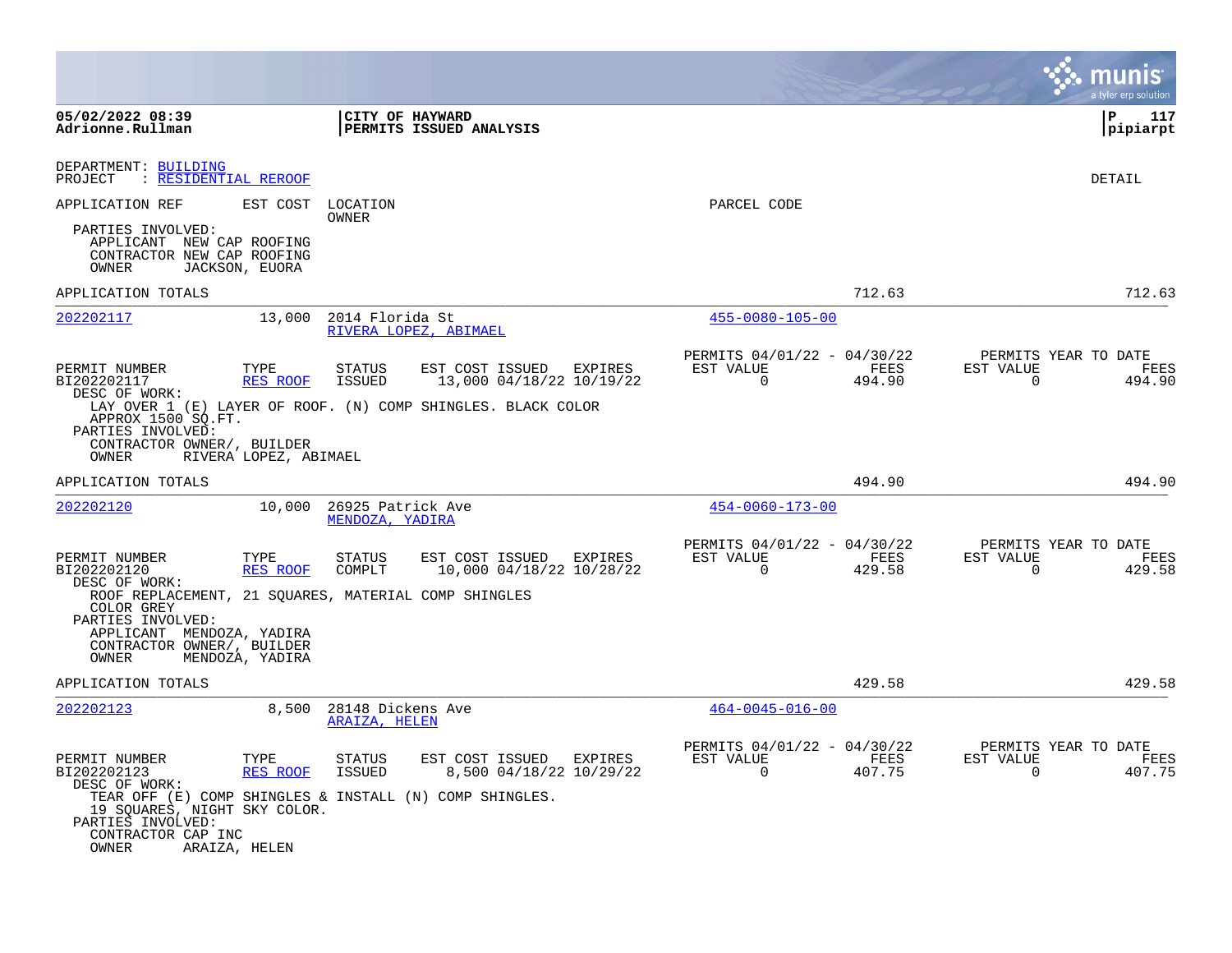|                                                                                                                                                                   |                       |                                |                                                                                                                  |                                                         |                |                          | munis<br>a tyler erp solution          |
|-------------------------------------------------------------------------------------------------------------------------------------------------------------------|-----------------------|--------------------------------|------------------------------------------------------------------------------------------------------------------|---------------------------------------------------------|----------------|--------------------------|----------------------------------------|
| 05/02/2022 08:39<br>Adrionne.Rullman<br>APPLICATION TOTALS                                                                                                        |                       |                                | CITY OF HAYWARD<br>PERMITS ISSUED ANALYSIS                                                                       |                                                         | 407.75         |                          | Þ<br>118<br> pipiarpt<br>407.75        |
| DEPARTMENT: BUILDING<br>PROJECT : RESIDENTIAL REROOF                                                                                                              |                       |                                |                                                                                                                  |                                                         |                |                          | DETAIL                                 |
| APPLICATION REF                                                                                                                                                   |                       | EST COST LOCATION<br>OWNER     |                                                                                                                  | PARCEL CODE                                             |                |                          |                                        |
| 202202187                                                                                                                                                         | 10,800                | 28714 Triton St                | BUTLER, RODERICK W & MELINDA                                                                                     | $465 - 0020 - 044 - 00$                                 |                |                          |                                        |
| PERMIT NUMBER<br>BI202202187<br>DESC OF WORK:                                                                                                                     | TYPE<br>RES ROOF      | <b>STATUS</b><br><b>ISSUED</b> | EST COST ISSUED<br>EXPIRES<br>10,800 04/21/22 10/26/22                                                           | PERMITS 04/01/22 - 04/30/22<br>EST VALUE<br>$\Omega$    | FEES<br>451.33 | EST VALUE<br>$\mathbf 0$ | PERMITS YEAR TO DATE<br>FEES<br>451.33 |
| INSTALL LANDMAN COMP SHINGLES, COLOR BLACK<br>PARTIES INVOLVED:<br>APPLICANT TIME CHANGE ROOFING                                                                  |                       |                                | REMOVE 18 SQUARES OF COMP ROOF, INSTALL SYNTHETIC UNDERLAY                                                       |                                                         |                |                          |                                        |
| CONTRACTOR TIME CHANGE ROOFING<br>OWNER                                                                                                                           |                       | BUTLER, RODERICK W & MELINDA   |                                                                                                                  |                                                         |                |                          |                                        |
| APPLICATION TOTALS                                                                                                                                                |                       |                                |                                                                                                                  |                                                         | 451.33         |                          | 451.33                                 |
| 202202189                                                                                                                                                         | 8,700                 | 1290 Terrace Ave               | FISHER, HERBERT F SR & DARLA S                                                                                   | $427 - 0026 - 055 - 00$                                 |                |                          |                                        |
| PERMIT NUMBER<br>BI202202189<br>DESC OF WORK:                                                                                                                     | TYPE<br>RES ROOF      | <b>STATUS</b><br><b>ISSUED</b> | EST COST ISSUED EXPIRES<br>8,700 04/21/22 10/26/22<br>TEAR OFF AND REROOF WITH 30 YEAR COMP SHINGLES, COLOR GRAY | PERMITS 04/01/22 - 04/30/22<br>EST VALUE<br>$\mathbf 0$ | FEES<br>517.77 | EST VALUE<br>$\mathbf 0$ | PERMITS YEAR TO DATE<br>FEES<br>517.77 |
| 17 SOUARES<br>PARTIES INVOLVED:<br>APPLICANT MOORE RESIDENTIAL ROOFING INC<br>CONTRACTOR MOORE RESIDENTIAL ROOFING INC<br>OWNER                                   |                       | FISHER, HERBERT F SR & DARLA S |                                                                                                                  |                                                         |                |                          |                                        |
| APPLICATION TOTALS                                                                                                                                                |                       |                                |                                                                                                                  |                                                         | 517.77         |                          | 517.77                                 |
| 202202195                                                                                                                                                         | 15,000                | 25829 Kay Ave                  | ZUO ZHENG Y & LAN LEI                                                                                            | $442 - 0071 - 059 - 00$                                 |                |                          |                                        |
| PERMIT NUMBER<br>BI202202195<br>DESC OF WORK:                                                                                                                     | TYPE<br>RES ROOF      | <b>STATUS</b><br><b>ISSUED</b> | EST COST ISSUED EXPIRES<br>15,000 04/21/22 10/18/22                                                              | PERMITS 04/01/22 - 04/30/22<br>EST VALUE<br>$\mathbf 0$ | FEES<br>538.45 | EST VALUE<br>$\mathbf 0$ | PERMITS YEAR TO DATE<br>FEES<br>538.45 |
| REMOVE DUPLEX'S (E) ROOF LAYERS & INSTALL NEW<br>30 YR COMP. SHINGLES, 25 SQUARES, GRAY COLOR.<br>PARTIES INVOLVED:<br>CONTRACTOR MACIEL ROOFING COMPANY<br>OWNER | ZUO ZHENG Y & LAN LEI |                                |                                                                                                                  |                                                         |                |                          |                                        |
| APPLICATION TOTALS                                                                                                                                                |                       |                                |                                                                                                                  |                                                         | 538.45         |                          | 538.45                                 |
| 202202198                                                                                                                                                         | 10,000                |                                | 27952 Candlewood Pl<br>MARTINEZ, ELAINE M & ANTHONY R                                                            | $455 - 0084 - 117 - 00$                                 |                |                          |                                        |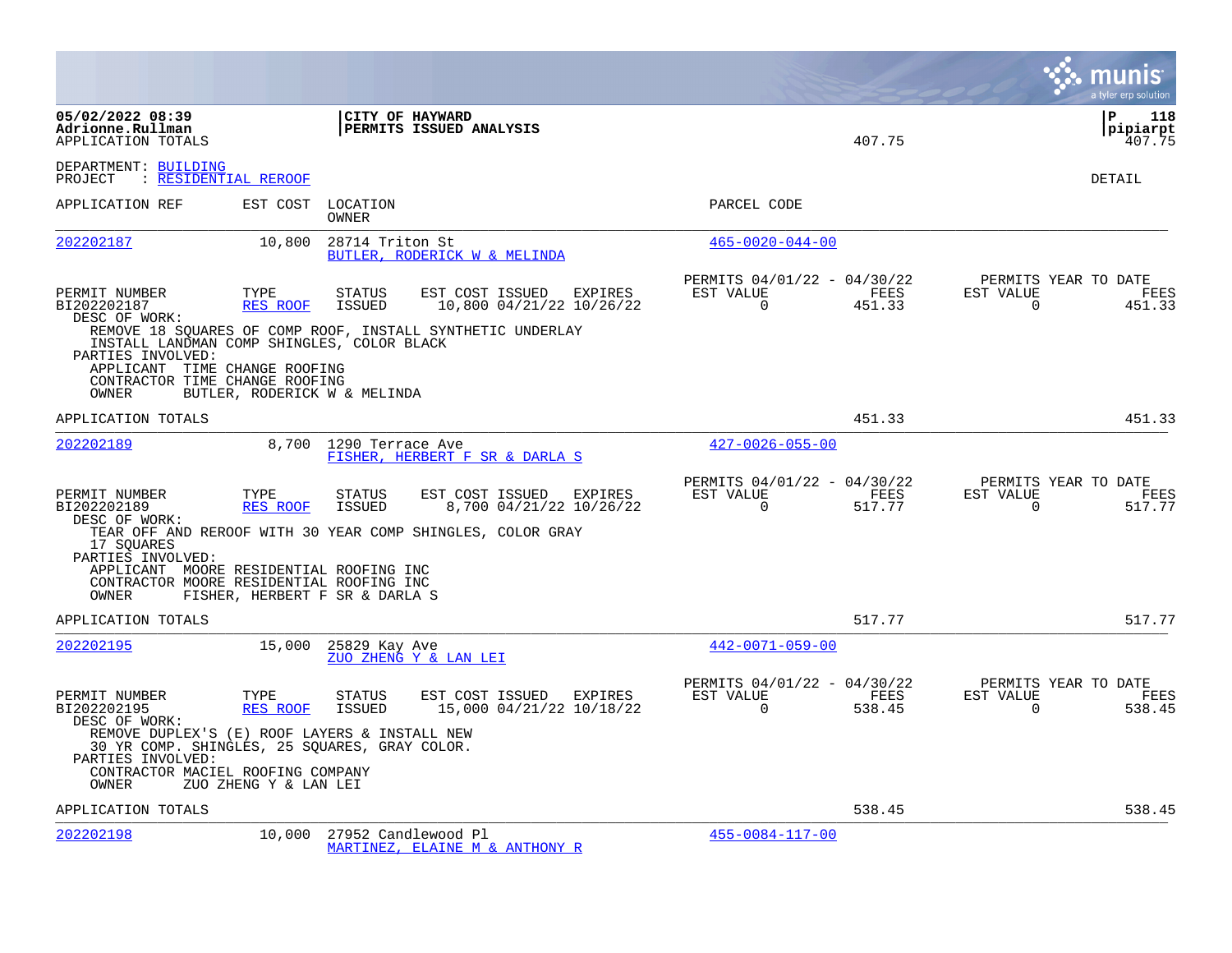|                                                                                                                                                              |                                |                                      |                                             |                |                                                         |                |                                                  | munis<br>a tyler erp solution |
|--------------------------------------------------------------------------------------------------------------------------------------------------------------|--------------------------------|--------------------------------------|---------------------------------------------|----------------|---------------------------------------------------------|----------------|--------------------------------------------------|-------------------------------|
| 05/02/2022 08:39<br>Adrionne.Rullman                                                                                                                         |                                |                                      | CITY OF HAYWARD<br>PERMITS ISSUED ANALYSIS  |                |                                                         |                |                                                  | 119<br>l P<br>pipiarpt        |
| PERMIT NUMBER                                                                                                                                                | TYPE                           | <b>STATUS</b>                        | EST COST ISSUED                             | <b>EXPIRES</b> | PERMITS 04/01/22 - 04/30/22<br>EST VALUE                | FEES           | PERMITS YEAR TO DATE<br>EST VALUE                | <b>FEES</b>                   |
| DEPARTMENT: BUILDING<br>: RESIDENTIAL REROOF<br>PROJECT                                                                                                      |                                |                                      |                                             |                |                                                         |                |                                                  | DETAIL                        |
| APPLICATION REF                                                                                                                                              |                                | EST COST LOCATION                    |                                             |                | PARCEL CODE                                             |                |                                                  |                               |
| BI202202198<br>DESC OF WORK:                                                                                                                                 | RES ROOF                       | OWNER<br>ISSUED                      | 10,000 04/21/22 10/18/22                    |                | $\mathbf 0$                                             | 429.58         | $\mathbf 0$                                      | 429.58                        |
| REROOF 1,810 SF, COMP SHINGLES, RESHEET IF NECESSARY<br>COLOR GRAY<br>PARTIES INVOLVED:<br>APPLICANT ANTHONY MARTINEZ<br>CONTRACTOR OWNER/, BUILDER<br>OWNER | MARTINEZ, ELAINE M & ANTHONY R |                                      |                                             |                |                                                         |                |                                                  |                               |
| APPLICATION TOTALS                                                                                                                                           |                                |                                      |                                             |                |                                                         | 429.58         |                                                  | 429.58                        |
| 202202216                                                                                                                                                    | 12,000                         | 24668 Joanne St<br>STAPLETON, JILL M |                                             |                | $444 - 0039 - 129 - 00$                                 |                |                                                  |                               |
| PERMIT NUMBER<br>BI202202216<br>DESC OF WORK:<br>t/o existing roof and install plywiid and recover<br>with solar reflective shingles<br>PARTIES INVOLVED:    | TYPE<br>RES ROOF               | <b>STATUS</b><br><b>ISSUED</b>       | EST COST ISSUED<br>12,000 04/25/22 10/26/22 | EXPIRES        | PERMITS 04/01/22 - 04/30/22<br>EST VALUE<br>$\Omega$    | FEES<br>473.13 | PERMITS YEAR TO DATE<br>EST VALUE<br>$\Omega$    | FEES<br>473.13                |
| APPLICANT SANCTIFIED ROOFING<br>CONTRACTOR SANCTIFIED ROOFING<br>OWNER                                                                                       | STAPLETON, JILL M              |                                      |                                             |                |                                                         |                |                                                  |                               |
| APPLICATION TOTALS                                                                                                                                           |                                |                                      |                                             |                |                                                         | 473.13         |                                                  | 473.13                        |
| 202202218                                                                                                                                                    | 10,000                         | <b>JULIE JAVIER</b>                  | 451 Mediterranean Ave                       |                | $465 - 0045 - 053 - 00$                                 |                |                                                  |                               |
| PERMIT NUMBER<br>BI202202218<br>DESC OF WORK:                                                                                                                | TYPE<br>RES ROOF               | <b>STATUS</b><br><b>ISSUED</b>       | EST COST ISSUED<br>10,000 04/26/22 10/23/22 | EXPIRES        | PERMITS 04/01/22 - 04/30/22<br>EST VALUE<br>$\mathbf 0$ | FEES<br>429.58 | PERMITS YEAR TO DATE<br>EST VALUE<br>$\mathbf 0$ | <b>FEES</b><br>429.58         |
| REMOVE EXISTING ROOF COMPOSITION SHINGLES. INSTALL NEW<br>COMPOSITION SHINGLES ABOUT 16 SOUARES. COLOR BLACK<br>PARTIES INVOLVED:                            |                                |                                      |                                             |                |                                                         |                |                                                  |                               |
| APPLICANT JOSE MENDOZA GENERAL CONTRACTOR DBA JOSE<br>CONTRACTOR JOSE MENDOZA GENERAL CONTRACTOR DBA JOSE<br>OWNER                                           | <b>JULIE JAVIER</b>            |                                      |                                             |                |                                                         |                |                                                  |                               |
| APPLICATION TOTALS                                                                                                                                           |                                |                                      |                                             |                |                                                         | 429.58         |                                                  | 429.58                        |
| 202202264                                                                                                                                                    | 10,000                         | 528 Blanche St                       | GRAHAM, R L & CATHERINE                     |                | $078G - 2934 - 009 - 00$                                |                |                                                  |                               |
| PERMIT NUMBER<br>BI202202264<br>DESC OF WORK:                                                                                                                | TYPE<br><b>RES ROOF</b>        | STATUS<br><b>ISSUED</b>              | EST COST ISSUED<br>10,000 04/25/22 10/29/22 | EXPIRES        | PERMITS 04/01/22 - 04/30/22<br>EST VALUE<br>$\Omega$    | FEES<br>429.58 | PERMITS YEAR TO DATE<br>EST VALUE<br>$\Omega$    | FEES<br>429.58                |

 $\bullet$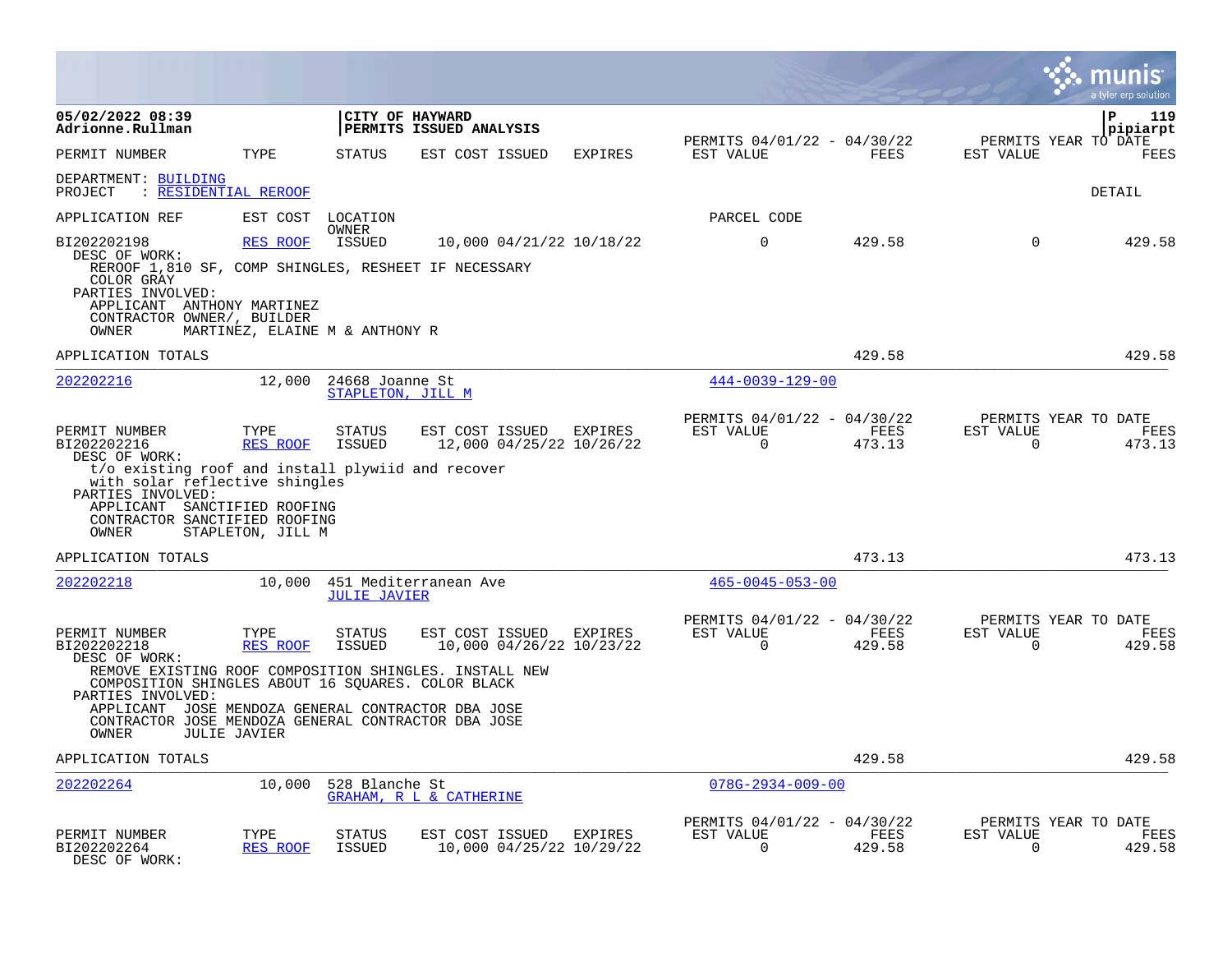|                                                                                                                |                                              |                                      |                                                                                                                                                                                       |                                                            |                | munis<br>a tyler erp solution                                      |
|----------------------------------------------------------------------------------------------------------------|----------------------------------------------|--------------------------------------|---------------------------------------------------------------------------------------------------------------------------------------------------------------------------------------|------------------------------------------------------------|----------------|--------------------------------------------------------------------|
| 05/02/2022 08:39<br>Adrionne.Rullman<br>t/o existing roof and install new 30 tear comp shingles                |                                              | CITY OF HAYWARD                      | <b>PERMITS ISSUED ANALYSIS</b>                                                                                                                                                        |                                                            |                | Р<br>120<br> pipiarpt                                              |
| DEPARTMENT: BUILDING<br><b>RESIDENTIAL REROOF</b><br>PROJECT                                                   |                                              |                                      |                                                                                                                                                                                       |                                                            |                | DETAIL                                                             |
| APPLICATION REF<br>PARTIES INVOLVED:<br>APPLICANT ABZ BUILDERS INC<br>CONTRACTOR ABZ BUILDERS INC<br>OWNER     | EST COST LOCATION<br>GRAHAM, R L & CATHERINE | OWNER                                |                                                                                                                                                                                       | PARCEL CODE                                                |                |                                                                    |
| APPLICATION TOTALS                                                                                             |                                              |                                      |                                                                                                                                                                                       |                                                            | 429.58         | 429.58                                                             |
| 202202282                                                                                                      | 7,400                                        | 27676 Miami Ave<br>CARRASCO, ROSARIO |                                                                                                                                                                                       | $455 - 0064 - 017 - 00$                                    |                |                                                                    |
| PERMIT NUMBER<br>BI202202282<br>DESC OF WORK:<br>t/o existing roof and install new comp shingles               | TYPE<br>RES ROOF                             | STATUS<br><b>ISSUED</b>              | EST COST ISSUED<br>EXPIRES<br>7,400 04/26/22 10/23/22                                                                                                                                 | PERMITS 04/01/22 - 04/30/22<br>EST VALUE<br>$\overline{0}$ | FEES<br>385.96 | PERMITS YEAR TO DATE<br>EST VALUE<br>FEES<br>$\mathbf 0$<br>385.96 |
| PARTIES INVOLVED:<br>APPLICANT CARRASCO, ROSARIO<br>CONTRACTOR OWNER/BUILDER<br>OWNER                          | CARRASCO, ROSARIO                            |                                      |                                                                                                                                                                                       |                                                            |                |                                                                    |
| APPLICATION TOTALS                                                                                             |                                              |                                      |                                                                                                                                                                                       |                                                            | 385.96         | 385.96                                                             |
| 202202285                                                                                                      | 10,995                                       | 27797 Miami Ave                      | PEREZ, RAUL A & SHASHTE PATRICIA G                                                                                                                                                    | $455 - 0080 - 075 - 00$                                    |                |                                                                    |
| PERMIT NUMBER<br>BI202202285<br>DESC OF WORK:<br>t/o existing roof and install new torch down system           | TYPE<br>RES ROOF                             | STATUS<br><b>ISSUED</b>              | EST COST ISSUED<br>EXPIRES<br>10,995 04/26/22 10/23/22                                                                                                                                | PERMITS 04/01/22 - 04/30/22<br>EST VALUE<br>0              | FEES<br>451.36 | PERMITS YEAR TO DATE<br>EST VALUE<br>FEES<br>451.36<br>0           |
| PARTIES INVOLVED:<br>APPLICANT ARAUJO'S ROOFING CO.<br>CONTRACTOR ARAUJO'S ROOFING CO.<br>OWNER                |                                              | PEREZ, RAUL A & SHASHTE PATRICIA G   |                                                                                                                                                                                       |                                                            |                |                                                                    |
| APPLICATION TOTALS                                                                                             |                                              |                                      |                                                                                                                                                                                       |                                                            | 451.36         | 451.36                                                             |
| <u>202202305</u>                                                                                               | 23,790                                       | 24921 Mohr Dr<br>CHANG, TSAI & TSAI  |                                                                                                                                                                                       | 441-0077-007-02                                            |                |                                                                    |
| PERMIT NUMBER<br>BI202202305<br>DESC OF WORK:<br>PARTIES INVOLVED:<br>CONTRACTOR VINCENT ROOFING COMPANY, INC. | TYPE<br><b>RES ROOF</b>                      | <b>STATUS</b><br>ISSUED              | EST COST ISSUED<br>EXPIRES<br>23,790 04/28/22 10/25/22<br>REMOVE (E) COMP SHINGLES FROM BOTH 1-STORY SECTIONS ON EACH<br>SIDE OF HOUSE & INSTALL (N) COMP SHINGLES. TAN COLOR 37 SQRS | PERMITS 04/01/22 - 04/30/22<br>EST VALUE<br>$\Omega$       | FEES<br>734.38 | PERMITS YEAR TO DATE<br>FEES<br>EST VALUE<br>0<br>734.38           |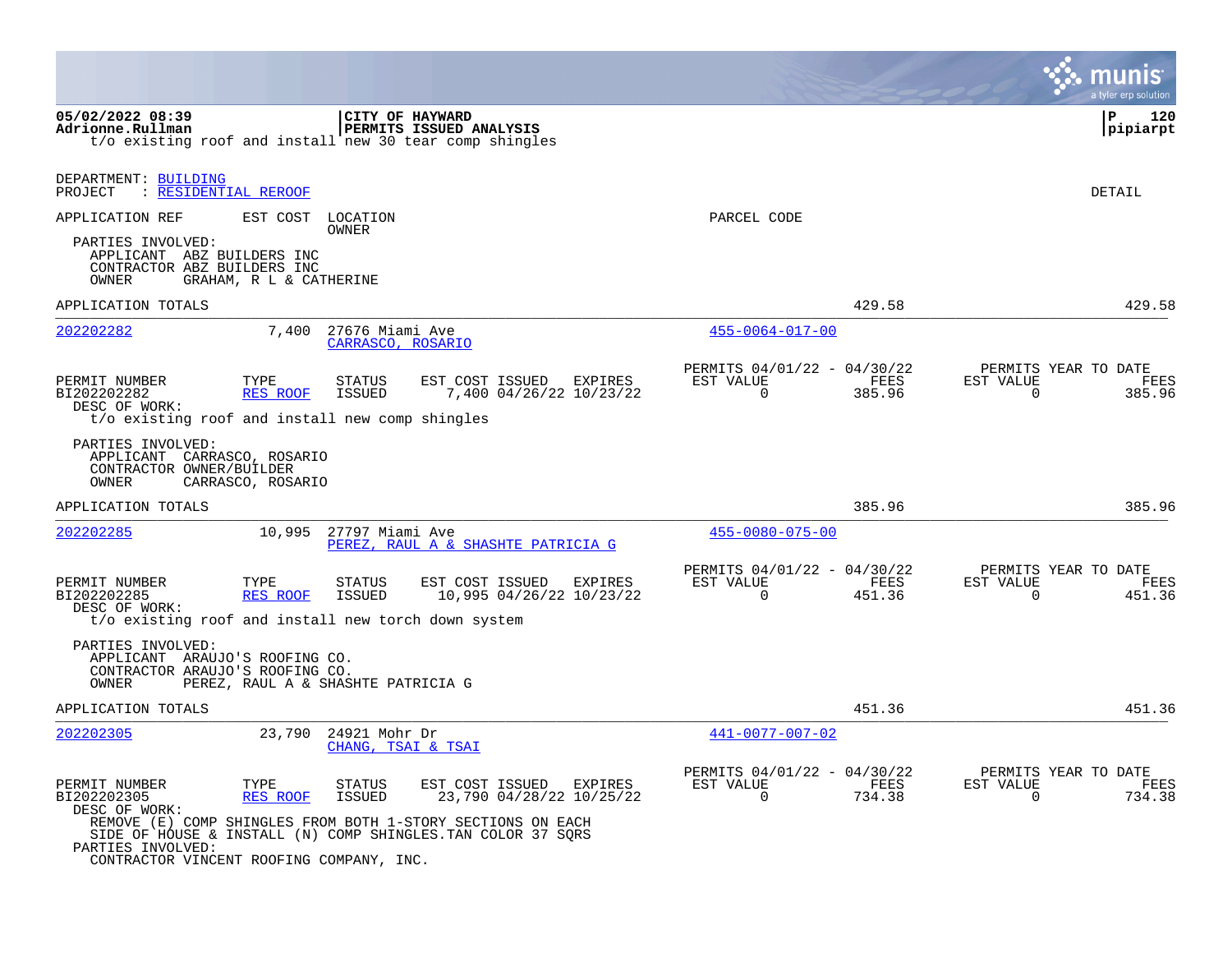|                                                         |                                            |             |                     | <b>munis</b><br>a tyler erp solution |
|---------------------------------------------------------|--------------------------------------------|-------------|---------------------|--------------------------------------|
| 05/02/2022 08:39<br>Adrionne.Rullman                    | CITY OF HAYWARD<br>PERMITS ISSUED ANALYSIS |             |                     | 121<br>l P<br> pipiarpt              |
| DEPARTMENT: BUILDING<br>: RESIDENTIAL REROOF<br>PROJECT |                                            |             |                     | DETAIL                               |
| APPLICATION REF<br>EST COST                             | LOCATION<br>OWNER                          | PARCEL CODE |                     |                                      |
| CHANG, TSAI & TSAI<br>OWNER                             |                                            |             |                     |                                      |
| APPLICATION TOTALS<br>PROJECT TOTALS                    |                                            |             | 734.38<br>10,053.52 | 734.38<br>10,053.52                  |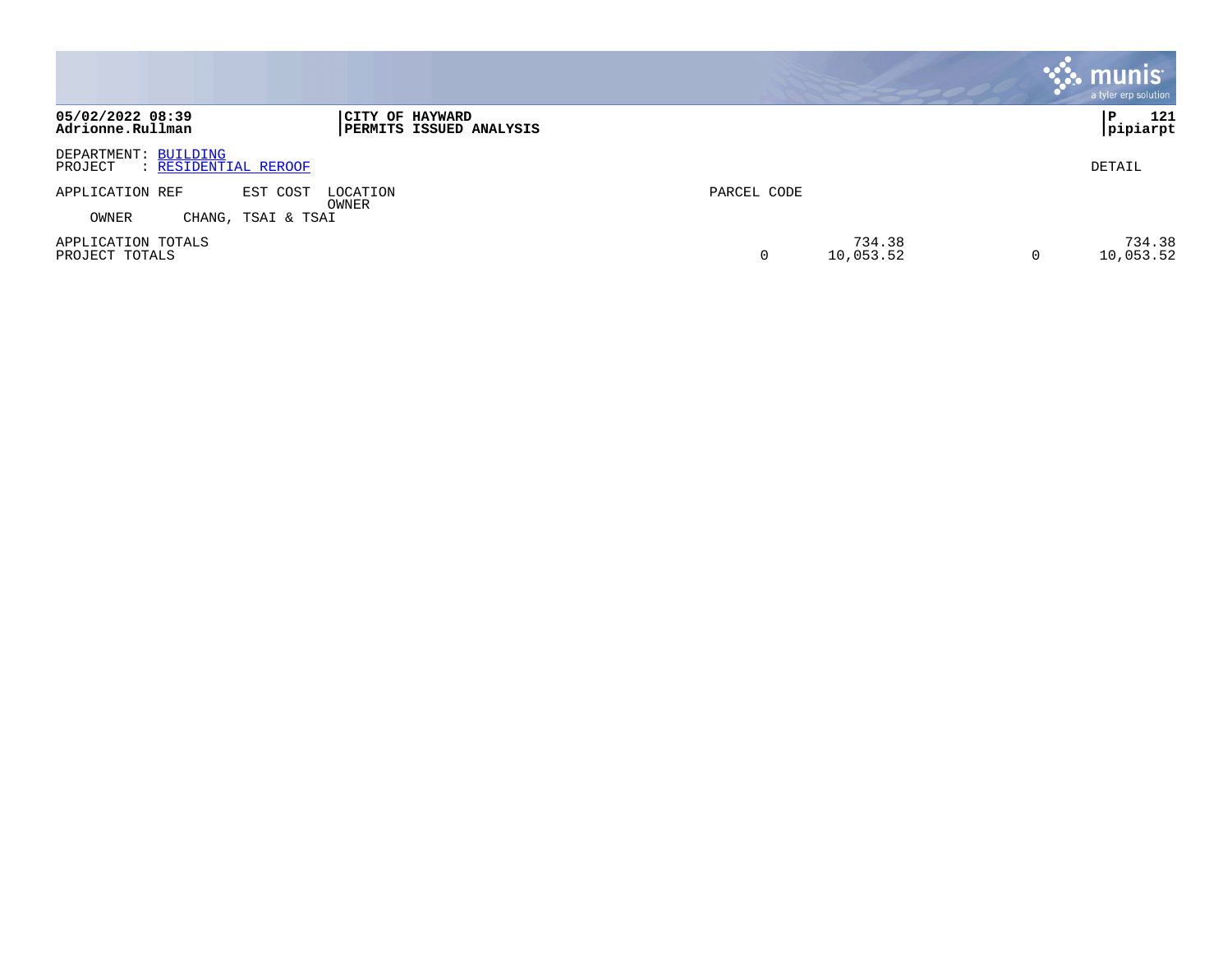|                                                                                                     |                           |                               |                                            |         |                                                      |                  |                       | <b>munis</b><br>a tyler erp solution   |
|-----------------------------------------------------------------------------------------------------|---------------------------|-------------------------------|--------------------------------------------|---------|------------------------------------------------------|------------------|-----------------------|----------------------------------------|
| 05/02/2022 08:39<br>Adrionne.Rullman                                                                |                           | <b>CITY OF HAYWARD</b>        | PERMITS ISSUED ANALYSIS                    |         |                                                      |                  |                       | 122<br>ΙP<br>pipiarpt                  |
| DEPARTMENT: BUILDING<br>: NEW ELECTRICAL SERVICE RES<br>PROJECT                                     |                           |                               |                                            |         |                                                      |                  |                       | DETAIL                                 |
| APPLICATION REF                                                                                     | EST COST                  | LOCATION<br>OWNER             |                                            |         | PARCEL CODE                                          |                  |                       |                                        |
| 202004203                                                                                           | 1,800                     | 27635 Manon Ave<br>DIAZ, OMAR |                                            |         | $453 - 0090 - 008 - 06$                              |                  |                       |                                        |
| PERMIT NUMBER<br>BI202004203<br>DESC OF WORK:<br>new panel upgrade to 200 amps                      | TYPE<br>ELEC SERVI COMPLT | STATUS                        | EST COST ISSUED<br>1,800 04/11/22 10/20/22 | EXPIRES | PERMITS 04/01/22 - 04/30/22<br>EST VALUE<br>$\Omega$ | FEES<br>236.67   | EST VALUE<br>$\Omega$ | PERMITS YEAR TO DATE<br>FEES<br>236.67 |
| PARTIES INVOLVED:<br>APPLICANT<br>PARRA, DAVID<br>CONTRACTOR OWNER/, BUILDER<br>OWNER<br>DIAZ, OMAR |                           |                               |                                            |         |                                                      |                  |                       |                                        |
| APPLICATION TOTALS<br>PROJECT TOTALS                                                                |                           |                               |                                            |         | 0                                                    | 236.67<br>236.67 | $\Omega$              | 236.67<br>236.67                       |

the contract of the contract of

and the control of the control of the control of the control of the control of the control of the control of the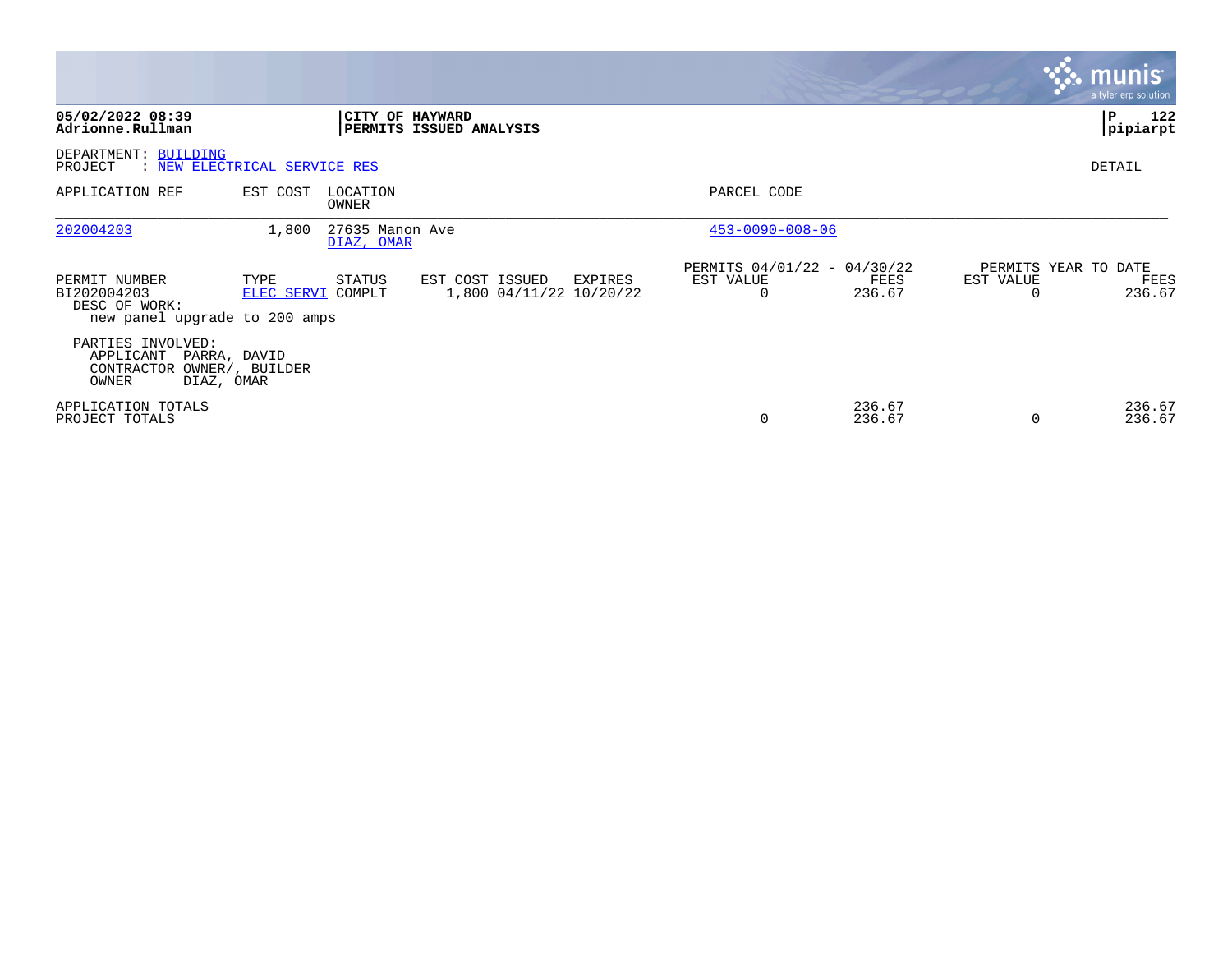|                                                                                                                                       |                                            |                                                                                                             |                                                                 |                | a tyler erp solution                                            |
|---------------------------------------------------------------------------------------------------------------------------------------|--------------------------------------------|-------------------------------------------------------------------------------------------------------------|-----------------------------------------------------------------|----------------|-----------------------------------------------------------------|
| 05/02/2022 08:39<br>Adrionne.Rullman                                                                                                  |                                            | CITY OF HAYWARD<br>PERMITS ISSUED ANALYSIS                                                                  |                                                                 |                | P<br>123<br> pipiarpt                                           |
| DEPARTMENT: BUILDING<br>PROJECT                                                                                                       | : SEISMIC UPGRADE/FOUNDATION REP           |                                                                                                             |                                                                 |                | <b>DETAIL</b>                                                   |
| APPLICATION REF                                                                                                                       | EST COST LOCATION<br>OWNER                 |                                                                                                             | PARCEL CODE                                                     |                |                                                                 |
| 202102199                                                                                                                             | 15,000<br>519 B St                         | HURTADO SAUL & MAURICIO ETAL                                                                                | $431 - 0040 - 003 - 01$                                         |                |                                                                 |
| PERMIT NUMBER<br>BI202102199<br>DESC OF WORK:                                                                                         | TYPE<br><b>STATUS</b><br>SEISMIC/FN ISSUED | EST COST ISSUED<br>15,000 04/13/22 10/10/22                                                                 | PERMITS 04/01/22 - 04/30/22<br>EXPIRES<br>EST VALUE<br>$\Omega$ | FEES<br>856.89 | PERMITS YEAR TO DATE<br>EST VALUE<br>FEES<br>$\Omega$<br>856.89 |
| dwelling<br>PARTIES INVOLVED:<br>APPLICANT OWNER/BUILDER<br>CONTRACTOR OWNER/BUILDER<br>OWNER                                         | HURTADO SAUL & MAURICIO ETAL               | Voluntary seismic retrofit of existing 2 story multi family                                                 |                                                                 |                |                                                                 |
| APPLICATION TOTALS                                                                                                                    |                                            |                                                                                                             |                                                                 | 856.89         | 856.89                                                          |
| 202102200                                                                                                                             | 15,000<br>529 B St                         | HURTADO SAUL & MAURICIO ETAL                                                                                | $431 - 0040 - 003 - 01$                                         |                |                                                                 |
| PERMIT NUMBER<br>BI202102200<br>DESC OF WORK:<br>dwelling<br>PARTIES INVOLVED:<br>APPLICANT OWNER/BUILDER<br>CONTRACTOR OWNER/BUILDER | TYPE<br><b>STATUS</b><br>SEISMIC/FN ISSUED | EST COST ISSUED<br>15,000 04/13/22 10/10/22<br>Voluntary seismic retrofit of existing 1 story single family | PERMITS 04/01/22 - 04/30/22<br>EST VALUE<br>EXPIRES<br>$\Omega$ | FEES<br>856.89 | PERMITS YEAR TO DATE<br>EST VALUE<br>FEES<br>$\Omega$<br>856.89 |
| OWNER                                                                                                                                 | HURTADO SAUL & MAURICIO ETAL               |                                                                                                             |                                                                 |                |                                                                 |
| APPLICATION TOTALS                                                                                                                    |                                            |                                                                                                             |                                                                 | 856.89         | 856.89                                                          |
| 202201854                                                                                                                             | 3,000                                      | 3397 Mallard Ct<br>MORGAN, CHRISTOPHER L & CAROL W                                                          | $081D - 2081 - 056 - 00$                                        |                |                                                                 |
| PERMIT NUMBER<br>BI202201854<br>DESC OF WORK:<br>seismic retrofit per plan set A                                                      | TYPE<br><b>STATUS</b><br>SEISMIC/FN ISSUED | EST COST ISSUED<br>3,000 04/05/22 10/02/22                                                                  | PERMITS 04/01/22 - 04/30/22<br>EXPIRES<br>EST VALUE<br>$\Omega$ | FEES<br>147.00 | PERMITS YEAR TO DATE<br>EST VALUE<br>FEES<br>$\Omega$<br>147.00 |
| PARTIES INVOLVED:<br>APPLICANT CHATTOO, ANDY<br>CONTRACTOR CHATTOO, ANDY<br>OWNER                                                     | MORGAN, CHRISTOPHER L & CAROL W            |                                                                                                             |                                                                 |                |                                                                 |
| APPLICATION TOTALS                                                                                                                    |                                            |                                                                                                             |                                                                 | 147.00         | 147.00                                                          |
| 202202134                                                                                                                             | 9,000                                      | 27505 Tampa Ave 62<br>DAVIS, THOMAS                                                                         | $453 - 0070 - 092 - 00$                                         |                |                                                                 |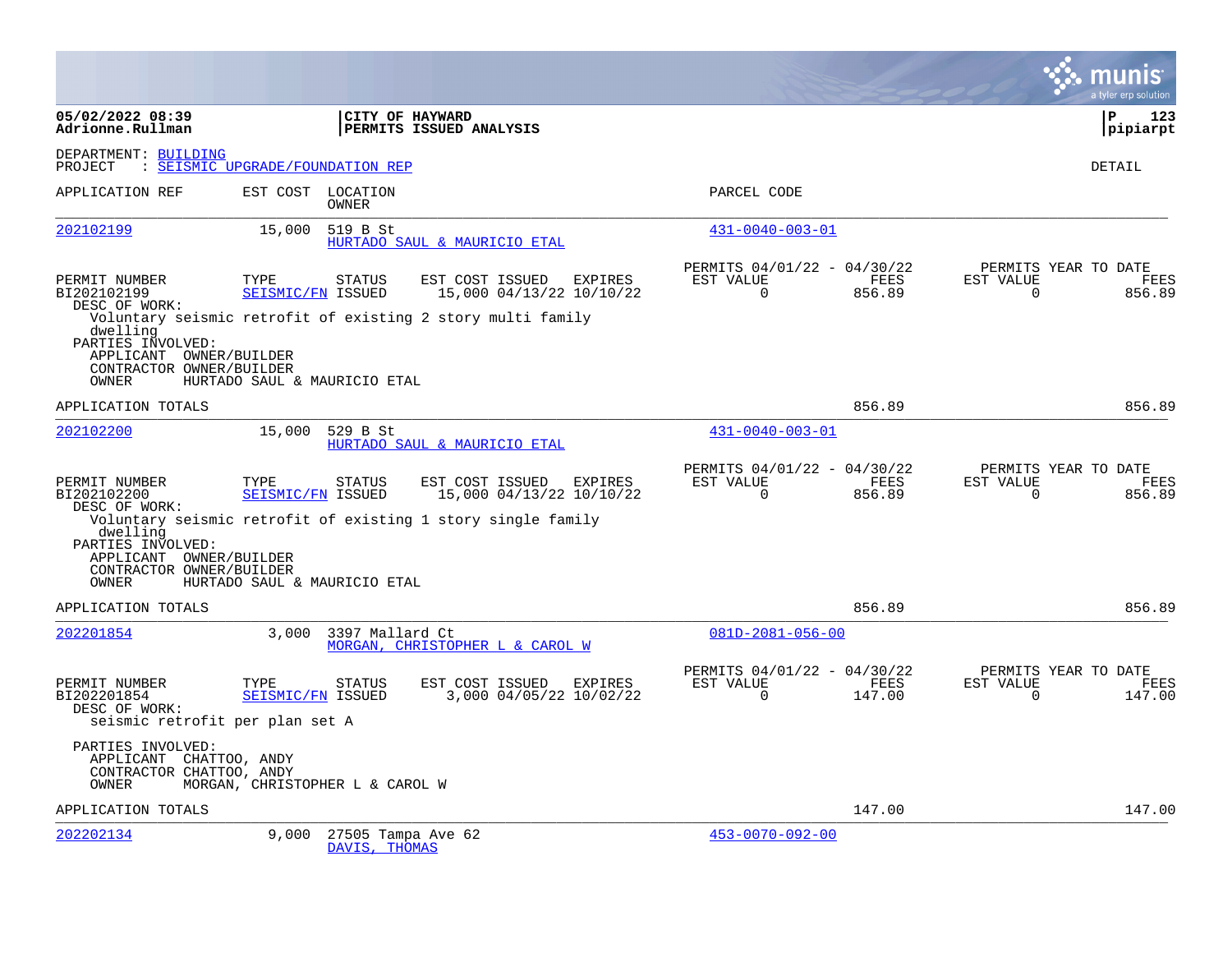|                                                                                                    |                                                                                                                                      |                   |                                                   |         |                             |                    |           | <b>munis</b><br>a tyler erp solution         |
|----------------------------------------------------------------------------------------------------|--------------------------------------------------------------------------------------------------------------------------------------|-------------------|---------------------------------------------------|---------|-----------------------------|--------------------|-----------|----------------------------------------------|
| 05/02/2022 08:39<br>Adrionne.Rullman                                                               |                                                                                                                                      |                   | CITY OF HAYWARD<br><b>PERMITS ISSUED ANALYSIS</b> |         | PERMITS 04/01/22 - 04/30/22 |                    |           | 124<br>P<br>pipiarpt<br>PERMITS YEAR TO DATE |
| PERMIT NUMBER                                                                                      | TYPE                                                                                                                                 | STATUS            | EST COST ISSUED                                   | EXPIRES | EST VALUE                   | FEES               | EST VALUE | FEES                                         |
| DEPARTMENT: BUILDING<br>PROJECT                                                                    | : SEISMIC UPGRADE/FOUNDATION REP                                                                                                     |                   |                                                   |         |                             |                    |           | DETAIL                                       |
| APPLICATION REF                                                                                    | EST COST                                                                                                                             | LOCATION<br>OWNER |                                                   |         | PARCEL CODE                 |                    |           |                                              |
| BI202202134<br>DESC OF WORK:<br>EXISTING.<br>PARTIES INVOLVED:<br>APPLICANT<br>CONTRACTOR<br>OWNER | SEISMIC/FN ISSUED<br>INSTALL (3) HELICAL PIERS & NEW FOOTINGS TO REPLACE<br>SHAKIR, KHURAM<br>BAY AREA UNDERPINNING<br>DAVIS, THOMAS |                   | $9,000$ $04/19/22$ $10/16/22$                     |         | 0                           | 554.81             | $\Omega$  | 554.81                                       |
| APPLICATION TOTALS<br>PROJECT TOTALS                                                               |                                                                                                                                      |                   |                                                   |         | 0                           | 554.81<br>2,415.59 | $\Omega$  | 554.81<br>2,415.59                           |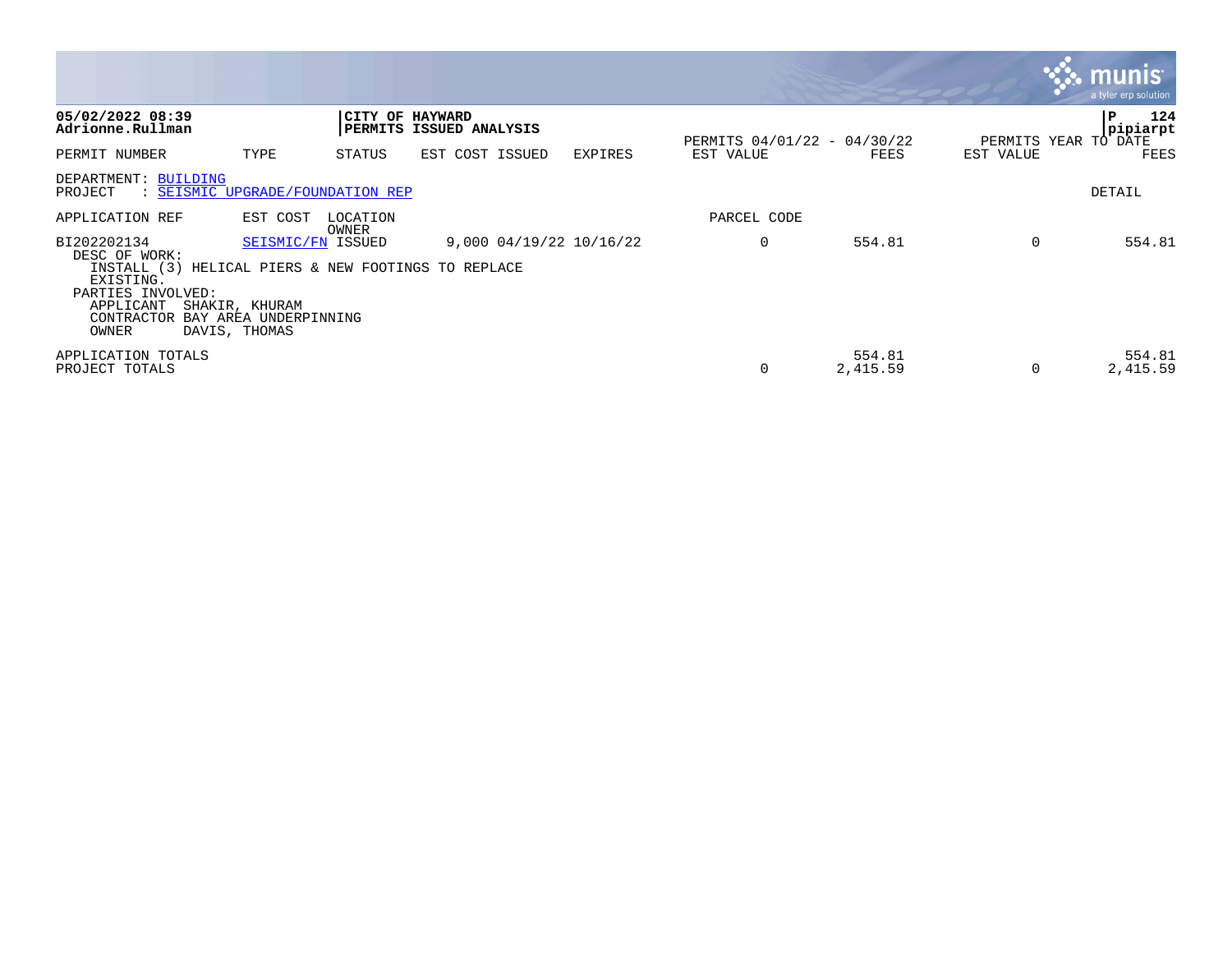|                                                                                                                                                                          |                                |                                       |                                                                                                            |         |                                                      |                |                       | a tyler erp solution                   |
|--------------------------------------------------------------------------------------------------------------------------------------------------------------------------|--------------------------------|---------------------------------------|------------------------------------------------------------------------------------------------------------|---------|------------------------------------------------------|----------------|-----------------------|----------------------------------------|
| 05/02/2022 08:39<br>Adrionne.Rullman                                                                                                                                     |                                |                                       | CITY OF HAYWARD<br>PERMITS ISSUED ANALYSIS                                                                 |         |                                                      |                |                       | ∣P<br>125<br> pipiarpt                 |
| DEPARTMENT: BUILDING<br>PROJECT                                                                                                                                          | : SEWER REPLACE/REPAIR RES     |                                       |                                                                                                            |         |                                                      |                |                       | DETAIL                                 |
| APPLICATION REF                                                                                                                                                          |                                | EST COST LOCATION<br>OWNER            |                                                                                                            |         | PARCEL CODE                                          |                |                       |                                        |
| 202201805                                                                                                                                                                | 14,000                         | 464 Urbano Way                        | TUCKER, CHARLOTTE R                                                                                        |         | $444 - 0024 - 072 - 00$                              |                |                       |                                        |
| PERMIT NUMBER<br>BI202201805<br>DESC OF WORK:                                                                                                                            | TYPE<br><b>SEWER</b>           | <b>STATUS</b><br>COMPLT               | EST COST ISSUED EXPIRES<br>14,000 04/05/22 10/15/22                                                        |         | PERMITS 04/01/22 - 04/30/22<br>EST VALUE<br>$\Omega$ | FEES<br>326.34 | EST VALUE<br>$\Omega$ | PERMITS YEAR TO DATE<br>FEES<br>326.34 |
| trenchless sewer replacement to property line, drain<br>line repair<br>PARTIES INVOLVED:<br>APPLICANT BEN FRANKLIN PLUMBING<br>CONTRACTOR BEN FRANKLIN PLUMBING<br>OWNER | TUCKER, CHARLOTTE R            |                                       |                                                                                                            |         |                                                      |                |                       |                                        |
| APPLICATION TOTALS                                                                                                                                                       |                                |                                       |                                                                                                            |         |                                                      | 326.34         |                       | 326.34                                 |
| 202201900                                                                                                                                                                | 6,375                          | 807 Challenger Way<br>ALLEN, MELISSA  |                                                                                                            |         | $444 - 0057 - 064 - 00$                              |                |                       |                                        |
| PERMIT NUMBER<br>BI202201900<br>DESC OF WORK:                                                                                                                            | TYPE<br><b>SEWER</b>           | <b>STATUS</b><br>COMPLT               | EST COST ISSUED<br>6,375 04/05/22 10/25/22<br>replace main drain under house and up to clean out using ABS | EXPIRES | PERMITS 04/01/22 - 04/30/22<br>EST VALUE<br>$\Omega$ | FEES<br>326.34 | EST VALUE<br>$\Omega$ | PERMITS YEAR TO DATE<br>FEES<br>326.34 |
| PARTIES INVOLVED:<br>APPLICANT NEXGEN ROOTER & PLUMBING<br>CONTRACTOR NEXGEN ROOTER & PLUMBING<br>OWNER                                                                  | ALLEN, MELISSA                 |                                       |                                                                                                            |         |                                                      |                |                       |                                        |
| APPLICATION TOTALS                                                                                                                                                       |                                |                                       |                                                                                                            |         |                                                      | 326.34         |                       | 326.34                                 |
| 202202263                                                                                                                                                                | 6,913                          | 31830 Carroll Ave                     | CORBETT, LEONARD N & PANDORA M                                                                             |         | $078G - 2761 - 018 - 00$                             |                |                       |                                        |
| PERMIT NUMBER<br>BI202202263<br>DESC OF WORK:                                                                                                                            | TYPE<br><b>SEWER</b>           | <b>STATUS</b><br>COMPLT               | EST COST ISSUED<br>6,913 04/25/22 10/26/22<br>repair 5" of main sewer. replace shower & kitchen drain      | EXPIRES | PERMITS 04/01/22 - 04/30/22<br>EST VALUE<br>$\Omega$ | FEES<br>326.34 | EST VALUE<br>$\Omega$ | PERMITS YEAR TO DATE<br>FEES<br>326.34 |
| PARTIES INVOLVED:<br>APPLICANT HERO, ROOTER<br>CONTRACTOR HERO, ROOTER<br>OWNER                                                                                          | CORBETT, LEONARD N & PANDORA M |                                       |                                                                                                            |         |                                                      |                |                       |                                        |
| APPLICATION TOTALS                                                                                                                                                       |                                |                                       |                                                                                                            |         |                                                      | 326.34         |                       | 326.34                                 |
| 202202286                                                                                                                                                                | 6,000                          | 382 Oharron Dr<br>XU, SHANG L & MEI Z |                                                                                                            |         | $452 - 0076 - 078 - 00$                              |                |                       |                                        |

**College**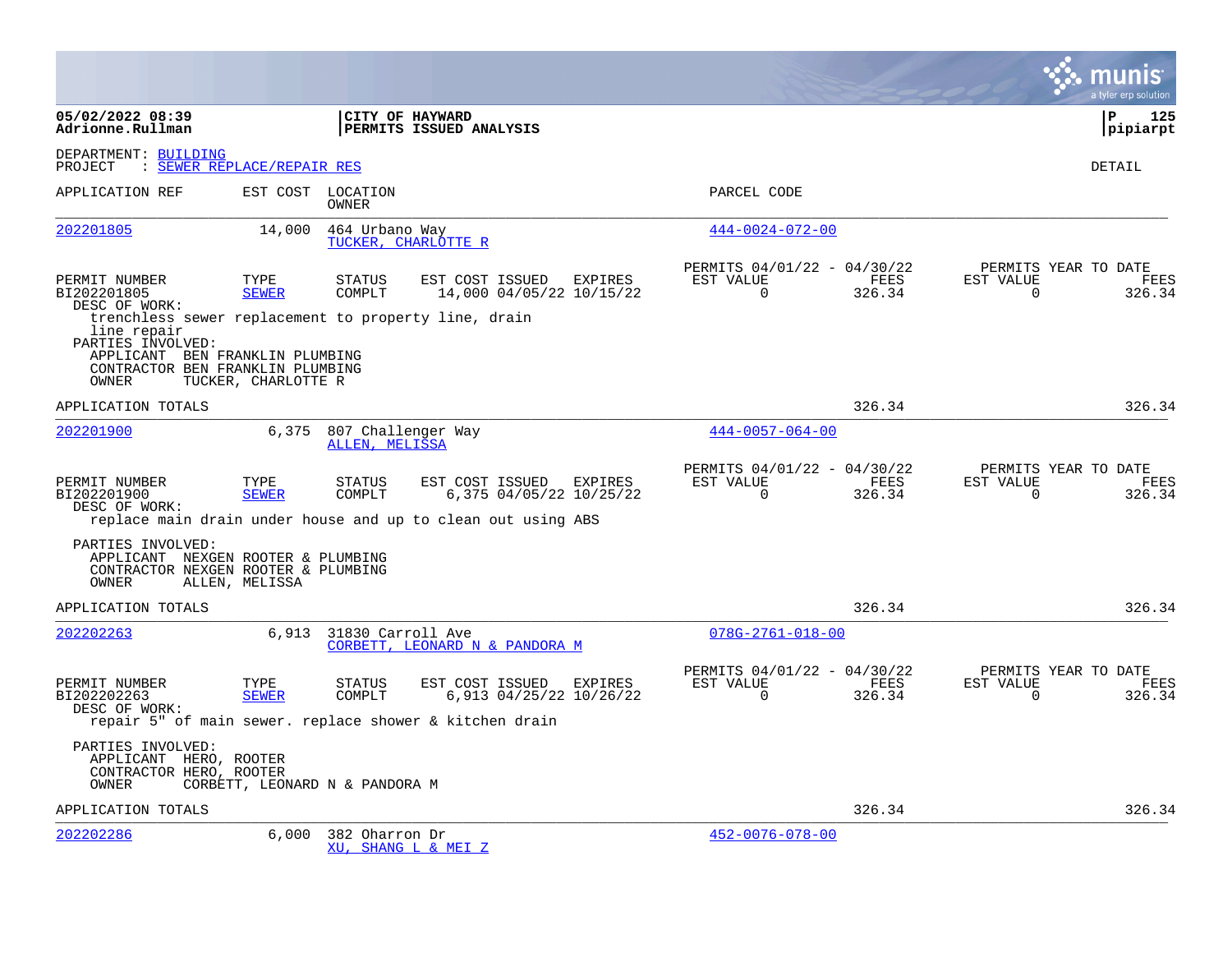|                                                                                                                                                      |                                                                                           |                   |                                |                         |                             |                    | munis<br>a tyler erp solution             |     |
|------------------------------------------------------------------------------------------------------------------------------------------------------|-------------------------------------------------------------------------------------------|-------------------|--------------------------------|-------------------------|-----------------------------|--------------------|-------------------------------------------|-----|
| 05/02/2022 08:39<br>Adrionne.Rullman                                                                                                                 |                                                                                           | CITY OF HAYWARD   | <b>PERMITS ISSUED ANALYSIS</b> |                         | PERMITS 04/01/22 - 04/30/22 |                    | P<br>pipiarpt                             | 126 |
| PERMIT NUMBER                                                                                                                                        | TYPE                                                                                      | STATUS            | EST COST ISSUED                | <b>EXPIRES</b>          | EST VALUE                   | FEES               | PERMITS YEAR TO DATE<br>FEES<br>EST VALUE |     |
| DEPARTMENT: BUILDING<br>: SEWER REPLACE/REPAIR RES<br>PROJECT                                                                                        |                                                                                           |                   |                                |                         |                             |                    | DETAIL                                    |     |
| APPLICATION REF                                                                                                                                      | EST COST                                                                                  | LOCATION<br>OWNER |                                |                         | PARCEL CODE                 |                    |                                           |     |
| BI202202286<br>DESC OF WORK:<br>replace sewer lateral from house to back of the<br>property<br>PARTIES INVOLVED:<br>APPLICANT<br>CONTRACTOR<br>OWNER | <b>SEWER</b><br>GATOR ROOTER & PLUMBING<br>GATOR ROOTER & PLUMBING<br>XU, SHANG L & MEI Z | ISSUED            |                                | 6,000 04/26/22 10/23/22 | 0                           | 326.34             | $\Omega$<br>326.34                        |     |
| APPLICATION TOTALS<br>PROJECT TOTALS                                                                                                                 |                                                                                           |                   |                                |                         | 0                           | 326.34<br>1,305.36 | 326.34<br>$\mathbf 0$<br>1,305.36         |     |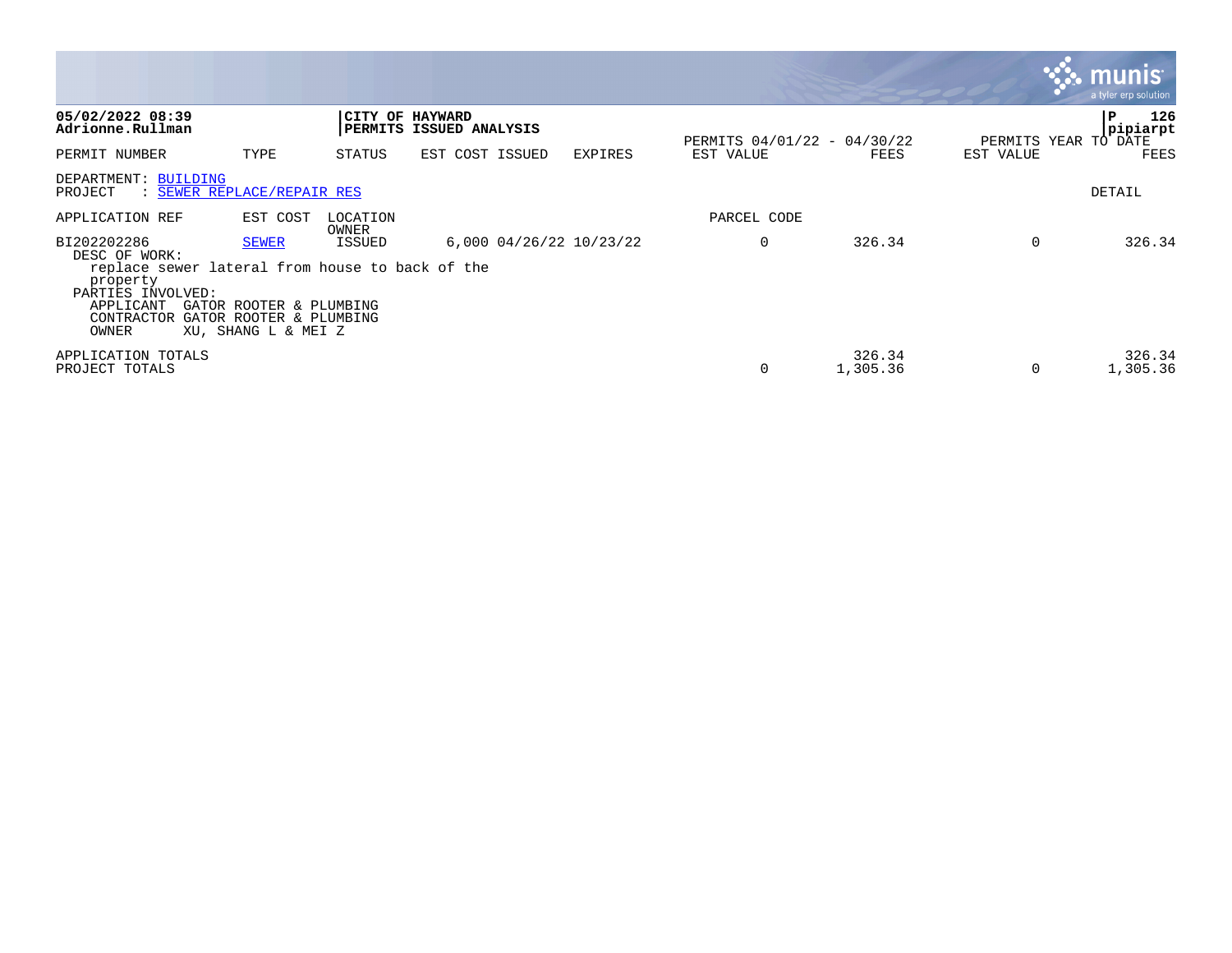|                                                                                                                                                                 |                                             |                                        |                                                                                                            |         |                                                      |                    |                       | a tyler erp solution                     |
|-----------------------------------------------------------------------------------------------------------------------------------------------------------------|---------------------------------------------|----------------------------------------|------------------------------------------------------------------------------------------------------------|---------|------------------------------------------------------|--------------------|-----------------------|------------------------------------------|
| 05/02/2022 08:39<br>Adrionne.Rullman                                                                                                                            |                                             |                                        | CITY OF HAYWARD<br>PERMITS ISSUED ANALYSIS                                                                 |         |                                                      |                    |                       | 127<br>l P<br> pipiarpt                  |
| DEPARTMENT: BUILDING<br>: SIGN PERMIT<br>PROJECT                                                                                                                |                                             |                                        |                                                                                                            |         |                                                      |                    |                       | DETAIL                                   |
| APPLICATION REF                                                                                                                                                 | EST COST                                    | LOCATION<br>OWNER                      |                                                                                                            |         | PARCEL CODE                                          |                    |                       |                                          |
| 202104470                                                                                                                                                       | 180,732                                     | DP VENTURES LLC                        | 22301 Foothill Blvd                                                                                        |         | $428 - 0026 - 004 - 00$                              |                    |                       |                                          |
| PERMIT NUMBER<br>BI202104470<br>DESC OF WORK:<br>Project Signage for Lincoln Landing project                                                                    | TYPE<br><b>SIGN</b>                         | <b>STATUS</b><br><b>ISSUED</b>         | EST COST ISSUED<br>180,732 04/04/22 10/01/22                                                               | EXPIRES | PERMITS 04/01/22 - 04/30/22<br>EST VALUE<br>$\Omega$ | FEES<br>4,682.85   | EST VALUE<br>$\Omega$ | PERMITS YEAR TO DATE<br>FEES<br>4,682.85 |
| PARTIES INVOLVED:<br>APPLICANT WRIGHT, LISA<br>CONTRACTOR DEACON CONSTRUCTION<br>OWNER                                                                          | DP VENTURES LLC                             |                                        |                                                                                                            |         |                                                      |                    |                       |                                          |
| APPLICATION TOTALS                                                                                                                                              |                                             |                                        |                                                                                                            |         |                                                      | 4,682.85           |                       | 4,682.85                                 |
| 202201556                                                                                                                                                       | 3,000                                       | 31281 Wiegman Rd<br>LIU, CHE C & SHU F |                                                                                                            |         | 475-0020-119-01                                      |                    |                       |                                          |
| PERMIT NUMBER<br>BI202201556<br>DESC OF WORK:<br>sign<br>PARTIES INVOLVED:<br>APPLICANT GEYER, MATTHREW<br>CONTRACTOR GEYER, MATTHEW                            | TYPE<br><b>SIGN</b>                         | <b>STATUS</b><br>ISSUED                | EST COST ISSUED<br>3,000 04/18/22 10/15/22<br>Remove & replace 1 non-illuminated wall signs and 1 monument | EXPIRES | PERMITS 04/01/22 - 04/30/22<br>EST VALUE<br>$\Omega$ | FEES<br>3,183.96   | EST VALUE<br>$\Omega$ | PERMITS YEAR TO DATE<br>FEES<br>3,183.96 |
| OWNER<br>APPLICATION TOTALS                                                                                                                                     | LIU, CHE C & SHU F                          |                                        |                                                                                                            |         |                                                      | 3,183.96           |                       | 3,183.96                                 |
| 202201751                                                                                                                                                       | 12,000                                      | 26253 Mission Blvd                     | ART, MONUMENT CO INC                                                                                       |         | $452 - 0020 - 006 - 11$                              |                    |                       |                                          |
| PERMIT NUMBER<br>BI202201751<br>DESC OF WORK:<br>(e) footings. "MCDonald's"<br>PARTIES INVOLVED:<br>APPLICANT FORD, DAVID<br>CONTRACTOR DISCOUNT SIGNS<br>OWNER | TYPE<br><b>SIGN</b><br>ART, MONUMENT CO INC | <b>STATUS</b><br>ISSUED                | EST COST ISSUED<br>12,000 04/13/22 10/10/22<br>Replace 6 (E) directional signs w/ new face signs onto      | EXPIRES | PERMITS 04/01/22 - 04/30/22<br>EST VALUE<br>$\Omega$ | FEES<br>801.93     | EST VALUE<br>$\Omega$ | PERMITS YEAR TO DATE<br>FEES<br>801.93   |
| APPLICATION TOTALS<br>PROJECT TOTALS                                                                                                                            |                                             |                                        |                                                                                                            |         | $\Omega$                                             | 801.93<br>8,668.74 | $\Omega$              | 801.93<br>8,668.74                       |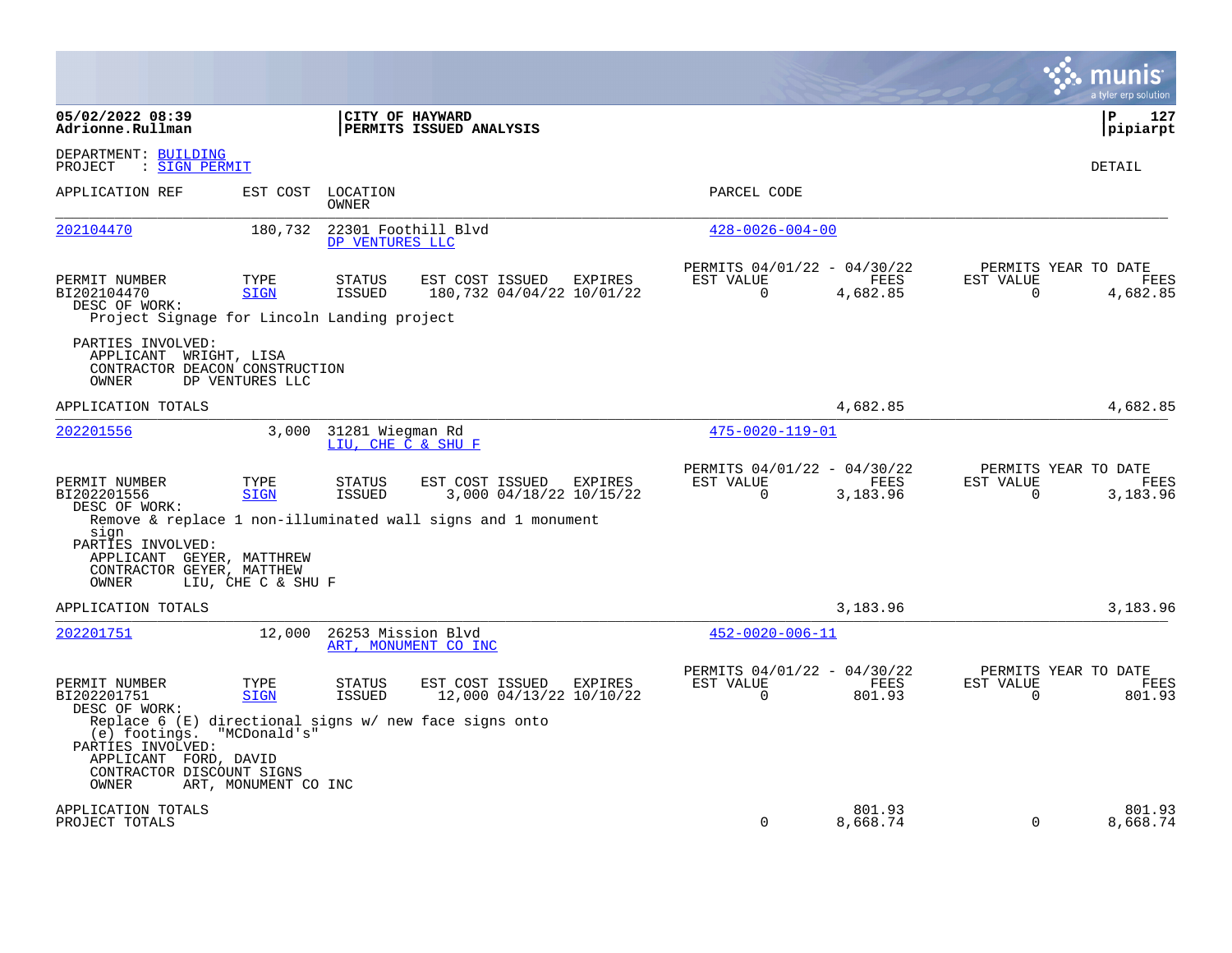|                                                                                                                          |                                             |                   |                                                                                                                                                                                                                           |                                                      |                  |                       | <b>munis</b><br>a tyler erp solution |      |
|--------------------------------------------------------------------------------------------------------------------------|---------------------------------------------|-------------------|---------------------------------------------------------------------------------------------------------------------------------------------------------------------------------------------------------------------------|------------------------------------------------------|------------------|-----------------------|--------------------------------------|------|
| 05/02/2022 08:39<br>Adrionne.Rullman                                                                                     |                                             |                   | CITY OF HAYWARD<br>PERMITS ISSUED ANALYSIS                                                                                                                                                                                |                                                      |                  |                       | ΙP<br> pipiarpt                      | 128  |
| DEPARTMENT: BUILDING<br>: STUCCO/SIDING WORK<br>PROJECT                                                                  |                                             |                   |                                                                                                                                                                                                                           |                                                      |                  |                       | DETAIL                               |      |
| APPLICATION REF                                                                                                          | EST COST                                    | LOCATION<br>OWNER |                                                                                                                                                                                                                           | PARCEL CODE                                          |                  |                       |                                      |      |
| 202202082                                                                                                                | 4,000                                       | 522 Blue Jay Dr   | FARHADI, NOSRATOLLAH & KARALOO FATEMEH                                                                                                                                                                                    | $078C - 0451 - 055 - 00$                             |                  |                       |                                      |      |
| PERMIT NUMBER<br>BI202202082<br>DESC OF WORK:<br>PARTIES INVOLVED:<br>APPLICANT<br>CONTRACTOR AXIS CONSTRUCTION<br>OWNER | TYPE<br>STUCCO/SID COMPLT<br>RAMIREZ, JESUS | STATUS            | EST COST ISSUED<br>EXPIRES<br>4,000 04/14/22 10/26/22<br>NEW WATERPROOFING INSTALL AROUND 2 WINDOWS, R&R STUCCO<br>AROUND WINDOWS APPROX, 60SF PRIME & PAINT TO RESEMBLE E COLO<br>FARHADI, NOSRATOLLAH & KARALOO FATEMEH | PERMITS 04/01/22 - 04/30/22<br>EST VALUE<br>$\Omega$ | FEES<br>342.11   | EST VALUE<br>$\Omega$ | PERMITS YEAR TO DATE<br>342.11       | FEES |
| APPLICATION TOTALS<br>PROJECT TOTALS                                                                                     |                                             |                   |                                                                                                                                                                                                                           | $\Omega$                                             | 342.11<br>342.11 | $\Omega$              | 342.11<br>342.11                     |      |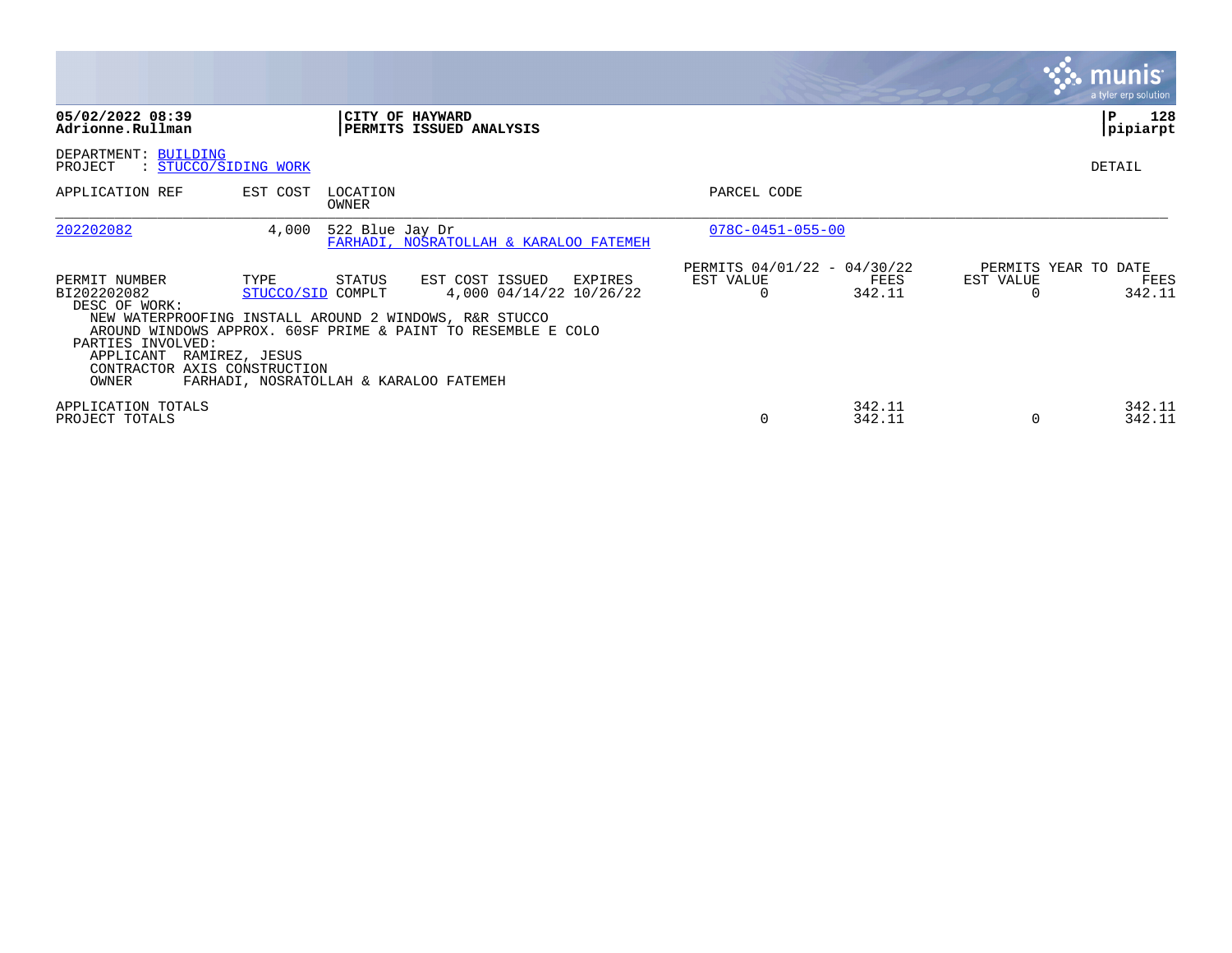|                                                                                                                                                |                           |                                       |                                                                                                                  |                                                      |                      |                          | munis<br>a tyler erp solution                   |
|------------------------------------------------------------------------------------------------------------------------------------------------|---------------------------|---------------------------------------|------------------------------------------------------------------------------------------------------------------|------------------------------------------------------|----------------------|--------------------------|-------------------------------------------------|
| 05/02/2022 08:39<br>Adrionne.Rullman                                                                                                           |                           |                                       | CITY OF HAYWARD<br>PERMITS ISSUED ANALYSIS                                                                       |                                                      |                      |                          | P<br>129<br> pipiarpt                           |
| DEPARTMENT: BUILDING<br>: TENANT IMPROVEMENT<br>PROJECT                                                                                        |                           |                                       |                                                                                                                  |                                                      |                      |                          | <b>DETAIL</b>                                   |
| APPLICATION REF                                                                                                                                | EST COST                  | LOCATION<br>OWNER                     |                                                                                                                  | PARCEL CODE                                          |                      |                          |                                                 |
| 202200032                                                                                                                                      | 58,200                    | 1887 Whipple Rd                       | PSB NORTHERN CALIFORNIA INDUSTRIAL PORTF                                                                         | $475 - 0020 - 062 - 03$                              |                      |                          |                                                 |
| PERMIT NUMBER<br>BI202200032<br>DESC OF WORK:                                                                                                  | TYPE<br><b>BTI</b>        | <b>STATUS</b><br>ISSUED               | EST COST ISSUED<br>EXPIRES<br>58,200 04/12/22 10/09/22<br>minor TI to add non-bearing wall, add 2 interior doors | PERMITS 04/01/22 - 04/30/22<br>EST VALUE<br>$\Omega$ | FEES<br>2,154.37     | EST VALUE<br>$\Omega$    | PERMITS YEAR TO DATE<br><b>FEES</b><br>2,154.37 |
| PARTIES INVOLVED:<br>APPLICANT ARNERICH, NEWELL<br>CONTRACTOR PELLEGRINI CONSTRUCTION CO<br>OWNER                                              |                           |                                       | PSB NORTHERN CALIFORNIA INDUSTRIAL PORTF                                                                         |                                                      |                      |                          |                                                 |
| APPLICATION TOTALS                                                                                                                             |                           |                                       |                                                                                                                  |                                                      | 2,154.37             |                          | 2,154.37                                        |
| 202200341                                                                                                                                      | 70,000                    |                                       | 30803 San Clemente St<br><b>B9 SAN CLEMENTE OWNER LLC</b>                                                        | 475-0174-019-01                                      |                      |                          |                                                 |
| PERMIT NUMBER<br>BI202200341<br>DESC OF WORK:                                                                                                  | TYPE<br><b>BTI</b>        | <b>STATUS</b><br><b>ISSUED</b>        | EST COST ISSUED<br>EXPIRES<br>70,000 04/19/22 10/21/22                                                           | PERMITS 04/01/22 - 04/30/22<br>EST VALUE<br>$\Omega$ | FEES<br>4,901.47     | EST VALUE<br>$\mathbf 0$ | PERMITS YEAR TO DATE<br>FEES<br>4,901.47        |
| & mech modifications. Fire spklr modify.<br>PARTIES INVOLVED:<br>APPLICANT TECH STYLES SPORTSWEAR<br>CONTRACTOR A.K.D MANAGEMENT INC.<br>OWNER | B9 SAN CLEMENTE OWNER LLC |                                       | Fill in 2 openings btwn warehouse & storage uses with elect                                                      |                                                      |                      |                          |                                                 |
| APPLICATION TOTALS                                                                                                                             |                           |                                       |                                                                                                                  |                                                      | 4,901.47             |                          | 4,901.47                                        |
| 202201183                                                                                                                                      | 10,000                    | 29213 Mission Blvd<br>SOHAY APTS, LLC |                                                                                                                  | $078C - 0438 - 006 - 00$                             |                      |                          |                                                 |
| PERMIT NUMBER<br>BI202201183<br>DESC OF WORK:<br>(N) demising wall in (E) vacant retail space/ Ste D2                                          | TYPE<br><b>BTI</b>        | <b>STATUS</b><br><b>ISSUED</b>        | EST COST ISSUED<br>EXPIRES<br>10,000 04/18/22 10/27/22                                                           | PERMITS 04/01/22 - 04/30/22<br>EST VALUE<br>$\Omega$ | FEES<br>1,042.64     | EST VALUE<br>$\Omega$    | PERMITS YEAR TO DATE<br><b>FEES</b><br>1,042.64 |
| PARTIES INVOLVED:<br>APPLICANT CUNAN, CHRIS<br>CONTRACTOR PEACOCK CONSTRUCTION<br>OWNER                                                        | SOHAY APTS, LLC           |                                       |                                                                                                                  |                                                      |                      |                          |                                                 |
| APPLICATION TOTALS<br>PROJECT TOTALS                                                                                                           |                           |                                       |                                                                                                                  | $\Omega$                                             | 1,042.64<br>8,098.48 | $\Omega$                 | 1,042.64<br>8,098.48                            |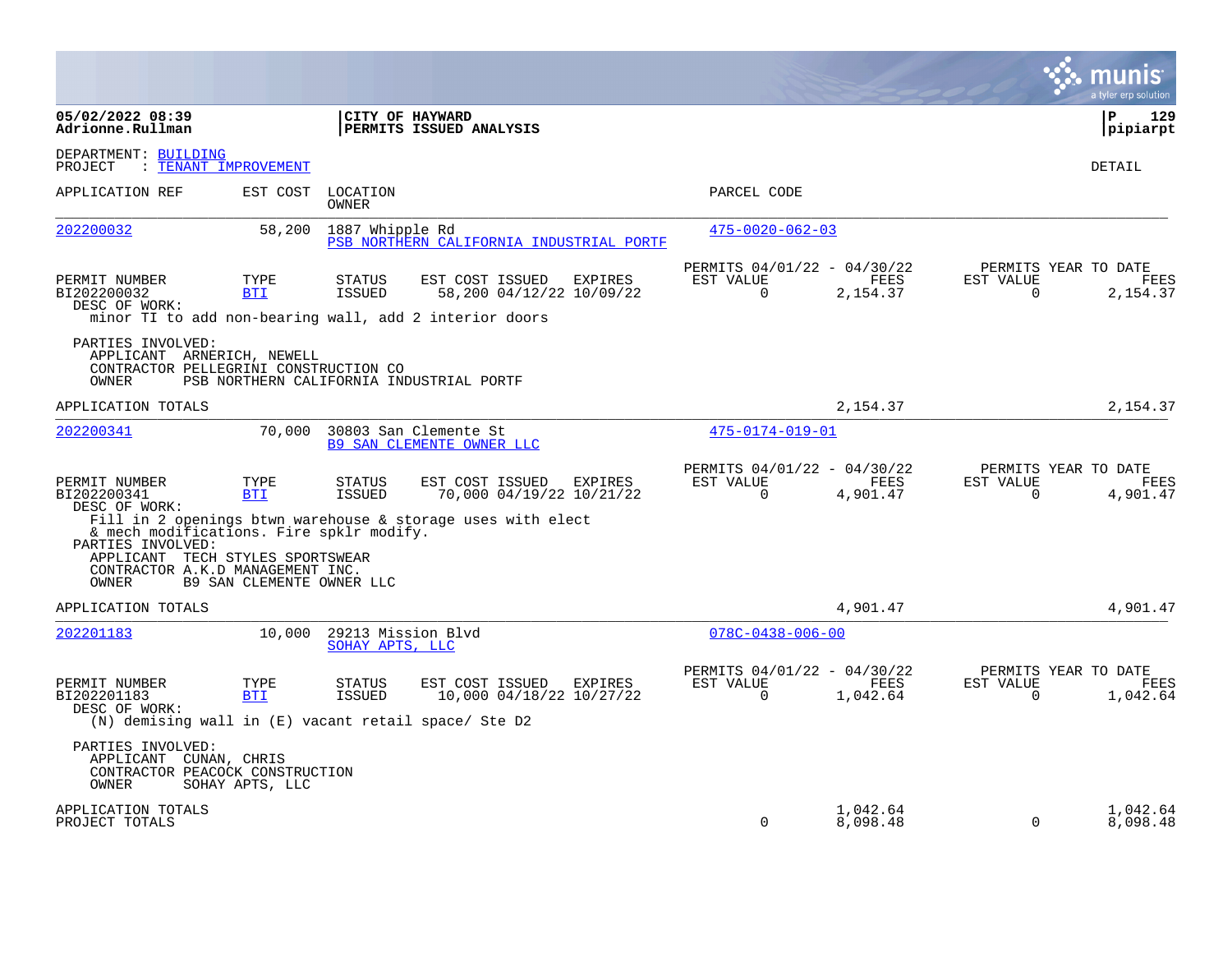|                                                                                                                |                                                                                                                                                    |                                                                                                                      |                                                      |                  |                       | a tyler erp solution                          |
|----------------------------------------------------------------------------------------------------------------|----------------------------------------------------------------------------------------------------------------------------------------------------|----------------------------------------------------------------------------------------------------------------------|------------------------------------------------------|------------------|-----------------------|-----------------------------------------------|
| 05/02/2022 08:39<br>Adrionne.Rullman                                                                           |                                                                                                                                                    | CITY OF HAYWARD<br><b>PERMITS ISSUED ANALYSIS</b>                                                                    |                                                      |                  |                       | ΙP<br>130<br> pipiarpt                        |
| DEPARTMENT: BUILDING<br>PROJECT                                                                                | : TANKLESS WATER HEATER                                                                                                                            |                                                                                                                      |                                                      |                  |                       | DETAIL                                        |
| APPLICATION REF                                                                                                | EST COST LOCATION<br>OWNER                                                                                                                         |                                                                                                                      | PARCEL CODE                                          |                  |                       |                                               |
| 202201958                                                                                                      | 5,645<br>3144 Chronicle Ave                                                                                                                        | SINGH, RAVEEN K & SAREEN SHAWATA                                                                                     | 081D-1665-015-01                                     |                  |                       |                                               |
| PERMIT NUMBER<br>BI202201958<br>DESC OF WORK:                                                                  | TYPE<br>STATUS<br><b>TANKLESS W ISSUED</b><br>TANKLESS WATER HEATER INSTALL SAME LOCATION INSIDE HOME                                              | EST COST ISSUED<br>EXPIRES<br>5,645 04/11/22 10/08/22                                                                | PERMITS 04/01/22 - 04/30/22<br>EST VALUE<br>$\Omega$ | FEES<br>416.01   | EST VALUE<br>$\Omega$ | PERMITS YEAR TO DATE<br>FEES<br>416.01        |
| PARTIES INVOLVED:<br>APPLICANT CLEARY, JOANNE<br><b>OWNER</b>                                                  | CONTRACTOR PAYLESS WATER HEATERS & PLUMBING INC.<br>SINGH, RAVEEN K & SAREEN SHAWATA                                                               |                                                                                                                      |                                                      |                  |                       |                                               |
| APPLICATION TOTALS                                                                                             |                                                                                                                                                    |                                                                                                                      |                                                      | 416.01           |                       | 416.01                                        |
| 202202147                                                                                                      | 1,500 676 Gisler Way                                                                                                                               | BURNSIDE, WILLIAM J & PATRICIA H                                                                                     | $083 - 0251 - 038 - 00$                              |                  |                       |                                               |
| PERMIT NUMBER<br>BI202202147<br>DESC OF WORK:<br>WATER LINES<br>PARTIES INVOLVED:<br>APPLICANT<br><b>OWNER</b> | TYPE<br>STATUS<br>TANKLESS W ISSUED<br>TRIPPPLE THREAT PLUMBING LLC<br>CONTRACTOR TRIPPPLE THREAT PLUMBING LLC<br>BURNSIDE, WILLIAM J & PATRICIA H | EST COST ISSUED<br>EXPIRES<br>1,500 04/20/22 10/17/22<br>INSTALL EZ 40 GAS TANKLESS IN GARAGE USING EXISTING GAS AND | PERMITS 04/01/22 - 04/30/22<br>EST VALUE<br>$\Omega$ | FEES<br>416.01   | EST VALUE<br>$\Omega$ | PERMITS YEAR TO DATE<br><b>FEES</b><br>416.01 |
| APPLICATION TOTALS<br>PROJECT TOTALS                                                                           |                                                                                                                                                    |                                                                                                                      | $\Omega$                                             | 416.01<br>832.02 | $\Omega$              | 416.01<br>832.02                              |

 $\mathcal{L}^{\text{max}}$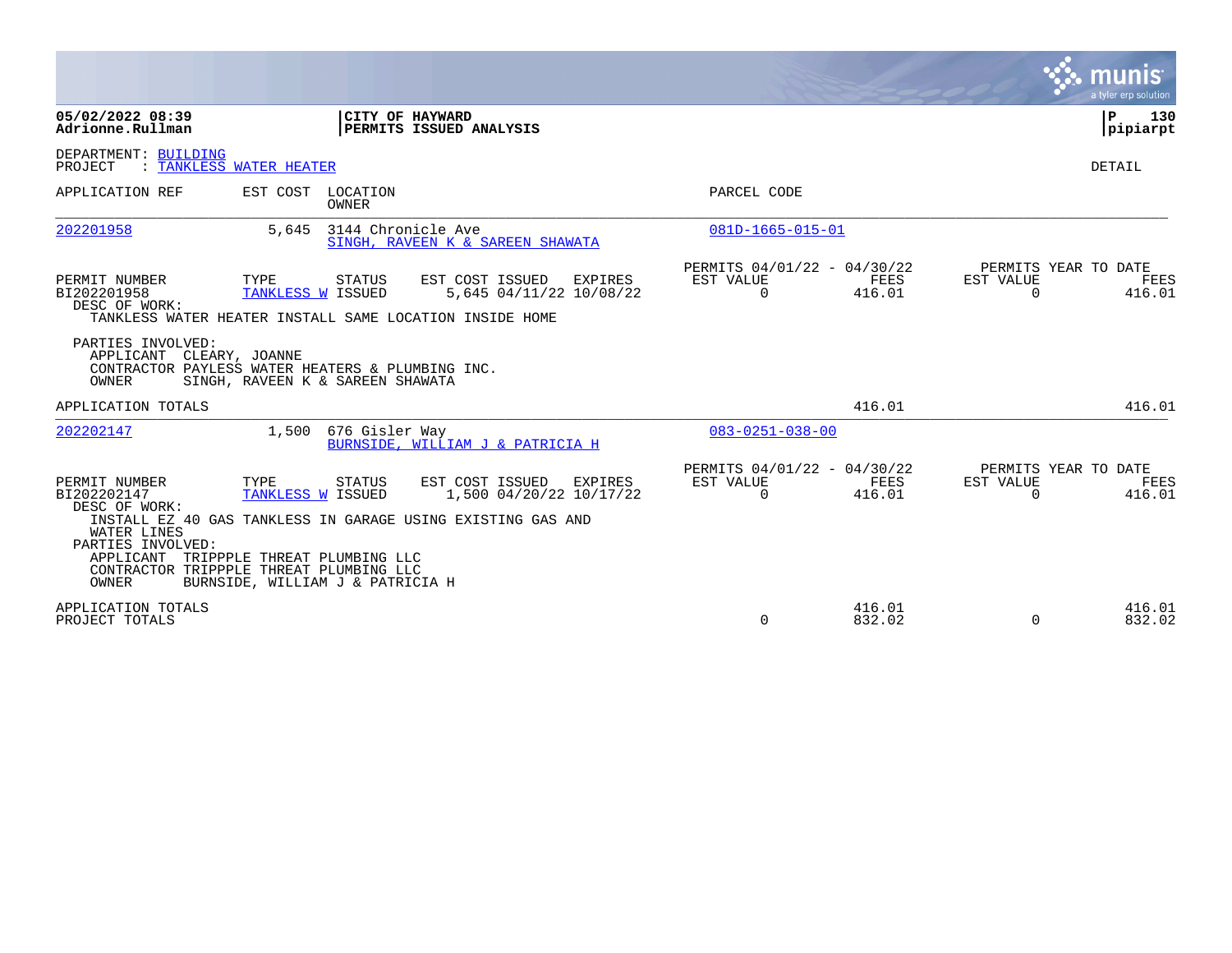|                                                                                  |                                             |                   |                                            |         |                                                      |                  |                       | <b>munis</b><br>a tyler erp solution   |
|----------------------------------------------------------------------------------|---------------------------------------------|-------------------|--------------------------------------------|---------|------------------------------------------------------|------------------|-----------------------|----------------------------------------|
| 05/02/2022 08:39<br>Adrionne.Rullman                                             |                                             | CITY OF HAYWARD   | PERMITS ISSUED ANALYSIS                    |         |                                                      |                  |                       | 131<br>P<br> pipiarpt                  |
| DEPARTMENT: BUILDING<br>PROJECT<br>WATER LINE REPAIR/REPLACE                     |                                             |                   |                                            |         |                                                      |                  |                       | DETAIL                                 |
| APPLICATION REF                                                                  | EST COST                                    | LOCATION<br>OWNER |                                            |         | PARCEL CODE                                          |                  |                       |                                        |
| 202202081                                                                        | 8,877                                       | 24535 Thomas Ave  | BOLANDER, SCOTT & TAMMY                    |         | $444 - 0021 - 035 - 00$                              |                  |                       |                                        |
| PERMIT NUMBER<br>BI202202081<br>DESC OF WORK:<br>repipe one bathroom with copper | TYPE<br>WATER LINE ISSUED                   | STATUS            | EST COST ISSUED<br>8,877 04/14/22 10/11/22 | EXPIRES | PERMITS 04/01/22 - 04/30/22<br>EST VALUE<br>$\Omega$ | FEES<br>326.34   | EST VALUE<br>$\Omega$ | PERMITS YEAR TO DATE<br>FEES<br>326.34 |
| PARTIES INVOLVED:<br>APPLICANT<br>CONTRACTOR GALLEGOS, JAVIER<br>OWNER           | GALLEGOS, JAVIER<br>BOLANDER, SCOTT & TAMMY |                   |                                            |         |                                                      |                  |                       |                                        |
| APPLICATION TOTALS<br>PROJECT TOTALS                                             |                                             |                   |                                            |         | 0                                                    | 326.34<br>326.34 | 0                     | 326.34<br>326.34                       |

the contract of the contract of

and the control of the control of the control of the control of the control of the control of the control of the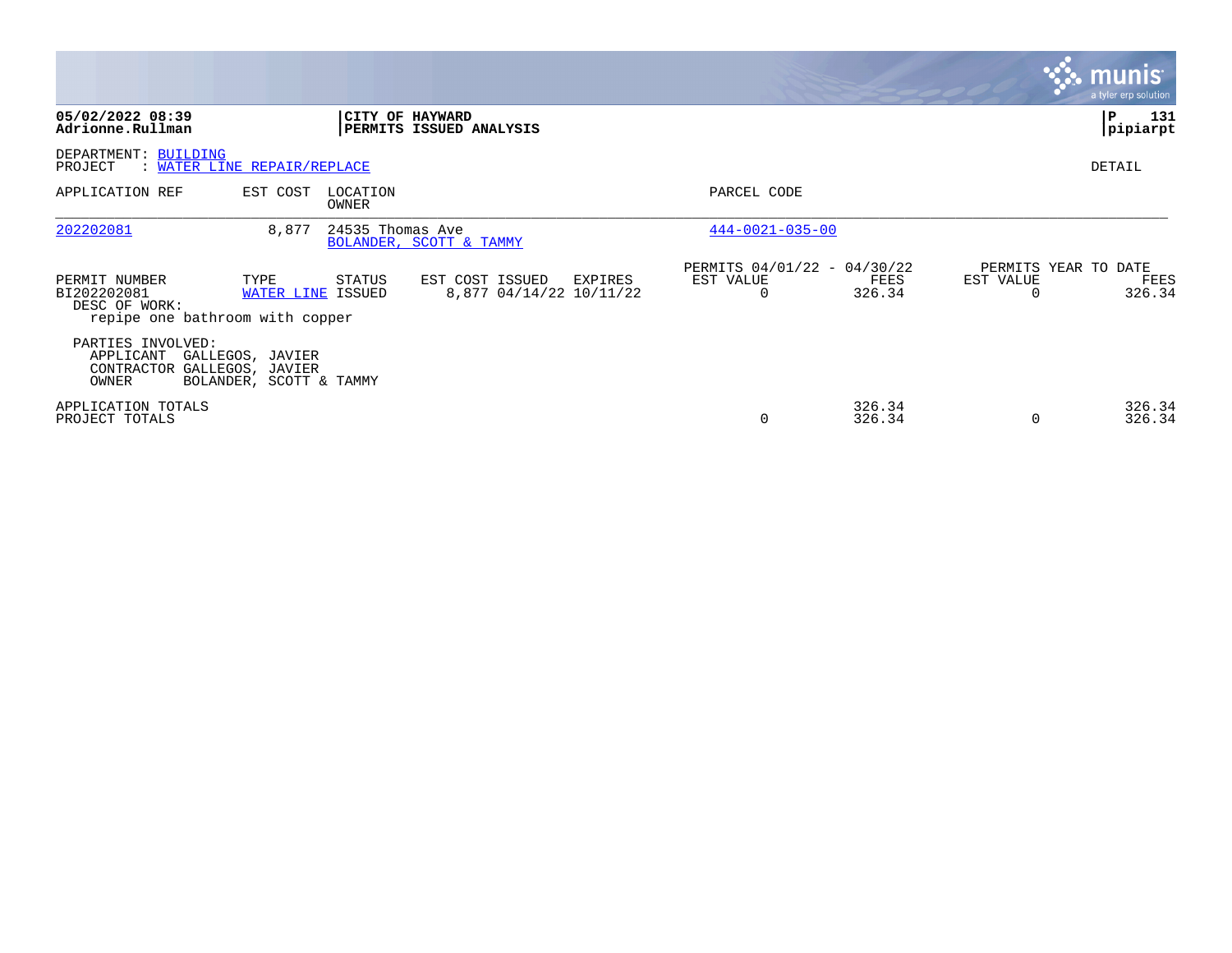|                                                                                           |                       |                                         |                                                                                                     |                |                                                         |                |                          | munis<br>a tyler erp solution          |
|-------------------------------------------------------------------------------------------|-----------------------|-----------------------------------------|-----------------------------------------------------------------------------------------------------|----------------|---------------------------------------------------------|----------------|--------------------------|----------------------------------------|
| 05/02/2022 08:39<br>Adrionne.Rullman                                                      |                       |                                         | <b>CITY OF HAYWARD</b><br><b>  PERMITS ISSUED ANALYSIS</b>                                          |                |                                                         |                |                          | lР<br>132<br> pipiarpt                 |
| DEPARTMENT: BUILDING<br>PROJECT                                                           | : WATER HEATER PERMIT |                                         |                                                                                                     |                |                                                         |                |                          | DETAIL                                 |
| APPLICATION REF                                                                           | EST COST              | LOCATION<br>OWNER                       |                                                                                                     |                | PARCEL CODE                                             |                |                          |                                        |
| 202200949                                                                                 | 3,691                 | 3552 Oakes Dr<br>OSBORNE, CHRISTINE     |                                                                                                     |                | $425 - 0330 - 013 - 00$                                 |                |                          |                                        |
| PERMIT NUMBER<br>BI202200949<br>DESC OF WORK:<br>40 GALLON GAS WATER HEATER C/O IN CLOSET | TYPE<br><b>WATER</b>  | <b>STATUS</b><br><b>ISSUED</b>          | EST COST ISSUED<br>3,691 04/21/22 10/18/22                                                          | EXPIRES        | PERMITS 04/01/22 - 04/30/22<br>EST VALUE<br>0           | FEES<br>236.67 | EST VALUE<br>0           | PERMITS YEAR TO DATE<br>FEES<br>236.67 |
| PARTIES INVOLVED:<br>APPLICANT MILLS, TAYLOR<br>CONTRACTOR CHAMPIONS, SERVICE<br>OWNER    | OSBORNE, CHRISTINE    |                                         |                                                                                                     |                |                                                         |                |                          |                                        |
| APPLICATION TOTALS                                                                        |                       |                                         |                                                                                                     |                |                                                         | 236.67         |                          | 236.67                                 |
| 202201704                                                                                 | 1,971                 | 2096 Everglade St<br>LEZAMA, MEYLING    |                                                                                                     |                | $455 - 0080 - 011 - 00$                                 |                |                          |                                        |
| PERMIT NUMBER<br>BI202201704<br>DESC OF WORK:<br>remove and replace water heater          | TYPE<br><b>WATER</b>  | <b>STATUS</b><br>ISSUED                 | EST COST ISSUED EXPIRES<br>1,971 04/04/22 10/01/22                                                  |                | PERMITS 04/01/22 - 04/30/22<br>EST VALUE<br>$\mathbf 0$ | FEES<br>236.67 | EST VALUE<br>$\mathbf 0$ | PERMITS YEAR TO DATE<br>FEES<br>236.67 |
| PARTIES INVOLVED:<br>CONTRACTOR FAST WATER HEATER COMPANY<br>OWNER                        | LEZAMA, MEYLING       |                                         |                                                                                                     |                |                                                         |                |                          |                                        |
| APPLICATION TOTALS                                                                        |                       |                                         |                                                                                                     |                |                                                         | 236.67         |                          | 236.67                                 |
| <u>202201774</u>                                                                          | 2,733                 | 661 Royston Ln 237<br>CP. CLARENDON LLC |                                                                                                     |                | $083 - 0471 - 005 - 00$                                 |                |                          |                                        |
| PERMIT NUMBER<br>BI202201774<br>DESC OF WORK:                                             | TYPE<br><b>WATER</b>  | <b>STATUS</b><br>COMPLT                 | EST COST ISSUED<br>2,733 04/04/22 10/11/22<br>replace existing water heater, 40 gallon water heater | EXPIRES        | PERMITS 04/01/22 - 04/30/22<br>EST VALUE<br>0           | FEES<br>236.67 | EST VALUE<br>0           | PERMITS YEAR TO DATE<br>FEES<br>236.67 |
| PARTIES INVOLVED:<br>CONTRACTOR SUPERIOR MECHANICAL SERVICES<br>OWNER                     | CP, CLARENDON LLC     |                                         |                                                                                                     |                |                                                         |                |                          |                                        |
| APPLICATION TOTALS                                                                        |                       |                                         |                                                                                                     |                |                                                         | 236.67         |                          | 236.67                                 |
| 202201789                                                                                 | 2,500                 | 26026 Dodge Ave<br>LITTLE, KEVIN TR     |                                                                                                     |                | $441 - 0029 - 047 - 00$                                 |                |                          |                                        |
| PERMIT NUMBER                                                                             | TYPE                  | <b>STATUS</b>                           | EST COST ISSUED                                                                                     | <b>EXPIRES</b> | PERMITS 04/01/22 - 04/30/22<br>EST VALUE                | FEES           | EST VALUE                | PERMITS YEAR TO DATE<br>FEES           |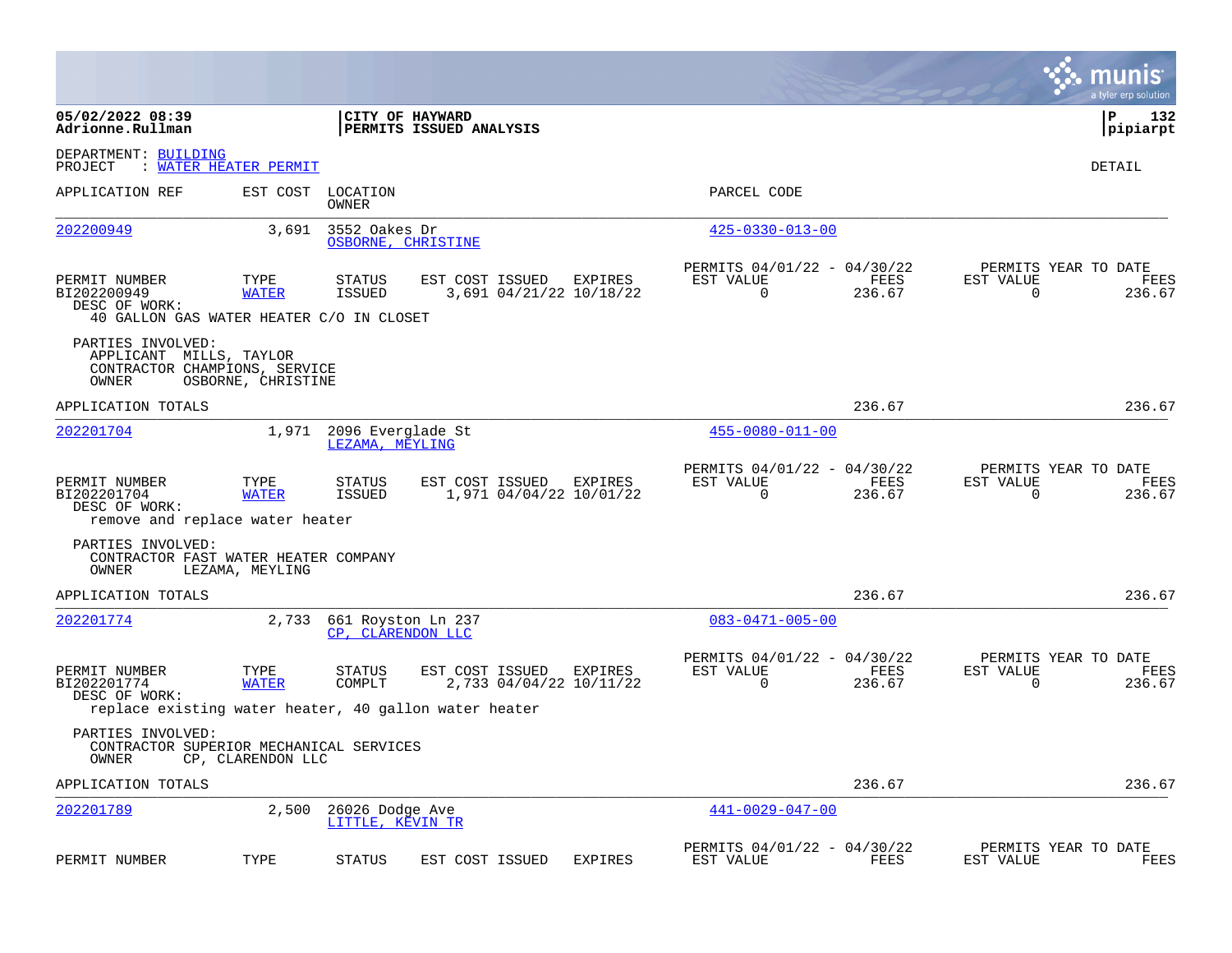|                                                                                                                     |                      |                                  |                                                    |                                                      |                |                       | a tyler erp solution                   |
|---------------------------------------------------------------------------------------------------------------------|----------------------|----------------------------------|----------------------------------------------------|------------------------------------------------------|----------------|-----------------------|----------------------------------------|
| 05/02/2022 08:39<br>Adrionne.Rullman                                                                                |                      | CITY OF HAYWARD                  | <b>PERMITS ISSUED ANALYSIS</b>                     |                                                      |                |                       | l P<br>133<br> pipiarpt                |
| DEPARTMENT: BUILDING<br>: WATER HEATER PERMIT<br>PROJECT                                                            |                      |                                  |                                                    |                                                      |                |                       | <b>DETAIL</b>                          |
| APPLICATION REF                                                                                                     | EST COST             | LOCATION                         |                                                    | PARCEL CODE                                          |                |                       |                                        |
| BI202201789<br>DESC OF WORK:<br>40 GALLON WATER HEATER CHANGE OUT                                                   | <b>WATER</b>         | OWNER<br>ISSUED                  | 2,500 04/07/22 10/04/22                            | $\mathbf 0$                                          | 236.67         | $\mathbf 0$           | 236.67                                 |
| PARTIES INVOLVED:<br>CONTRACTOR ABC COOLING AND HEATING<br>OWNER                                                    | LITTLE, KEVIN TR     |                                  |                                                    |                                                      |                |                       |                                        |
| APPLICATION TOTALS                                                                                                  |                      |                                  |                                                    |                                                      | 236.67         |                       | 236.67                                 |
| 202201795                                                                                                           | 2,570                | FLOWERS, JENNIFER J              | 26937 Hayward Blvd 219                             | $081D-1615-035-00$                                   |                |                       |                                        |
| PERMIT NUMBER<br>BI202201795<br>DESC OF WORK:<br>replace a 40 gallon water heater in outside closet                 | TYPE<br><b>WATER</b> | <b>STATUS</b><br>COMPLT          | EST COST ISSUED EXPIRES<br>2,570 04/05/22 10/13/22 | PERMITS 04/01/22 - 04/30/22<br>EST VALUE<br>$\Omega$ | FEES<br>236.67 | EST VALUE<br>$\Omega$ | PERMITS YEAR TO DATE<br>FEES<br>236.67 |
| PARTIES INVOLVED:<br>APPLICANT SUPERIOR PLUMBING & DRAIN CLEA<br>CONTRACTOR SUPERIOR PLUMBING & DRAIN CLEA<br>OWNER | FLOWERS, JENNIFER J  |                                  |                                                    |                                                      |                |                       |                                        |
| APPLICATION TOTALS                                                                                                  |                      |                                  |                                                    |                                                      | 236.67         |                       | 236.67                                 |
| 202201796                                                                                                           | 3,296                | 22205 Prospect St                | THORNLEY, JOEL C & LORAINE C TRS                   | $428 - 0031 - 053 - 00$                              |                |                       |                                        |
| PERMIT NUMBER<br>BI202201796<br>DESC OF WORK:<br>PROVIDED AND INSTALLED NEW 50 GALLON WATER HEATER UNIT             | TYPE<br><b>WATER</b> | <b>STATUS</b><br><b>ISSUED</b>   | EST COST ISSUED EXPIRES<br>3,296 04/04/22 10/01/22 | PERMITS 04/01/22 - 04/30/22<br>EST VALUE<br>$\Omega$ | FEES<br>236.67 | EST VALUE<br>$\Omega$ | PERMITS YEAR TO DATE<br>FEES<br>236.67 |
| PARTIES INVOLVED:<br>APPLICANT SAVIOR PLUMBING<br>CONTRACTOR SAVIOR PLUMBING<br>OWNER                               |                      | THORNLEY, JOEL C & LORAINE C TRS |                                                    |                                                      |                |                       |                                        |
| APPLICATION TOTALS                                                                                                  |                      |                                  |                                                    |                                                      | 236.67         |                       | 236.67                                 |
| 202201798                                                                                                           |                      | 1,800 1453 C St<br>WONG, TONY    |                                                    | $427 - 0036 - 055 - 01$                              |                |                       |                                        |
| PERMIT NUMBER<br>BI202201798<br>DESC OF WORK:<br>Water Heater Remove and Replace                                    | TYPE<br><b>WATER</b> | <b>STATUS</b><br>ISSUED          | EST COST ISSUED EXPIRES<br>1,800 04/04/22 10/01/22 | PERMITS 04/01/22 - 04/30/22<br>EST VALUE<br>$\Omega$ | FEES<br>236.67 | EST VALUE<br>$\Omega$ | PERMITS YEAR TO DATE<br>FEES<br>236.67 |

PARTIES INVOLVED: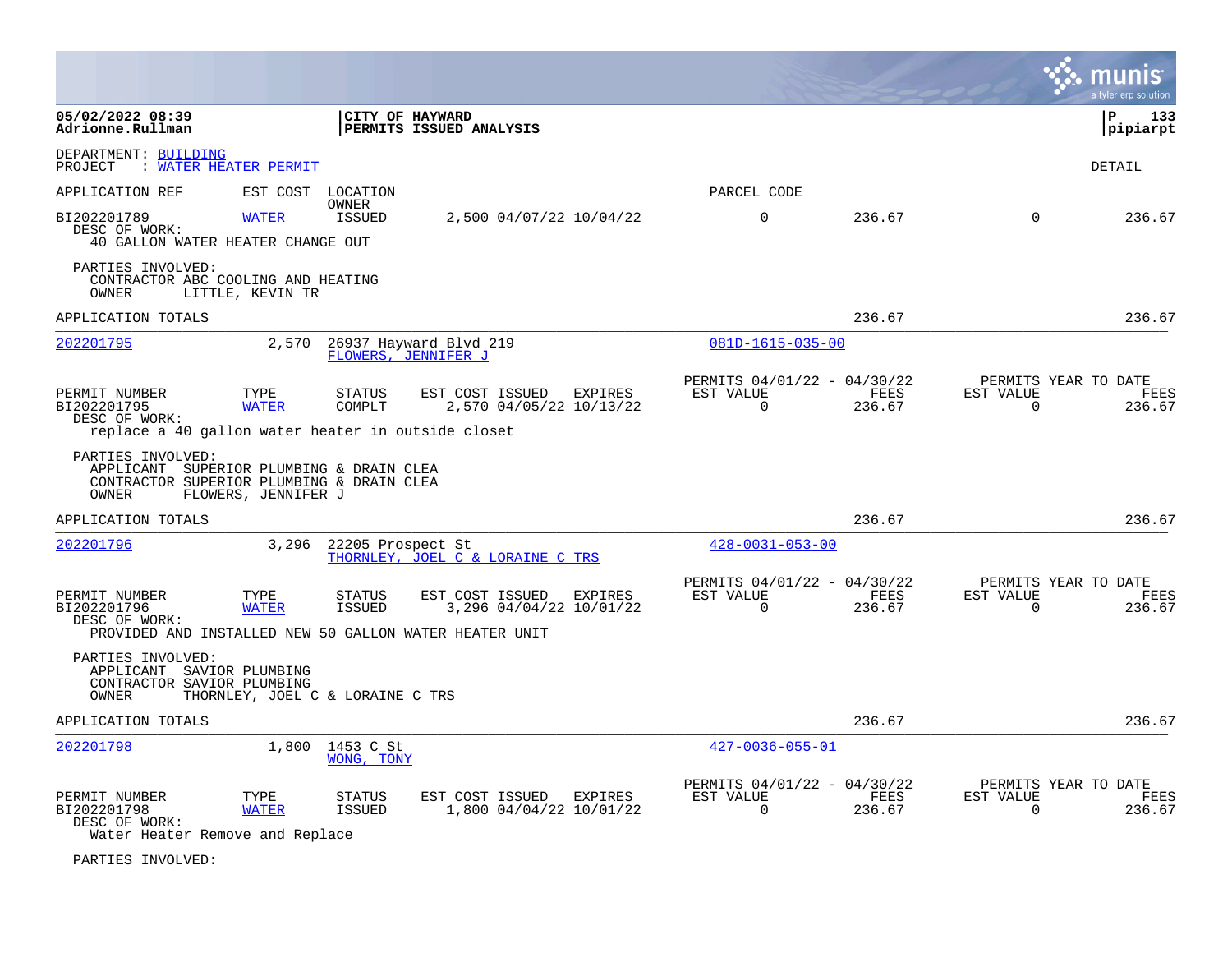|                                                                                                                   |                              |                                   |                                                            |         |                                                         |                       |                          | munis<br>a tyler erp solution          |
|-------------------------------------------------------------------------------------------------------------------|------------------------------|-----------------------------------|------------------------------------------------------------|---------|---------------------------------------------------------|-----------------------|--------------------------|----------------------------------------|
| 05/02/2022 08:39<br>Adrionne.Rullman                                                                              |                              | CITY OF HAYWARD                   | PERMITS ISSUED ANALYSIS                                    |         |                                                         |                       |                          | l P<br>134<br> pipiarpt                |
| DEPARTMENT: BUILDING<br>PROJECT<br>: WATER HEATER PERMIT                                                          |                              |                                   |                                                            |         |                                                         |                       |                          | DETAIL                                 |
| APPLICATION REF                                                                                                   | EST COST LOCATION            | OWNER                             |                                                            |         | PARCEL CODE                                             |                       |                          |                                        |
| APPLICANT<br>CONTRACTOR QUALITY CONSERVATION SERVICES<br>OWNER<br>WONG, TONY                                      | SERRANO, ALEJANDRO           |                                   |                                                            |         |                                                         |                       |                          |                                        |
| APPLICATION TOTALS                                                                                                |                              |                                   |                                                            |         |                                                         | 236.67                |                          | 236.67                                 |
| 202201802                                                                                                         | 1,620                        | 545 Sequoia Rd<br>KHAJEH, ARMIA   |                                                            |         | $432 - 0048 - 111 - 00$                                 |                       |                          |                                        |
| PERMIT NUMBER<br>BI202201802<br>DESC OF WORK:                                                                     | TYPE<br><b>WATER</b>         | STATUS<br>ISSUED                  | EST COST ISSUED<br>1,620 04/04/22 10/01/22                 | EXPIRES | PERMITS 04/01/22 - 04/30/22<br>EST VALUE<br>$\mathbf 0$ | FEES<br>236.67        | EST VALUE<br>$\mathbf 0$ | PERMITS YEAR TO DATE<br>FEES<br>236.67 |
| Replacement of 40 gallon water heater                                                                             |                              |                                   |                                                            |         |                                                         |                       |                          |                                        |
| PARTIES INVOLVED:<br>APPLICANT FIRST CLASS WATER HEATERS INC<br>CONTRACTOR FIRST CLASS WATER HEATERS INC<br>OWNER | KHAJEH, ARMIA                |                                   |                                                            |         |                                                         |                       |                          |                                        |
| APPLICATION TOTALS                                                                                                |                              |                                   |                                                            |         |                                                         | 236.67                |                          | 236.67                                 |
| 202201819                                                                                                         | 2,307                        | 3287 Oakes Dr                     | FRYER, JAMES F & LEONA V TRS                               |         | $425 - 0330 - 022 - 00$                                 |                       |                          |                                        |
| PERMIT NUMBER<br>BI202201819<br>DESC OF WORK:                                                                     | TYPE<br><b>WATER</b>         | <b>STATUS</b><br><b>ISSUED</b>    | EST COST ISSUED<br>2,307 04/04/22 10/01/22                 | EXPIRES | PERMITS 04/01/22 - 04/30/22<br>EST VALUE<br>$\Omega$    | FEES<br>236.67        | EST VALUE<br>$\Omega$    | PERMITS YEAR TO DATE<br>FEES<br>236.67 |
| REROUTE 1/2" GAS LINE & EXTEND T & P DRAIN.<br>PARTIES INVOLVED:                                                  |                              |                                   | 40 GALLON BASIC INSTALL W/ GROUND KIT & EARTH QUAKE STRAP. |         |                                                         |                       |                          |                                        |
| CONTRACTOR JUST WATER HEATERS AND PLUMBING<br>OWNER                                                               | FRYER, JAMES F & LEONA V TRS |                                   |                                                            |         |                                                         |                       |                          |                                        |
| APPLICATION TOTALS                                                                                                |                              |                                   |                                                            |         |                                                         | 236.67                |                          | 236.67                                 |
| 202201855                                                                                                         | 3,500                        | 25186 Muir St<br>BOYD, ELSIE E TR |                                                            |         | $444 - 0051 - 128 - 04$                                 |                       |                          |                                        |
| PERMIT NUMBER<br>BI202201855<br>DESC OF WORK:<br>water heater replacement                                         | TYPE<br><b>WATER</b>         | <b>STATUS</b><br><b>ISSUED</b>    | EST COST ISSUED<br>3,500 04/05/22 10/07/22                 | EXPIRES | PERMITS 04/01/22 - 04/30/22<br>EST VALUE<br>0           | <b>FEES</b><br>236.67 | EST VALUE<br>0           | PERMITS YEAR TO DATE<br>FEES<br>236.67 |
| PARTIES INVOLVED:<br>APPLICANT FRANK BONETTI PLUMBING<br>CONTRACTOR FRANK BONETTI PLUMBING<br>OWNER               | BOYD, ELSIE E TR             |                                   |                                                            |         |                                                         |                       |                          |                                        |
| APPLICATION TOTALS                                                                                                |                              |                                   |                                                            |         |                                                         | 236.67                |                          | 236.67                                 |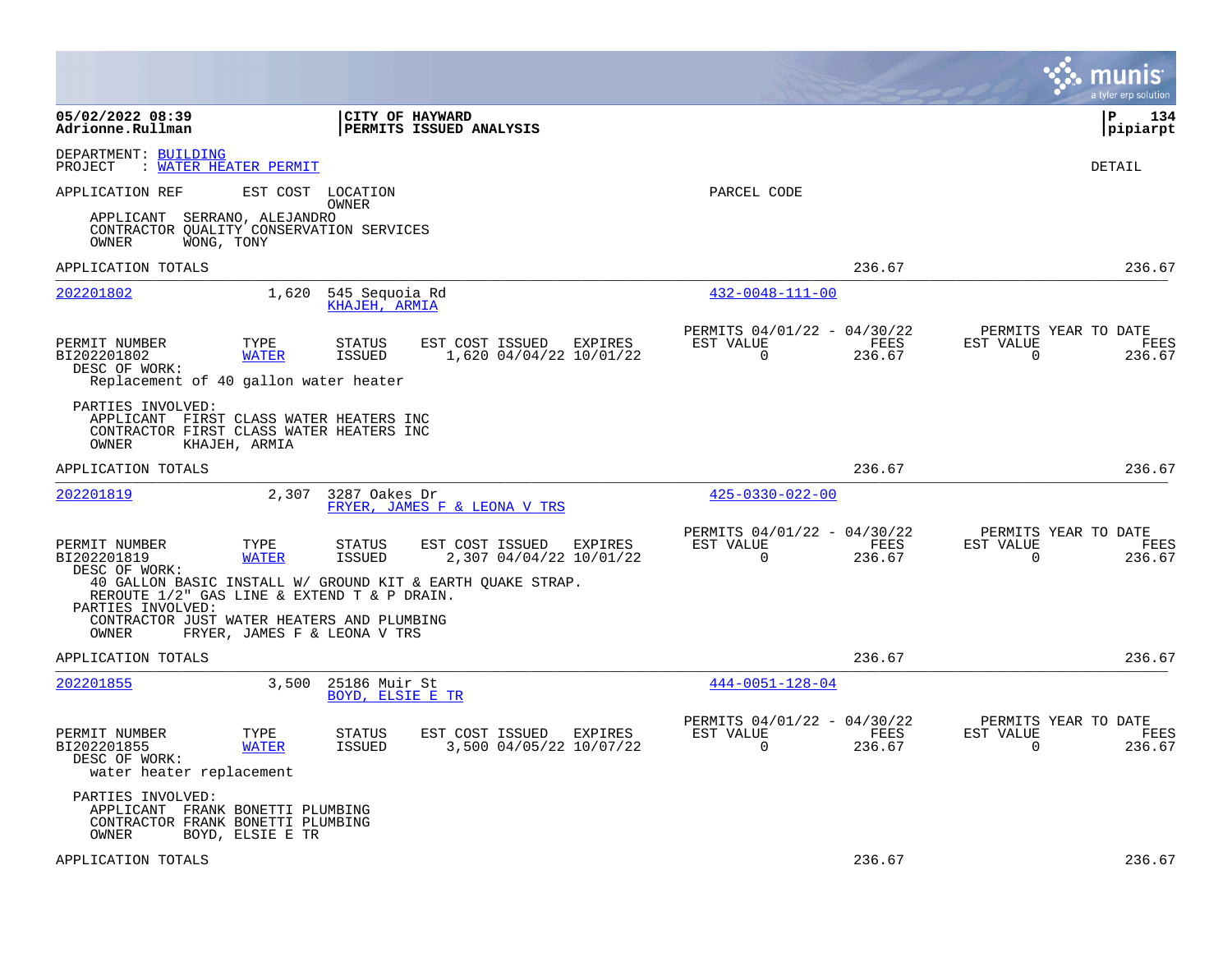|                                                                                                           |                                   |                                         |                                                       |                                                      |                |                       | a tyler erp solution                          |
|-----------------------------------------------------------------------------------------------------------|-----------------------------------|-----------------------------------------|-------------------------------------------------------|------------------------------------------------------|----------------|-----------------------|-----------------------------------------------|
| 05/02/2022 08:39<br>Adrionne.Rullman                                                                      |                                   |                                         | CITY OF HAYWARD<br>PERMITS ISSUED ANALYSIS            |                                                      |                |                       | l P<br>135<br> pipiarpt                       |
| DEPARTMENT: BUILDING<br>PROJECT                                                                           | : WATER HEATER PERMIT             |                                         |                                                       |                                                      |                |                       | DETAIL                                        |
| APPLICATION REF                                                                                           |                                   | EST COST LOCATION<br>OWNER              |                                                       | PARCEL CODE                                          |                |                       |                                               |
| 202201938                                                                                                 | 2,970                             | 85 Schuyler Ave<br>PARKER, DOUG         |                                                       | $078G - 2756 - 017 - 00$                             |                |                       |                                               |
| PERMIT NUMBER<br>BI202201938<br>DESC OF WORK:<br>remove and replace water heater                          | TYPE<br><b>WATER</b>              | <b>STATUS</b><br>ISSUED                 | EST COST ISSUED EXPIRES<br>2,970 04/18/22 10/15/22    | PERMITS 04/01/22 - 04/30/22<br>EST VALUE<br>$\Omega$ | FEES<br>236.67 | EST VALUE<br>$\Omega$ | PERMITS YEAR TO DATE<br>FEES<br>236.67        |
| PARTIES INVOLVED:<br>APPLICANT FAST WATER HEATER COMPANY<br>CONTRACTOR FAST WATER HEATER COMPANY<br>OWNER | PARKER, DOUG                      |                                         |                                                       |                                                      |                |                       |                                               |
| APPLICATION TOTALS                                                                                        |                                   |                                         |                                                       |                                                      | 236.67         |                       | 236.67                                        |
| 202201939                                                                                                 | 2,397                             | 2932 Oakes Dr                           | NORSWORTHY, WALTER W & MARGARET E                     | $425 - 0340 - 012 - 00$                              |                |                       |                                               |
| PERMIT NUMBER<br>BI202201939<br>DESC OF WORK:<br>remove and replace water heater                          | TYPE<br><b>WATER</b>              | <b>STATUS</b><br>ISSUED                 | EST COST ISSUED<br>EXPIRES<br>2,397 04/18/22 10/15/22 | PERMITS 04/01/22 - 04/30/22<br>EST VALUE<br>$\Omega$ | FEES<br>236.67 | EST VALUE<br>$\Omega$ | PERMITS YEAR TO DATE<br><b>FEES</b><br>236.67 |
| PARTIES INVOLVED:<br>APPLICANT FAST WATER HEATER COMPANY<br>CONTRACTOR FAST WATER HEATER COMPANY<br>OWNER | NORSWORTHY, WALTER W & MARGARET E |                                         |                                                       |                                                      |                |                       |                                               |
| APPLICATION TOTALS                                                                                        |                                   |                                         |                                                       |                                                      | 236.67         |                       | 236.67                                        |
| 202201940                                                                                                 |                                   | 1,960 22563 Colton Pl<br>LIU, HSUANCHIH |                                                       | $432 - 0044 - 071 - 00$                              |                |                       |                                               |
| PERMIT NUMBER<br>BI202201940<br>DESC OF WORK:<br>remove and replace water heater                          | TYPE<br><b>WATER</b>              | <b>STATUS</b><br>ISSUED                 | EST COST ISSUED EXPIRES<br>1,960 04/18/22 10/15/22    | PERMITS 04/01/22 - 04/30/22<br>EST VALUE<br>$\Omega$ | FEES<br>236.67 | EST VALUE<br>$\Omega$ | PERMITS YEAR TO DATE<br>FEES<br>236.67        |
| PARTIES INVOLVED:<br>APPLICANT FAST WATER HEATER COMPANY<br>CONTRACTOR FAST WATER HEATER COMPANY<br>OWNER | LIU, HSUANCHIH                    |                                         |                                                       |                                                      |                |                       |                                               |
| APPLICATION TOTALS                                                                                        |                                   |                                         |                                                       |                                                      | 236.67         |                       | 236.67                                        |
| 202201944                                                                                                 | 2,257                             | 2712 Oliver Dr<br>SANDHU, AMANDEEP      |                                                       | $456 - 0039 - 038 - 00$                              |                |                       |                                               |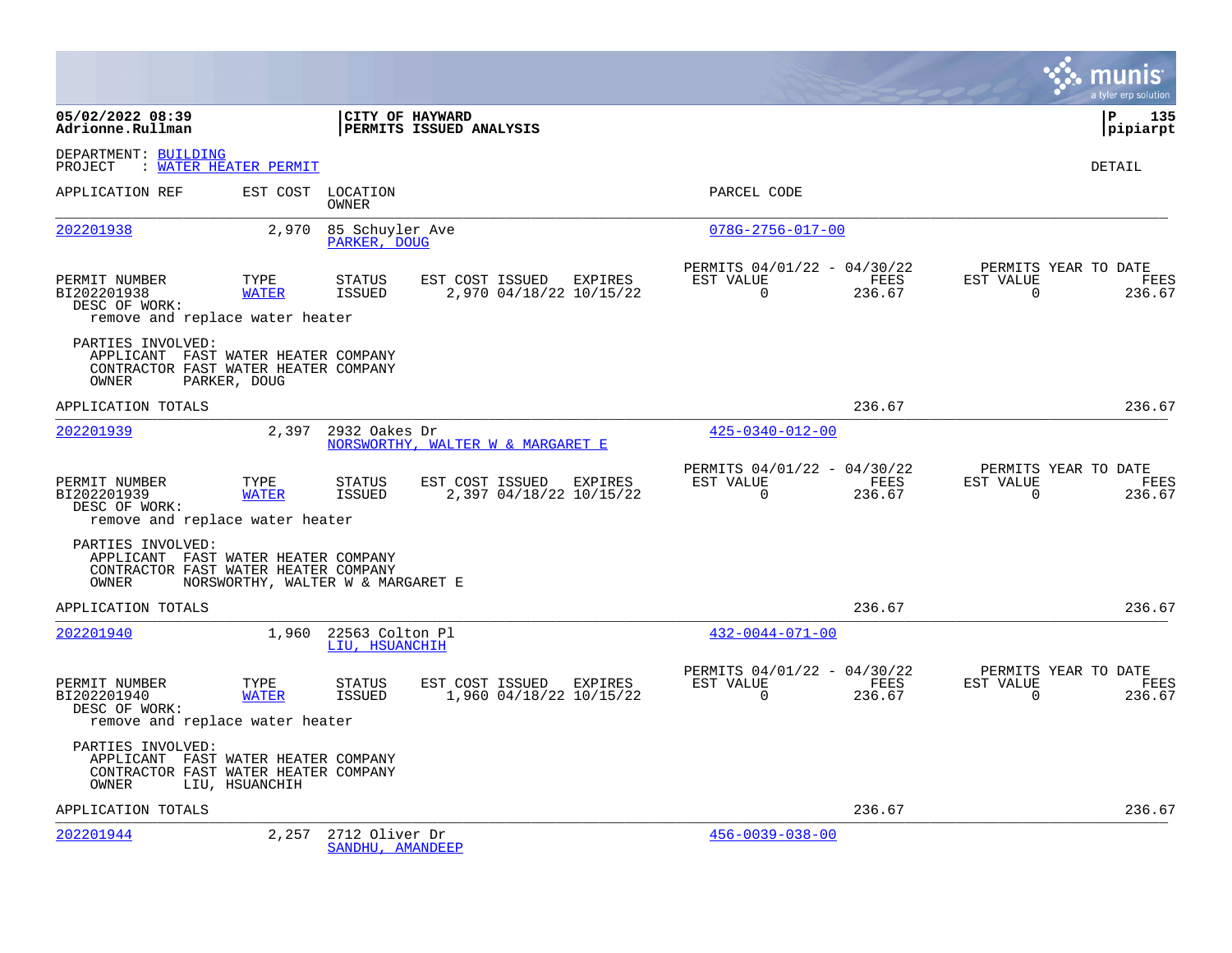|                                                                                                                                                                      |                             |                                |                                            |                                           |                                                         |                |                          | a tyler erp solution                   |
|----------------------------------------------------------------------------------------------------------------------------------------------------------------------|-----------------------------|--------------------------------|--------------------------------------------|-------------------------------------------|---------------------------------------------------------|----------------|--------------------------|----------------------------------------|
| 05/02/2022 08:39<br>Adrionne.Rullman                                                                                                                                 |                             |                                | CITY OF HAYWARD<br>PERMITS ISSUED ANALYSIS |                                           |                                                         |                |                          | Р<br>136<br>pipiarpt                   |
| PERMIT NUMBER                                                                                                                                                        | TYPE                        | <b>STATUS</b>                  | EST COST ISSUED                            | <b>EXPIRES</b>                            | PERMITS 04/01/22 - 04/30/22<br>EST VALUE                | FEES           | EST VALUE                | PERMITS YEAR TO DATE<br>FEES           |
| DEPARTMENT: BUILDING<br>PROJECT                                                                                                                                      | <u>WATER HEATER PERMIT</u>  |                                |                                            |                                           |                                                         |                |                          | DETAIL                                 |
| APPLICATION REF                                                                                                                                                      | EST COST                    | LOCATION                       |                                            |                                           | PARCEL CODE                                             |                |                          |                                        |
| BI202201944<br>DESC OF WORK:<br>REMOVE/REPLACE WATER HEATER                                                                                                          | WATER                       | OWNER<br><b>ISSUED</b>         |                                            | 2,257 04/12/22 10/09/22                   | $\Omega$                                                | 236.67         | $\Omega$                 | 236.67                                 |
| PARTIES INVOLVED:<br>APPLICANT FAST WATER HEATER COMPANY<br>CONTRACTOR FAST WATER HEATER COMPANY<br>OWNER                                                            | SANDHU, AMANDEEP            |                                |                                            |                                           |                                                         |                |                          |                                        |
| APPLICATION TOTALS                                                                                                                                                   |                             |                                |                                            |                                           |                                                         | 236.67         |                          | 236.67                                 |
| 202201948                                                                                                                                                            | 2,896                       | 27926 Havana Ave               | LABARDA, MARIA LUISA                       |                                           | $464 - 0010 - 058 - 00$                                 |                |                          |                                        |
| PERMIT NUMBER<br>BI202201948<br>DESC OF WORK:<br>REPLACE 40 GALLON WATER HEATER SAME LOCATION INSIDE CLOSET                                                          | TYPE<br><b>WATER</b>        | STATUS<br><b>ISSUED</b>        | EST COST ISSUED                            | <b>EXPIRES</b><br>2,896 04/12/22 10/09/22 | PERMITS 04/01/22 - 04/30/22<br>EST VALUE<br>$\Omega$    | FEES<br>236.67 | EST VALUE<br>$\Omega$    | PERMITS YEAR TO DATE<br>FEES<br>236.67 |
| PARTIES INVOLVED:<br>APPLICANT YATES, SHANNON<br>CONTRACTOR AFFORDABLE WATER HEATERS & PLUMBING INC<br>OWNER                                                         | LABARDA, MARIA LUISA        |                                |                                            |                                           |                                                         |                |                          |                                        |
| APPLICATION TOTALS                                                                                                                                                   |                             |                                |                                            |                                           |                                                         | 236.67         |                          | 236.67                                 |
| 202201959                                                                                                                                                            | 3,065                       | 27660 Orlando Ave              | VALDRIZ, MIGUEL J & NOEME P                |                                           | $455 - 0064 - 066 - 00$                                 |                |                          |                                        |
| PERMIT NUMBER<br>BI202201959<br>DESC OF WORK:                                                                                                                        | TYPE<br><b>WATER</b>        | <b>STATUS</b><br><b>ISSUED</b> | EST COST ISSUED                            | EXPIRES<br>3,065 04/11/22 10/29/22        | PERMITS 04/01/22 - 04/30/22<br>EST VALUE<br>$\Omega$    | FEES<br>236.67 | EST VALUE<br>$\Omega$    | PERMITS YEAR TO DATE<br>FEES<br>236.67 |
| 40 GALLON WATER HEATER CHANGE OUT SAME LOCATION GARAGE<br>PARTIES INVOLVED:<br>APPLICANT CLEARY, JOANNE<br>CONTRACTOR PAYLESS WATER HEATERS & PLUMBING INC.<br>OWNER | VALDRIZ, MIGUEL J & NOEME P |                                |                                            |                                           |                                                         |                |                          |                                        |
| APPLICATION TOTALS                                                                                                                                                   |                             |                                |                                            |                                           |                                                         | 236.67         |                          | 236.67                                 |
| 202202045                                                                                                                                                            | 1,000                       | 399 Lexington Ave              | PHAM TRI D & TRAN HEIDI                    |                                           | $078G - 2769 - 019 - 00$                                |                |                          |                                        |
| PERMIT NUMBER<br>BI202202045<br>DESC OF WORK:                                                                                                                        | TYPE<br>WATER               | <b>STATUS</b><br><b>ISSUED</b> | EST COST ISSUED                            | EXPIRES<br>1,000 04/13/22 10/10/22        | PERMITS 04/01/22 - 04/30/22<br>EST VALUE<br>$\mathbf 0$ | FEES<br>236.67 | EST VALUE<br>$\mathbf 0$ | PERMITS YEAR TO DATE<br>FEES<br>236.67 |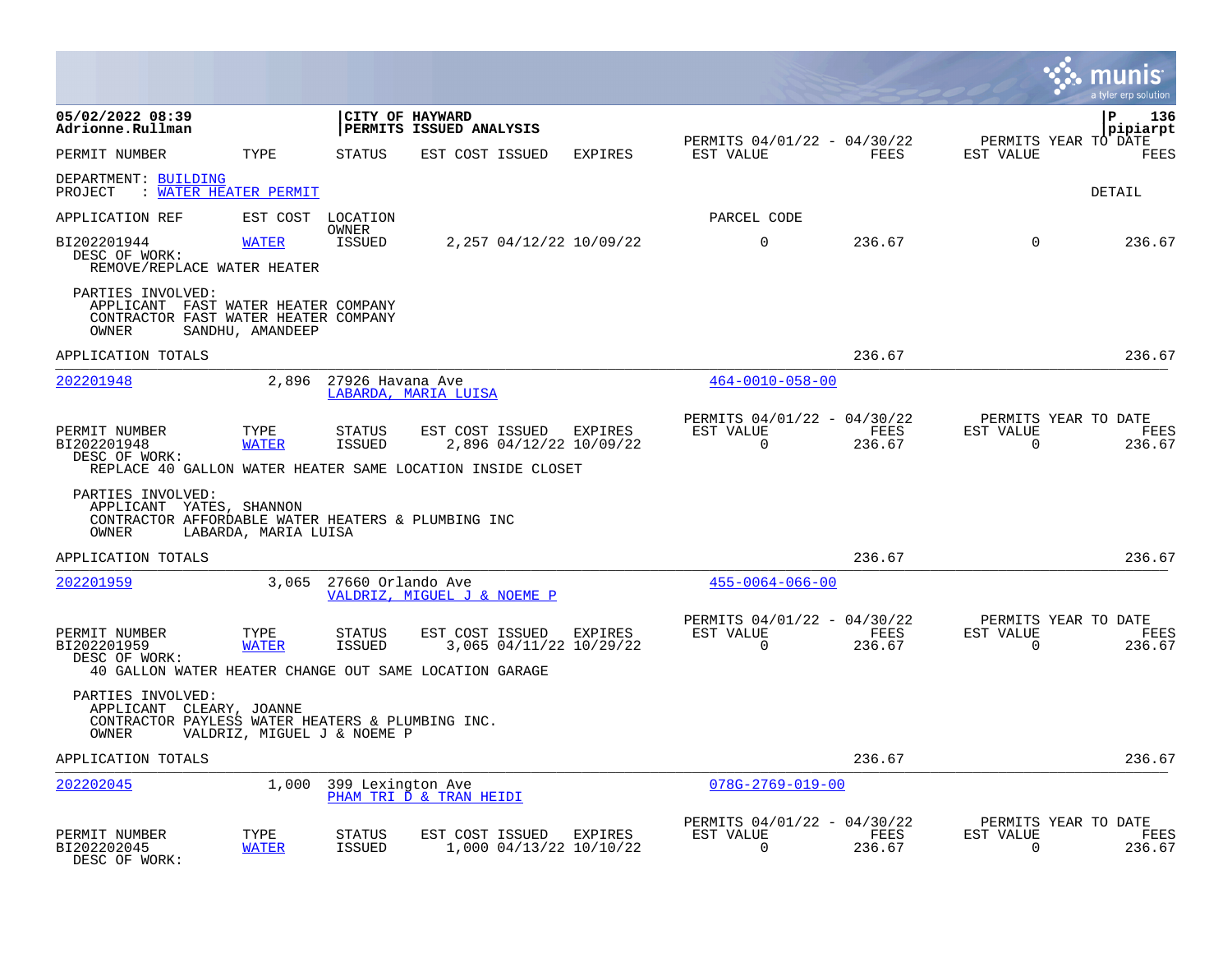|                                                                                                           |                         |                                                  |                         |                                    |                                                      |                |                       | a tyler erp solution                   |
|-----------------------------------------------------------------------------------------------------------|-------------------------|--------------------------------------------------|-------------------------|------------------------------------|------------------------------------------------------|----------------|-----------------------|----------------------------------------|
| 05/02/2022 08:39<br>Adrionne.Rullman<br>REMOVE WATER HEATER FROM OUTSIDE TO INSIDE OF GARAGE              |                         | CITY OF HAYWARD                                  | PERMITS ISSUED ANALYSIS |                                    |                                                      |                |                       | ${\bf P}$<br>137<br>pipiarpt           |
| DEPARTMENT: BUILDING<br><b>WATER HEATER PERMIT</b><br>PROJECT                                             |                         |                                                  |                         |                                    |                                                      |                |                       | DETAIL                                 |
| APPLICATION REF<br>PARTIES INVOLVED:<br>APPLICANT PHAM, TRI DINH<br>CONTRACTOR OWNER/, BUILDER<br>OWNER   | PHAM TRI D & TRAN HEIDI | EST COST LOCATION<br>OWNER                       |                         |                                    | PARCEL CODE                                          |                |                       |                                        |
| APPLICATION TOTALS                                                                                        |                         |                                                  |                         |                                    |                                                      | 236.67         |                       | 236.67                                 |
| 202202100                                                                                                 |                         | 1,971 25930 Kay Ave 204<br><b>GINA CARRADINE</b> |                         |                                    | $442 - 0071 - 083 - 00$                              |                |                       |                                        |
| PERMIT NUMBER<br>BI202202100<br>DESC OF WORK:<br>remove/replace existing water heater                     | TYPE<br><b>WATER</b>    | <b>STATUS</b><br>ISSUED                          | EST COST ISSUED         | EXPIRES<br>1,971 04/18/22 10/15/22 | PERMITS 04/01/22 - 04/30/22<br>EST VALUE<br>$\Omega$ | FEES<br>236.67 | EST VALUE<br>$\Omega$ | PERMITS YEAR TO DATE<br>FEES<br>236.67 |
| PARTIES INVOLVED:<br>APPLICANT FAST WATER HEATER COMPANY<br>CONTRACTOR FAST WATER HEATER COMPANY<br>OWNER | GINA CARRADINE          |                                                  |                         |                                    |                                                      |                |                       |                                        |
| APPLICATION TOTALS                                                                                        |                         |                                                  |                         |                                    |                                                      | 236.67         |                       | 236.67                                 |
| 202202102                                                                                                 | 2,841                   | 35 Raintree Ct 10<br>TURNER, SHAUNA              |                         |                                    | $465 - 0025 - 067 - 00$                              |                |                       |                                        |
| PERMIT NUMBER<br>BI202202102<br>DESC OF WORK:<br>replace 40 gallon water heater like for like             | TYPE<br><b>WATER</b>    | <b>STATUS</b><br>COMPLT                          | EST COST ISSUED         | EXPIRES<br>2,841 04/19/22 10/29/22 | PERMITS 04/01/22 - 04/30/22<br>EST VALUE<br>$\Omega$ | FEES<br>236.67 | EST VALUE<br>$\Omega$ | PERMITS YEAR TO DATE<br>FEES<br>236.67 |
| PARTIES INVOLVED:<br>APPLICANT MIKE COUNSIL PLUMBING INC<br>CONTRACTOR MIKE COUNSIL PLUMBING INC<br>OWNER | TURNER, SHAUNA          |                                                  |                         |                                    |                                                      |                |                       |                                        |
| APPLICATION TOTALS                                                                                        |                         |                                                  |                         |                                    |                                                      | 236.67         |                       | 236.67                                 |
| 202202103                                                                                                 | 1,527                   | 30377 Vanderbilt St<br>LAU. ALAN                 |                         |                                    | $083 - 0221 - 053 - 00$                              |                |                       |                                        |
| PERMIT NUMBER<br>BI202202103<br>DESC OF WORK:<br>install 40 gallon water heater like for like in garage   | TYPE<br><b>WATER</b>    | <b>STATUS</b><br><b>ISSUED</b>                   | EST COST ISSUED         | EXPIRES<br>1,527 04/25/22 10/22/22 | PERMITS 04/01/22 - 04/30/22<br>EST VALUE<br>$\Omega$ | FEES<br>236.67 | EST VALUE<br>$\Omega$ | PERMITS YEAR TO DATE<br>FEES<br>236.67 |
| PARTIES INVOLVED:                                                                                         |                         |                                                  |                         |                                    |                                                      |                |                       |                                        |

APPLICANT HARRIS WATER HEATERS INC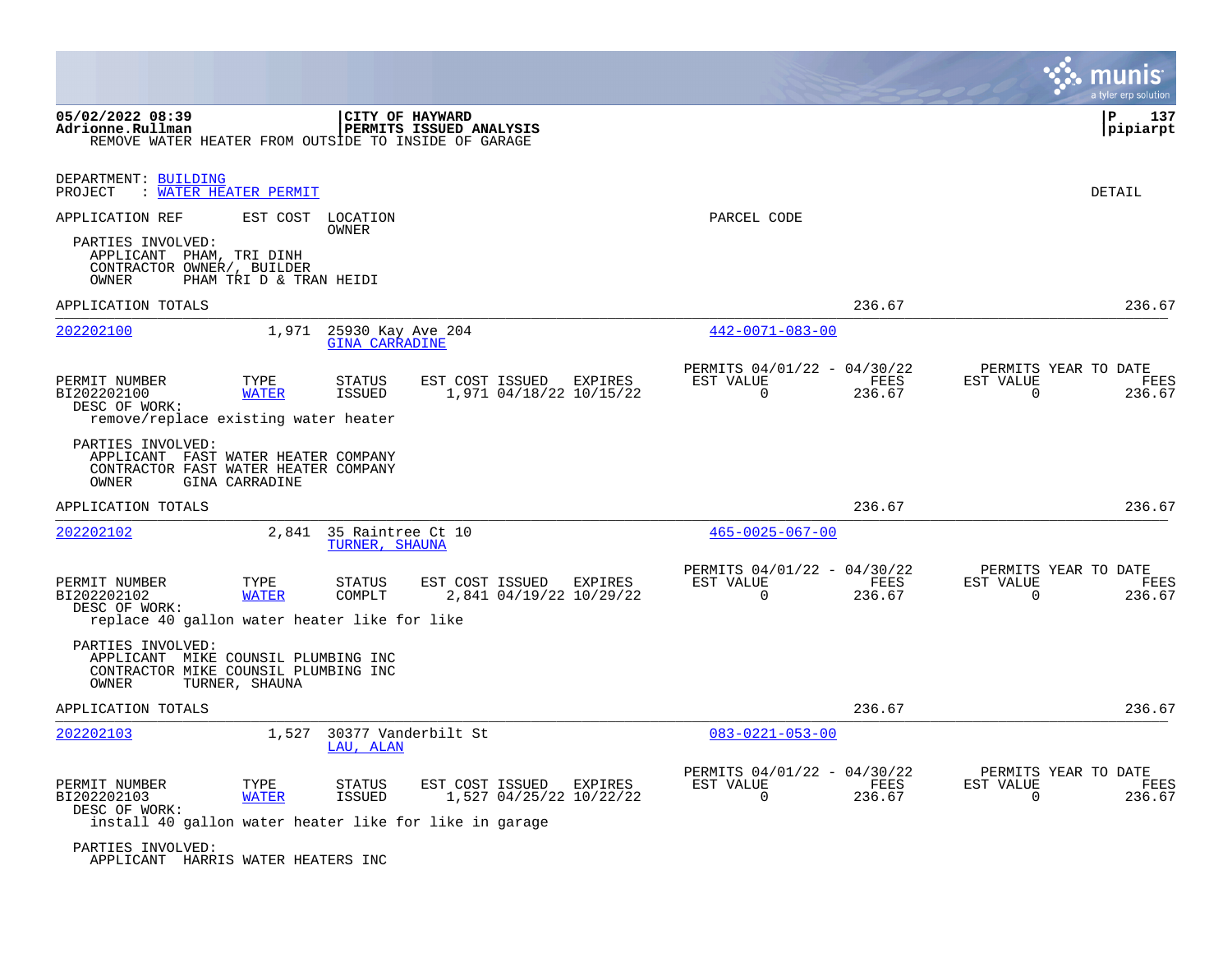|                                                                                                                              |                                  |                                              |                                                                                                                      |                                                         |                | munis<br>a tyler erp solution                                      |
|------------------------------------------------------------------------------------------------------------------------------|----------------------------------|----------------------------------------------|----------------------------------------------------------------------------------------------------------------------|---------------------------------------------------------|----------------|--------------------------------------------------------------------|
| 05/02/2022 08:39<br>Adrionne.Rullman                                                                                         |                                  | <b>CITY OF HAYWARD</b>                       | <b> PERMITS ISSUED ANALYSIS</b>                                                                                      |                                                         |                | l P<br>138<br> pipiarpt                                            |
| DEPARTMENT: BUILDING<br>PROJECT                                                                                              | : WATER HEATER PERMIT            |                                              |                                                                                                                      |                                                         |                | DETAIL                                                             |
| APPLICATION REF                                                                                                              | EST COST                         | LOCATION                                     |                                                                                                                      | PARCEL CODE                                             |                |                                                                    |
| CONTRACTOR HARRIS WATER HEATERS INC<br>OWNER                                                                                 | LAU, ALAN                        | OWNER                                        |                                                                                                                      |                                                         |                |                                                                    |
| APPLICATION TOTALS                                                                                                           |                                  |                                              |                                                                                                                      |                                                         | 236.67         | 236.67                                                             |
| 202202111                                                                                                                    | 2,405                            | 23349 Fuller Ave                             | CORNEJO, RICHARD E & HILDA E TRS                                                                                     | $431 - 0072 - 056 - 00$                                 |                |                                                                    |
| PERMIT NUMBER<br>BI202202111<br>DESC OF WORK:                                                                                | TYPE<br><b>WATER</b>             | <b>STATUS</b><br>ISSUED                      | EST COST ISSUED<br>EXPIRES<br>2,405 04/19/22 10/16/22<br>REPLACE 40 GALLON WATER HEATER SAME LOCATION OUTSIDE CLOSET | PERMITS 04/01/22 - 04/30/22<br>EST VALUE<br>$\Omega$    | FEES<br>236.67 | PERMITS YEAR TO DATE<br>EST VALUE<br>FEES<br>$\Omega$<br>236.67    |
| PARTIES INVOLVED:<br>APPLICANT YATES, SHANNON<br>CONTRACTOR AFFORDABLE WATER HEATERS & PLUMBING INC<br>OWNER                 | CORNEJO, RICHARD E & HILDA E TRS |                                              |                                                                                                                      |                                                         |                |                                                                    |
| APPLICATION TOTALS                                                                                                           |                                  |                                              |                                                                                                                      |                                                         | 236.67         | 236.67                                                             |
| 202202143                                                                                                                    | 2,100                            |                                              | 31363 Pebble Beach Ct<br>MERRITT, WILLIE & BARBARA                                                                   | $078G - 2737 - 022 - 00$                                |                |                                                                    |
| PERMIT NUMBER<br>BI202202143<br>DESC OF WORK:<br>REPLACED 40 GALLON WATER HEATER LIKE FOR LIKE                               | TYPE<br><b>WATER</b>             | STATUS<br><b>ISSUED</b>                      | EST COST ISSUED<br>EXPIRES<br>2,100 04/19/22 10/16/22                                                                | PERMITS 04/01/22 - 04/30/22<br>EST VALUE<br>$\mathbf 0$ | FEES<br>236.67 | PERMITS YEAR TO DATE<br>FEES<br>EST VALUE<br>$\mathbf 0$<br>236.67 |
| PARTIES INVOLVED:<br>APPLICANT KHAN, RAMEEZ<br>CONTRACTOR KHAN, RAMEEZ<br>OWNER                                              | MERRITT, WILLIE & BARBARA        |                                              |                                                                                                                      |                                                         |                |                                                                    |
| APPLICATION TOTALS                                                                                                           |                                  |                                              |                                                                                                                      |                                                         | 236.67         | 236.67                                                             |
| 202202150                                                                                                                    |                                  | 3,985 1425 North Ln 616<br>SAKLAN, AVENUE LP |                                                                                                                      | $441 - 0003 - 018 - 01$                                 |                |                                                                    |
| PERMIT NUMBER<br>BI202202150<br>DESC OF WORK:                                                                                | TYPE<br><b>WATER</b>             | STATUS<br>ISSUED                             | EST COST ISSUED<br>EXPIRES<br>3,985 04/20/22 10/17/22                                                                | PERMITS 04/01/22 - 04/30/22<br>EST VALUE<br>$\Omega$    | FEES<br>236.67 | PERMITS YEAR TO DATE<br>EST VALUE<br>FEES<br>$\Omega$<br>236.67    |
| VENT BRADFORD WHITE WATER HEATER<br>PARTIES INVOLVED:<br>APPLICANT HERNANDEZ, MAYRA<br>CONTRACTOR EHRET CO PLUMBING<br>OWNER | SAKLAN, AVENUE LP                |                                              | REPLACE EXISTING WATER HEATER WITH A NEW 50 GALLON DIRECT                                                            |                                                         |                |                                                                    |
| APPLICATION TOTALS                                                                                                           |                                  |                                              |                                                                                                                      |                                                         | 236.67         | 236.67                                                             |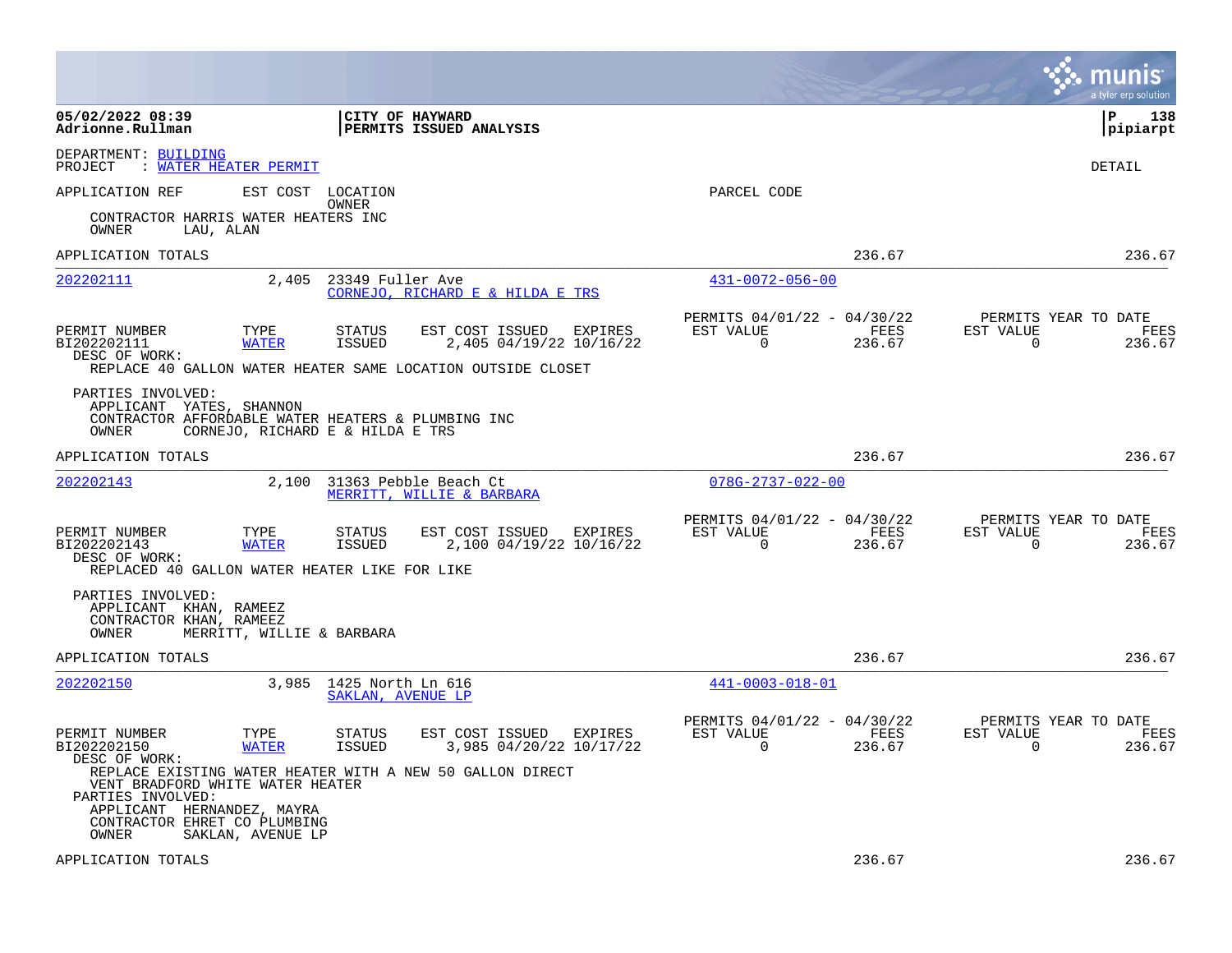|                                                                                                                                                                      |                       |                                              |                                                                                                                 |         |                                                      |                |                       | a tyler erp solution                          |
|----------------------------------------------------------------------------------------------------------------------------------------------------------------------|-----------------------|----------------------------------------------|-----------------------------------------------------------------------------------------------------------------|---------|------------------------------------------------------|----------------|-----------------------|-----------------------------------------------|
| 05/02/2022 08:39<br>Adrionne.Rullman                                                                                                                                 |                       |                                              | CITY OF HAYWARD<br><b>PERMITS ISSUED ANALYSIS</b>                                                               |         |                                                      |                |                       | l P<br>139<br> pipiarpt                       |
| DEPARTMENT: BUILDING<br>PROJECT                                                                                                                                      | : WATER HEATER PERMIT |                                              |                                                                                                                 |         |                                                      |                |                       | DETAIL                                        |
| APPLICATION REF                                                                                                                                                      |                       | EST COST LOCATION<br>OWNER                   |                                                                                                                 |         | PARCEL CODE                                          |                |                       |                                               |
| 202202151                                                                                                                                                            |                       | 3,985 1441 North Ln 522<br>SAKLAN, AVENUE LP |                                                                                                                 |         | $441 - 0003 - 018 - 01$                              |                |                       |                                               |
| PERMIT NUMBER<br>BI202202151<br>DESC OF WORK:<br>VENT BRADFORD WHITE WATER HEATER<br>PARTIES INVOLVED:<br>APPLICANT HERNANDEZ, MAYRA<br>CONTRACTOR EHRET CO PLUMBING | TYPE<br><b>WATER</b>  | STATUS<br><b>ISSUED</b>                      | EST COST ISSUED EXPIRES<br>3,985 04/21/22 10/18/22<br>REPLACE EXISTING WATER HEATER WITH A NEW 50 GALLON DIRECT |         | PERMITS 04/01/22 - 04/30/22<br>EST VALUE<br>$\Omega$ | FEES<br>236.67 | EST VALUE<br>$\Omega$ | PERMITS YEAR TO DATE<br>FEES<br>236.67        |
| OWNER                                                                                                                                                                | SAKLAN, AVENUE LP     |                                              |                                                                                                                 |         |                                                      |                |                       |                                               |
| APPLICATION TOTALS                                                                                                                                                   |                       |                                              |                                                                                                                 |         |                                                      | 236.67         |                       | 236.67                                        |
| 202202180                                                                                                                                                            | 2,236                 | HONG, JU YOUNG                               | 24583 Diamond Ridge Dr                                                                                          |         | $443 - 0050 - 089 - 00$                              |                |                       |                                               |
| PERMIT NUMBER<br>BI202202180<br>DESC OF WORK:<br>REPLACE 40 GALLON WATER HEATER SAME LOCATION OUTSIDE<br>CLOSET                                                      | TYPE<br><b>WATER</b>  | <b>STATUS</b><br>ISSUED                      | EST COST ISSUED<br>2,236 04/22/22 10/19/22                                                                      | EXPIRES | PERMITS 04/01/22 - 04/30/22<br>EST VALUE<br>$\Omega$ | FEES<br>236.67 | EST VALUE<br>$\Omega$ | PERMITS YEAR TO DATE<br><b>FEES</b><br>236.67 |
| PARTIES INVOLVED:<br>APPLICANT YATES, SHANNON<br>CONTRACTOR AFFORDABLE WATER HEATERS & PLUMBING INC<br>OWNER                                                         | HONG, JU YOUNG        |                                              |                                                                                                                 |         |                                                      |                |                       |                                               |
| APPLICATION TOTALS                                                                                                                                                   |                       |                                              |                                                                                                                 |         |                                                      | 236.67         |                       | 236.67                                        |
| 202202193                                                                                                                                                            | 2,200                 | WILSON, ERIC                                 | 26779 Lauderdale Ave                                                                                            |         | $456 - 0014 - 021 - 00$                              |                |                       |                                               |
| PERMIT NUMBER<br>BI202202193<br>DESC OF WORK:<br>INSTALLED NEW 40 GALLON WATER HEATER AT SAME LOCATION                                                               | TYPE<br><b>WATER</b>  | STATUS<br><b>ISSUED</b>                      | EST COST ISSUED EXPIRES<br>2,200 04/21/22 10/18/22                                                              |         | PERMITS 04/01/22 - 04/30/22<br>EST VALUE<br>$\Omega$ | FEES<br>236.67 | EST VALUE<br>$\Omega$ | PERMITS YEAR TO DATE<br>FEES<br>236.67        |
| PARTIES INVOLVED:<br>APPLICANT TOM MISKICH PLUMBER<br>CONTRACTOR TOM MISKICH PLUMBER<br>OWNER                                                                        | WILSON, ERIC          |                                              |                                                                                                                 |         |                                                      |                |                       |                                               |
| APPLICATION TOTALS                                                                                                                                                   |                       |                                              |                                                                                                                 |         |                                                      | 236.67         |                       | 236.67                                        |
| 202202203                                                                                                                                                            | 6,940                 | 28133 Cole Pl                                | PADILLA, MARGARITO JR & VALADEZ OLGA                                                                            |         | $452 - 0076 - 092 - 00$                              |                |                       |                                               |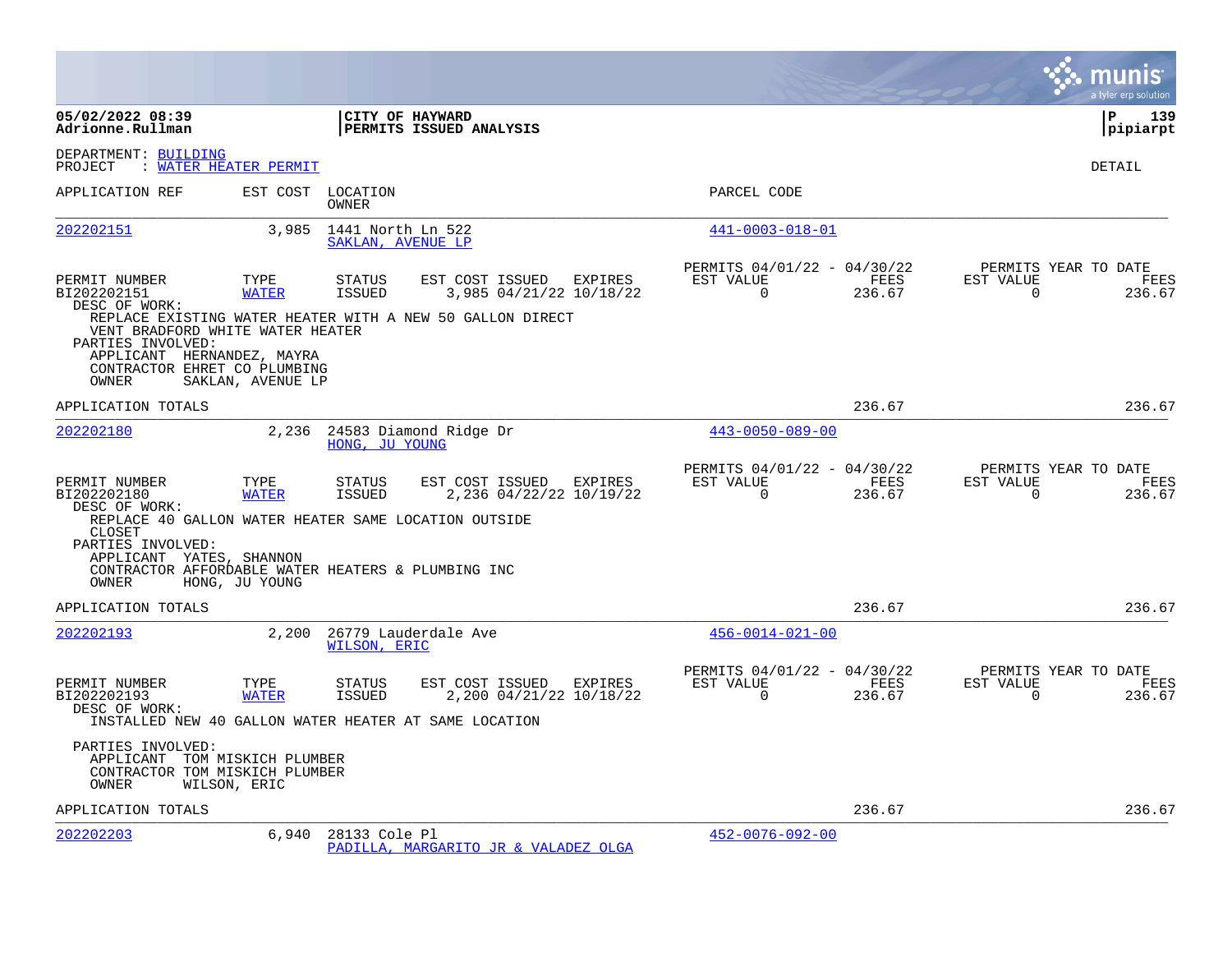|                                                                                                                 |                      |                                                |                                            |                                           |                                                      |                |                          | munıs<br>a tyler erp solution          |
|-----------------------------------------------------------------------------------------------------------------|----------------------|------------------------------------------------|--------------------------------------------|-------------------------------------------|------------------------------------------------------|----------------|--------------------------|----------------------------------------|
| 05/02/2022 08:39<br>Adrionne.Rullman                                                                            |                      |                                                | CITY OF HAYWARD<br>PERMITS ISSUED ANALYSIS |                                           |                                                      |                |                          | 140<br>ΙP<br> pipiarpt                 |
| PERMIT NUMBER                                                                                                   | TYPE                 | <b>STATUS</b>                                  | EST COST ISSUED                            | EXPIRES                                   | PERMITS 04/01/22 - 04/30/22<br>EST VALUE             | FEES           | EST VALUE                | PERMITS YEAR TO DATE<br><b>FEES</b>    |
| DEPARTMENT: BUILDING<br>: WATER HEATER PERMIT<br>PROJECT                                                        |                      |                                                |                                            |                                           |                                                      |                |                          | DETAIL                                 |
| APPLICATION REF                                                                                                 |                      | EST COST LOCATION                              |                                            |                                           | PARCEL CODE                                          |                |                          |                                        |
| BI202202203<br>DESC OF WORK:<br>replace existing 40 gallon water and relocate to an outside<br>enclosure        | <b>WATER</b>         | <b>OWNER</b><br><b>ISSUED</b>                  |                                            | 6,940 04/21/22 10/18/22                   | $\Omega$                                             | 236.67         | $\Omega$                 | 236.67                                 |
| PARTIES INVOLVED:<br>APPLICANT SUPERIOR MECHANICAL SERVICES<br>CONTRACTOR SUPERIOR MECHANICAL SERVICES<br>OWNER |                      | PADILLA, MARGARITO JR & VALADEZ OLGA           |                                            |                                           |                                                      |                |                          |                                        |
| APPLICATION TOTALS                                                                                              |                      |                                                |                                            |                                           |                                                      | 236.67         |                          | 236.67                                 |
| 202202204                                                                                                       |                      | 1,960 475 Sycamore Ave<br><b>WONG THOMAS P</b> |                                            |                                           | $444 - 0021 - 033 - 00$                              |                |                          |                                        |
| PERMIT NUMBER<br>BI202202204<br>DESC OF WORK:<br>remove and replace existing water heater                       | TYPE<br><b>WATER</b> | <b>STATUS</b><br>ISSUED                        | EST COST ISSUED EXPIRES                    | 1,960 04/25/22 10/22/22                   | PERMITS 04/01/22 - 04/30/22<br>EST VALUE<br>$\Omega$ | FEES<br>236.67 | EST VALUE<br>$\mathbf 0$ | PERMITS YEAR TO DATE<br>FEES<br>236.67 |
| PARTIES INVOLVED:<br>APPLICANT FAST WATER HEATER COMPANY<br>CONTRACTOR FAST WATER HEATER COMPANY<br>OWNER       | WONG THOMAS P        |                                                |                                            |                                           |                                                      |                |                          |                                        |
| APPLICATION TOTALS                                                                                              |                      |                                                |                                            |                                           |                                                      | 236.67         |                          | 236.67                                 |
| 202202210                                                                                                       | 1,660                | 26974 Halifax Pl<br>GARCIAS, ORLANDO           |                                            |                                           | $425 - 0320 - 007 - 00$                              |                |                          |                                        |
| PERMIT NUMBER<br>BI202202210<br>DESC OF WORK:<br>Install 50 gallon water heater, like for like, in garage.      | TYPE<br><b>WATER</b> | <b>STATUS</b><br><b>ISSUED</b>                 | EST COST ISSUED                            | EXPIRES<br>1,660 04/28/22 10/25/22        | PERMITS 04/01/22 - 04/30/22<br>EST VALUE<br>$\Omega$ | FEES<br>236.67 | EST VALUE<br>$\Omega$    | PERMITS YEAR TO DATE<br>FEES<br>236.67 |
| PARTIES INVOLVED:<br>CONTRACTOR HARRIS WATER HEATERS INC<br>OWNER                                               | GARCIAS, ORLANDO     |                                                |                                            |                                           |                                                      |                |                          |                                        |
| APPLICATION TOTALS                                                                                              |                      |                                                |                                            |                                           |                                                      | 236.67         |                          | 236.67                                 |
| 202202212                                                                                                       |                      | KIZZIEE, JAMAAL                                | 2,324 26937 Hayward Blvd 227               |                                           | $081D-1615-043-00$                                   |                |                          |                                        |
| PERMIT NUMBER<br>BI202202212<br>DESC OF WORK:                                                                   | TYPE<br><b>WATER</b> | <b>STATUS</b><br><b>ISSUED</b>                 | EST COST ISSUED                            | <b>EXPIRES</b><br>2,324 04/28/22 10/25/22 | PERMITS 04/01/22 - 04/30/22<br>EST VALUE<br>$\Omega$ | FEES<br>236.67 | EST VALUE<br>$\Omega$    | PERMITS YEAR TO DATE<br>FEES<br>236.67 |

 $\bullet$ 

Install 50 gallon water heater, like for like, in utility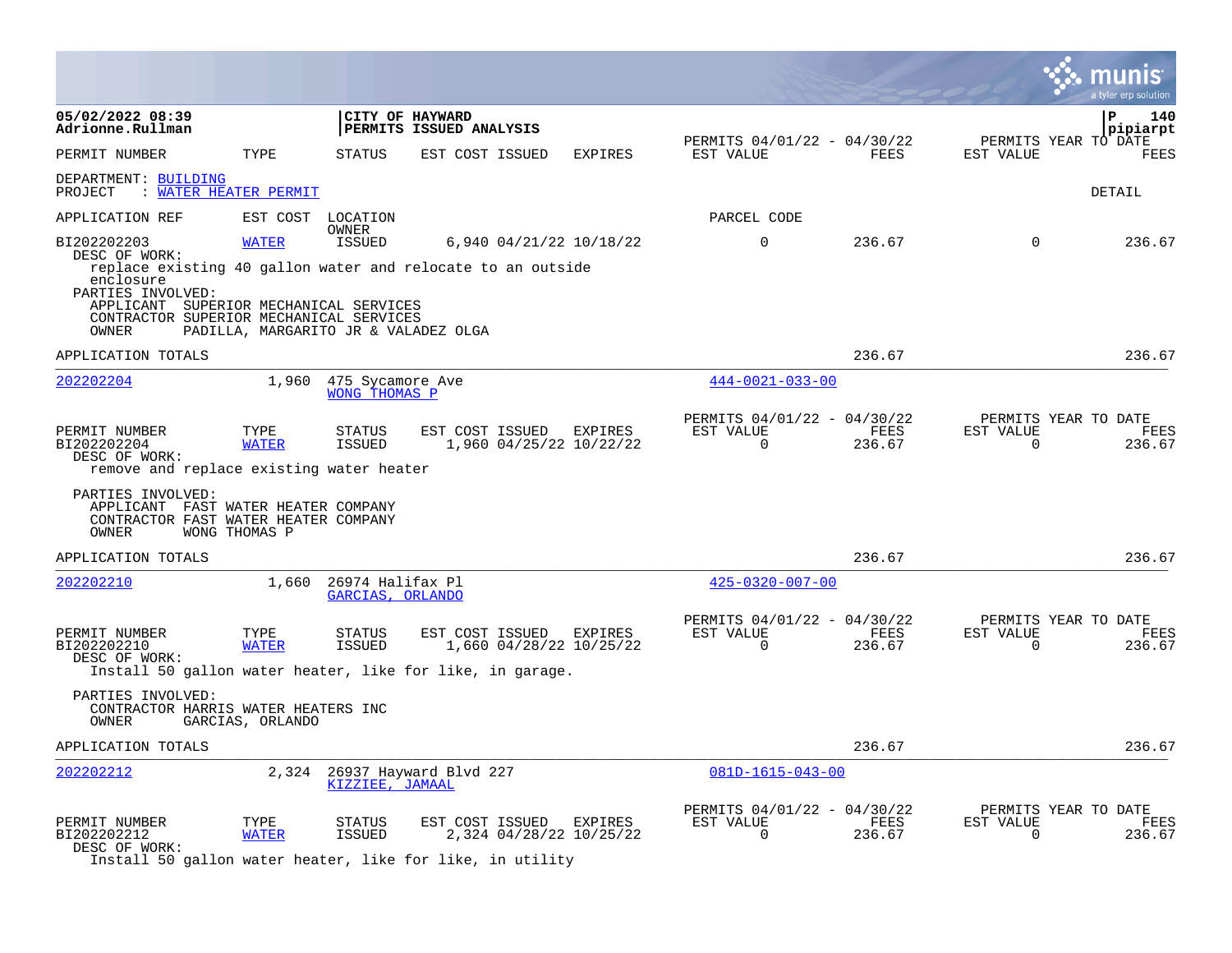|                                                                                      |                                                                                                                                                               |                                                                        | <b>munis</b><br>a tyler erp solution                            |
|--------------------------------------------------------------------------------------|---------------------------------------------------------------------------------------------------------------------------------------------------------------|------------------------------------------------------------------------|-----------------------------------------------------------------|
| 05/02/2022 08:39<br>Adrionne.Rullman<br>closet.                                      | CITY OF HAYWARD<br>PERMITS ISSUED ANALYSIS                                                                                                                    |                                                                        | 141<br>P<br> pipiarpt                                           |
| DEPARTMENT: BUILDING<br>: WATER HEATER PERMIT<br>PROJECT                             |                                                                                                                                                               |                                                                        | DETAIL                                                          |
| APPLICATION REF                                                                      | LOCATION<br>EST COST                                                                                                                                          | PARCEL CODE                                                            |                                                                 |
| PARTIES INVOLVED:<br>CONTRACTOR HARRIS WATER HEATERS INC<br>OWNER<br>KIZZIEE, JAMAAL | OWNER                                                                                                                                                         |                                                                        |                                                                 |
| APPLICATION TOTALS                                                                   |                                                                                                                                                               | 236.67                                                                 | 236.67                                                          |
| 202202213                                                                            | 1,835<br>28003 Dobbel Ave<br>SINGH, KAMINI & VELLA PIUS                                                                                                       | $081D - 2082 - 043 - 00$                                               |                                                                 |
| PERMIT NUMBER<br>BI202202213<br>DESC OF WORK:                                        | EST COST ISSUED<br>TYPE<br>STATUS<br>EXPIRES<br>1,835 04/28/22 10/25/22<br>ISSUED<br><b>WATER</b><br>Install 50 gallon water heater, like for like, in garage | PERMITS 04/01/22 - 04/30/22<br>EST VALUE<br>FEES<br>236.67<br>$\Omega$ | PERMITS YEAR TO DATE<br>EST VALUE<br>FEES<br>236.67<br>$\Omega$ |
| PARTIES INVOLVED:<br>CONTRACTOR HARRIS WATER HEATERS INC<br>OWNER                    | SINGH, KAMINI & VELLA PIUS                                                                                                                                    |                                                                        |                                                                 |
| APPLICATION TOTALS<br>PROJECT TOTALS                                                 |                                                                                                                                                               | 236.67<br>7,336.77<br>$\Omega$                                         | 236.67<br>7,336.77<br>$\Omega$                                  |

 $\mathcal{L}^{\text{max}}$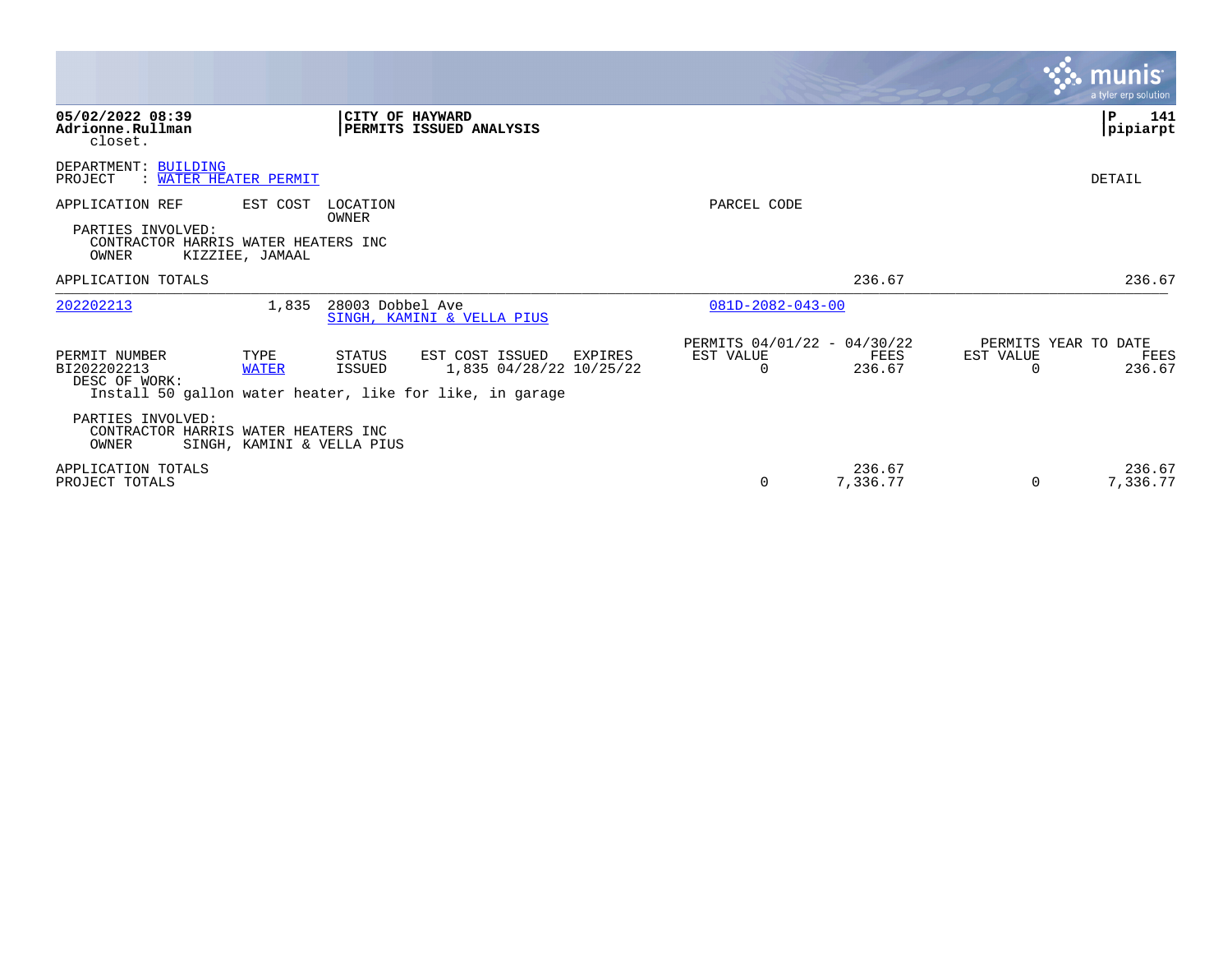|                                                                                                                       |                                   |                                        |                         |                                                     |                                                      |                |                       | a tyler erp solution                   |
|-----------------------------------------------------------------------------------------------------------------------|-----------------------------------|----------------------------------------|-------------------------|-----------------------------------------------------|------------------------------------------------------|----------------|-----------------------|----------------------------------------|
| 05/02/2022 08:39<br>Adrionne.Rullman                                                                                  |                                   | CITY OF HAYWARD                        | PERMITS ISSUED ANALYSIS |                                                     |                                                      |                |                       | l P<br>142<br> pipiarpt                |
| DEPARTMENT: BUILDING<br>PROJECT                                                                                       | : RETROFIT WINDOWS/DOORS          |                                        |                         |                                                     |                                                      |                |                       | DETAIL                                 |
| APPLICATION REF                                                                                                       |                                   | EST COST LOCATION<br>OWNER             |                         |                                                     | PARCEL CODE                                          |                |                       |                                        |
| 202201806                                                                                                             | 8,982                             | 21228 Gary Dr 314A<br>LAM, PRESTON     |                         |                                                     | $415 - 0252 - 382 - 00$                              |                |                       |                                        |
| PERMIT NUMBER<br>BI202201806<br>DESC OF WORK:<br>replace 7 windows and one patio door                                 | TYPE<br><b>WINDOWS</b>            | STATUS<br>ISSUED                       |                         | EST COST ISSUED EXPIRES<br>8,982 04/19/22 10/16/22  | PERMITS 04/01/22 - 04/30/22<br>EST VALUE<br>$\Omega$ | FEES<br>517.81 | EST VALUE<br>$\Omega$ | PERMITS YEAR TO DATE<br>FEES<br>517.81 |
| PARTIES INVOLVED:<br>APPLICANT BEST EXTERIORS CONSTRUCTION INC<br>CONTRACTOR BEST EXTERIORS CONSTRUCTION INC<br>OWNER | LAM, PRESTON                      |                                        |                         |                                                     |                                                      |                |                       |                                        |
| APPLICATION TOTALS                                                                                                    |                                   |                                        |                         |                                                     |                                                      | 517.81         |                       | 517.81                                 |
| 202201826                                                                                                             | 10,885                            | 595 Bluefield Ln<br>PAULINUS NLEMIGBO  |                         |                                                     | $432 - 0052 - 041 - 00$                              |                |                       |                                        |
| PERMIT NUMBER<br>BI202201826<br>DESC OF WORK:<br>retrofit 7 windows like for like same locations                      | TYPE<br><b>WINDOWS</b>            | <b>STATUS</b><br>ISSUED                |                         | EST COST ISSUED EXPIRES<br>10,885 04/04/22 10/01/22 | PERMITS 04/01/22 - 04/30/22<br>EST VALUE<br>$\Omega$ | FEES<br>561.35 | EST VALUE<br>$\Omega$ | PERMITS YEAR TO DATE<br>FEES<br>561.35 |
| PARTIES INVOLVED:<br>APPLICANT JEFF RAINEY<br>CONTRACTOR HOME DEPOT USA INC<br>OWNER                                  | PAULINUS NLEMIGBO                 |                                        |                         |                                                     |                                                      |                |                       |                                        |
| APPLICATION TOTALS                                                                                                    |                                   |                                        |                         |                                                     |                                                      | 561.35         |                       | 561.35                                 |
| 202201827                                                                                                             |                                   | 2,921 2375 Bermuda Ln                  |                         | STEWART, JAMES P IV & ROSE JOANNA                   | $456 - 0017 - 005 - 00$                              |                |                       |                                        |
| PERMIT NUMBER<br>BI202201827<br>DESC OF WORK:<br>retrofit 1 door like for like in same location                       | TYPE<br><b>WINDOWS</b>            | <b>STATUS</b><br>ISSUED                |                         | EST COST ISSUED EXPIRES<br>2,921 04/04/22 10/01/22  | PERMITS 04/01/22 - 04/30/22<br>EST VALUE<br>$\Omega$ | FEES<br>314.23 | EST VALUE<br>$\Omega$ | PERMITS YEAR TO DATE<br>FEES<br>314.23 |
| PARTIES INVOLVED:<br>APPLICANT JEFF RAINEY<br>CONTRACTOR KERR, JAIMI<br>OWNER                                         | STEWART, JAMES P IV & ROSE JOANNA |                                        |                         |                                                     |                                                      |                |                       |                                        |
| APPLICATION TOTALS                                                                                                    |                                   |                                        |                         |                                                     |                                                      | 314.23         |                       | 314.23                                 |
| 202201992                                                                                                             | 2,700                             | 25249 Belmont Ave<br>BELTRAN, BLANCA A |                         |                                                     | $445 - 0210 - 086 - 01$                              |                |                       |                                        |

**College**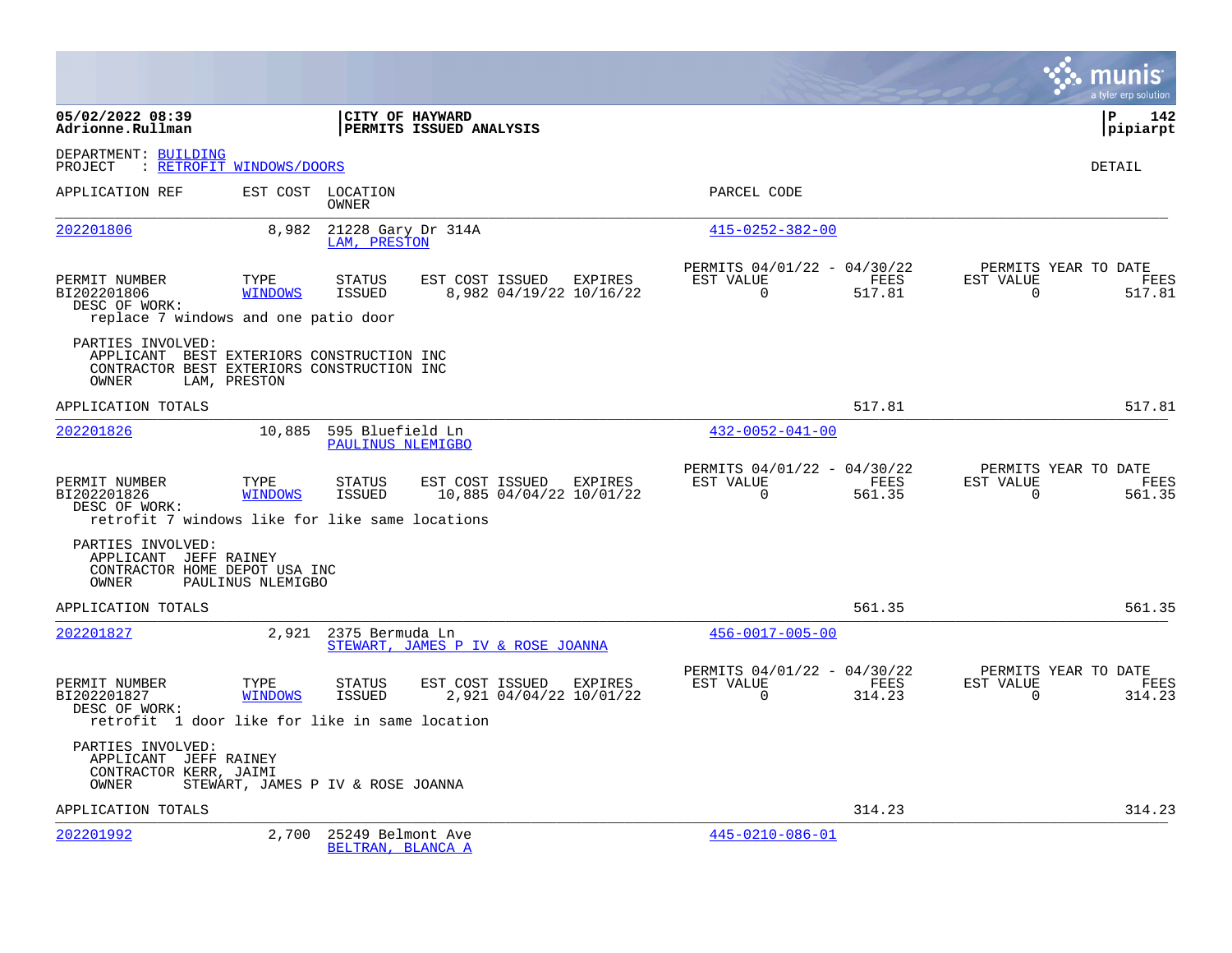|                                                                                                                                               |                                     |                                       |                                            |                         |                                           |                                                      |                |                       | <b>IIS</b><br>a tyler erp solution     |
|-----------------------------------------------------------------------------------------------------------------------------------------------|-------------------------------------|---------------------------------------|--------------------------------------------|-------------------------|-------------------------------------------|------------------------------------------------------|----------------|-----------------------|----------------------------------------|
| 05/02/2022 08:39<br>Adrionne.Rullman                                                                                                          |                                     |                                       | CITY OF HAYWARD<br>PERMITS ISSUED ANALYSIS |                         |                                           |                                                      |                |                       | P<br>143<br>pipiarpt                   |
| PERMIT NUMBER                                                                                                                                 | TYPE                                | STATUS                                | EST COST ISSUED                            |                         | EXPIRES                                   | PERMITS 04/01/22 - 04/30/22<br>EST VALUE             | FEES           | EST VALUE             | PERMITS YEAR TO DATE<br>FEES           |
| DEPARTMENT: BUILDING<br>PROJECT<br>: RETROFIT WINDOWS/DOORS                                                                                   |                                     |                                       |                                            |                         |                                           |                                                      |                |                       | DETAIL                                 |
| APPLICATION REF                                                                                                                               |                                     | EST COST LOCATION                     |                                            |                         |                                           | PARCEL CODE                                          |                |                       |                                        |
| BI202201992<br>DESC OF WORK:<br>WINDOW REPLACEMENT WITH DOUBLE-PANE WINDOWS                                                                   | <b>WINDOWS</b>                      | OWNER<br>ISSUED                       |                                            |                         | 2,700 04/12/22 10/09/22                   | $\mathbf 0$                                          | 424.23         | $\Omega$              | 424.23                                 |
| PARTIES INVOLVED:<br>APPLICANT PAKFETRAT, CAMERON<br>CONTRACTOR JUSTICE, MIKE<br>OWNER                                                        | BELTRAN, BLANCA A                   |                                       |                                            |                         |                                           |                                                      |                |                       |                                        |
| APPLICATION TOTALS                                                                                                                            |                                     |                                       |                                            |                         |                                           |                                                      | 424.23         |                       | 424.23                                 |
| 202201993                                                                                                                                     | 2,700                               | 25243 Belmont Ave<br>SANTOS, LORRAINE |                                            |                         |                                           | $445 - 0210 - 041 - 00$                              |                |                       |                                        |
| PERMIT NUMBER<br>BI202201993<br>DESC OF WORK:<br>WINDOW REPLACEMENT WITH DOUBLE-PANE WINDOWS                                                  | TYPE<br><b>WINDOWS</b>              | STATUS<br><b>ISSUED</b>               | EST COST ISSUED                            |                         | <b>EXPIRES</b><br>2,700 04/12/22 10/09/22 | PERMITS 04/01/22 - 04/30/22<br>EST VALUE<br>$\Omega$ | FEES<br>424.23 | EST VALUE<br>$\Omega$ | PERMITS YEAR TO DATE<br>FEES<br>424.23 |
| PARTIES INVOLVED:<br>APPLICANT PAKFETRAT, CAMERON<br>CONTRACTOR JUSTICE, MIKE<br>OWNER                                                        | SANTOS, LORRAINE                    |                                       |                                            |                         |                                           |                                                      |                |                       |                                        |
| APPLICATION TOTALS                                                                                                                            |                                     |                                       |                                            |                         |                                           |                                                      | 424.23         |                       | 424.23                                 |
| 202202159                                                                                                                                     | 19,400                              | 21109 Gary Dr 306D                    | ALLANRAY, DIVERSIFIED INVESTORS LLC        |                         |                                           | $415 - 0252 - 279 - 00$                              |                |                       |                                        |
| PERMIT NUMBER<br>BI202202159<br>DESC OF WORK:                                                                                                 | TYPE<br><b>WINDOWS</b>              | STATUS<br><b>ISSUED</b>               | EST COST ISSUED                            |                         | EXPIRES<br>19,400 04/20/22 10/17/22       | PERMITS 04/01/22 - 04/30/22<br>EST VALUE<br>$\Omega$ | FEES<br>789.73 | EST VALUE<br>$\Omega$ | PERMITS YEAR TO DATE<br>FEES<br>789.73 |
| RETROFIT 7 WINDOWS, 1 PATIO DOOR, 1 GARDEN DOOR, SAME SIZE<br>AND LOCATION. TEMPERED AS NEEDED, MAX U FACTOR .30 SHGC.23<br>PARTIES INVOLVED: |                                     |                                       |                                            |                         |                                           |                                                      |                |                       |                                        |
| APPLICANT AMERICAN VISION WINDOW<br>CONTRACTOR AMERICAN VISION WINDOW<br>OWNER                                                                | ALLANRAY, DIVERSIFIED INVESTORS LLC |                                       |                                            |                         |                                           |                                                      |                |                       |                                        |
| APPLICATION TOTALS                                                                                                                            |                                     |                                       |                                            |                         |                                           |                                                      | 789.73         |                       | 789.73                                 |
| 202202162                                                                                                                                     | 20,855                              | 25995 Tarragon St<br>EDRALIN, MAY     |                                            |                         |                                           | $452 - 0004 - 089 - 00$                              |                |                       |                                        |
| PERMIT NUMBER<br>BI202202162<br>DESC OF WORK:                                                                                                 | TYPE<br><b>WINDOWS</b>              | STATUS<br><b>ISSUED</b>               |                                            | EST COST ISSUED EXPIRES | 20,855 04/20/22 10/17/22                  | PERMITS 04/01/22 - 04/30/22<br>EST VALUE<br>$\Omega$ | FEES<br>817.77 | EST VALUE<br>$\Omega$ | PERMITS YEAR TO DATE<br>FEES<br>817.77 |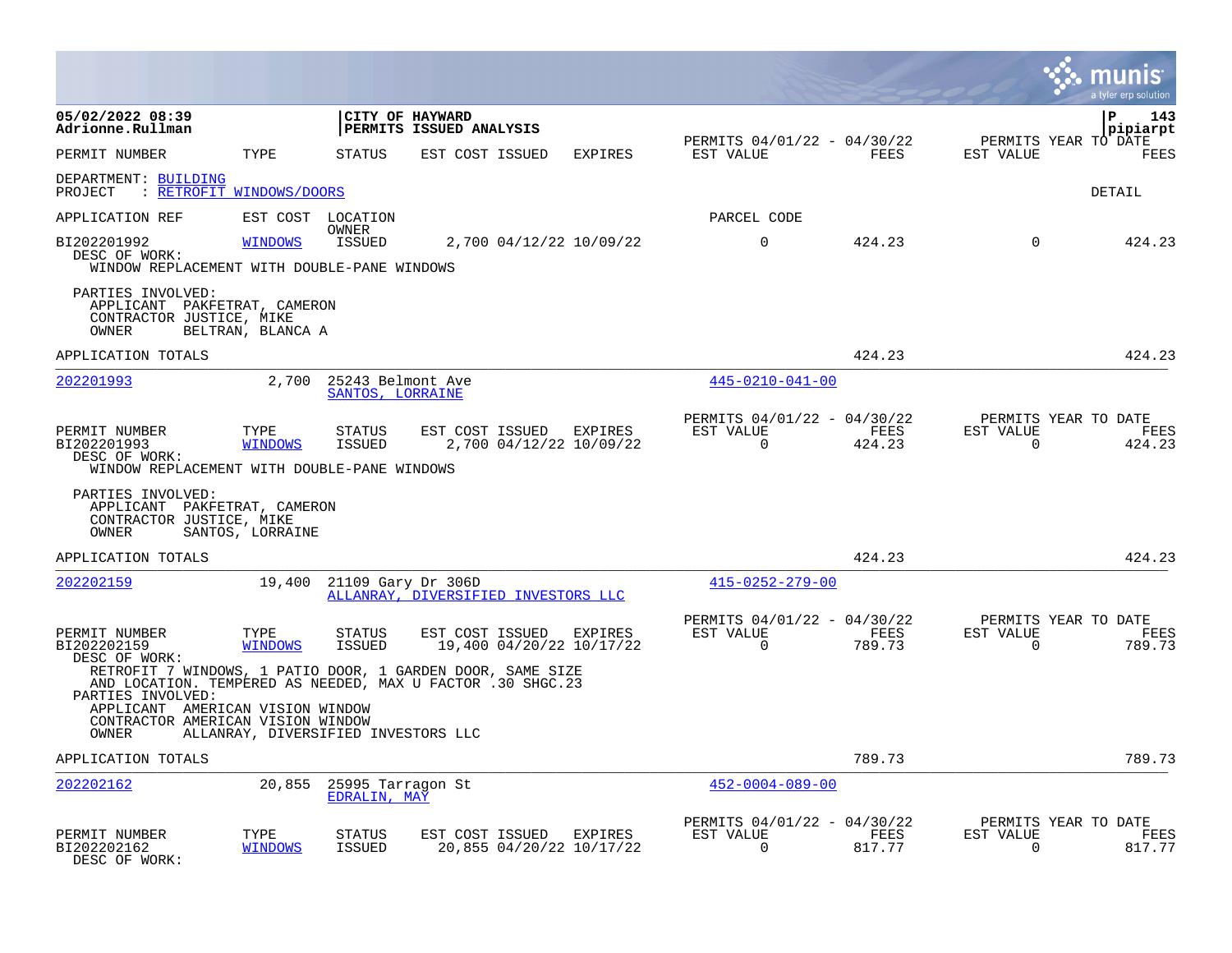|                                                                                      |                          |                    |                                                                                                         |         |                                                      |                    |                       | munis <sup>®</sup><br>a tyler erp solution |
|--------------------------------------------------------------------------------------|--------------------------|--------------------|---------------------------------------------------------------------------------------------------------|---------|------------------------------------------------------|--------------------|-----------------------|--------------------------------------------|
| 05/02/2022 08:39<br>Adrionne.Rullman<br>1 PATIO DOOR IN FAMILY ROOM. NO SIZE CHANGE. |                          |                    | CITY OF HAYWARD<br>PERMITS ISSUED ANALYSIS<br>INSTALL 14 RETROFIT WINDOWS THROUGHOUT THE HOME. RETROFIT |         |                                                      |                    |                       | $\mathbf{P}$<br>144<br>pipiarpt            |
| DEPARTMENT: BUILDING<br>PROJECT                                                      | : RETROFIT WINDOWS/DOORS |                    |                                                                                                         |         |                                                      |                    |                       | DETAIL                                     |
| APPLICATION REF<br>PARTIES INVOLVED:<br>CONTRACTOR HOME DEPOT USA INC<br>OWNER       | EST COST<br>EDRALIN, MAY | LOCATION<br>OWNER  |                                                                                                         |         | PARCEL CODE                                          |                    |                       |                                            |
| APPLICATION TOTALS                                                                   |                          |                    |                                                                                                         |         |                                                      | 817.77             |                       | 817.77                                     |
| 202202228                                                                            | 5,766                    | 21062 Gary Dr 307D | CAMERATO, MICHAEL A                                                                                     |         | $415 - 0252 - 161 - 00$                              |                    |                       |                                            |
| PERMIT NUMBER<br>BI202202228<br>DESC OF WORK:<br>install 8 thermal vinyl windows     | TYPE<br><b>WINDOWS</b>   | STATUS<br>ISSUED   | EST COST ISSUED<br>5,766 04/25/22 10/26/22                                                              | EXPIRES | PERMITS 04/01/22 - 04/30/22<br>EST VALUE<br>$\Omega$ | FEES<br>452.46     | EST VALUE<br>$\Omega$ | PERMITS YEAR TO DATE<br>FEES<br>452.46     |
| PARTIES INVOLVED:<br>APPLICANT CAMERATO, MICHAEL A<br>CONTRACTOR APW WINDOW<br>OWNER | CAMERATO, MICHAEL A      |                    |                                                                                                         |         |                                                      |                    |                       |                                            |
| APPLICATION TOTALS<br>PROJECT TOTALS                                                 |                          |                    |                                                                                                         |         | 0                                                    | 452.46<br>4,301.81 | $\Omega$              | 452.46<br>4,301.81                         |

**PERSONAL**